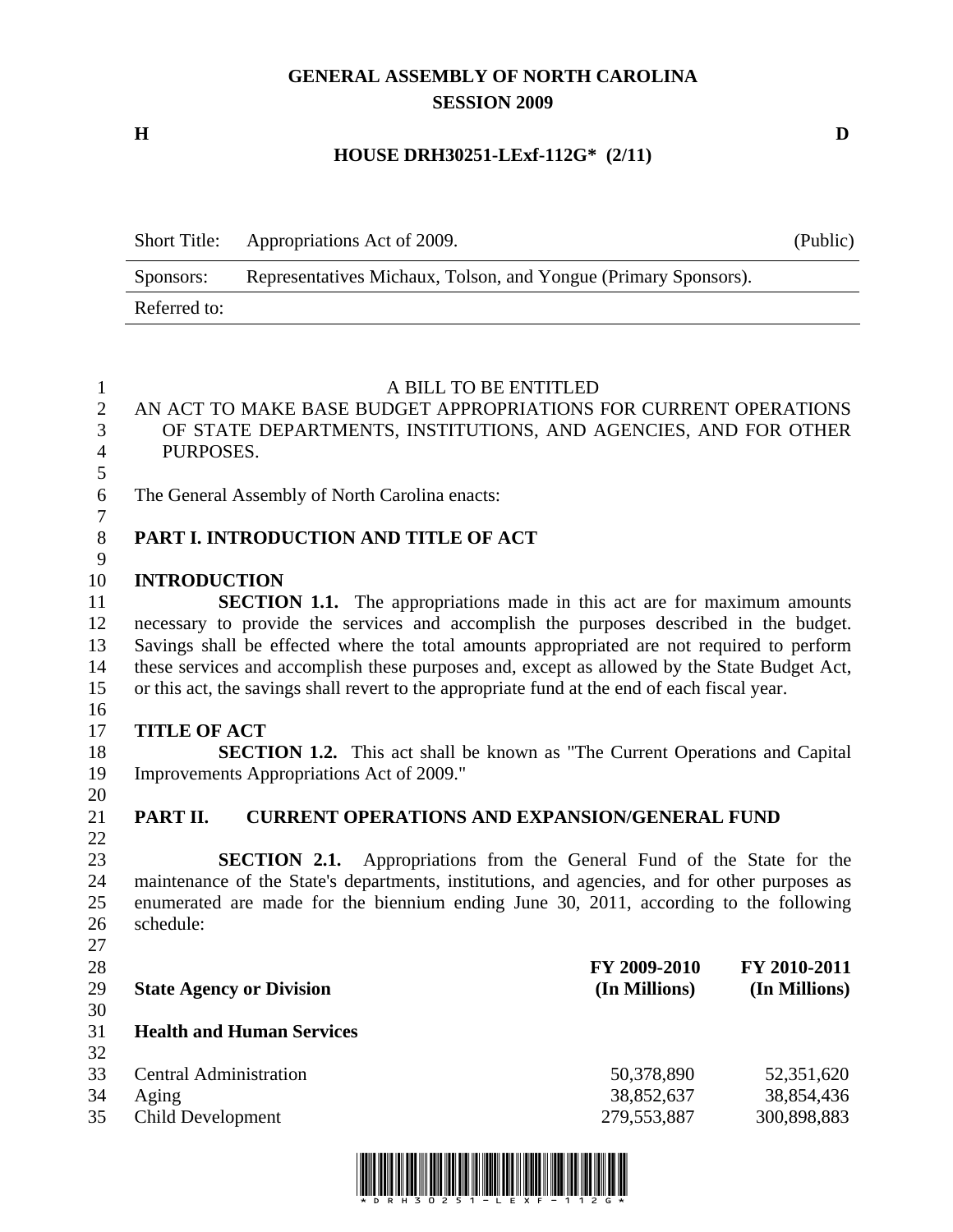| <b>Education Services</b><br>38,419,329<br>38, 367, 421<br>$\mathbf{1}$<br>$\mathbf{2}$<br>Public Health<br>184,376,922<br>186,253,287<br>3<br><b>Social Services</b><br>211,862,807<br>218,188,346<br>3,534,653,548<br>3,760,966,766<br>$\overline{4}$<br><b>Medical Assistance</b><br>5<br>84,507,003<br>Child Health<br>72,878,252<br>Services for the Blind<br>11,410,073<br>11,410,072<br>6<br>$\tau$<br>Mental Health/DD/SAS<br>802,183,113<br>797,170,665<br>$8\,$<br>18,018,831<br><b>Health Service Regulation</b><br>18,013,493<br>9<br><b>Vocational Rehabilitation</b><br>42,095,435<br>42,108,493<br><b>Total Health &amp; Human Services</b><br>5,284,626,477<br>5,549,147,732<br>13<br><b>Natural and Economic Resources</b><br>59,718,202<br>59,454,549<br>Agriculture & Consumer Services<br>Commerce<br>48,502,026<br>44,544,085<br>Commerce – State Aid to Non-State Entities<br>70,065,318<br>58,315,318<br><b>Environment and Natural Resources</b><br>199,933,377<br>202,333,715<br>75,000,000<br>Clean Water Management Trust Fund<br>75,000,000<br>15,880,605<br>Labor<br>15,852,544<br>22<br><b>Total Natural and Economic Resources</b><br>469,071,467<br>455,528,272<br>23<br><b>Justice and Public Safety</b><br>Correction<br>1,316,791,882<br>1,322,897,116<br>Crime Control & Public Safety<br>41,127,049<br>41,069,041<br>471,127,933<br>481,700,136<br>Judicial<br>123,716,016<br>127, 185, 222<br>Judicial – Indigent Defense<br>Justice<br>94,287,671<br>94,483,101<br>155,076,168<br>155,242,861<br>Juvenile Justice<br>32<br>33<br><b>Total Justice and Public Safety</b><br>2, 202, 126, 719<br>2,222,577,477<br>34<br><b>General Government</b><br>35<br>Administration<br>73,702,894<br>73,489,302<br>13,240,784<br><b>State Auditor</b><br>13,224,512<br>72,819,260<br><b>Cultural Resources</b><br>74,215,832<br>Cultural Resources - Roanoke Island<br>1,955,050<br>1,955,050<br><b>General Assembly</b><br>57,661,786<br>59,371,264<br>Governor's Office<br>6,113,531<br>6,119,712<br>31,707,037<br>31,644,853<br>Insurance<br>2,000,000<br>2,000,000<br>Insurance – Workers' Compensation Fund<br>937,852<br>937,852<br><b>Lieutenant Governor</b><br>3,980,290<br>Office of Administrative Hearings<br>3,967,455<br>84,920,596<br>85,013,566<br>Revenue<br><b>NC Housing Finance</b><br>14,608,417<br>14,608,417<br>11,110,720<br>11,184,594<br>Secretary of State<br><b>State Board of Elections</b><br>6,183,822<br>6,187,615 |          | <b>General Assembly of North Carolina</b><br><b>Session 2009</b> |           |           |
|-------------------------------------------------------------------------------------------------------------------------------------------------------------------------------------------------------------------------------------------------------------------------------------------------------------------------------------------------------------------------------------------------------------------------------------------------------------------------------------------------------------------------------------------------------------------------------------------------------------------------------------------------------------------------------------------------------------------------------------------------------------------------------------------------------------------------------------------------------------------------------------------------------------------------------------------------------------------------------------------------------------------------------------------------------------------------------------------------------------------------------------------------------------------------------------------------------------------------------------------------------------------------------------------------------------------------------------------------------------------------------------------------------------------------------------------------------------------------------------------------------------------------------------------------------------------------------------------------------------------------------------------------------------------------------------------------------------------------------------------------------------------------------------------------------------------------------------------------------------------------------------------------------------------------------------------------------------------------------------------------------------------------------------------------------------------------------------------------------------------------------------------------------------------------------------------------------------------------------------------------------------------------------------------------------------------------------------------------------------------------------------------------------------------------------------------------------------------------------|----------|------------------------------------------------------------------|-----------|-----------|
|                                                                                                                                                                                                                                                                                                                                                                                                                                                                                                                                                                                                                                                                                                                                                                                                                                                                                                                                                                                                                                                                                                                                                                                                                                                                                                                                                                                                                                                                                                                                                                                                                                                                                                                                                                                                                                                                                                                                                                                                                                                                                                                                                                                                                                                                                                                                                                                                                                                                               |          |                                                                  |           |           |
|                                                                                                                                                                                                                                                                                                                                                                                                                                                                                                                                                                                                                                                                                                                                                                                                                                                                                                                                                                                                                                                                                                                                                                                                                                                                                                                                                                                                                                                                                                                                                                                                                                                                                                                                                                                                                                                                                                                                                                                                                                                                                                                                                                                                                                                                                                                                                                                                                                                                               |          |                                                                  |           |           |
|                                                                                                                                                                                                                                                                                                                                                                                                                                                                                                                                                                                                                                                                                                                                                                                                                                                                                                                                                                                                                                                                                                                                                                                                                                                                                                                                                                                                                                                                                                                                                                                                                                                                                                                                                                                                                                                                                                                                                                                                                                                                                                                                                                                                                                                                                                                                                                                                                                                                               |          |                                                                  |           |           |
|                                                                                                                                                                                                                                                                                                                                                                                                                                                                                                                                                                                                                                                                                                                                                                                                                                                                                                                                                                                                                                                                                                                                                                                                                                                                                                                                                                                                                                                                                                                                                                                                                                                                                                                                                                                                                                                                                                                                                                                                                                                                                                                                                                                                                                                                                                                                                                                                                                                                               |          |                                                                  |           |           |
|                                                                                                                                                                                                                                                                                                                                                                                                                                                                                                                                                                                                                                                                                                                                                                                                                                                                                                                                                                                                                                                                                                                                                                                                                                                                                                                                                                                                                                                                                                                                                                                                                                                                                                                                                                                                                                                                                                                                                                                                                                                                                                                                                                                                                                                                                                                                                                                                                                                                               |          |                                                                  |           |           |
|                                                                                                                                                                                                                                                                                                                                                                                                                                                                                                                                                                                                                                                                                                                                                                                                                                                                                                                                                                                                                                                                                                                                                                                                                                                                                                                                                                                                                                                                                                                                                                                                                                                                                                                                                                                                                                                                                                                                                                                                                                                                                                                                                                                                                                                                                                                                                                                                                                                                               |          |                                                                  |           |           |
|                                                                                                                                                                                                                                                                                                                                                                                                                                                                                                                                                                                                                                                                                                                                                                                                                                                                                                                                                                                                                                                                                                                                                                                                                                                                                                                                                                                                                                                                                                                                                                                                                                                                                                                                                                                                                                                                                                                                                                                                                                                                                                                                                                                                                                                                                                                                                                                                                                                                               |          |                                                                  |           |           |
|                                                                                                                                                                                                                                                                                                                                                                                                                                                                                                                                                                                                                                                                                                                                                                                                                                                                                                                                                                                                                                                                                                                                                                                                                                                                                                                                                                                                                                                                                                                                                                                                                                                                                                                                                                                                                                                                                                                                                                                                                                                                                                                                                                                                                                                                                                                                                                                                                                                                               |          |                                                                  |           |           |
|                                                                                                                                                                                                                                                                                                                                                                                                                                                                                                                                                                                                                                                                                                                                                                                                                                                                                                                                                                                                                                                                                                                                                                                                                                                                                                                                                                                                                                                                                                                                                                                                                                                                                                                                                                                                                                                                                                                                                                                                                                                                                                                                                                                                                                                                                                                                                                                                                                                                               |          |                                                                  |           |           |
|                                                                                                                                                                                                                                                                                                                                                                                                                                                                                                                                                                                                                                                                                                                                                                                                                                                                                                                                                                                                                                                                                                                                                                                                                                                                                                                                                                                                                                                                                                                                                                                                                                                                                                                                                                                                                                                                                                                                                                                                                                                                                                                                                                                                                                                                                                                                                                                                                                                                               | 10<br>11 |                                                                  |           |           |
|                                                                                                                                                                                                                                                                                                                                                                                                                                                                                                                                                                                                                                                                                                                                                                                                                                                                                                                                                                                                                                                                                                                                                                                                                                                                                                                                                                                                                                                                                                                                                                                                                                                                                                                                                                                                                                                                                                                                                                                                                                                                                                                                                                                                                                                                                                                                                                                                                                                                               | 12       |                                                                  |           |           |
|                                                                                                                                                                                                                                                                                                                                                                                                                                                                                                                                                                                                                                                                                                                                                                                                                                                                                                                                                                                                                                                                                                                                                                                                                                                                                                                                                                                                                                                                                                                                                                                                                                                                                                                                                                                                                                                                                                                                                                                                                                                                                                                                                                                                                                                                                                                                                                                                                                                                               | 14       |                                                                  |           |           |
|                                                                                                                                                                                                                                                                                                                                                                                                                                                                                                                                                                                                                                                                                                                                                                                                                                                                                                                                                                                                                                                                                                                                                                                                                                                                                                                                                                                                                                                                                                                                                                                                                                                                                                                                                                                                                                                                                                                                                                                                                                                                                                                                                                                                                                                                                                                                                                                                                                                                               | 15       |                                                                  |           |           |
|                                                                                                                                                                                                                                                                                                                                                                                                                                                                                                                                                                                                                                                                                                                                                                                                                                                                                                                                                                                                                                                                                                                                                                                                                                                                                                                                                                                                                                                                                                                                                                                                                                                                                                                                                                                                                                                                                                                                                                                                                                                                                                                                                                                                                                                                                                                                                                                                                                                                               | 16       |                                                                  |           |           |
|                                                                                                                                                                                                                                                                                                                                                                                                                                                                                                                                                                                                                                                                                                                                                                                                                                                                                                                                                                                                                                                                                                                                                                                                                                                                                                                                                                                                                                                                                                                                                                                                                                                                                                                                                                                                                                                                                                                                                                                                                                                                                                                                                                                                                                                                                                                                                                                                                                                                               | 17       |                                                                  |           |           |
|                                                                                                                                                                                                                                                                                                                                                                                                                                                                                                                                                                                                                                                                                                                                                                                                                                                                                                                                                                                                                                                                                                                                                                                                                                                                                                                                                                                                                                                                                                                                                                                                                                                                                                                                                                                                                                                                                                                                                                                                                                                                                                                                                                                                                                                                                                                                                                                                                                                                               | 18       |                                                                  |           |           |
|                                                                                                                                                                                                                                                                                                                                                                                                                                                                                                                                                                                                                                                                                                                                                                                                                                                                                                                                                                                                                                                                                                                                                                                                                                                                                                                                                                                                                                                                                                                                                                                                                                                                                                                                                                                                                                                                                                                                                                                                                                                                                                                                                                                                                                                                                                                                                                                                                                                                               | 19       |                                                                  |           |           |
|                                                                                                                                                                                                                                                                                                                                                                                                                                                                                                                                                                                                                                                                                                                                                                                                                                                                                                                                                                                                                                                                                                                                                                                                                                                                                                                                                                                                                                                                                                                                                                                                                                                                                                                                                                                                                                                                                                                                                                                                                                                                                                                                                                                                                                                                                                                                                                                                                                                                               | 20       |                                                                  |           |           |
|                                                                                                                                                                                                                                                                                                                                                                                                                                                                                                                                                                                                                                                                                                                                                                                                                                                                                                                                                                                                                                                                                                                                                                                                                                                                                                                                                                                                                                                                                                                                                                                                                                                                                                                                                                                                                                                                                                                                                                                                                                                                                                                                                                                                                                                                                                                                                                                                                                                                               | 21       |                                                                  |           |           |
|                                                                                                                                                                                                                                                                                                                                                                                                                                                                                                                                                                                                                                                                                                                                                                                                                                                                                                                                                                                                                                                                                                                                                                                                                                                                                                                                                                                                                                                                                                                                                                                                                                                                                                                                                                                                                                                                                                                                                                                                                                                                                                                                                                                                                                                                                                                                                                                                                                                                               |          |                                                                  |           |           |
|                                                                                                                                                                                                                                                                                                                                                                                                                                                                                                                                                                                                                                                                                                                                                                                                                                                                                                                                                                                                                                                                                                                                                                                                                                                                                                                                                                                                                                                                                                                                                                                                                                                                                                                                                                                                                                                                                                                                                                                                                                                                                                                                                                                                                                                                                                                                                                                                                                                                               | 24       |                                                                  |           |           |
|                                                                                                                                                                                                                                                                                                                                                                                                                                                                                                                                                                                                                                                                                                                                                                                                                                                                                                                                                                                                                                                                                                                                                                                                                                                                                                                                                                                                                                                                                                                                                                                                                                                                                                                                                                                                                                                                                                                                                                                                                                                                                                                                                                                                                                                                                                                                                                                                                                                                               | 25       |                                                                  |           |           |
|                                                                                                                                                                                                                                                                                                                                                                                                                                                                                                                                                                                                                                                                                                                                                                                                                                                                                                                                                                                                                                                                                                                                                                                                                                                                                                                                                                                                                                                                                                                                                                                                                                                                                                                                                                                                                                                                                                                                                                                                                                                                                                                                                                                                                                                                                                                                                                                                                                                                               | 26       |                                                                  |           |           |
|                                                                                                                                                                                                                                                                                                                                                                                                                                                                                                                                                                                                                                                                                                                                                                                                                                                                                                                                                                                                                                                                                                                                                                                                                                                                                                                                                                                                                                                                                                                                                                                                                                                                                                                                                                                                                                                                                                                                                                                                                                                                                                                                                                                                                                                                                                                                                                                                                                                                               | 27       |                                                                  |           |           |
|                                                                                                                                                                                                                                                                                                                                                                                                                                                                                                                                                                                                                                                                                                                                                                                                                                                                                                                                                                                                                                                                                                                                                                                                                                                                                                                                                                                                                                                                                                                                                                                                                                                                                                                                                                                                                                                                                                                                                                                                                                                                                                                                                                                                                                                                                                                                                                                                                                                                               | 28       |                                                                  |           |           |
|                                                                                                                                                                                                                                                                                                                                                                                                                                                                                                                                                                                                                                                                                                                                                                                                                                                                                                                                                                                                                                                                                                                                                                                                                                                                                                                                                                                                                                                                                                                                                                                                                                                                                                                                                                                                                                                                                                                                                                                                                                                                                                                                                                                                                                                                                                                                                                                                                                                                               | 29       |                                                                  |           |           |
|                                                                                                                                                                                                                                                                                                                                                                                                                                                                                                                                                                                                                                                                                                                                                                                                                                                                                                                                                                                                                                                                                                                                                                                                                                                                                                                                                                                                                                                                                                                                                                                                                                                                                                                                                                                                                                                                                                                                                                                                                                                                                                                                                                                                                                                                                                                                                                                                                                                                               | 30       |                                                                  |           |           |
|                                                                                                                                                                                                                                                                                                                                                                                                                                                                                                                                                                                                                                                                                                                                                                                                                                                                                                                                                                                                                                                                                                                                                                                                                                                                                                                                                                                                                                                                                                                                                                                                                                                                                                                                                                                                                                                                                                                                                                                                                                                                                                                                                                                                                                                                                                                                                                                                                                                                               | 31       |                                                                  |           |           |
|                                                                                                                                                                                                                                                                                                                                                                                                                                                                                                                                                                                                                                                                                                                                                                                                                                                                                                                                                                                                                                                                                                                                                                                                                                                                                                                                                                                                                                                                                                                                                                                                                                                                                                                                                                                                                                                                                                                                                                                                                                                                                                                                                                                                                                                                                                                                                                                                                                                                               |          |                                                                  |           |           |
|                                                                                                                                                                                                                                                                                                                                                                                                                                                                                                                                                                                                                                                                                                                                                                                                                                                                                                                                                                                                                                                                                                                                                                                                                                                                                                                                                                                                                                                                                                                                                                                                                                                                                                                                                                                                                                                                                                                                                                                                                                                                                                                                                                                                                                                                                                                                                                                                                                                                               |          |                                                                  |           |           |
|                                                                                                                                                                                                                                                                                                                                                                                                                                                                                                                                                                                                                                                                                                                                                                                                                                                                                                                                                                                                                                                                                                                                                                                                                                                                                                                                                                                                                                                                                                                                                                                                                                                                                                                                                                                                                                                                                                                                                                                                                                                                                                                                                                                                                                                                                                                                                                                                                                                                               |          |                                                                  |           |           |
|                                                                                                                                                                                                                                                                                                                                                                                                                                                                                                                                                                                                                                                                                                                                                                                                                                                                                                                                                                                                                                                                                                                                                                                                                                                                                                                                                                                                                                                                                                                                                                                                                                                                                                                                                                                                                                                                                                                                                                                                                                                                                                                                                                                                                                                                                                                                                                                                                                                                               | 36       |                                                                  |           |           |
|                                                                                                                                                                                                                                                                                                                                                                                                                                                                                                                                                                                                                                                                                                                                                                                                                                                                                                                                                                                                                                                                                                                                                                                                                                                                                                                                                                                                                                                                                                                                                                                                                                                                                                                                                                                                                                                                                                                                                                                                                                                                                                                                                                                                                                                                                                                                                                                                                                                                               | 37       |                                                                  |           |           |
|                                                                                                                                                                                                                                                                                                                                                                                                                                                                                                                                                                                                                                                                                                                                                                                                                                                                                                                                                                                                                                                                                                                                                                                                                                                                                                                                                                                                                                                                                                                                                                                                                                                                                                                                                                                                                                                                                                                                                                                                                                                                                                                                                                                                                                                                                                                                                                                                                                                                               | 38       |                                                                  |           |           |
|                                                                                                                                                                                                                                                                                                                                                                                                                                                                                                                                                                                                                                                                                                                                                                                                                                                                                                                                                                                                                                                                                                                                                                                                                                                                                                                                                                                                                                                                                                                                                                                                                                                                                                                                                                                                                                                                                                                                                                                                                                                                                                                                                                                                                                                                                                                                                                                                                                                                               | 39       |                                                                  |           |           |
|                                                                                                                                                                                                                                                                                                                                                                                                                                                                                                                                                                                                                                                                                                                                                                                                                                                                                                                                                                                                                                                                                                                                                                                                                                                                                                                                                                                                                                                                                                                                                                                                                                                                                                                                                                                                                                                                                                                                                                                                                                                                                                                                                                                                                                                                                                                                                                                                                                                                               | 40       |                                                                  |           |           |
|                                                                                                                                                                                                                                                                                                                                                                                                                                                                                                                                                                                                                                                                                                                                                                                                                                                                                                                                                                                                                                                                                                                                                                                                                                                                                                                                                                                                                                                                                                                                                                                                                                                                                                                                                                                                                                                                                                                                                                                                                                                                                                                                                                                                                                                                                                                                                                                                                                                                               | 41       |                                                                  |           |           |
|                                                                                                                                                                                                                                                                                                                                                                                                                                                                                                                                                                                                                                                                                                                                                                                                                                                                                                                                                                                                                                                                                                                                                                                                                                                                                                                                                                                                                                                                                                                                                                                                                                                                                                                                                                                                                                                                                                                                                                                                                                                                                                                                                                                                                                                                                                                                                                                                                                                                               | 42       |                                                                  |           |           |
|                                                                                                                                                                                                                                                                                                                                                                                                                                                                                                                                                                                                                                                                                                                                                                                                                                                                                                                                                                                                                                                                                                                                                                                                                                                                                                                                                                                                                                                                                                                                                                                                                                                                                                                                                                                                                                                                                                                                                                                                                                                                                                                                                                                                                                                                                                                                                                                                                                                                               | 43       |                                                                  |           |           |
|                                                                                                                                                                                                                                                                                                                                                                                                                                                                                                                                                                                                                                                                                                                                                                                                                                                                                                                                                                                                                                                                                                                                                                                                                                                                                                                                                                                                                                                                                                                                                                                                                                                                                                                                                                                                                                                                                                                                                                                                                                                                                                                                                                                                                                                                                                                                                                                                                                                                               | 44       |                                                                  |           |           |
|                                                                                                                                                                                                                                                                                                                                                                                                                                                                                                                                                                                                                                                                                                                                                                                                                                                                                                                                                                                                                                                                                                                                                                                                                                                                                                                                                                                                                                                                                                                                                                                                                                                                                                                                                                                                                                                                                                                                                                                                                                                                                                                                                                                                                                                                                                                                                                                                                                                                               | 45       |                                                                  |           |           |
|                                                                                                                                                                                                                                                                                                                                                                                                                                                                                                                                                                                                                                                                                                                                                                                                                                                                                                                                                                                                                                                                                                                                                                                                                                                                                                                                                                                                                                                                                                                                                                                                                                                                                                                                                                                                                                                                                                                                                                                                                                                                                                                                                                                                                                                                                                                                                                                                                                                                               | 46       |                                                                  |           |           |
|                                                                                                                                                                                                                                                                                                                                                                                                                                                                                                                                                                                                                                                                                                                                                                                                                                                                                                                                                                                                                                                                                                                                                                                                                                                                                                                                                                                                                                                                                                                                                                                                                                                                                                                                                                                                                                                                                                                                                                                                                                                                                                                                                                                                                                                                                                                                                                                                                                                                               | 47       |                                                                  |           |           |
|                                                                                                                                                                                                                                                                                                                                                                                                                                                                                                                                                                                                                                                                                                                                                                                                                                                                                                                                                                                                                                                                                                                                                                                                                                                                                                                                                                                                                                                                                                                                                                                                                                                                                                                                                                                                                                                                                                                                                                                                                                                                                                                                                                                                                                                                                                                                                                                                                                                                               | 48       |                                                                  |           |           |
|                                                                                                                                                                                                                                                                                                                                                                                                                                                                                                                                                                                                                                                                                                                                                                                                                                                                                                                                                                                                                                                                                                                                                                                                                                                                                                                                                                                                                                                                                                                                                                                                                                                                                                                                                                                                                                                                                                                                                                                                                                                                                                                                                                                                                                                                                                                                                                                                                                                                               | 49       |                                                                  |           |           |
|                                                                                                                                                                                                                                                                                                                                                                                                                                                                                                                                                                                                                                                                                                                                                                                                                                                                                                                                                                                                                                                                                                                                                                                                                                                                                                                                                                                                                                                                                                                                                                                                                                                                                                                                                                                                                                                                                                                                                                                                                                                                                                                                                                                                                                                                                                                                                                                                                                                                               | 50       |                                                                  |           |           |
|                                                                                                                                                                                                                                                                                                                                                                                                                                                                                                                                                                                                                                                                                                                                                                                                                                                                                                                                                                                                                                                                                                                                                                                                                                                                                                                                                                                                                                                                                                                                                                                                                                                                                                                                                                                                                                                                                                                                                                                                                                                                                                                                                                                                                                                                                                                                                                                                                                                                               | 51       | <b>State Budget and Management (OSBM)</b>                        | 6,593,846 | 6,597,294 |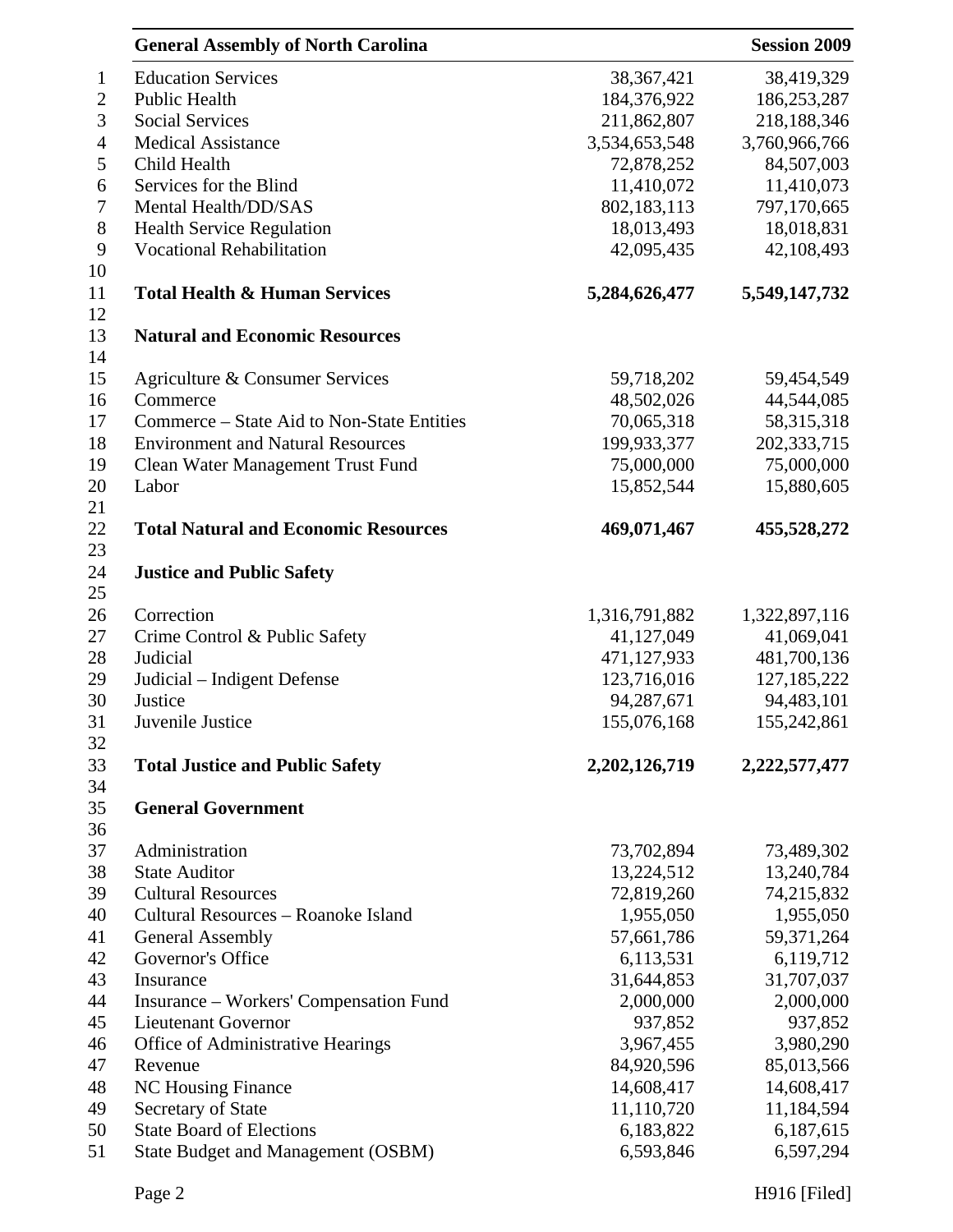|                                           | <b>General Assembly of North Carolina</b>                 |                | <b>Session 2009</b> |
|-------------------------------------------|-----------------------------------------------------------|----------------|---------------------|
| $\mathbf{1}$                              | <b>OSBM</b> – Special Appropriations                      | 5,273,000      | 4,273,000           |
| $\boldsymbol{2}$                          | Office of State Controller                                | 23,611,155     | 24, 243, 461        |
| 3                                         | <b>State Treasurer</b>                                    | 10,370,644     | 10,384,432          |
| $\overline{4}$                            | <b>State Treasurer – Retirement/Benefits</b>              | 10,804,671     | 10,804,671          |
| 5<br>$\boldsymbol{6}$<br>$\boldsymbol{7}$ | <b>Total General Government</b>                           | 437,504,064    | 440,314,173         |
| $8\,$                                     | <b>Education</b>                                          |                |                     |
| 9<br>10                                   | <b>Public Schools</b>                                     | 7,947,740,343  | 8,109,136,300       |
| 11                                        | <b>Community Colleges</b>                                 | 1,026,792,329  | 1,068,146,255       |
|                                           | <b>University System</b>                                  | 2,659,865,615  | 2,678,472,564       |
|                                           | UNC - Hospital                                            | 36,011,882     | 36,011,882          |
|                                           | UNC - GA Passthrough                                      | 162,440,759    | 214,213,885         |
|                                           | <b>Total Education</b>                                    | 11,832,850,928 | 12,105,980,886      |
|                                           | <b>Total Budget</b>                                       | 20,226,179,655 | 20,773,548,540      |
|                                           |                                                           |                |                     |
|                                           | <b>Debt Service</b>                                       |                |                     |
|                                           | <b>General Debt Service</b>                               | 662,994,697    | 735,878,445         |
|                                           | <b>Federal Reimbursement</b>                              | 1,616,380      | 1,616,380           |
|                                           |                                                           |                |                     |
|                                           | <b>Total Debt Service</b>                                 | 664,611,077    | 737,494,825         |
|                                           | <b>Reserves &amp; Adjustments</b>                         |                |                     |
| 27<br>28                                  |                                                           |                |                     |
|                                           | Contingency and Emergency Reserve                         | 5,000,000      | 5,000,000           |
|                                           | Teacher Salary Schedule Employee's Reserve                | 64,726,385     | 56,051,665          |
|                                           | <b>Administrative Support Reduction Statewide Reserve</b> | (3,000,000)    | (4,000,000)         |
|                                           | <b>Retirement System</b>                                  | 21,000,000     | 21,000,000          |
|                                           | <b>Freeze Longevity Payments Reserve</b>                  | (173,000,000)  | (177,800,000)       |
|                                           | <b>Economic and Recovery Section Reserve</b>              | 1,277,682      | 1,062,872           |
|                                           | <b>Health Plan Reserve</b>                                | 125,000,000    | 228,000,000         |
|                                           | <b>Job Development Investment Grants</b>                  | 27,400,000     | 27,400,000          |
|                                           | <b>Budget E-Procurement Receipts</b>                      | $-0-$          | (10,000,000)        |
|                                           | Health Plan Reserve Reduction-Employee's Opting Out       | (25,000,000)   | (25,000,000)        |
|                                           | 2010 Census Local Promotion Reserve                       | 750,000        | $-0-$               |
|                                           | Performance Management System Reserve                     | 3,250,000      | 1,000,000           |
|                                           | Transparency and Accountability Reserve                   | 500,000        | 500,000             |
|                                           | IT Initiative                                             | 14,821,416     | 14,821,416          |
|                                           |                                                           |                |                     |
|                                           | <b>Total Reserves &amp; Adjustments</b>                   | 62,725,483     | 138,035,953         |
|                                           | Capital                                                   |                |                     |
|                                           |                                                           |                |                     |
|                                           | <b>Capital Improvements</b>                               | 27,600,000     | $-0-$               |
|                                           | <b>Total Capital</b>                                      | 27,600,000     | $-0-$               |
| 51                                        |                                                           |                |                     |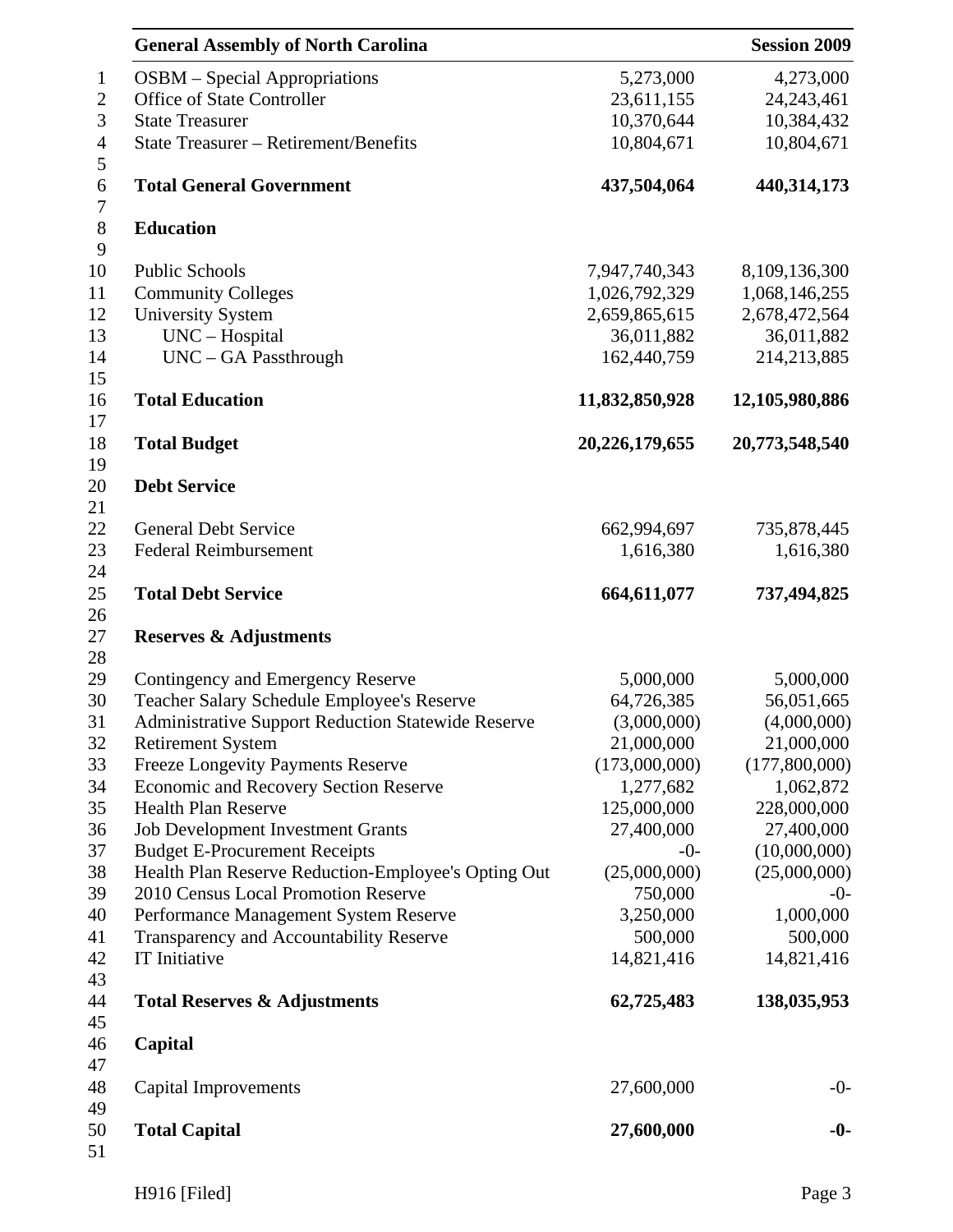|                     | <b>General Assembly of North Carolina</b>                                          |                  | <b>Session 2009</b> |
|---------------------|------------------------------------------------------------------------------------|------------------|---------------------|
| $\mathbf{1}$        | <b>Total General Fund Budget</b>                                                   | \$20,981,116,215 | \$21,649,079,318    |
| $\sqrt{2}$<br>3     | <b>GENERAL FUND AVAILABILITY STATEMENT</b>                                         |                  |                     |
| $\overline{4}$<br>5 | <b>SECTION 2.2.</b> The General Fund availability used in developing the 2009-2011 |                  |                     |
| 6                   | budget is shown below:                                                             |                  |                     |
| $\boldsymbol{7}$    |                                                                                    | FY 2009-2010     | FY 2010-2011        |
| 8                   | <b>Description</b>                                                                 | (In Millions)    | (In Millions)       |
| 9                   |                                                                                    |                  |                     |
| 10                  | <b>Beginning Availability</b>                                                      |                  |                     |
| 11                  | <b>Unappropriated Balance from Prior Fiscal Year</b>                               |                  |                     |
| 12                  | Credit Balance FY 2008-2009 (Reversions & Overcollections)                         |                  |                     |
| 13                  | Credit to Savings Reserve Account                                                  |                  |                     |
| 14                  | Credit to Repairs and Renovations Reserve Account                                  |                  |                     |
| 15                  | <b>Beginning Unreserved Credit Balance</b>                                         |                  |                     |
| 16                  |                                                                                    |                  |                     |
| 17                  | <b>Revenues</b>                                                                    |                  |                     |
| 18                  | Tax:                                                                               |                  |                     |
| 19                  | <b>Individual Income Tax</b>                                                       | 10,385,100,000   | 10,962,100,000      |
| 20                  | Corporate Income Tax                                                               | 772,000,000      | 823,700,000         |
| 21                  | Sales and Use                                                                      | 5,038,400,000    | 5,400,300,000       |
| 22                  | Other Tax                                                                          | 1,835,000,000    | 1,886,700,000       |
| 23                  | <b>Total Tax</b>                                                                   | 18,030,500,000   | 19,072,800,000      |
| 24                  | Nontax/Transfers                                                                   | 831,000,000      | 831,300,000         |
| 25<br>26            | <b>Total Revenue</b>                                                               | 18,861,500,000   | 19,904,100,000      |
| 27                  | <b>Revenue Changes</b>                                                             |                  |                     |
| 28                  | Tobacco (\$1.00 cigarette, \$1.35 total; 18% other)                                | 342,900,000      | 457,100,000         |
| 29                  |                                                                                    |                  |                     |
| 30                  | Alcohol (5% tax surcharge)                                                         | 157,500,000      | 210,000,000         |
| 31                  |                                                                                    |                  |                     |
| 32                  | <b>Improved Enforcement</b>                                                        | 50,000,000       | 75,000,000          |
| 33                  |                                                                                    |                  |                     |
| 34                  | <b>Adjust Fees</b>                                                                 | 27,439,810       | 30,553,080          |
| 35                  |                                                                                    |                  |                     |
| 36                  | Disproportionate Share Allocation                                                  | 24,994,954       |                     |
| 37                  | <b>Small Business Tax Relief</b>                                                   | (12,000,000)     | (24,000,000)        |
| 38                  |                                                                                    |                  |                     |
| 39                  | Caregiver's Tax Credit                                                             |                  | (800,000)           |
| 40                  | <b>Founder's Credit</b>                                                            |                  |                     |
| 41                  | WaterSense Holiday                                                                 |                  |                     |
| 42                  | <b>Miscellaneous IRC Conformities</b>                                              | (10,400,000)     | (20,100,000)        |
| 43                  |                                                                                    |                  |                     |
| 44                  | <b>Subtotal Revenue Changes</b>                                                    | 580, 434, 764    | 706,753,080         |
| 45                  |                                                                                    |                  |                     |
| 46                  | <b>Federal Recovery Funds</b>                                                      |                  |                     |
| 47                  | <b>FMAP Assistance</b>                                                             | 1,003,677,475    | 500,711,010         |
| 48                  | <b>Fiscal Stabilization-Education</b>                                              | 580,966,000      | 580,966,000         |
| 49                  | <b>Fiscal Stabilization-General Purpose</b>                                        | 129,261,500      | 129,261,500         |
| 50<br>51            | <b>Subtotal Federal Recovery Funds</b>                                             | 1,713,904,975    | 1,210,938,510       |
|                     | Page 4                                                                             |                  | H916 [Filed]        |
|                     |                                                                                    |                  |                     |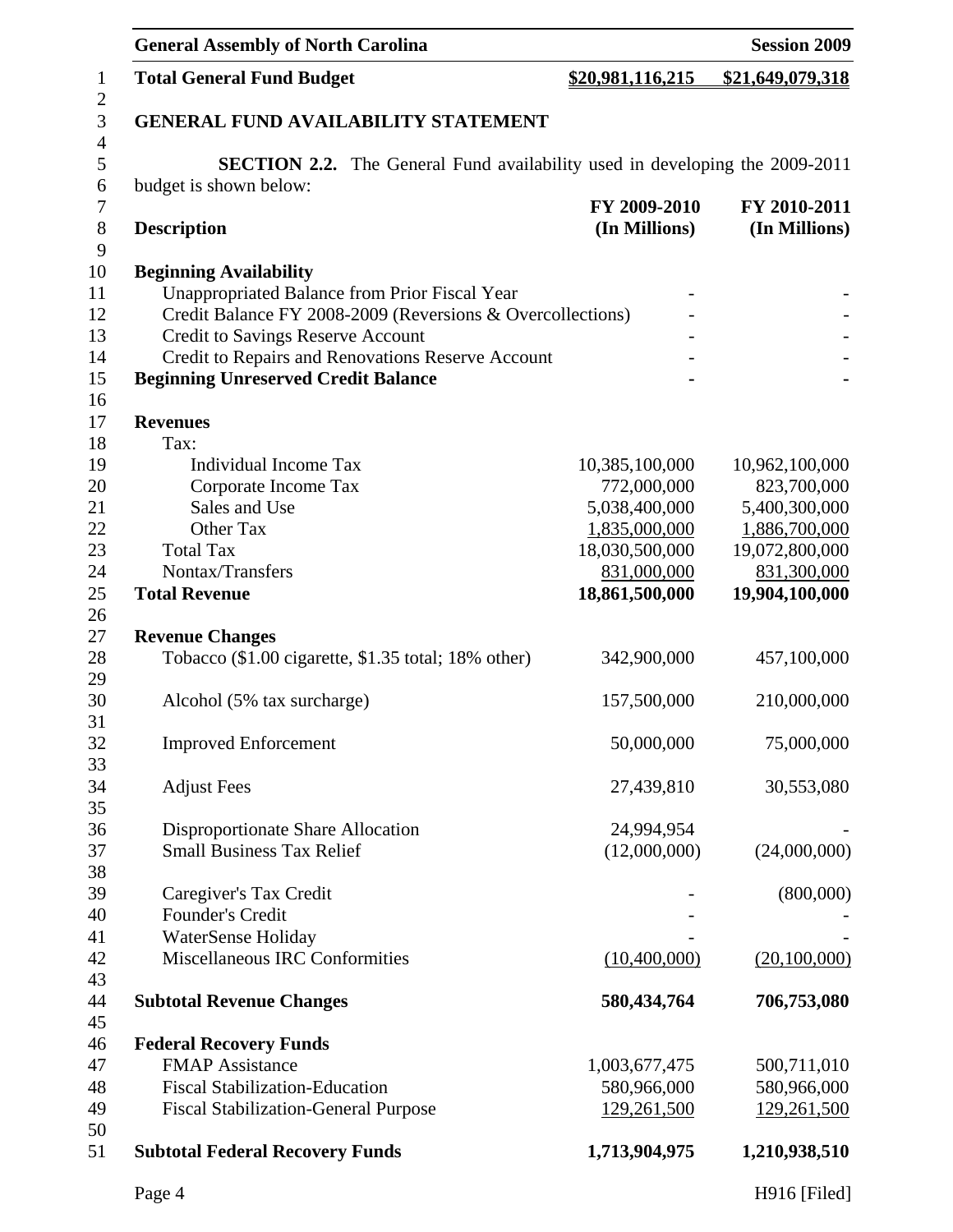| <b>General Assembly of North Carolina</b>                                                                                                                                                                                                                                                                                     |                                                         | <b>Session 2009</b>                                     |
|-------------------------------------------------------------------------------------------------------------------------------------------------------------------------------------------------------------------------------------------------------------------------------------------------------------------------------|---------------------------------------------------------|---------------------------------------------------------|
| <b>Total Availability</b>                                                                                                                                                                                                                                                                                                     | 21, 155, 839, 739                                       | 21,821,791,590                                          |
| <b>Less: Total General Fund Appropriations</b><br><b>Transfer Funds to Fiscal Responsibility Reserve</b>                                                                                                                                                                                                                      | 20,981,116,215<br>174,723,525                           | 21,649,079,318                                          |
| <b>Unappropriated Balance Remaining</b>                                                                                                                                                                                                                                                                                       |                                                         | \$172,712,272                                           |
| PART III. CURRENT OPERATIONS/HIGHWAY FUND                                                                                                                                                                                                                                                                                     |                                                         |                                                         |
| <b>CURRENT OPERATIONS/HIGHWAY FUND</b><br>Appropriations from the Highway Fund of the State for the<br><b>SECTION 3.1.</b><br>maintenance and operation of the Department of Transportation, and for other purposes as<br>enumerated, are made for the biennium ending June 30, 2011, according to the following<br>schedule: |                                                         |                                                         |
| <b>Current Operations - Highway Fund</b>                                                                                                                                                                                                                                                                                      | FY 2009-2010                                            | FY 2010-2011                                            |
| DOT - General Administration<br><b>Highway Division Administration</b><br>State Match for Federal Aid-Planning and Research                                                                                                                                                                                                   | \$<br>80,810,522<br>32,938,983<br>4,055,402             | \$<br>81,897,273<br>32,993,177<br>4,055,402             |
| <b>Construction Program:</b><br><b>State Secondary System</b><br>Division Small Urban Construction<br><b>Discretionary Funds</b>                                                                                                                                                                                              | 87,071,264<br>19,530,000<br>13,950,000                  | 86,200,551<br>19,530,000<br>13,950,000                  |
| <b>Spot Safety Improvements</b><br><b>Access and Public Services Roads</b><br><b>Total Construction Program</b>                                                                                                                                                                                                               | 9,100,000<br>1,860,000<br>131,511,264                   | 9,100,000<br>1,860,000<br>130,640,551                   |
| Maintenance Program                                                                                                                                                                                                                                                                                                           |                                                         |                                                         |
| <b>Primary System</b><br><b>Secondary System</b><br><b>System Preservation</b><br><b>Contract Resurfacing</b>                                                                                                                                                                                                                 | 187,750,224<br>269,718,619<br>71,534,008<br>250,826,777 | 179,888,263<br>261,856,658<br>63,435,877<br>242,964,816 |
| <b>General Maintenance Reserve</b><br><b>Total Maintenance Program</b>                                                                                                                                                                                                                                                        | 39,518,978<br>819,348,606                               | 39,518,978<br>787,664,592                               |
| Ferry Operations<br><b>State Aid to Municipalities</b><br><b>State Aid to Railroads</b><br>State Aid for Public Transportation                                                                                                                                                                                                | 30,206,209<br>87,071,264<br>17,101,153<br>71,595,962    | 30,110,209<br>86,200,551<br>17,101,153<br>71,631,962    |
| Airports<br><b>OSHA</b><br>Governor's Highway Safety Program                                                                                                                                                                                                                                                                  | 17,349,592<br>355,389<br>351,779                        | 17,291,543<br>355,389<br>352,325                        |
| Division of Motor Vehicles<br><b>Total Department of Transportation</b>                                                                                                                                                                                                                                                       | 101,732,813<br>\$1,394,428,938                          | 101,747,629<br>\$1,362,041,756                          |
| Appropriations to Other State Agencies:<br>Agriculture                                                                                                                                                                                                                                                                        | 4,972,215                                               | 4,965,929                                               |
| H916 [Filed]                                                                                                                                                                                                                                                                                                                  |                                                         | Page 5                                                  |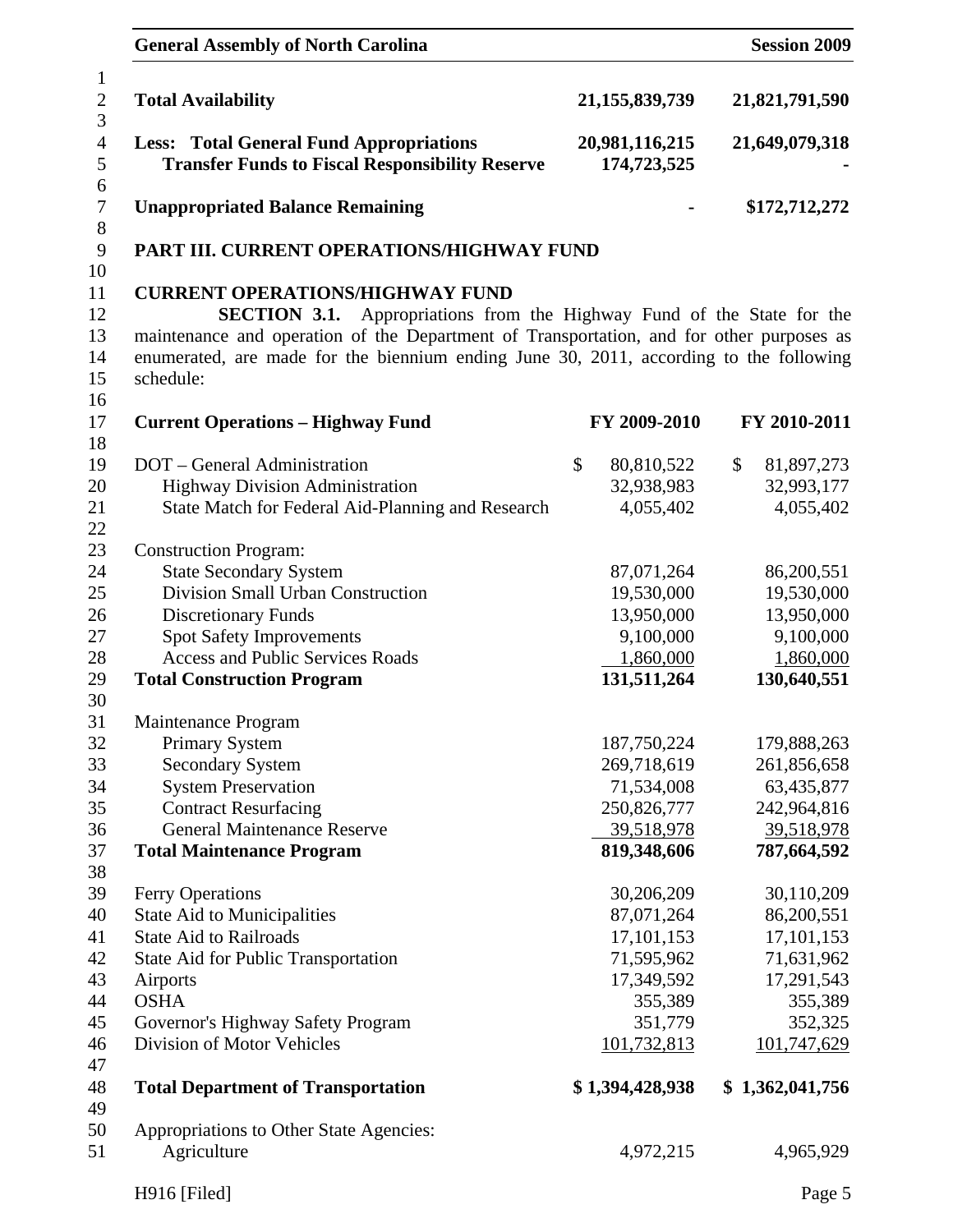|                  | <b>General Assembly of North Carolina</b>                                          |                           | <b>Session 2009</b>       |
|------------------|------------------------------------------------------------------------------------|---------------------------|---------------------------|
| $\mathbf{1}$     | Revenue                                                                            | 6,238,753                 | 6,244,609                 |
| $\overline{2}$   | <b>State Treasurer</b>                                                             | 17,557,170                | 17,504,498                |
| 3                | Office of State Controller-BEST Shared Services                                    | 444,037                   | 444,037                   |
| $\overline{4}$   | Public Instruction – Civil Penalties                                               | 22,000,000                | 22,000,000                |
| 5                | Public Instruction – Driver Education                                              | 33,959,859                | 33,321,964                |
| 6                | CCPS - Highway Patrol                                                              | 198, 351, 279             | 201,164,792               |
| $\boldsymbol{7}$ | DENR - LUST Trust Fund                                                             | 2,500,123                 | 2,550,553                 |
| $8\,$            | DHHS - Chemical Test                                                               | 660,039                   | 660,039                   |
| 9                | <b>Total – Other State Agencies</b>                                                | 286,683,475               | 288,856,421               |
| 10               |                                                                                    |                           |                           |
| 11               | <b>Reserves and Transfers:</b>                                                     |                           |                           |
| 12               | <b>Minority Contractor Development</b>                                             | 150,000                   | 150,000                   |
| 13               | <b>State Fire Protection Grant</b>                                                 | 150,000                   | 150,000                   |
| 14               | <b>Stormwater Discharge Permit</b>                                                 | 500,000                   | 500,000                   |
| 15               | <b>Reserve for Visitor's Centers</b>                                               | 400,000                   | 400,000                   |
| 16               | <b>Global TransPark</b>                                                            | 1,600,000                 | 1,600,000                 |
| 17               | Reserve for Health Insurance Adjustment                                            | 3,920,922                 | 9,320,922                 |
| 18               | <b>Employer's Contribution to Retirement</b>                                       | 1,000,000                 | 1,000,000                 |
| 19               | <b>Reserve for Longevity Payments</b>                                              | (2,833,335)               | (3,059,099)               |
| 20               | <b>Reserve for Administrative Reduction</b>                                        | (2,500,000)               | (2,500,000)               |
| 21               | <b>Total Reserves and Transfers</b>                                                | 2,387,587                 | 7,561,823                 |
| 22               |                                                                                    |                           |                           |
| 23               | <b>Total Highway Fund Appropriation</b>                                            | \$1,683,500,000           | \$1,658,460,000           |
| 24               |                                                                                    |                           |                           |
| 25               | HIGHWAY FUND AVAILABILITY STATEMENT                                                |                           |                           |
| 26               | <b>SECTION 3.2.</b> The Highway Fund availability used in developing the 2009-2011 |                           |                           |
| 27               | biennial budget is shown below:                                                    |                           |                           |
| 28               |                                                                                    |                           |                           |
| 29               | <b>Highway Fund Availability Statement</b>                                         | 2009-2010                 | 2010-2011                 |
| 30               |                                                                                    |                           |                           |
| 31               | <b>Beginning Credit Balance</b>                                                    |                           |                           |
| 32               | <b>Estimated Revenue</b>                                                           | 1,683,500,000             | 1,658,460,000             |
| 33               | <b>Estimated Reversions</b>                                                        |                           |                           |
| 34               |                                                                                    |                           |                           |
| 35               | <b>Total Highway Fund Availability</b>                                             | 1,683,500,000             | \$1,658,460,000           |
| 36               |                                                                                    |                           |                           |
| 37               | PART IV. HIGHWAY TRUST FUND APPROPRIATIONS                                         |                           |                           |
| 38               |                                                                                    |                           |                           |
| 39               | <b>HIGHWAY TRUST FUND APPROPRIATIONS</b>                                           |                           |                           |
| 40               | <b>SECTION 4.1.</b> Appropriations from the Highway Trust Fund are made for the    |                           |                           |
| 41               | biennium ending June 30, 2011, according to the following schedule:                |                           |                           |
| 42               |                                                                                    |                           |                           |
| 43               |                                                                                    |                           |                           |
|                  | <b>Highway Trust Fund</b>                                                          | 2009-2010                 | 2010-2011                 |
| 44               |                                                                                    |                           |                           |
| 45               | Department of Transportation:                                                      |                           |                           |
| 46               | Maximum Allowance for Administration                                               | \$41,092,320              | \$42,373,920              |
| 47               |                                                                                    |                           |                           |
| 48               | <b>Construction Allocation:</b>                                                    |                           |                           |
| 49               | <b>Intrastate System</b>                                                           | 352,674,316               | 369,455,555               |
| 50<br>51         | <b>Urban Loop System</b><br><b>Secondary Roads</b>                                 | 110,759,502<br>57,777,091 | 118,440,179<br>60,531,355 |

Page 6 H916 [Filed]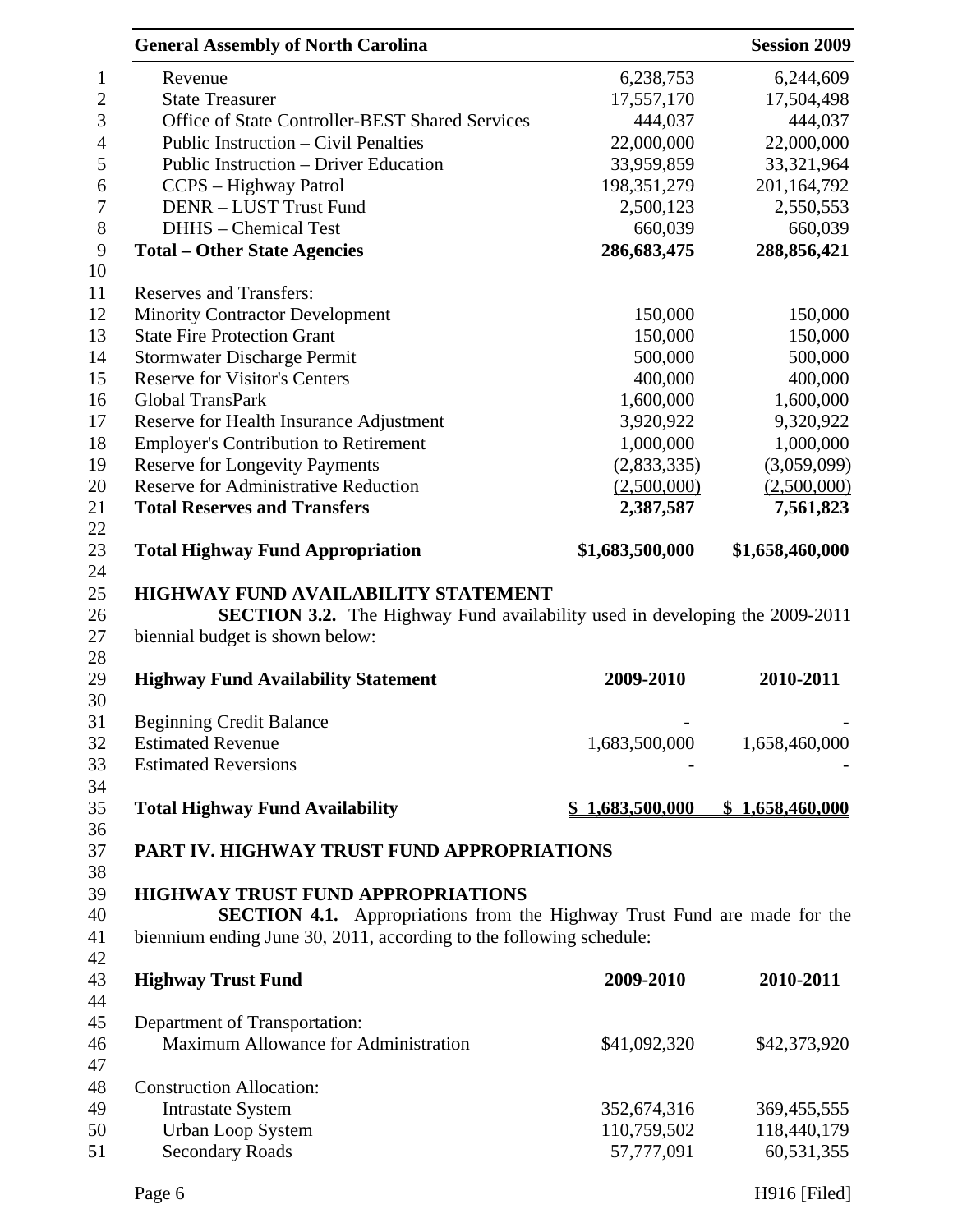|          | <b>General Assembly of North Carolina</b>                                                                                                                                                                                                                                                                                                                                                                                                 |                                                           | <b>Session 2009</b> |
|----------|-------------------------------------------------------------------------------------------------------------------------------------------------------------------------------------------------------------------------------------------------------------------------------------------------------------------------------------------------------------------------------------------------------------------------------------------|-----------------------------------------------------------|---------------------|
|          | <b>State Aid to Municipalities</b>                                                                                                                                                                                                                                                                                                                                                                                                        | 39,893,942                                                | 41,549,515          |
| Bonds:   |                                                                                                                                                                                                                                                                                                                                                                                                                                           |                                                           |                     |
|          | <b>Bond Redemption</b>                                                                                                                                                                                                                                                                                                                                                                                                                    | 54,065,000                                                | 54,030,000          |
|          | <b>Bond Interest</b>                                                                                                                                                                                                                                                                                                                                                                                                                      | 28,666,000                                                | 25,962,750          |
|          | NC Turnpike Authority                                                                                                                                                                                                                                                                                                                                                                                                                     | 64,000,000                                                | 99,000,000          |
|          | Transfer to the General Fund                                                                                                                                                                                                                                                                                                                                                                                                              | 108,561,829                                               | <u>72,846,726</u>   |
|          | <b>Total Highway Trust Fund Appropriations</b>                                                                                                                                                                                                                                                                                                                                                                                            | \$857,490,000                                             | \$884,190,000       |
|          | <b>HIGHWAY TRUST FUND AVAILABILITY STATEMENT</b><br><b>SECTION 4.2.</b> The Highway Trust Fund availability used in developing the<br>2009-2011 biennial budget is shown below:                                                                                                                                                                                                                                                           |                                                           |                     |
|          | <b>Highway Trust Fund Availability Statement</b>                                                                                                                                                                                                                                                                                                                                                                                          | 2009-2010                                                 | 2010-2011           |
|          | <b>Beginning Credit Balance</b>                                                                                                                                                                                                                                                                                                                                                                                                           |                                                           |                     |
|          | <b>Estimated Revenue</b>                                                                                                                                                                                                                                                                                                                                                                                                                  | 857,490,000                                               | 884,190,000         |
|          | <b>Estimated Reversions</b>                                                                                                                                                                                                                                                                                                                                                                                                               |                                                           |                     |
|          | <b>Total Highway Trust Fund Availability</b>                                                                                                                                                                                                                                                                                                                                                                                              | <u>\$857,490,000</u>                                      | \$884,190,000       |
|          | PART V. OTHER AVAILABILITY AND APPROPRIATIONS                                                                                                                                                                                                                                                                                                                                                                                             |                                                           |                     |
|          | <b>CIVIL FORFEITURE FUNDS</b><br><b>SECTION 5.1.</b> Appropriations. – Appropriations are made from the Civil Penalty<br>and Forfeiture Fund for the fiscal biennium ending June 30, 2011, as follows:                                                                                                                                                                                                                                    |                                                           |                     |
|          |                                                                                                                                                                                                                                                                                                                                                                                                                                           | FY 2009-2010                                              | FY 2010-2011        |
|          | School Technology Fund                                                                                                                                                                                                                                                                                                                                                                                                                    | 36,183,251                                                | 18,000,000          |
|          | <b>State Public School Fund</b>                                                                                                                                                                                                                                                                                                                                                                                                           | 120,362,790                                               | 120,362,790         |
|          | <b>Total Appropriation</b>                                                                                                                                                                                                                                                                                                                                                                                                                | 156,546,041                                               | 138, 362, 790       |
|          | <b>SECTION 5.2.</b> All University of North Carolina campuses shall remit all parking<br>fines held in escrow in the amount of eighteen million one hundred eighty-three thousand two<br>hundred fifty-one dollars (\$18,183,251) to the Civil Penalties and Forfeitures Fund for<br>appropriation.<br><b>SECTION 5.3.</b> Local school administrative units are encouraged to use these funds<br>to implement $21st$ century classrooms. |                                                           |                     |
|          | <b>EDUCATION LOTTERY</b><br>SECTION 5.4(a)<br>appropriations made in this act is transferred from the State Lottery Fund in the amount of three<br>hundred sixty-eight million seventy thousand two hundred seven dollars (\$368,070,207) for the<br>2009-2010 fiscal year.<br><b>SECTION 5.4.(b)</b> Notwithstanding G.S. 18C-164, the appropriations made from                                                                          | Notwithstanding G.S. 18C-164, the revenue used to support |                     |
| follows: | the Education Lottery Fund pursuant to G.S. 18C-164(d) for the 2009-2010 fiscal year are as                                                                                                                                                                                                                                                                                                                                               |                                                           |                     |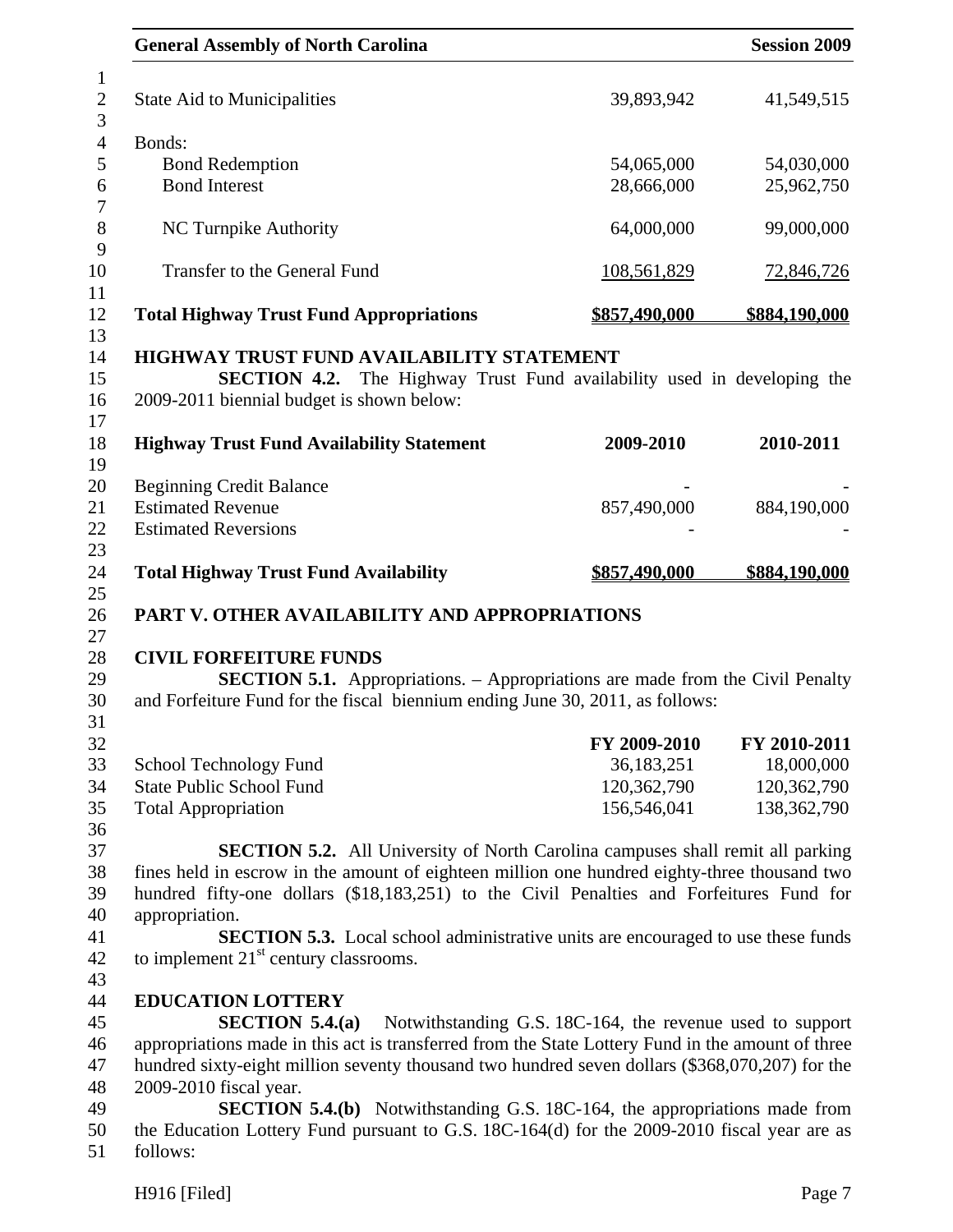| 6              | <b>Total Appropriation</b>             | \$368,070,208 |
|----------------|----------------------------------------|---------------|
| 5              | <b>Scholarships for Needy Students</b> | 36,807,021    |
| $\overline{4}$ | Public School Building Capital Fund    | 147,228,083   |
| 3              | Prekindergarten Program                | 84,452,881    |
| 2              | <b>Class Size Reduction</b>            | 99,582,223    |
|                |                                        |               |

7

9

## 8 **PART VI. GENERAL PROVISIONS**

## 10 **APPROPRIATION OF CASH BALANCES AND RECEIPTS**

11 **SECTION 6.1.** Expenditures of cash balances, federal funds, departmental 12 receipts, grants, and gifts from the various General Fund, Special Revenue Fund, Enterprise 13 Fund, Internal Service Fund, and Trust and Agency Fund budget codes are appropriated and 14 authorized for the 2009-2011 fiscal biennium as follows:

- 15 (1) For all budget codes listed in "North Carolina State Budget, Recommended 16 Operating Budget 2009-2011, Volumes 1 through 6," cash balances and 17 receipts are appropriated up to the amounts specified in Volumes 1 through 18 6, as adjusted by the General Assembly, for the 2009-2010 fiscal year and 19 the 2010-2011 fiscal year. Funds may be expended only for the programs, 20 purposes, objects, and line items specified in Volumes 1 through 6, or 21 otherwise authorized by the General Assembly.
- 22 (2) For all budget codes that are not listed in "North Carolina State Budget, 23 Recommended Operating Budget 2009-2011, Volumes 1 through 6," cash 24 balances and receipts are appropriated for each year of the 2009-2011 fiscal 25 biennium up to the level of actual expenditures for the 2008-2009 fiscal 26 year, unless otherwise provided by law. Funds may be expended only for the 27 programs, purposes, objects, and line items authorized for the 2008-2009 28 fiscal year.
- 29 (3) Notwithstanding subdivisions (1) and (2) of this subsection, any receipts that 30 are required to be used to pay debt service requirements for various 31 outstanding bond issues and certificates of participation are appropriated up 32 to the actual amounts received for the 2009-2010 fiscal year and the 33 2010-2011 fiscal year and shall be used only to pay debt service 34 requirements.
- 35 (4) Notwithstanding subdivisions (1) and (2) of this subsection, cash balances 36 and receipts of funds that meet the definition issued by the Governmental 37 Accounting Standards Board of a trust or agency fund are appropriated for 38 and in the amounts required to meet the legal requirements of the trust 39 agreement for the 2009-2010 fiscal year and the 2010-2011 fiscal year.

40 All these cash balances, federal funds, departmental receipts, grants, and gifts shall 41 be expended and reported in accordance with the provisions of the State Budget Act, except as 42 otherwise provided by law and this section.

43

# 44 **BULK IT PURCHASING FOR UNIVERSITIES**

45 **SECTION 6.2.** General Administration of The University of North Carolina with 46 assistance from the Office of Information Technology Services and the Office of State Budget 47 and Management shall consolidate information technology infrastructure purchasing which 48 includes, but is not limited to, personal computer and printer purchases for all 16 State 49 universities, the North Carolina School of Science and Mathematics, and General 50 Administration by creating a bulk purchasing process that will realize savings through 51 efficiencies. General Administration may choose to utilize the Office of Information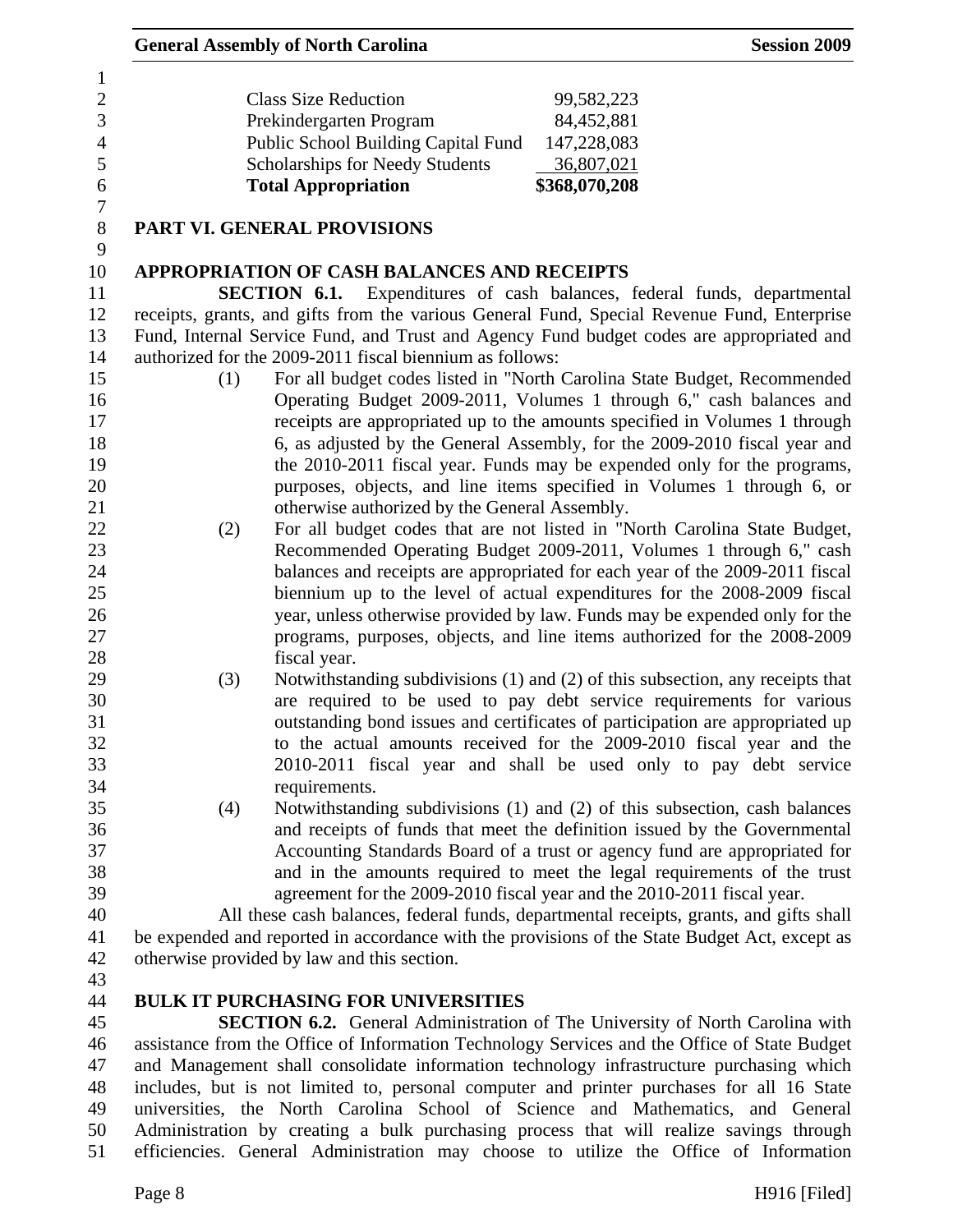|                                                | <b>General Assembly of North Carolina</b><br><b>Session 2009</b>                                                                                                                                                                                                                                                                                                                                                                                                                                                                                        |
|------------------------------------------------|---------------------------------------------------------------------------------------------------------------------------------------------------------------------------------------------------------------------------------------------------------------------------------------------------------------------------------------------------------------------------------------------------------------------------------------------------------------------------------------------------------------------------------------------------------|
| $\mathbf{1}$<br>$\boldsymbol{2}$<br>3          | Technology Services' existing bulk contracts. Information technology infrastructure<br>expenditure shall not be authorized without complying with this section.                                                                                                                                                                                                                                                                                                                                                                                         |
| $\overline{4}$                                 | <b>CONSOLIDATING STATEWIDE NETWORKS</b>                                                                                                                                                                                                                                                                                                                                                                                                                                                                                                                 |
| 5<br>6<br>$\boldsymbol{7}$<br>$8\,$<br>9<br>10 | <b>SECTION 6.3.</b> The Office of Information Technology Services, MCNC, and the<br>Office of State Budget and Management shall develop a viable plan for the<br>consolidation/migration of NCREN and the Office of Information Technology Services' State<br>backbone by January 31, 2010, to the Governor for implementation in fiscal year 2010-2011.<br>Rates will decrease as a result of this migration. These funds shall be taken from the agencies'<br>and universities' budgets on a pro rata basis based on usage for fiscal year 2010-2011. |
| 11<br>12<br>13                                 | REPEAL REQUIREMENT FOR MAILING LIST CERTIFICATIONS<br><b>SECTION 6.3A.</b> G.S. 143-169.1 is repealed.                                                                                                                                                                                                                                                                                                                                                                                                                                                  |
| 14<br>15                                       |                                                                                                                                                                                                                                                                                                                                                                                                                                                                                                                                                         |
| 16                                             | <b>INSURANCE AND FIDELITY BONDS</b>                                                                                                                                                                                                                                                                                                                                                                                                                                                                                                                     |
|                                                | <b>SECTION 6.4.</b> All insurance and all official fidelity and surety bonds authorized<br>for the several departments, institutions, and agencies shall be effected and placed by the                                                                                                                                                                                                                                                                                                                                                                  |
|                                                | Department of Insurance, and the cost of placement shall be paid by the affected department,                                                                                                                                                                                                                                                                                                                                                                                                                                                            |
|                                                | institution, or agency with the approval of the Commissioner of Insurance.                                                                                                                                                                                                                                                                                                                                                                                                                                                                              |
|                                                |                                                                                                                                                                                                                                                                                                                                                                                                                                                                                                                                                         |
|                                                | <b>EXPENDITURES OF FUNDS IN RESERVES LIMITED</b>                                                                                                                                                                                                                                                                                                                                                                                                                                                                                                        |
|                                                | <b>SECTION 6.5.</b> All funds appropriated by this act into reserves may be expended                                                                                                                                                                                                                                                                                                                                                                                                                                                                    |
|                                                | only for the purposes for which the reserves were established.                                                                                                                                                                                                                                                                                                                                                                                                                                                                                          |
|                                                |                                                                                                                                                                                                                                                                                                                                                                                                                                                                                                                                                         |
|                                                | <b>BUDGET CODE CONSOLIDATIONS</b>                                                                                                                                                                                                                                                                                                                                                                                                                                                                                                                       |
|                                                | <b>SECTION 6.6.</b> Notwithstanding G.S. 143C-6-4, the Office of State Budget and                                                                                                                                                                                                                                                                                                                                                                                                                                                                       |
|                                                | Management may adjust the enacted budget by making transfers among purposes or programs                                                                                                                                                                                                                                                                                                                                                                                                                                                                 |
|                                                | for the purpose of consolidating budget and fund codes or eliminating inactive budget and fund<br>codes. The Office of State Budget and Management shall change the authorized budget to                                                                                                                                                                                                                                                                                                                                                                |
|                                                | reflect these adjustments.                                                                                                                                                                                                                                                                                                                                                                                                                                                                                                                              |
|                                                |                                                                                                                                                                                                                                                                                                                                                                                                                                                                                                                                                         |
|                                                | <b>BEACON ACCOUNTABILITY</b>                                                                                                                                                                                                                                                                                                                                                                                                                                                                                                                            |
|                                                | <b>SECTION 6.7.</b> In order to document the continued improvement of the BEACON                                                                                                                                                                                                                                                                                                                                                                                                                                                                        |
|                                                | system, the Office of the State Controller (OSC), in consultation with the Office of the State                                                                                                                                                                                                                                                                                                                                                                                                                                                          |
|                                                | CIO and the Office of State Budget and Management (OSBM) shall conduct a study comparing                                                                                                                                                                                                                                                                                                                                                                                                                                                                |
|                                                | the operations of the BEACON system against private sector metrics for payroll and human                                                                                                                                                                                                                                                                                                                                                                                                                                                                |
|                                                | resource systems. These benchmarks shall be based on industry standards.                                                                                                                                                                                                                                                                                                                                                                                                                                                                                |
|                                                | Beginning September 30, 2009, and quarterly thereafter, OSC shall provide reports                                                                                                                                                                                                                                                                                                                                                                                                                                                                       |
|                                                | to the Governor's Office and the General Assembly using the agreed-upon metrics in at least                                                                                                                                                                                                                                                                                                                                                                                                                                                             |
|                                                | the following categories:                                                                                                                                                                                                                                                                                                                                                                                                                                                                                                                               |
|                                                | System risk;<br>(1)                                                                                                                                                                                                                                                                                                                                                                                                                                                                                                                                     |
|                                                | (2)<br>Data integrity;                                                                                                                                                                                                                                                                                                                                                                                                                                                                                                                                  |
|                                                | Customer service;<br>(3)                                                                                                                                                                                                                                                                                                                                                                                                                                                                                                                                |
|                                                | Service time;<br>(4)<br>FTE and budget as compared to employees served;                                                                                                                                                                                                                                                                                                                                                                                                                                                                                 |
|                                                | (5)<br>Reporting; and<br>(6)                                                                                                                                                                                                                                                                                                                                                                                                                                                                                                                            |
|                                                | Cost.<br>(7)                                                                                                                                                                                                                                                                                                                                                                                                                                                                                                                                            |
|                                                |                                                                                                                                                                                                                                                                                                                                                                                                                                                                                                                                                         |
|                                                | REPEAL REQUIREMENT FOR MAILING LIST CERTIFICATIONS                                                                                                                                                                                                                                                                                                                                                                                                                                                                                                      |
|                                                | <b>SECTION 6.8.</b> G.S. 143-169.1 is repealed.                                                                                                                                                                                                                                                                                                                                                                                                                                                                                                         |
|                                                |                                                                                                                                                                                                                                                                                                                                                                                                                                                                                                                                                         |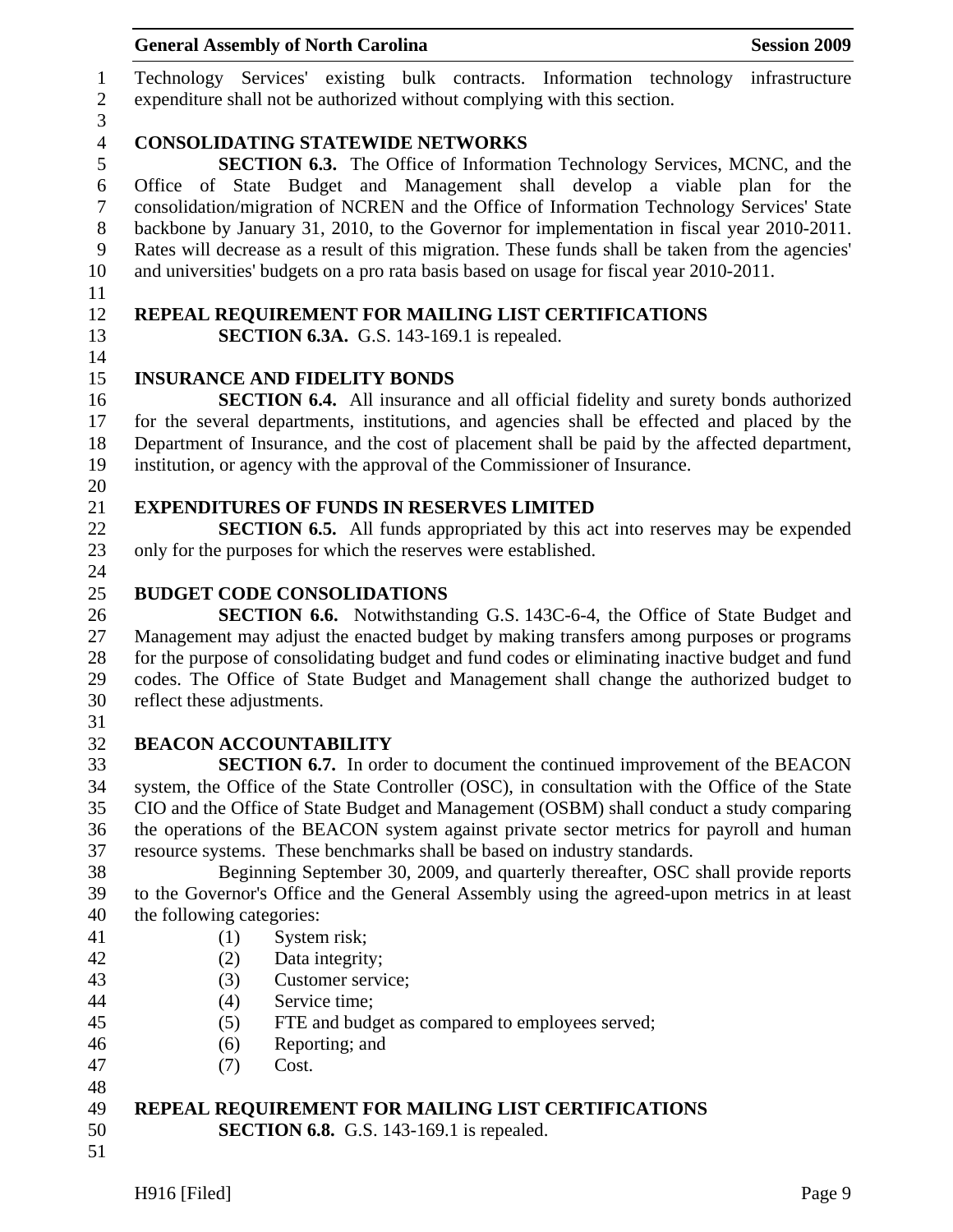### 1 **OFFICE OF INFORMATION TECHNOLOGY SERVICES BUDGET REVIEW**  2 **SECTION 6.9.** G.S. 147-33.88(a) reads as rewritten: 3 "(a) The Office shall develop an annual budget for review and approval by the Office of 4 State Budget and Management prior to April 1 of each year. in accordance with 5 G.S. 143C-3-3." 6 7 **BUDGET REALIGNMENT**  8 **SECTION 6.10.** Notwithstanding G.S. 143C-6-4(b), the Office of State Budget and 9 Management may adjust the enacted budget by making transfers among purposes or programs 10 for the sole purpose of correctly aligning authorized positions and associated operating costs 11 with the appropriate purposes or programs as defined in G.S. 143C-1-1(d)(23). The Office of 12 State Budget and Management shall change the certified budget to reflect these adjustments 13 only after reporting the proposed adjustments to the Joint Legislative Commission on 14 Governmental Operations and the Fiscal Research Division. Under no circumstances shall total 15 General Fund expenditures for a State department exceed the amount appropriated to that 16 department from the General Fund for the fiscal year. 17 18 **TRUTH-IN-BUDGETING REFORM**  19 **SECTION 6.11.** G.S. 143C-6-4 reads as rewritten: 20 "**§ 143C-6-4. Budget Adjustments Authorized.**  21 (a) Findings. – The General Assembly recognizes that even the most thorough budget 22 deliberations may be affected by unforeseeable events. Under limited circumstances set forth in 23 this section, the Director may adjust the enacted budget by making transfers among lines of 24 expenditure, purposes, or programs or by increasing expenditures funded by departmental 25 receipts. Under no circumstances, however, shall total General Fund expenditures for a State 26 department exceed the amount appropriated to that department from the General Fund for the 27 fiscal year. 28 (b) Adjustments to the Certified Budget. – Notwithstanding the provisions of 29 G.S. 143C-6-1, a State agency may, with approval of the Director of the Budget, spend more 30 than was authorized in the certified budget for all of the following: 31 (1) An object or line item within a purpose or program department so long as the 32 total amount expended for the purpose or program department is no more 33 than was authorized in the certified budget for the purpose or program 34 department. 35 (2) A purpose or program if the overexpenditure of the purpose or program is: 36 a. Required by a court or Industrial Commission order; 37 b. Authorized under G.S. 166A-5(1)a.9. of the Emergency Management 38 Act; or 39 c. Required to call out the national guard. 40 (3) A purpose or program not subject to the provisions of subdivision (b)(2) of 41 this subsection, but only in accord with the following restrictions: (i) the 42 overexpenditure is required to continue the purpose or programs due to 43 complications or changes in circumstances that could not have been foreseen 44 when the budget for the fiscal period was enacted, (ii) the scope of the 45 purpose or program is not increased,  $(iii)$  the overexpenditure is authorized 46 on a nonrecurring basis, and (iv) (iii) under no circumstances shall the total 47 requirements for a State department exceed the department's certified budget 48 for the fiscal year by more than three percent (3%)ten percent (10%) without 49 prior consultation with the Joint Legislative Commission on Governmental 50 Operations." 51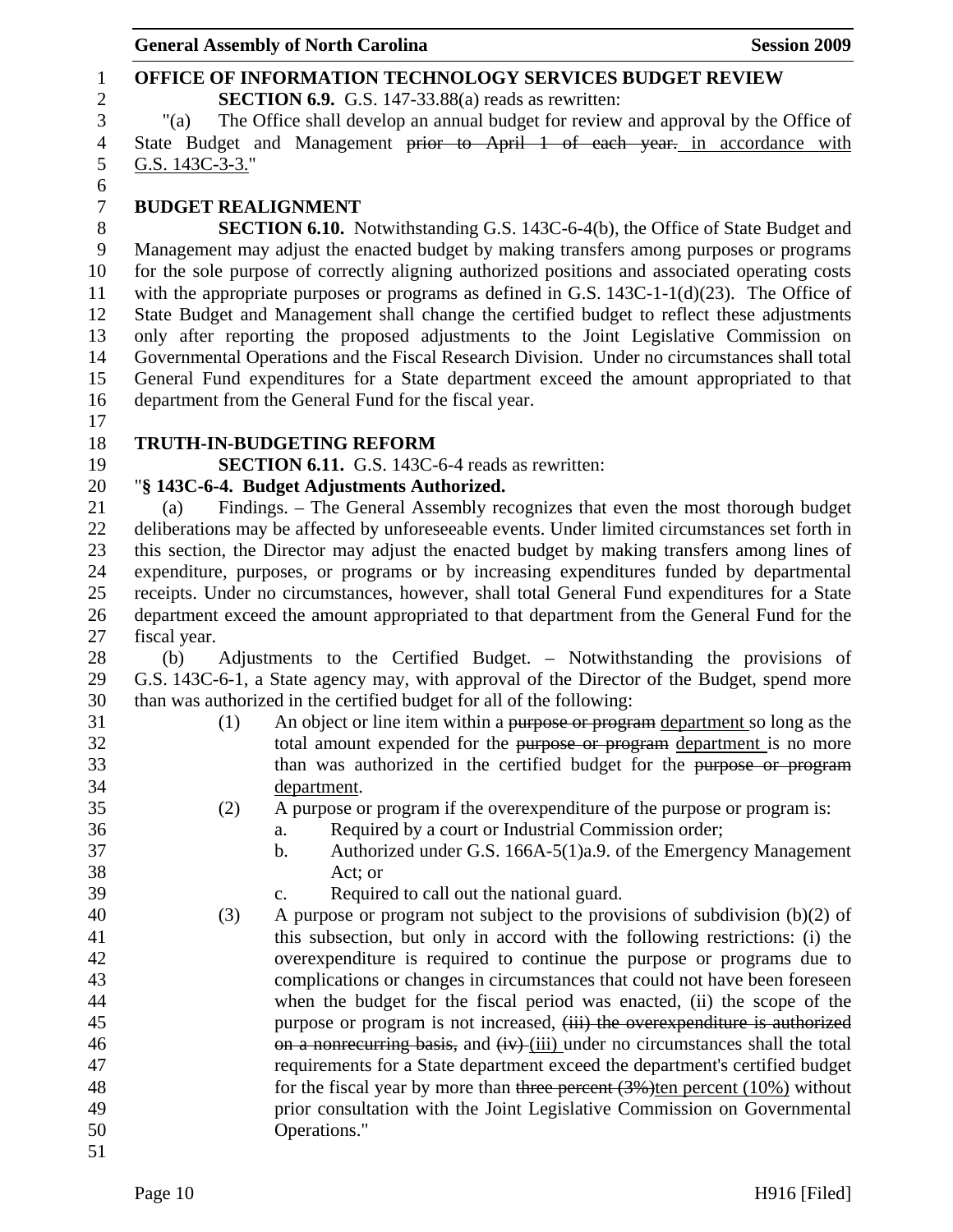# 1 **FISCAL RESPONSIBILITY RESERVE**

2 **SECTION 6.12.** The unobligated balance of the General Fund at the end of fiscal 3 year 2009-2010 shall be deposited in a reserve fund dedicated to maximizing federal recovery 4 receipts, including those available through the American Recovery and Reinvestment Act of 5 2009 (ARRA), and filling any deficit created by anticipated federal recovery receipts that do 6 not materialize. The Office of State Budget and Management shall administer the fund in 7 consultation with the Joint Legislative Commission on Governmental Operations. 8 Expenditures from the fund in fiscal year 2010-2011 are authorized for:

- 
- 9 (1) Required State matching funds for federal discretionary grants that create 10 jobs or foster economic development;
- 11 (2) Required State matching funds for federal discretionary grants included in 12 the ARRA or any other federal recovery law or activity;
- 13 (3) Offsetting any unexpected deficit due to receiving less recovery funding than 14 anticipated from mandatory grants included in the ARRA; and
- 15 (4) Implementing State government efficiency plans approved by the Governor 16 and the Joint Legislative Commission on Governmental Operations.
- 17

# 18 **PART VII. PUBLIC SCHOOLS**

19

# 20 **CHILDREN WITH DISABILITIES**

21 **SECTION 7.1.** The State Board of Education shall allocate funds for children with 22 disabilities on the basis of three thousand five hundred dollars and seventy-seven cents 23 (\$3,500.77) per child for a maximum of 173,249 children for the 2009-2010 school year. Each 24 local school administrative unit shall receive funds for the lesser of (i) all children who are 25 identified as children with disabilities, or (ii) twelve and five-tenths percent (12.5%) of the 26 2009-2010 allocated average daily membership in the local school administrative unit.

27 The dollar amounts allocated under this section for children with disabilities shall 28 also adjust in accordance with legislative salary increments, retirement rate adjustments, and 29 health benefit adjustments for personnel who serve children with disabilities.

30

# 31 **FUNDS FOR ACADEMICALLY GIFTED CHILDREN**

32 **SECTION 7.2.** The State Board of Education shall allocate funds for academically 33 or intellectually gifted children on the basis of one thousand one hundred sixty-three dollars 34 and seven cents (\$1,163.07) per child. A local school administrative unit shall receive funds for 35 a maximum of four percent (4%) of its 2009-2010 allocated average daily membership, 36 regardless of the number of children identified as academically or intellectually gifted in the 37 unit. The State Board shall allocate funds for no more than 58,597 children for the 2009-2010 38 school year.

39 The dollar amounts allocated under this section for academically or intellectually 40 gifted children shall also adjust in accordance with legislative salary increments, retirement rate 41 adjustments, and health benefit adjustments for personnel who serve academically or 42 intellectually gifted children.

43

# 44 **ABCS OF PUBLIC EDUCATION**

45 **SECTION 7.3.** Notwithstanding G.S. 115C-105.36, the State Board of Education 46 is directed to place a one-year moratorium on financial awards paid to school personnel in 47 fiscal year 2009-2010 based on 2008-2009 student academic performance. The State Board of 48 Education shall develop a plan to restructure the ABCs Accountability System and report the 49 restructuring plan to the Governor and General Assembly no later than January 31, 2010.

50

# 51 **NORTH CAROLINA VIRTUAL PUBLIC SCHOOLS**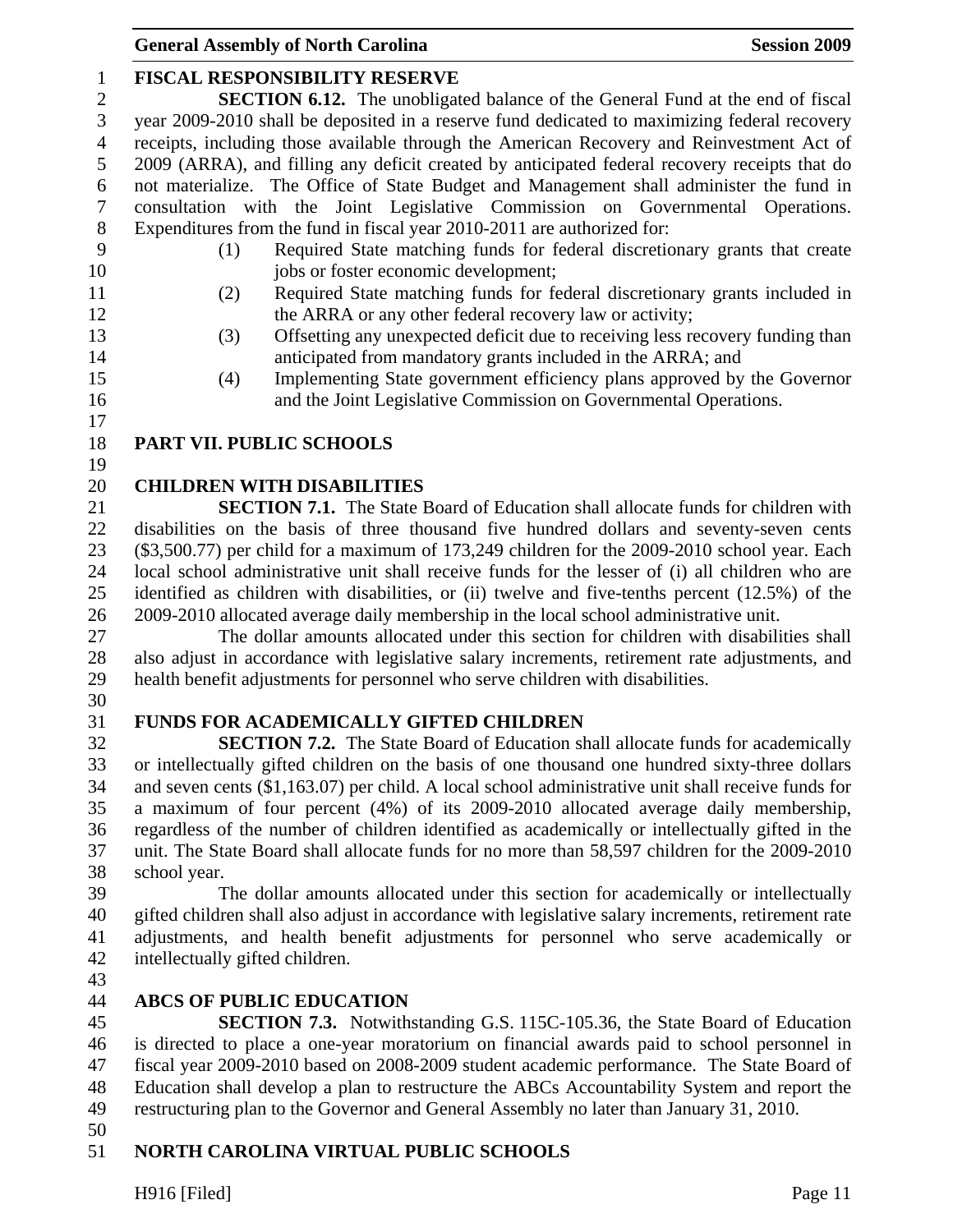1 **SECTION 7.4.(a)** The North Carolina Virtual Public School (NCVPS) program 2 shall report to the State Board of Education and shall maintain an administrative office at the 3 Department of Public Instruction.

4 **SECTION 7.4.(b)** The Director of NCVPS shall continue to ensure that course 5 quality standards are established and met and that all e-learning opportunities offered by 6 State-funded entities to public school students are consolidated under the North Carolina 7 Virtual Public School program, eliminating course duplication.

8 **SECTION 7.4.(c)** Subsequent to course consolidation, the Director shall prioritize 9 e-learning course offerings for students residing in rural and low-wealth county LEAs, in order 10 to expand available instructional opportunities. First-available e-learning instructional 11 opportunities should include courses required as part of the standard course of study for high 12 school graduation and AP offerings not otherwise available.

13 **SECTION 7.4.(d)** The State Board of Education shall implement an allotment 14 formula developed pursuant to Section 7.16(d) of S.L. 2006-66, for funding e-learning, 15 effective in the 2010-2011 fiscal year. NCVPS shall be available at no cost to all students in 16 North Carolina who are enrolled in North Carolina's public schools, Department of Defense 17 schools, and schools operated by the Bureau of Indian Affairs. The Department of Public 18 Instruction shall communicate to local school administrative units all applicable guidelines 19 regarding the enrollment of nonpublic school students in these courses.

20 **SECTION 7.4.(e)** The State Board of Education shall project funds needed to 21 operate the North Carolina Virtual Public School (NCVPS) for fiscal year 2009-2010. In order 22 to ensure funds are available, the State Board of Education is directed to utilize funding sources 23 in the following order:

- 
- 24 (1) Available American Recovery and Reinvestment Act funds;
- 25 (2) Up to six million dollars (\$6,000,000) from the School Technology 26 appropriation.

27 If additional funds are needed, the State Board of Education may use funds from the State 28 Public School Fund to implement NCVPS courses. 29

#### 30 **LEARN AND EARN ONLINE**

31 **SECTION 7.5.(a)** Funds are appropriated in this act for the Learn and Earn Online 32 program. This program will allow high school students to enroll in college courses to qualify 33 for college credit. Online courses will be made available to students through The University of 34 North Carolina and the North Carolina Community College System.

35 **SECTION 7.5.(b)** Funds shall be used for course tuition and only those technology 36 and course fees and textbooks required for course participation. Funds shall also support a 37 liaison position to be housed at the Department of Public Instruction to coordinate with The 38 University of North Carolina and North Carolina Community College System, and to 39 communicate course availability and related information to high school administrators, 40 teachers, and counselors.

41 **SECTION 7.5.(c)** The State Board of Education shall determine the allocation of 42 Learn and Earn Online course offerings across the State.

43 **SECTION 7.5.(d)** The State Board of Education shall allot funds for tuition, fees, 44 and textbooks on the basis of and after verification of the credit hour enrollment of high school 45 students in Learn and Earn Online courses.

46 **SECTION 7.5.(e)** The University of North Carolina program shall report to The 47 University of North Carolina Board of Governors, and the North Carolina Community College 48 program shall report to the North Carolina Community College Board of Trustees. The 49 Department of Public Instruction shall report to the State Board of Education.

50 **SECTION 7.5.(f)** Both The University of North Carolina and the North Carolina 51 Community College System shall provide oversight and coordination, including coordination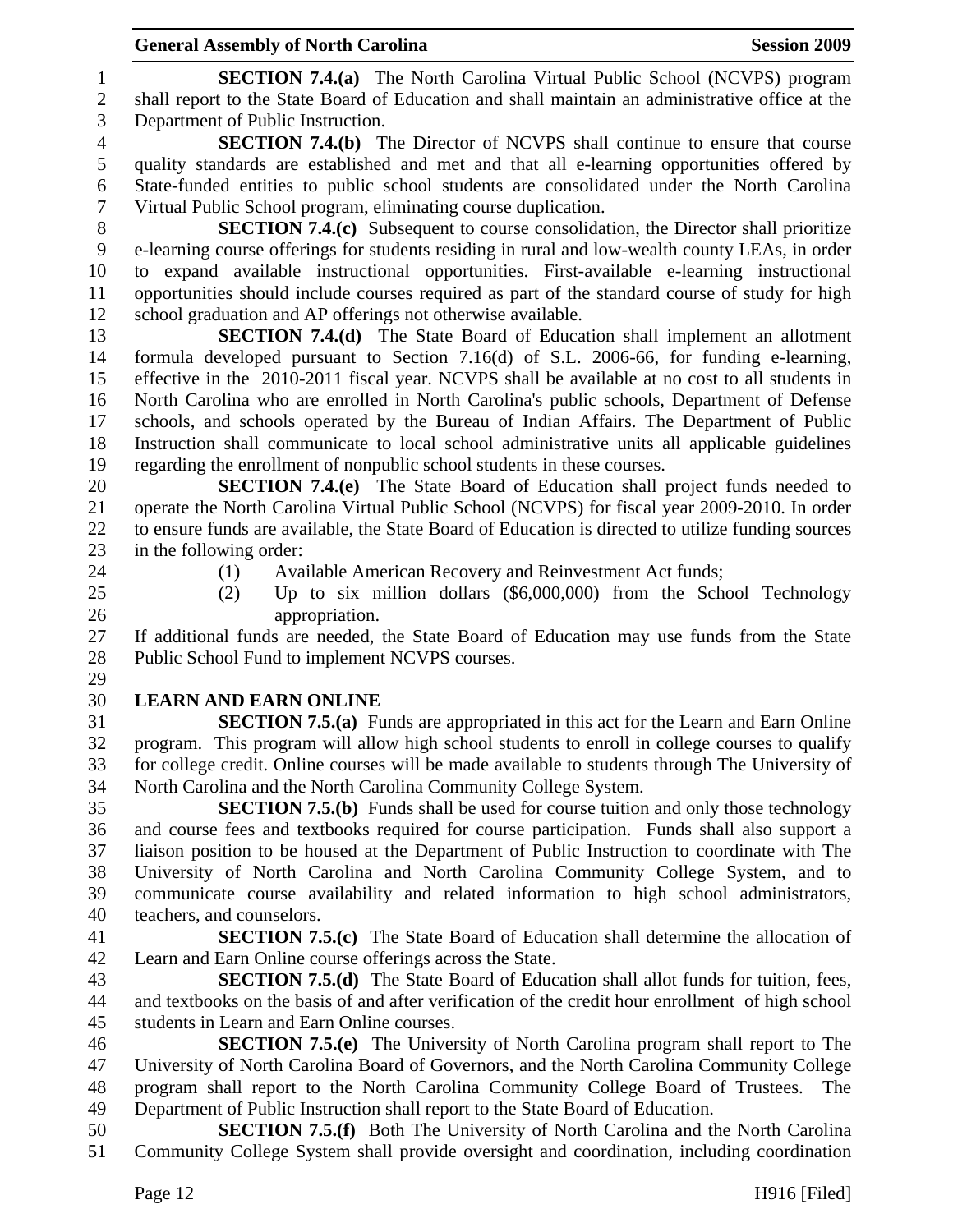|                  | <b>General Assembly of North Carolina</b> |                                                                                                                                                                         | <b>Session 2009</b> |
|------------------|-------------------------------------------|-------------------------------------------------------------------------------------------------------------------------------------------------------------------------|---------------------|
| $\mathbf{1}$     |                                           | with the Department of Public Instruction and with the North Carolina Virtual Public School                                                                             |                     |
| $\mathbf{2}$     | (NCVPS) to avoid course duplication.      |                                                                                                                                                                         |                     |
| $\mathfrak{Z}$   |                                           | <b>SECTION 7.5.(g)</b> Course quality and rigor standards shall be established and each                                                                                 |                     |
| $\overline{4}$   |                                           | program shall conduct course evaluations to ensure that the online courses made available to                                                                            |                     |
| 5                | students meet the established standards.  |                                                                                                                                                                         |                     |
| 6                |                                           | <b>SECTION 7.5.(h)</b> The State Board of Education, The University of North Carolina                                                                                   |                     |
| $\boldsymbol{7}$ |                                           | and the North Carolina Community College System shall report on the proposed operating plan                                                                             |                     |
| 8                |                                           | for 2009-2010 to the Joint Legislative Education Oversight Committee, the Office of State                                                                               |                     |
| 9                |                                           | Budget and Management, and the Fiscal Research Division no later than September 1, 2009.                                                                                |                     |
| 10               |                                           | <b>SECTION 7.5.(i)</b> Local school administrative units may purchase textbooks for                                                                                     |                     |
| 11               |                                           | Learn and Earn Online courses through the Department of Public Instruction's textbook                                                                                   |                     |
| 12               |                                           | warehouse in the same manner as textbooks that have been adopted for public school students                                                                             |                     |
| 13               | by the State Board of Education.          |                                                                                                                                                                         |                     |
| 14               |                                           | <b>SECTION 7.5.(j)</b> Funds appropriated for Learn and Earn Online that are                                                                                            |                     |
| 15               |                                           | unexpended or unencumbered at the end of each fiscal year shall not revert but shall remain                                                                             |                     |
| 16<br>17         | available for expenditure.                |                                                                                                                                                                         |                     |
| 18               |                                           | <b>SECTION 7.5.(k)</b> This section becomes effective June 30, 2009.                                                                                                    |                     |
| 19               |                                           | USE OF SUPPLEMENTAL FUNDING IN LOW-WEALTH COUNTIES                                                                                                                      |                     |
| 20               |                                           | <b>SECTION 7.6.(a)</b> Use of Funds for Supplemental Funding. – All funds received                                                                                      |                     |
| 21               |                                           | pursuant to this section shall be used only: (i) to provide instructional positions, instructional                                                                      |                     |
| 22               |                                           | support positions, teacher assistant positions, clerical positions, school computer technicians,                                                                        |                     |
| 23               |                                           | instructional supplies and equipment, staff development, and textbooks; (ii) for salary                                                                                 |                     |
| 24               |                                           | supplements for instructional personnel and instructional support personnel; and (iii) to pay an                                                                        |                     |
| 25               |                                           | amount not to exceed ten thousand dollars (\$10,000) of the plant operation contract cost                                                                               |                     |
| 26               |                                           | charged by the Department of Public Instruction for services. Local boards of education are                                                                             |                     |
| 27               |                                           | encouraged to use at least twenty-five percent (25%) of the funds received pursuant to this                                                                             |                     |
| 28               |                                           | section to improve the academic performance of children who are performing at Level I or II on                                                                          |                     |
| 29               |                                           | either reading or mathematics end-of-grade tests in grades 3-8 and children who are performing                                                                          |                     |
| 30               |                                           | at Level I or II on the writing tests in grades 4 and 7. Local boards of education shall report to                                                                      |                     |
| 31               |                                           | the State Board of Education on an annual basis on funds used for this purpose, and the State                                                                           |                     |
| 32               |                                           | Board shall report this information to the Joint Legislative Education Oversight Committee.                                                                             |                     |
| 33               |                                           | These reports shall specify how these funds were targeted and used to implement specific                                                                                |                     |
| 34               |                                           | improvement strategies of each local school administrative unit and its schools, such as teacher                                                                        |                     |
| 35<br>36         |                                           | recruitment, closing the achievement gap, improving student accountability, addressing the<br>needs of at-risk students, and establishing and maintaining safe schools. |                     |
| 37               |                                           | <b>SECTION 7.6.(b)</b> The State Board of Education shall report this information                                                                                       |                     |
| 38               |                                           | annually by October 31 to the Office of State Budget and Management, the Joint Legislative                                                                              |                     |
| 39               |                                           | Education Oversight Committee, and the Fiscal Research Division.                                                                                                        |                     |
| 40               |                                           | <b>SECTION 7.6.(c)</b> Definitions. $-$ As used in this section:                                                                                                        |                     |
| 41               | (1)                                       | "Anticipated county property tax revenue availability" means                                                                                                            | the                 |
| 42               |                                           | county-adjusted property tax base multiplied by the effective State average                                                                                             |                     |
| 43               | tax rate.                                 |                                                                                                                                                                         |                     |
| 44               | (2)                                       | "Anticipated total county revenue availability" means the sum of the:                                                                                                   |                     |
| 45               | a.                                        | Anticipated county property tax revenue availability,                                                                                                                   |                     |
| 46               | b.                                        | Local sales and use taxes received by the county that are levied under                                                                                                  |                     |
| 47               |                                           | Chapter 1096 of the 1967 Session Laws or under Subchapter VIII of                                                                                                       |                     |
| 48               |                                           | Chapter 105 of the General Statutes,                                                                                                                                    |                     |
| 49               | c.                                        | Sales tax hold harmless reimbursement received by the county under                                                                                                      |                     |
| 50               |                                           | G.S. 105-521, and                                                                                                                                                       |                     |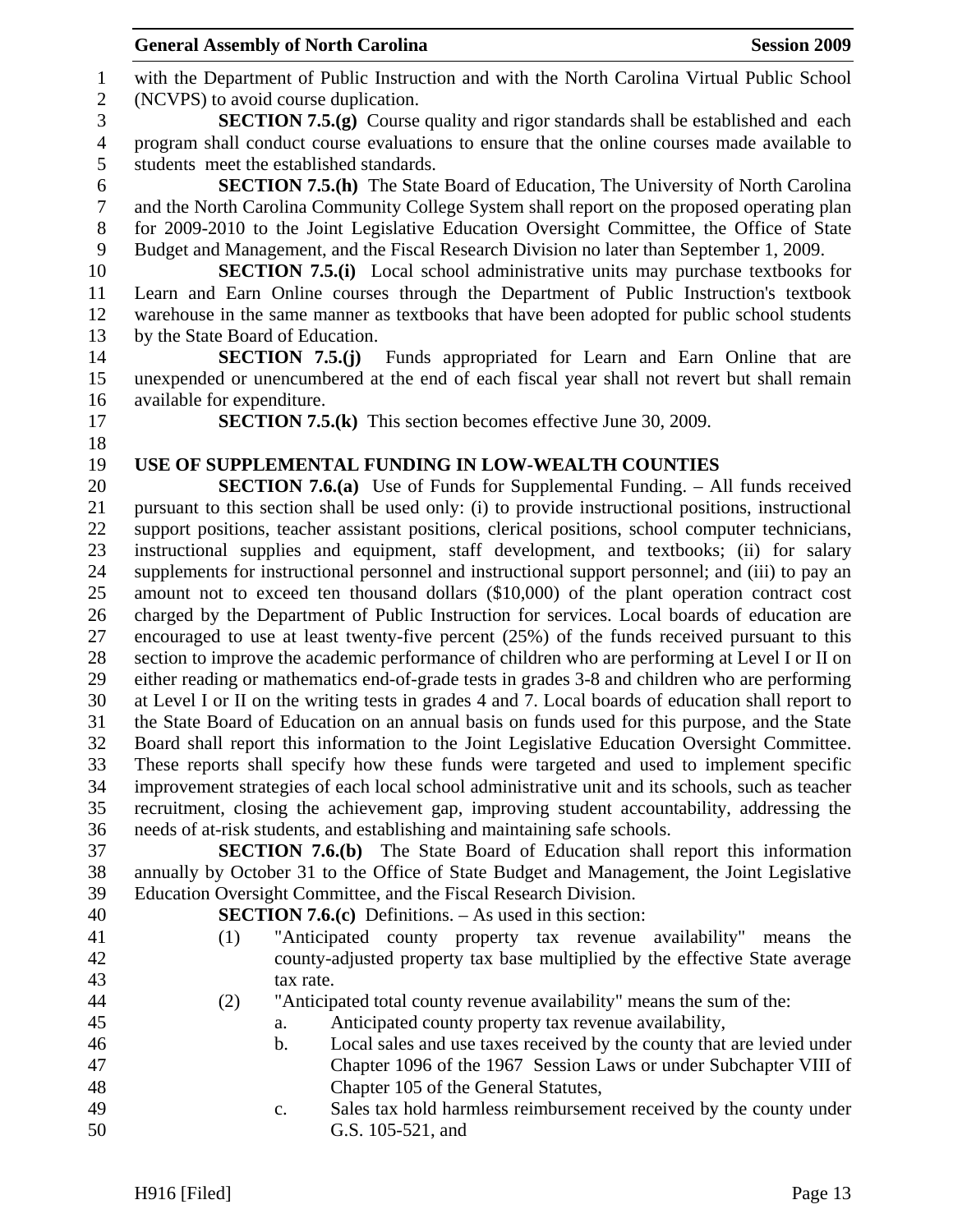|       | <b>General Assembly of North Carolina</b><br><b>Session 2009</b>               |
|-------|--------------------------------------------------------------------------------|
|       | d.<br>Fines and forfeitures deposited in the county school fund for the most   |
|       | recent year for which data are available.                                      |
| (3)   | "Anticipated total county revenue availability per student" means the          |
|       | anticipated total county revenue availability for the county divided by the    |
|       | average daily membership of the county.                                        |
| (4)   | "Anticipated State average revenue availability per student" means the sum     |
|       | of all anticipated total county revenue availability divided by the average    |
|       | daily membership for the State.                                                |
| (5)   | "Average daily membership" means average daily membership as defined in        |
|       | the North Carolina Public Schools Allotment Policy Manual, adopted by the      |
|       | State Board of Education. If a county contains only part of a local school     |
|       | administrative unit, the average daily membership of that county includes all  |
|       | students who reside within the county and attend that local school             |
|       | administrative unit.                                                           |
| (6)   | "County-adjusted property tax base" shall be computed as follows:              |
|       | Subtract the present-use value of agricultural land, horticultural land,<br>a. |
|       | and forestland in the county, as defined in G.S. 105-277.2, from the           |
|       | total assessed real property valuation of the county,                          |
|       | Adjust the resulting amount by multiplying by a weighted average of<br>b.      |
|       | the three most recent annual sales assessment ratio studies,                   |
|       | Add to the resulting amount the:<br>c.                                         |
|       | Present-use value of agricultural land, horticultural land, and<br>1.          |
|       | forestland, as defined in G.S. 105-277.2,                                      |
|       | Value of property of public service companies, determined in<br>2.             |
|       | accordance with Article 23 of Chapter 105 of the General                       |
|       | Statutes, and                                                                  |
|       | 3.<br>Personal property value for the county.                                  |
| (7)   | "County-adjusted property tax base per square<br>mile" means<br>the            |
|       | county-adjusted property tax base divided by the number of square miles of     |
|       | land area in the county.                                                       |
| (8)   | "County wealth as a percentage of State average wealth" shall be computed      |
|       | as follows:                                                                    |
|       | Compute the percentage that the county per capita income is of the<br>a.       |
|       | State per capita income and weight the resulting percentage by a               |
|       | factor of five-tenths,                                                         |
|       | b.<br>Compute the percentage that the anticipated total county revenue         |
|       | availability per student is of the anticipated State average revenue           |
|       | availability per student and weight the resulting percentage by a              |
|       | factor of four-tenths,                                                         |
|       | Compute the percentage that the county-adjusted property tax base<br>c.        |
|       | per square mile is of the State-adjusted property tax base per square          |
|       | mile and weight the resulting percentage by a factor of one-tenth,             |
|       | d.<br>Add the three weighted percentages to derive the county wealth as a      |
|       | percentage of the State average wealth.                                        |
| (9)   | "Effective county tax rate" means the actual county tax rate multiplied by a   |
|       | weighted average of the three most recent annual sales assessment ratio        |
|       | studies.                                                                       |
| (10)  | "Effective State average tax rate" means the average of effective county tax   |
|       | rates for all counties.                                                        |
| (10a) | "Local current expense funds" means the most recent county current expense     |
|       | appropriations to public schools, as reported by local boards of education in  |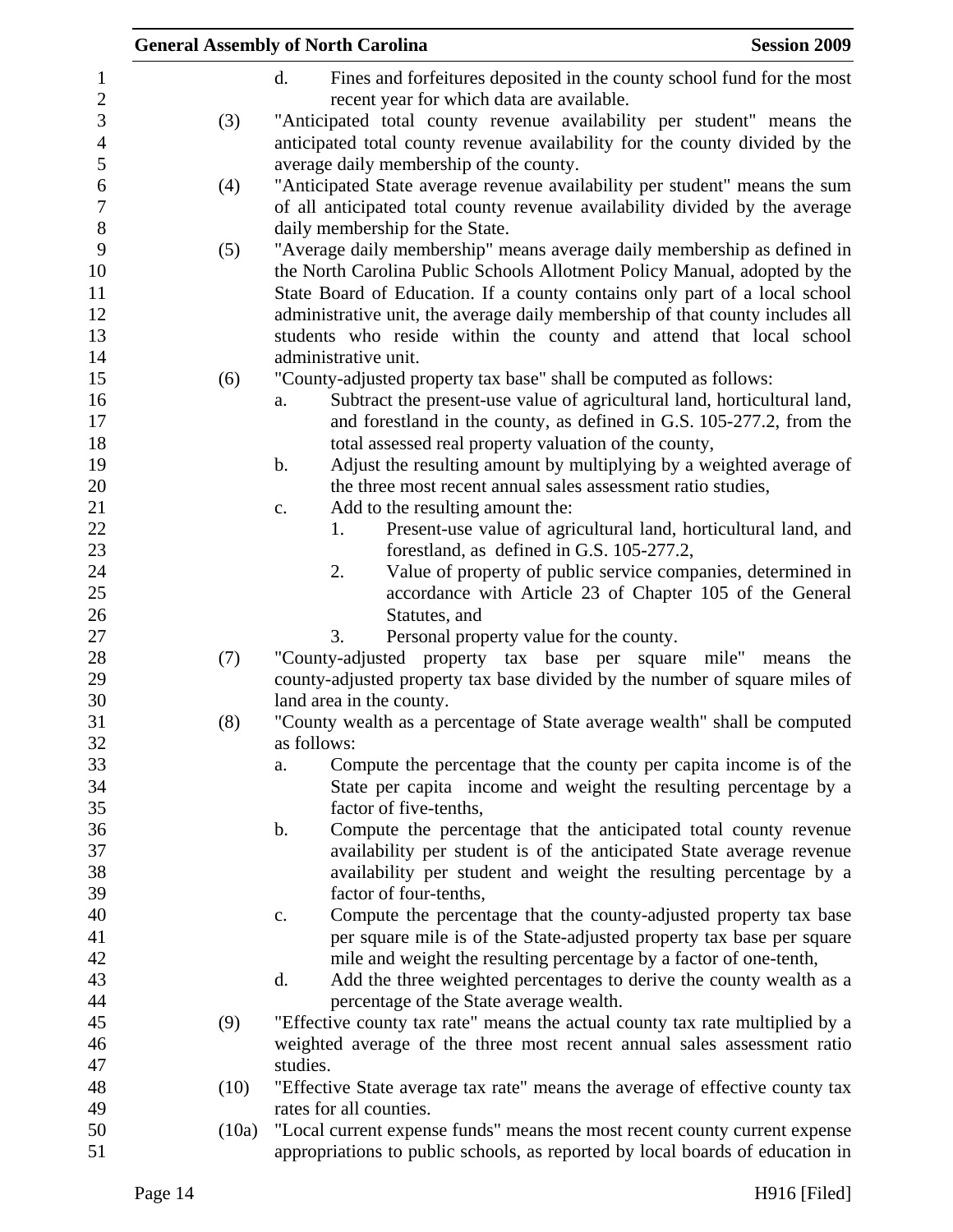|                     |          | <b>General Assembly of North Carolina</b><br><b>Session 2009</b>                                                                                                                                   |  |
|---------------------|----------|----------------------------------------------------------------------------------------------------------------------------------------------------------------------------------------------------|--|
| 1<br>$\overline{2}$ |          | the audit report filed with the Secretary of the Local Government<br>Commission pursuant to G.S. 115C-447.                                                                                         |  |
| 3                   | (11)     | "Per capita income" means the average for the most recent three years for                                                                                                                          |  |
| $\overline{4}$      |          | which data are available of the per capita income according to the most                                                                                                                            |  |
| 5                   |          | recent report of the United States Department of Commerce, Bureau of                                                                                                                               |  |
| 6                   |          | Economic Analysis, including any reported modifications for prior years as                                                                                                                         |  |
| $\boldsymbol{7}$    |          | outlined in the most recent report.                                                                                                                                                                |  |
| $8\,$               | (12)     | "Sales assessment ratio studies" means sales assessment ratio studies                                                                                                                              |  |
| 9                   |          | performed by the Department of Revenue under G.S. 105-289(h).                                                                                                                                      |  |
| 10                  | (13)     | "State average current expense appropriations per student" means the most                                                                                                                          |  |
| 11                  |          | recent State total of county current expense appropriations to public schools,                                                                                                                     |  |
| 12                  |          | as reported by local boards of education in the audit report filed with the                                                                                                                        |  |
| 13<br>14            | (14)     | Secretary of the Local Government Commission pursuant to G.S. 115C-447.<br>"State average adjusted property tax base per square mile" means the sum of                                             |  |
| 15                  |          | the county-adjusted property tax bases for all counties divided by the                                                                                                                             |  |
| 16                  |          | number of square miles of land area in the State.                                                                                                                                                  |  |
| 17                  | (14a)    | "Supplant" means to decrease local per student current expense                                                                                                                                     |  |
| 18                  |          | appropriations from one fiscal year to the next fiscal year.                                                                                                                                       |  |
| 19                  | (15)     | "Weighted average of the three most recent annual sales assessment ratio                                                                                                                           |  |
| 20                  |          | studies" means the weighted average of the three most recent annual sales                                                                                                                          |  |
| 21                  |          | assessment ratio studies in the most recent years for which county current                                                                                                                         |  |
| 22                  |          | expense appropriations and adjusted property tax valuations are available. If                                                                                                                      |  |
| 23                  |          | real property in a county has been revalued one year prior to the most recent                                                                                                                      |  |
| 24                  |          | sales assessment ratio study, a weighted average of the two most recent sales                                                                                                                      |  |
| 25                  |          | assessment ratios shall be used. If property has been revalued the year of the                                                                                                                     |  |
| 26<br>27            |          | most recent sales assessment ratio study, the sales assessment ratio for the                                                                                                                       |  |
| 28                  |          | year of revaluation shall be used.<br><b>SECTION 7.6.(d)</b> Eligibility for Funds. – Except as provided in subsection (h) of                                                                      |  |
| 29                  |          | this section, the State Board of Education shall allocate these funds to local school                                                                                                              |  |
| 30                  |          | administrative units located in whole or in part in counties in which the county wealth as a                                                                                                       |  |
| 31                  |          | percentage of the State average wealth is less than one hundred percent (100%).                                                                                                                    |  |
| 32                  |          | <b>SECTION 7.6.(e)</b> Allocation of Funds. – Except as provided in subsection (g) of                                                                                                              |  |
| 33                  |          | this section, the amount received per average daily membership for a county shall be the                                                                                                           |  |
| 34                  |          | difference between the State average current expense appropriations per student and the current                                                                                                    |  |
| 35                  |          | expense appropriations per student that the county could provide given the county's wealth and                                                                                                     |  |
| 36                  |          | an average effort to fund public schools. (To derive the current expense appropriations per                                                                                                        |  |
| 37                  |          | student that the county could be able to provide given the county's wealth and an average effort                                                                                                   |  |
| 38                  |          | to fund public schools, multiply the county wealth as a percentage of State average wealth by                                                                                                      |  |
| 39                  |          | the State average current expense appropriations per student.) The funds for the local school                                                                                                      |  |
| 40<br>41            |          | administrative units located in whole or in part in the county shall be allocated to each local<br>school administrative unit located in whole or in part in the county based on the average daily |  |
| 42                  |          | membership of the county's students in the school units. If the funds appropriated for                                                                                                             |  |
| 43                  |          | supplemental funding are not adequate to fund the formula fully, each local school                                                                                                                 |  |
| 44                  |          | administrative unit shall receive a pro rata share of the funds appropriated for supplemental                                                                                                      |  |
| 45                  | funding. |                                                                                                                                                                                                    |  |
| 46                  |          | <b>SECTION 7.6.(f)</b> Formula for Distribution of Supplemental Funding Pursuant to                                                                                                                |  |

46 **SECTION 7.6.(f)** Formula for Distribution of Supplemental Funding Pursuant to 47 This Section Only. – The formula in this section is solely a basis for distribution of 48 supplemental funding for low-wealth counties and is not intended to reflect any measure of the 49 adequacy of the educational program or funding for public schools. The formula is also not 50 intended to reflect any commitment by the General Assembly to appropriate any additional 51 supplemental funds for low-wealth counties.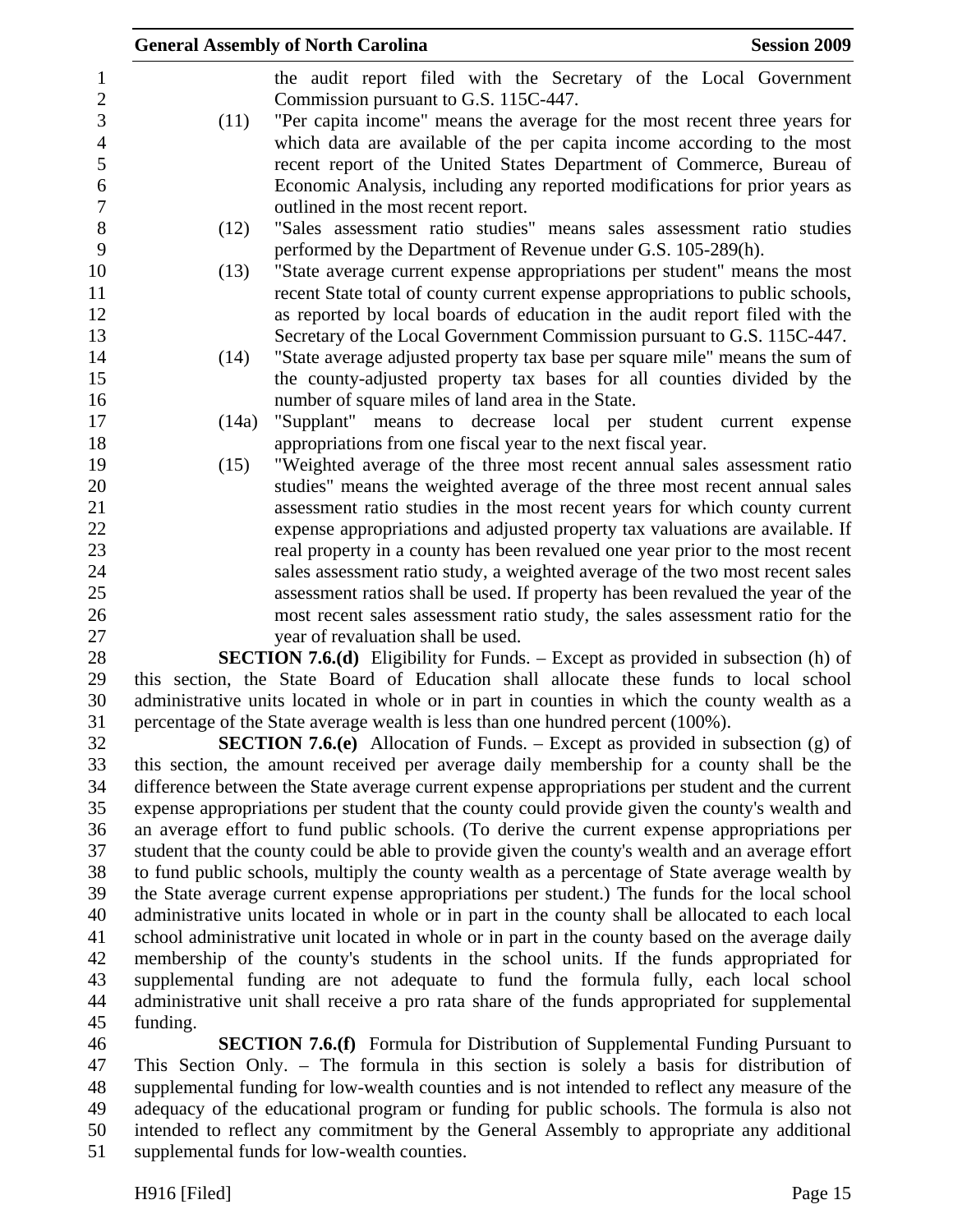1 **SECTION 7.6.(g)** Minimum Effort Required. – Counties that had effective tax 2 rates in the 1996-1997 fiscal year that were above the State average effective tax rate but that 3 had effective rates below the State average in the 1997-1998 fiscal year or thereafter shall 4 receive reduced funding under this section. This reduction in funding shall be determined by 5 subtracting the amount that the county would have received pursuant to Section 17.1(g) of 6 Chapter 507 of the 1995 Session Laws from the amount that the county would have received if 7 qualified for full funding and multiplying the difference by ten percent (10%). This method of 8 calculating reduced funding shall apply one time only. This method of calculating reduced 9 funding shall not apply in cases in which the effective tax rate fell below the statewide average 10 effective tax rate as a result of a reduction in the actual property tax rate. In these cases, the 11 minimum effort required shall be calculated in accordance with Section  $17.1(g)$  of Chapter 507 12 of the 1995 Session Laws. If the county documents that it has increased the per student 13 appropriation to the school current expense fund in the current fiscal year, the State Board of 14 Education shall include this additional per pupil appropriation when calculating minimum 15 effort pursuant to Section 17.1(g) of Chapter 507 of the 1995 Session Laws.

16 **SECTION 7.6.(h)** Nonsupplant Requirement. – A county in which a local school 17 administrative unit receives funds under this section shall use the funds to supplement local 18 current expense funds and shall not supplant local current expense funds. For the 2009-2011 19 fiscal biennium, the State Board of Education shall not allocate funds under this section to a 20 county found to have used these funds to supplant local per student current expense funds. The 21 State Board of Education shall make a finding that a county has used these funds to supplant 22 local current expense funds in the prior year, or the year for which the most recent data are 23 available, if:

- 
- 
- 24 (1) The current expense appropriation per student of the county for the current 25 year is less than ninety-five percent (95%) of the average of the local current 26 expense appropriations per student for the three prior fiscal years; and
- 
- 27 (2) The county cannot show: (i) that it has remedied the deficiency in funding or 28 (ii) that extraordinary circumstances caused the county to supplant local 29 current expense funds with funds allocated under this section. The State 30 Board of Education shall adopt rules to implement this section.

31 **SECTION 7.6.(i)** Reports. – The State Board of Education shall report to the Joint 32 Legislative Education Oversight Committee prior to May 1, 2010, if it determines that counties 33 have supplanted funds.

34 **SECTION 7.6.(j)** Department of Revenue Reports. – The Department of Revenue 35 shall provide to the Department of Public Instruction a preliminary report for the current fiscal 36 year of the assessed value of the property tax base for each county prior to March 1 of each 37 year and a final report prior to May 1 of each year. The reports shall include for each county the 38 annual sales assessment ratio and the taxable values of (i) total real property, (ii) the portion of 39 total real property represented by the present-use value of agricultural land, horticultural land, 40 and forestland as defined in G.S. 105-277.2, (iii) property of public service companies 41 determined in accordance with Article 23 of Chapter 105 of the General Statutes, and (iv) 42 personal property.

43

# 44 **SMALL SCHOOL SYSTEM SUPPLEMENTAL FUNDING**

45 **SECTION 7.7.(a)** Funds for Small School Systems. – Except as provided in 46 subsection (b) of this section, the State Board of Education shall allocate funds appropriated for 47 small school system supplemental funding (i) to each county school administrative unit with an 48 average daily membership of fewer than 3,175 students and (ii) to each county school 49 administrative unit with an average daily membership from 3,175 to 4,000 students if the 50 county in which the local school administrative unit is located has a county-adjusted property 51 tax base per student that is below the State-adjusted property tax base per student and if the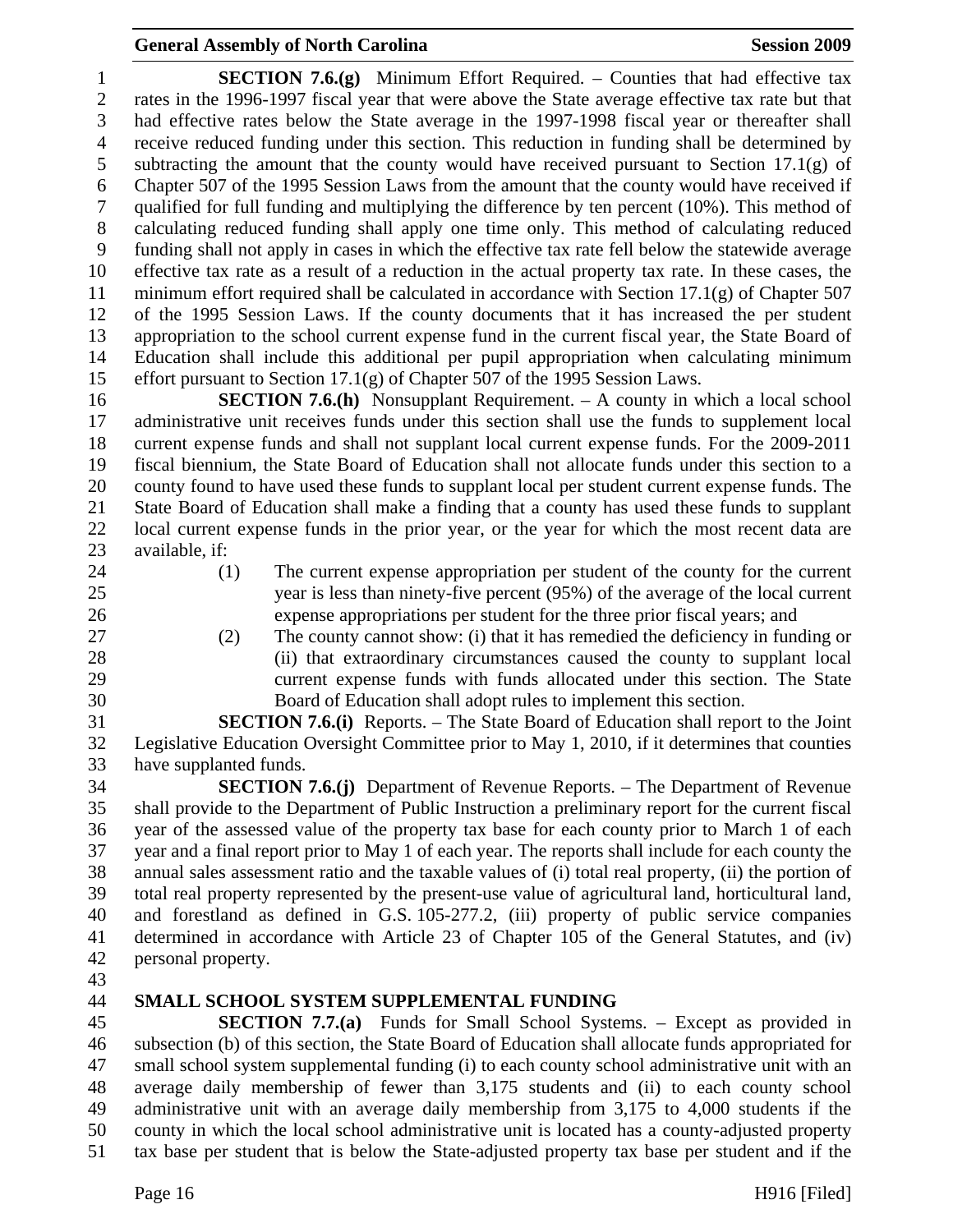|                | <b>General Assembly of North Carolina</b>                                                                                                                                                  | <b>Session 2009</b> |
|----------------|--------------------------------------------------------------------------------------------------------------------------------------------------------------------------------------------|---------------------|
| 1              | total average daily membership of all local school administrative units located within the                                                                                                 |                     |
| $\sqrt{2}$     | county is from 3,175 to 4,000 students. The allocation formula shall:                                                                                                                      |                     |
| 3              | Round all fractions of positions to the next whole position.<br>(1)                                                                                                                        |                     |
| $\overline{4}$ | Provide five and one-half additional regular classroom teachers in counties<br>(2)                                                                                                         |                     |
| 5              | in which the average daily membership per square mile is greater than four,                                                                                                                |                     |
| 6              | and seven additional regular classroom teachers in counties in which the                                                                                                                   |                     |
| $\tau$         | average daily membership per square mile is four or fewer.                                                                                                                                 |                     |
| $8\,$          | Provide additional program enhancement teachers adequate to offer the<br>(3)                                                                                                               |                     |
| 9              | standard course of study.                                                                                                                                                                  |                     |
| 10             | Change the duty-free period allocation to one teacher assistant per 400<br>(4)                                                                                                             |                     |
| 11             | average daily membership.                                                                                                                                                                  |                     |
| 12             | Provide a base for the consolidated funds allotment of at least seven hundred<br>(5)                                                                                                       |                     |
| 13             | forty thousand seventy-four dollars (\$740,074), excluding textbooks for the                                                                                                               |                     |
| 14             | 2009-2010 fiscal year and a base of seven hundred forty thousand                                                                                                                           |                     |
| 15             | seventy-four dollars (\$740,074) for the 2010-2011 fiscal year.                                                                                                                            |                     |
| 16             | Allot vocational education funds for grade 6 as well as for grades 7-12. If<br>(6)                                                                                                         |                     |
| 17             | funds appropriated for each fiscal year for small school system supplemental                                                                                                               |                     |
| 18             | funding are not adequate to fully fund the program, the State Board of                                                                                                                     |                     |
| 19             | Education shall reduce the amount allocated to each county school                                                                                                                          |                     |
| 20             | administrative unit on a pro rata basis. This formula is solely a basis for                                                                                                                |                     |
| 21<br>22       | distribution of supplemental funding for certain county school administrative<br>units and is not intended to reflect any measure of the adequacy of the                                   |                     |
| 23             | educational program or funding for public schools. The formula is also not                                                                                                                 |                     |
| 24             | intended to reflect any commitment by the General Assembly to appropriate                                                                                                                  |                     |
| 25             | any additional supplemental funds for such county administrative units.                                                                                                                    |                     |
| 26             | <b>SECTION 7.7.(b)</b> Nonsupplant Requirement. - A county in which a local school                                                                                                         |                     |
| 27             | administrative unit receives funds under this section shall use the funds to supplement local                                                                                              |                     |
| 28             | current expense funds and shall not supplant local current expense funds. For the 2009-2011                                                                                                |                     |
| 29             | fiscal biennium, the State Board of Education shall not allocate funds under this section to a                                                                                             |                     |
| 30             | county found to have used these funds to supplant local per student current expense funds. The                                                                                             |                     |
| 31             | State Board of Education shall make a finding that a county has used these funds to supplant                                                                                               |                     |
| 32             | local current expense funds in the prior year, or the year for which the most recent data are                                                                                              |                     |
| 33             | available, if:                                                                                                                                                                             |                     |
| 34             | The current expense appropriation per student of the county for the current<br>(1)                                                                                                         |                     |
| 35             | year is less than ninety-five percent (95%) of the average of the local current                                                                                                            |                     |
| 36             | expense appropriations per student for the three prior fiscal years; and                                                                                                                   |                     |
| 37             | The county cannot show: (i) that it has remedied the deficiency in funding or<br>(2)                                                                                                       |                     |
| 38             | (ii) that extraordinary circumstances caused the county to supplant local                                                                                                                  |                     |
| 39             | current expense funds with funds allocated under this section. The State                                                                                                                   |                     |
| 40             | Board of Education shall adopt rules to implement this section.                                                                                                                            |                     |
| 41             | <b>SECTION 7.7.(c)</b> Phase-Out Provisions. – If a local school administrative unit                                                                                                       |                     |
| 42             | becomes ineligible for funding under this formula because of (i) an increase in the population                                                                                             |                     |
| 43             | of the county in which the local school administrative unit is located or (ii) an increase in the                                                                                          |                     |
| 44<br>45       | county-adjusted property tax base per student of the county in which the local school<br>administrative unit is located, funding for that unit shall be continued for five years after the |                     |
| 46             | unit becomes ineligible.                                                                                                                                                                   |                     |
| 47             | <b>SECTION 7.7.(d)</b> Definitions. $-$ As used in this section:                                                                                                                           |                     |
| 48             | "Average daily membership" means within two percent (2%) of the average<br>(1)                                                                                                             |                     |
| 49             | daily membership as defined in the North Carolina Public Schools Allotment                                                                                                                 |                     |
| 50             | Policy Manual adopted by the State Board of Education.                                                                                                                                     |                     |
|                |                                                                                                                                                                                            |                     |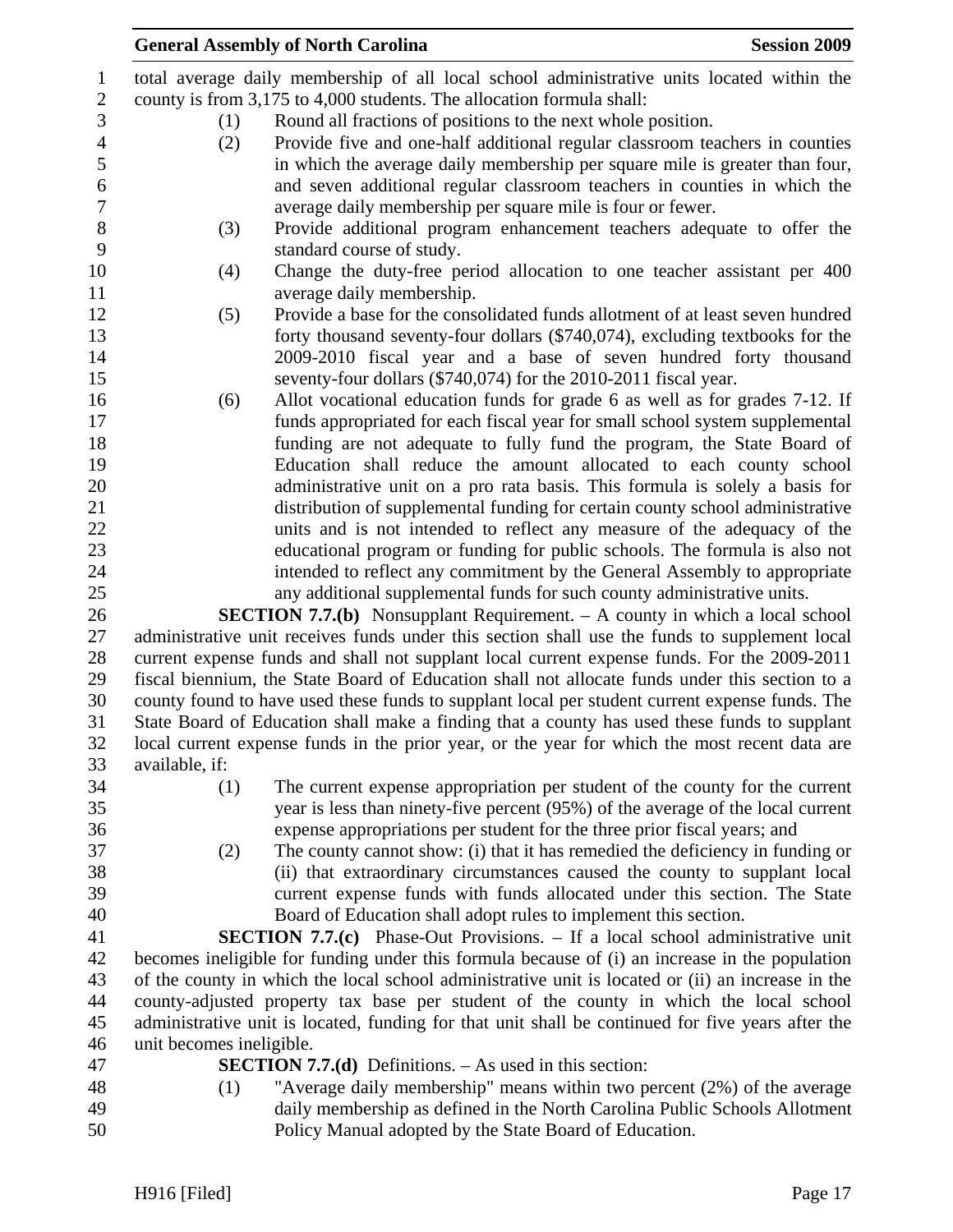|                        | <b>Session 2009</b><br><b>General Assembly of North Carolina</b>                                                                                                                                                                                                                                                             |
|------------------------|------------------------------------------------------------------------------------------------------------------------------------------------------------------------------------------------------------------------------------------------------------------------------------------------------------------------------|
| (2)                    | "County-adjusted property tax base per student" means the total assessed<br>property valuation for each county, adjusted using a weighted average of the<br>three most recent annual sales assessment ratio studies, divided by the total<br>number of students in average daily membership who reside within the<br>county. |
| (2a)                   | "Local current expense funds" means the most recent county current expense<br>appropriations to public schools, as reported by local boards of education in<br>the audit report filed with the Secretary of the Local Government<br>Commission pursuant to G.S. 115C-447.                                                    |
| (3)                    | "Sales assessment ratio studies" means sales assessment ratio studies<br>performed by the Department of Revenue under G.S. 105-289(h).                                                                                                                                                                                       |
| (4)                    | "State-adjusted property tax base per student" means the sum of all<br>county-adjusted property tax bases divided by the total number of students in<br>average daily membership who reside within the State.                                                                                                                |
| (4a)                   | "Supplant" means to decrease local per student current expense<br>appropriations from one fiscal year to the next fiscal year.                                                                                                                                                                                               |
| (5)                    | "Weighted average of the three most recent annual sales assessment ratio<br>studies" means the weighted average of the three most recent annual sales                                                                                                                                                                        |
|                        | assessment ratio studies in the most recent years for which county current<br>expense appropriations and adjusted property tax valuations are available. If<br>real property in a county has been revalued one year prior to the most recent                                                                                 |
|                        | sales assessment ratio study, a weighted average of the two most recent sales<br>assessment ratios shall be used. If property has been revalued during the year                                                                                                                                                              |
|                        | of the most recent sales assessment ratio study, the sales assessment ratio for<br>the year of revaluation shall be used.                                                                                                                                                                                                    |
|                        | <b>SECTION 7.7.(e)</b> Reports. – The State Board of Education shall report to the Joint                                                                                                                                                                                                                                     |
|                        | Legislative Education Oversight Committee prior to May 1, 2010, if it determines that counties                                                                                                                                                                                                                               |
| have supplanted funds. |                                                                                                                                                                                                                                                                                                                              |
|                        | <b>SECTION 7.7.(f)</b> Use of Funds. – Local boards of education are encouraged to use                                                                                                                                                                                                                                       |
|                        | at least twenty percent (20%) of the funds they receive pursuant to this section to improve the                                                                                                                                                                                                                              |
|                        | academic performance of children who are performing at Level I or II on either reading or                                                                                                                                                                                                                                    |
|                        | mathematics end-of-grade tests in grades 3-8 and children who are performing at Level I or II                                                                                                                                                                                                                                |
|                        | on the writing tests in grades 4 and 7. Local boards of education shall report to the State Board                                                                                                                                                                                                                            |
|                        | of Education on an annual basis on funds used for this purpose, and the State Board shall report                                                                                                                                                                                                                             |
|                        | this information to the Joint Legislative Education Oversight Committee. These reports shall<br>specify how these funds were targeted and used to implement specific improvement strategies                                                                                                                                  |
|                        | of each local school administrative unit and its schools such as teacher recruitment, closing the                                                                                                                                                                                                                            |

39 and establishing and maintaining safe schools. 40

# 41 **DISADVANTAGED STUDENT SUPPLEMENTAL FUNDING**

42 **SECTION 7.8.(a)** Funds are appropriated in this act to address the capacity needs 43 of local school administrative units to meet the needs of disadvantaged students. Each local 44 school administrative unit shall use funds allocated to it for disadvantaged student supplemental 45 funding to implement a plan jointly developed by the unit and the LEA Assistance Program 46 team. The plan shall be based upon the needs of students in the unit not achieving grade level 47 proficiency. The plan shall detail how these funds shall be used in conjunction with all other 48 supplemental funding allotments such as Low-Wealth, Small County, At-Risk Student 49 Services/Alternative Schools, and Improving Student Accountability, to provide instructional 50 and other services that meet the educational needs of these students. Prior to the allotment of

38 achievement gap, improving student accountability, addressing the needs of at-risk students,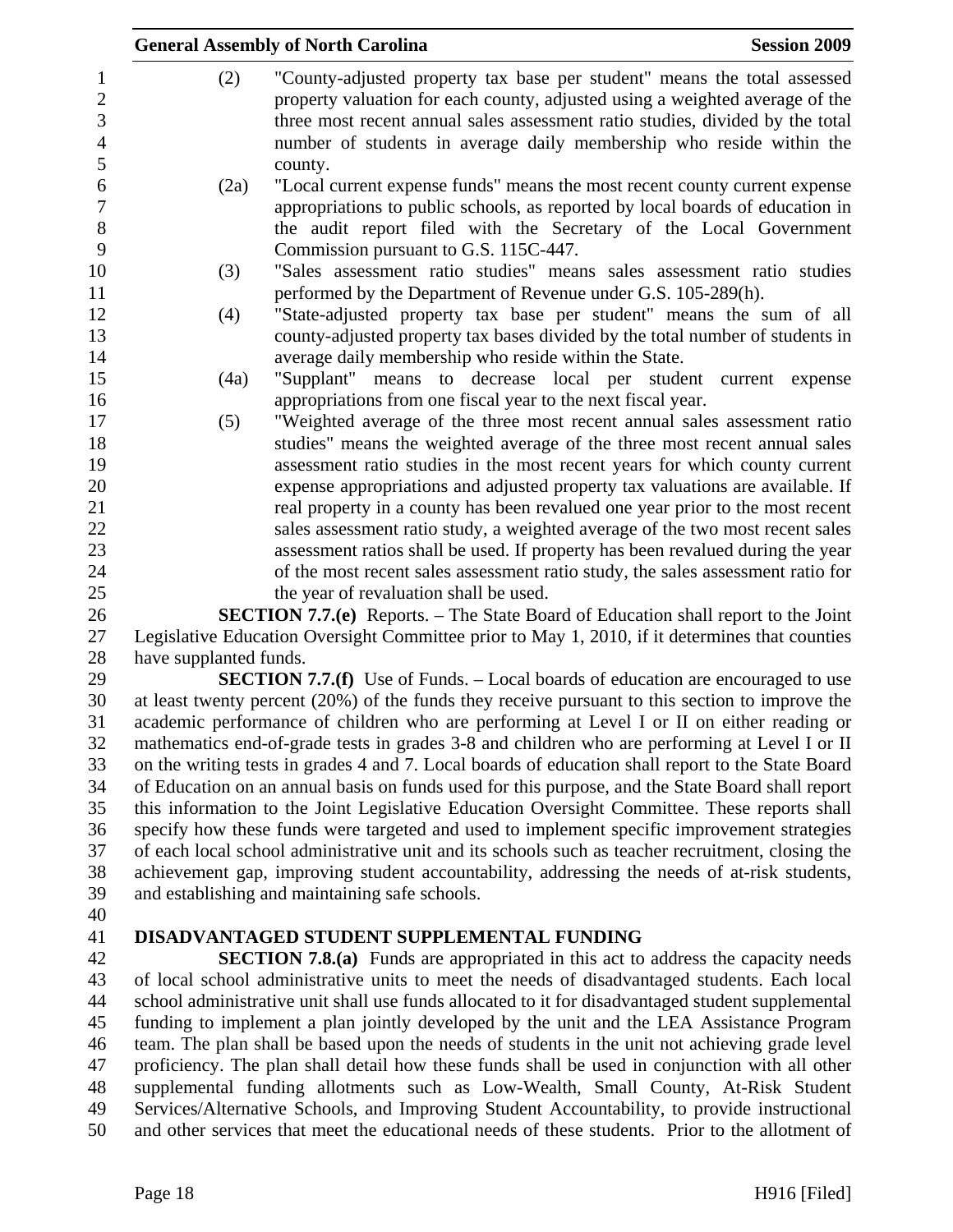| $\mathbf{1}$<br>$\mathbf{2}$ | disadvantaged student supplemental funds, the plan shall be approved by the State Board of<br>Education.                                                                                             |
|------------------------------|------------------------------------------------------------------------------------------------------------------------------------------------------------------------------------------------------|
| $\mathfrak{Z}$               | Funds received for disadvantaged student supplemental funding shall be used,                                                                                                                         |
| $\overline{4}$               | consistent with the policies and procedures adopted by the State Board of Education only to:                                                                                                         |
| 5                            | Provide instructional positions or instructional support position and/or<br>(1)                                                                                                                      |
| 6                            | professional development;                                                                                                                                                                            |
| $\boldsymbol{7}$             | Provide intensive in-school and/or after-school remediation;<br>(2)                                                                                                                                  |
| $8\,$                        | Purchase diagnostic software and progress monitoring tools; and<br>(3)                                                                                                                               |
| 9                            | Provide funds for teacher bonuses and supplements. The State Board of<br>(4)                                                                                                                         |
| 10                           | Education shall set a maximum percentage of the funds that may be used for                                                                                                                           |
| 11                           | this purpose.                                                                                                                                                                                        |
| 12                           | The State Board of Education may require districts receiving funding under the Disadvantaged                                                                                                         |
| 13                           | Student Supplemental Fund to purchase the Education Value Added Assessment System in                                                                                                                 |
| 14                           | order to provide in-depth analysis of student performance and help identify strategies for                                                                                                           |
| 15                           | improving student achievement. This data shall be used exclusively for instructional and                                                                                                             |
| 16                           | curriculum decisions made in the best interest of children and for professional development for                                                                                                      |
| 17                           | their teachers and administrators.                                                                                                                                                                   |
| 18                           | <b>SECTION 7.8.(b)</b> Funds appropriated to a local school administrative unit for                                                                                                                  |
| 19                           | disadvantaged student supplemental funding shall be allotted based on: (i) the local school                                                                                                          |
| 20                           | administrative unit's eligible DSSF population and (ii) the difference between a                                                                                                                     |
| 21                           | teacher-to-student ratio of 1:21 and the following teacher-to-student ratios:                                                                                                                        |
| 22                           | For counties with wealth greater than ninety percent (90%) of the statewide<br>(1)                                                                                                                   |
| 23                           | average, a ratio of 19:9;                                                                                                                                                                            |
| 24                           | For counties with wealth not less than eighty percent (80%) and not greater<br>(2)                                                                                                                   |
| 25                           | than ninety percent $(90\%)$ of the statewide average, a ratio of 1:19.4;                                                                                                                            |
| 26                           | For counties with wealth less than eighty percent (80%) of the statewide<br>(3)                                                                                                                      |
| 27                           | average, a ratio of 1:19.1; and                                                                                                                                                                      |
| 28                           | For LEAs receiving DSSF funds in 2005-2006, a ratio of 1:16. These LEAs<br>(4)                                                                                                                       |
| 29                           | shall receive no less than the DSSF amount allotted in 2006-2007.                                                                                                                                    |
| 30                           | For the purpose of this subsection, wealth shall be calculated under the low-wealth                                                                                                                  |
| 31                           | supplemental formula.                                                                                                                                                                                |
| 32                           |                                                                                                                                                                                                      |
| 33                           | STUDENTS WITH LIMITED ENGLISH PROFICIENCY                                                                                                                                                            |
| 34                           | <b>SECTION 7.9.(a)</b> The State Board of Education shall develop guidelines for                                                                                                                     |
| 35                           | identifying and providing services to students with limited proficiency in the English language.                                                                                                     |
| 36                           | The State Board shall allocate these funds to local school administrative units and to                                                                                                               |
| 37                           | charter schools under a formula that takes into account the average percentage of students in                                                                                                        |
| 38<br>39                     | the units or the charters over the past three years who have limited English proficiency. The                                                                                                        |
|                              | State Board shall allocate funds to a unit or a charter school only if (i) average daily<br>membership of the unit or the charter school includes at least 20 students with limited English          |
| 40                           |                                                                                                                                                                                                      |
| 41<br>42                     | proficiency or (ii) students with limited English proficiency comprise at least two and one-half<br>percent (2.5%) of the average daily membership of the unit or charter school. For the portion of |
| 43                           |                                                                                                                                                                                                      |
| 44                           | the funds that is allocated on the basis of the number of identified students, the maximum<br>number of identified students for whom a unit or charter school receives funds shall not exceed        |
|                              |                                                                                                                                                                                                      |
| 45<br>46                     | ten and six-tenths percent $(10.6%)$ of its average daily membership.                                                                                                                                |
| 47                           | Local school administrative units shall use funds allocated to them to pay for<br>classroom teachers, teacher assistants, tutors, textbooks, classroom materials/instructional                       |
| 48                           | supplies/equipment, transportation costs, and staff development of teachers for students with                                                                                                        |
| 49                           | limited English proficiency. A county in which a local school administrative unit receives funds                                                                                                     |
|                              |                                                                                                                                                                                                      |

50 under this section shall use the funds to supplement local current expense funds and shall not

51 supplant local current expense funds.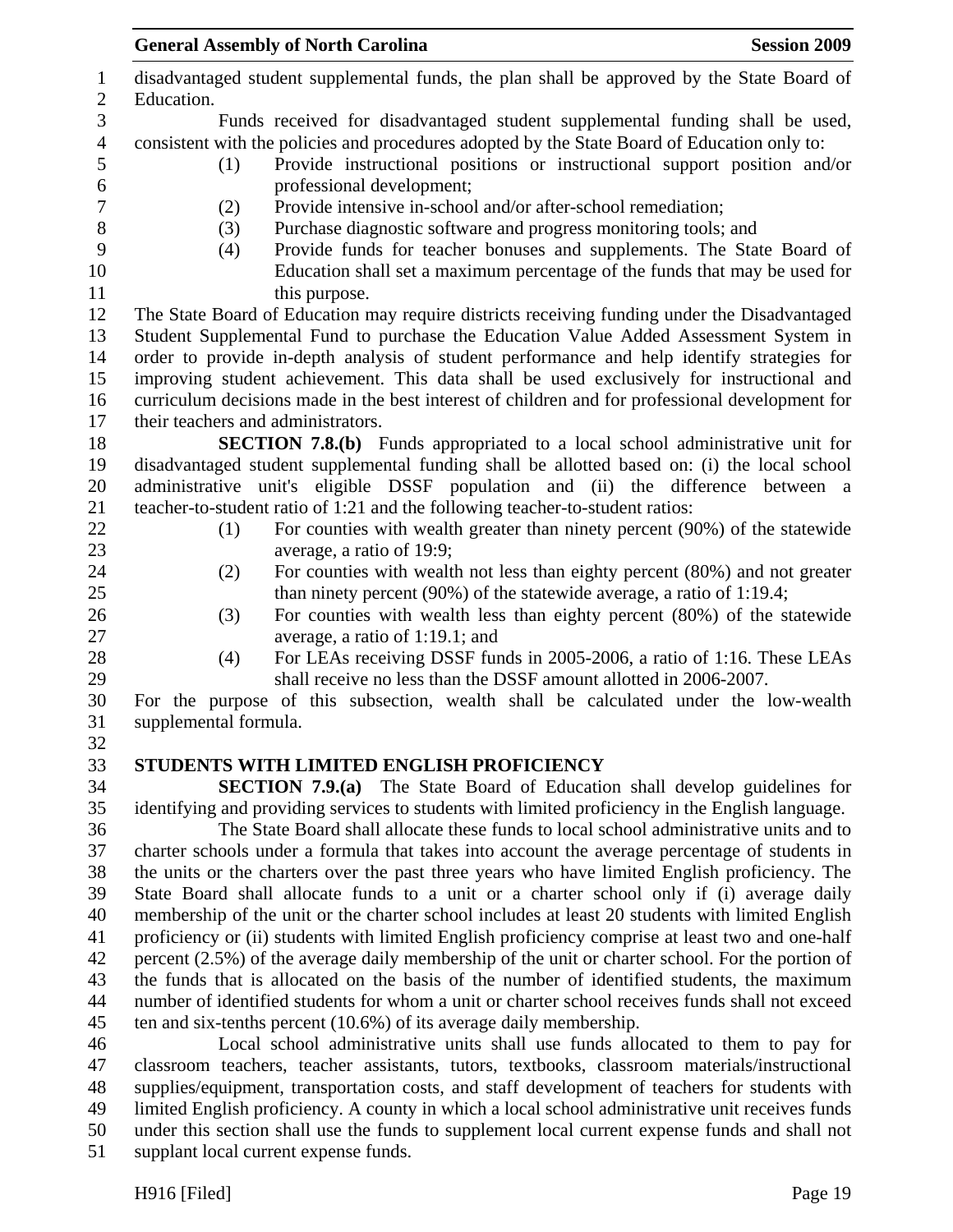|                |                       | <b>General Assembly of North Carolina</b>                                                                                                                      | <b>Session 2009</b> |
|----------------|-----------------------|----------------------------------------------------------------------------------------------------------------------------------------------------------------|---------------------|
| $\mathbf{1}$   |                       | <b>SECTION 7.9.(b)</b> The Department of Public Instruction shall prepare a current                                                                            |                     |
| $\mathbf{2}$   |                       | head count of the number of students classified with limited English proficiency by December                                                                   |                     |
| 3              |                       | 1 of each year. Students in the head count shall be assessed at least once every three years to                                                                |                     |
| $\overline{4}$ |                       | determine their level of English proficiency. A student who scores "superior" on the standard                                                                  |                     |
| 5              |                       | English language proficiency assessment instrument used in this State shall not be included in                                                                 |                     |
| 6              |                       | the head count of students with limited English proficiency.                                                                                                   |                     |
| $\tau$         |                       |                                                                                                                                                                |                     |
| $8\,$          |                       | AT-RISK STUDENT SERVICES/ALTERNATIVE SCHOOLS                                                                                                                   |                     |
| 9              |                       | <b>SECTION 7.10.</b> The State Board of Education may use up to two hundred                                                                                    |                     |
| 10             |                       | thousand dollars (\$200,000) of the funds in the Alternative Schools/At-Risk Student allotment                                                                 |                     |
| 11             |                       | each year for the 2009-2010 fiscal year and for the 2010-2011 fiscal year to implement                                                                         |                     |
| 12             | G.S. 115C-12(24).     |                                                                                                                                                                |                     |
| 13             |                       |                                                                                                                                                                |                     |
| 14             |                       | <b>SCHOOL CONNECTIVITY INITIATIVE</b>                                                                                                                          |                     |
| 15             |                       | <b>SECTION 7.11.(a)</b> Up to three hundred thousand dollars (\$300,000) may be                                                                                |                     |
| 16             |                       | transferred to the Office of the Governor for NC Virtual (NCV) within the Education Cabinet.                                                                   |                     |
| 17             |                       | These funds may be used for services to coordinate e-learning activities across all State                                                                      |                     |
| 18             | educational agencies. |                                                                                                                                                                |                     |
| 19             |                       | <b>SECTION 7.11.(b)</b> Of the funds allocated for the School Connectivity Initiative,                                                                         |                     |
| 20             |                       | the sum of two hundred fifty thousand dollars (\$250,000) may be used to sustain the Education                                                                 |                     |
| 21             | E-Learning Portal.    |                                                                                                                                                                |                     |
| 22             |                       | <b>SECTION 7.11.(c)</b> Funds allocated to the School Connectivity Initiative shall                                                                            |                     |
| 23             |                       | carry forward to the next fiscal year until the project is fully implemented by June 30, 2010.                                                                 |                     |
| 24<br>25       |                       | <b>LITIGATION RESERVE FUNDS</b>                                                                                                                                |                     |
| 26             |                       | <b>SECTION 7.12.</b> The State Board of Education may expend up to five hundred                                                                                |                     |
| 27             |                       | thousand dollars $(\$500,000)$ each year for the 2009-2010 and 2010-2011 fiscal years from                                                                     |                     |
| 28             |                       | unexpended funds for certified employees' salaries to pay expenses related to pending                                                                          |                     |
| 29             | litigation.           |                                                                                                                                                                |                     |
| 30             |                       |                                                                                                                                                                |                     |
| 31             |                       | REPLACEMENT SCHOOL BUSES FUNDS                                                                                                                                 |                     |
| 32             |                       | <b>SECTION 7.13.(a)</b> The State Board of Education may impose any of the following                                                                           |                     |
| 33             |                       | conditions on allotments to local boards of education for replacement school buses:                                                                            |                     |
| 34             | (1)                   | The local board of education shall use the funds only to make the first,                                                                                       |                     |
| 35             |                       | second, third, or fourth year's payment on a financing contract entered into                                                                                   |                     |
| 36             |                       | pursuant to G.S. 115C-528.                                                                                                                                     |                     |
| 37             | (2)                   | The term of a financing contract entered into under this section shall not                                                                                     |                     |
| 38             |                       | exceed four years.                                                                                                                                             |                     |
| 39             | (3)                   | The local board of education shall purchase the buses only from vendors                                                                                        |                     |
| 40             |                       | selected by the State Board of Education and on terms approved by the State                                                                                    |                     |
| 41             |                       | Board of Education.                                                                                                                                            |                     |
| 42             | (4)                   | The Department of Administration, Division of Purchase and Contract, in                                                                                        |                     |
| 43             |                       | cooperation with the State Board of Education, shall solicit bids for the                                                                                      |                     |
| 44             |                       | direct purchase of school buses and activity buses and shall establish a                                                                                       |                     |
| 45             |                       | statewide term contract for use by the State Board of Education. Local                                                                                         |                     |
| 46<br>47       |                       | boards of education and other agencies shall be eligible to purchase from the<br>statewide term contract. The State Board of Education shall also solicit bids |                     |
| 48             |                       | for the financing of school buses.                                                                                                                             |                     |
| 49             | (5)                   | A bus financed pursuant to this section shall meet all federal motor vehicle                                                                                   |                     |
| 50             |                       | safety regulations for school buses.                                                                                                                           |                     |
| $\mathbf{r}$ 1 |                       |                                                                                                                                                                |                     |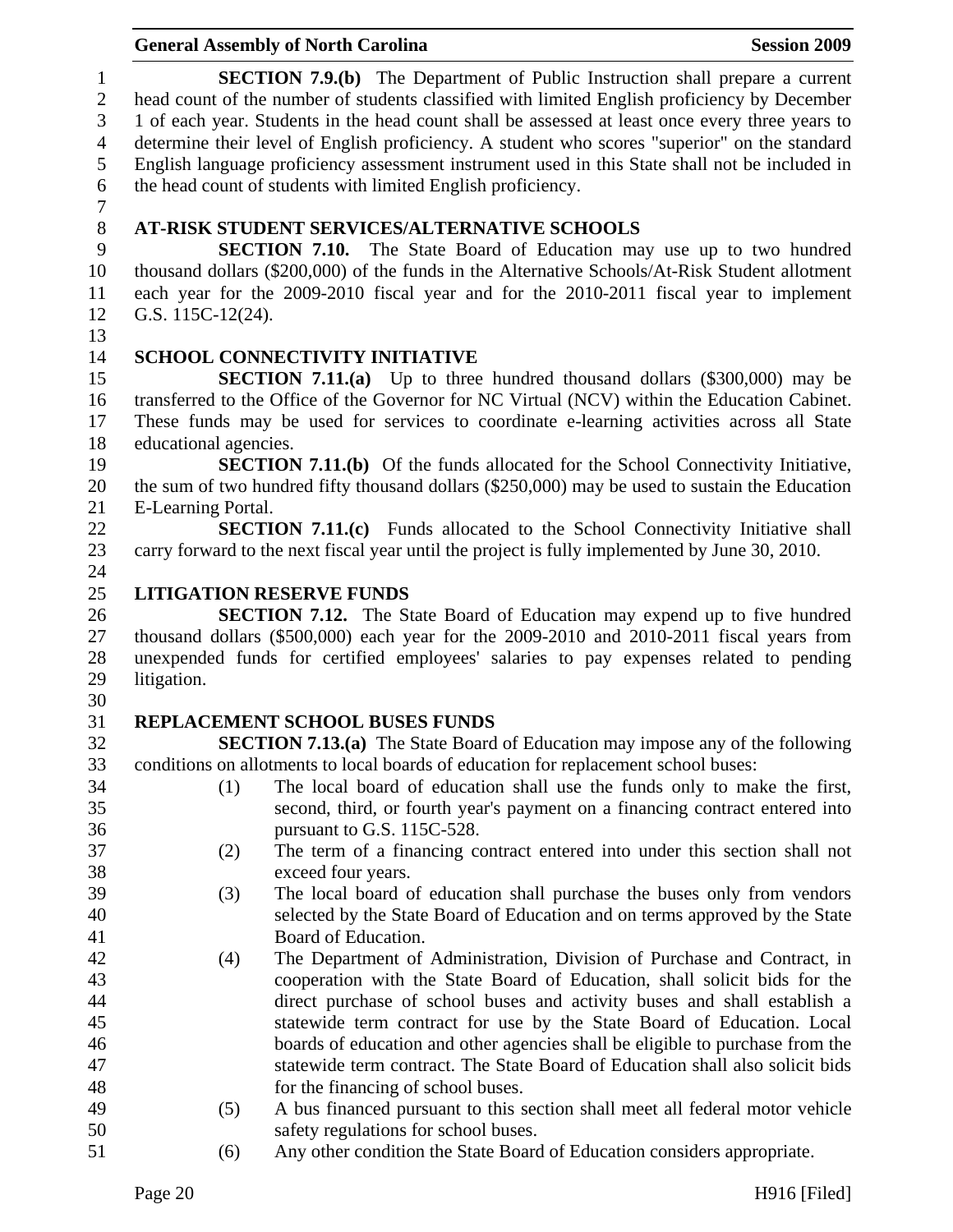1 **SECTION 7.13.(b)** Any term contract for the purchase or lease-purchase of school 2 buses or school activity buses shall not require vendor payment of the electronic procurement 3 transaction fee of the North Carolina E-Procurement Service.

4

## 5 **DISCREPANCIES BETWEEN ANTICIPATED AND ACTUAL ADM**

6 **SECTION 7.14.(a)** If the State Board of Education does not have sufficient 7 resources in the ADM Contingency Reserve line item to make allotment adjustments in 8 accordance with the Allotment Adjustments for ADM Growth provisions of the North Carolina 9 Public Schools Allotment Policy Manual, the State Board of Education may use funds 10 appropriated to State Aid for Public Schools for this purpose.

11 **SECTION 7.14.(b)** If the higher of the first or second month average daily 12 membership in a local school administrative unit is at least two percent (2%) or 100 students 13 lower than the anticipated average daily membership used for allotments for the unit, the State 14 Board of Education shall reduce allotments for the unit. The reduced allotments shall be based 15 on the higher of the first or second month average daily membership plus one-half of the 16 number of students overestimated in the anticipated average daily membership.

17 The allotments reduced pursuant to this subsection shall include only those 18 allotments that may be increased pursuant to the Allotment Adjustments for ADM Growth 19 provisions of the North Carolina Public Schools Allotment Policy Manual.

### 21 **CHARTER SCHOOL EVALUATION**

22 **SECTION 7.15.(a)** The State Board of Education may spend up to fifty thousand 23 dollars (\$50,000) a year from State Aid to Local School Administrative Units for the 24 2009-2010 and 2010-2011 fiscal years to evaluate charter schools. In particular, the State Board 25 of Education shall consider the extent to which charter schools have accomplished the 26 following six objectives, which are set out in G.S. 115C-238.29A:

20

- 27 (1) Improve student learning;
- 28 (2) Increase learning opportunities for all students, with special emphasis on 29 expanded learning experiences for students who are identified as at risk of 30 academic failure or academically gifted;
- 31 (3) Encourage the use of different and innovative teaching methods;
- 32 (4) Create new professional opportunities for teachers, including the 33 opportunities to be responsible for the learning program at the school site;
- 34 (5) Provide parents and students with expanded choices in the types of 35 educational opportunities that are available within the public school system; 36 and
- 37 (6) Hold the schools established under this Part accountable for meeting 38 measurable student achievement results and provide the schools with a 39 method to change from rule-based to performance-based accountability 40 systems.

41 **SECTION 7.15.(b)** The State Board of Education shall report the results of its 42 evaluation to the Joint Legislative Education Oversight Committee and the Fiscal Research 43 Division.

44

### 45 **MENTOR TEACHER FUNDS**

46 **SECTION 7.16.(a)** The State Board of Education shall allot funds for mentoring 47 services to local school administrative units based on the highest number of employees in the 48 preceding three school years who (i) are paid with State, federal, or local funds and (ii) are 49 either teachers paid on the first or second steps of the teacher salary schedule or instructional 50 support personnel paid on the first step of the instructional support personnel salary schedule.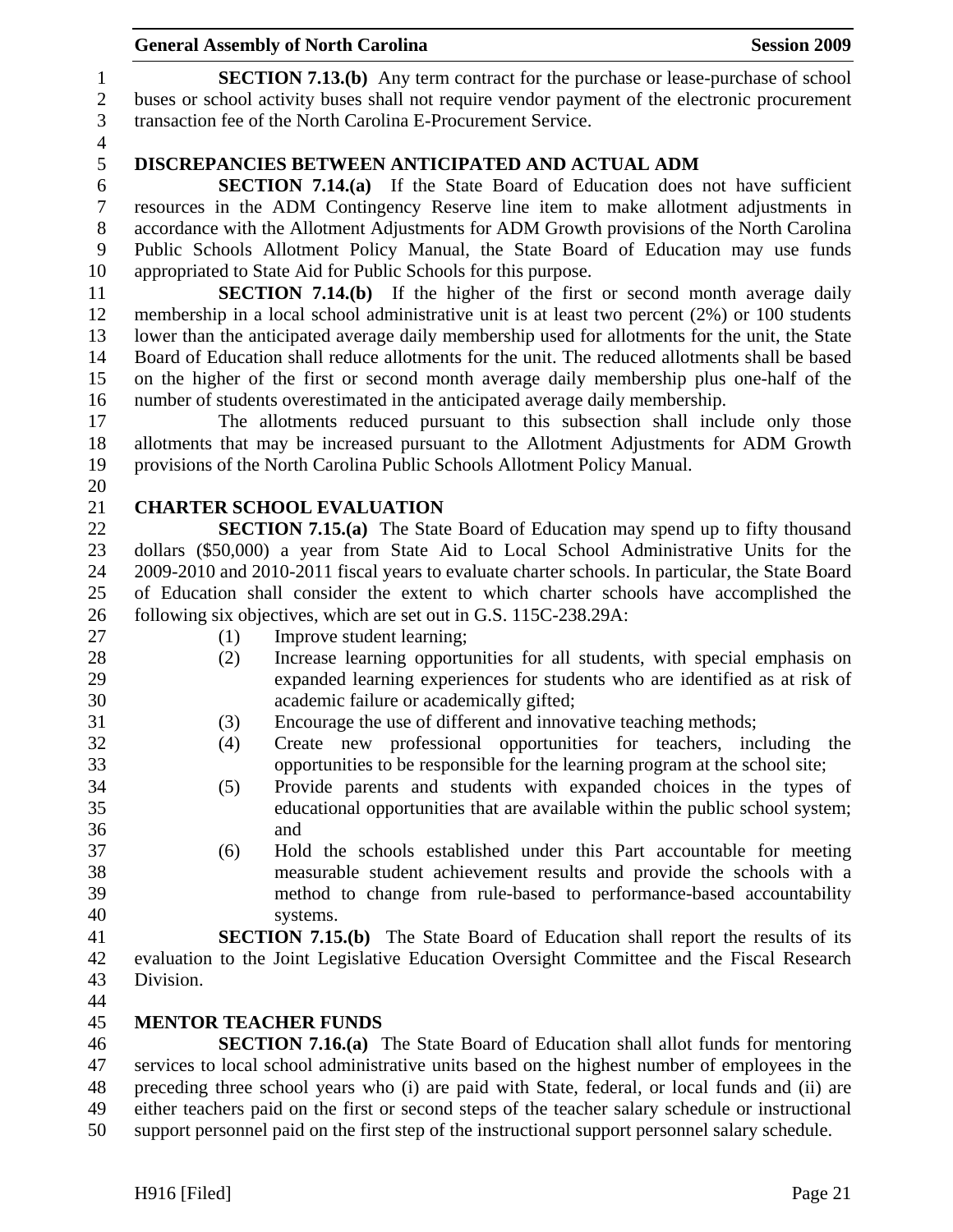1 Local school administrative units shall use these funds to provide mentoring support 2 to eligible employees in accordance with a plan approved by the State Board of Education. The 3 plan shall include information on how all mentors in the local school administrative unit will be 4 adequately trained to provide mentoring support.

5 **SECTION 7.16.(b)** The State Board of Education shall grant flexibility to a local 6 board of education regarding the use of mentor funds to provide mentoring support, provided 7 the local board submits a detailed plan on the use of the funds to the State Board and the State 8 Board approves that plan. The plan shall include information on how all mentors in the local 9 school administrative unit have been or will be adequately trained to provide mentoring 10 support.

11 Local boards of education shall use funds allocated for mentor teachers to provide 12 mentoring support to all State-paid newly certified teachers, second-year teachers who were 13 assigned mentors during the prior school year, and entry-level instructional support personnel 14 who have not previously been teachers.

15 **SECTION 7.16.(c)** Each local board of education with a plan approved pursuant to 16 subsection (b) of this section shall report to the State Board on the impact of its mentor 17 program on teacher retention. The State Board shall analyze these reports to determine the 18 characteristics of mentor programs that are most effective in retaining teachers and shall report 19 its findings to the Joint Legislative Education Oversight Committee by October 15 of each year 20 of the biennium.

21 **SECTION 7.16.(d)** In addition to the report required in subsection (c) of this 22 section, the State shall also evaluate the effectiveness of a representative sample of local 23 mentor programs and report on its findings to the Joint Legislative Education Oversight 24 Committee and the Fiscal Research Division by December 15 of each year of the biennium. 25 The evaluation shall focus on quantitative evidence, quality of service delivery, and satisfaction 26 of those involved. The report shall include the results of the evaluation and recommendations 27 both for improving mentor programs generally and for an appropriate level of State support for 28 mentor programs.

29

# 30 **LEARN AND EARN HIGH SCHOOLS**

31 **SECTION 7.17.(a)** Funds are appropriated in this act for the Learn and Earn high 32 school workforce development program. The purpose of the program is to create rigorous and 33 relevant high school options that provide students with the opportunity and assistance to earn 34 an associate degree or two years of college credit by the conclusion of the year after their senior 35 year in high school. The State Board of Education shall work closely with the Education 36 Cabinet and the New Schools Project in administering the program.

37 **SECTION 7.17.(b)** These funds shall be used to establish new high schools in 38 which a local school administrative unit, two- and four-year colleges and universities, and local 39 employers work together to ensure that high school and postsecondary college curricula operate 40 seamlessly and meet the needs of participating employers. Funds shall not be allotted until 41 Learn and Earn high schools are certified as operational.

42 **SECTION 7.17.(c)** During the first year of its operation, a high school established 43 under G.S. 115C-238.50 shall be allotted a principal regardless of the number of State-paid 44 teachers assigned to the school or the number of students enrolled in the school. The budget 45 flexibility authorized by G.S. 115C-105.25 does not apply to these positions.

46 **SECTION 7.17.(d)** The State Board of Education, in consultation with the State 47 Board of Community Colleges and The University of North Carolina Board of Governors, shall 48 conduct an annual evaluation of this program. The evaluation shall include measures as 49 identified in G.S. 115C-238.55. It shall also include: (i) an accounting of how funds and 50 personnel resources were utilized and their impact on student achievement, retention, and 51 employability; (ii) recommended statutory and policy changes; and (iii) recommendations for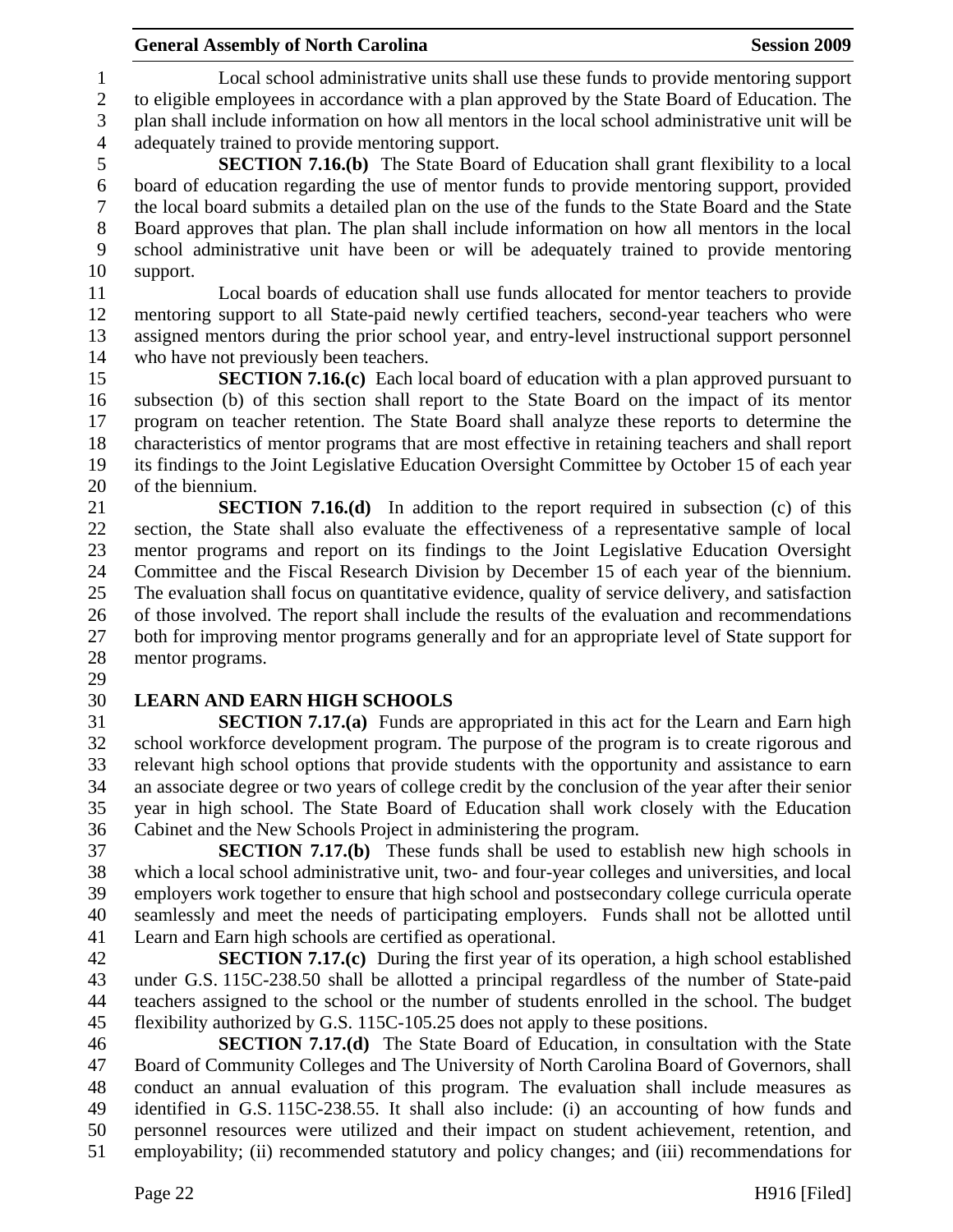1 improvement of the program. The State Board of Education shall report the results of this 2 evaluation to the Office of State Budget and Management, the Joint Legislative Education 3 Oversight Committee, and the Fiscal Research Division by January 15 of each fiscal year. 4 **SECTION 7.17.(e)** Enrollment fees and tuition for The University of North 5 Carolina courses in which Learn and Earn students are enrolled are allowable uses of these 6 funds. Tuition costs may include laboratory fees assessed to all students enrolled in the course 7 or a similar course. 8 **SECTION 7.17.(f)** Textbooks required for college courses in which Learn and 9 Earn students are enrolled may be purchased with these funds. 10 **SECTION 7.17.(g)** Payment of fees from these funds by local school 11 administrative units to partnering community colleges and universities are restricted to 12 technology or course fees. Funds appropriated in this act shall not be used to support the cost of 13 athletic or other student activity or campus fees not required by enrollment in a specific course. 14 **SECTION 7.17.(h)** The State Board of Education shall allot funds for university 15 enrollment, tuition and fees, and textbooks on the basis of and after verification of the credit 16 hour enrollment of Learn and Earn students in university courses. The State Board of Education 17 shall allot funds for community college fees and textbooks on the basis of and after verification 18 of the credit hour enrollment of Learn and Earn students in community college courses. 19 20 **MORE AT FOUR PROGRAM AND OFFICE OF SCHOOL READINESS**  21 **SECTION 7.18.(a)** The Department of Public Instruction shall continue the 22 implementation of the More at Four prekindergarten program for at-risk four-year-olds who are 23 at risk of failure in kindergarten. The program is available statewide to all counties that choose 24 to participate, including underserved areas. The goal of the program is to provide quality 25 prekindergarten services to a greater number of at-risk children in order to enhance 26 kindergarten readiness for these children. The program shall be consistent with standards and 27 assessments established jointly by the Department of Health and Human Services and the 28 Department of Public Instruction. The program shall include: 29 (1) A process and system for identifying children at risk of academic failure. 30 (2) A process and system for identifying children who are not being served in 31 formal early education programs, such as child care, public or private 32 preschools, Head Start, Early Head Start, early intervention programs, or 33 other such programs, who demonstrate educational needs, and who are 34 eligible to enter kindergarten the next school year, as well as children who 35 are underserved. 36 (3) A curriculum or several curricula that are research-based and/or built on 37 sound instructional theory. These curricula shall: (i) focus primarily on oral 38 language and emergent literacy; (ii) engage children through key 39 experiences and provide background knowledge requisite for formal learning 40 and successful reading in the early elementary years; (iii) involve active 41 learning; (iv) promote measurable kindergarten language-readiness skills 42 that focus on emergent literacy and mathematical skills; and (v) develop 43 skills that will prepare children emotionally and socially for kindergarten. 44 (4) An emphasis on ongoing family involvement with the prekindergarten 45 program. 46 (5) Evaluation of child progress through a statewide evaluation, as well as 47 ongoing assessment of the children by teachers. 48 (6) Guidelines for a system to reimburse local school boards and systems, 49 private child care providers, and other entities willing to establish and 50 provide prekindergarten programs to serve at-risk children.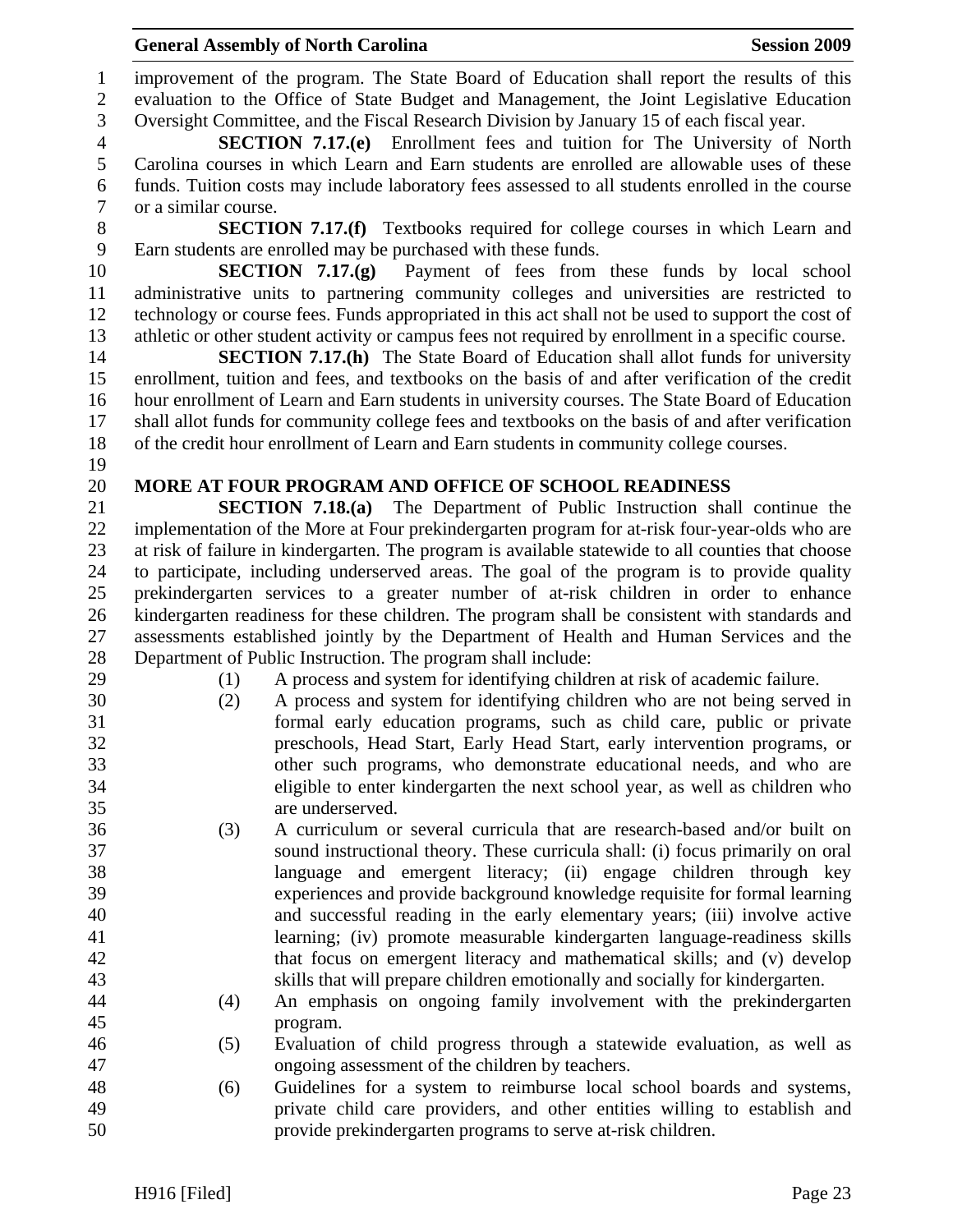|      | <b>General Assembly of North Carolina</b>                                                                                                                                                                                                                                                          | <b>Session 2009</b> |
|------|----------------------------------------------------------------------------------------------------------------------------------------------------------------------------------------------------------------------------------------------------------------------------------------------------|---------------------|
| (7)  | A system built upon existing local school boards and systems, private child<br>care providers, and other entities that demonstrate the ability to establish or<br>expand prekindergarten capacity.                                                                                                 |                     |
| (8)  | A quality-control system. Participating providers shall comply with<br>standards and guidelines as established by the Department of Health and<br>Human Services and the Department of Public Instruction. The Department<br>may use the child care rating system to assist in determining program |                     |
|      | participation.                                                                                                                                                                                                                                                                                     |                     |
| (9)  | Standards for minimum teacher qualifications. A portion of the classroom                                                                                                                                                                                                                           |                     |
|      | sites initially funded shall have at least one teacher who is certified or<br>provisionally certified in birth-to-kindergarten education.                                                                                                                                                          |                     |
| (10) | A local contribution. Programs must demonstrate that they are accessing                                                                                                                                                                                                                            |                     |
|      | resources other than More at Four.                                                                                                                                                                                                                                                                 |                     |
| (11) | A system of accountability to include a yearly review. The Department shall                                                                                                                                                                                                                        |                     |
|      | contract with an independent research organization to produce an annual                                                                                                                                                                                                                            |                     |
|      | report to include longitudinal review of the program and academic,                                                                                                                                                                                                                                 |                     |
|      | behavioral, and other child-specific outcomes. The review shall include a                                                                                                                                                                                                                          |                     |
|      | quasi-experimental research design of a representative sample of children                                                                                                                                                                                                                          |                     |
|      | who complete the More at Four program every year and shall report on their                                                                                                                                                                                                                         |                     |
|      | sustained progress until the end of grade 9. The review shall also study a                                                                                                                                                                                                                         |                     |
|      | representative sample of children who do not enter the More at Four                                                                                                                                                                                                                                |                     |
|      | program but who are of the same grade level and demographic as those who                                                                                                                                                                                                                           |                     |
|      | complete the program and their sustained progress shall also be reviewed                                                                                                                                                                                                                           |                     |
|      | until the end of grade 9. The review shall be presented to the Joint                                                                                                                                                                                                                               |                     |
|      | Legislative Education Oversight Committee by January 31 of every year.                                                                                                                                                                                                                             |                     |
| (12) | Consideration of the reallocation of existing funds. In order to maximize<br>current funding and resources, the Department of Health and Human                                                                                                                                                     |                     |
|      | Services and the Department of Public Instruction shall consider the                                                                                                                                                                                                                               |                     |
|      | reallocation of existing funds from State and local programs that provide                                                                                                                                                                                                                          |                     |
|      | prekindergarten-related care and services.                                                                                                                                                                                                                                                         |                     |
|      | <b>SECTION 7.18.(b)</b> The Department of Public Instruction, in collaboration with the                                                                                                                                                                                                            |                     |
|      | Department of Health and Human Services, shall implement a plan to expand More at Four                                                                                                                                                                                                             |                     |
|      | program standards within existing resources to include four- and five-star-rated centers and                                                                                                                                                                                                       |                     |
|      | schools serving four-year-olds and develop guidelines for these programs. The "NC                                                                                                                                                                                                                  |                     |
|      | Prekindergarten Program Standards" initiative shall recognize four- and five-star-rated centers                                                                                                                                                                                                    |                     |
|      | that choose to apply and meet equivalent More at Four program standards as high quality                                                                                                                                                                                                            |                     |
|      | prekindergarten classrooms. Classrooms meeting these standards shall have access to training                                                                                                                                                                                                       |                     |
|      | and workshops for More at Four programs. Whenever expansion slots are available, these                                                                                                                                                                                                             |                     |
|      | classrooms shall have first priority to receive them.                                                                                                                                                                                                                                              |                     |
|      | The More at Four program shall review the number of slots filled by counties on a                                                                                                                                                                                                                  |                     |
|      | monthly basis and shift the unfilled slots to counties with waiting lists. The shifting of slots                                                                                                                                                                                                   |                     |

41 monthly basis and shift the unfilled slots to counties with waiting lists. The shifting of slots 42 shall occur through January 31 of each year, at which time any remaining funds for slots 43 unfilled shall be used to meet the needs of the waiting list for subsidized child care. 44 **SECTION 7.18.(c)** The Department of Public Instruction shall submit a report by

45 February 1, 2010, to the Joint Legislative Commission on Governmental Operations, the Joint 46 Legislative Education Oversight Committee, the Senate Appropriations Committee on 47 Education, the House of Representatives Appropriations Subcommittee on Education, and the 48 Fiscal Research Division. This final report shall include the following:

- 
- 49 (1) The number of children participating in the program.
- 50 (2) The number of children participating in the program who have never been 51 served in other early education programs, such as child care, public or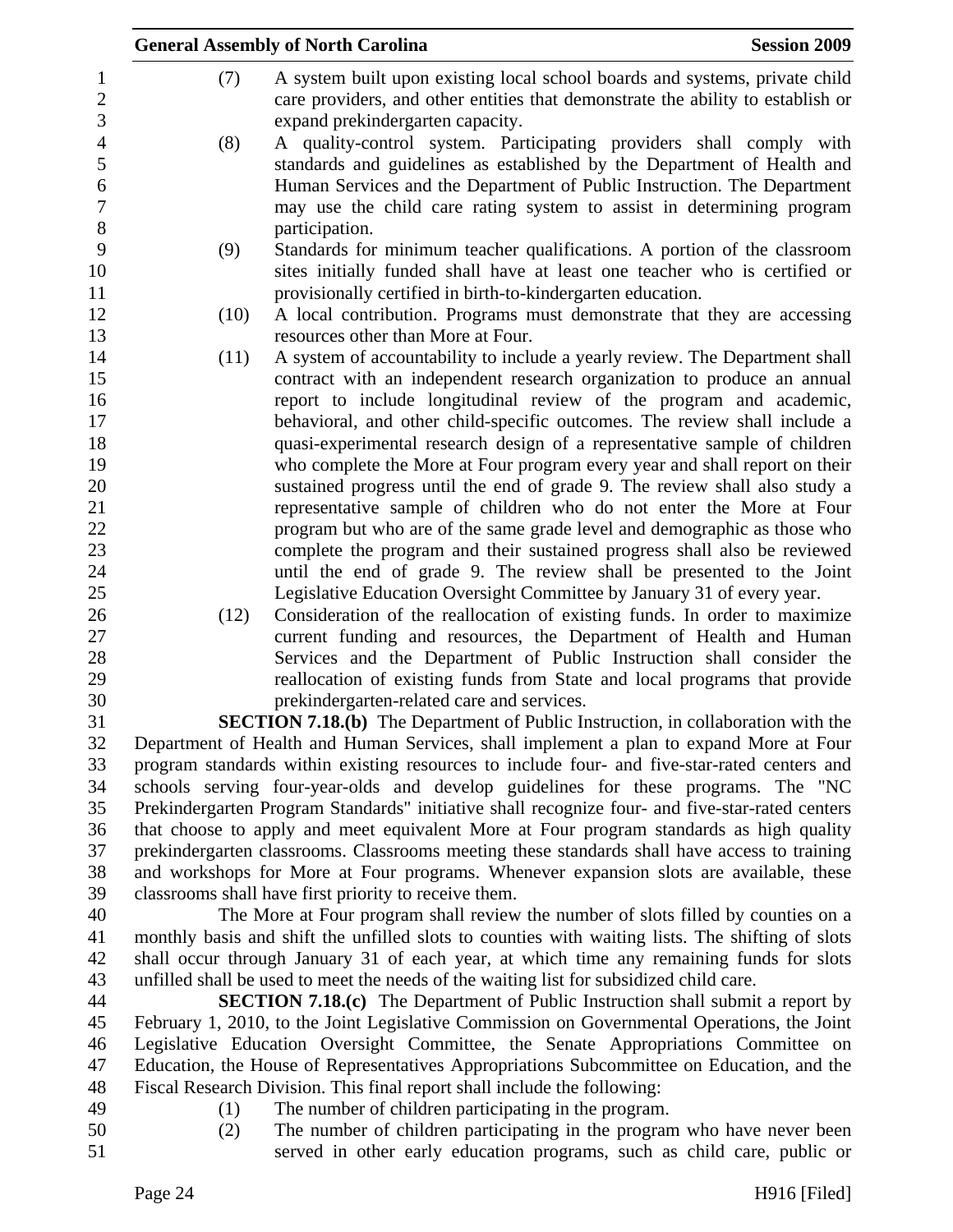|          | <b>General Assembly of North Carolina</b>                                                               | <b>Session 2009</b> |
|----------|---------------------------------------------------------------------------------------------------------|---------------------|
|          | private preschool, Head Start, Early Head Start, or early intervention                                  |                     |
|          | programs.                                                                                               |                     |
| (3)      | The expected expenditures for the programs and the source of the local                                  |                     |
|          | match for each grantee.                                                                                 |                     |
| (4)      | The location of program sites and the corresponding number of children                                  |                     |
|          | participating in the program at each site.                                                              |                     |
| (5)      | A comprehensive cost analysis of the program, including the cost per child                              |                     |
|          | served by the program.                                                                                  |                     |
| (6)      | The status of the NC prekindergarten initiatives as outlined in this section.                           |                     |
|          | <b>SECTION 7.18.(d)</b> For the 2009-2010 and the 2010-2011 fiscal years, the More at                   |                     |
|          | Four program shall establish income eligibility requirements for the program not to exceed              |                     |
|          | seventy-five percent $(75%)$ of the State median income. Up to twenty percent $(20%)$ of children       |                     |
|          | enrolled may have family incomes in excess of seventy-five percent (75%) of median income if            |                     |
|          | they have other designated risk factors."                                                               |                     |
|          | SECTION 7.18.(e) The More at Four program funding shall not supplant any                                |                     |
|          | funding for classrooms serving four-year-olds as of the 2005-2006 fiscal year. Support of               |                     |
|          | existing four-year-old classrooms with More at Four program funding shall be permitted when             |                     |
|          | current funding is eliminated, reduced, or redirected as required to meet other specified federal       |                     |
|          | or State educational mandates."                                                                         |                     |
|          | <b>SECTION 7.18.(f)</b> If a county is unable to increase More at Four slots because of a               |                     |
|          | documented lack of available resources necessary to provide the required local contribution for         |                     |
|          | the additional slots allocated to the county for the 2009-2010 fiscal year or the 2010-2011 fiscal      |                     |
|          | year, the contract agency for that county may appeal to the Office of School Readiness for an           |                     |
|          | exception to the required local amount for those additional slots. The Office of School                 |                     |
|          | Readiness may grant an exception and allot funds to pay up to ninety percent (90%) of the full          |                     |
|          | cost of the additional slots for that county if it finds that (i) there is in fact a documented lack of |                     |
|          | available resources in the county and (ii) granting the exception will not reduce access                |                     |
|          | statewide to More at Four slots."                                                                       |                     |
|          |                                                                                                         |                     |
|          | <b>DROPOUT PREVENTION GRANTS</b>                                                                        |                     |
|          | <b>SECTION 7.19.(a)</b> Dropout Prevention Grants. – The Committee on Dropout                           |                     |
|          | Prevention, as reestablished in Section 7.14 of S.L. 2008-107, shall select grant recipients as         |                     |
| follows: |                                                                                                         |                     |
| (1)      | Using the process for the review of grant applications in 2007, the                                     |                     |
|          | Committee shall establish a cutoff score and award grants to applicants that                            |                     |
|          | meet the cutoff score.                                                                                  |                     |
| (2)      | From the recipients of grants awarded under S.L. 2008-107, the Committee                                |                     |
|          | may establish a process to award additional funds to those grantees.                                    |                     |
| (3)      | Using the process outlined in Section $7.32(d)$ of S.L. 2007-323 consistent                             |                     |
|          | with subsection (b) of this section, the Committee may award grants to new                              |                     |
|          | applicants that did not apply for funding under that act.                                               |                     |
|          | <b>SECTION 7.19.(b)</b> Criteria for Dropout Prevention Grants. – The following                         |                     |
|          | criteria apply to all types of dropout prevention grants approved by the Committee:                     |                     |
| (1)      | Grants shall be issued in varying amounts up to a maximum of one hundred                                |                     |
|          | fifty thousand dollars (\$150,000).                                                                     |                     |
| (2)      | These grants shall be provided to innovative programs and initiatives that                              |                     |
|          | target students at risk of dropping out of school and that demonstrate the                              |                     |
|          | potential to (i) be developed into effective, sustainable, and coordinated                              |                     |
|          | dropout prevention and reentry programs in middle schools and high schools                              |                     |
|          | and (ii) serve as effective models for other programs.                                                  |                     |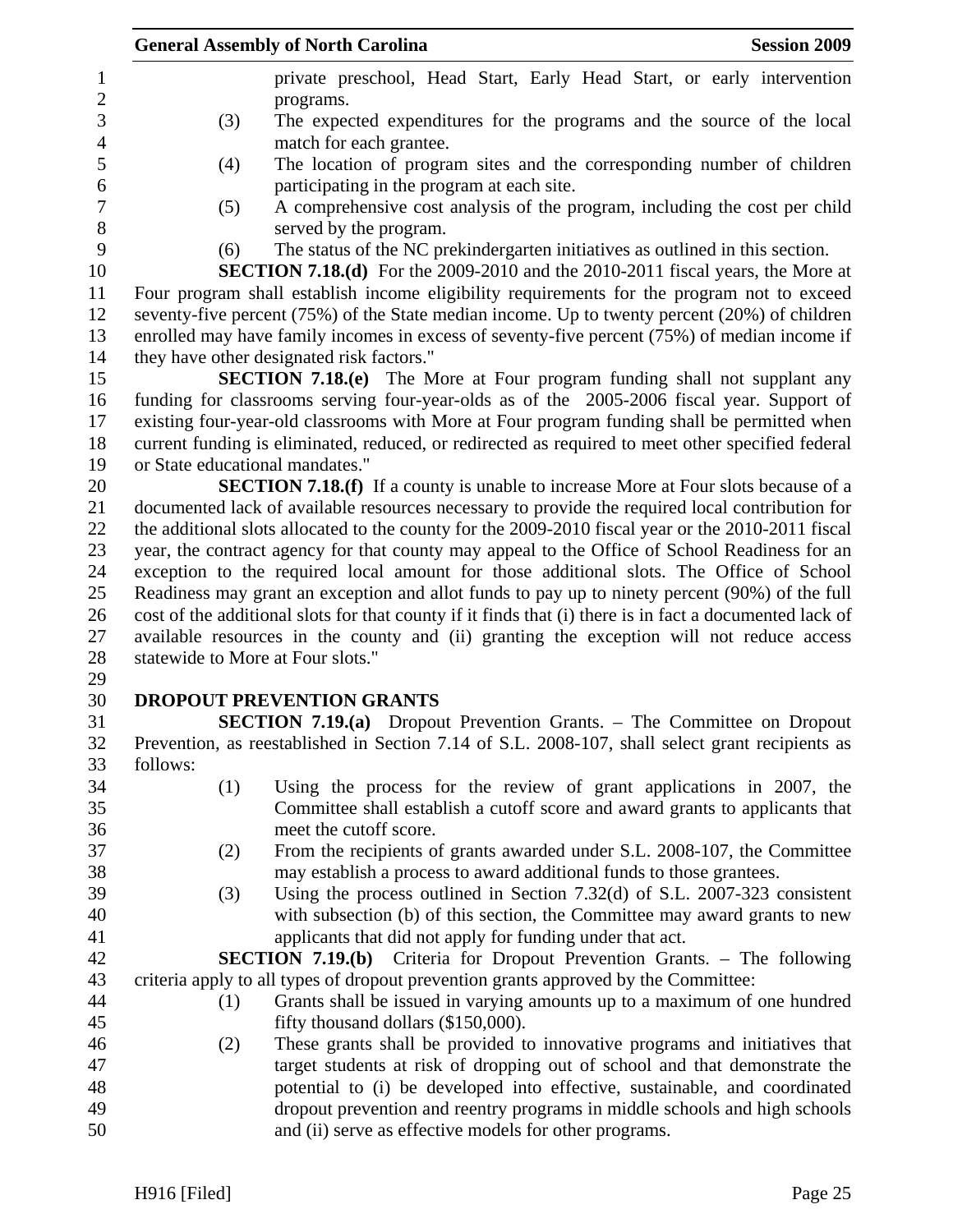|                  |                               | <b>General Assembly of North Carolina</b><br><b>Session 2009</b>                                                                                       |
|------------------|-------------------------------|--------------------------------------------------------------------------------------------------------------------------------------------------------|
| 1                | (3)                           | Priority shall be given to new programs and initiatives or to those that have                                                                          |
| $\sqrt{2}$       |                               | begun within the last five school years.                                                                                                               |
| 3                | (4)                           | Grants shall be distributed geographically throughout the State and                                                                                    |
| $\overline{4}$   |                               | throughout the eight educational districts as defined in G.S. 115C-65. No                                                                              |
| 5                |                               | more than three grants shall be awarded in any one county under this section                                                                           |
| 6                |                               | in a single fiscal year.                                                                                                                               |
| $\boldsymbol{7}$ | (5)                           | Grants may be made to local school administrative units, schools, local                                                                                |
| $8\phantom{1}$   |                               | agencies, or nonprofit organizations.                                                                                                                  |
| 9                | (6)                           | Grants shall be to programs and initiatives that hold all students to high                                                                             |
| 10               |                               | academic and personal standards.                                                                                                                       |
| 11               | (7)                           | Grant applications shall state (i) how grant funds will be used, (ii) what, if                                                                         |
| 12               |                               | any, other resources will be used in conjunction with the grant funds, (iii)                                                                           |
| 13               |                               | how the program or initiative will be coordinated to enhance the                                                                                       |
| 14               |                               | effectiveness of existing programs, initiatives, or services in the community,                                                                         |
| 15               |                               | and (iv) a process for evaluating the success of the program or initiative.                                                                            |
| 16               | (8)                           | Programs and initiatives that receive grants under this section shall be based                                                                         |
| 17               |                               | on best practices for helping at-risk students achieve successful academic                                                                             |
| 18               |                               | progress, preventing students from dropping out of school, or for increasing                                                                           |
| 19               |                               | the high school completion rate for those students who already have dropped                                                                            |
| 20               |                               | out of school.                                                                                                                                         |
| 21               | (9)                           | Priority for grants shall be given to proposals that demonstrate input from                                                                            |
| 22               |                               | the local community and coordination with other available programs or                                                                                  |
| 23               |                               | resources.                                                                                                                                             |
| 24               | (10)                          | Grantees shall assure their compliance with applicable laws and rules                                                                                  |
| 25               |                               | regulating conflicts of interest.                                                                                                                      |
| 26               | (11)                          | Priority for grants shall be given to programs that would serve students in                                                                            |
| 27               |                               | local schools that have a four-year cohort graduation rate of less than                                                                                |
| 28               |                               | sixty-five percent (65%) and that are from counties that did not receive                                                                               |
| 29               |                               | funding under S.L. 2007-323. The Committee shall establish a grant rating                                                                              |
| 30<br>31         |                               | cutoff score at such a level as to allow for consideration of all viable grants                                                                        |
| 32               |                               | in this priority category. The Committee may require grantees to provide                                                                               |
| 33               | (12)                          | supplemental information in response to any prior reviewer comments.<br>The demonstrated need for a grant, level of collaboration, ability to increase |
| 34               |                               | attendance, persistence, academic success, ability to increase parental                                                                                |
| 35               |                               | involvement, and graduation shall be given more weight than the quality of                                                                             |
| 36               |                               | the written grant.                                                                                                                                     |
| 37               | (13)                          | Grants shall be made no later than November 1, 2009.                                                                                                   |
| 38               |                               | The Committee shall report to the Joint Legislative Commission on Dropout                                                                              |
| 39               |                               | Prevention and High School Graduation and the Joint Legislative Education Oversight                                                                    |
| 40               |                               | Committee on the grants awarded under this section by March 1, 2010.                                                                                   |
| 41               |                               | <b>SECTION 7.19.(c)</b> Evaluation. – The Committee shall evaluate the impact of the                                                                   |
| 42               |                               | dropout prevention grants awarded under this section. In evaluating the impact of the grants,                                                          |
| 43               | the Committee shall consider: |                                                                                                                                                        |
| 44               | (1)                           | How grant funds were used, including the services provided for teen                                                                                    |
| 45               |                               | pregnancy prevention and for pregnant and parenting teens;                                                                                             |
| 46               | (2)                           | The success of the program or initiative, as indicated by the evaluation                                                                               |
| 47               |                               | process stated in its grant application;                                                                                                               |
| 48               | (3)                           | The extent to which the program or initiative has improved students'                                                                                   |
| 49               |                               | attendance, test scores, persistence, and graduation rates;                                                                                            |
| 50               | (4)                           | How the program or initiative was coordinated to enhance the effectiveness                                                                             |
| 51               |                               | of existing programs, initiatives, or services in the community;                                                                                       |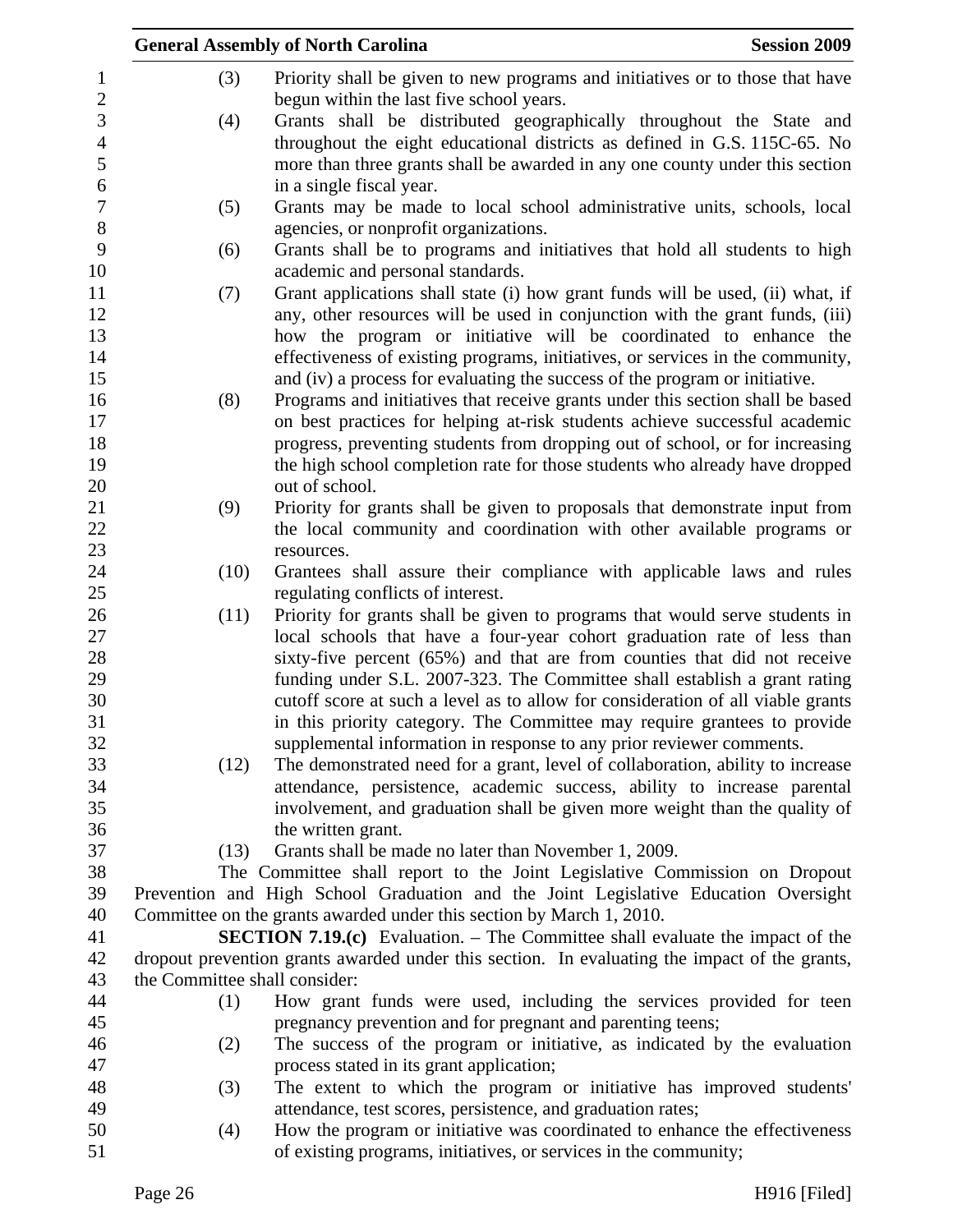| <b>General Assembly of North Carolina</b><br><b>Session 2009</b>                                   |
|----------------------------------------------------------------------------------------------------|
| What, if any, other resources were used in conjunction with the grant funds;<br>(5)                |
| The sustainability of the program;<br>(6)                                                          |
| The number, gender, ethnicity, and grade level of students being served as<br>(7)                  |
| well as whether the student left school due to pregnancy or parenting                              |
| responsibilities;                                                                                  |
| The potential for the program to serve as a model for achieving successful<br>(8)                  |
| academic progress for at-risk students; and                                                        |
| Other indicators of the impact of the grant on dropout prevention.<br>(9)                          |
| The recipients of the dropout prevention grants awarded under this section shall                   |
| report to the Committee on Dropout Prevention by January 31, 2011, and by September 30,            |
| 2011. The reports shall provide information to assist the Committee in conducting its              |
| evaluation. The reports shall include a statement that the recipients used grant funds for the     |
| purposes appropriated by the General Assembly and complied with applicable laws,                   |
| regulations, and terms and conditions of the grant documents. The Committee shall make an          |
| interim report of the results of its evaluation of the grants awarded under this section by March  |
| 31, 2011, to the Joint Legislative Commission on Dropout Prevention and High School                |
| Graduation and to the Joint Legislative Education Oversight Committee. The Committee shall         |
| make a final report of the results of its evaluation of the grants awarded under subsection (c) of |
| this section by November 15, 2011, to the Joint Legislative Commission on Dropout Prevention       |
| and High School Graduation and to the Joint Legislative Education Oversight Committee.             |
| <b>SECTION 7.19.(d)</b> Of the funds appropriated in this act for the Committee on                 |
| Dropout Prevention, the sum of six million five hundred forty-three thousand sixty dollars         |
| $(\$6,543,060)$ for the 2009-2010 and 2010-2011 fiscal years shall be used to award new grants,    |
| as well as additional grants to previous grant recipients, in accordance with subsection (b) of    |
| this section.                                                                                      |
| <b>SECTION 7.19.(e)</b> Funds appropriated for the dropout prevention grants for the               |
| 2009-2010 fiscal year shall not revert but shall remain available for expenditure until August     |
| 31, 2011.                                                                                          |
| <b>SECTION 7.19.(f)</b> Of the funds appropriated for the dropout prevention grants, the           |
| sum of one hundred thousand dollars (\$100,000) for the 2009-2010 and 2010-2011 fiscal years       |
| may be used to issue a request for proposals from qualified vendors on a competitive basis to      |
| contract as a consultant to assist with the evaluation. The factors to be considered in awarding   |
| the contract shall be identified in the request for proposals.                                     |
| <b>SECTION 7.19.(g)</b> Of the funds appropriated for the dropout prevention grants,               |
| the Department of Public Instruction may use up to fifty thousand dollars (\$50,000) in fiscal     |
| years 2009-2010 and 2010-2011 for its administrative assistance to the Committee and provide       |
| technical assistance under this section.                                                           |
|                                                                                                    |
| <b>LEA FLEXIBILITY REDUCTION</b>                                                                   |
| <b>SECTION 7.20.(a)</b> The State Board of Education is authorized to implement                    |
| temporary modifications to flexibility requirements outlined in G.S. 115C-105.25. For fiscal       |
| years 2009-2010 and 2010-2011, local school administrators shall make every effort to reduce       |
| spending whenever and wherever such budget reductions are appropriate as long as the targeted      |
| reductions do not directly impact classroom services or any services for students at risk or       |
| children with special needs.                                                                       |
| <b>SECTION 7.20.(b)</b> Within 14 days of the date this act becomes law, the State                 |
| Board of Education shall notify each local school administrative unit and charter school of the    |
| amount the unit must reduce from the State General Fund appropriations. The State Board            |
| shall determine the amount of the reduction for each unit on the basis of average daily            |

50 membership.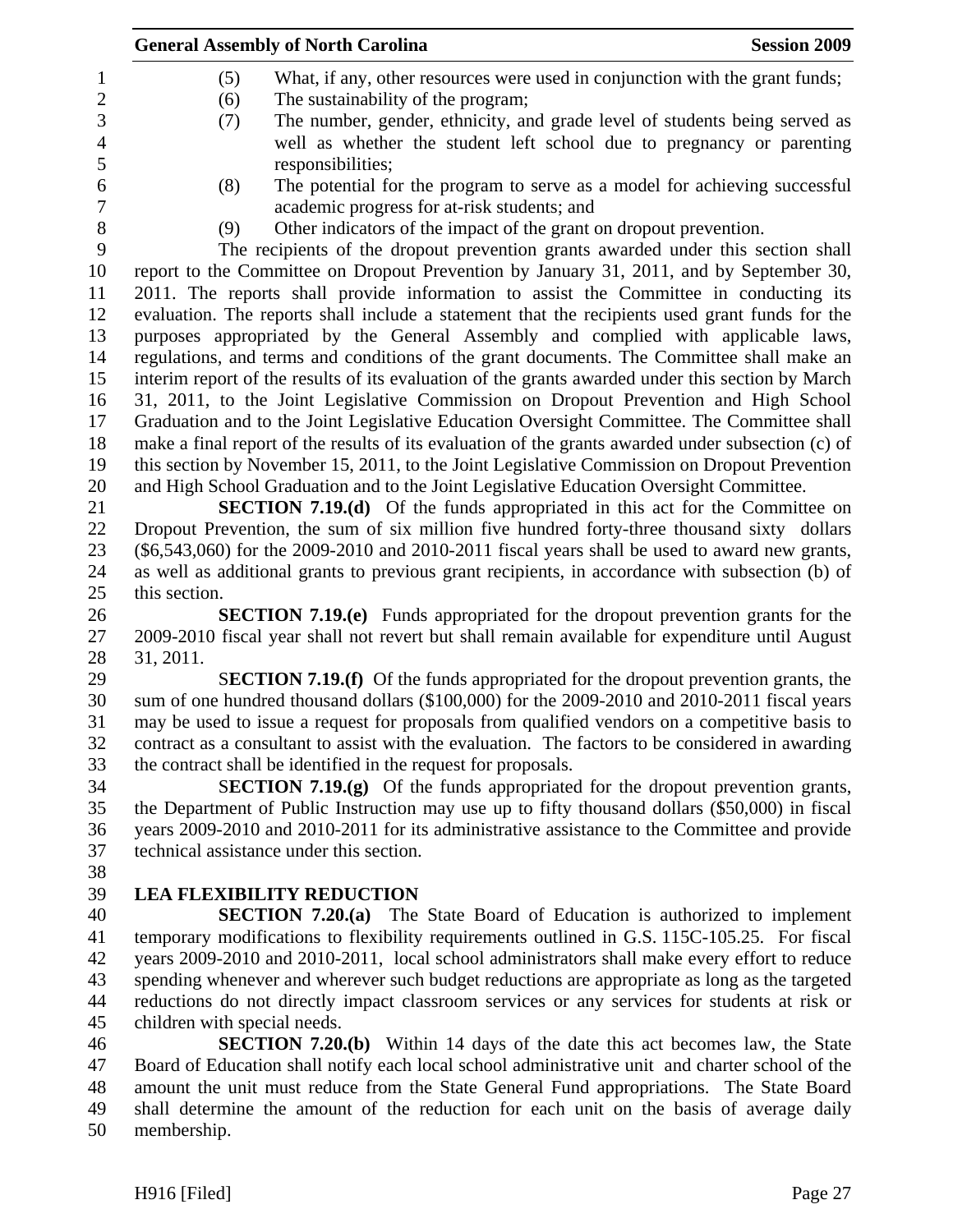|                                     | <b>Session 2009</b><br><b>General Assembly of North Carolina</b>                                                                                                                                                  |
|-------------------------------------|-------------------------------------------------------------------------------------------------------------------------------------------------------------------------------------------------------------------|
| $\mathbf{1}$<br>$\overline{2}$<br>3 | <b>SECTION 7.20.(c)</b> Each unit shall report to the Department of Public Instruction<br>on the flexibility budget reductions it has identified for the unit within 30 days of the date this<br>act becomes law. |
| $\overline{4}$<br>5                 | <b>SECTION 7.20.(d)</b> The State Board of Education shall make a summary report to<br>the Joint Legislative Education Oversight Committee, the Office of State Budget and                                        |
| $\boldsymbol{6}$<br>$\tau$          | Management, and the Fiscal Research Division on all reductions made by the LEAs and charter<br>schools, including an explanation as to the need for the modification to achieve this reduction,                   |
| $8\,$<br>9                          | by December 15, 2009, and annually thereafter.                                                                                                                                                                    |
| 10                                  | RESTRUCTURE THE DEPARTMENT OF PUBLIC INSTRUCTION                                                                                                                                                                  |
| 11                                  | SECTION $7.21(a)$<br>The State Board of Education shall develop a plan to                                                                                                                                         |
| 12                                  | restructure the Department of Public Instruction. The plan shall be reported to the Governor by                                                                                                                   |
| 13                                  | December 31, 2009.                                                                                                                                                                                                |
| 14                                  | <b>SECTION 7.21.(b)</b> Notwithstanding G.S. 143C-6-4, the Department of Public                                                                                                                                   |
| 15                                  | Instruction may reorganize in accordance with the plan adopted by the State Board of                                                                                                                              |
| 16                                  | Education. The Department shall report to the Joint Legislative Commission on Governmental                                                                                                                        |
| 17                                  | Operations on the reorganization.                                                                                                                                                                                 |
| 18                                  | <b>SECTION 7.21.(c)</b> This section expires June 30, 2010.                                                                                                                                                       |
| 19                                  |                                                                                                                                                                                                                   |
| 20                                  | <b>SCHOOL TECHNOLOGY PILOT</b>                                                                                                                                                                                    |
| 21                                  | <b>SECTION 7.22.(a)</b> Funds appropriated for the School Technology Pilot that are                                                                                                                               |
| 22                                  | unexpended or unencumbered at the end of the 2008-2009 fiscal year shall not revert but shall                                                                                                                     |
| 23                                  | remain available for expenditure through June 30, 2010.                                                                                                                                                           |
| 24                                  | <b>SECTION 7.22.(b)</b> This section becomes effective June 30, 2009.                                                                                                                                             |
| 25                                  |                                                                                                                                                                                                                   |
| 26                                  | <b>BUSINESS EDUCATION TECHNOLOGY ALLIANCE</b>                                                                                                                                                                     |
| 27                                  | <b>SECTION 7.23.(a)</b> G.S. 115C-102.15 is repealed.                                                                                                                                                             |
| 28                                  | <b>SECTION 7.23.(b)</b> This section becomes effective June 30, 2009.                                                                                                                                             |
| 29                                  |                                                                                                                                                                                                                   |
| 30                                  | <b>CRITICAL FOREIGN LANGUAGE PILOT FUNDS DO NOT REVERT</b>                                                                                                                                                        |
| 31                                  | <b>SECTION 7.24.(a)</b> Funds appropriated for the Critical Foreign Language Pilot that                                                                                                                           |
| 32                                  | are not expended or encumbered shall not revert but shall remain available for expenditure                                                                                                                        |
| 33                                  | through June 30, 2010.                                                                                                                                                                                            |
| 34                                  | <b>SECTION 7.24.(b)</b> This section becomes effective June 30, 2009.                                                                                                                                             |
| 35                                  |                                                                                                                                                                                                                   |
| 36                                  | ASSESSMENT AND ACCOUNTABILITY                                                                                                                                                                                     |
| 37                                  | <b>SECTION 7.25.(a)</b> Funds appropriated in this act shall be used to develop new                                                                                                                               |
| 38                                  | End of Course, End of Grade tests or national assessments as determined by the State Board of                                                                                                                     |
| 39                                  | Education. The development of any new tests replacing End of Course and End of Grade tests                                                                                                                        |
| 40                                  | shall be aligned with the new essential standards and included in the State Board of Education's                                                                                                                  |
| 41                                  | ABCs Accountability restructuring plan. The State Board of Education is directed to eliminate                                                                                                                     |
| 42                                  | unnecessary or duplicative tests and to investigate replacing existing End of Course and End of                                                                                                                   |
| 43                                  | Grade tests with national assessments.                                                                                                                                                                            |
| 44                                  | <b>SECTION 7.25.(b)</b> Notwithstanding G.S. 115C-174.11, in fiscal year 2009-2010                                                                                                                                |
| 45                                  | the State Board of Education shall use funds appropriated in this act to investigate and pilot a                                                                                                                  |
| 46<br>47                            | developmentally appropriate diagnostic assessment for students in elementary grades in<br>2009-2010. This assessment will enable teachers to individualize instruction to meet student                            |
| 48                                  | learning needs and ensure adequate preparation for the next level of coursework as set out by                                                                                                                     |
| 49                                  | the Standard Course of Study.                                                                                                                                                                                     |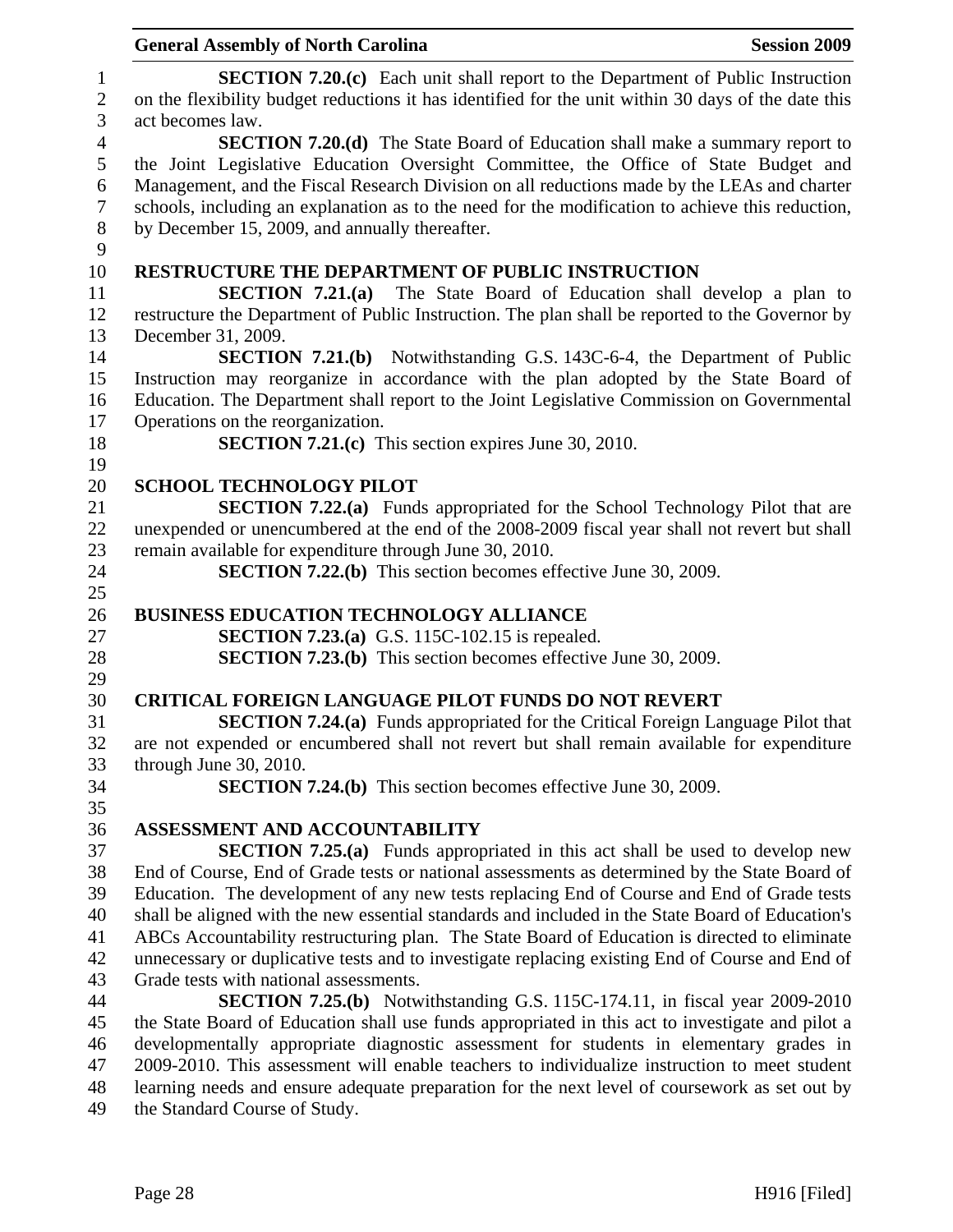1 **SECTION 7.25.(c)** The State Board of Education shall report the results of the 2 pilot to the Joint Legislative Education Oversight Committee, the Fiscal Research Division, and 3 the Office of State Budget and Management by December 1, 2010. = 4 **SECTION 7.25.(d)** Funds appropriated for Assessment and Accountability that 5 remain unexpended and unencumbered at the end of fiscal year 2009-2010 shall not revert but 6 shall remain available for expenditure through June 30, 2011. 7 8 **DEVELOPMENT OF A PREK-20 DATA SYSTEM**  9 **SECTION 7.26.(a)** The Department of Public Instruction, the North Carolina 10 Community College System, and The University of North Carolina shall collaboratively 11 develop and systematically determine the technical specifications and data standards for a 12 PreK-20 data system to centralize student data collected about students enrolled in 13 prekindergarten programs through doctoral programs. The PreK-20 data system shall build 14 upon the current capacity, programs, and initiatives of the Department of Public Instruction, the 15 North Carolina Community College System, and The University of North Carolina. 16 The PreK-20 data standards and specifications shall include: 17 (1) The types and forms of data to be included in a PreK-20 data system, 18 including longitudinal data and the use of a unique student identifier; 19 (2) The capacity of a shared PreK-20 data system; 20 (3) The degree and extent of cooperation between a shared PreK-20 data system 21 and the current data collection systems of the Department of Public 22 Instruction, the North Carolina Community College System, and The 23 University of North Carolina; 24 (4) The minimum capacity and technical specifications needed for each data 25 system to feed into a shared PreK-20 data system; 26 (5) The ability for data in a shared PreK-20 data system to be understood and 27 used by interested stakeholders, including federal and other North Carolina 28 State agencies. 29 **SECTION 7.26.(b)** Standards and specifications shall conform to the guidelines 30 and instructions governing any funds received through the American Recovery and 31 Reinvestment Act of 2009 for this purpose. 32 **SECTION 7.26.(c)** Standards and specifications shall be submitted to the 33 Education Cabinet no later than January 1, 2010. The Education Cabinet shall review and 34 approve these standards and submit them to the Joint Legislative Education Oversight 35 Committee, the Fiscal Research Division, and the Office of State Budget and Management by 36 March 1, 2010. 37 38 **PROGRAM ON PREVENTION OF ABUSE AND NEGLECT**  39 **SECTION 7.27.(a)** The Children's Trust Fund, a program on prevention of abuse 40 and neglect, is transferred from the Department of Public Instruction to the Division of Social 41 Services in the Department of Health and Human Services, as if by a Type I transfer as defined 42 in G.S. 143A-6, with all the elements of such a transfer. 43 **SECTION 7.27.(b)** G.S. 7B-1301 reads as rewritten: 44 "**§ 7B-1301. Program on Prevention of Abuse and Neglect.**  45 (a) The State Board of Education Department of Health and Human Services, through 46 the Department of Public Instruction Division of Social Services, shall implement the Program 47 on Prevention of Abuse and Neglect. The <del>Department of Public Instruction</del> Division of Social 48 Services, subject to the approval of the State Board of Education, shall provide the staff and 49 support services for implementing this program. 50 (b) In order to carry out the purposes of this Article: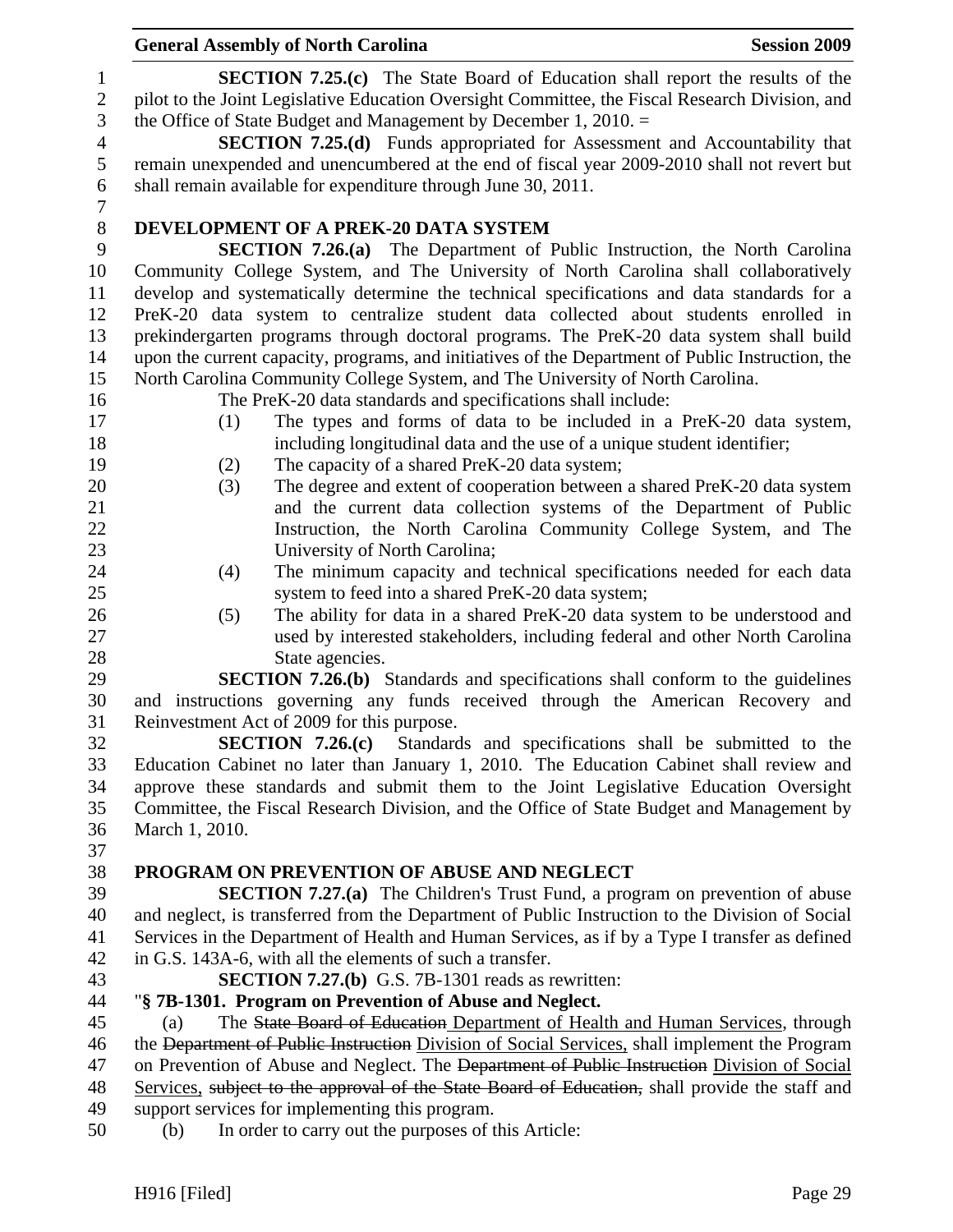|     |     | <b>General Assembly of North Carolina</b>                                                                                               | <b>Session 2009</b> |
|-----|-----|-----------------------------------------------------------------------------------------------------------------------------------------|---------------------|
|     | (1) | The Department of Public Instruction Division of Social Services shall                                                                  |                     |
|     |     | review applications and make recommendations to the State Board of                                                                      |                     |
|     |     | Education concerning the awarding of contracts under this Article.                                                                      |                     |
|     | (2) | The State Board of Education Division of Social Services shall contract with                                                            |                     |
|     |     | public or private nonprofit organizations, agencies, schools, or with qualified                                                         |                     |
|     |     | individuals to operate community-based educational and service programs                                                                 |                     |
|     |     | designed to prevent the occurrence of abuse and neglect. Every contract                                                                 |                     |
|     |     | entered into by the State Board of Education Division of Social Services                                                                |                     |
|     |     | shall contain provisions that at least twenty-five percent (25%) of the total                                                           |                     |
|     |     | funding required for a program be provided by the administering                                                                         |                     |
|     |     | organization in the form of in-kind or other services and that a mechanism                                                              |                     |
|     |     | for evaluation of services provided under the contract be included in the                                                               |                     |
|     |     | services to be performed. In addition, every proposal to the Department of                                                              |                     |
|     |     | <b>Public Instruction Division of Social Services for funding under this Article</b>                                                    |                     |
|     |     | shall include assurances that the proposal has been forwarded to the local                                                              |                     |
|     |     | department of social services for comment so that the Department of Public                                                              |                     |
|     |     | Instruction Division of Social Services may consider coordination and                                                                   |                     |
|     |     | duplication of effort on the local level as criteria in making<br>recommendations. to the State Board of Education.                     |                     |
|     | (3) | The State Board of Education Division of Social Services, with the                                                                      |                     |
|     |     | assistance of the Department of Public Instruction Health and Human                                                                     |                     |
|     |     | Services, shall develop appropriate guidelines and criteria for awarding                                                                |                     |
|     |     | contracts under this Article. These criteria shall include, but are not limited                                                         |                     |
|     |     | to: documentation of need within the proposed geographical impact area;                                                                 |                     |
|     |     | diversity of geographical areas of programs funded under this Article;                                                                  |                     |
|     |     | demonstrated effectiveness of the proposed strategy or program for                                                                      |                     |
|     |     | preventing abuse and neglect; reasonableness of implementation plan for                                                                 |                     |
|     |     | achieving stated objectives; utilization of community resources including                                                               |                     |
|     |     | volunteers; provision for an evaluation component that will provide outcome                                                             |                     |
|     |     | data; plan for dissemination of the program for implementation in other                                                                 |                     |
|     |     | communities; and potential for future funding from private sources.                                                                     |                     |
|     | (4) | The State Board of Education Division of Social Services, with the                                                                      |                     |
|     |     | assistance of the Department of Public Instruction Health and Human                                                                     |                     |
|     |     | Services, shall develop guidelines for regular monitoring of contracts                                                                  |                     |
|     |     | awarded under this Article in order to maximize the investments in<br>prevention programs by the Children's Trust Fund and to establish |                     |
|     |     | appropriate accountability measures for administration of contracts.                                                                    |                     |
|     | (5) | The State Board of Education Division of Social Services shall develop a                                                                |                     |
|     |     | State plan for the prevention of abuse and neglect for submission to the                                                                |                     |
|     |     | Governor, the President of the Senate, and the Speaker of the House of                                                                  |                     |
|     |     | Representatives.                                                                                                                        |                     |
| (c) |     | To assist in implementing this Article, the State Board of Education Division of                                                        |                     |
|     |     | Social Services may accept contributions, grants, or gifts in cash or otherwise from persons,                                           |                     |
|     |     | associations, or corporations. All monies received by the State Board of Education Division of                                          |                     |
|     |     | Social Services from contributions, grants, or gifts and not through appropriation by the                                               |                     |
|     |     | General Assembly shall be deposited in the Children's Trust Fund. Disbursements of the funds                                            |                     |
|     |     | shall be on the authorization of the State Board of Education or that Board's duly authorized                                           |                     |
|     |     | representative Department of Health and Human Services. In order to maintain an effective                                               |                     |
|     |     | expenditure and revenue control, the funds are subject in all respects to State law and                                                 |                     |
|     |     | regulations, but no appropriation is required to permit expenditure of the funds.                                                       |                     |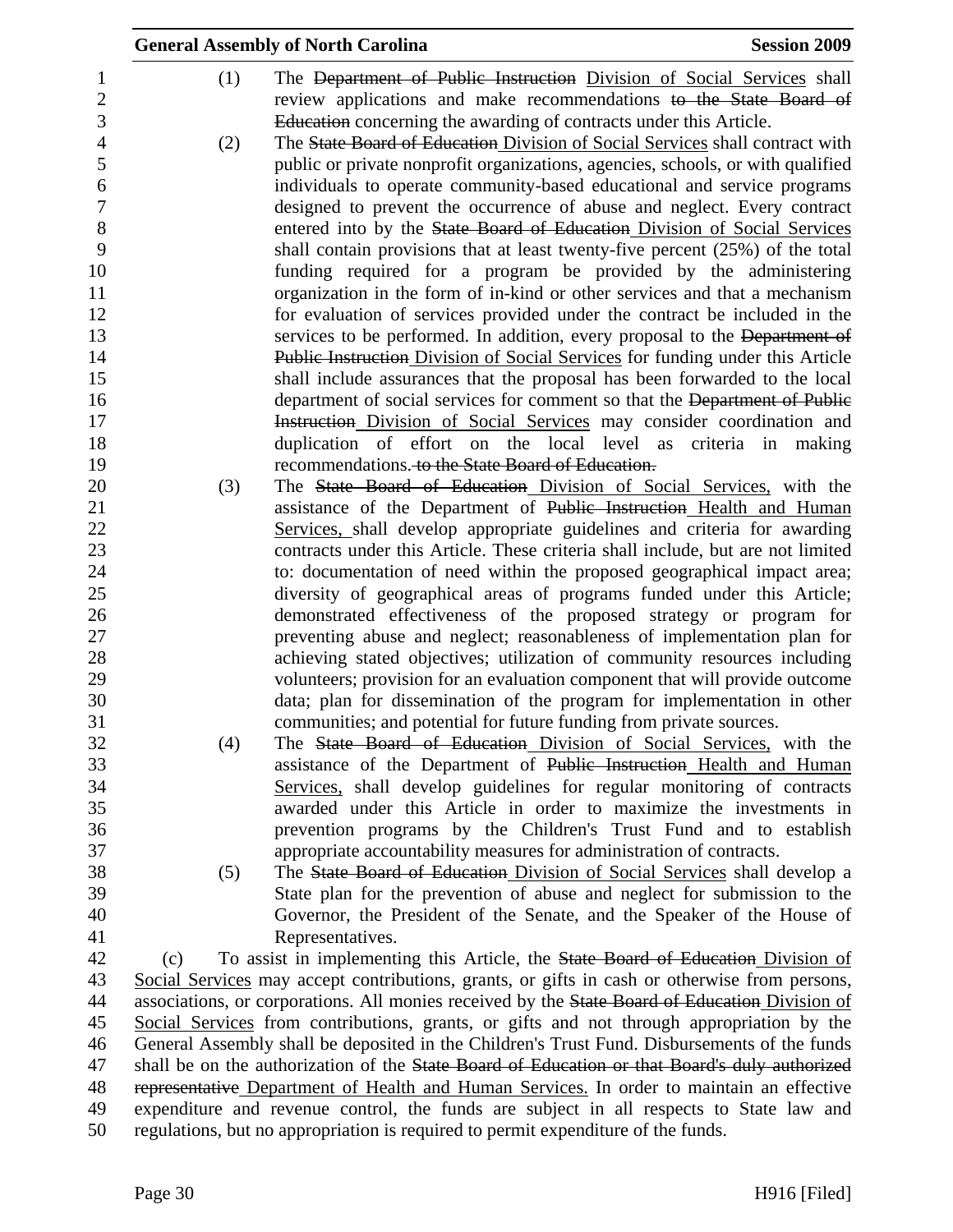|                                                     | <b>General Assembly of North Carolina</b> | <b>Session 2009</b>                                                                                                                                                                                                                                                                                                                                            |  |
|-----------------------------------------------------|-------------------------------------------|----------------------------------------------------------------------------------------------------------------------------------------------------------------------------------------------------------------------------------------------------------------------------------------------------------------------------------------------------------------|--|
| $\mathbf{1}$<br>$\mathbf{2}$<br>3<br>$\overline{4}$ | (d)                                       | Programs contracted for under this Article are intended to prevent abuse and neglect<br>of juveniles. Abuse and neglect prevention programs are defined to be those programs and<br>services which impact on juveniles and families before any substantiated incident of abuse or<br>neglect has occurred. These programs may include, but are not limited to: |  |
| 5<br>6<br>$\boldsymbol{7}$                          | (1)                                       | Community-based educational programs on prenatal care, perinatal bonding,<br>child development, basic child care, care of children with special needs, and<br>coping with family stress; and                                                                                                                                                                   |  |
| 8<br>9<br>10                                        | (2)                                       | Community-based programs relating to crisis care, aid to parents, and<br>support groups for parents and their children experiencing stress within the<br>family unit.                                                                                                                                                                                          |  |
| 11                                                  | (e)                                       | No more than twenty percent (20%) of each year's total awards may be utilized for                                                                                                                                                                                                                                                                              |  |
| 12<br>13                                            |                                           | funding State-level programs to coordinate community-based programs."<br>SECTION 7.27.(c) G.S. 7B-1302 reads as rewritten:                                                                                                                                                                                                                                     |  |
| 14                                                  |                                           | "§ 7B-1302. Children's Trust Fund.                                                                                                                                                                                                                                                                                                                             |  |
| 15                                                  | (a)                                       | There is established a fund to be known as the "Children's Trust Fund," in the                                                                                                                                                                                                                                                                                 |  |
| 16<br>17<br>18                                      |                                           | Department of State Treasurer, which shall be funded by a portion of the marriage license fee<br>under G.S. 161-11.1 and a portion of the special license plate fee under G.S. 20-81.12. The<br>money in the Fund shall be used by the State Board of Education Division of Social Services to                                                                 |  |
| 19<br>20                                            | (b)                                       | fund abuse and neglect prevention programs so authorized by this Article.<br>The Department of Public Instruction Health and Human Services shall report                                                                                                                                                                                                       |  |
| 21                                                  |                                           | annually on revenues and expenditures of the Children's Trust Fund to the Joint Legislative                                                                                                                                                                                                                                                                    |  |
| 22                                                  |                                           | Commission on Governmental Operations."                                                                                                                                                                                                                                                                                                                        |  |
| 23                                                  |                                           |                                                                                                                                                                                                                                                                                                                                                                |  |
| 24                                                  |                                           | <b>ELIMINATE CERTAIN TESTS</b>                                                                                                                                                                                                                                                                                                                                 |  |
|                                                     |                                           |                                                                                                                                                                                                                                                                                                                                                                |  |
| 25<br>26                                            |                                           | <b>SECTION 7.28.(a)</b> The State Board of Education shall identify and eliminate<br>certain unnecessary or duplicative tests not required for high school graduation or by the                                                                                                                                                                                |  |
| 27                                                  |                                           | federal government for No Child Left Behind (NCLB) to determine Adequate Yearly Progress                                                                                                                                                                                                                                                                       |  |
| 28                                                  | $(AYP)$ .                                 |                                                                                                                                                                                                                                                                                                                                                                |  |
| 29                                                  |                                           | <b>SECTION 7.28.(b)</b> The State Board of Education shall report on those tests                                                                                                                                                                                                                                                                               |  |
| 30<br>31                                            |                                           | selected for elimination to the Governor and the General Assembly by September 30, 2009.                                                                                                                                                                                                                                                                       |  |
| 32                                                  |                                           | 21ST CENTURY CAREER PAY PLAN FOR TEACHERS                                                                                                                                                                                                                                                                                                                      |  |
| 33                                                  |                                           | The North Carolina Professional Teaching Standards<br>SECTION $7.29(a)$                                                                                                                                                                                                                                                                                        |  |
| 34                                                  |                                           | Commission (NCPTSC) shall develop a plan to restructure the North Carolina Teacher Salary                                                                                                                                                                                                                                                                      |  |
| 35                                                  |                                           | Schedule. It is North Carolina's goal to have a competitive system of compensation that attracts                                                                                                                                                                                                                                                               |  |
| 36                                                  |                                           | highly skilled and motivated individuals into the profession. Further, it should compensate                                                                                                                                                                                                                                                                    |  |
| 37                                                  |                                           | teachers' knowledge, skills, and instructional expertise that lead to improved student learning.                                                                                                                                                                                                                                                               |  |
| 38                                                  |                                           | In developing the restructured salary system, the NCPTSC should consider the following                                                                                                                                                                                                                                                                         |  |
| 39                                                  | factors:                                  |                                                                                                                                                                                                                                                                                                                                                                |  |
| 40                                                  | (1)                                       | Designs a schedule that emphasizes increasing beginning teacher salary to                                                                                                                                                                                                                                                                                      |  |
| 41                                                  |                                           | make the starting salaries more competitive to attract recent graduates and                                                                                                                                                                                                                                                                                    |  |
| 42                                                  |                                           | promotes teacher retention.                                                                                                                                                                                                                                                                                                                                    |  |
| 43                                                  | (2)                                       | Aligns with the newly adopted North Carolina Professional Teaching                                                                                                                                                                                                                                                                                             |  |
| 44                                                  |                                           | Standards.                                                                                                                                                                                                                                                                                                                                                     |  |
| 45                                                  | (3)                                       | Rewards expert, accomplished teachers for taking on challenging                                                                                                                                                                                                                                                                                                |  |
| 46                                                  |                                           | assignments such as working in high-poverty, low-performing schools.                                                                                                                                                                                                                                                                                           |  |
| 47                                                  | (4)                                       | Provides incentives for becoming licensed in high-needs subject areas such                                                                                                                                                                                                                                                                                     |  |
| 48                                                  |                                           | as math and science and teaching in high-needs areas of the State.                                                                                                                                                                                                                                                                                             |  |
| 49                                                  | (5)                                       | Considers research and data that supports improved teaching and learning.                                                                                                                                                                                                                                                                                      |  |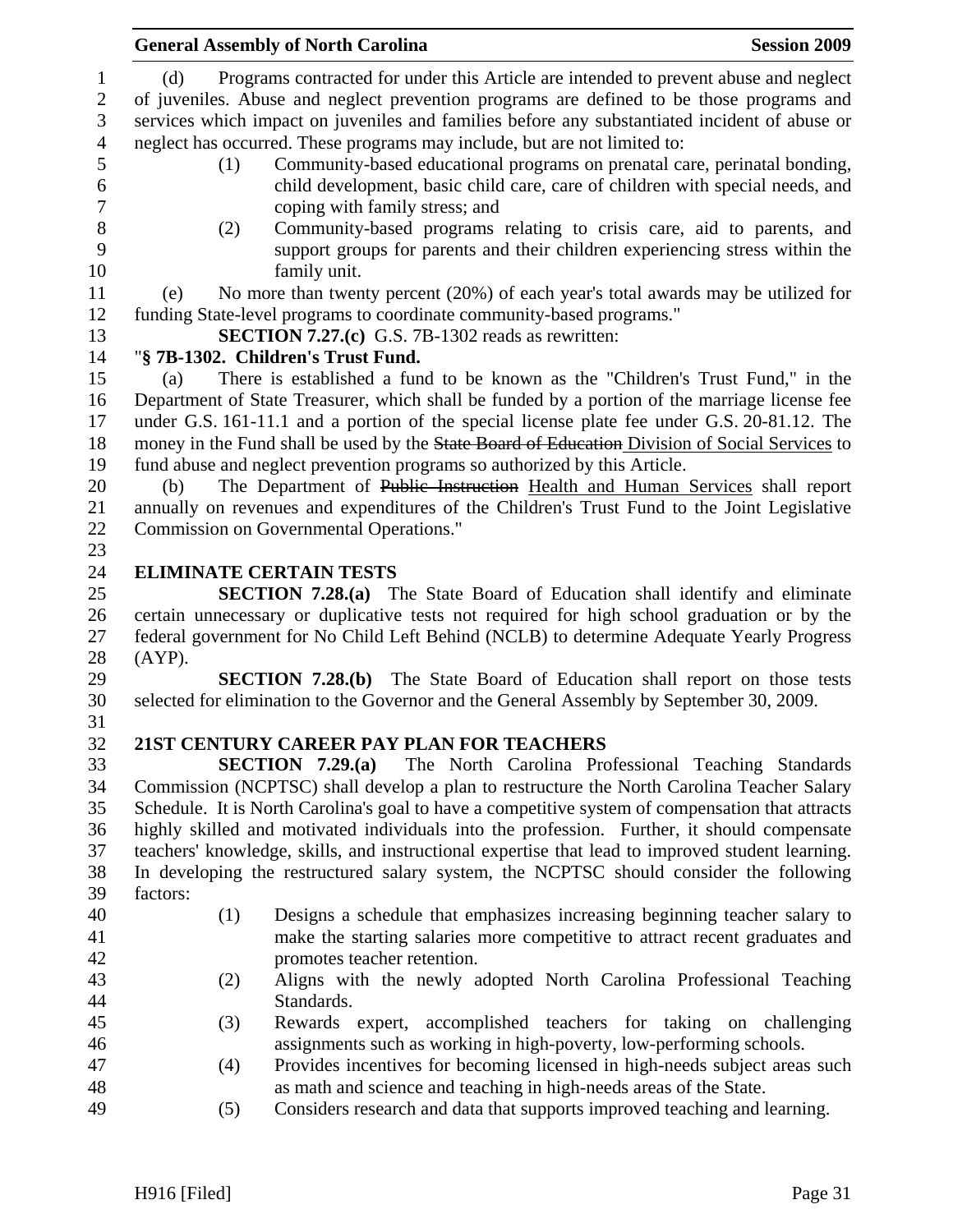|                               | <b>General Assembly of North Carolina</b><br><b>Session 2009</b>                                                                                                                                                                                                                                                                                            |
|-------------------------------|-------------------------------------------------------------------------------------------------------------------------------------------------------------------------------------------------------------------------------------------------------------------------------------------------------------------------------------------------------------|
| 1<br>$\overline{2}$<br>3      | Provides optional pathways for salary increases that focus on strategies such<br>(6)<br>as National Board Certified Teachers, literacy coach endorsement and other<br>options that lead to improved student learning.                                                                                                                                       |
| $\overline{4}$<br>5<br>6<br>7 | <b>SECTION 7.29.(b)</b> The NCPTSC is encouraged to seek partnerships with other<br>state and national public and private groups in designing the new compensation system. The<br>NCPTSC shall report on the plan to the State Board of Education, the Joint Legislative<br>Education Oversight Committee, and the Governor no later than January 31, 2010. |
| $8\phantom{1}$                |                                                                                                                                                                                                                                                                                                                                                             |
| 9<br>10                       | <b>QUALITY TEACHING AND LEARNING TIME</b><br><b>SECTION 7.30.</b> The State Board of Education shall provide guidance to local                                                                                                                                                                                                                              |
| 11<br>12                      | boards of education and individual schools on maximizing and improving the quality and<br>amount of time spent on teaching and learning during but not limited to the instructional day.                                                                                                                                                                    |
| 13<br>14                      | They shall include in this guidance how reform initiatives such as the North Carolina Virtual<br>Public School, Learn and Earn Online, Cooperative Innovative High Schools, and Professional                                                                                                                                                                |
| 15<br>16<br>17                | Learning Communities provide options for continuous learning that leads to academic success<br>and promotes seamless PreK-20 learning.                                                                                                                                                                                                                      |
| 18                            | PART VIII. COMMUNITY COLLEGES                                                                                                                                                                                                                                                                                                                               |
| 19<br>20                      | USE OF FUNDS FOR THE COLLEGE INFORMATION SYSTEM                                                                                                                                                                                                                                                                                                             |
| 21                            | <b>SECTION 8.1.(a)</b> Funds appropriated in this act to the Community Colleges                                                                                                                                                                                                                                                                             |
| 22                            | System Office for the College Information System shall not revert at the end of the 2008-2009                                                                                                                                                                                                                                                               |
| 23<br>24                      | fiscal year but shall remain available until expended. These funds may be used to purchase<br>periodic system upgrades.                                                                                                                                                                                                                                     |
| 25                            | <b>SECTION 8.1.(b)</b> Notwithstanding G.S. 143C-6-4, the Community Colleges                                                                                                                                                                                                                                                                                |
| 26                            | System Office may, subject to the approval of the Office of State Budget and Management, in                                                                                                                                                                                                                                                                 |
| 27                            | consultation with the Office of Information Technology Services, use funds appropriated in this                                                                                                                                                                                                                                                             |
| 28                            | act for the College Information System to create a maximum of three positions. Personnel                                                                                                                                                                                                                                                                    |
| 29                            | positions created pursuant to this subsection shall be dedicated to maintaining and                                                                                                                                                                                                                                                                         |
| 30                            | administering information technology and software upgrades to the College Information                                                                                                                                                                                                                                                                       |
| 31                            | System.                                                                                                                                                                                                                                                                                                                                                     |
| 32                            |                                                                                                                                                                                                                                                                                                                                                             |
| 33                            | <b>FUNDS FOR CAMPUS SECURITY</b>                                                                                                                                                                                                                                                                                                                            |
| 34                            | <b>SECTION 8.2.</b> Notwithstanding G.S. 115D-32 or any other provision of law, a                                                                                                                                                                                                                                                                           |
| 35<br>36                      | community college may use up to two percent (2%) of noninstructional State funds allocated to<br>it in the enrollment allotment of the institutional support allotment and up to two percent $(2\%)$                                                                                                                                                        |
| 37                            | of the funds allocated to it through the regular equipment allotment for the 2009-2010 fiscal                                                                                                                                                                                                                                                               |
| 38                            | year for campus security. This may include the hiring of personnel, contracted professional                                                                                                                                                                                                                                                                 |
| 39                            | services, surveillance cameras, call boxes, alert systems, and other equipment-related                                                                                                                                                                                                                                                                      |
| 40                            | expenditures.                                                                                                                                                                                                                                                                                                                                               |
| 41                            | These funds shall be used to supplement and shall not be used to supplant existing                                                                                                                                                                                                                                                                          |
| 42                            | local funding for campus security.                                                                                                                                                                                                                                                                                                                          |
| 43                            |                                                                                                                                                                                                                                                                                                                                                             |
| 44                            | <b>USE OF BASIC SKILLS FUNDS</b>                                                                                                                                                                                                                                                                                                                            |
| 45                            | <b>SECTION 8.3.</b> Notwithstanding any other provision of law, a local community                                                                                                                                                                                                                                                                           |
| 46                            | college may use up to five percent (5%) of the Literacy Funds allocated to it by the State Board                                                                                                                                                                                                                                                            |
| 47                            | of Community Colleges to procure instructional technology for literacy labs. This technology                                                                                                                                                                                                                                                                |
| 48                            | may include computers, instructional software and software licenses, scanners for testing, and                                                                                                                                                                                                                                                              |
| 49<br>50                      | classroom projection equipment.                                                                                                                                                                                                                                                                                                                             |
| 51                            | FINANCIAL AID PROGRAM ADMINISTRATIVE COSTS                                                                                                                                                                                                                                                                                                                  |
|                               |                                                                                                                                                                                                                                                                                                                                                             |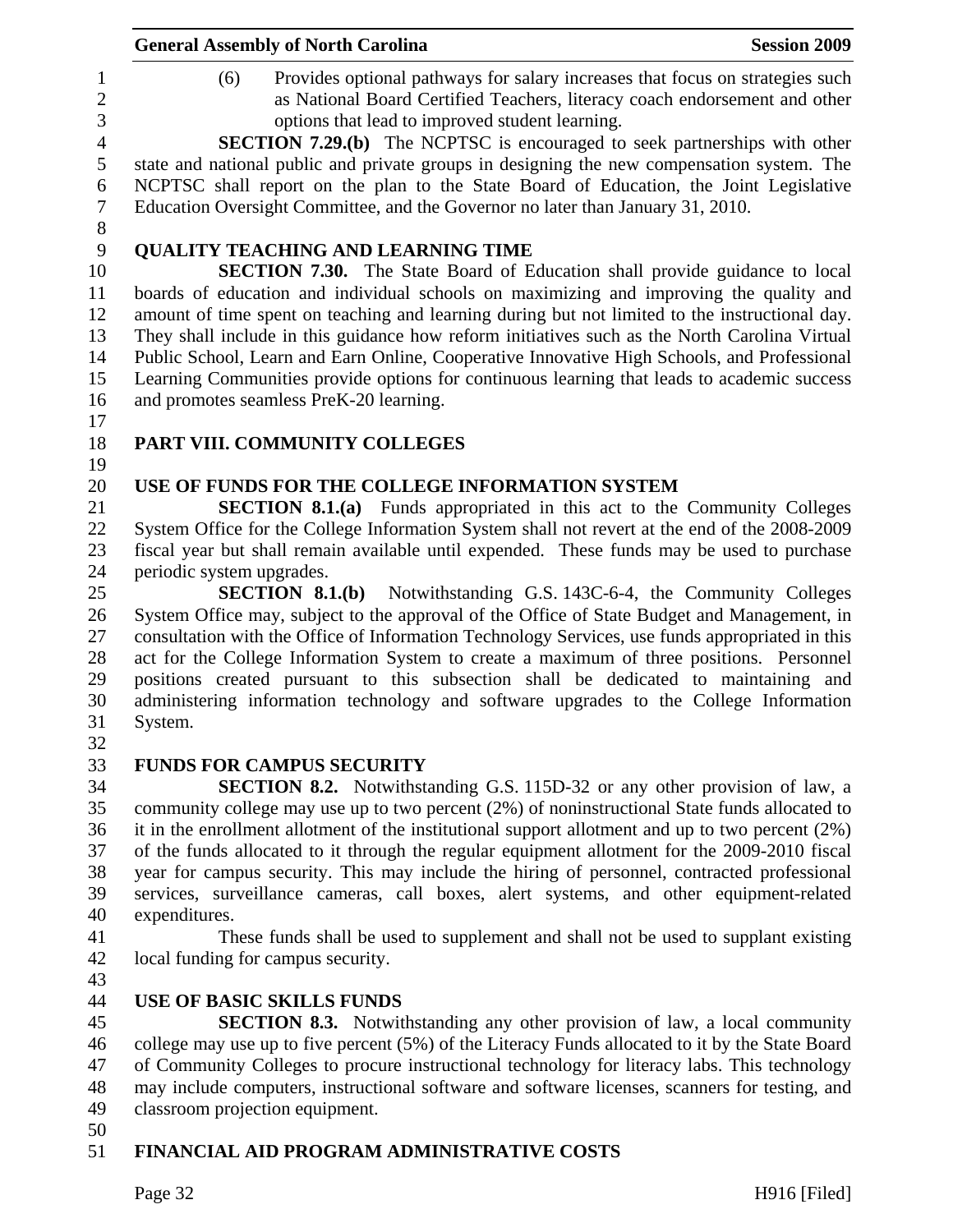|                                | <b>General Assembly of North Carolina</b>                                                                                                                                               | <b>Session 2009</b> |
|--------------------------------|-----------------------------------------------------------------------------------------------------------------------------------------------------------------------------------------|---------------------|
| $\mathbf{1}$<br>$\overline{2}$ | <b>SECTION 8.4.</b> G.S. 115D-40.1 reads as rewritten:<br>Administration of Program. – The State Board shall adopt rules and policies for the<br>"(c)                                   |                     |
| 3                              | disbursement of the financial assistance provided in this section. Degree, diploma, and                                                                                                 |                     |
| $\overline{4}$<br>5            | certificate students must complete a Free Application for Federal Student Aid (FAFSA) to be<br>eligible for financial assistance. The State Board may contract with the State Education |                     |
| 6                              | Assistance Authority for administration of these financial assistance funds. These funds shall                                                                                          |                     |
| $\overline{7}$                 | not revert at the end of each fiscal year but shall remain available until expended for                                                                                                 |                     |
| $8\,$                          | need-based financial assistance. The interest earned on the funds provided in this section may                                                                                          |                     |
| 9                              | be used to support the costs of administering the Community College Grant Program."                                                                                                     |                     |
| 10<br>11                       | <b>CONSOLIDATE NURSING AND ALLIED HEALTH ALLOTMENTS</b>                                                                                                                                 |                     |
| 12                             | <b>SECTION 8.5.</b> The State Board of Community Colleges shall consolidate the                                                                                                         |                     |
| 13                             | Nursing categorical allotment into the Allied Health categorical allotment before distributing                                                                                          |                     |
| 14                             | funds appropriated in this act. These funds shall be awarded to community colleges based on                                                                                             |                     |
| 15                             | the full-time equivalent (FTE) enrollment in allied health programs.                                                                                                                    |                     |
| 16                             |                                                                                                                                                                                         |                     |
| 17<br>18                       | <b>MODIFY MULTICAMPUS AND OFF-CAMPUS CENTER REPORT DATE</b><br><b>SECTION 8.6.</b> G.S. 115D-5 reads as rewritten:                                                                      |                     |
| 19                             | The General Assembly finds that additional data are needed to determine the<br>"(0)                                                                                                     |                     |
| 20                             | adequacy of multicampus and off-campus center funds; therefore, multicampus colleges and                                                                                                |                     |
| 21                             | colleges with off-campus centers shall report annually, beginning September 1, 2005, to the                                                                                             |                     |
| 22                             | Community Colleges System Office on all expenditures by line item of funds used to support                                                                                              |                     |
| 23                             | their multicampuses and off-campus centers. The Community Colleges System Office shall                                                                                                  |                     |
| 24                             | report on these expenditures to the Education Appropriation Subcommittees of the House of                                                                                               |                     |
| 25                             | Representatives and the Senate, the Office of State Budget and Management, and the Fiscal                                                                                               |                     |
| 26                             | Research Division by October 1 December 1 of each year."                                                                                                                                |                     |
| 27                             |                                                                                                                                                                                         |                     |
| 28                             | REPEAL REPORT ON THE USE OF COMMUNITY COLLEGE FACILITIES BY                                                                                                                             |                     |
| 29                             | PRIVATE BUSINESSES                                                                                                                                                                      |                     |
| 30<br>31                       | <b>SECTION 8.8.</b> G.S. 115D-5 $(q)$ is repealed.                                                                                                                                      |                     |
| 32                             | JUSTICE COORDINATORS TRANSFERRED TO THE SYSTEM<br><b>CRIMINAL</b>                                                                                                                       |                     |
| 33                             | <b>OFFICE</b>                                                                                                                                                                           |                     |
| 34                             | <b>SECTION 8.9.</b> The criminal justice regional coordinators and supporting staff                                                                                                     |                     |
| 35                             | located at community colleges shall be transferred to the Community Colleges System Office.                                                                                             |                     |
| 36                             | This transfer shall be effective July 1, 2009.                                                                                                                                          |                     |
| 37                             |                                                                                                                                                                                         |                     |
| 38                             | <b>EXPAND ELIGIBILITY TO USE PERFORMANCE FUNDING FOR MAINTENANCE</b>                                                                                                                    |                     |
| 39                             | OF PLANT EXPENDITURES                                                                                                                                                                   |                     |
| 40                             | <b>SECTION 8.10.</b> G.S. 115D-31.3 reads as rewritten:                                                                                                                                 |                     |
| 41                             | Use of funds in low-wealth counties. - Funds retained by colleges or distributed to<br>" $(i)$                                                                                          |                     |
| 42                             | colleges pursuant to this section may be used to supplement local funding for maintenance of                                                                                            |                     |
| 43                             | plant if the college does not receive maintenance of plant funds pursuant to G.S. 115D-31.2,                                                                                            |                     |
| 44<br>45                       | and if the county in which the main campus of the community college is located meets all of<br>the following:                                                                           |                     |
| 46                             | Is designated as a Tier 1 county in accordance with G.S. 143B-437.08.<br>(1)                                                                                                            |                     |
| 47                             | Had an unemployment rate greater than $\theta$ at least two percent (2%) above<br>(2)                                                                                                   |                     |
| 48                             | the State average or greater than seven percent (7%), whichever is higher, in                                                                                                           |                     |
| 49                             | the prior calendar year.                                                                                                                                                                |                     |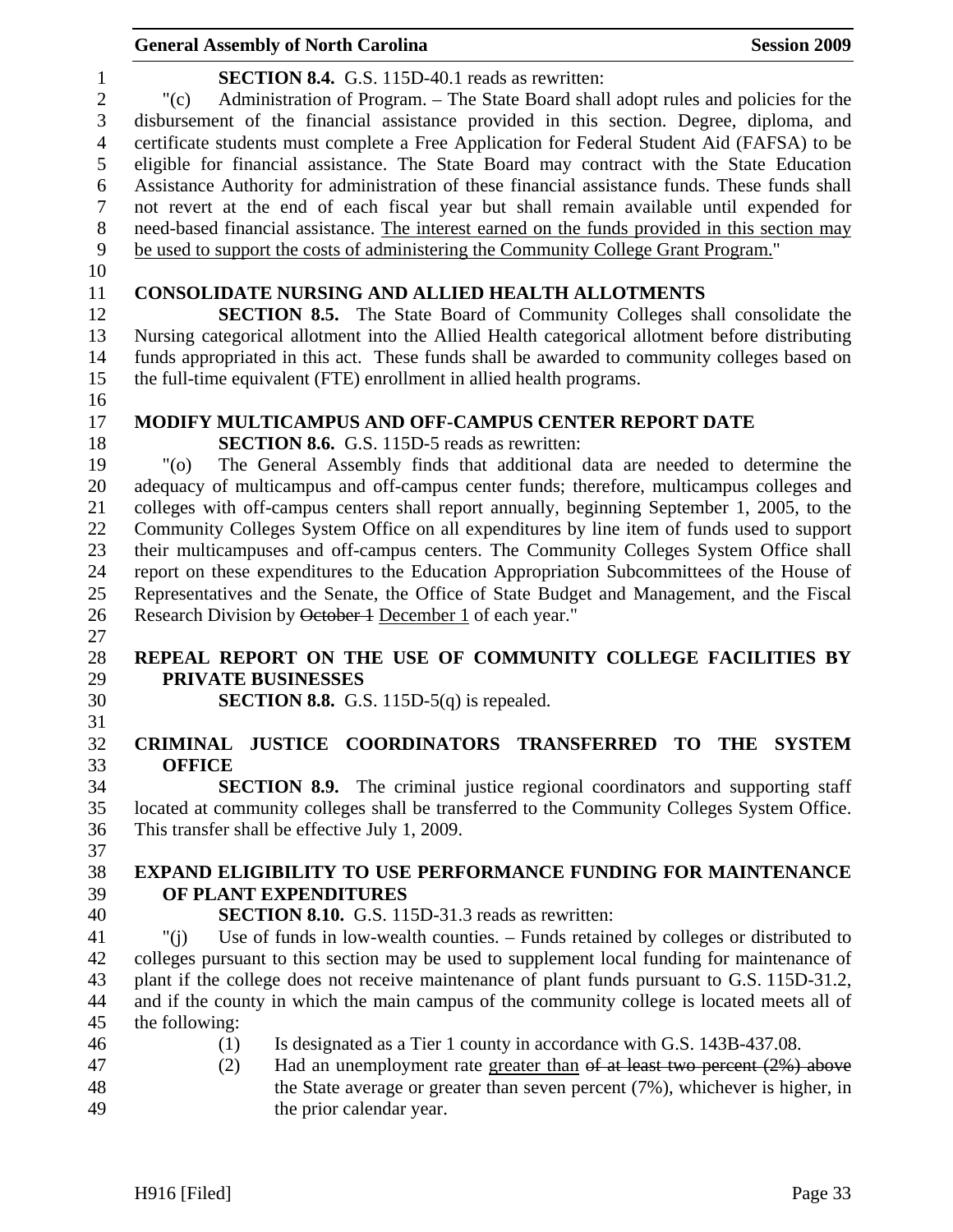|                                     | <b>General Assembly of North Carolina</b><br><b>Session 2009</b>                                                                                                                                       |
|-------------------------------------|--------------------------------------------------------------------------------------------------------------------------------------------------------------------------------------------------------|
| $\mathbf{1}$<br>$\overline{c}$<br>3 | Is a county whose wealth, as calculated under the formula for distributing<br>(3)<br>supplemental funding for schools in low-wealth counties, is eighty percent<br>(80%) or less of the State average. |
| $\overline{4}$<br>5                 | Funds may be used for this purpose only after all local funds appropriated for maintenance of<br>plant have been expended."                                                                            |
| 6                                   |                                                                                                                                                                                                        |
| $\boldsymbol{7}$                    | <b>CUSTOMIZED TRAINING PROGRAM</b>                                                                                                                                                                     |
| $8\,$                               | <b>SECTION 8.11.(a)</b> Funds appropriated in this act for the Customized Training                                                                                                                     |
| 9                                   | Program and unspent and unencumbered by June 30, 2010, may, subject to cash availability                                                                                                               |
| 10                                  | and the approval of the Office of State Budget and Management, be carried forward into the                                                                                                             |
| 11                                  | 2010-2011 fiscal year for equipment purchases. These funds, if carried forward, shall be                                                                                                               |
| 12                                  | distributed through the Educational Equipment Reserve.                                                                                                                                                 |
| 13                                  | <b>SECTION 8.11.(b)</b> Funds appropriated for the Customized Training Program shall                                                                                                                   |
| 14                                  | be allocated with the first priority use for those projects that create or retain jobs in North                                                                                                        |
| 15                                  | Carolina.                                                                                                                                                                                              |
| 16                                  | <b>SECTION 8.11.(c)</b> G.S. 115D-5.1(f) is amended by adding a new subsection to                                                                                                                      |
| 17                                  | read:                                                                                                                                                                                                  |
| 18                                  | The types of services sought by company, whether for new, expanding, or<br>" $(1a)$                                                                                                                    |
| 19                                  | existing industry."                                                                                                                                                                                    |
| 20                                  |                                                                                                                                                                                                        |
| 21                                  | <b>CAROLINA</b><br><b>CAMPUS</b><br><b>CARRYFORWARD</b><br>OF<br><b>NORTH</b><br><b>RESEARCH</b>                                                                                                       |
| 22                                  | <b>BIOTECHNOLOGY TRAINING FUNDS</b>                                                                                                                                                                    |
| 23                                  | <b>SECTION 8.12.(a)</b> Funds appropriated in S.L. 2006-66, S.L. 2007-323, and S.L.                                                                                                                    |
| 24                                  | 2008-103 for the Rowan-Cabarrus Community College Biotechnology Training Center and                                                                                                                    |
| 25                                  | Greenhouse at the North Carolina Research Campus in Kannapolis shall not revert but shall                                                                                                              |
| 26                                  | remain available until expended.                                                                                                                                                                       |
| 27                                  | <b>SECTION 8.12.(b)</b> This section becomes effective June 30, 2009.                                                                                                                                  |
| 28                                  |                                                                                                                                                                                                        |
| 29                                  | <b>LEARN AND EARN ONLINE FUNDS</b>                                                                                                                                                                     |
| 30                                  | <b>SECTION 8.13.(a)</b> Funds reimbursed to the Community College System for                                                                                                                           |
| 31                                  | full-time equivalent (FTE) students participating in learn and earn online courses during the                                                                                                          |
| 32                                  | 2008-2009 fiscal year shall not revert at the end of a fiscal year but shall remain available for                                                                                                      |
| 33                                  | expenditure up to 12 months after the close of a fiscal year.                                                                                                                                          |
| 34                                  | <b>SECTION 8.13.(b)</b> Community college student enrollments in Learn and Earn                                                                                                                        |
| 35                                  | Online shall be considered regular budget full-time equivalent (FTE) in the curriculum                                                                                                                 |
| 36                                  | enrollment formula regardless of the term during which the instruction is provided. The NC                                                                                                             |
| 37                                  | Community College System may only seek reimbursement from the Department of Public                                                                                                                     |
| 38                                  | Instruction for technology and course fees and textbooks required for course participation.                                                                                                            |
| 39                                  | <b>SECTION 8.13.(c)</b> Subsection (a) of this section becomes effective June 30, 2009.                                                                                                                |
| 40                                  | Subsection (b) of this section becomes effective July 1, 2009.                                                                                                                                         |
| 41                                  |                                                                                                                                                                                                        |
| 42                                  | <b>COMMUNITY COLLEGE FINANCIAL ASSISTANCE FUND BALANCE SHALL BE</b>                                                                                                                                    |
| 43                                  | USED TO OFFER NEED-BASED AID AND ENSURE ACCESS TO DISPLACED                                                                                                                                            |
| 44                                  | <b>WORKERS AND INDEPENDENT STUDENTS</b>                                                                                                                                                                |
| 45                                  | <b>SECTION 8.14.</b> The balance remaining in Budget Code 66801, Fund 6102 (CCS                                                                                                                        |
| 46                                  | Financial Assistance) shall be used in the 2009-2010 fiscal year to offer need-based assistance                                                                                                        |
| 47                                  | to displaced workers and qualified students. This balance has accumulated due to financial aid                                                                                                         |
| 48                                  | refunds received from students in fiscal year 2008-2009 and past fiscal years.                                                                                                                         |
| 49                                  |                                                                                                                                                                                                        |
| 50                                  | <b>COMMUNITY COLLEGE APPRENTICESHIP TRAINING PROGRAM</b>                                                                                                                                               |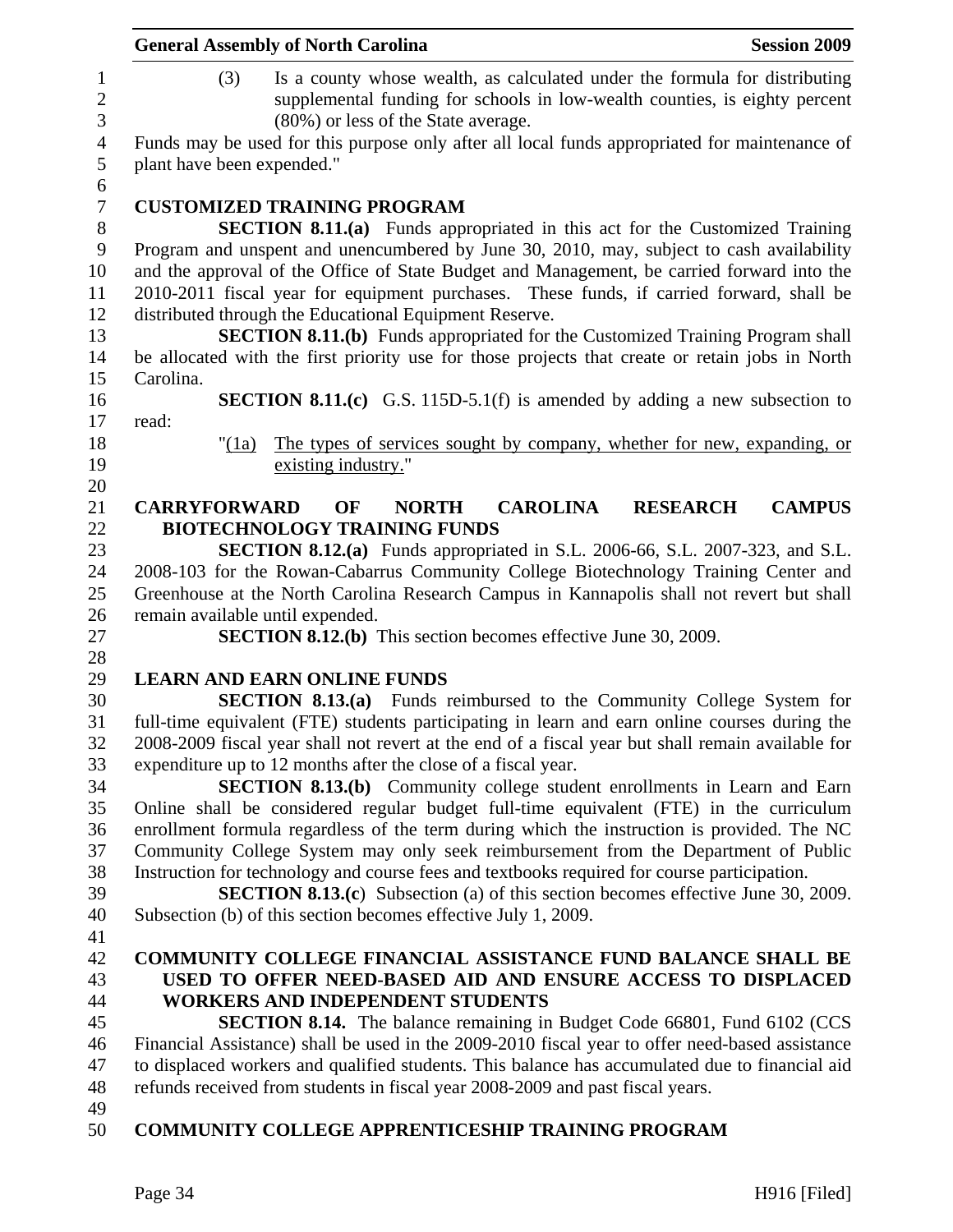1 **SECTION 8.15.(a)** The Community Colleges System Office shall establish an 2 Apprenticeship Training Program that maximizes the development of employer-sponsored 3 flexible training programs. The Apprenticeship Training Program shall leverage existing 4 community college economic development and workforce training programs. Joint delivery of 5 these programs will ensure coordination of program delivery and appropriate classroom 6 training supporting the needs of the client and the employer. The community colleges currently 7 provide the majority of classroom training for Apprenticeship. 8 **SECTION 8.15.(b)** The Community College Apprenticeship Training Program 9 shall include and shall recognize all apprenticeships in North Carolina currently licensed by the 10 U.S. Department of Labor. Apprenticeships licensed after the creation of this program shall 11 conform to the licensure requirements of the U.S. Department of Labor. 12 **SECTION 8.15.(c)** If the Community College Apprenticeship Training Program 13 requires approval by the U.S. Department of Labor, additional apprenticeships may not be 14 licensed until such approval is granted. 15 **SECTION 8.15.(d)** The Community Colleges System Office shall report by March 16 1, 2010, to the Joint Legislative Education Oversight Committee, the Fiscal Research Division, 17 and the Office of State Budget and Management on the creation and implementation of the 18 Community College Apprenticeship Training Program. 19 20 **STATE BOARD OF COMMUNITY COLLEGE MANAGEMENT FLEXIBILITY**  21 **SECTION 8.16.(a)** Due to significant budget adjustments required for the 22 2009-2011 fiscal biennium, the State Board of Community Colleges shall allocate the 23 discretionary budget reductions made in this act. These reductions shall be made in accordance 24 with this act and consistent with G.S. 115D-5(a). 25 **SECTION 8.16.(b)** Within 30 days of the date this act becomes law, the State 26 Board of Community Colleges shall notify each college of the amount the college must reduce 27 from State General Fund appropriations. The State Board shall determine the amount of the 28 reduction for each community college on the basis of FTE enrollment or another method that 29 accounts for the unique needs of specific colleges. 30 **SECTION 8.16.(c)** Colleges are urged to make every effort to reduce spending 31 whenever and wherever such budget reductions are appropriate and to make every effort so that 32 the targeted reductions do not directly impact those services that are involved in training 33 displaced workers and do not reduce Huskins or dual enrollment course offerings offered in 34 conjunction with College Promise. Each college shall report to the State Board of Community 35 Colleges on the discretionary budget reductions it has identified for the college within 60 days 36 of the date this act becomes law. 37 **SECTION 8.16.(d)** By December 15, 2009, the State Board of Community 38 Colleges shall make a summary report to the Joint Legislative Education Oversight Committee, 39 the Office of State Budget and Management, and the Fiscal Research Division on all reductions 40 made by the colleges, including an explanation of the impact of reductions on those services 41 identified as fulfilling a high-need area for the State. 42 **SECTION 8.16.(e)** Discretionary reductions identified in this act for the 43 2009-2010 fiscal year may be allocated to community colleges on a nonrecurring basis. By 44 February 19, 2010, the State Board of Community Colleges shall determine the necessary 45 changes to categorical and formula allotments to make permanent reductions beginning with

- 46 the 2010-2011 fiscal year.
- 47

### 48 **MAINTENANCE OF PLANT FLEXIBILITY**

49 **SECTION 8.17.** Notwithstanding any other provision of law, a community college 50 that received State funds in fiscal year 2008-2009 for maintenance of plant pursuant to 51 G.S. 115D-31.2 may use noninstructional State funds allocated through the institutional support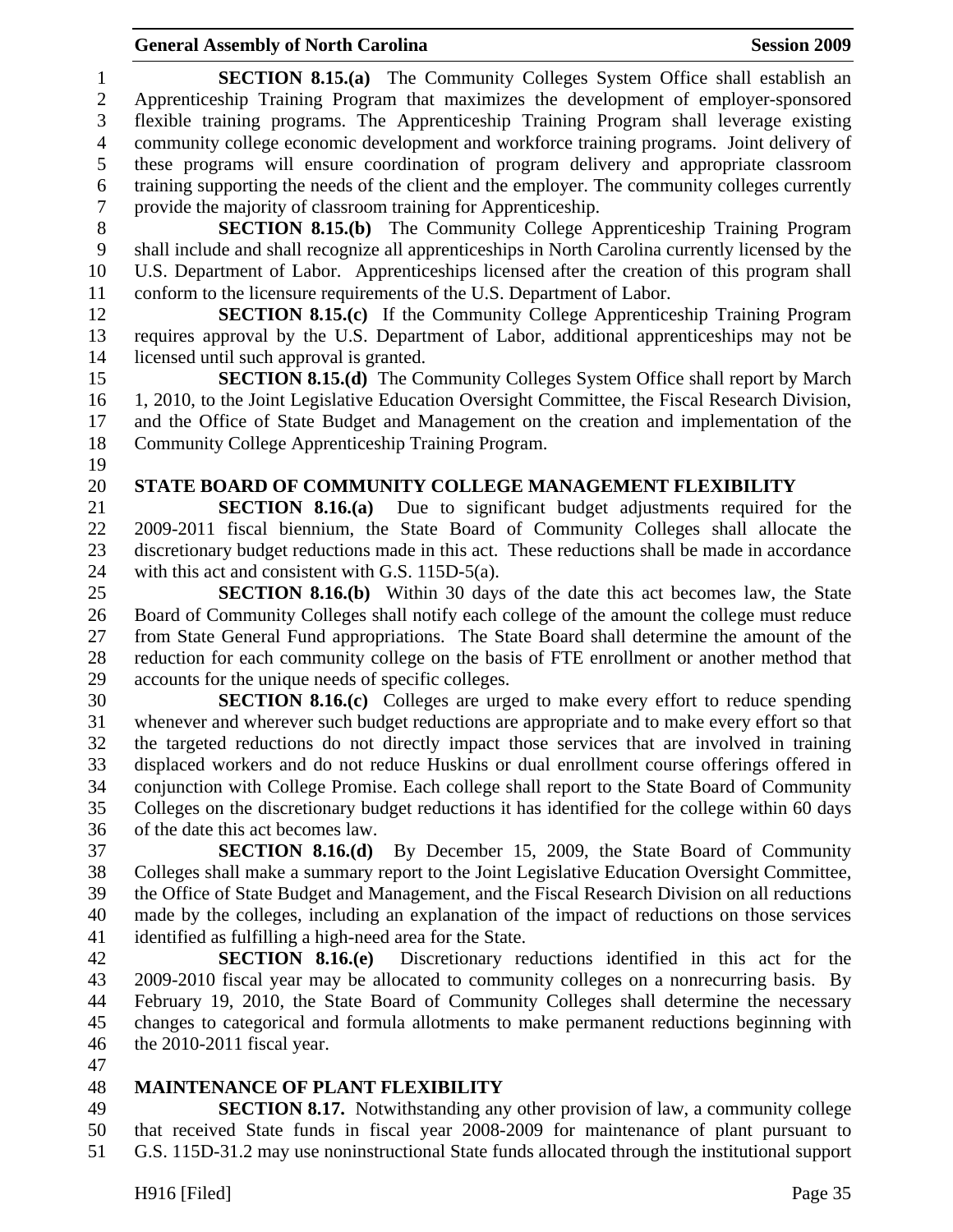1 allotment for the 2009-2011 biennium for maintenance of plant costs. The amount of funds 2 used in fiscal year 2009-2010 for these purposes may not exceed the total maintenance of plant 3 funds received in fiscal year 2008-2009. The amount of funds used for these purposes in fiscal 4 year 2010-2011 may not exceed fifty (50%) percent of the amount of maintenance of plant 5 funds received in fiscal year 2008-2009 pursuant to G.S. 115-31.2.

6

8

# 7 **PART IX. UNIVERSITIES**

## 9 **USE OF ESCHEAT FUND FOR NEED-BASED FINANCIAL AID PROGRAMS**

10 **SECTION 9.1.(a)** There is appropriated from the Escheat Fund income to the 11 Board of Governors of The University of North Carolina the sum of one hundred twenty-three 12 million six hundred forty-one thousand forty dollars (\$123,641,040) for fiscal years 2009-2010 13 and 2010-2011, to the State Board of Community Colleges the sum of thirteen million nine 14 hundred eighty-one thousand two hundred two dollars (\$13,981,202) for 2009-2010 and 15 2010-2011, and to the Department of Administration, Division of Veterans Affairs, the sum of 16 six million five hundred twenty thousand nine hundred sixty-four dollars (\$6,520,964) for years 17 2009-2010 and 2010-2011. These funds shall be allocated by the State Educational Assistance 18 Authority for need-based student financial aid in accordance with G.S. 116B-7.

19 If the interest income generated from the Escheat Fund is less than the amounts 20 referenced in this section, the difference may be taken from the Escheat Fund principal to reach 21 the appropriations referenced in this section; however, under no circumstances shall the 22 Escheat Fund principal be reduced below the sum of three hundred million dollars 23 (\$300,000,000).

24 **SECTION 9.1.(b)** The North Carolina State Education Assistance Authority 25 (SEAA) shall perform all of the administrative functions necessary to implement this program 26 of financial aid. The SEAA shall conduct periodic evaluations of expenditures of the 27 Scholarship Programs to determine if allocations are utilized to ensure access to institutions of 28 higher learning and to meet the goals of the respective programs. SEAA may make 29 recommendations for redistribution of funds to The University of North Carolina, Department 30 of Administration, and/or the President of the Community College System regarding their 31 respective scholarship programs, who then may authorize redistribution of unutilized funds for 32 a particular fiscal year.

**SECTION 9.1.(c)** There is appropriated from the Escheat Fund to the Board of 34 Governors of The University of North Carolina the sum of one million one hundred fifty-seven 35 thousand dollars (\$1,157,000) for the 2009-2010 and 2010-2011 fiscal years to be allocated to 36 the SEAA for need-based student financial aid to be used in accordance with G.S. 116B-7 and 37 this act. The SEAA shall use these funds only to provide scholarship loans (known as the 38 Millennium Teaching Scholarship Loan Program) to North Carolina high school seniors 39 interested in preparing to teach in the State's public schools who also enroll at any of the 40 Historically Black Colleges and Universities that do not have Teaching Fellows. An allocation 41 of 20 grants of six thousand five hundred dollars (\$6,500) each shall be given to the two 42 universities without any Teaching Fellows for the purposes specified in this subsection. The 43 SEAA shall administer these funds and shall establish any additional criteria needed to award 44 these scholarship loans, the conditions for forgiving the loans, and the collection of the loan 45 repayments when necessary.

46 **SECTION 9.1.(d)** All obligations to students for uses of the funds set out in 47 sections that were made prior to the effective date of Section 9.1(a) shall be fulfilled as to 48 students who remain eligible under the provisions of the respective programs.

49

### 50 **THE EDUCATION ACCESS REWARDS NORTH CAROLINA SCHOLARS FUND**  51 **(EARN)**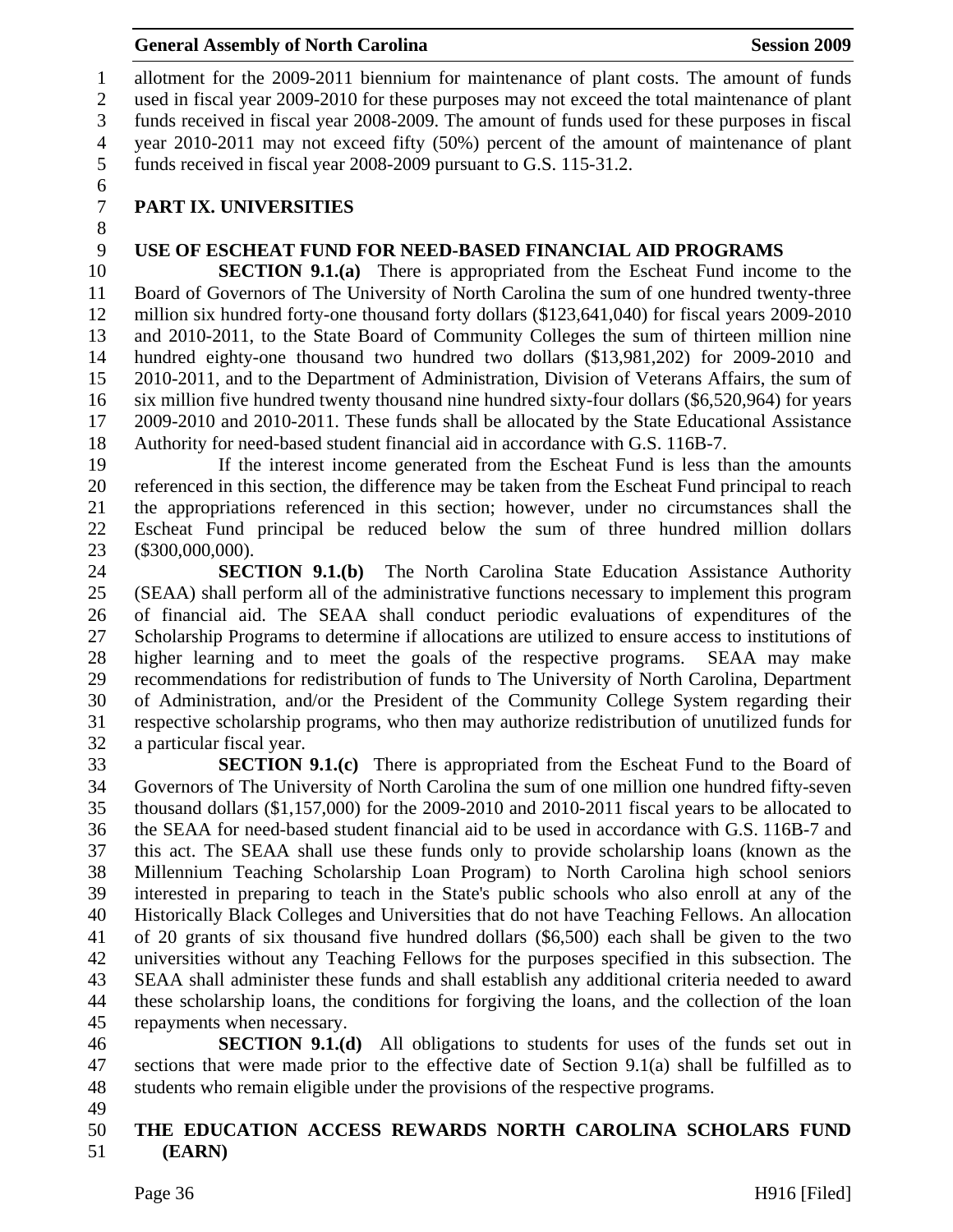|                              | <b>General Assembly of North Carolina</b><br><b>Session 2009</b>                                                                                                                                                                                                         |
|------------------------------|--------------------------------------------------------------------------------------------------------------------------------------------------------------------------------------------------------------------------------------------------------------------------|
| $\mathbf{1}$<br>$\mathbf{2}$ | <b>SECTION 9.2.(a)</b> There is appropriated from the General Fund to the State<br>Education Assistance Authority the sum of sixty million dollars (\$60,000,000) for the                                                                                                |
| 3                            | 2009-2010 fiscal year and the sum of sixty million dollars (\$60,000,000) for the 2010-2011                                                                                                                                                                              |
| $\overline{4}$               | fiscal year.                                                                                                                                                                                                                                                             |
| 5<br>6<br>$\tau$             | <b>SECTION 9.2.(b)</b> There is appropriated from the Escheat Fund to the State<br>Education Assistance Authority the sum of forty million dollars (\$40,000,000) for the<br>2009-2010 fiscal year and the sum of forty million dollars (\$40,000,000) for the 2010-2011 |
| 8                            | fiscal year.                                                                                                                                                                                                                                                             |
| 9                            | <b>SECTION 9.2.(c)</b> Subsections (a) and (b) of this section apply only for academic                                                                                                                                                                                   |
| 10                           | years beginning on or after July 1, 2009.                                                                                                                                                                                                                                |
| 11                           |                                                                                                                                                                                                                                                                          |
| 12                           | <b>TRANSFERS OF CASH BALANCES TO THE GENERAL FUND</b>                                                                                                                                                                                                                    |
| 13<br>14                     | <b>SECTION 9.3.(a)</b> Notwithstanding any other provision of law, the unencumbered<br>cash balance remaining in the Future Teachers Financial Aid fund on June 30, 2009, shall be                                                                                       |
| 15                           | transferred to the State Controller to be deposited in Nontax Budget Code 19978 (Intra State                                                                                                                                                                             |
| 16                           | Transfers).                                                                                                                                                                                                                                                              |
| 17                           | <b>SECTION 9.3.(b)</b> Notwithstanding any other provision of law, the unencumbered                                                                                                                                                                                      |
| 18<br>19                     | cash balance of the appropriation remaining in the Education Access Rewards North Carolina<br>(EARN) Scholars fund on June 30, 2009, shall be transferred to the State Controller to be                                                                                  |
| 20                           | deposited in Nontax Budget Code 19978 (Intra State Transfers).                                                                                                                                                                                                           |
| 21                           |                                                                                                                                                                                                                                                                          |
| 22                           | <b>TRANSFER FUNDING TO ROANOKE ISLAND COMMISSION FOR ARTS</b>                                                                                                                                                                                                            |
| 23                           | <b>SECTION 9.4.(a)</b> The funds allocated for the Summer Institute of the North                                                                                                                                                                                         |
| 24                           | Carolina School of the Arts on Roanoke Island program are transferred from The University of                                                                                                                                                                             |
| 25                           | North Carolina System, North Carolina School of the Arts, to the Roanoke Island Commission.                                                                                                                                                                              |
| 26                           | To expand opportunities for students involved in the performing arts, the Roanoke Island                                                                                                                                                                                 |
| 27                           | Commission may use these funds to contract with any of the constituent institutions of The                                                                                                                                                                               |
| 28                           | University of North Carolina System to provide music and drama students an education in                                                                                                                                                                                  |
| 29                           | professional performing environment while providing a public service to the State.                                                                                                                                                                                       |
| 30                           | <b>SECTION 9.4.(b)</b> This section becomes effective July 1, 2009.                                                                                                                                                                                                      |
| 31                           |                                                                                                                                                                                                                                                                          |
| 32                           | UNC CENTER FOR ALCOHOL STUDIES                                                                                                                                                                                                                                           |
| 33                           | <b>SECTION 9.5.</b> The endowment of the Center for Alcohol Studies at the University                                                                                                                                                                                    |
| 34                           | of North Carolina at Chapel Hill has exceeded ten million dollars (\$10,000,000). This fulfills                                                                                                                                                                          |
| 35                           | G.S. 20-7(i1). The fee assessed for this purpose will expire on June 30, 2009.                                                                                                                                                                                           |
| 36                           |                                                                                                                                                                                                                                                                          |
| 37                           | <b>HICKORY METRO HIGHER EDUCATION CENTER MERGER</b>                                                                                                                                                                                                                      |
| 38                           | <b>SECTION 9.6.</b> The Hickory Metro Higher Education Center shall be merged with                                                                                                                                                                                       |
| 39                           | the North Carolina Center for Engineering and Technology. The merged entity shall be                                                                                                                                                                                     |
| 40                           | referred to as the Hickory Metro Higher Education Center. The new Center shall be                                                                                                                                                                                        |
| 41                           | administered by The University of North Carolina (with Appalachian State University acting as                                                                                                                                                                            |
| 42                           | fiscal agent for the Center). The new Center shall be housed at the current location of the                                                                                                                                                                              |
| 43                           | North Carolina Center for Engineering and Technology, as soon as such facilities are prepared                                                                                                                                                                            |
| 44                           | for that purpose.                                                                                                                                                                                                                                                        |
| 45                           |                                                                                                                                                                                                                                                                          |
| 46                           | REPEAL FULL TUITION GRANT FOR GRADUATES OF NORTH CAROLINA                                                                                                                                                                                                                |
| 47                           | SCHOOL OF SCIENCE AND MATH (NCSSM) WHO ATTEND A STATE                                                                                                                                                                                                                    |
| 48                           | UNIVERSITY.                                                                                                                                                                                                                                                              |
| 49                           | <b>SECTION 9.7.(a)</b> Effective July 1, 2009, tuition grants for graduates of the North                                                                                                                                                                                 |
| 50<br>51                     | Carolina School of Science and Mathematics will be phased out. No new recipients shall be<br>funded after June 30, 2009.                                                                                                                                                 |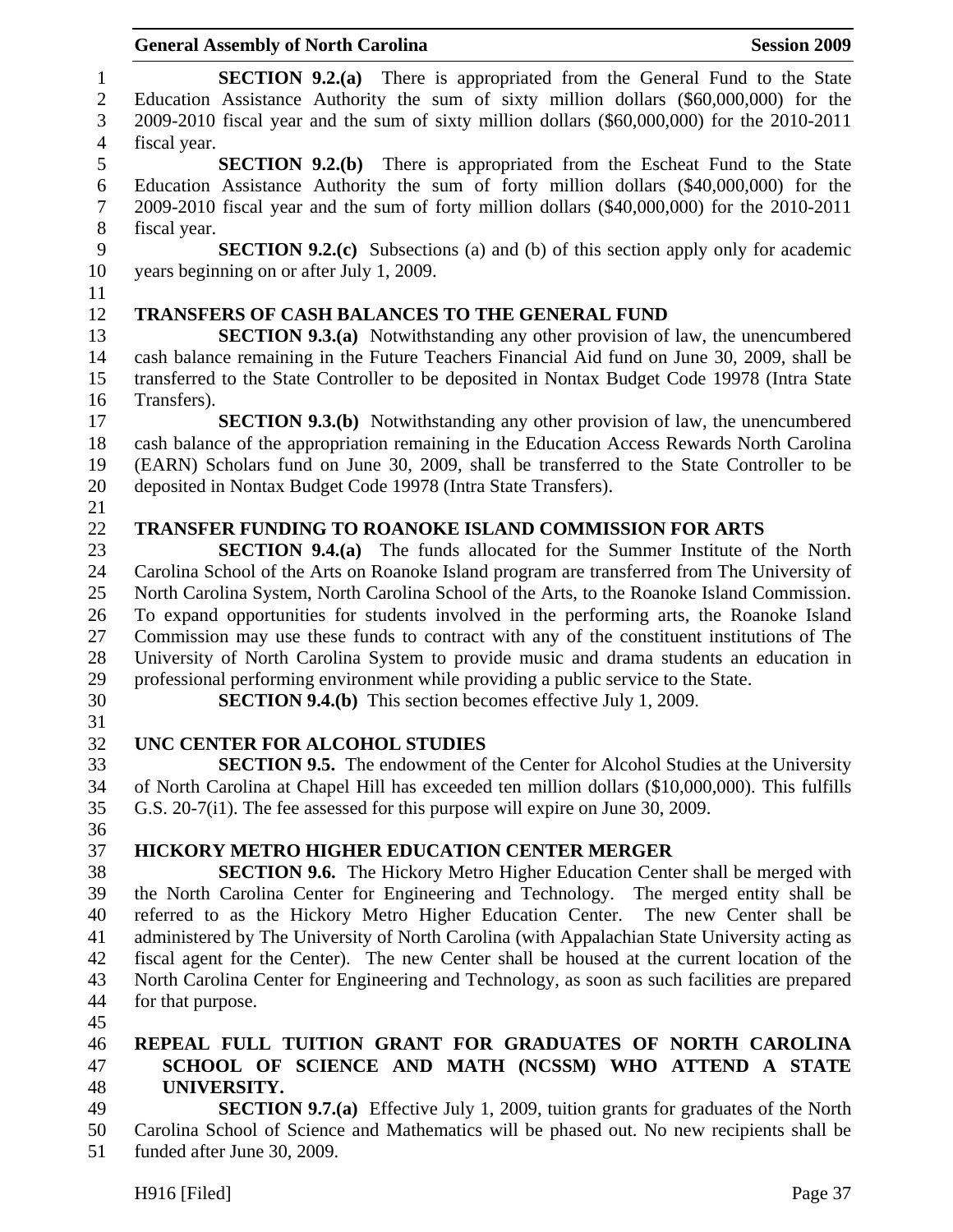|                                                                                    | <b>General Assembly of North Carolina</b>                |                                                                                                                                                                                                                                                                                                                                                                                                                                                                                                                                                                                                                                                         | <b>Session 2009</b> |
|------------------------------------------------------------------------------------|----------------------------------------------------------|---------------------------------------------------------------------------------------------------------------------------------------------------------------------------------------------------------------------------------------------------------------------------------------------------------------------------------------------------------------------------------------------------------------------------------------------------------------------------------------------------------------------------------------------------------------------------------------------------------------------------------------------------------|---------------------|
| $\mathbf{1}$<br>$\sqrt{2}$<br>$\mathfrak{Z}$<br>$\overline{4}$<br>5<br>6<br>$\tau$ | "(a)                                                     | <b>SECTION 9.7.(b)</b> G.S. 116-238.1(a) reads as rewritten:<br>There is granted to each State resident who graduates graduated from the North<br>Carolina School of Science and Mathematics on or before January 16, 2009, and who enrolls<br>enrolled no later than January 31, 2009, as a full-time student in a constituent institution of The<br>University of North Carolina a sum to be determined by the General Assembly as a tuition<br>grant. The tuition grant shall be for four consecutive academic years and shall cover the tuition<br>cost at the constituent institution in which the student is enrolled. The tuition grant shall be |                     |
| $8\,$                                                                              | distributed to the student as provided by this section." |                                                                                                                                                                                                                                                                                                                                                                                                                                                                                                                                                                                                                                                         |                     |
| 9                                                                                  |                                                          | <b>SECTION 9.7.(c)</b> G.S. 116-238.1 is repealed effective July 1, 2012.                                                                                                                                                                                                                                                                                                                                                                                                                                                                                                                                                                               |                     |
| 10                                                                                 |                                                          |                                                                                                                                                                                                                                                                                                                                                                                                                                                                                                                                                                                                                                                         |                     |
| 11<br>12                                                                           |                                                          | PART X. DEPARTMENT OF HEALTH AND HUMAN SERVICES                                                                                                                                                                                                                                                                                                                                                                                                                                                                                                                                                                                                         |                     |
| 13                                                                                 | <b>CHILD CARE SUBSIDY RATES</b>                          |                                                                                                                                                                                                                                                                                                                                                                                                                                                                                                                                                                                                                                                         |                     |
| 14                                                                                 |                                                          | <b>SECTION 10.1.(a)</b> The maximum gross annual income for initial eligibility,                                                                                                                                                                                                                                                                                                                                                                                                                                                                                                                                                                        |                     |
| 15                                                                                 |                                                          | adjusted biennially, for subsidized child care services shall be seventy-five percent (75%) of the                                                                                                                                                                                                                                                                                                                                                                                                                                                                                                                                                      |                     |
| 16                                                                                 | State median income, adjusted for family size.           |                                                                                                                                                                                                                                                                                                                                                                                                                                                                                                                                                                                                                                                         |                     |
| 17                                                                                 |                                                          | <b>SECTION 10.1.(b)</b> Fees for families who are required to share in the cost of care                                                                                                                                                                                                                                                                                                                                                                                                                                                                                                                                                                 |                     |
| 18                                                                                 |                                                          | shall be established based on a percent of gross family income and adjusted for family size.                                                                                                                                                                                                                                                                                                                                                                                                                                                                                                                                                            |                     |
| 19                                                                                 | Fees shall be determined as follows:                     |                                                                                                                                                                                                                                                                                                                                                                                                                                                                                                                                                                                                                                                         |                     |
| 20                                                                                 | <b>FAMILY SIZE</b>                                       | PERCENT OF GROSS FAMILY INCOME                                                                                                                                                                                                                                                                                                                                                                                                                                                                                                                                                                                                                          |                     |
| 21                                                                                 | $1 - 3$                                                  | 10%                                                                                                                                                                                                                                                                                                                                                                                                                                                                                                                                                                                                                                                     |                     |
| 22                                                                                 | $4 - 5$                                                  | 9%                                                                                                                                                                                                                                                                                                                                                                                                                                                                                                                                                                                                                                                      |                     |
| 23                                                                                 | 6 or more                                                | 8%.                                                                                                                                                                                                                                                                                                                                                                                                                                                                                                                                                                                                                                                     |                     |
| 24                                                                                 | SECTION 10.1(c)                                          | Payments for the purchase of child care services for                                                                                                                                                                                                                                                                                                                                                                                                                                                                                                                                                                                                    |                     |
| 25                                                                                 |                                                          | low-income children shall be in accordance with the following requirements:                                                                                                                                                                                                                                                                                                                                                                                                                                                                                                                                                                             |                     |
| 26                                                                                 | (1)                                                      | Religious-sponsored child care facilities operating pursuant to G.S. 110-106                                                                                                                                                                                                                                                                                                                                                                                                                                                                                                                                                                            |                     |
| 27                                                                                 |                                                          | and licensed child care centers and homes that meet the minimum licensing                                                                                                                                                                                                                                                                                                                                                                                                                                                                                                                                                                               |                     |
| 28                                                                                 |                                                          | standards that are participating in the subsidized child care program shall be                                                                                                                                                                                                                                                                                                                                                                                                                                                                                                                                                                          |                     |
| 29                                                                                 |                                                          | paid the one-star county market rate or the rate they charge privately paying                                                                                                                                                                                                                                                                                                                                                                                                                                                                                                                                                                           |                     |
| 30                                                                                 |                                                          | parents, whichever is lower.                                                                                                                                                                                                                                                                                                                                                                                                                                                                                                                                                                                                                            |                     |
| 31                                                                                 | (2)                                                      | Licensed child care centers and homes with two or more stars shall receive                                                                                                                                                                                                                                                                                                                                                                                                                                                                                                                                                                              |                     |
| 32                                                                                 |                                                          | the market rate for that rated license level for that age group or the rate they                                                                                                                                                                                                                                                                                                                                                                                                                                                                                                                                                                        |                     |
| 33                                                                                 |                                                          | charge privately paying parents, whichever is lower.                                                                                                                                                                                                                                                                                                                                                                                                                                                                                                                                                                                                    |                     |
| 34                                                                                 | (3)                                                      | Nonlicensed homes shall receive fifty percent (50%) of the county market                                                                                                                                                                                                                                                                                                                                                                                                                                                                                                                                                                                |                     |
| 35                                                                                 |                                                          | rate or the rate they charge privately paying parents, whichever is lower.                                                                                                                                                                                                                                                                                                                                                                                                                                                                                                                                                                              |                     |
| 36                                                                                 | (4)                                                      | Maximum payment rates shall also be calculated periodically by the                                                                                                                                                                                                                                                                                                                                                                                                                                                                                                                                                                                      |                     |
| 37                                                                                 |                                                          | Division of Child Development for transportation to and from child care                                                                                                                                                                                                                                                                                                                                                                                                                                                                                                                                                                                 |                     |
| 38                                                                                 |                                                          | provided by the child care provider, individual transporter, or transportation                                                                                                                                                                                                                                                                                                                                                                                                                                                                                                                                                                          |                     |
| 39                                                                                 |                                                          | agency, and for fees charged by providers to parents. These payment rates                                                                                                                                                                                                                                                                                                                                                                                                                                                                                                                                                                               |                     |
| 40                                                                                 |                                                          | shall be based upon information collected by market rate surveys.                                                                                                                                                                                                                                                                                                                                                                                                                                                                                                                                                                                       |                     |
| 41                                                                                 |                                                          | <b>SECTION 10.1.(d)</b> Provisions of payment rates for child care providers in counties                                                                                                                                                                                                                                                                                                                                                                                                                                                                                                                                                                |                     |
| 42                                                                                 |                                                          | that do not have at least 50 children in each age group for center-based and home-based care                                                                                                                                                                                                                                                                                                                                                                                                                                                                                                                                                            |                     |
| 43                                                                                 | are as follows:                                          |                                                                                                                                                                                                                                                                                                                                                                                                                                                                                                                                                                                                                                                         |                     |
| 44                                                                                 | (1)                                                      | Except as applicable in subdivision (2) of this subsection, payment rates                                                                                                                                                                                                                                                                                                                                                                                                                                                                                                                                                                               |                     |
| 45                                                                                 |                                                          | shall be set at the statewide or regional market rate for licensed child care                                                                                                                                                                                                                                                                                                                                                                                                                                                                                                                                                                           |                     |
| 46                                                                                 | centers and homes.                                       |                                                                                                                                                                                                                                                                                                                                                                                                                                                                                                                                                                                                                                                         |                     |
| 47                                                                                 | (2)                                                      | If it can be demonstrated that the application of the statewide or regional                                                                                                                                                                                                                                                                                                                                                                                                                                                                                                                                                                             |                     |
| 48                                                                                 |                                                          | market rate to a county with fewer than 50 children in each age group is                                                                                                                                                                                                                                                                                                                                                                                                                                                                                                                                                                                |                     |
| 49                                                                                 |                                                          | lower than the county market rate and would inhibit the ability of the county                                                                                                                                                                                                                                                                                                                                                                                                                                                                                                                                                                           |                     |
| 50                                                                                 |                                                          | to purchase child care for low-income children, then the county market rate                                                                                                                                                                                                                                                                                                                                                                                                                                                                                                                                                                             |                     |
| 51                                                                                 | may be applied.                                          |                                                                                                                                                                                                                                                                                                                                                                                                                                                                                                                                                                                                                                                         |                     |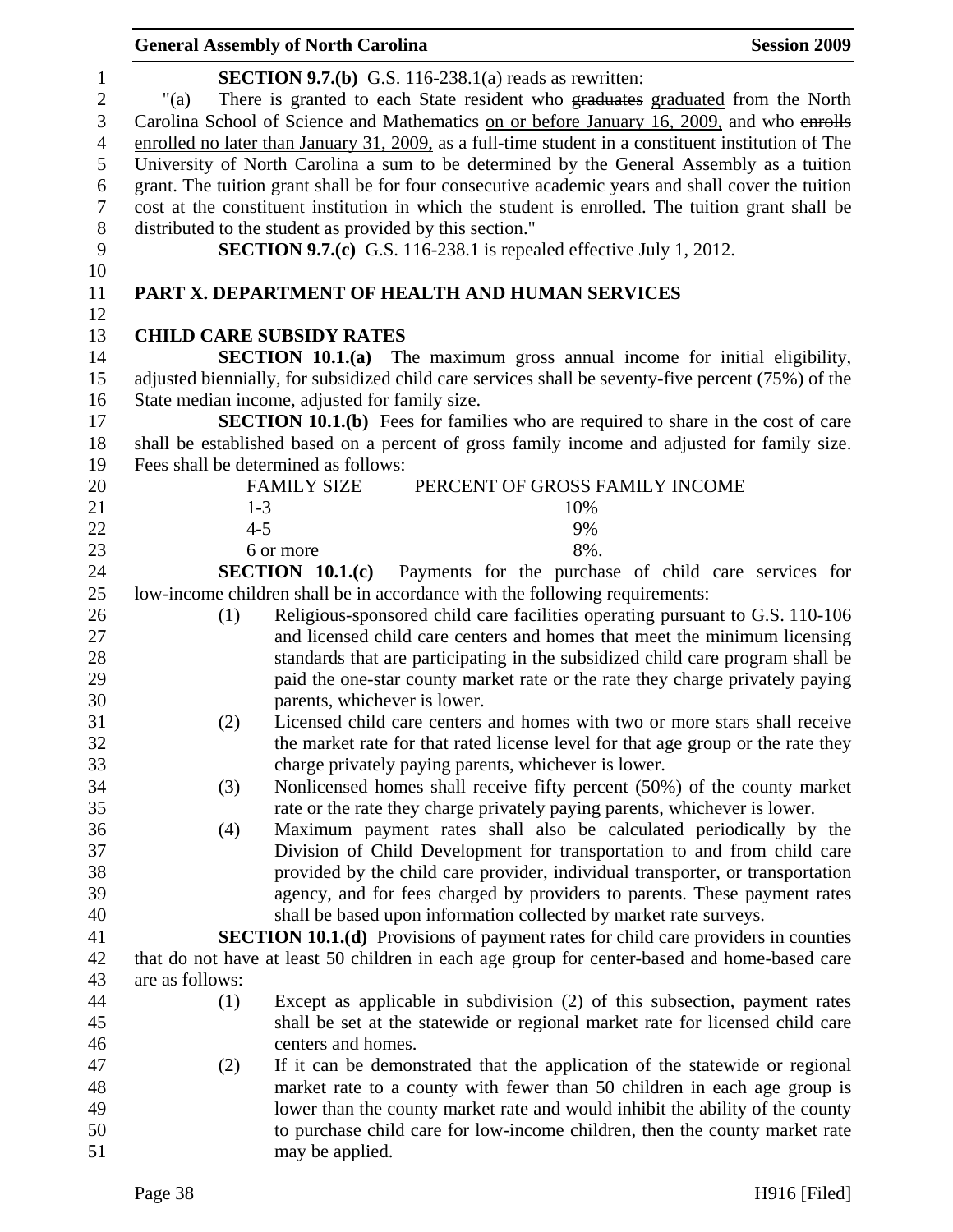# **General Assembly of North Carolina Session 2009 Session 2009**

| $\mathbf{1}$             | <b>SECTION 10.1.(e)</b> A market rate shall be calculated for child care centers and                |  |  |  |  |  |
|--------------------------|-----------------------------------------------------------------------------------------------------|--|--|--|--|--|
| $\mathbf{2}$             | homes at each rated license level for each county and for each age group or age category of         |  |  |  |  |  |
| 3                        | enrollees and shall be representative of fees charged to parents for each age group of enrollees    |  |  |  |  |  |
| $\overline{\mathcal{A}}$ | within the county. The Division of Child Development shall also calculate a statewide rate and      |  |  |  |  |  |
| 5                        | regional market rates for each rated license level for each age category.                           |  |  |  |  |  |
| 6                        | <b>SECTION 10.1.(f)</b> Facilities licensed pursuant to Article 7 of Chapter 110 of the             |  |  |  |  |  |
| $\boldsymbol{7}$         | General Statutes and facilities operated pursuant to G.S. 110-106 may participate in the            |  |  |  |  |  |
| $8\,$                    | program that provides for the purchase of care in child care facilities for minor children of       |  |  |  |  |  |
| 9                        | needy families. No separate licensing requirements shall be used to select facilities to            |  |  |  |  |  |
| 10                       | participate. In addition, child care facilities shall be required to meet any additional applicable |  |  |  |  |  |
| 11                       | requirements of federal law or regulations. Child care arrangements exempt from State               |  |  |  |  |  |
| 12                       | regulation pursuant to Article 7 of Chapter 110 of the General Statutes shall meet the              |  |  |  |  |  |
| 13                       | requirements established by other State law and by the Social Services Commission.                  |  |  |  |  |  |
| 14                       | County departments of social services or other local contracting agencies shall not                 |  |  |  |  |  |
| 15                       | use a provider's failure to comply with requirements in addition to those specified in this         |  |  |  |  |  |
| 16                       | subsection as a condition for reducing the provider's subsidized child care rate.                   |  |  |  |  |  |
| 17                       | <b>SECTION 10.1.(g)</b> Payment for subsidized child care services provided with Work               |  |  |  |  |  |
| 18                       | First Block Grant funds shall comply with all regulations and policies issued by the Division of    |  |  |  |  |  |
| 19                       | Child Development for the subsidized child care program.                                            |  |  |  |  |  |
| 20                       | SECTION 10.1.(h) Noncitizen families who reside in this State legally shall be                      |  |  |  |  |  |
| 21                       | eligible for child care subsidies if all other conditions of eligibility are met. If all other      |  |  |  |  |  |
| 22                       | conditions of eligibility are met, noncitizen families who reside in this State illegally shall be  |  |  |  |  |  |
| 23                       | eligible for child care subsidies only if at least one of the following conditions is met:          |  |  |  |  |  |
| 24                       | The child for whom a child care subsidy is sought is receiving child<br>(1)                         |  |  |  |  |  |
| 25                       | protective services or foster care services.                                                        |  |  |  |  |  |
| 26                       | The child for whom a child care subsidy is sought is developmentally<br>(2)                         |  |  |  |  |  |
| 27                       | delayed or at risk of being developmentally delayed.                                                |  |  |  |  |  |
| 28                       | The child for whom a child care subsidy is sought is a citizen of the United<br>(3)                 |  |  |  |  |  |
| 29                       | States.                                                                                             |  |  |  |  |  |
| 30                       |                                                                                                     |  |  |  |  |  |
| 31                       | <b>CHILD CARE ALLOCATION FORMULA</b>                                                                |  |  |  |  |  |
| 32                       | <b>SECTION 10.2.(a)</b> The Department of Health and Human Services shall allocate                  |  |  |  |  |  |
| 33                       | child care subsidy voucher funds to pay the costs of necessary child care for minor children of     |  |  |  |  |  |
| 34                       | needy families. The mandatory thirty percent (30%) Smart Start subsidy allocation under             |  |  |  |  |  |
| 35                       | G.S. $143B-168.15(g)$ shall constitute the base amount for each county's child care subsidy         |  |  |  |  |  |
| 36                       | allocation. The Department of Health and Human Services shall use the following method              |  |  |  |  |  |
| 37                       | when allocating federal and State child care funds, not including the aggregate mandatory thirty    |  |  |  |  |  |
| 38                       | percent (30%) Smart Start subsidy allocation:                                                       |  |  |  |  |  |
| 39                       | Funds shall be allocated based upon the projected cost of serving children in<br>(1)                |  |  |  |  |  |
| 40                       | a county under age 11 in families with all parents working who earn less                            |  |  |  |  |  |
| 41                       | than seventy-five percent (75%) of the State median income.                                         |  |  |  |  |  |
| 42                       | No county's allocation shall be less than ninety percent (90%) of its State<br>(2)                  |  |  |  |  |  |
| 43                       | fiscal year 2001-2002 initial child care subsidy allocation.                                        |  |  |  |  |  |
| 44                       | <b>SECTION 10.2.(b)</b> The Department of Health and Human Services may reallocate                  |  |  |  |  |  |
| 45                       | unused child care subsidy voucher funds in order to meet the child care needs of low-income         |  |  |  |  |  |
| 46                       | families. Any reallocation of funds shall be based upon the expenditures of all child care          |  |  |  |  |  |
| 47                       | subsidy voucher funding, including Smart Start funds, within a county.                              |  |  |  |  |  |
| 48                       | <b>SECTION 10.2.(c)</b> Notwithstanding subsection (a) of this section, the Department              |  |  |  |  |  |
| 49                       | of Health and Human Services may reallocate up to twenty million dollars (\$20,000,000) in          |  |  |  |  |  |
| 50                       | federal block grant funds and State funds appropriated for fiscal years 2009-2010 and               |  |  |  |  |  |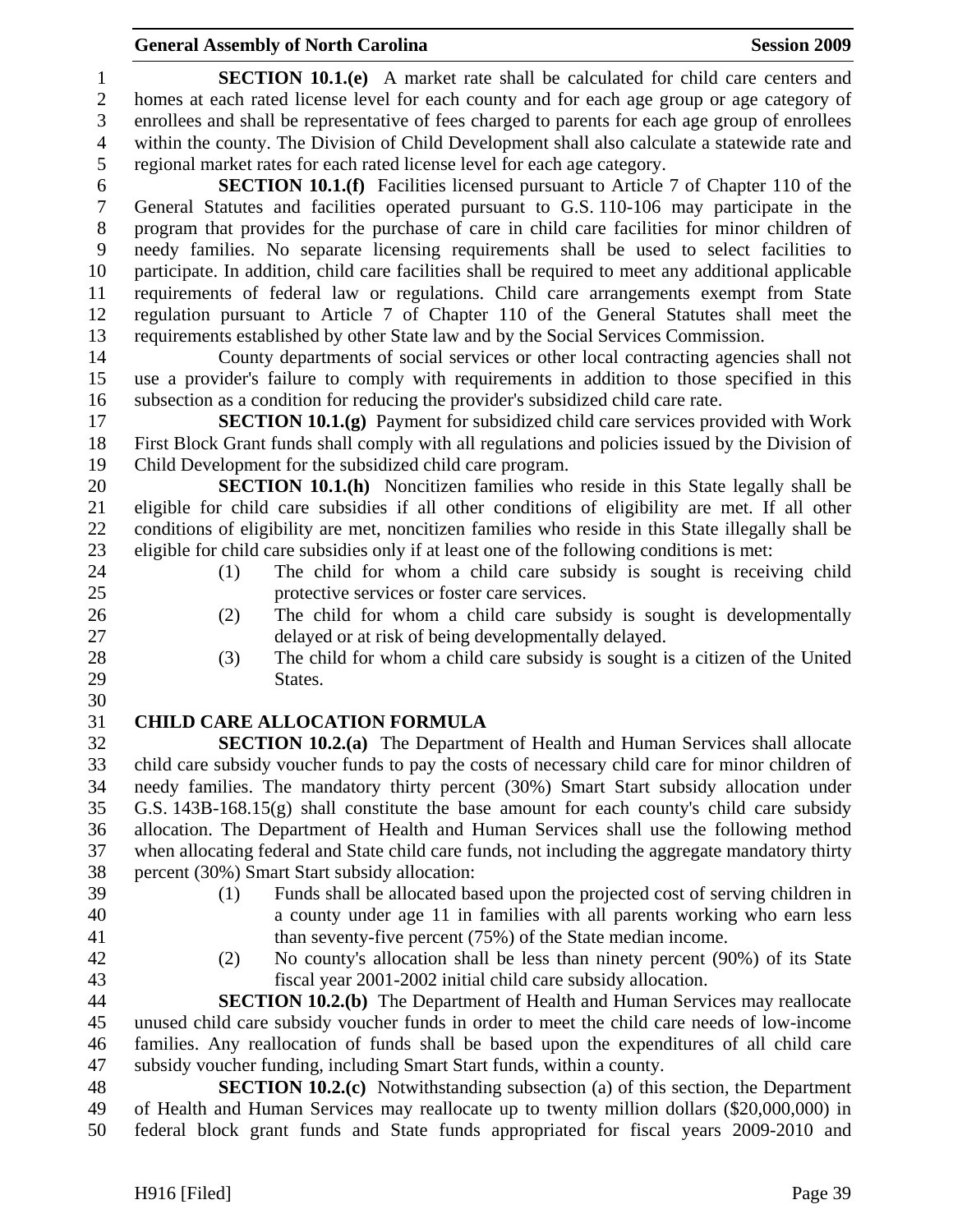|                  | <b>General Assembly of North Carolina</b><br><b>Session 2009</b>                                              |  |  |  |
|------------------|---------------------------------------------------------------------------------------------------------------|--|--|--|
| $\mathbf{1}$     | 2010-2011 for child care services. These funds shall be allocated to prevent termination of                   |  |  |  |
| $\sqrt{2}$       | child care services or to maximize use of nonrecurring funds that are available.                              |  |  |  |
| 3                |                                                                                                               |  |  |  |
| $\overline{4}$   | <b>CHILD CARE FUNDS MATCHING REQUIREMENT</b>                                                                  |  |  |  |
| 5                | <b>SECTION 10.3.</b> No local matching funds may be required by the Department of                             |  |  |  |
| $\sqrt{6}$       | Health and Human Services as a condition of any locality's receiving its initial allocation of                |  |  |  |
| $\overline{7}$   | child care funds appropriated by this act unless federal law requires a match. If the Department              |  |  |  |
| $8\,$            | reallocates additional funds above twenty-five thousand dollars (\$25,000) to local purchasing                |  |  |  |
| $\boldsymbol{9}$ | agencies beyond their initial allocation, local purchasing agencies must provide a twenty                     |  |  |  |
| 10               | percent (20%) local match to receive the reallocated funds. Matching requirements shall not                   |  |  |  |
| 11               | apply when funds are allocated because of a disaster as defined in G.S. 166A-4(1).                            |  |  |  |
| 12               |                                                                                                               |  |  |  |
| 13               | <b>CHILD CARE REVOLVING LOAN</b>                                                                              |  |  |  |
| 14               | <b>SECTION 10.4.</b> Notwithstanding any law to the contrary, funds budgeted for the                          |  |  |  |
| 15               | Child Care Revolving Loan Fund may be transferred to and invested by the financial institution                |  |  |  |
| 16               | contracted to operate the Fund. The principal and any income to the Fund may be used to make                  |  |  |  |
| 17<br>18         | loans, reduce loan interest to borrowers, serve as collateral for borrowers, pay the contractor's             |  |  |  |
| 19               | cost of operating the Fund, or pay the Department's cost of administering the program.                        |  |  |  |
| 20               | INCREASE/ESTABLISH CHILD CARE LICENSING FEES FOR CHILD CARE                                                   |  |  |  |
| 21               | <b>FACILITIES</b>                                                                                             |  |  |  |
| 22               | <b>SECTION 10.5.</b> G.S. 110-90 reads as rewritten:                                                          |  |  |  |
| 23               | "§ 110-90. Powers and duties of Secretary of Health and Human Services.                                       |  |  |  |
| 24               | The Secretary shall have the following powers and duties under the policies and rules of the                  |  |  |  |
| 25               | Commission:                                                                                                   |  |  |  |
| 26               | To administer the licensing program for child care facilities.<br>(1)                                         |  |  |  |
| 27               | To establish a fee for the licensing of child care facilities, centers. The fee<br>(1a)                       |  |  |  |
| 28               | does not apply to a religious-sponsored child care facilities eenter-operated                                 |  |  |  |
| 29               | pursuant to a letter of compliance. The amount of the fee may not exceed the                                  |  |  |  |
| 30               | amount listed in this subdivision.                                                                            |  |  |  |
| 31               | Capacity of Facility Center Maximum Fee                                                                       |  |  |  |
| 32               | 12 or fewer children<br>$$52.00$ \$35.00                                                                      |  |  |  |
| 33               | \$187.00 \$125.00<br>13-50 children                                                                           |  |  |  |
| 34               | 51-100 children<br>\$375.00 \$250.00                                                                          |  |  |  |
| 35               | 101 or more children<br>\$600.00 \$400.00"                                                                    |  |  |  |
| 36<br>37         | <b>EDUCATION</b><br><b>AND</b><br><b>DEVELOPMENT</b><br><b>INITIATIVE</b><br><b>EARLY</b><br><b>CHILDHOOD</b> |  |  |  |
| 38               | <b>ENHANCEMENTS</b>                                                                                           |  |  |  |
| 39               | <b>SECTION 10.6.(a)</b> Administrative costs shall be equivalent to, on an average                            |  |  |  |
| 40               | statewide basis for all local partnerships, not more than eight percent (8%) of the total statewide           |  |  |  |
| 41               | allocation to all local partnerships. For purposes of this subsection, administrative costs shall             |  |  |  |
| 42               | include costs associated with partnership oversight, business and financial management,                       |  |  |  |
| 43               | general accounting, human resources, budgeting, purchasing, contracting, and information                      |  |  |  |
| 44               | systems management.                                                                                           |  |  |  |
| 45               | <b>SECTION 10.6.(b)</b> The North Carolina Partnership for Children, Inc., and all local                      |  |  |  |
| 46               | partnerships shall use competitive bidding practices in contracting for goods and services on                 |  |  |  |
| 47               | contract amounts as follows:                                                                                  |  |  |  |
| 48               | For amounts of five thousand dollars $(\$5,000)$ or less, the procedures<br>(1)                               |  |  |  |
| 49               | specified by a written policy to be developed by the Board of Directors of                                    |  |  |  |
| 50               | the North Carolina Partnership for Children, Inc.                                                             |  |  |  |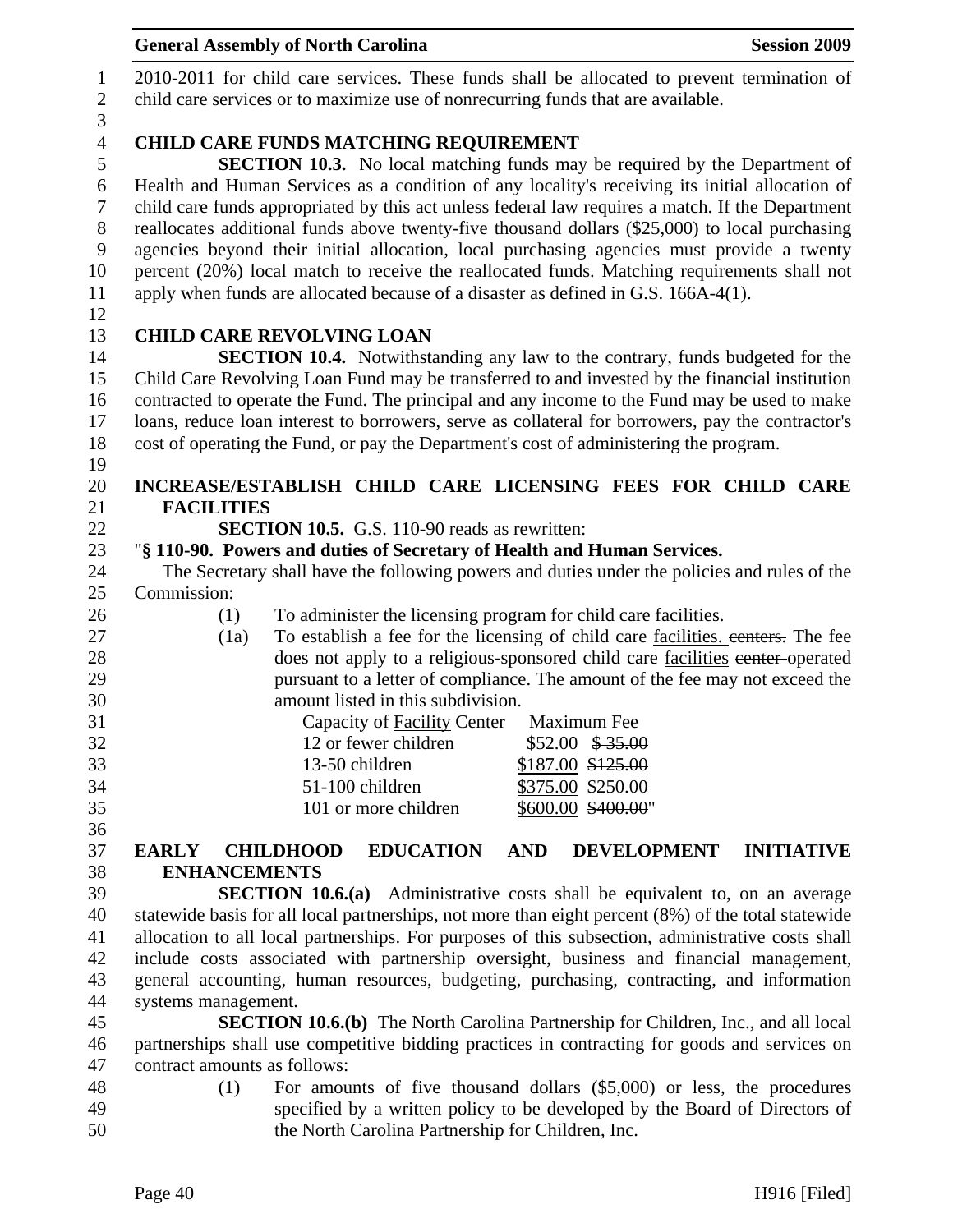|                | <b>General Assembly of North Carolina</b>                                                                                                                     | <b>Session 2009</b> |
|----------------|---------------------------------------------------------------------------------------------------------------------------------------------------------------|---------------------|
| 1              | For amounts greater than five thousand dollars (\$5,000), but less than fifteen<br>(2)                                                                        |                     |
| $\overline{2}$ | thousand dollars (\$15,000), three written quotes.                                                                                                            |                     |
| 3              | For amounts of fifteen thousand dollars (\$15,000) or more, but less than<br>(3)                                                                              |                     |
| $\overline{4}$ | forty thousand dollars (\$40,000), a request for proposal process.                                                                                            |                     |
| 5              | For amounts of forty thousand dollars (\$40,000) or more, a request for<br>(4)                                                                                |                     |
| 6              | proposal process and advertising in a major newspaper.                                                                                                        |                     |
| $\tau$         | <b>SECTION 10.6.(c)</b> The North Carolina Partnership for Children, Inc., and all local                                                                      |                     |
| 8              | partnerships shall, in the aggregate, be required to match no less than fifty percent (50%) of the                                                            |                     |
| 9              | total amount budgeted for the program in each fiscal year of the biennium as follows:                                                                         |                     |
| 10             | contributions of cash equal to at least fifteen percent (15%) and in-kind donated resources equal                                                             |                     |
| 11             | to no more than five percent $(5%)$ for a total match requirement of twenty percent $(20%)$ for                                                               |                     |
| 12             | each fiscal year. The North Carolina Partnership for Children, Inc., may carry forward any                                                                    |                     |
| 13             | amount in excess of the required match for a fiscal year in order to meet the match requirement                                                               |                     |
| 14             | of the succeeding fiscal year. Only in-kind contributions that are quantifiable shall be applied to                                                           |                     |
| 15             | the in-kind match requirement. Volunteer services may be treated as an in-kind contribution for                                                               |                     |
| 16             | the purpose of the match requirement of this subsection. Volunteer services that qualify as                                                                   |                     |
| 17             | professional services shall be valued at the fair market value of those services. All other                                                                   |                     |
| 18             | volunteer service hours shall be valued at the statewide average wage rate as calculated from                                                                 |                     |
| 19             | data compiled by the Employment Security Commission in the Employment and Wages in                                                                            |                     |
| 20             | North Carolina Annual Report for the most recent period for which data are available.                                                                         |                     |
| 21             | Expenses, including both those paid by cash and in-kind contributions, incurred by other                                                                      |                     |
| 22             | participating non-State entities contracting with the North Carolina Partnership for Children,                                                                |                     |
| 23             | Inc., or the local partnerships, also may be considered resources available to meet the required                                                              |                     |
| 24             | private match. In order to qualify to meet the required private match, the expenses shall:                                                                    |                     |
| 25             | Be verifiable from the contractor's records.<br>(1)                                                                                                           |                     |
| 26<br>27       | If in-kind, other than volunteer services, be quantifiable in accordance with<br>(2)<br>generally accepted accounting principles for nonprofit organizations. |                     |
| 28             | Not include expenses funded by State funds.<br>(3)                                                                                                            |                     |
| 29             | Be supplemental to and not supplant preexisting resources for related<br>(4)                                                                                  |                     |
| 30             | program activities.                                                                                                                                           |                     |
| 31             | Be incurred as a direct result of the Early Childhood Initiatives Program and<br>(5)                                                                          |                     |
| 32             | be necessary and reasonable for the proper and efficient accomplishment of                                                                                    |                     |
| 33             | the Program's objectives.                                                                                                                                     |                     |
| 34             | Be otherwise allowable under federal or State law.<br>(6)                                                                                                     |                     |
| 35             | Be required and described in the contractual agreements approved by the<br>(7)                                                                                |                     |
| 36             | North Carolina Partnership for Children, Inc., or the local partnership.                                                                                      |                     |
| 37             | Be reported to the North Carolina Partnership for Children, Inc., or the local<br>(8)                                                                         |                     |
| 38             | partnership by the contractor in the same manner as reimbursable expenses.                                                                                    |                     |
| 39             | Failure to obtain a twenty percent (20%) match by June 30 of each fiscal year shall                                                                           |                     |
| 40             | result in a dollar-for-dollar reduction in the appropriation for the Program for a subsequent                                                                 |                     |
| 41             | fiscal year. The North Carolina Partnership for Children, Inc., shall be responsible for                                                                      |                     |
| 42             | compiling information on the private cash and in-kind contributions into a report that is                                                                     |                     |
| 43             | submitted to the Joint Legislative Commission on Governmental Operations in a format that                                                                     |                     |
| 44             | allows verification by the Department of Revenue. The same match requirements shall apply to                                                                  |                     |
| 45             | any expansion funds appropriated by the General Assembly.                                                                                                     |                     |
| 46             | <b>SECTION 10.6.(d)</b> The Department of Health and Human Services shall continue                                                                            |                     |
| 47             | to implement the performance-based evaluation system.                                                                                                         |                     |
| 48             | <b>SECTION 10.6.(e)</b> The Department of Health and Human Services and the North                                                                             |                     |
| 49             | Carolina Partnership for Children, Inc., shall ensure that the allocation of funds for Early                                                                  |                     |
| 50             | Childhood Education and Development Initiatives for State fiscal years 2009-2010 and                                                                          |                     |
| 51             | 2010-2011 shall be administered and distributed in the following manner:                                                                                      |                     |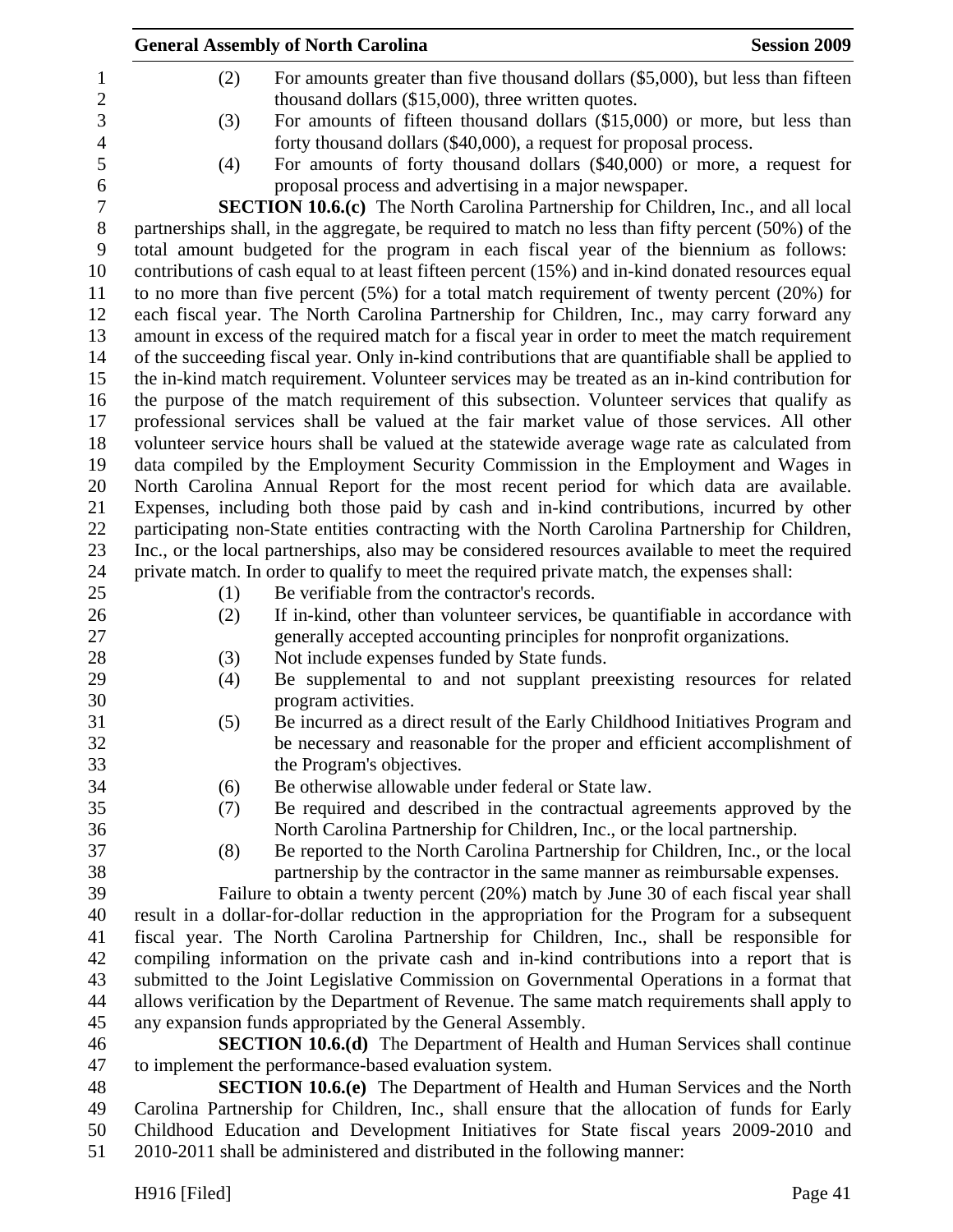|                                                            | <b>General Assembly of North Carolina</b>                                                                                                                                                                                                                                                                                                                                          | <b>Session 2009</b> |  |  |  |  |
|------------------------------------------------------------|------------------------------------------------------------------------------------------------------------------------------------------------------------------------------------------------------------------------------------------------------------------------------------------------------------------------------------------------------------------------------------|---------------------|--|--|--|--|
| $\mathbf{1}$<br>$\overline{2}$<br>3<br>$\overline{4}$<br>5 | (1)<br>Capital expenditures are prohibited for fiscal years 2009-2010 and<br>2010-2011. For the purposes of this section, "capital expenditures" means<br>expenditures for capital improvements as defined in G.S. $143C-1-1(d)(5)$ .<br>Expenditures of State funds for advertising and promotional activities are<br>(2)<br>prohibited for fiscal years 2009-2010 and 2010-2011. |                     |  |  |  |  |
| 6                                                          | <b>SECTION 10.6.(f)</b> A county may use the county's allocation of State and federal                                                                                                                                                                                                                                                                                              |                     |  |  |  |  |
| $\boldsymbol{7}$<br>8                                      | child care funds to subsidize child care according to the county's Early Childhood Education<br>and Development Initiatives Plan as approved by the North Carolina Partnership for Children,                                                                                                                                                                                       |                     |  |  |  |  |
| 9<br>10                                                    | Inc. The use of federal funds shall be consistent with the appropriate federal regulations. Child<br>care providers shall, at a minimum, comply with the applicable requirements for State licensure                                                                                                                                                                               |                     |  |  |  |  |
| 11                                                         | pursuant to Article 7 of Chapter 110 of the General Statutes.                                                                                                                                                                                                                                                                                                                      |                     |  |  |  |  |
| 12                                                         | <b>SECTION 10.6.(g)</b> For fiscal years $2009-2010$ and $2010-2011$ , the local                                                                                                                                                                                                                                                                                                   |                     |  |  |  |  |
| 13                                                         | partnerships shall spend an amount for child care subsidies that provides at least fifty-two                                                                                                                                                                                                                                                                                       |                     |  |  |  |  |
| 14                                                         | million dollars (\$52,000,000) for the TANF maintenance of effort requirement and the Child                                                                                                                                                                                                                                                                                        |                     |  |  |  |  |
| 15                                                         | Care Development Fund and Block Grant match requirement.                                                                                                                                                                                                                                                                                                                           |                     |  |  |  |  |
| 16                                                         |                                                                                                                                                                                                                                                                                                                                                                                    |                     |  |  |  |  |
| 17                                                         | NC HEALTH CHOICE TRANSITION                                                                                                                                                                                                                                                                                                                                                        |                     |  |  |  |  |
| 18                                                         | SECTION 10.7.(a) The Secretary of the Department of Health and Human                                                                                                                                                                                                                                                                                                               |                     |  |  |  |  |
| 19                                                         | Services shall develop and implement a plan for assuming administrative responsibility for the                                                                                                                                                                                                                                                                                     |                     |  |  |  |  |
| 20                                                         | North Carolina Health Choice for Children program by transitioning all administrative                                                                                                                                                                                                                                                                                              |                     |  |  |  |  |
| 21<br>22                                                   | oversight and claims processing activities from the Executive Administrator and Board of                                                                                                                                                                                                                                                                                           |                     |  |  |  |  |
| 23                                                         | Trustees of the State Health Plan for Teachers and State Employees to the Division of Medical<br>Assistance. The transition of all administrative oversight and claims processing from the State                                                                                                                                                                                   |                     |  |  |  |  |
| 24                                                         |                                                                                                                                                                                                                                                                                                                                                                                    |                     |  |  |  |  |
| 25                                                         | Health Plan to the Division of Medical Assistance shall be completed not later than July 1,<br>2010. The Secretary shall report to the Joint Legislative Health Care Oversight Committee and                                                                                                                                                                                       |                     |  |  |  |  |
| 26                                                         | the Committee on Employee Hospital and Medical Benefits at least 30 days prior to effecting                                                                                                                                                                                                                                                                                        |                     |  |  |  |  |
| 27                                                         | the transition of the responsibilities for the administration and processing of claims for benefits                                                                                                                                                                                                                                                                                |                     |  |  |  |  |
| 28                                                         | provided under the North Carolina Health Choice for Children program from the Executive                                                                                                                                                                                                                                                                                            |                     |  |  |  |  |
| 29                                                         | Administrator and Board of Trustees of the State Health Plan for Teachers and State Employees                                                                                                                                                                                                                                                                                      |                     |  |  |  |  |
| 30<br>31                                                   | to the Department.                                                                                                                                                                                                                                                                                                                                                                 |                     |  |  |  |  |
| 32                                                         | NC HEALTH CHOICE TRANSITION STUDY                                                                                                                                                                                                                                                                                                                                                  |                     |  |  |  |  |
| 33                                                         | <b>SECTION 10.8.</b> In consultation with the Department of Health and Human                                                                                                                                                                                                                                                                                                       |                     |  |  |  |  |
| 34                                                         | Services, Division of Medical Assistance, and other appropriate organizations, the Office of                                                                                                                                                                                                                                                                                       |                     |  |  |  |  |
| 35                                                         | State Budget and Management (OSBM) shall conduct a study to determine appropriate staffing                                                                                                                                                                                                                                                                                         |                     |  |  |  |  |
| 36                                                         | levels to manage and implement the transition of NC Health Choice from the State Health Plan                                                                                                                                                                                                                                                                                       |                     |  |  |  |  |
| 37                                                         | to the division to ensure that the transition of NC Health Choice occurs with minimal                                                                                                                                                                                                                                                                                              |                     |  |  |  |  |
| 38                                                         | disruption, and that the division has adequate staffing and a organizational structure that fits                                                                                                                                                                                                                                                                                   |                     |  |  |  |  |
| 39                                                         | with its existing structure. OSBM shall produce a report with staffing recommendations by                                                                                                                                                                                                                                                                                          |                     |  |  |  |  |
| 40                                                         | March 1, 2010.                                                                                                                                                                                                                                                                                                                                                                     |                     |  |  |  |  |
| 41<br>42                                                   | <b>CHANGES TO MEDICAL POLICY FOR NC HEALTH CHOICE</b>                                                                                                                                                                                                                                                                                                                              |                     |  |  |  |  |
| 43                                                         | <b>SECTION 10.9.</b> Chapter 108A of the General Statutes is amended by adding a new                                                                                                                                                                                                                                                                                               |                     |  |  |  |  |
| 44                                                         | section to read:                                                                                                                                                                                                                                                                                                                                                                   |                     |  |  |  |  |
| 45                                                         | "§ 108A-54.3. Procedures for changing medical policy.                                                                                                                                                                                                                                                                                                                              |                     |  |  |  |  |
| 46                                                         | The Department shall develop, amend, and adopt medical coverage policy in accordance                                                                                                                                                                                                                                                                                               |                     |  |  |  |  |
| 47                                                         | with the following:                                                                                                                                                                                                                                                                                                                                                                |                     |  |  |  |  |
|                                                            | During the development of new medical coverage policy or amendment to<br>(1)                                                                                                                                                                                                                                                                                                       |                     |  |  |  |  |
|                                                            | existing medical coverage policy applicable to the North Carolina Health                                                                                                                                                                                                                                                                                                           |                     |  |  |  |  |
|                                                            | Choice Program for Children, consult with and seek the advice of the                                                                                                                                                                                                                                                                                                               |                     |  |  |  |  |
|                                                            | Physician Advisory Group of the North Carolina Medical Society and other                                                                                                                                                                                                                                                                                                           |                     |  |  |  |  |
|                                                            | Page 42                                                                                                                                                                                                                                                                                                                                                                            | H916 [Filed]        |  |  |  |  |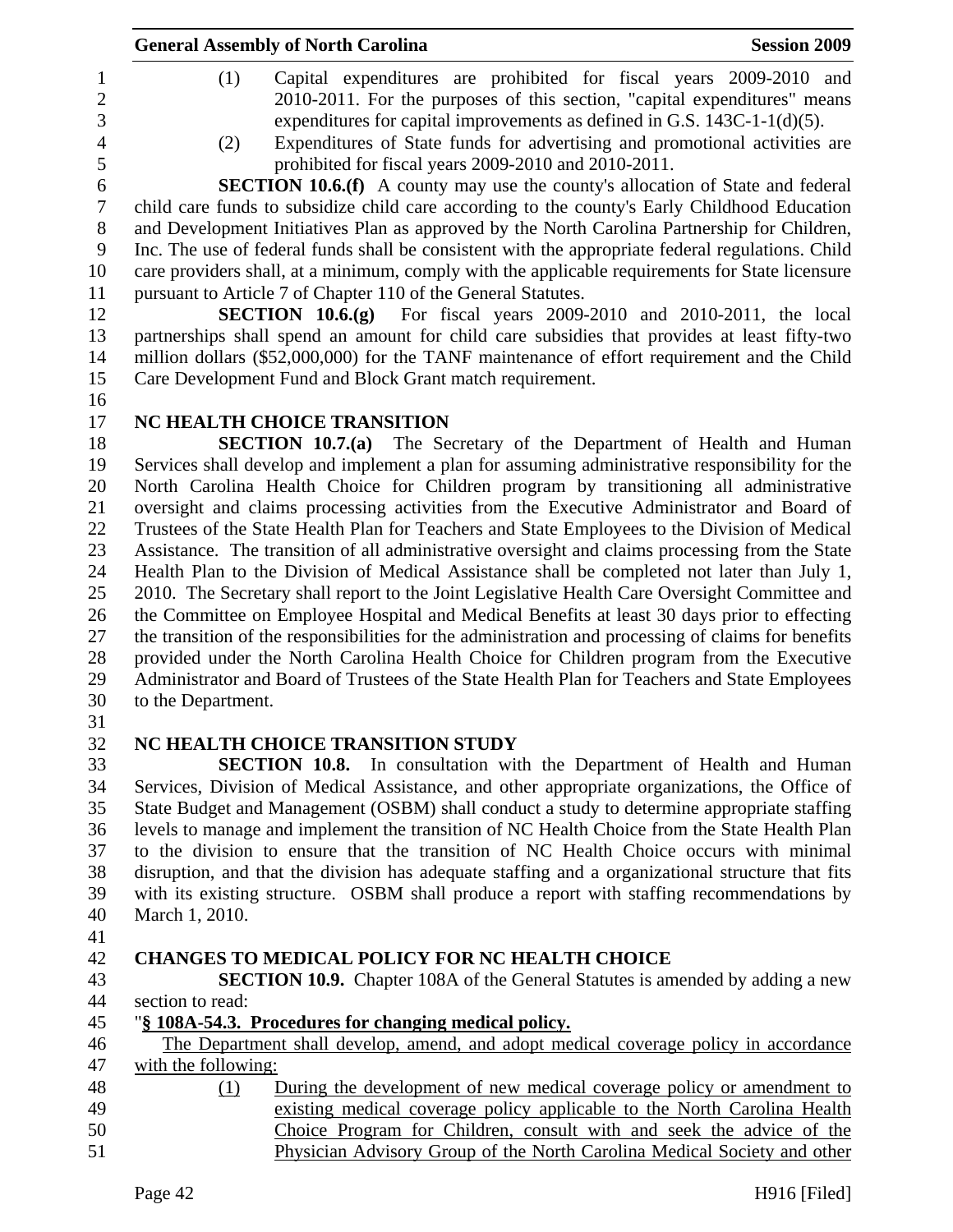|            |                   | <b>General Assembly of North Carolina</b>                                                          | <b>Session 2009</b> |
|------------|-------------------|----------------------------------------------------------------------------------------------------|---------------------|
|            |                   | organizations the Secretary deems appropriate. The Secretary shall also                            |                     |
|            |                   | consult with and seek the advice of officials of the professional societies or                     |                     |
|            |                   | associations representing providers who are affected by the new medical                            |                     |
|            |                   | coverage policy or amendments to existing medical coverage policy.                                 |                     |
|            | (2)               | At least 45 days prior to the adoption of new or amended medical coverage                          |                     |
|            |                   | policy, the Department shall:                                                                      |                     |
|            |                   | Publish the proposed new or amended medical coverage policy on<br>$\underline{a}$ .                |                     |
|            |                   | the Department's Web site;                                                                         |                     |
|            |                   | Notify all North Carolina Health Choice Program for Children<br><u>b.</u>                          |                     |
|            |                   | providers of the proposed, new, or amended policy; and                                             |                     |
|            |                   | Upon request, provide persons copies of the proposed medical<br>$\underline{c}$ .                  |                     |
|            |                   | coverage policy.                                                                                   |                     |
|            | (3)               | During the 45-day period immediately following publication of the proposed                         |                     |
|            |                   | new or amended medical coverage policy, accept oral and written comments                           |                     |
|            |                   | on the proposed new or amended policy.                                                             |                     |
|            | $\underline{(4)}$ | If, following the comment period, the proposed new or amended medical                              |                     |
|            |                   | coverage policy is modified, then the Department shall, at least 15 days prior<br>to its adoption: |                     |
|            |                   | Notify all North Carolina Health Choice Program for Children<br>$\underline{a}$ .                  |                     |
|            |                   | providers of the proposed policy;                                                                  |                     |
|            |                   | Upon request, provide persons notice of amendments to the proposed<br><u>b.</u>                    |                     |
|            |                   | policy; and                                                                                        |                     |
|            |                   | Accept additional oral or written comments during this 15-day<br>$\underline{c}$ .                 |                     |
|            |                   | period."                                                                                           |                     |
|            |                   | <b>EXEMPTIONS TO RULE MAKING</b>                                                                   |                     |
|            |                   | <b>SECTION 10.10.</b> G.S. 150B-1( $d$ )(9) reads as rewritten:                                    |                     |
| " $(d)$    |                   | Exemptions from Rule Making. – Article 2A of this Chapter does not apply to the                    |                     |
| following: |                   |                                                                                                    |                     |
|            | .                 |                                                                                                    |                     |
|            | (9)               | The Department of Health and Human Services in adopting new or                                     |                     |
|            |                   | amending existing medical coverage policies under the State Medicaid                               |                     |
|            |                   | Program-Program and the North Carolina Health Choice Program for                                   |                     |
|            | 11                | Children.                                                                                          |                     |
|            |                   |                                                                                                    |                     |
|            |                   | NC HEALTH CHOICE MEDICAL POLICY                                                                    |                     |
|            |                   | <b>SECTION 10.11.</b> Unless required for compliance with federal law, the Department              |                     |
|            |                   | shall not change medical policy affecting the amount, sufficiency, duration, and scope of NC       |                     |
|            |                   | Health Choice health care services and who may provide services until the Division of Medical      |                     |
|            |                   | Assistance has prepared a five-year fiscal analysis documenting the increased cost of the          |                     |
|            |                   | proposed change in medical policy and submitted it for Departmental review. If the fiscal          |                     |
|            |                   | impact indicated by the fiscal analysis for any proposed medical policy change exceeds one         |                     |
|            |                   | million dollars (\$1,000,000) in total requirements for a given fiscal year, then the Department   |                     |
|            |                   | shall submit the proposed medical policy change with the fiscal analysis to the Office of State    |                     |
|            |                   | Budget and Management and the Fiscal Research Division. The Department shall not                   |                     |
|            |                   | implement any proposed medical policy change exceeding one million dollars (\$1,000,000) in        |                     |
|            |                   | total requirements for a given fiscal year unless the source of State funding is identified and    |                     |
|            |                   | approved by the Office of State Budget and Management. For medical policy changes                  |                     |
|            |                   | exceeding one million dollars (\$1,000,000) in total requirements for a given fiscal year that are |                     |
|            |                   | required for compliance with federal law, the Department shall submit the proposed medical         |                     |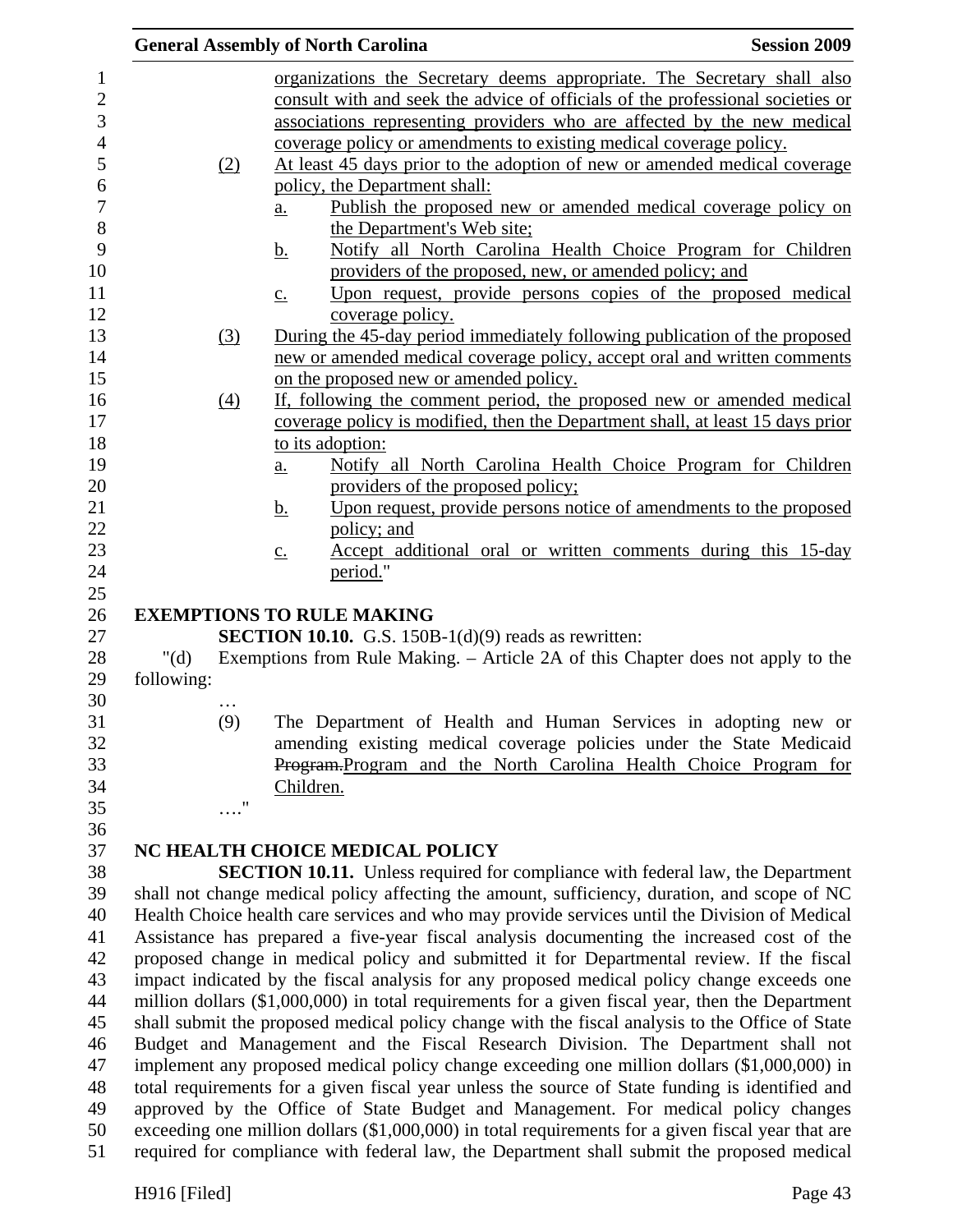1 policy or policy interpretation change with a five-year fiscal analysis to the Office of State 2 Budget and Management prior to implementing the change. The Department shall provide the 3 Office of State Budget and Management and the Fiscal Research Division a quarterly report 4 itemizing all medical policy changes with total requirements of less than one million dollars 5 (\$1,000,000).

6

# 7 **HEALTH CHOICE ENROLLMENT**

8 **SECTION 10.12.** For the fiscal years 2009-2010 and 2010-2011, funds are 9 appropriated to the NC Health Choice program to fully fund projected enrollment. In the event, 10 however, that enrollment grows beyond projections due to the current economic downturn, the 11 Department of Health and Human Services, NC Health Choice (NCHC) shall not start a 12 waiting list but shall use funds available to the Department of Health and Human Services to 13 enroll all eligible children in NCHC.

14

# 15 **EXPAND HEALTH CHOICE**

16 **SECTION 10.13.** Funds appropriated to the Department of Health and Human 17 Services for NC Kids' Care for the 2009-2011 fiscal biennium shall be used to support the 18 existing NC Health Choice Program to expand access to health insurance to children below two 19 hundred percent (200%) of the federal poverty level effective July 1, 2009, and shall be used to 20 transition the administration of NC Health Choice from the State Health Plan to the Department 21 of Health and Human Services, Division of Medical Assistance.

22

## 23 **IMPLEMENTATION OF MMIS/CONTRACT PROVISION**

24 **SECTION 10.14.(a)** The Department of Health and Human Services (Department) 25 shall make full development of the replacement Medicaid Management Information System 26 (MMIS) a top priority. During the development and implementation of MMIS, the Department 27 shall develop plans to ensure the timely and effective implementation of enhancements to the 28 system to provide the following capabilities:

- 
- 

29 (1) Receiving and tracking premium or other payments required by law.

30 (2) Compatibility with the administration of the Health Information System.

31 The Department shall make every effort to expedite the implementation of the 32 enhancements. ITS shall work in cooperation with the Department to ensure the timely and 33 effective implementation of the MMIS and enhancements. The contract between the 34 Department and the contract vendor shall contain an explicit provision requiring that the MMIS 35 have the capability to fully implement the administration of NC Health Choice, NC Kids' Care, 36 Ticket to Work, Families Pay Part of the Cost of Services under the CAP-MR/DD, CAP 37 Children's Program, and all relevant Medicaid waivers and the Medicare 646 waiver as it 38 applies to Medicaid eligibles. The Department must have detailed cost information for each 39 requirement before signing the contract. Any contract between the Department and a vendor for 40 the MMIS that does not contain the explicit provision required under this subsection is void on 41 its face. Notwithstanding any other provision of law to the contrary, the Secretary of the 42 Department of Health and Human Services does not have the authority to sign a contract for the 43 MMIS if the contract does not contain the explicit provision required under this section.

44 **SECTION 10.14.(b)** Notwithstanding G.S. 114-2.3, the Department of Health and 45 Human Services shall engage the services of private counsel with the pertinent information 46 technology and computer law expertise to review requests for proposals and to negotiate and 47 review contracts associated with MMIS. The counsel engaged by the Department shall review 48 the MMIS contract between the Department of Health and Human Services and the vendor to 49 ensure that the requirements of subsection (a) of this section are met in their entirety.

50 **SECTION 10.14.(c)** Of the funds appropriated in this act to the Department of 51 Health and Human Services for the MMIS replacement system, the sum of three hundred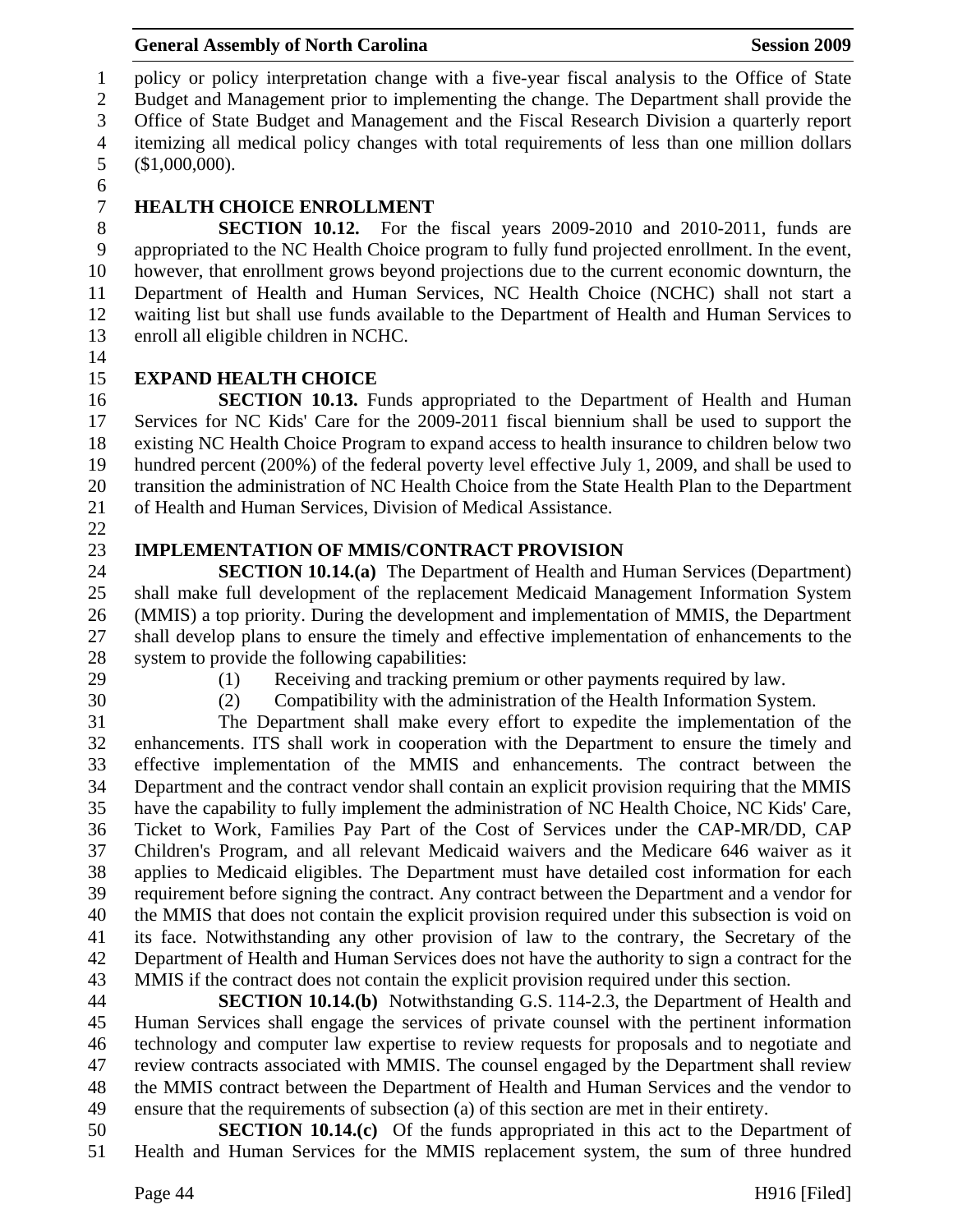#### **General Assembly of North Carolina**  Session 2009 **Session 2009**

1 thousand dollars (\$300,000) for the 2009-2010 fiscal year may be used to hire time-limited 2 staff to ensure the integration of NC Health Choice into the MMIS project.

3 **SECTION 10.14.(d)** The Department of Health and Human Services shall develop 4 a comprehensive schedule for the development and implementation of the MMIS that fully 5 incorporates federal and State project management and review requirements. The Department 6 shall ensure that the schedule is as accurate as possible. The initial schedule that includes all 7 activities up to contract award must be provided by October 1, 2008. The design, development, 8 and implementation schedule must be provided by March 1, 2009, as part of the Department's 9 quarterly MMIS reporting requirements. The Department shall submit the schedule to the 10 Chairs of the House of Representatives Committee on Appropriations and the House of 11 Representatives Subcommittee on Health and Human Services, the Chairs of the Senate 12 Committee on Appropriations and the Senate Appropriations Committee on Health and Human 13 Services, and the Fiscal Research Division. Any change to key milestones in either schedule 14 shall be immediately reported to the Chairs of the House of Representatives Committee on 15 Appropriations and the House of Representatives Subcommittee on Health and Human 16 Services, the Chairs of the Senate Committee on Appropriations and the Senate Appropriations 17 Committee on Health and Human Services, and the Fiscal Research Division with a full 18 explanation of the reason for the change.

19 **SECTION 10.14.(e)** Beginning July 1, 2009, the Department shall make quarterly 20 reports on changes in the functionality and projected costs of the MMIS. The first quarterly 21 submission shall contain a final report on the contract award to include total costs and 22 functionality of the MMIS. Each report shall be made to the Chairs of the House of 23 Representatives Committee on Appropriations and the House of Representatives Subcommittee 24 on Health and Human Services, the Chairs of the Senate Committee on Appropriations and the 25 Senate Appropriations Committee on Health and Human Services, and the Fiscal Research 26 Division. A copy of the final report on the contract award shall also be submitted to the Joint 27 Legislative Commission on Governmental Operations.

28 **SECTION 10.14.(f)** Upon initiation of the NC MMIS Program Reporting and 29 Analytics Project and the Division of Health Services Regulation (DHSR) Project, the 30 Department shall submit all reports regarding functionality, schedule, and cost in the next 31 regular cycle of reporting identified in subsections (c) and (d) of this section. The Department 32 shall ensure that the solution developed in the Reporting and Analytics Project supports the 33 capability, in its initial implementation, to interface with the North Carolina State Health Plan 34 for Teachers and State Employees. The costs for this capability shall be negotiated prior to the 35 award of the Reporting and Analytics contract. The Reporting and Analytics solution must be 36 completed simultaneously with the replacement MMIS.

- 37
- 38 **MEDICAID**
- 
- 

39 **SECTION 10.15.(a)** Use of Funds, Allocation of Costs, Other Authorizations.

- 40 (1) Use of funds. Funds appropriated in this act for services provided in 41 accordance with Title XIX of the Social Security Act (Medicaid) are for both 42 the categorically needy and the medically needy.
- 43 (2) Allocation of nonfederal cost of Medicaid. The State shall pay one 44 hundred percent (100%) of the nonfederal costs of all applicable services 45 listed in this section. In addition, the State shall pay one hundred percent 46 (100%) of the federal Medicare Part D clawback payments under the 47 Medicare Modernization Act of 2004.
- 48 (3) Use of funds for development and acquisition of equipment and software. 49 If first approved by the Office of State Budget and Management, the 50 Division of Medical Assistance, Department of Health and Human Services, 51 may use funds that are identified to support the cost of development and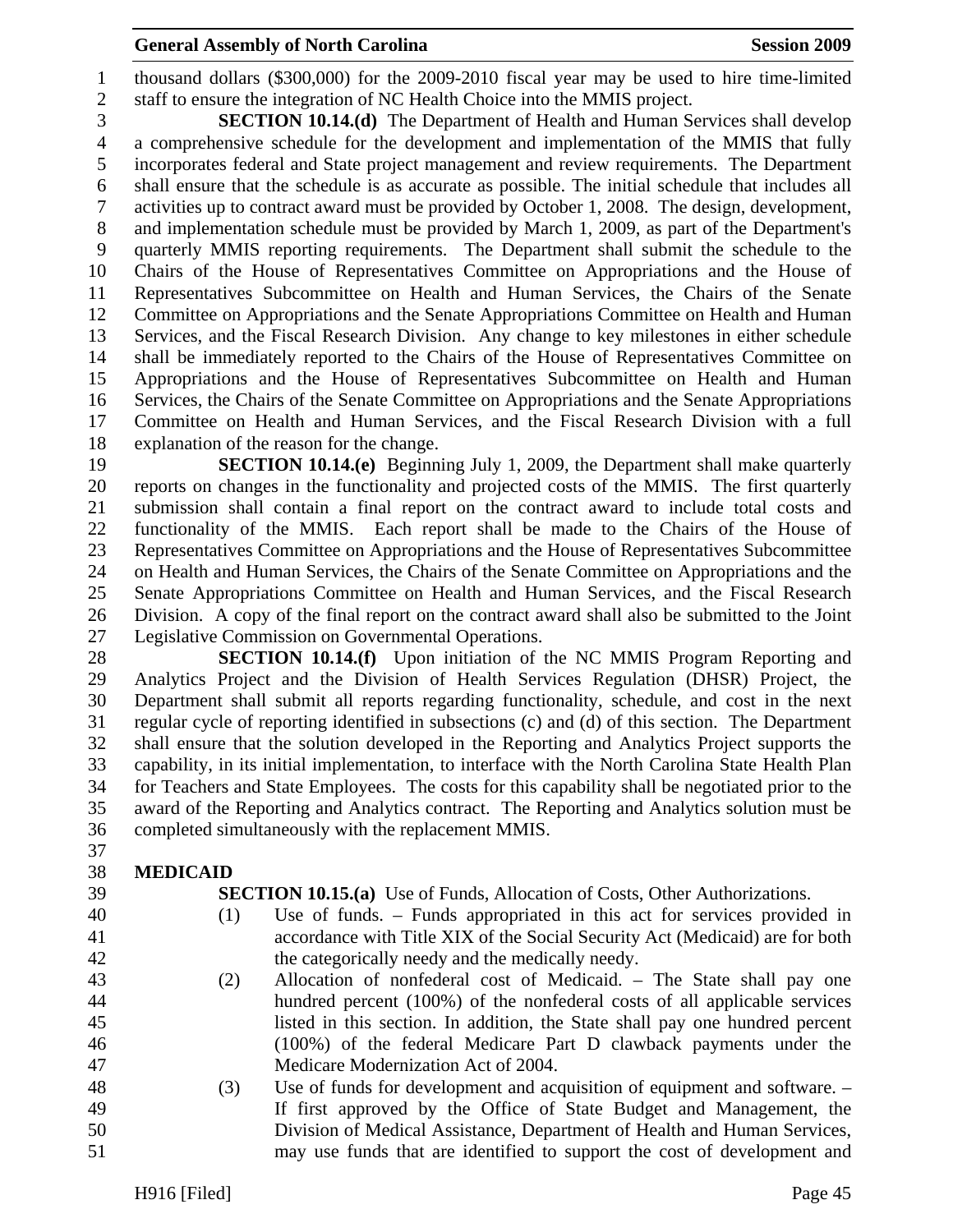|                                                                                                                                   |     | <b>General Assembly of North Carolina</b>                                                                                                                                                                                                                                                                                                                                                                                                                                                                                                                                                                                                                                                                                                                                                                                                                                                                                                                                                                                                                        | <b>Session 2009</b> |
|-----------------------------------------------------------------------------------------------------------------------------------|-----|------------------------------------------------------------------------------------------------------------------------------------------------------------------------------------------------------------------------------------------------------------------------------------------------------------------------------------------------------------------------------------------------------------------------------------------------------------------------------------------------------------------------------------------------------------------------------------------------------------------------------------------------------------------------------------------------------------------------------------------------------------------------------------------------------------------------------------------------------------------------------------------------------------------------------------------------------------------------------------------------------------------------------------------------------------------|---------------------|
| $\mathbf{1}$<br>$\boldsymbol{2}$<br>3<br>$\overline{4}$<br>5<br>6<br>$\boldsymbol{7}$<br>$8\,$<br>9<br>10<br>11<br>12<br>13<br>14 | (4) | acquisition of equipment and software and related operational costs through<br>contractual means to improve and enhance information systems that provide<br>management information and claims processing. The Department of Health<br>and Human Services shall identify adequate funds to support the<br>implementation and first year's operational costs that exceed funds allocated<br>for the 2009-2010 and 2010-2011 fiscal years for the new contract for the<br>fiscal agent for the Medicaid Management Information System.<br>Reports. – Unless otherwise provided, whenever the Department of Health<br>and Human Services is required by this section to report to the General<br>Assembly, the report shall be submitted to the House of Representatives<br>Appropriations Subcommittee for Health and Human Services, the Senate<br>Appropriations Committee on Health and Human Services, and the Fiscal<br>Research Division of the Legislative Services Office. Reports shall be<br>submitted on the date provided in the reporting requirement. |                     |
| 15                                                                                                                                |     | <b>SECTION 10.15.(b)</b> Policy.                                                                                                                                                                                                                                                                                                                                                                                                                                                                                                                                                                                                                                                                                                                                                                                                                                                                                                                                                                                                                                 |                     |
| 16<br>17<br>18<br>19<br>20<br>21                                                                                                  | (1) | Volume purchase plans and single source procurement. – The Department of<br>Health and Human Services, Division of Medical Assistance, may, subject to<br>the approval of a change in the State Medicaid Plan, contract for services,<br>medical equipment, supplies, and appliances by implementation of volume<br>purchase plans, single source procurement, or other contracting processes in<br>order to improve cost containment.                                                                                                                                                                                                                                                                                                                                                                                                                                                                                                                                                                                                                           |                     |
| 22                                                                                                                                | (2) | Cost-containment programs. - The Department of Health and Human                                                                                                                                                                                                                                                                                                                                                                                                                                                                                                                                                                                                                                                                                                                                                                                                                                                                                                                                                                                                  |                     |
| 23                                                                                                                                |     | Services, Division of Medical Assistance, may undertake cost-containment                                                                                                                                                                                                                                                                                                                                                                                                                                                                                                                                                                                                                                                                                                                                                                                                                                                                                                                                                                                         |                     |
| 24                                                                                                                                |     | programs, including contracting for services, preadmissions to hospitals, and                                                                                                                                                                                                                                                                                                                                                                                                                                                                                                                                                                                                                                                                                                                                                                                                                                                                                                                                                                                    |                     |
| 25                                                                                                                                |     | prior approval for certain outpatient surgeries before they may be performed                                                                                                                                                                                                                                                                                                                                                                                                                                                                                                                                                                                                                                                                                                                                                                                                                                                                                                                                                                                     |                     |
| 26                                                                                                                                |     | in an inpatient setting.                                                                                                                                                                                                                                                                                                                                                                                                                                                                                                                                                                                                                                                                                                                                                                                                                                                                                                                                                                                                                                         |                     |
| 27                                                                                                                                | (3) | Fraud and abuse. - The Division of Medical Assistance, Department of                                                                                                                                                                                                                                                                                                                                                                                                                                                                                                                                                                                                                                                                                                                                                                                                                                                                                                                                                                                             |                     |
| 28                                                                                                                                |     | Health and Human Services, shall provide incentives to counties that                                                                                                                                                                                                                                                                                                                                                                                                                                                                                                                                                                                                                                                                                                                                                                                                                                                                                                                                                                                             |                     |
| 29                                                                                                                                |     | successfully recover fraudulently spent Medicaid funds by sharing State                                                                                                                                                                                                                                                                                                                                                                                                                                                                                                                                                                                                                                                                                                                                                                                                                                                                                                                                                                                          |                     |
| 30                                                                                                                                |     | savings with counties responsible for the recovery of the fraudulently spent                                                                                                                                                                                                                                                                                                                                                                                                                                                                                                                                                                                                                                                                                                                                                                                                                                                                                                                                                                                     |                     |
| 31                                                                                                                                |     | funds.                                                                                                                                                                                                                                                                                                                                                                                                                                                                                                                                                                                                                                                                                                                                                                                                                                                                                                                                                                                                                                                           |                     |
| 32                                                                                                                                | (4) | Medical policy. – Unless required for compliance with federal law, the                                                                                                                                                                                                                                                                                                                                                                                                                                                                                                                                                                                                                                                                                                                                                                                                                                                                                                                                                                                           |                     |
| 33                                                                                                                                |     | Department shall not change medical policy affecting the amount,                                                                                                                                                                                                                                                                                                                                                                                                                                                                                                                                                                                                                                                                                                                                                                                                                                                                                                                                                                                                 |                     |
| 34                                                                                                                                |     | sufficiency, duration, and scope of health care services and who may provide                                                                                                                                                                                                                                                                                                                                                                                                                                                                                                                                                                                                                                                                                                                                                                                                                                                                                                                                                                                     |                     |
| 35                                                                                                                                |     | services until the Division of Medical Assistance has prepared a five-year                                                                                                                                                                                                                                                                                                                                                                                                                                                                                                                                                                                                                                                                                                                                                                                                                                                                                                                                                                                       |                     |
| 36<br>37                                                                                                                          |     | fiscal analysis documenting the increased cost of the proposed change in                                                                                                                                                                                                                                                                                                                                                                                                                                                                                                                                                                                                                                                                                                                                                                                                                                                                                                                                                                                         |                     |
| 38                                                                                                                                |     | medical policy and submitted it for Departmental review. If the fiscal impact<br>indicated by the fiscal analysis for any proposed medical policy change                                                                                                                                                                                                                                                                                                                                                                                                                                                                                                                                                                                                                                                                                                                                                                                                                                                                                                         |                     |
| 39                                                                                                                                |     | exceeds three million dollars (\$3,000,000) in total requirements for a given                                                                                                                                                                                                                                                                                                                                                                                                                                                                                                                                                                                                                                                                                                                                                                                                                                                                                                                                                                                    |                     |
| 40                                                                                                                                |     | fiscal year, then the Department shall submit the proposed medical policy                                                                                                                                                                                                                                                                                                                                                                                                                                                                                                                                                                                                                                                                                                                                                                                                                                                                                                                                                                                        |                     |
| 41                                                                                                                                |     | change with the fiscal analysis to the Office of State Budget and                                                                                                                                                                                                                                                                                                                                                                                                                                                                                                                                                                                                                                                                                                                                                                                                                                                                                                                                                                                                |                     |
| 42                                                                                                                                |     | Management and the Fiscal Research Division. The Department shall not                                                                                                                                                                                                                                                                                                                                                                                                                                                                                                                                                                                                                                                                                                                                                                                                                                                                                                                                                                                            |                     |
| 43                                                                                                                                |     | implement any proposed medical policy change exceeding three million                                                                                                                                                                                                                                                                                                                                                                                                                                                                                                                                                                                                                                                                                                                                                                                                                                                                                                                                                                                             |                     |
| 44                                                                                                                                |     | dollars (\$3,000,000) in total requirements for a given fiscal year unless the                                                                                                                                                                                                                                                                                                                                                                                                                                                                                                                                                                                                                                                                                                                                                                                                                                                                                                                                                                                   |                     |
| 45                                                                                                                                |     | source of State funding is identified and approved by the Office of State                                                                                                                                                                                                                                                                                                                                                                                                                                                                                                                                                                                                                                                                                                                                                                                                                                                                                                                                                                                        |                     |
| 46                                                                                                                                |     | Budget and Management. For medical policy changes exceeding three                                                                                                                                                                                                                                                                                                                                                                                                                                                                                                                                                                                                                                                                                                                                                                                                                                                                                                                                                                                                |                     |
| 47                                                                                                                                |     | million dollars (\$3,000,000) in total requirements for a given fiscal year that                                                                                                                                                                                                                                                                                                                                                                                                                                                                                                                                                                                                                                                                                                                                                                                                                                                                                                                                                                                 |                     |
| 48                                                                                                                                |     | are required for compliance with federal law, the Department shall submit                                                                                                                                                                                                                                                                                                                                                                                                                                                                                                                                                                                                                                                                                                                                                                                                                                                                                                                                                                                        |                     |
| 49                                                                                                                                |     | the proposed medical policy or policy interpretation change with the                                                                                                                                                                                                                                                                                                                                                                                                                                                                                                                                                                                                                                                                                                                                                                                                                                                                                                                                                                                             |                     |
| 50                                                                                                                                |     | five-year fiscal analysis to the Office of State Budget and Management prior                                                                                                                                                                                                                                                                                                                                                                                                                                                                                                                                                                                                                                                                                                                                                                                                                                                                                                                                                                                     |                     |
| 51                                                                                                                                |     | to implementing the change. The Department shall provide the Office of                                                                                                                                                                                                                                                                                                                                                                                                                                                                                                                                                                                                                                                                                                                                                                                                                                                                                                                                                                                           |                     |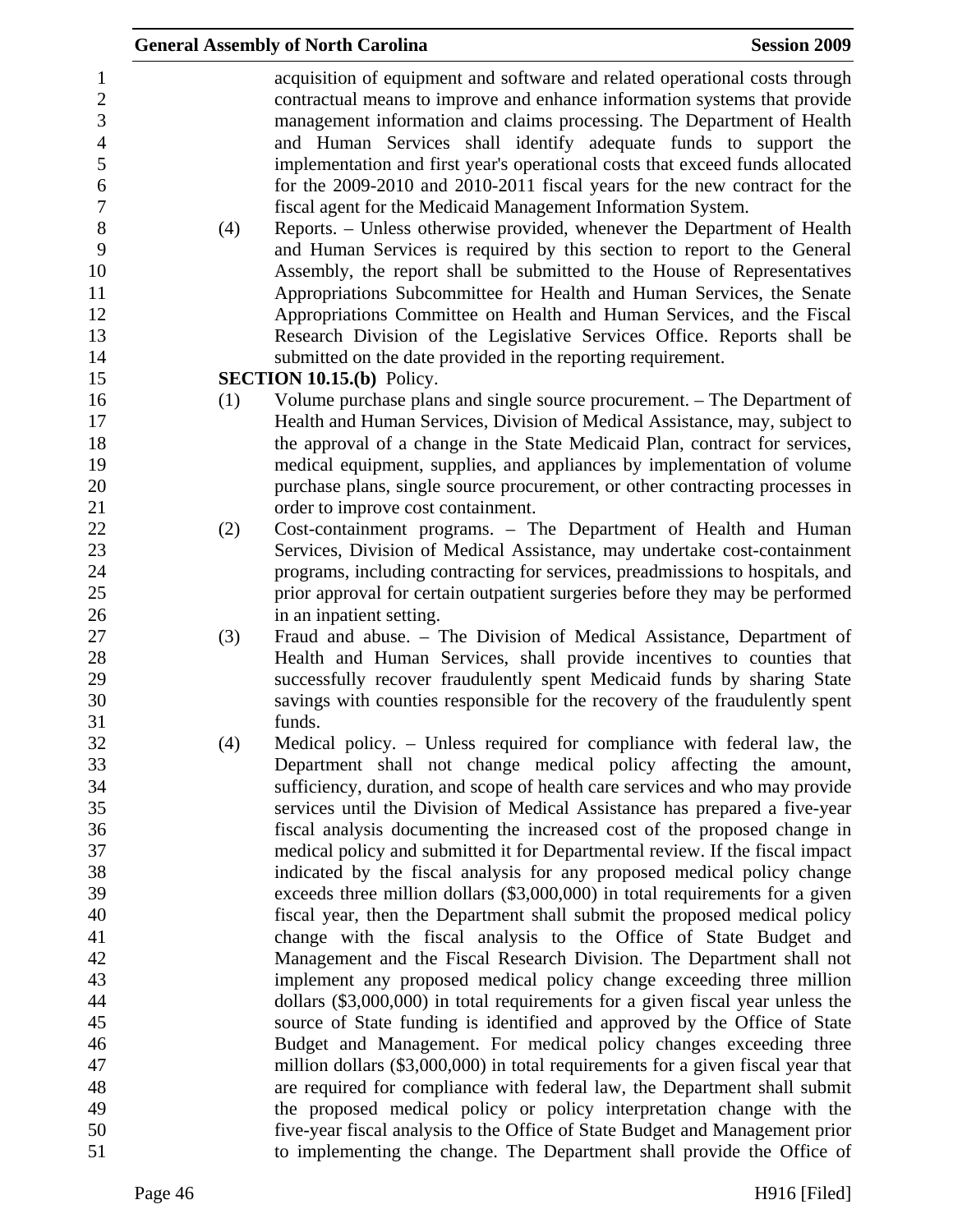| <b>General Assembly of North Carolina</b> |                |                                            |                                                          | <b>Session 2009</b>                                                                                                                 |
|-------------------------------------------|----------------|--------------------------------------------|----------------------------------------------------------|-------------------------------------------------------------------------------------------------------------------------------------|
|                                           |                |                                            |                                                          | State Budget and Management and the Fiscal Research Division a quarterly                                                            |
|                                           |                |                                            |                                                          | report itemizing all medical policy changes with total requirements of less                                                         |
|                                           |                | than three million dollars (\$3,000,000).  |                                                          |                                                                                                                                     |
|                                           |                |                                            |                                                          | <b>SECTION 10.15.(c)</b> Eligibility. - Eligibility for Medicaid shall be determined in                                             |
| accordance with the following:            |                |                                            |                                                          |                                                                                                                                     |
| (1)                                       |                | Medicaid and Work First Family Assistance. |                                                          |                                                                                                                                     |
|                                           | a.             |                                            |                                                          | Income eligibility standards. - The maximum net family annual                                                                       |
|                                           |                |                                            |                                                          | income eligibility standards for Medicaid and Work First Family                                                                     |
|                                           |                |                                            |                                                          | Assistance and the Standard of Need for Work First Family                                                                           |
|                                           |                | Assistance shall be as follows:            |                                                          |                                                                                                                                     |
|                                           |                |                                            |                                                          |                                                                                                                                     |
|                                           |                | <b>CATEGORICALLY</b>                       |                                                          | <b>MEDICALLY</b>                                                                                                                    |
|                                           |                | NEEDY - WFFA*                              |                                                          | <b>NEEDY</b>                                                                                                                        |
|                                           |                |                                            |                                                          |                                                                                                                                     |
|                                           |                | <b>Standard of Need</b>                    |                                                          |                                                                                                                                     |
|                                           |                | $\&$                                       |                                                          |                                                                                                                                     |
|                                           |                | Families and                               |                                                          |                                                                                                                                     |
|                                           |                | Families and                               | WFFA*                                                    | Children &                                                                                                                          |
|                                           | Family         | Children                                   | Payment                                                  | AA, AB, AD*                                                                                                                         |
|                                           | Size           | Income Level                               | Level                                                    | Income Level                                                                                                                        |
|                                           | $\mathbf{1}$   | \$4,344                                    | \$2,172                                                  | \$2,900                                                                                                                             |
| $\overline{c}$                            |                | 5,664                                      | 2,832                                                    | 3,800                                                                                                                               |
| $\overline{3}$                            |                | 6,528                                      | 3,264                                                    | 4,400                                                                                                                               |
| $\overline{4}$                            |                | 7,128                                      | 3,564                                                    | 4,800                                                                                                                               |
| 5                                         |                | 7,776                                      | 3,888                                                    | 5,200                                                                                                                               |
|                                           | 6              | 8,376                                      | 4,188                                                    | 5,600                                                                                                                               |
| $\boldsymbol{7}$                          |                | 8,952                                      | 4,476                                                    | 6,000                                                                                                                               |
| 8                                         |                | 9,256                                      | 4,680                                                    | 6,300                                                                                                                               |
|                                           |                |                                            |                                                          |                                                                                                                                     |
|                                           |                |                                            |                                                          | *Work First Family Assistance (WFFA); Aid to the Aged (AA); Aid to the                                                              |
|                                           |                | Blind (AB); and Aid to the Disabled (AD).  |                                                          |                                                                                                                                     |
|                                           | b.             |                                            |                                                          | The payment level for Work First Family Assistance shall be fifty                                                                   |
|                                           |                |                                            |                                                          | percent (50%) of the standard of need. These standards may be                                                                       |
|                                           |                |                                            | changed with the approval of the Director of the Budget. |                                                                                                                                     |
|                                           | $\mathbf{C}$ . |                                            |                                                          | The Department of Health and Human Services shall provide                                                                           |
|                                           |                |                                            |                                                          | Medicaid coverage to 19- and 20-year-olds in accordance with                                                                        |
|                                           |                | federal rules and regulations.             |                                                          |                                                                                                                                     |
|                                           | d.             |                                            |                                                          | Medicaid enrollment of categorically needy families with children                                                                   |
|                                           |                |                                            |                                                          | shall be continuous for one year without regard to changes in income                                                                |
|                                           |                | or assets.                                 |                                                          |                                                                                                                                     |
| (2)                                       |                |                                            |                                                          | For the following Medicaid eligibility classifications for which the federal                                                        |
|                                           |                |                                            |                                                          | poverty guidelines are used as income limits for eligibility determinations,                                                        |
|                                           |                |                                            |                                                          | the income limits will be updated each April 1 immediately following                                                                |
|                                           |                |                                            |                                                          | publication of federal poverty guidelines. The Department of Health and                                                             |
|                                           |                |                                            |                                                          | Human Services, Division of Medical Assistance, shall provide Medicaid                                                              |
|                                           |                | coverage to the following:                 |                                                          |                                                                                                                                     |
|                                           |                |                                            |                                                          |                                                                                                                                     |
|                                           | a.             |                                            |                                                          | All elderly, blind, and disabled people who have incomes equal to or<br>less than one hundred percent (100%) of the federal poverty |
|                                           |                |                                            |                                                          |                                                                                                                                     |
|                                           |                | guidelines.                                |                                                          |                                                                                                                                     |
|                                           | b.             |                                            |                                                          | Pregnant women with incomes equal to or less than one hundred                                                                       |
|                                           |                |                                            |                                                          | eighty-five percent (185%) of the federal poverty guidelines and                                                                    |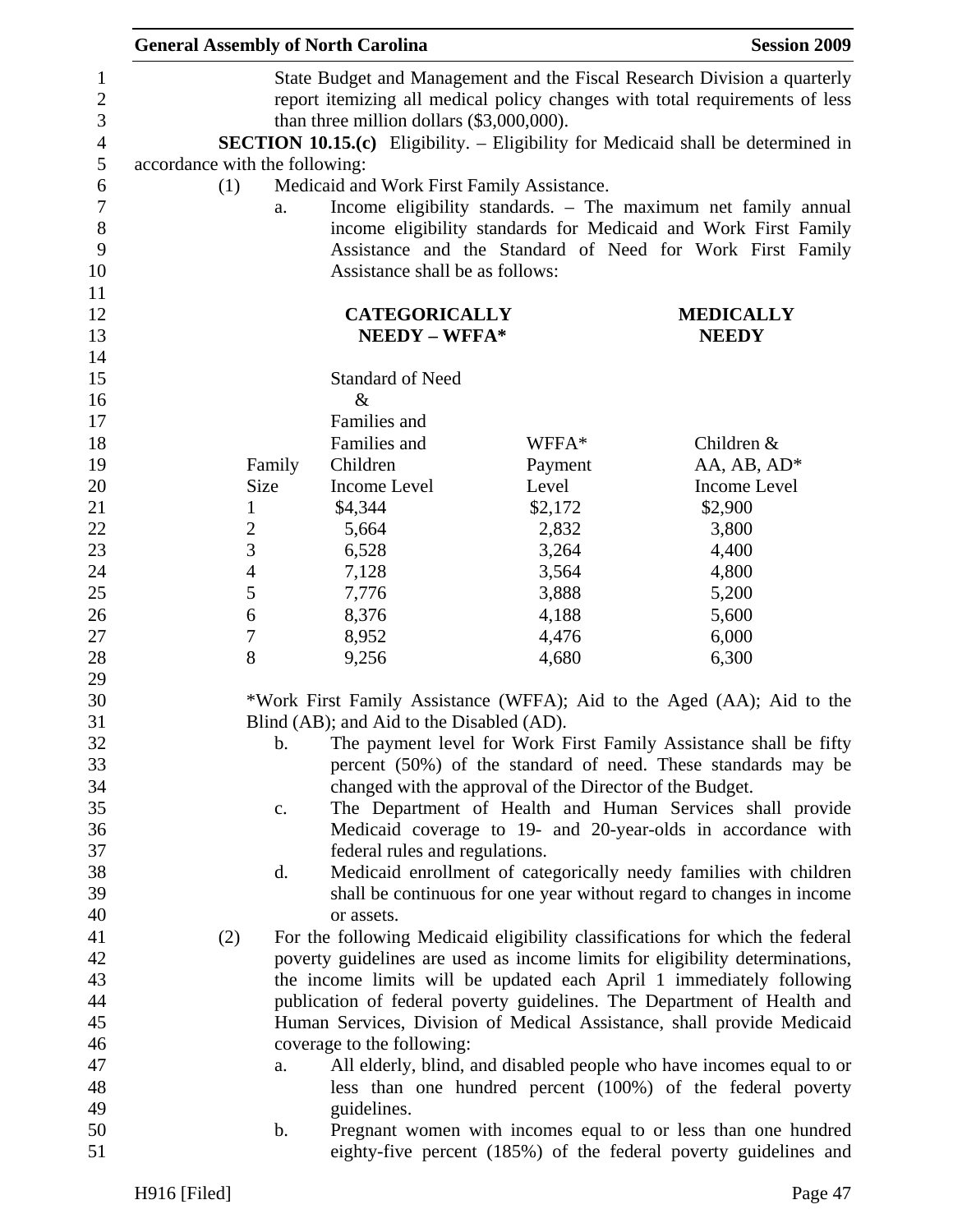|                                                       |     | <b>General Assembly of North Carolina</b>          | <b>Session 2009</b>                                                                                                                                                                                                                                                        |
|-------------------------------------------------------|-----|----------------------------------------------------|----------------------------------------------------------------------------------------------------------------------------------------------------------------------------------------------------------------------------------------------------------------------------|
| $\mathbf{1}$<br>$\overline{c}$<br>3<br>$\overline{4}$ |     |                                                    | without regard to resources. Services to pregnant women eligible<br>under this subsection continue throughout the pregnancy but include<br>only those related to pregnancy and to those other conditions<br>determined by the Department as conditions that may complicate |
| 5                                                     |     | pregnancy.                                         |                                                                                                                                                                                                                                                                            |
| 6<br>$\boldsymbol{7}$<br>$8\,$                        |     | $\mathbf{c}$ .<br>and without regard to resources. | Infants under the age of one with family incomes equal to or less<br>than two hundred percent (200%) of the federal poverty guidelines                                                                                                                                     |
| 9<br>10<br>11                                         |     | d.<br>and without regard to resources.             | Children aged one through five with family incomes equal to or less<br>than two hundred percent (200%) of the federal poverty guidelines                                                                                                                                   |
| 12<br>13<br>14                                        |     | e.<br>and without regard to resources.             | Children aged six through 18 with family incomes equal to or less<br>than one hundred percent (100%) of the federal poverty guidelines                                                                                                                                     |
| 15<br>16<br>17                                        |     | f.                                                 | Family planning services to men and women of childbearing age<br>with family incomes equal to or less than one hundred eighty-five<br>percent (185%) of the federal poverty guidelines and without regard                                                                  |
| 18                                                    |     | to resources.                                      |                                                                                                                                                                                                                                                                            |
| 19                                                    |     | g.                                                 | Workers with disabilities described in G.S. 108A-54.1 with unearned                                                                                                                                                                                                        |
| 20                                                    |     |                                                    | income equal to or less than one hundred fifty (150%) of the federal                                                                                                                                                                                                       |
| 21<br>22                                              | (3) | poverty guidelines.                                | The Department of Health and Human Services, Division of Medical                                                                                                                                                                                                           |
| 23                                                    |     |                                                    | Assistance, shall provide Medicaid coverage to adoptive children with                                                                                                                                                                                                      |
| 24                                                    |     |                                                    | special or rehabilitative needs regardless of the adoptive family's income.                                                                                                                                                                                                |
| 25                                                    | (4) |                                                    | The Department of Health and Human Services, Division of Medical                                                                                                                                                                                                           |
| 26                                                    |     |                                                    | Assistance, shall provide Medicaid coverage to "independent foster care                                                                                                                                                                                                    |
| 27                                                    |     |                                                    | adolescents," ages 18, 19, and 20, as defined in section $1905(w)(1)$ of the                                                                                                                                                                                               |
| 28                                                    |     |                                                    | Social Security Act [42 U.S.C. $\S$ 1396d(w)(1)], without regard to the                                                                                                                                                                                                    |
| 29                                                    |     | adolescent's assets, resources, or income levels.  |                                                                                                                                                                                                                                                                            |
| 30                                                    | (5) |                                                    | ICF and ICF/MR work incentive allowances. – The Department of Health                                                                                                                                                                                                       |
| 31                                                    |     | Services may<br>and<br>Human                       | provide<br>incentive<br>allowance<br>an<br>to                                                                                                                                                                                                                              |
| 32                                                    |     |                                                    | Medicaid-eligible recipients of ICF and ICF/MR services, who are regularly                                                                                                                                                                                                 |
| 33                                                    |     |                                                    | engaged in work activities as part of their developmental plan, and for whom                                                                                                                                                                                               |
| 34                                                    |     |                                                    | retention of additional income contributes to their achievement of                                                                                                                                                                                                         |
| 35                                                    |     |                                                    | independence. The State funds required to match the federal funds that are                                                                                                                                                                                                 |
| 36                                                    |     |                                                    | required by these allowances shall be provided from savings within the                                                                                                                                                                                                     |
| 37                                                    |     |                                                    | Medicaid budget or from other unbudgeted funds available to the                                                                                                                                                                                                            |
| 38                                                    |     |                                                    | Department. The incentive allowances may be as follows:                                                                                                                                                                                                                    |
| 39                                                    |     | <b>Monthly Net Wages</b>                           | <b>Monthly Incentive Allowance</b>                                                                                                                                                                                                                                         |
| 40                                                    |     | \$1.00 to \$100.99                                 | Up to \$50.00                                                                                                                                                                                                                                                              |
| 41<br>42                                              |     | \$101.00 to \$200.99                               | \$80.00                                                                                                                                                                                                                                                                    |
| 43                                                    |     | \$201.00 to \$300.99<br>\$301.00 and greater       | \$130.00<br>\$212.00                                                                                                                                                                                                                                                       |
| 44                                                    | (6) |                                                    | The Department of Health and Human Services, Division of Medical                                                                                                                                                                                                           |
| 45                                                    |     |                                                    | Assistance, shall provide Medicaid coverage to women who need treatment                                                                                                                                                                                                    |
| 46                                                    |     |                                                    | for breast or cervical cancer and who are defined in 42 U.S.C. $\S$                                                                                                                                                                                                        |
| 47                                                    |     | 1396a.(a)(10)(A)(ii)(XVIII).                       |                                                                                                                                                                                                                                                                            |
| 48                                                    |     |                                                    | <b>SECTION 10.15.(d)</b> Services and Payment Bases. – The Department shall spend                                                                                                                                                                                          |
| 49                                                    |     |                                                    | funds appropriated for Medicaid services in accordance with the following schedule of services                                                                                                                                                                             |
| 50                                                    |     |                                                    | and payment bases. All services and payments are subject to the language at the end of this                                                                                                                                                                                |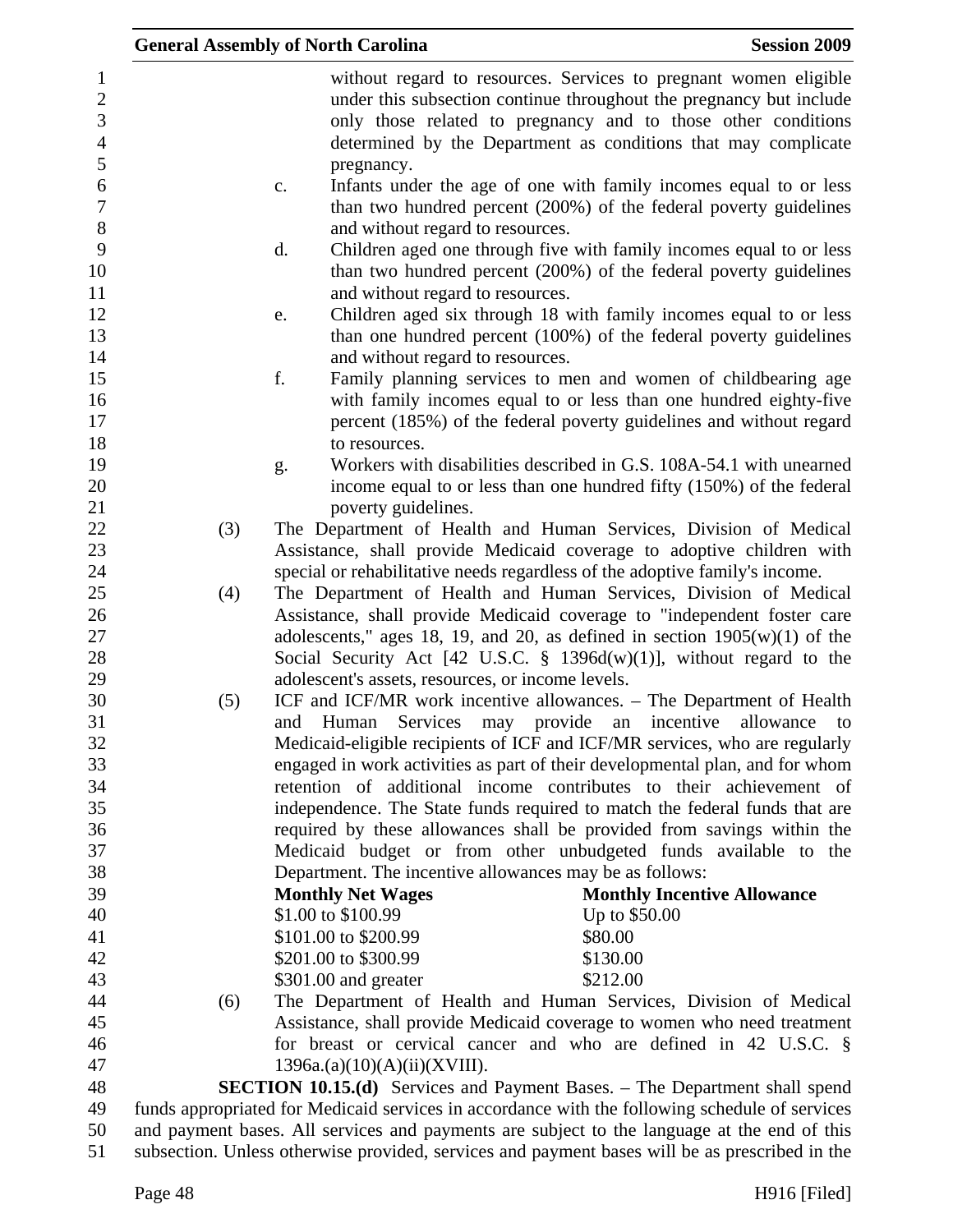|      | <b>General Assembly of North Carolina</b><br><b>Session 2009</b>                    |
|------|-------------------------------------------------------------------------------------|
|      | State Plan as established by the Department of Health and Human Services and may be |
|      | changed with the approval of the Director of the Budget.                            |
| (1)  | Hospital inpatient. – Payment for hospital inpatient services will be               |
|      | prescribed by the State Plan as established by the Department of Health and         |
|      | Human Services.                                                                     |
| (2)  | Hospital outpatient. – Eighty percent (80%) of allowable costs or a                 |
|      | prospective reimbursement plan as established by the Department of Health           |
|      | and Human Services.                                                                 |
| (3)  | Nursing facilities. – Nursing facilities providing services to Medicaid             |
|      | recipients who also qualify for Medicare must be enrolled in the Medicare           |
|      | program as a condition of participation in the Medicaid program. State              |
|      | facilities are not subject to the requirement to enroll in the Medicare             |
|      | program. Residents of nursing facilities who are eligible for Medicare              |
|      | coverage of nursing facility services must be placed in a Medicare-certified        |
|      | bed. Medicaid shall cover facility services only after the appropriate services     |
|      | have been billed to Medicare.                                                       |
| (4)  | Physicians, certified nurse midwife services, certified registered nurse            |
|      | anesthetists, nurse practitioners. – Fee schedules as developed by the              |
|      | Department of Health and Human Services.                                            |
| (5)  | Community Alternative Program, EPSDT Screens. - Payments in                         |
|      | accordance with rate schedule developed by the Department of Health and             |
|      | Human Services.                                                                     |
| (6)  | Home health and related services, durable medical equipment. – Payments             |
|      | according to reimbursement plans developed by the Department of Health              |
|      | and Human Services.                                                                 |
| (7)  | Hearing aids. – Wholesale cost plus dispensing fee to provider.                     |
| (8)  | Rural health clinical services. – Provider-based, reasonable<br>cost,               |
|      | nonprovider-based, single-cost reimbursement rate per clinic visit.                 |
| (9)  | Family planning. – Negotiated rate for local health departments. For other          |
|      | providers see specific services, e.g., hospitals, physicians.                       |
| (10) | Independent laboratory and X-ray services. - Uniform fee schedules as               |
|      | developed by the Department of Health and Human Services.                           |
| (11) | Ambulatory surgical centers.                                                        |
| (12) | Private duty nursing, clinic services, prepaid health plans.                        |
| (13) | Intermediate care facilities for the mentally retarded.                             |
| (14) | Chiropractors, podiatrists, optometrists, dentists.                                 |
| (15) | Limitations on dental coverage. – Dental services shall be provided on a            |
|      | restricted basis in accordance with criteria adopted by the Department to           |
|      | implement this subsection.                                                          |
| (16) | Medicare Buy-In. - Social Security Administration premium.                          |
| (17) | Ambulance services. - Uniform fee schedules as developed by the                     |
|      | Department of Health and Human Services. Public ambulance providers will            |
|      | be reimbursed at cost.                                                              |
| (18) | Optical supplies. – Payment for materials is made to a contractor in                |
|      | accordance with 42 C.F.R. $\S$ 431.54(d). Fees paid to dispensing providers         |
|      | are negotiated fees established by the State agency based on industry               |
|      | charges.                                                                            |
| (19) | Medicare crossover claims. – The Department shall apply Medicaid medical            |
|      | policy to Medicare claims for dually eligible recipients. The Department            |
|      | shall pay an amount up to the actual coinsurance or deductible or both, in          |
|      | accordance with the State Plan, as approved by the Department of Health             |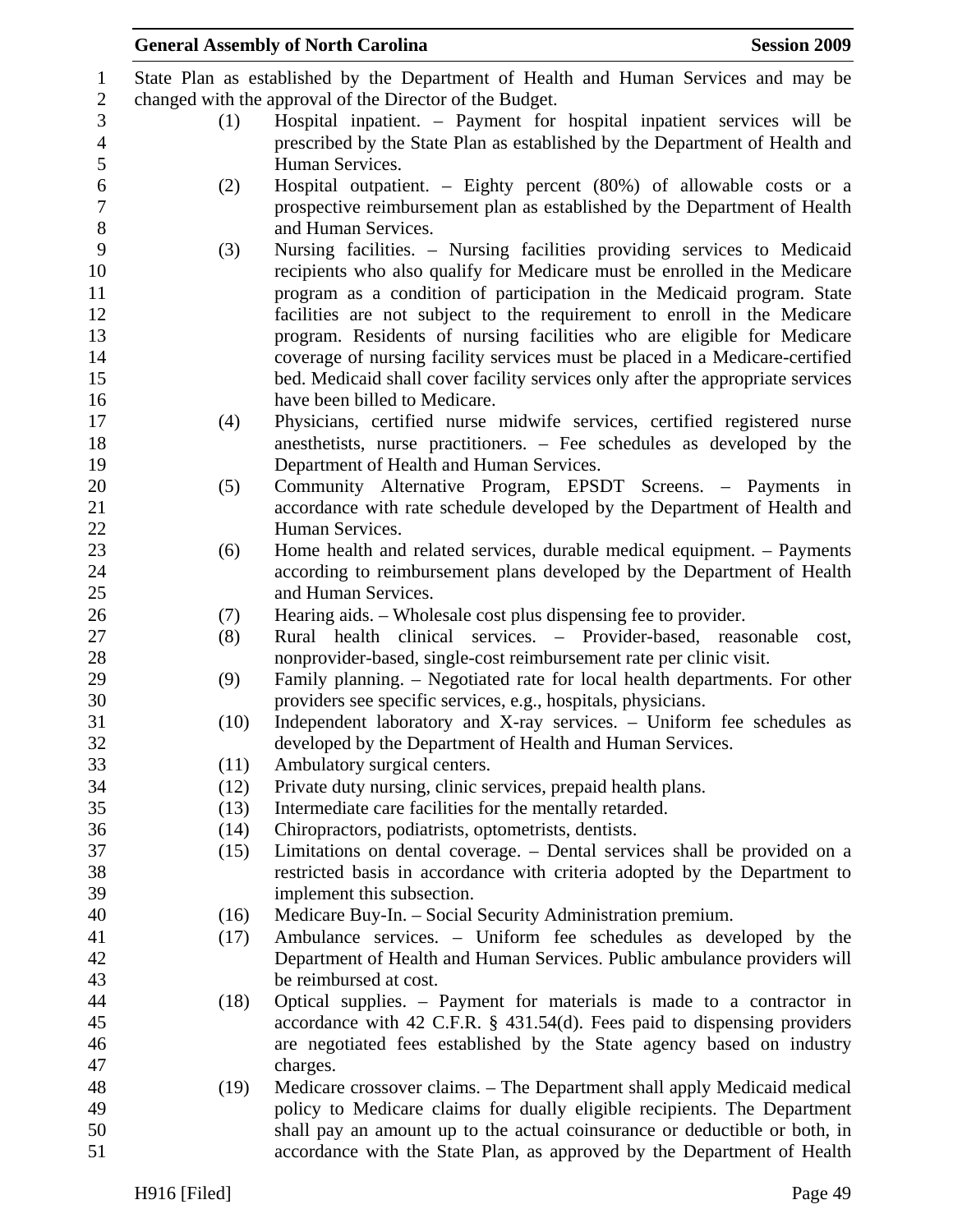|      | <b>General Assembly of North Carolina</b><br><b>Session 2009</b>                                                                                                                                                         |
|------|--------------------------------------------------------------------------------------------------------------------------------------------------------------------------------------------------------------------------|
|      | and Human Services. The Department may disregard application of this<br>policy in cases where application of the policy would adversely affect                                                                           |
|      | patient care.                                                                                                                                                                                                            |
| (20) | Physical therapy, occupational therapy, and speech therapy. – Services<br>limited to EPSDT-eligible children. Payments are to be made only to<br>qualified providers at rates negotiated by the Department of Health and |
|      | Human Services.                                                                                                                                                                                                          |
| (21) | Personal care services. Payment in accordance with the State Plan developed<br>by the Department of Health and Human Services.                                                                                           |
| (22) | Case management services. – Reimbursement in accordance with the<br>availability of funds to be transferred within the Department of Health and                                                                          |
|      | Human Services.                                                                                                                                                                                                          |
| (23) | Hospice.                                                                                                                                                                                                                 |
| (24) | Medically necessary prosthetics or orthotics. $-$ In order to be eligible for                                                                                                                                            |
|      | reimbursement, providers must be licensed or certified by the occupational                                                                                                                                               |
|      | licensing board or the certification authority having authority over the                                                                                                                                                 |
|      | provider's license or certification. Medically necessary prosthetics and                                                                                                                                                 |
|      | orthotics are subject to prior approval and utilization review.                                                                                                                                                          |
| (25) | Health insurance premiums.                                                                                                                                                                                               |
| (26) | Medical care/other remedial care. – Services not covered elsewhere in this                                                                                                                                               |
|      | section include related services in schools; health professional services                                                                                                                                                |
|      | provided outside the clinic setting to meet maternal and infant health goals;                                                                                                                                            |
|      | and services to meet federal EPSDT mandates.                                                                                                                                                                             |
| (27) | Pregnancy-related services. – Covered services for pregnant women shall                                                                                                                                                  |
|      | include nutritional counseling, psychosocial counseling, and predelivery and                                                                                                                                             |
|      | postpartum home visits by maternity care coordinators and public health                                                                                                                                                  |
|      | nurses.                                                                                                                                                                                                                  |
| (28) | Drugs. – Reimbursements. Reimbursements shall be available for                                                                                                                                                           |
|      | prescription drugs as allowed by federal regulations plus a professional                                                                                                                                                 |
|      | services fee per month, excluding refills for the same drug or generic                                                                                                                                                   |
|      | equivalent during the same month. Payments for drugs are subject to the                                                                                                                                                  |
|      | provisions of this subdivision or in accordance with the State Plan adopted                                                                                                                                              |
|      | by the Department of Health and Human Services, consistent with federal                                                                                                                                                  |
|      | reimbursement regulations. Payment of the professional services fee shall be                                                                                                                                             |
|      | made in accordance with the State Plan adopted by the Department of Health                                                                                                                                               |
|      | and Human Services, consistent with federal reimbursement regulations. The                                                                                                                                               |
|      | professional services fee shall be five dollars and sixty cents (\$5.60) per                                                                                                                                             |
|      | prescription for generic drugs and four dollars (\$4.00) per prescription for                                                                                                                                            |
|      | brand-name drugs. Adjustments to the professional services fee shall be                                                                                                                                                  |
|      | established by the General Assembly. In addition to the professional services                                                                                                                                            |
|      | fee, the Department may pay an enhanced fee for pharmacy services.                                                                                                                                                       |
|      | Limitations on quantity. - The Department of Health and Human                                                                                                                                                            |
|      | Services may establish authorizations, limitations, and reviews for specific                                                                                                                                             |
|      | drugs, drug classes, brands, or quantities in order to manage effectively the                                                                                                                                            |
|      | Medicaid pharmacy program, except that the Department shall not impose                                                                                                                                                   |
|      | limitations on brand-name medications for which there is a generic                                                                                                                                                       |
|      | equivalent in cases where the prescriber has determined, at the time the drug                                                                                                                                            |
|      | is prescribed, that the brand-name drug is medically necessary and has                                                                                                                                                   |
|      | written on the prescription order the phrase "medically necessary."                                                                                                                                                      |
|      | Dispensing of generic drugs. – Notwithstanding G.S. 90-85.27 through                                                                                                                                                     |
|      | G.S. 90-85.31, or any other law to the contrary, under the Medical                                                                                                                                                       |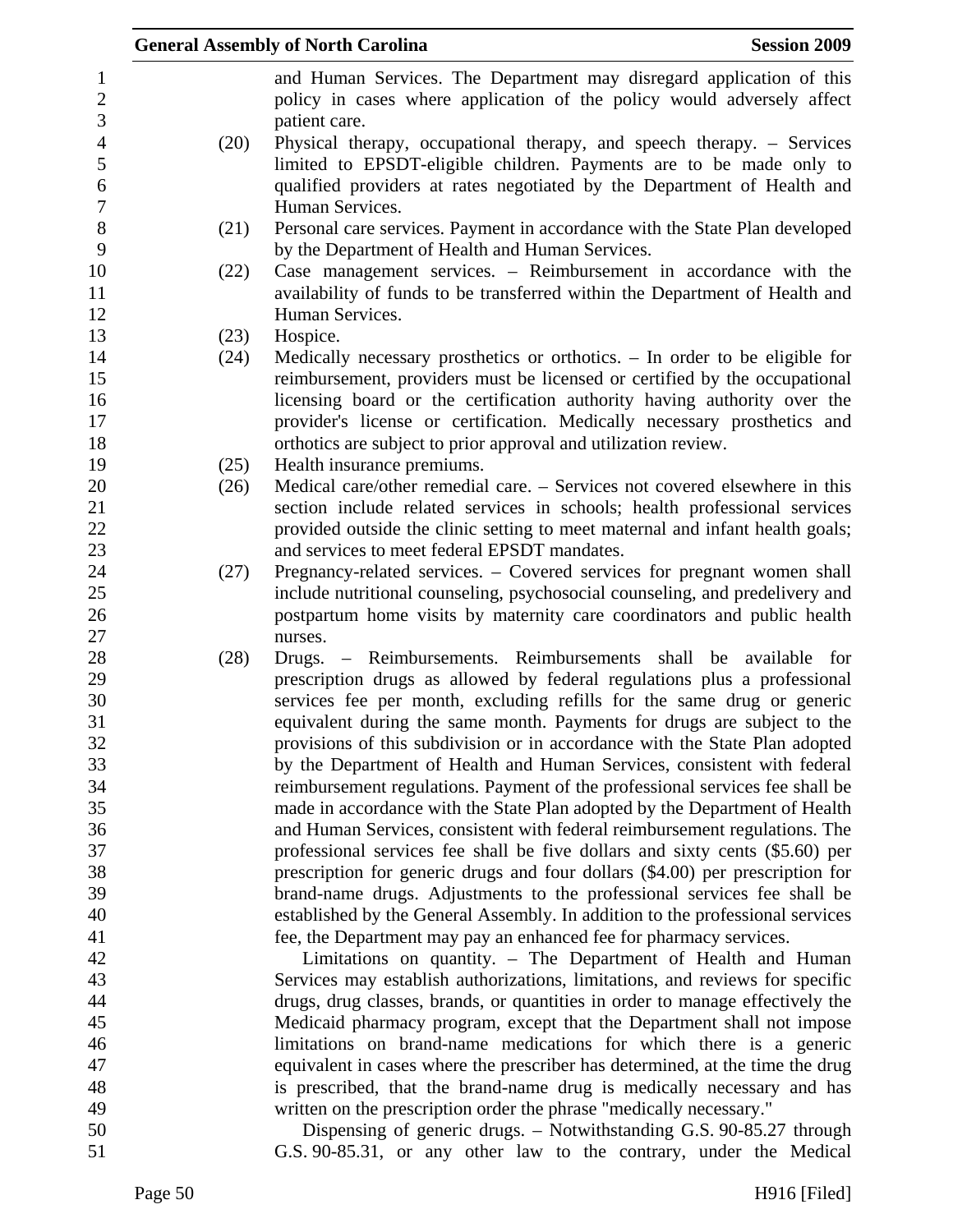| $\mathbf{1}$     |      |    |    | Assistance Program (Title XIX of the Social Security Act), and except as       |
|------------------|------|----|----|--------------------------------------------------------------------------------|
| $\sqrt{2}$       |      |    |    | otherwise provided in this subsection for drugs listed in the narrow           |
| 3                |      |    |    | therapeutic index, a prescription order for a drug designated by a trade or    |
| $\overline{4}$   |      |    |    | brand name shall be considered to be an order for the drug by its established  |
| 5                |      |    |    | or generic name, except when the prescriber has determined, at the time the    |
| $\boldsymbol{6}$ |      |    |    | drug is prescribed, that the brand-name drug is medically necessary and has    |
| $\boldsymbol{7}$ |      |    |    | written on the prescription order the phrase "medically necessary." An initial |
| 8                |      |    |    | prescription order for a drug listed in the narrow therapeutic drug index that |
| 9                |      |    |    | does not contain the phrase "medically necessary" shall be considered an       |
| 10               |      |    |    | order for the drug by its established or generic name, except that a pharmacy  |
| 11               |      |    |    | shall not substitute a generic or established name prescription drug for       |
| 12               |      |    |    | subsequent brand or trade name prescription orders of the same prescription    |
| 13               |      |    |    | drug without explicit oral or written approval of the prescriber given at the  |
| 14               |      |    |    | time the order is filled. Generic drugs shall be dispensed at a lower cost to  |
| 15               |      |    |    | the Medical Assistance Program rather than trade or brand-name drugs. As       |
| 16               |      |    |    | used in this subsection, "brand name" means the proprietary name the           |
| 17               |      |    |    | manufacturer places upon a drug product or on its container, label, or         |
| 18               |      |    |    | wrapping at the time of packaging; and "established name" has the same         |
| 19               |      |    |    | meaning as in section $502(e)(3)$ of the Federal Food, Drug, and Cosmetic      |
| 20               |      |    |    | Act, as amended, 21 U.S.C. § 352(e)(3).                                        |
| 21               |      |    |    | Prior authorization. – The Department of Health and Human Services             |
| 22               |      |    |    | shall not impose prior authorization requirements or other restrictions under  |
| 23               |      |    |    |                                                                                |
|                  |      |    |    | the State Medical Assistance Program on medications prescribed for             |
| 24               |      |    |    | Medicaid recipients for the treatment of HIV/AIDS.                             |
| 25               | (29) |    |    | Other mental health services. – Unless otherwise covered by this section,      |
| 26               |      |    |    | coverage is limited to:                                                        |
| 27               |      | a. |    | Services as defined by the Division of Mental Health, Developmental            |
| 28               |      |    |    | Disabilities, and Substance Abuse Services and approved by the                 |
| 29               |      |    |    | Centers for Medicare and Medicaid Services (CMS) when provided                 |
| 30               |      |    |    | in agencies meeting the requirements of the rules established by the           |
| 31               |      |    |    | Commission for Mental Health, Developmental Disabilities, and                  |
| 32               |      |    |    | Substance Abuse Services and reimbursement is made in accordance               |
| 33               |      |    |    | with a State Plan developed by the Department of Health and Human              |
| 34               |      |    |    | Services not to exceed the upper limits established in federal                 |
| 35               |      |    |    | regulations, and                                                               |
| 36               |      | b. |    | For children eligible for EPSDT services provided by:                          |
| 37               |      |    | 1. | Licensed or certified psychologists, licensed clinical social                  |
| 38               |      |    |    | workers, certified clinical nurse specialists in psychiatric                   |
| 39               |      |    |    | mental health advanced practice, nurse practitioners certified                 |
| 40               |      |    |    | as clinical nurse specialists in psychiatric mental health                     |
| 41               |      |    |    | advanced practice, licensed psychological associates, licensed                 |
| 42               |      |    |    | professional counselors, licensed marriage and family                          |
| 43               |      |    |    | therapists, licensed clinical addictions specialists, and                      |
| 44               |      |    |    | certified clinical supervisors, when Medicaid-eligible children                |
| 45               |      |    |    | are referred by the Community Care of North Carolina                           |
| 46               |      |    |    | primary care physician, a Medicaid-enrolled psychiatrist, or                   |
| 47               |      |    |    | the area mental health program or local management entity,                     |
| 48               |      |    |    | and                                                                            |
| 49               |      |    | 2. | Institutional providers of residential services as defined by the              |
| 50               |      |    |    | Division of Mental Health, Developmental Disabilities, and                     |
|                  |      |    |    |                                                                                |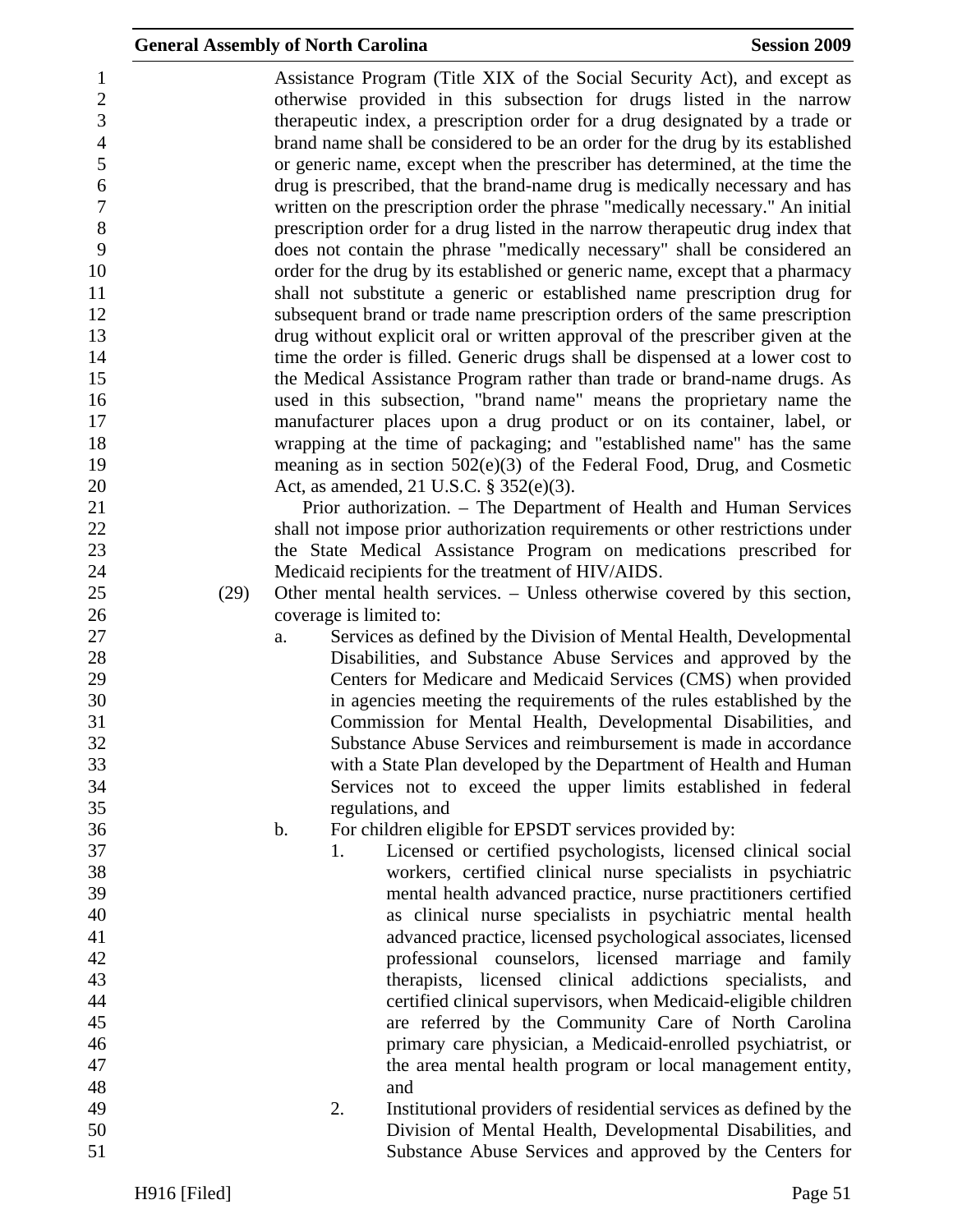|                                                                                                    | <b>General Assembly of North Carolina</b>                                                                                                                                                                                                                                                                                                                                                                                                                                                                                                                                                                                                                                                                                                                                            | <b>Session 2009</b> |
|----------------------------------------------------------------------------------------------------|--------------------------------------------------------------------------------------------------------------------------------------------------------------------------------------------------------------------------------------------------------------------------------------------------------------------------------------------------------------------------------------------------------------------------------------------------------------------------------------------------------------------------------------------------------------------------------------------------------------------------------------------------------------------------------------------------------------------------------------------------------------------------------------|---------------------|
| 1<br>$\overline{2}$<br>3<br>$\overline{4}$<br>5<br>6<br>$\overline{7}$<br>8<br>9<br>10<br>11<br>12 | Medicare and Medicaid Services (CMS) for children and<br>Psychiatric Residential Treatment Facility services that meet<br>federal and State requirements as defined by the Department.<br>For Medicaid-eligible adults, services provided by licensed or<br>c.<br>certified psychologists, licensed clinical social workers, certified<br>clinical nurse specialists in psychiatric mental health advanced<br>practice, and nurse practitioners certified as clinical nurse specialists<br>psychiatric mental health<br>advanced<br>in<br>psychological associates, licensed professional counselors, licensed<br>marriage and family therapists, certified clinical addictions<br>specialists, and licensed clinical supervisors, Medicaid-eligible adults<br>may be self-referred. | practice, licensed  |
| 13<br>14<br>15<br>16<br>17                                                                         | d.<br>Payments made for services rendered in accordance with this<br>subdivision shall be to qualified providers in accordance with<br>approved policies and the State Plan. Nothing in sub-subdivision b.<br>or c. of this subdivision shall be interpreted to modify the scope of<br>practice of any service provider, practitioner, or licensee, nor to                                                                                                                                                                                                                                                                                                                                                                                                                           |                     |
| 18<br>19<br>20<br>21<br>22<br>23                                                                   | modify or attenuate any collaboration or supervision requirement<br>related to the professional activities of any service provider,<br>practitioner, or licensee. Nothing in sub-subdivision b. or c. of this<br>subdivision shall be interpreted to require any private health insurer<br>or health plan to make direct third-party reimbursements or payments<br>to any service provider, practitioner, or licensee.                                                                                                                                                                                                                                                                                                                                                               |                     |
| 24<br>25<br>26<br>27                                                                               | Notwithstanding G.S. 150B-21.1(a), the Department of Health and Human<br>Services may adopt temporary rules in accordance with Chapter 150B of the<br>General Statutes further defining the qualifications of providers and referral<br>procedures in order to implement this subdivision. Coverage policy for                                                                                                                                                                                                                                                                                                                                                                                                                                                                       |                     |
| 28<br>29<br>30                                                                                     | services defined by the Division of Mental Health, Developmental<br>Disabilities, and Substance Abuse Services under sub-subdivisions a. and<br>b.2. of this subdivision shall be established by the Division of Medical                                                                                                                                                                                                                                                                                                                                                                                                                                                                                                                                                             |                     |
| 31<br>32                                                                                           | Assistance.<br>SECTION 10.15.(e) Provider Performance Bonds and Visits. -                                                                                                                                                                                                                                                                                                                                                                                                                                                                                                                                                                                                                                                                                                            |                     |
| 33<br>34<br>35                                                                                     | Subject to the provisions of this subdivision, the Department may require<br>(1)<br>Medicaid-enrolled providers to purchase a performance bond in an amount<br>not to exceed one hundred thousand dollars (\$100,000) naming as                                                                                                                                                                                                                                                                                                                                                                                                                                                                                                                                                      |                     |
| 36<br>37<br>38                                                                                     | beneficiary the Department of Health and Human Services, Division of<br>Medical Assistance, or provide to the Department a validly executed letter of<br>credit or other financial instrument issued by a financial institution or agency                                                                                                                                                                                                                                                                                                                                                                                                                                                                                                                                            |                     |
| 39<br>40<br>41                                                                                     | honoring a demand for payment in an equivalent amount. The Department<br>may require the purchase of a performance bond or the submission of an<br>executed letter of credit or financial instrument as a condition of initial                                                                                                                                                                                                                                                                                                                                                                                                                                                                                                                                                       |                     |
| 42<br>43<br>44                                                                                     | enrollment, reenrollment, or reinstatement if:<br>The provider fails to demonstrate financial viability,<br>a.<br>The Department determines there is significant potential for fraud<br>$\mathbf b$ .                                                                                                                                                                                                                                                                                                                                                                                                                                                                                                                                                                                |                     |
| 45<br>46<br>47                                                                                     | and abuse,<br>The Department otherwise finds it is in the best interest of the<br>c.<br>Medicaid program to do so.                                                                                                                                                                                                                                                                                                                                                                                                                                                                                                                                                                                                                                                                   |                     |
| 48<br>49                                                                                           | The Department shall specify the circumstances under which a performance<br>bond or executed letter of credit will be required.                                                                                                                                                                                                                                                                                                                                                                                                                                                                                                                                                                                                                                                      |                     |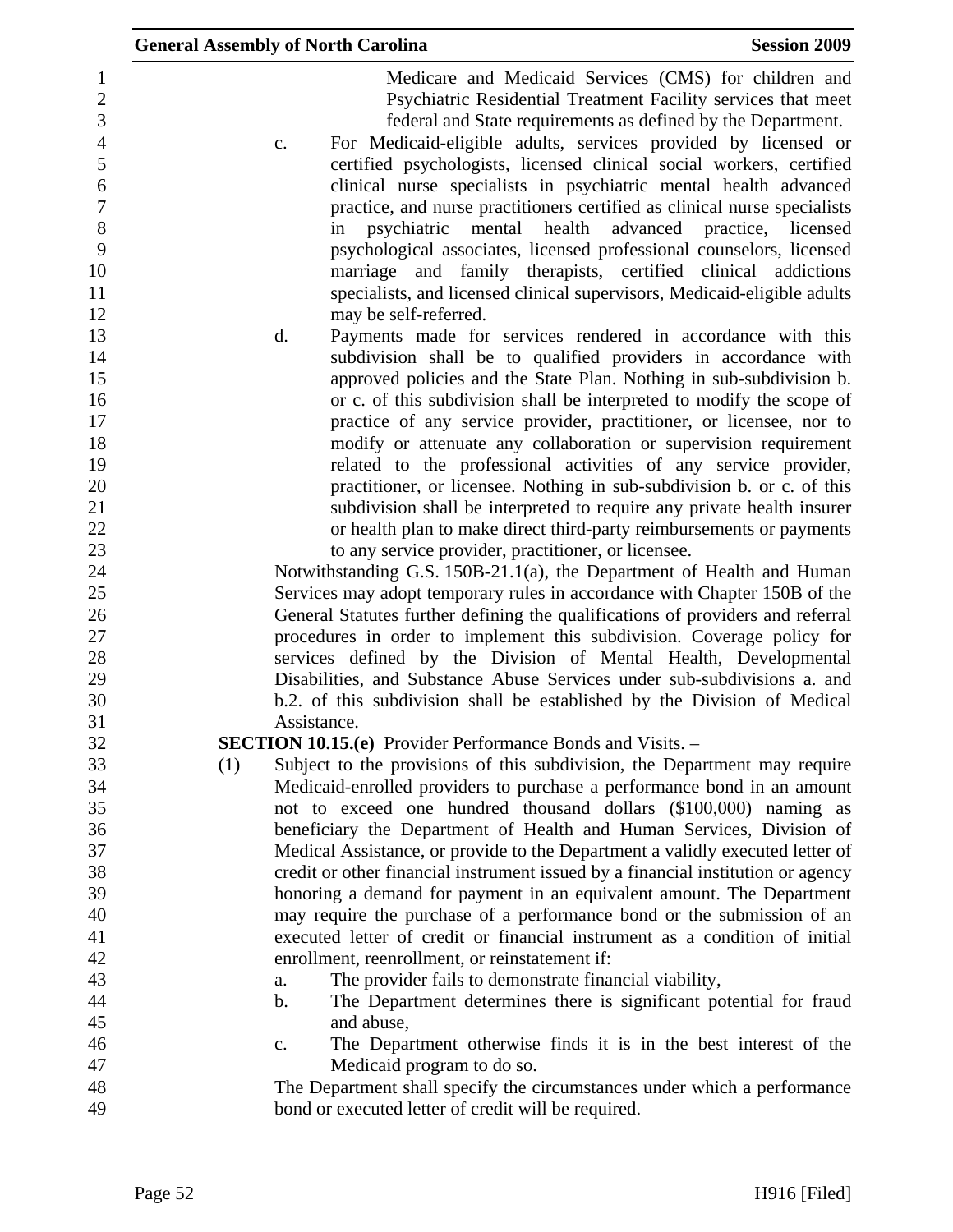|                                   | <b>General Assembly of North Carolina</b>                                                                                                                 | <b>Session 2009</b> |
|-----------------------------------|-----------------------------------------------------------------------------------------------------------------------------------------------------------|---------------------|
| (1a)                              | The Department may waive or limit the requirements of this paragraph for<br>individual Medicaid-enrolled providers or for one or more classes of          |                     |
|                                   | Medicaid-enrolled providers based on the following:                                                                                                       |                     |
|                                   | The provider's or provider class's dollar amount of monthly billings<br>a.<br>to Medicaid.                                                                |                     |
|                                   | The length of time an individual provider has been licensed,<br>b.                                                                                        |                     |
|                                   | endorsed, certified, or accredited in this State to provide services.<br>The length of time an individual provider has been enrolled to<br>$\mathbf{C}$ . |                     |
|                                   | provide Medicaid services in this State.                                                                                                                  |                     |
|                                   | d.<br>The provider's demonstrated ability to ensure adequate record<br>keeping, staffing, and services.                                                   |                     |
|                                   | The need to ensure adequate access to care.<br>e.                                                                                                         |                     |
|                                   | In waiving or limiting requirements of this paragraph, the Department shall                                                                               |                     |
|                                   | take into consideration the potential fiscal impact of the waiver or limitation                                                                           |                     |
|                                   | on the State Medicaid Program. The Department shall provide to the affected                                                                               |                     |
|                                   | provider written notice of the findings upon which its action is based and                                                                                |                     |
|                                   | shall include the performance bond requirements and the conditions under                                                                                  |                     |
|                                   | which a waiver or limitation apply. The Department may adopt temporary                                                                                    |                     |
|                                   | rules in accordance with G.S. 150B-21.1 as necessary to implement this                                                                                    |                     |
| (2)                               | provision.<br>Reimbursement is available for up to 30 visits per recipient per fiscal year                                                                |                     |
|                                   | for the following professional services: hospital outpatient providers,                                                                                   |                     |
|                                   | physicians, nurse practitioners, nurse midwives, clinics, health departments,                                                                             |                     |
|                                   | optometrists, chiropractors, and podiatrists. The Department of Health and                                                                                |                     |
|                                   | Human Services shall adopt medical policies in accordance with                                                                                            |                     |
|                                   | G.S. 108A-54.2 to distribute the allowable number of visits for each service                                                                              |                     |
|                                   | or each group of services consistent with federal law. In addition, the                                                                                   |                     |
|                                   | Department shall establish a threshold of some number of visits for these                                                                                 |                     |
|                                   | services. The Department shall ensure that primary care providers or the                                                                                  |                     |
|                                   | appropriate CCNC network are notified when a patient is nearing the                                                                                       |                     |
|                                   | established threshold to facilitate care coordination and intervention as<br>needed.                                                                      |                     |
|                                   | Prenatal services, all EPSDT children, emergency room visits, and                                                                                         |                     |
|                                   | mental health visits subject to independent utilization review are exempt                                                                                 |                     |
|                                   | from the visit limitations contained in this subdivision. Subject to                                                                                      |                     |
|                                   | appropriate medical review, the Department may authorize exceptions when                                                                                  |                     |
|                                   | additional care is medically necessary. Routine or maintenance visits above                                                                               |                     |
|                                   | the established visit limit will not be covered unless necessary to actively                                                                              |                     |
|                                   | manage a life threatening disorder or as an alternative to more costly care                                                                               |                     |
|                                   | options.                                                                                                                                                  |                     |
| Co-Payments and Other Services. - | <b>SECTION 10.15.(f)</b> Exceptions and Limitations on Services; Authorization of                                                                         |                     |
| (1)                               | Exceptions to service limitations, eligibility requirements, and payments. -                                                                              |                     |
|                                   | Service limitations, eligibility requirements, and payment bases in this                                                                                  |                     |
|                                   | section may be waived by the Department of Health and Human Services,                                                                                     |                     |
|                                   | with the approval of the Director of the Budget, to allow the Department to                                                                               |                     |
|                                   | carry out pilot programs for prepaid health plans, contracting for services,                                                                              |                     |
|                                   | managed care plans, or community-based services programs in accordance                                                                                    |                     |
|                                   | with plans approved by the United States Department of Health and Human                                                                                   |                     |
|                                   | Services or when the Department determines that such a waiver will result in                                                                              |                     |
|                                   | a reduction in the total Medicaid costs for the recipient.                                                                                                |                     |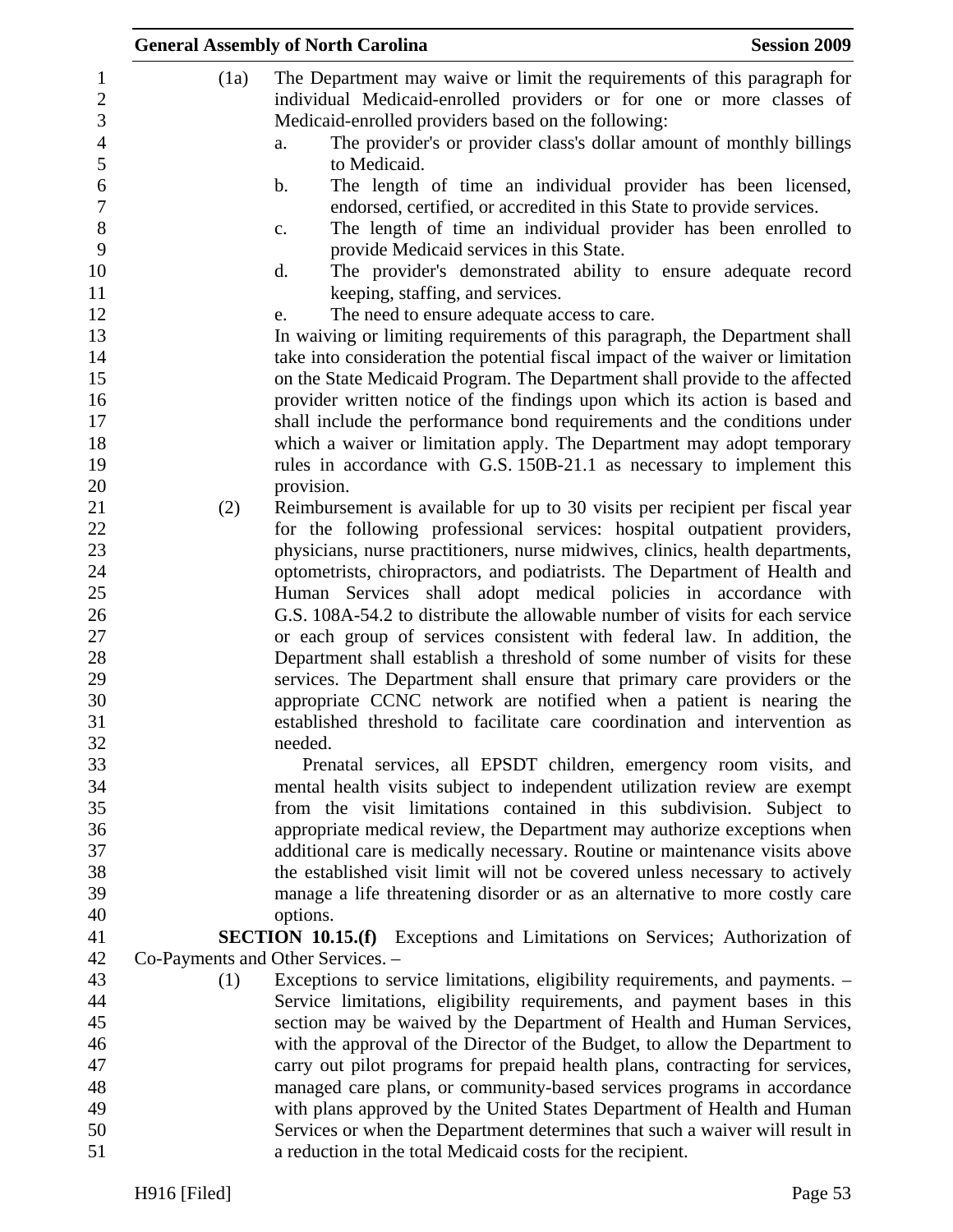|     | <b>General Assembly of North Carolina</b>                                                                                                                                                                                                                                                                                                                                                                                                                                                                                                                                                                                                                                                                                                                                                                                                                                                                              | <b>Session 2009</b> |
|-----|------------------------------------------------------------------------------------------------------------------------------------------------------------------------------------------------------------------------------------------------------------------------------------------------------------------------------------------------------------------------------------------------------------------------------------------------------------------------------------------------------------------------------------------------------------------------------------------------------------------------------------------------------------------------------------------------------------------------------------------------------------------------------------------------------------------------------------------------------------------------------------------------------------------------|---------------------|
| (2) | Co-payment for Medicaid services. – The Department of Health and Human<br>Services may establish co-payments up to the maximum permitted by federal<br>law and regulation.                                                                                                                                                                                                                                                                                                                                                                                                                                                                                                                                                                                                                                                                                                                                             |                     |
|     | <b>SECTION 10.15.(g)</b> Rules, Reports, and Other Matters. –                                                                                                                                                                                                                                                                                                                                                                                                                                                                                                                                                                                                                                                                                                                                                                                                                                                          |                     |
| (1) | Rules. - The Department of Health and Human Services may adopt<br>temporary or emergency rules according to the procedures established in<br>G.S. 150B-21.1 and G.S. 150B-21.1A when it finds that these rules are<br>necessary to maximize receipt of federal funds within existing State<br>appropriations, to reduce Medicaid expenditures, and to reduce fraud and<br>abuse. The Department of Health and Human Services shall adopt rules<br>requiring providers to attend training as a condition of enrollment and may<br>adopt temporary or emergency rules to implement the training requirement.<br>Prior to the filing of the temporary or emergency rules authorized under<br>this subsection with the Rules Review Commission and the Office of<br>Administrative Hearings, the Department shall consult with the Office of<br>State Budget and Management on the possible fiscal impact of the temporary |                     |
|     | or emergency rule and its effect on State appropriations and local                                                                                                                                                                                                                                                                                                                                                                                                                                                                                                                                                                                                                                                                                                                                                                                                                                                     |                     |
|     | governments.                                                                                                                                                                                                                                                                                                                                                                                                                                                                                                                                                                                                                                                                                                                                                                                                                                                                                                           |                     |
|     | Changes to Medicaid program; reports. - The Department shall report on                                                                                                                                                                                                                                                                                                                                                                                                                                                                                                                                                                                                                                                                                                                                                                                                                                                 |                     |
| (2) | any change it anticipates making in the Medicaid program that impacts the                                                                                                                                                                                                                                                                                                                                                                                                                                                                                                                                                                                                                                                                                                                                                                                                                                              |                     |
|     | type or level of service, reimbursement methods, or waivers, any of which                                                                                                                                                                                                                                                                                                                                                                                                                                                                                                                                                                                                                                                                                                                                                                                                                                              |                     |
|     | require a change in the State Plan or other approval by the Centers for                                                                                                                                                                                                                                                                                                                                                                                                                                                                                                                                                                                                                                                                                                                                                                                                                                                |                     |
|     | Medicare and Medicaid Services (CMS). The reports shall be provided at the                                                                                                                                                                                                                                                                                                                                                                                                                                                                                                                                                                                                                                                                                                                                                                                                                                             |                     |
|     | same time they are submitted to CMS for approval. In addition to the entities                                                                                                                                                                                                                                                                                                                                                                                                                                                                                                                                                                                                                                                                                                                                                                                                                                          |                     |
|     | listed in subdivision $(a)(4)$ of this section, the report shall be submitted to the                                                                                                                                                                                                                                                                                                                                                                                                                                                                                                                                                                                                                                                                                                                                                                                                                                   |                     |
|     | Joint Legislative Health Care Oversight Committee.                                                                                                                                                                                                                                                                                                                                                                                                                                                                                                                                                                                                                                                                                                                                                                                                                                                                     |                     |
|     |                                                                                                                                                                                                                                                                                                                                                                                                                                                                                                                                                                                                                                                                                                                                                                                                                                                                                                                        |                     |
|     | <b>DMA CONTRACT SHORTFALL</b>                                                                                                                                                                                                                                                                                                                                                                                                                                                                                                                                                                                                                                                                                                                                                                                                                                                                                          |                     |
|     | <b>SECTION 10.16.(a)</b> Budget approval is required by the Office of State Budget and                                                                                                                                                                                                                                                                                                                                                                                                                                                                                                                                                                                                                                                                                                                                                                                                                                 |                     |
|     | Management prior to the Department of Health and Human Services, Division of Medical                                                                                                                                                                                                                                                                                                                                                                                                                                                                                                                                                                                                                                                                                                                                                                                                                                   |                     |
|     | Assistance, entering into any new contract or the renewal or amendment of existing contracts                                                                                                                                                                                                                                                                                                                                                                                                                                                                                                                                                                                                                                                                                                                                                                                                                           |                     |
|     | that exceed the current contract amounts.                                                                                                                                                                                                                                                                                                                                                                                                                                                                                                                                                                                                                                                                                                                                                                                                                                                                              |                     |
|     | <b>SECTION 10.16.(b)</b> The Division of Medical Assistance shall make every effort to                                                                                                                                                                                                                                                                                                                                                                                                                                                                                                                                                                                                                                                                                                                                                                                                                                 |                     |
|     | effect savings within its operational budget and use those savings to offset its contract shortfall.                                                                                                                                                                                                                                                                                                                                                                                                                                                                                                                                                                                                                                                                                                                                                                                                                   |                     |
|     | Notwithstanding G.S. 143C-6-4(b)(3), the department may use funds appropriated in this act to                                                                                                                                                                                                                                                                                                                                                                                                                                                                                                                                                                                                                                                                                                                                                                                                                          |                     |
|     | the department to cover the contract shortfall in the Division of Medical Assistance if                                                                                                                                                                                                                                                                                                                                                                                                                                                                                                                                                                                                                                                                                                                                                                                                                                |                     |
|     | insufficient funds exist within the division.                                                                                                                                                                                                                                                                                                                                                                                                                                                                                                                                                                                                                                                                                                                                                                                                                                                                          |                     |
|     |                                                                                                                                                                                                                                                                                                                                                                                                                                                                                                                                                                                                                                                                                                                                                                                                                                                                                                                        |                     |
|     | <b>MEDICAID COST-CONTAINMENT ACTIVITIES</b>                                                                                                                                                                                                                                                                                                                                                                                                                                                                                                                                                                                                                                                                                                                                                                                                                                                                            |                     |
|     | <b>SECTION 10.17.</b> The Department of Health and Human Services may use up to                                                                                                                                                                                                                                                                                                                                                                                                                                                                                                                                                                                                                                                                                                                                                                                                                                        |                     |
|     | five million dollars (\$5,000,000) in the 2009-2010 fiscal year and up to five million dollars                                                                                                                                                                                                                                                                                                                                                                                                                                                                                                                                                                                                                                                                                                                                                                                                                         |                     |
|     | (\$5,000,000) in the 2010-2011 fiscal year in Medicaid funds budgeted for program services to                                                                                                                                                                                                                                                                                                                                                                                                                                                                                                                                                                                                                                                                                                                                                                                                                          |                     |
|     | support the cost of administrative activities when cost-effectiveness and savings are<br>demonstrated. The funds shall be used to support activities that will contain the cost of the                                                                                                                                                                                                                                                                                                                                                                                                                                                                                                                                                                                                                                                                                                                                 |                     |

45 Medicaid Program, including contracting for services, hiring additional staff, or providing 46 grants through the Office of Rural Health and Community Care to plan, develop, and 47 implement cost-containment programs.

48 Medicaid cost-containment activities may include prospective reimbursement 49 methods, incentive-based reimbursement methods, service limits, prior authorization of 50 services, periodic medical necessity reviews, revised medical necessity criteria, service 51 provision in the least costly settings, plastic magnetic stripped Medicaid identification cards for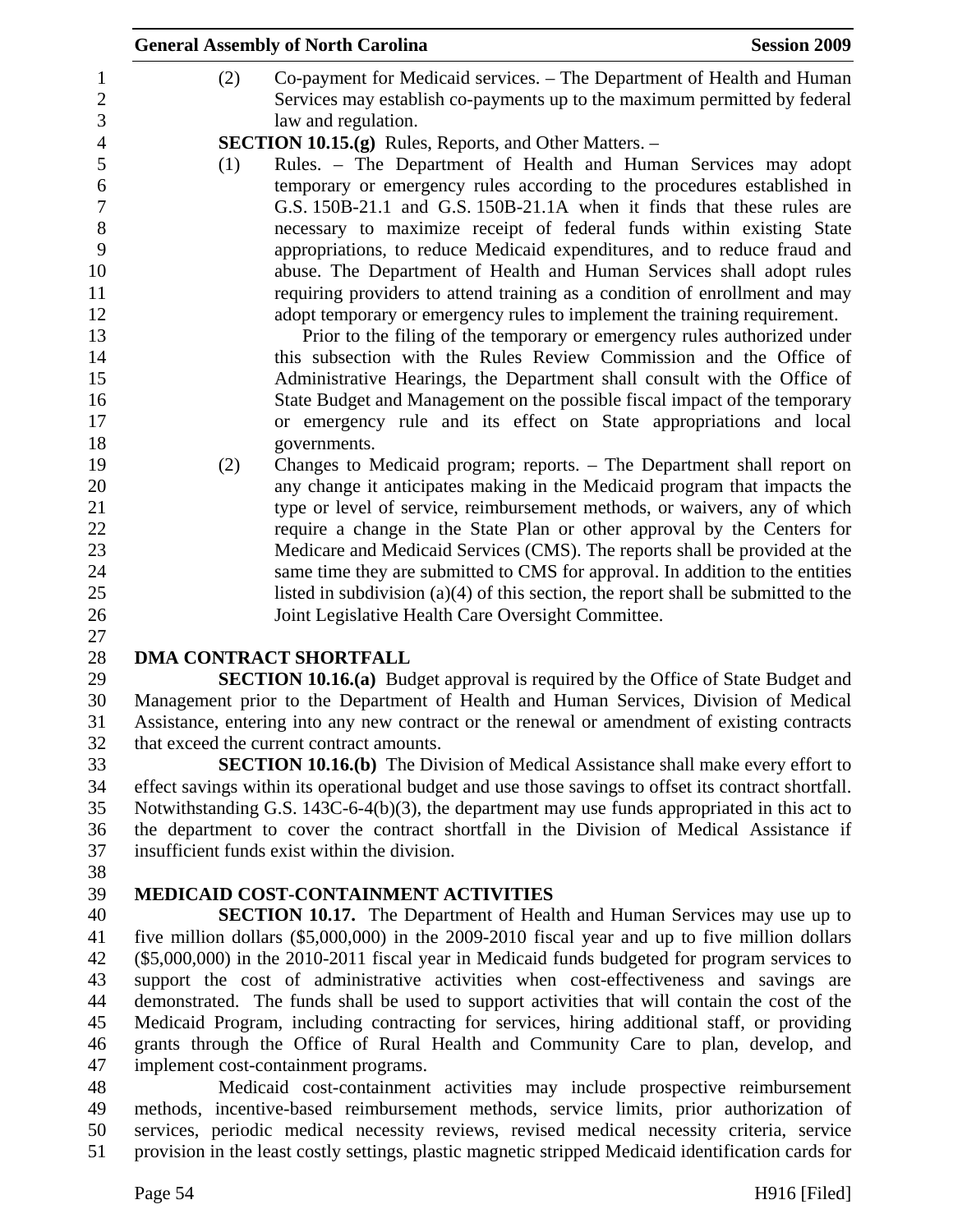1 issuance to Medicaid enrollees, fraud detection software or other fraud detection activities, 2 technology that improves clinical decision making, credit balance recovery and data mining 3 services, and other cost-containment activities. Funds may be expended under this section only 4 after the Office of State Budget and Management has approved a proposal for the expenditure 5 submitted by the Department. Proposals for expenditure of funds under this section shall 6 include the cost of implementing the cost-containment activity and documentation of the 7 amount of savings expected to be realized from the cost-containment activity. The Department 8 shall provide a copy of proposals for expenditures under this section to the House of 9 Representatives Appropriations Subcommittee on Health and Human Services, the Senate 10 Appropriations Committee on Health and Human Services, and the Fiscal Research Division.

11

### 12 **MEDICAID SPECIAL FUND TRANSFER**

13 **SECTION 10.18.** Of the funds transferred to the Department of Health and Human 14 Services for Medicaid programs pursuant to G.S. 143C-9-1, there is appropriated from the 15 Medicaid Special Fund to the Department of Health and Human Services the sum of forty-three 16 million dollars (\$43,000,000) for the 2009-2010 fiscal year and the sum of forty-three million 17 dollars (\$43,000,000) for the 2010-2011 fiscal year. These funds shall be allocated as 18 prescribed by G.S. 143C-9-1(b) for Medicaid programs. Notwithstanding the prescription in 19 G.S. 143C-9-1(b) that these funds not reduce State general revenue funding, these funds shall 20 replace the reduction in general revenue funding effected in this act. The Department may also 21 use funds in the Medicaid Special Fund to fund the settlement of the Disproportionate Share 22 Hospital payment audit issues between the Department of Health and Human Services and the 23 federal government related to fiscal years 1997-2002, and funds are appropriated from the Fund 24 for the 2009-2010 fiscal year for this purpose.

25

# 26 **EXTEND IMPLEMENTATION OF COMMUNITY ALTERNATIVES PROGRAMS**  27 **REIMBURSEMENT SYSTEM**

28 **SECTION 10.19.** Full implementation for the Community Alternatives Programs 29 reimbursement system shall be not later than 12 months after the date on which the replacement 30 Medicaid Management Information System becomes operational and stabilized.

31

#### 32 **FAMILIES PAY PART OF THE COST OF SERVICES UNDER THE CAP-MR/DD**  33 **PROGRAM AND THE CAP-CHILDREN'S PROGRAM BASED ON FAMILY**  34 **INCOME**

35 **SECTION 10.20.(a)** Subject to approval from the Centers for Medicare and 36 Medicaid Services (CMS), the Department of Health and Human Services, Division of Medical 37 Assistance, shall, in consultation with the Division of Mental Health, Developmental 38 Disabilities, and Substance Abuse Services, and Community Alternatives Program (CAP) 39 stakeholders, develop a schedule of cost-sharing requirements for families of children with 40 incomes above the Medicaid allowable limit to share in the costs of their child's Medicaid 41 expenses under the CAP-MR/DD (Community Alternatives Program for Mental Retardation 42 and Developmentally Disabled) Program and the CAP-C (Community Alternatives Program for 43 Children). The cost-sharing amounts shall be based on a sliding scale of family income and 44 shall take into account the impact on families with more than one child in the CAP programs. 45 In developing the schedule, the Department shall also take into consideration how other states 46 have implemented cost-sharing in their CAP programs. The Division of Medical Assistance 47 may establish monthly deductibles as a means of implementing this cost-sharing. The 48 Department shall provide for at least one public hearing and other opportunities for individuals 49 to comment on the imposition of cost-sharing under the CAP program schedule.

50 **SECTION 10.20.(b)** The Division of Medical Assistance shall also, in 51 collaboration with the Controller's Office of the Department of Health and Human Services, the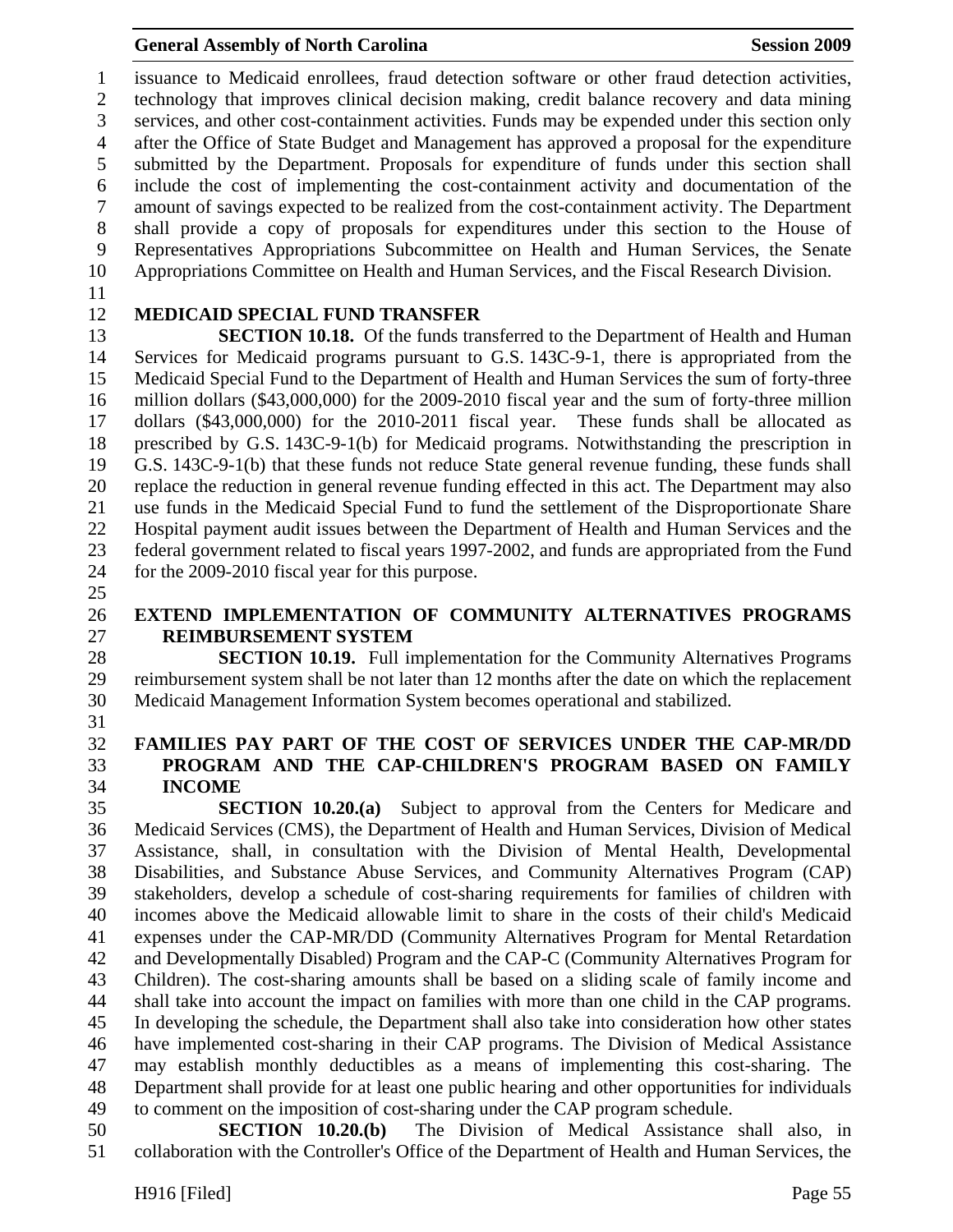#### General Assembly of North Carolina **Session 2009**

1 Division of Information Resource Management (DIRM), and the new vendor of the 2 replacement Medicaid Management Information System, develop business rules, program 3 policies and procedures, and define relevant technical requirements.

4 **SECTION 10.20.(c)** Prior to seeking approval from CMS, but not later than 5 October 1, 2009, the Department shall report to the Joint Legislative Oversight Committee on 6 Mental Health, Developmental Disabilities, and Substance Abuse Services and Bridge Funding 7 Needs, and to the Senate Appropriations Committee on Health and Human Services, the House 8 of Representatives Appropriations Subcommittee on Health and Human Services, and the 9 Fiscal Research Division. The report shall include a summary of comments the Department 10 has received at the public hearing, business rules, policies and procedures, and technical 11 requirements of the initiative and shall also indicate any barriers to implementing the 12 cost-sharing.

13

#### 14 **CONTINUE EFFORTS TO EXPAND COMMUNITY CARE AND IMPROVE**  15 **QUALITY OF CARE FOR AGED, BLIND, AND DISABLED MEDICAID**  16 **RECIPIENTS**

17 **SECTION 10.21.** The Department of Health and Human Services shall continue its 18 efforts to expand the scope of Community Care of North Carolina care management model to 19 recipients of Medicaid and dually eligible individuals with a chronic condition and long-term 20 care needs. In expanding the scope, the Department shall focus on the aged, blind, and 21 disabled, and CAP-DA populations for improvement in management, cost-effectiveness, and 22 local coordination of services through Community Care of North Carolina and in collaboration 23 with local providers of care. The Department shall target personal care services, private duty 24 nursing, home health, durable medical equipment, ancillary professional services, specialty 25 care, residential services, including skilled nursing facilities, home infusion therapy, pharmacy, 26 and other services determined target-worthy by the Department.

27

# 28 **MEDICAID PROVIDER AND RECIPIENT APPEALS**

29 **SECTION 10.22.(a)** For the purpose of expediting the resolution of community 30 support provider appeals and thereby saving State and federal funds that are paid for services 31 that are found to be unnecessary or otherwise ineligible for payment, the Department shall 32 implement on a temporary basis a community support provider appeals process. The process 33 shall be a substitute for informal provider appeals at the Department level and formal provider 34 appeals by the Office of Administrative Hearings. The community support provider appeals 35 process shall apply to a community support services provider:

- 
- 
- 36 (1) Who is aggrieved by a decision of the Department to reduce, deny, recoup, 37 or recover reimbursement for community support services, or to deny, 38 suspend, or revoke a provider agreement to provide community support 39 services.
- 
- 40 (2) Whose endorsement has been withdrawn or whose application for 41 endorsement has been denied by a local management entity.

42 **SECTION 10.22.(b)** The community support provider appeals process shall be 43 developed and implemented as follows:

44 (1) A hearing under this section shall be commenced by filing a petition with the 45 chief hearings clerk of the Department within 30 days of the mailing of the 46 notice by the Department of the action giving rise to the contested case. The 47 petition shall identify the petitioner, be signed by the party or representative 48 of the party, and shall describe the agency action giving rise to the contested 49 case. As used in this section, "file or filing" means to place the paper or item 50 to be filed into the care and custody of the chief hearings clerk of the 51 Department and acceptance thereof by the chief hearings clerk, except that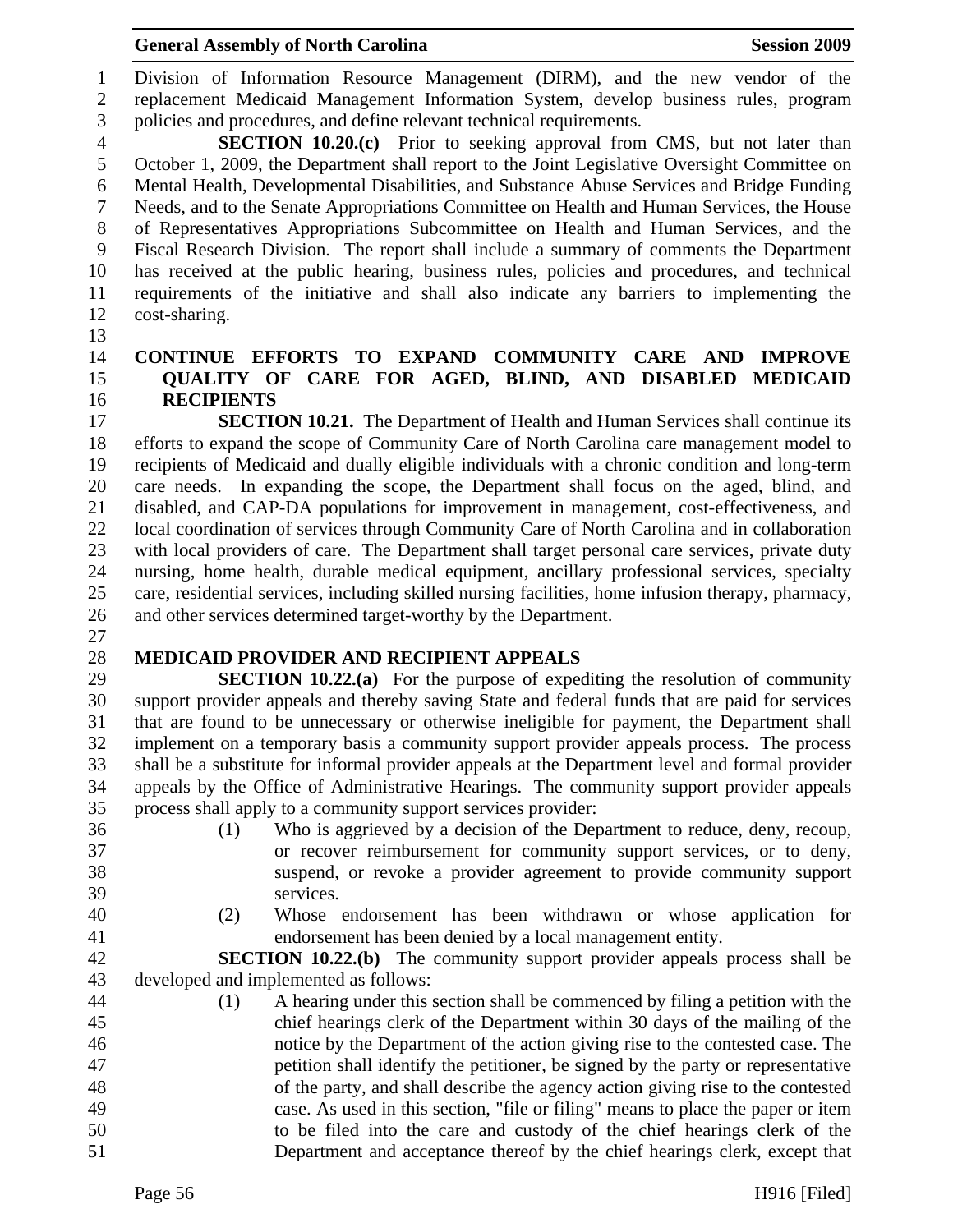|                                    |     | <b>General Assembly of North Carolina</b>                                                                                                                                                                                                                                                          | <b>Session 2009</b> |
|------------------------------------|-----|----------------------------------------------------------------------------------------------------------------------------------------------------------------------------------------------------------------------------------------------------------------------------------------------------|---------------------|
| $\mathbf{1}$<br>$\sqrt{2}$<br>3    |     | the hearing officer may permit the papers to be filed with the hearing officer,<br>in which event the hearing officer shall note thereon the filing date. The<br>Department shall supply forms for use in these contested cases.                                                                   |                     |
| $\overline{4}$<br>5                | (2) | If there is a timely request for an appeal, the Department shall promptly<br>designate a hearing officer who shall hold an evidentiary hearing. The                                                                                                                                                |                     |
| $\boldsymbol{6}$<br>$\overline{7}$ |     | hearing officer shall conduct the hearing according to applicable federal law<br>and regulations and shall ensure that:                                                                                                                                                                            |                     |
| $8\,$<br>9<br>10<br>11             |     | Notice of the hearing is given not less than 15 days before the<br>a.<br>hearing. The notice shall state the date, hour, and place of the hearing<br>and shall be deemed to have been given on the date that a copy of the<br>notice is mailed, via certified mail, to the address provided by the |                     |
| 12                                 |     | petitioner in the petition for hearing.                                                                                                                                                                                                                                                            |                     |
| 13<br>14                           |     | The hearing is held in Wake County, except that the hearing officer<br>b.<br>may, after consideration of the numbers, locations, and convenience                                                                                                                                                   |                     |
| 15<br>16                           |     | of witnesses and in order to promote the ends of justice, hold the<br>hearing by telephone or other electronic means or hold the hearing in                                                                                                                                                        |                     |
| 17                                 |     | a county in which the petitioner resides.                                                                                                                                                                                                                                                          |                     |
| 18                                 |     | Discovery is no more extensive or formal than that required by<br>c.                                                                                                                                                                                                                               |                     |
| 19                                 |     | federal law and regulations applicable to the hearings. Prior to and                                                                                                                                                                                                                               |                     |
| 20                                 |     | during the hearing, a provider representative shall have adequate                                                                                                                                                                                                                                  |                     |
| 21                                 |     | opportunity to examine the provider's own case file. No later than                                                                                                                                                                                                                                 |                     |
| 22                                 |     | five days before the date of the hearing, each party to a contested                                                                                                                                                                                                                                |                     |
| 23                                 |     | case shall provide to each other party a copy of any documentary                                                                                                                                                                                                                                   |                     |
| 24                                 |     | evidence that the party intends to introduce at the hearing and shall                                                                                                                                                                                                                              |                     |
| 25                                 |     | identify each witness that the party intends to call.                                                                                                                                                                                                                                              |                     |
| 26                                 | (3) | The hearing officer shall have the power to administer oaths and                                                                                                                                                                                                                                   |                     |
| 27                                 |     | affirmations, subpoena the attendance of witnesses, rule on prehearing                                                                                                                                                                                                                             |                     |
| 28                                 |     | motions, and regulate the conduct of the hearing. The following shall apply                                                                                                                                                                                                                        |                     |
| 29                                 |     | to hearings held pursuant to this section:                                                                                                                                                                                                                                                         |                     |
| 30                                 |     | At the hearing, the parties may present such sworn evidence, law,<br>a.                                                                                                                                                                                                                            |                     |
| 31                                 |     | and regulations as are relevant to the issues in the case.                                                                                                                                                                                                                                         |                     |
| 32                                 |     | The petitioner and the respondent agency each have a right to be<br>$\mathbf b$ .                                                                                                                                                                                                                  |                     |
| 33                                 |     | represented by a person of his choice, including an attorney obtained                                                                                                                                                                                                                              |                     |
| 34                                 |     | at the party's own expense.                                                                                                                                                                                                                                                                        |                     |
| 35                                 |     | The petitioner and the respondent agency shall each have the right to<br>$\mathbf{C}$ .                                                                                                                                                                                                            |                     |
| 36                                 |     | cross-examine witnesses as well as make a closing argument                                                                                                                                                                                                                                         |                     |
| 37                                 |     | summarizing his view of the case and the law.                                                                                                                                                                                                                                                      |                     |
| 38                                 |     | The appeal hearing shall be recorded. If a petition for judicial review<br>d.                                                                                                                                                                                                                      |                     |
| 39                                 |     | is filed pursuant to subsection (f) of this section, a transcript will be                                                                                                                                                                                                                          |                     |
| 40                                 |     | prepared and made part of the official report and shall be prepared at                                                                                                                                                                                                                             |                     |
| 41                                 |     | no cost to the appellant. In the absence of the filing of a petition for a                                                                                                                                                                                                                         |                     |
| 42                                 |     | judicial review, no transcript will be prepared unless requested by a                                                                                                                                                                                                                              |                     |
| 43                                 |     | party, in which case each party shall bear the cost of the transcript or                                                                                                                                                                                                                           |                     |
| 44<br>45                           |     | part thereof or copy of the transcript or part thereof requested by the                                                                                                                                                                                                                            |                     |
| 46                                 |     | party. The recording of the appeal hearing may be erased or                                                                                                                                                                                                                                        |                     |
| 47                                 |     | otherwise destroyed 180 days after the final decision is mailed as                                                                                                                                                                                                                                 |                     |
| 48                                 |     | provided in G.S. $108A-79(i)(5)$ .                                                                                                                                                                                                                                                                 |                     |
| 49                                 | (4) | The hearing officer shall decide the case based upon a preponderance of the<br>evidence, giving deference to the demonstrated knowledge and expertise of                                                                                                                                           |                     |
| 50                                 |     | the agency as provided in G.S. 150B-34(a). The hearing officer shall prepare                                                                                                                                                                                                                       |                     |
| 51                                 |     | a proposal for the decision, citing relevant law, regulations, and evidence,                                                                                                                                                                                                                       |                     |
|                                    |     |                                                                                                                                                                                                                                                                                                    |                     |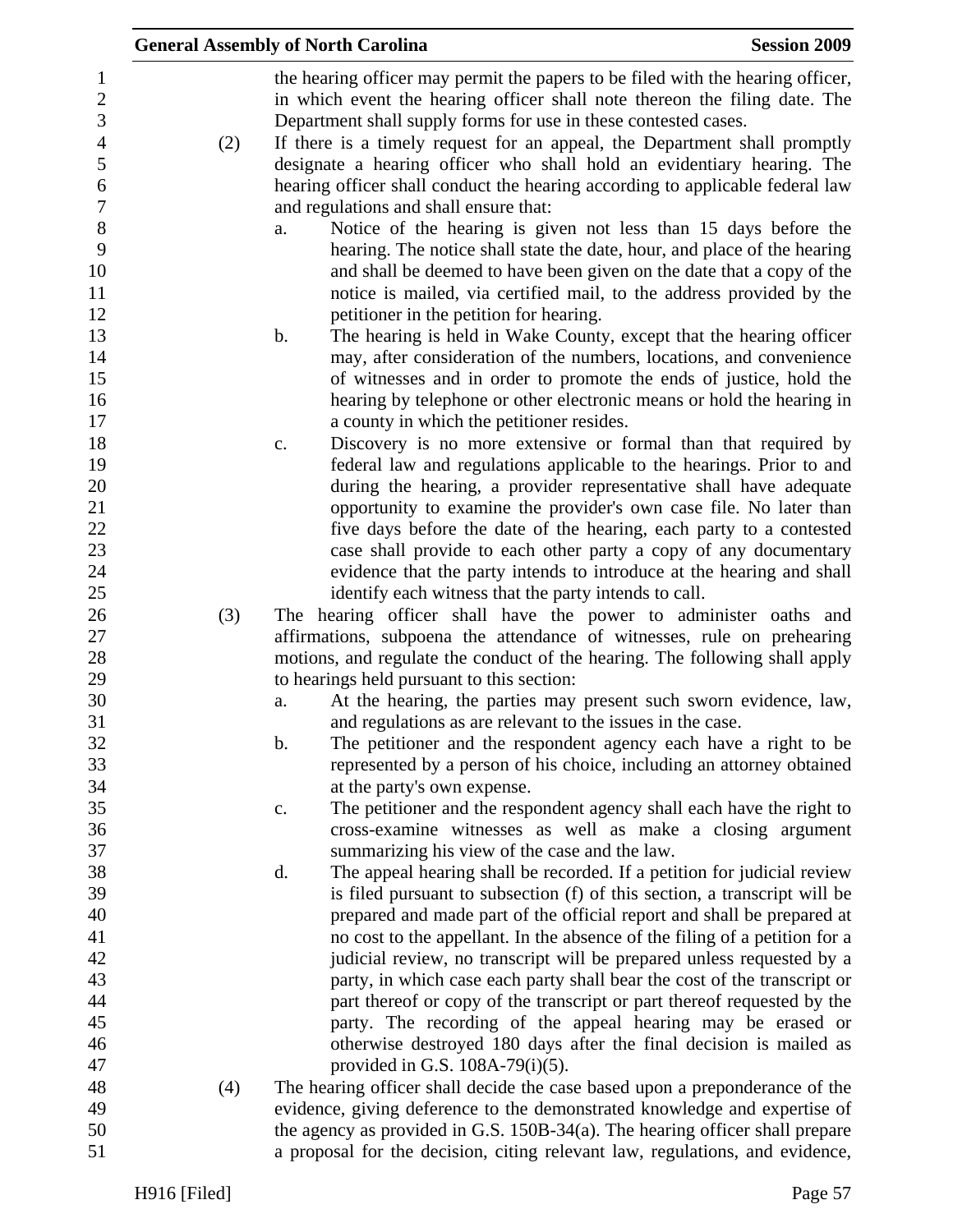|                     |     | <b>General Assembly of North Carolina</b>                                                                                                                      | <b>Session 2009</b> |
|---------------------|-----|----------------------------------------------------------------------------------------------------------------------------------------------------------------|---------------------|
| 1<br>$\mathbf{2}$   |     | which shall be served upon the petitioner or the petitioner's representative by<br>certified mail, with a copy furnished to the respondent agency.             |                     |
| 3<br>$\overline{4}$ | (5) | The petitioner and the respondent agency shall have 15 days from the date of<br>the mailing of the proposal for decision to present written arguments in       |                     |
| $\mathfrak s$       |     | opposition to or in support of the proposal for decision to the designated                                                                                     |                     |
| 6<br>$\tau$         |     | official of the Department who will make the final decision. If neither<br>written arguments are presented, nor extension of time granted by the final         |                     |
| 8                   |     | agency decision maker for good cause, within 15 days of the date of the                                                                                        |                     |
| 9                   |     | mailing of the proposal for decision, the proposal for decision becomes final.                                                                                 |                     |
| 10<br>11            |     | If written arguments are presented, such arguments shall be considered and<br>the final decision shall be rendered. The final decision shall be rendered not   |                     |
| 12                  |     | more than 90 days from the date of the filing of the petition. This time limit                                                                                 |                     |
| 13                  |     | may be extended by agreement of the parties or by final agency decision                                                                                        |                     |
| 14                  |     | maker, for good cause shown, for an additional period of up to 30 days. The                                                                                    |                     |
| 15<br>16            |     | final decision shall be served upon the petitioner or the petitioner's<br>representative by certified mail, with a copy furnished to the respondent            |                     |
| 17                  |     | agency. In the absence of a petition for judicial review filed pursuant to                                                                                     |                     |
| 18                  |     | subsection (f) of this section, the final decision shall be binding upon the                                                                                   |                     |
| 19<br>20            | (6) | petitioner and the Department.<br>A petitioner who is dissatisfied with the final decision of the Department                                                   |                     |
| 21                  |     | may file, within 30 days of the service of the decision, a petition for judicial                                                                               |                     |
| 22                  |     | review in the Superior Court of Wake County or of the county from which                                                                                        |                     |
| 23                  |     | the case arose. The judicial review shall be conducted according to Article 4                                                                                  |                     |
| 24<br>25            | (7) | of Chapter 150B of the General Statutes.<br>In the event of a conflict between federal law or regulations and State law or                                     |                     |
| 26                  |     | regulations, federal law or regulations shall control. This section applies to                                                                                 |                     |
| 27                  |     | all petitions that are filed by a Medicaid community support services                                                                                          |                     |
| 28<br>29            |     | provider on or after July 1, 2008, and for all Medicaid community support<br>services provider petitions that have been filed at the Office of                 |                     |
| 30                  |     | Administrative Hearings previous to July 1, 2008, but for which a hearing on                                                                                   |                     |
| 31                  |     | the merits has not been commenced prior to that date. The requirement that                                                                                     |                     |
| 32                  |     | the agency decision must be rendered not more than 90 days from the date of                                                                                    |                     |
| 33<br>34            |     | the filing of the petition for hearing shall not apply to (i) community support<br>services provider petitions that were filed at the Office of Administrative |                     |
| 35                  |     | Hearings or (ii) requests for a hearing under the Department's informal                                                                                        |                     |
| 36                  |     | settlement process prior to the effective date of this act. The Office of                                                                                      |                     |
| 37<br>38            |     | Administrative Hearings shall transfer all cases affected by this section to                                                                                   |                     |
| 39                  |     | the Department of Health and Human Services within 30 days of the<br>effective date of this section. This act preempts the existing informal appeal            |                     |
| 40                  |     | process and reconsideration review process at the Department of Health and                                                                                     |                     |
| 41                  |     | Human Services and the existing appeal process at the Office of                                                                                                |                     |
| 42<br>43            |     | Administrative Hearings with regard to all appeals filed by Medicaid<br>community support services providers under the Medical Assistance                      |                     |
| 44                  |     | program.                                                                                                                                                       |                     |
| 45                  |     | <b>SECTION 10.22.(c)</b> Notwithstanding any other provision of law to the contrary,                                                                           |                     |
| 46                  |     | the Department of Health and Human Services may, pursuant to its statutory authority or                                                                        |                     |
| 47                  |     | federal Medicaid requirements, suspend the endorsement or Medicaid participation of a                                                                          |                     |

48 provider of community support services pending a final agency decision based on a fair hearing<br>49 of the provider's appeal filed with the Department under its community support provider appeal of the provider's appeal filed with the Department under its community support provider appeal 50 process. A provider of community support services whose endorsement, Medicaid 51 participation, or services have been suspended is not entitled to payment during the period the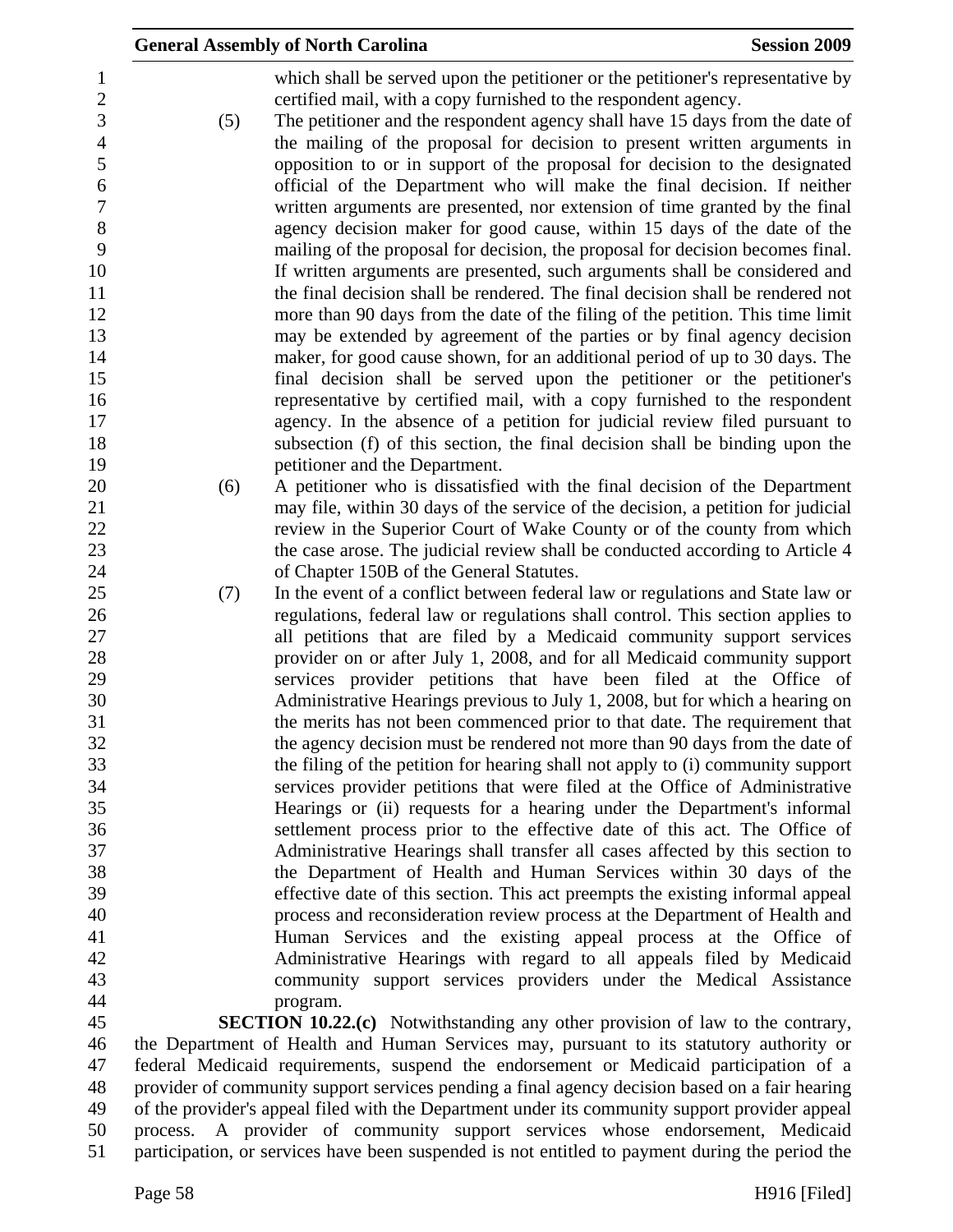#### **General Assembly of North Carolina**  Session 2009 **Session 2009**

1 appeal is pending, and the Department shall make no such payment to the provider during that 2 period. If the final agency decision is in favor of the provider, the Department shall remove the 3 suspension, commence payment for provider services, and reimburse the provider for payments 4 withheld during the period of appeal. Contracts between the Department or a local 5 management entity and the provider shall contain a provision indicating the circumstances 6 under which a provider may appeal an agency decision and giving notice of the suspension of 7 payments to the provider while the appeal is pending. This subsection applies to community 8 support provider appeals pending in the Department of Health and Human Services or the 9 Office of Administrative Hearings, as applicable, on and after July 1, 2008.

10 **SECTION 10.22.(d)** The Department's community support provider appeals 11 process established under this section shall expire July 1, 2010. The Department shall report to 12 the House of Representatives Appropriations Subcommittee on Health and Human Services, 13 the Senate Appropriations Committee on Health and Human Services, the Joint Legislative 14 Oversight Committee on Mental Health, Developmental Disabilities, and Substance Abuse 15 Services, and the Fiscal Research Division on October 1, 2009, and March 1, 2010, on the 16 effectiveness and efficiency of the community support provider appeals process.

#### 17 **SECTION 10.22.(e)**

- 18 (1) General rule. Notwithstanding any provision of State law or rules to the 19 contrary, this subsection shall govern the process used by a Medicaid 20 applicant or recipient to appeal a determination made by the Department of 21 Health and Human Services to deny, terminate, suspend, or reduce Medicaid 22 covered services. For purposes of this subsection, the phrase "adverse 23 determination" means a determination by the Department to deny, terminate, 24 suspend, or reduce Medicaid covered services. For purposes of this 25 subsection, all references to an applicant or recipient include the applicant or 26 recipient's parent, guardian, or legal representative; however, notice need 27 only be given to a parent, guardian, or legal representative who has 28 requested in writing to receive the notice.
- 29 (2) Notice. Except as otherwise provided by federal law or regulation, at least 30 30 days before the effective date of an adverse determination, the 31 Department shall notify the applicant or recipient, and the provider, if 32 applicable, in writing of the determination and of the applicant's or 33 recipient's right to appeal the determination. The notice shall be mailed on 34 the date indicated on the notice as the date of the determination. The notice 35 shall include:
- 36 a. An identification of the applicant or recipient whose services are 37 being affected by the adverse determination, including full name and 38 Medicaid identification number.
- 39 b. An explanation of what service is being denied, terminated, 40 suspended, or reduced and the reason for the determination.
- 41 c. The specific regulation, statute, or medical policy that supports or 42 requires the adverse determination.
- 43 d. The effective date of the adverse determination.
- 44 e. An explanation of the applicant's or recipient's right to appeal the 45 Department's adverse determination in an evidentiary hearing before 46 an administrative law judge.
- 47 f. An explanation of how the applicant or recipient can request a 48 hearing and a statement that the applicant or recipient may represent 49 himself or use legal counsel, a relative, or other spokesperson.
- 50 g. A statement that the applicant or recipient will continue to receive 51 Medicaid services at the level provided on the day immediately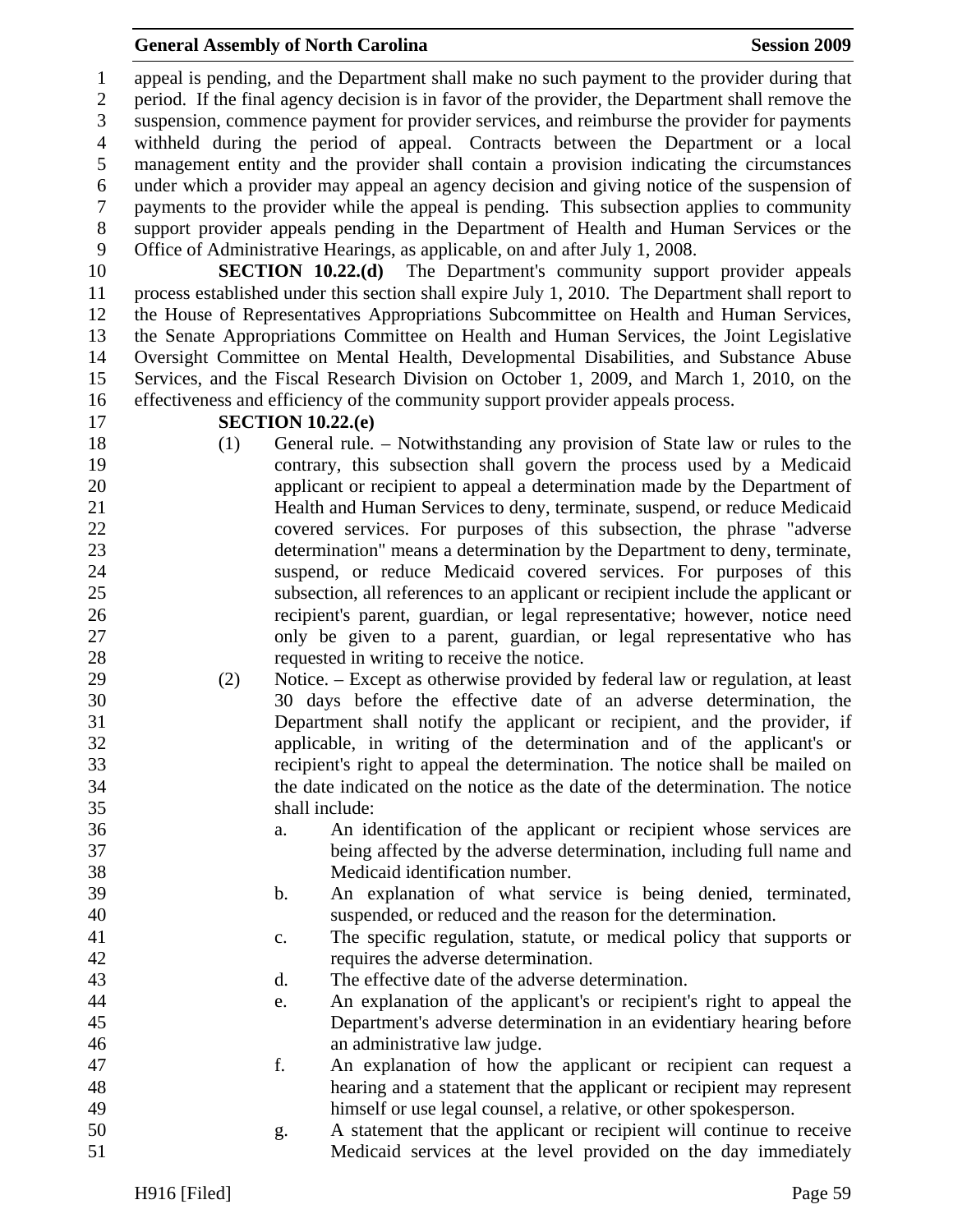|                                                     |     | <b>General Assembly of North Carolina</b><br><b>Session 2009</b>                                                                                                                                                                                                                   |
|-----------------------------------------------------|-----|------------------------------------------------------------------------------------------------------------------------------------------------------------------------------------------------------------------------------------------------------------------------------------|
| $\mathbf{1}$<br>$\mathbf{2}$<br>3<br>$\overline{4}$ |     | preceding the Department's adverse determination or the amount<br>requested by the applicant or recipient, whichever is less, if the<br>applicant or recipient requests a hearing before the effective date of<br>the adverse determination. The services shall continue until the |
| 5<br>6<br>$\overline{7}$                            |     | hearing is completed and a final decision is rendered.<br>The name and telephone number of a contact person at the<br>h.<br>Department to respond in a timely fashion to the applicant's or                                                                                        |
| $8\,$<br>9                                          |     | recipient's questions.<br>i.<br>The telephone number by which the applicant or recipient may                                                                                                                                                                                       |
| 10<br>11                                            |     | contact a Legal Aid/Legal Services office.<br>j.<br>The appeal request form described in subdivision (4) of this                                                                                                                                                                   |
| 12<br>13                                            |     | subsection that the applicant or recipient may use to request a<br>hearing.                                                                                                                                                                                                        |
| 14<br>15<br>16                                      | (3) | Appeals. – Except as provided by this subdivision and subdivisions of<br>subsection (f) of this section, a request for a hearing to appeal an adverse<br>determination of the Department under this section is a contested case                                                    |
| 17<br>18                                            |     | subject to the provisions of Article 3 of Chapter 150B of the General<br>Statutes. The applicant or recipient must request a hearing within 30 days of                                                                                                                             |
| 19<br>20                                            |     | the mailing of the notice required by subdivision (2) of this subsection by<br>sending an appeal request form to the Office of Administrative Hearings and                                                                                                                         |
| 21                                                  |     | the Department. The Department shall immediately forward a copy of the                                                                                                                                                                                                             |
| 22                                                  |     | notice to the Office of Administrative Hearings electronically. The                                                                                                                                                                                                                |
| 23<br>24                                            |     | information contained in the notice is confidential unless the recipient<br>appeals. The Office of Administrative Hearings may dispose of the records                                                                                                                              |
| 25                                                  |     | after one year. The Department may not influence, limit, or interfere with the                                                                                                                                                                                                     |
| 26                                                  |     | applicant's or recipient's decision to request a hearing.                                                                                                                                                                                                                          |
| 27                                                  | (4) | Appeal request form. $-$ Along with the notice required by subdivision (2) of                                                                                                                                                                                                      |
| 28<br>29                                            |     | this subsection, the Department shall also provide the applicant or recipient<br>with an appeal request form which shall be no more than one side of one                                                                                                                           |
| 30                                                  |     | page. The form shall include the following:                                                                                                                                                                                                                                        |
| 31                                                  |     | A statement that in order to request an appeal, the applicant or<br>a.                                                                                                                                                                                                             |
| 32<br>33                                            |     | recipient must send the form by mail or fax to the address or fax<br>number listed on the form within 30 days of mailing of the notice.                                                                                                                                            |
| 34                                                  |     | The applicant's or recipient's name, address, telephone number, and<br>$\mathbf b$ .                                                                                                                                                                                               |
| 35                                                  |     | Medicaid identification number.                                                                                                                                                                                                                                                    |
| 36<br>37                                            |     | A preprinted statement that indicates that the applicant or recipient<br>c.<br>would like to appeal the specific adverse determination of which the                                                                                                                                |
| 38                                                  |     | applicant or recipient was notified in the notice.                                                                                                                                                                                                                                 |
| 39                                                  |     | A statement informing the applicant or recipient that he or she may<br>d.                                                                                                                                                                                                          |
| 40                                                  |     | choose to be represented by a lawyer, a relative, a friend, or other                                                                                                                                                                                                               |
| 41                                                  |     | spokesperson.                                                                                                                                                                                                                                                                      |
| 42                                                  |     | A space for the applicant's or recipient's signature and date.<br>e.                                                                                                                                                                                                               |
| 43                                                  | (5) | Final decision. - After a hearing before an administrative law judge, the                                                                                                                                                                                                          |
| 44                                                  |     | judge shall return the decision and record to the Department in accordance                                                                                                                                                                                                         |
| 45                                                  |     | with subsection (f) of this section. The Department shall make a final                                                                                                                                                                                                             |
| 46                                                  |     | decision in the case within 20 days of receipt of the decision and record from                                                                                                                                                                                                     |
| 47<br>48                                            |     | the administrative law judge and promptly notify the applicant or recipient<br>of the final decision and of the right to judicial review of the decision                                                                                                                           |
| 49                                                  |     | pursuant to Article 4 of Chapter 150B of the General Statutes.                                                                                                                                                                                                                     |
| 50                                                  |     | <b>SECTION 10.22.(f)</b>                                                                                                                                                                                                                                                           |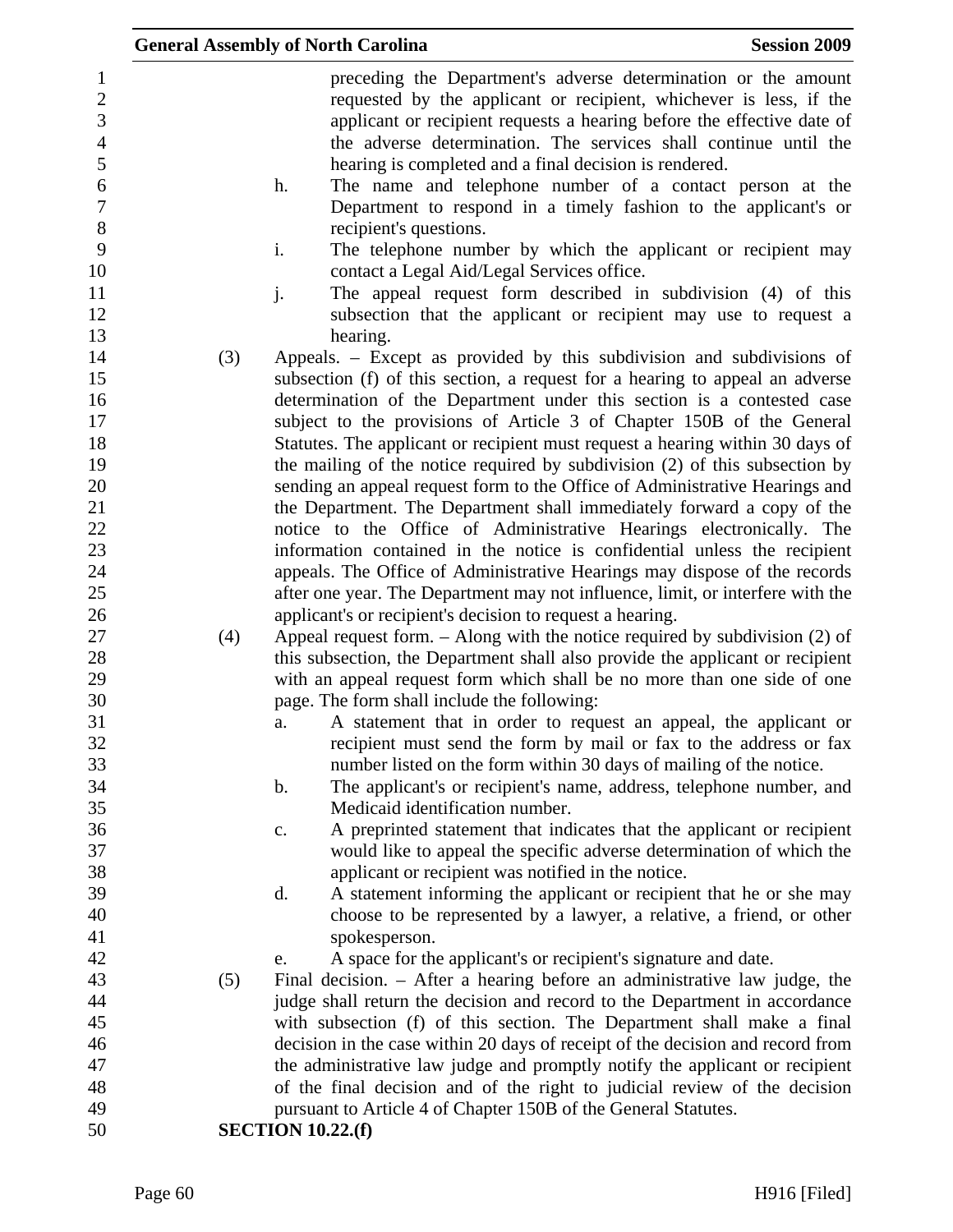|                                                   | <b>General Assembly of North Carolina</b>                                                                                                                                                                                                                                                                              | <b>Session 2009</b> |
|---------------------------------------------------|------------------------------------------------------------------------------------------------------------------------------------------------------------------------------------------------------------------------------------------------------------------------------------------------------------------------|---------------------|
| (1)<br>1<br>$\overline{2}$<br>3<br>$\overline{4}$ | Application. – This subsection applies only to contested Medicaid cases<br>commenced by Medicaid applicants or recipients under subsection (f) of this<br>section. Except as otherwise provided by subsection (f) of this section<br>governing time lines and procedural steps, a contested Medicaid case              |                     |
| 5<br>6<br>$\boldsymbol{7}$<br>$8\,$               | commenced by a Medicaid applicant or recipient is subject to the provisions<br>of Article 3 of Chapter 150B of the General Statutes. To the extent any<br>provision in this subsection conflicts with another provision in Article 3 of<br>Chapter 150B of the General Statutes, this subsection and subsection (e) of |                     |
| 9                                                 | this section control.                                                                                                                                                                                                                                                                                                  |                     |
| 10<br>(2)                                         | Simple Procedures. - Notwithstanding any other provision of Article 3 of                                                                                                                                                                                                                                               |                     |
| 11                                                | Chapter 150B of the General Statutes, the chief administrative law judge                                                                                                                                                                                                                                               |                     |
| 12                                                | may limit and simplify the procedures that apply to a contested Medicaid                                                                                                                                                                                                                                               |                     |
| 13                                                | case involving a Medicaid applicant or recipient in order to complete the                                                                                                                                                                                                                                              |                     |
| 14                                                | case as quickly as possible. To the extent possible, the Hearings Division                                                                                                                                                                                                                                             |                     |
| 15<br>16                                          | shall schedule and hear contested Medicaid cases within 45 days of<br>submission of a request for appeal. The simplified procedure may include                                                                                                                                                                         |                     |
| 17                                                | requiring that all prehearing motions be considered and ruled on by the                                                                                                                                                                                                                                                |                     |
| 18                                                | administrative law judge in the course of the hearing of the case on the                                                                                                                                                                                                                                               |                     |
| 19                                                | merits. An administrative law judge assigned to a contested Medicaid case                                                                                                                                                                                                                                              |                     |
| 20                                                | shall make reasonable efforts in a case involving a Medicaid applicant or                                                                                                                                                                                                                                              |                     |
| 21                                                | recipient who is not represented by an attorney to assure a fair hearing and to                                                                                                                                                                                                                                        |                     |
| 22                                                | maintain a complete record of the hearing. The administrative law judge may                                                                                                                                                                                                                                            |                     |
| 23                                                | allow brief extensions of the time limits contained in this section for good                                                                                                                                                                                                                                           |                     |
| 24                                                | cause and to ensure that the record is complete. Good cause includes delays                                                                                                                                                                                                                                            |                     |
| 25                                                | resulting from untimely receipt of documentation needed to render a                                                                                                                                                                                                                                                    |                     |
| 26                                                | decision and other unavoidable and unforeseen circumstances.                                                                                                                                                                                                                                                           |                     |
| 27<br>(3)                                         | Mediation. – Upon receipt of an appeal request form as provided by<br>subdivision $(e)(4)$ of this section or other clear request for a hearing by a                                                                                                                                                                   |                     |
| 28<br>29                                          | Medicaid applicant or recipient, the chief administrative law judge shall                                                                                                                                                                                                                                              |                     |
| 30                                                | immediately notify the Mediation Network of North Carolina which shall                                                                                                                                                                                                                                                 |                     |
| 31                                                | within five days contact the petitioner to offer mediation in an attempt to                                                                                                                                                                                                                                            |                     |
| 32                                                | resolve the dispute. If mediation is accepted, the mediation must be                                                                                                                                                                                                                                                   |                     |
| 33                                                | completed within 25 days of submission of the request for appeal. If                                                                                                                                                                                                                                                   |                     |
| 34                                                | mediation is successful, the mediator shall inform the Hearings Division,                                                                                                                                                                                                                                              |                     |
| 35                                                | which shall confirm with the agency that a settlement has been achieved, and                                                                                                                                                                                                                                           |                     |
| 36                                                | the case shall be dismissed. If the petitioner rejects the offer of mediation or                                                                                                                                                                                                                                       |                     |
| 37                                                | the mediation is unsuccessful, the mediator shall notify the Hearings                                                                                                                                                                                                                                                  |                     |
| 38<br>39                                          | Division that the case will proceed to hearing. Nothing in this subdivision                                                                                                                                                                                                                                            |                     |
| 40<br>(4)                                         | shall restrict the right to a contested case hearing.<br>Burden of proof. - The petitioner has the burden of proof to show                                                                                                                                                                                             |                     |
|                                                   | entitlement to a requested benefit or the propriety of requested agency action                                                                                                                                                                                                                                         |                     |
| 42                                                | when the agency has denied the benefit or refused to take the particular                                                                                                                                                                                                                                               |                     |
| 43                                                | action. The agency has the burden of proof when the appeal is from an                                                                                                                                                                                                                                                  |                     |
| 44                                                | agency determination to impose a penalty or reduce, terminate, or suspend a                                                                                                                                                                                                                                            |                     |
| 45                                                | benefit previously granted. The party with the burden of proof on any issue                                                                                                                                                                                                                                            |                     |
|                                                   | has the burden of going forward, and the administrative law judge shall not                                                                                                                                                                                                                                            |                     |
|                                                   | make any ruling on the preponderance of evidence until the close of all                                                                                                                                                                                                                                                |                     |
| 48<br>49                                          | evidence.                                                                                                                                                                                                                                                                                                              |                     |
| (5)<br>50                                         | Decision. – The administrative law judge assigned to a contested Medicaid                                                                                                                                                                                                                                              |                     |
|                                                   | case shall hear and decide the case without unnecessary delay. The Hearings<br>Division shall send a copy of the audiotape or diskette of the hearing to the                                                                                                                                                           |                     |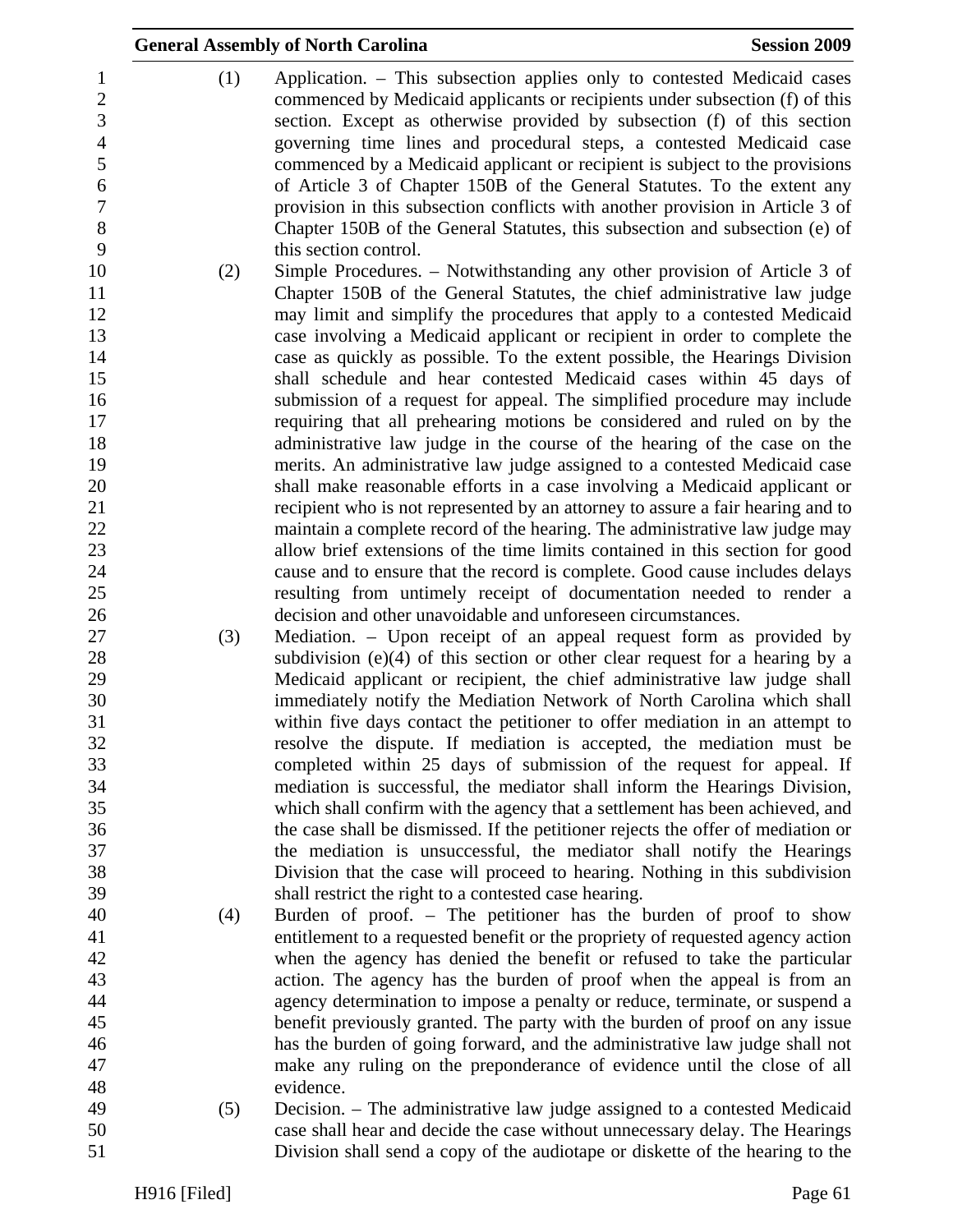| agency within five days of completion of the hearing. The judge shall<br>$\mathbf{1}$<br>$\overline{c}$<br>prepare a written decision and send it to the parties. The decision must be<br>$\overline{3}$<br>sent together with the record to the agency within 20 days of the conclusion<br>$\overline{4}$<br>of the hearing.<br>5<br><b>SECTION 10.22.(g)</b> Nothing in this act shall prevent the Department of Health and<br>Human Services from engaging in an informal review of the case with the applicant or recipient<br>6<br>$\boldsymbol{7}$<br>prior to issuing a notice of adverse determination as provided by subsection (e) of this section.<br>8<br><b>SECTION 10.22.(h)</b> The appeals process for Medicaid applicants and recipients<br>9<br>established under this section shall expire July 1, 2010. The Department of Health and Human<br>Services and the Office of Administrative Hearings shall each report to the House of<br>10<br>Representatives Appropriations Subcommittee on Health and Human Services, the Senate<br>11<br>12<br>Appropriations Subcommittee on Health and Human Services, the Joint Legislative Oversight<br>13<br>Committee on Mental Health, Developmental Disabilities, and Substance Abuse Services, and<br>the Fiscal Research Division on October 1, 2009, and March 1, 2010, on the costs,<br>14<br>15<br>effectiveness, and efficiency of the appeals process for Medicaid applicants and recipients and<br>make recommendations regarding the continuation of the process.<br>16<br>17<br><b>SECTION 10.22.(i)</b> The Department of Health and Human Services, Division of<br>18<br>Medical Assistance, shall adopt a policy reducing the maximum allowable hours for<br>19<br>community support services to eight hours per week. This subsection does not apply to<br>community support services offered under a Medicaid managed care, capitated at-risk waiver.<br>20<br>21<br>22<br><b>CLARIFYING CHANGES TO STATE MEDICAID RESPONSIBILITIES</b><br>23<br><b>SECTION 10.23.</b> Consistent with Sections 31.16.1(c) and (d) of S.L. 2007-323<br>24<br>that requires the State to assume responsibility for the nonfederal share of the costs of medical<br>services provided under the Medicaid Program starting June 1, 2009, the counties shall neither<br>25<br>26<br>bear any responsibility for settlement payments to providers or refunds of expenditure for<br>27<br>program service claims paid on or before June 1, 2009. Counties will continue to participate in<br>28<br>their share of administrative costs.<br>29<br>30<br>DMA REDUCTION OPTION FLEXIBILITY<br>31<br><b>SECTION 10.24.(a)</b> The Department of Health and Human Services, Division of<br>32<br>Medical Assistance, shall, in consultation with provider groups and other interested parties,<br>33<br>review ways to improve health care quality, ensure appropriate use of services, improve clinical<br>34<br>outcomes, and reduce the cost of care for beneficiaries with medically complex conditions as<br>35<br>well as to strengthen fraud and abuse oversight efforts. In the review the Division shall explore<br>36<br>all viable options to improve the quality of care and to control health care costs, including, but<br>37<br>not limited to, the following options:<br>38<br>(1)<br>Increasing utilization review and management practices to improve value<br>39<br>and quality internally or with private vendors with proven records in other<br>40<br>states' Medicaid programs;<br>41<br>Expanding and enhancing programs that increase Aged, Blind, and Disabled<br>(2)<br>42<br>(ABD) Medicaid eligibles participation within CCNC's medical home efforts<br>43<br>and/or encourage single physician care management;<br>44<br>Developing and enhancing incentives for increased provider participation in<br>(3)<br>45<br>CCNC;<br>46<br>Requiring inpatient and outpatient care management for select Medicaid<br>(4)<br>47<br>enrollees;<br>48<br>Adopting specific network and physician performance and compliance<br>(5) |    | <b>General Assembly of North Carolina</b> | <b>Session 2009</b> |
|----------------------------------------------------------------------------------------------------------------------------------------------------------------------------------------------------------------------------------------------------------------------------------------------------------------------------------------------------------------------------------------------------------------------------------------------------------------------------------------------------------------------------------------------------------------------------------------------------------------------------------------------------------------------------------------------------------------------------------------------------------------------------------------------------------------------------------------------------------------------------------------------------------------------------------------------------------------------------------------------------------------------------------------------------------------------------------------------------------------------------------------------------------------------------------------------------------------------------------------------------------------------------------------------------------------------------------------------------------------------------------------------------------------------------------------------------------------------------------------------------------------------------------------------------------------------------------------------------------------------------------------------------------------------------------------------------------------------------------------------------------------------------------------------------------------------------------------------------------------------------------------------------------------------------------------------------------------------------------------------------------------------------------------------------------------------------------------------------------------------------------------------------------------------------------------------------------------------------------------------------------------------------------------------------------------------------------------------------------------------------------------------------------------------------------------------------------------------------------------------------------------------------------------------------------------------------------------------------------------------------------------------------------------------------------------------------------------------------------------------------------------------------------------------------------------------------------------------------------------------------------------------------------------------------------------------------------------------------------------------------------------------------------------------------------------------------------------------------------------------------------------------------------------------------------------------------------------------------------------------------------------------------------------------------------------------------------------------------------------------------------------------------------------------------------------------------------------------------------------------------------------------------------------------------------------------------------------------------------------------------------------------------------------------------------------------------------------------------------------------------------------------------------------------------------------------------------------------------------------------------------------------------------------------------------------------------------------------------------------------------------------------------------------------------------------------------------------------------------|----|-------------------------------------------|---------------------|
|                                                                                                                                                                                                                                                                                                                                                                                                                                                                                                                                                                                                                                                                                                                                                                                                                                                                                                                                                                                                                                                                                                                                                                                                                                                                                                                                                                                                                                                                                                                                                                                                                                                                                                                                                                                                                                                                                                                                                                                                                                                                                                                                                                                                                                                                                                                                                                                                                                                                                                                                                                                                                                                                                                                                                                                                                                                                                                                                                                                                                                                                                                                                                                                                                                                                                                                                                                                                                                                                                                                                                                                                                                                                                                                                                                                                                                                                                                                                                                                                                                                                                                          |    |                                           |                     |
|                                                                                                                                                                                                                                                                                                                                                                                                                                                                                                                                                                                                                                                                                                                                                                                                                                                                                                                                                                                                                                                                                                                                                                                                                                                                                                                                                                                                                                                                                                                                                                                                                                                                                                                                                                                                                                                                                                                                                                                                                                                                                                                                                                                                                                                                                                                                                                                                                                                                                                                                                                                                                                                                                                                                                                                                                                                                                                                                                                                                                                                                                                                                                                                                                                                                                                                                                                                                                                                                                                                                                                                                                                                                                                                                                                                                                                                                                                                                                                                                                                                                                                          |    |                                           |                     |
|                                                                                                                                                                                                                                                                                                                                                                                                                                                                                                                                                                                                                                                                                                                                                                                                                                                                                                                                                                                                                                                                                                                                                                                                                                                                                                                                                                                                                                                                                                                                                                                                                                                                                                                                                                                                                                                                                                                                                                                                                                                                                                                                                                                                                                                                                                                                                                                                                                                                                                                                                                                                                                                                                                                                                                                                                                                                                                                                                                                                                                                                                                                                                                                                                                                                                                                                                                                                                                                                                                                                                                                                                                                                                                                                                                                                                                                                                                                                                                                                                                                                                                          |    |                                           |                     |
|                                                                                                                                                                                                                                                                                                                                                                                                                                                                                                                                                                                                                                                                                                                                                                                                                                                                                                                                                                                                                                                                                                                                                                                                                                                                                                                                                                                                                                                                                                                                                                                                                                                                                                                                                                                                                                                                                                                                                                                                                                                                                                                                                                                                                                                                                                                                                                                                                                                                                                                                                                                                                                                                                                                                                                                                                                                                                                                                                                                                                                                                                                                                                                                                                                                                                                                                                                                                                                                                                                                                                                                                                                                                                                                                                                                                                                                                                                                                                                                                                                                                                                          |    |                                           |                     |
|                                                                                                                                                                                                                                                                                                                                                                                                                                                                                                                                                                                                                                                                                                                                                                                                                                                                                                                                                                                                                                                                                                                                                                                                                                                                                                                                                                                                                                                                                                                                                                                                                                                                                                                                                                                                                                                                                                                                                                                                                                                                                                                                                                                                                                                                                                                                                                                                                                                                                                                                                                                                                                                                                                                                                                                                                                                                                                                                                                                                                                                                                                                                                                                                                                                                                                                                                                                                                                                                                                                                                                                                                                                                                                                                                                                                                                                                                                                                                                                                                                                                                                          |    |                                           |                     |
|                                                                                                                                                                                                                                                                                                                                                                                                                                                                                                                                                                                                                                                                                                                                                                                                                                                                                                                                                                                                                                                                                                                                                                                                                                                                                                                                                                                                                                                                                                                                                                                                                                                                                                                                                                                                                                                                                                                                                                                                                                                                                                                                                                                                                                                                                                                                                                                                                                                                                                                                                                                                                                                                                                                                                                                                                                                                                                                                                                                                                                                                                                                                                                                                                                                                                                                                                                                                                                                                                                                                                                                                                                                                                                                                                                                                                                                                                                                                                                                                                                                                                                          |    |                                           |                     |
|                                                                                                                                                                                                                                                                                                                                                                                                                                                                                                                                                                                                                                                                                                                                                                                                                                                                                                                                                                                                                                                                                                                                                                                                                                                                                                                                                                                                                                                                                                                                                                                                                                                                                                                                                                                                                                                                                                                                                                                                                                                                                                                                                                                                                                                                                                                                                                                                                                                                                                                                                                                                                                                                                                                                                                                                                                                                                                                                                                                                                                                                                                                                                                                                                                                                                                                                                                                                                                                                                                                                                                                                                                                                                                                                                                                                                                                                                                                                                                                                                                                                                                          |    |                                           |                     |
|                                                                                                                                                                                                                                                                                                                                                                                                                                                                                                                                                                                                                                                                                                                                                                                                                                                                                                                                                                                                                                                                                                                                                                                                                                                                                                                                                                                                                                                                                                                                                                                                                                                                                                                                                                                                                                                                                                                                                                                                                                                                                                                                                                                                                                                                                                                                                                                                                                                                                                                                                                                                                                                                                                                                                                                                                                                                                                                                                                                                                                                                                                                                                                                                                                                                                                                                                                                                                                                                                                                                                                                                                                                                                                                                                                                                                                                                                                                                                                                                                                                                                                          |    |                                           |                     |
|                                                                                                                                                                                                                                                                                                                                                                                                                                                                                                                                                                                                                                                                                                                                                                                                                                                                                                                                                                                                                                                                                                                                                                                                                                                                                                                                                                                                                                                                                                                                                                                                                                                                                                                                                                                                                                                                                                                                                                                                                                                                                                                                                                                                                                                                                                                                                                                                                                                                                                                                                                                                                                                                                                                                                                                                                                                                                                                                                                                                                                                                                                                                                                                                                                                                                                                                                                                                                                                                                                                                                                                                                                                                                                                                                                                                                                                                                                                                                                                                                                                                                                          |    |                                           |                     |
|                                                                                                                                                                                                                                                                                                                                                                                                                                                                                                                                                                                                                                                                                                                                                                                                                                                                                                                                                                                                                                                                                                                                                                                                                                                                                                                                                                                                                                                                                                                                                                                                                                                                                                                                                                                                                                                                                                                                                                                                                                                                                                                                                                                                                                                                                                                                                                                                                                                                                                                                                                                                                                                                                                                                                                                                                                                                                                                                                                                                                                                                                                                                                                                                                                                                                                                                                                                                                                                                                                                                                                                                                                                                                                                                                                                                                                                                                                                                                                                                                                                                                                          |    |                                           |                     |
|                                                                                                                                                                                                                                                                                                                                                                                                                                                                                                                                                                                                                                                                                                                                                                                                                                                                                                                                                                                                                                                                                                                                                                                                                                                                                                                                                                                                                                                                                                                                                                                                                                                                                                                                                                                                                                                                                                                                                                                                                                                                                                                                                                                                                                                                                                                                                                                                                                                                                                                                                                                                                                                                                                                                                                                                                                                                                                                                                                                                                                                                                                                                                                                                                                                                                                                                                                                                                                                                                                                                                                                                                                                                                                                                                                                                                                                                                                                                                                                                                                                                                                          |    |                                           |                     |
|                                                                                                                                                                                                                                                                                                                                                                                                                                                                                                                                                                                                                                                                                                                                                                                                                                                                                                                                                                                                                                                                                                                                                                                                                                                                                                                                                                                                                                                                                                                                                                                                                                                                                                                                                                                                                                                                                                                                                                                                                                                                                                                                                                                                                                                                                                                                                                                                                                                                                                                                                                                                                                                                                                                                                                                                                                                                                                                                                                                                                                                                                                                                                                                                                                                                                                                                                                                                                                                                                                                                                                                                                                                                                                                                                                                                                                                                                                                                                                                                                                                                                                          |    |                                           |                     |
|                                                                                                                                                                                                                                                                                                                                                                                                                                                                                                                                                                                                                                                                                                                                                                                                                                                                                                                                                                                                                                                                                                                                                                                                                                                                                                                                                                                                                                                                                                                                                                                                                                                                                                                                                                                                                                                                                                                                                                                                                                                                                                                                                                                                                                                                                                                                                                                                                                                                                                                                                                                                                                                                                                                                                                                                                                                                                                                                                                                                                                                                                                                                                                                                                                                                                                                                                                                                                                                                                                                                                                                                                                                                                                                                                                                                                                                                                                                                                                                                                                                                                                          |    |                                           |                     |
|                                                                                                                                                                                                                                                                                                                                                                                                                                                                                                                                                                                                                                                                                                                                                                                                                                                                                                                                                                                                                                                                                                                                                                                                                                                                                                                                                                                                                                                                                                                                                                                                                                                                                                                                                                                                                                                                                                                                                                                                                                                                                                                                                                                                                                                                                                                                                                                                                                                                                                                                                                                                                                                                                                                                                                                                                                                                                                                                                                                                                                                                                                                                                                                                                                                                                                                                                                                                                                                                                                                                                                                                                                                                                                                                                                                                                                                                                                                                                                                                                                                                                                          |    |                                           |                     |
|                                                                                                                                                                                                                                                                                                                                                                                                                                                                                                                                                                                                                                                                                                                                                                                                                                                                                                                                                                                                                                                                                                                                                                                                                                                                                                                                                                                                                                                                                                                                                                                                                                                                                                                                                                                                                                                                                                                                                                                                                                                                                                                                                                                                                                                                                                                                                                                                                                                                                                                                                                                                                                                                                                                                                                                                                                                                                                                                                                                                                                                                                                                                                                                                                                                                                                                                                                                                                                                                                                                                                                                                                                                                                                                                                                                                                                                                                                                                                                                                                                                                                                          |    |                                           |                     |
|                                                                                                                                                                                                                                                                                                                                                                                                                                                                                                                                                                                                                                                                                                                                                                                                                                                                                                                                                                                                                                                                                                                                                                                                                                                                                                                                                                                                                                                                                                                                                                                                                                                                                                                                                                                                                                                                                                                                                                                                                                                                                                                                                                                                                                                                                                                                                                                                                                                                                                                                                                                                                                                                                                                                                                                                                                                                                                                                                                                                                                                                                                                                                                                                                                                                                                                                                                                                                                                                                                                                                                                                                                                                                                                                                                                                                                                                                                                                                                                                                                                                                                          |    |                                           |                     |
|                                                                                                                                                                                                                                                                                                                                                                                                                                                                                                                                                                                                                                                                                                                                                                                                                                                                                                                                                                                                                                                                                                                                                                                                                                                                                                                                                                                                                                                                                                                                                                                                                                                                                                                                                                                                                                                                                                                                                                                                                                                                                                                                                                                                                                                                                                                                                                                                                                                                                                                                                                                                                                                                                                                                                                                                                                                                                                                                                                                                                                                                                                                                                                                                                                                                                                                                                                                                                                                                                                                                                                                                                                                                                                                                                                                                                                                                                                                                                                                                                                                                                                          |    |                                           |                     |
|                                                                                                                                                                                                                                                                                                                                                                                                                                                                                                                                                                                                                                                                                                                                                                                                                                                                                                                                                                                                                                                                                                                                                                                                                                                                                                                                                                                                                                                                                                                                                                                                                                                                                                                                                                                                                                                                                                                                                                                                                                                                                                                                                                                                                                                                                                                                                                                                                                                                                                                                                                                                                                                                                                                                                                                                                                                                                                                                                                                                                                                                                                                                                                                                                                                                                                                                                                                                                                                                                                                                                                                                                                                                                                                                                                                                                                                                                                                                                                                                                                                                                                          |    |                                           |                     |
|                                                                                                                                                                                                                                                                                                                                                                                                                                                                                                                                                                                                                                                                                                                                                                                                                                                                                                                                                                                                                                                                                                                                                                                                                                                                                                                                                                                                                                                                                                                                                                                                                                                                                                                                                                                                                                                                                                                                                                                                                                                                                                                                                                                                                                                                                                                                                                                                                                                                                                                                                                                                                                                                                                                                                                                                                                                                                                                                                                                                                                                                                                                                                                                                                                                                                                                                                                                                                                                                                                                                                                                                                                                                                                                                                                                                                                                                                                                                                                                                                                                                                                          |    |                                           |                     |
|                                                                                                                                                                                                                                                                                                                                                                                                                                                                                                                                                                                                                                                                                                                                                                                                                                                                                                                                                                                                                                                                                                                                                                                                                                                                                                                                                                                                                                                                                                                                                                                                                                                                                                                                                                                                                                                                                                                                                                                                                                                                                                                                                                                                                                                                                                                                                                                                                                                                                                                                                                                                                                                                                                                                                                                                                                                                                                                                                                                                                                                                                                                                                                                                                                                                                                                                                                                                                                                                                                                                                                                                                                                                                                                                                                                                                                                                                                                                                                                                                                                                                                          |    |                                           |                     |
|                                                                                                                                                                                                                                                                                                                                                                                                                                                                                                                                                                                                                                                                                                                                                                                                                                                                                                                                                                                                                                                                                                                                                                                                                                                                                                                                                                                                                                                                                                                                                                                                                                                                                                                                                                                                                                                                                                                                                                                                                                                                                                                                                                                                                                                                                                                                                                                                                                                                                                                                                                                                                                                                                                                                                                                                                                                                                                                                                                                                                                                                                                                                                                                                                                                                                                                                                                                                                                                                                                                                                                                                                                                                                                                                                                                                                                                                                                                                                                                                                                                                                                          |    |                                           |                     |
|                                                                                                                                                                                                                                                                                                                                                                                                                                                                                                                                                                                                                                                                                                                                                                                                                                                                                                                                                                                                                                                                                                                                                                                                                                                                                                                                                                                                                                                                                                                                                                                                                                                                                                                                                                                                                                                                                                                                                                                                                                                                                                                                                                                                                                                                                                                                                                                                                                                                                                                                                                                                                                                                                                                                                                                                                                                                                                                                                                                                                                                                                                                                                                                                                                                                                                                                                                                                                                                                                                                                                                                                                                                                                                                                                                                                                                                                                                                                                                                                                                                                                                          |    |                                           |                     |
|                                                                                                                                                                                                                                                                                                                                                                                                                                                                                                                                                                                                                                                                                                                                                                                                                                                                                                                                                                                                                                                                                                                                                                                                                                                                                                                                                                                                                                                                                                                                                                                                                                                                                                                                                                                                                                                                                                                                                                                                                                                                                                                                                                                                                                                                                                                                                                                                                                                                                                                                                                                                                                                                                                                                                                                                                                                                                                                                                                                                                                                                                                                                                                                                                                                                                                                                                                                                                                                                                                                                                                                                                                                                                                                                                                                                                                                                                                                                                                                                                                                                                                          |    |                                           |                     |
|                                                                                                                                                                                                                                                                                                                                                                                                                                                                                                                                                                                                                                                                                                                                                                                                                                                                                                                                                                                                                                                                                                                                                                                                                                                                                                                                                                                                                                                                                                                                                                                                                                                                                                                                                                                                                                                                                                                                                                                                                                                                                                                                                                                                                                                                                                                                                                                                                                                                                                                                                                                                                                                                                                                                                                                                                                                                                                                                                                                                                                                                                                                                                                                                                                                                                                                                                                                                                                                                                                                                                                                                                                                                                                                                                                                                                                                                                                                                                                                                                                                                                                          |    |                                           |                     |
|                                                                                                                                                                                                                                                                                                                                                                                                                                                                                                                                                                                                                                                                                                                                                                                                                                                                                                                                                                                                                                                                                                                                                                                                                                                                                                                                                                                                                                                                                                                                                                                                                                                                                                                                                                                                                                                                                                                                                                                                                                                                                                                                                                                                                                                                                                                                                                                                                                                                                                                                                                                                                                                                                                                                                                                                                                                                                                                                                                                                                                                                                                                                                                                                                                                                                                                                                                                                                                                                                                                                                                                                                                                                                                                                                                                                                                                                                                                                                                                                                                                                                                          |    |                                           |                     |
|                                                                                                                                                                                                                                                                                                                                                                                                                                                                                                                                                                                                                                                                                                                                                                                                                                                                                                                                                                                                                                                                                                                                                                                                                                                                                                                                                                                                                                                                                                                                                                                                                                                                                                                                                                                                                                                                                                                                                                                                                                                                                                                                                                                                                                                                                                                                                                                                                                                                                                                                                                                                                                                                                                                                                                                                                                                                                                                                                                                                                                                                                                                                                                                                                                                                                                                                                                                                                                                                                                                                                                                                                                                                                                                                                                                                                                                                                                                                                                                                                                                                                                          |    |                                           |                     |
|                                                                                                                                                                                                                                                                                                                                                                                                                                                                                                                                                                                                                                                                                                                                                                                                                                                                                                                                                                                                                                                                                                                                                                                                                                                                                                                                                                                                                                                                                                                                                                                                                                                                                                                                                                                                                                                                                                                                                                                                                                                                                                                                                                                                                                                                                                                                                                                                                                                                                                                                                                                                                                                                                                                                                                                                                                                                                                                                                                                                                                                                                                                                                                                                                                                                                                                                                                                                                                                                                                                                                                                                                                                                                                                                                                                                                                                                                                                                                                                                                                                                                                          |    |                                           |                     |
|                                                                                                                                                                                                                                                                                                                                                                                                                                                                                                                                                                                                                                                                                                                                                                                                                                                                                                                                                                                                                                                                                                                                                                                                                                                                                                                                                                                                                                                                                                                                                                                                                                                                                                                                                                                                                                                                                                                                                                                                                                                                                                                                                                                                                                                                                                                                                                                                                                                                                                                                                                                                                                                                                                                                                                                                                                                                                                                                                                                                                                                                                                                                                                                                                                                                                                                                                                                                                                                                                                                                                                                                                                                                                                                                                                                                                                                                                                                                                                                                                                                                                                          |    |                                           |                     |
|                                                                                                                                                                                                                                                                                                                                                                                                                                                                                                                                                                                                                                                                                                                                                                                                                                                                                                                                                                                                                                                                                                                                                                                                                                                                                                                                                                                                                                                                                                                                                                                                                                                                                                                                                                                                                                                                                                                                                                                                                                                                                                                                                                                                                                                                                                                                                                                                                                                                                                                                                                                                                                                                                                                                                                                                                                                                                                                                                                                                                                                                                                                                                                                                                                                                                                                                                                                                                                                                                                                                                                                                                                                                                                                                                                                                                                                                                                                                                                                                                                                                                                          |    |                                           |                     |
|                                                                                                                                                                                                                                                                                                                                                                                                                                                                                                                                                                                                                                                                                                                                                                                                                                                                                                                                                                                                                                                                                                                                                                                                                                                                                                                                                                                                                                                                                                                                                                                                                                                                                                                                                                                                                                                                                                                                                                                                                                                                                                                                                                                                                                                                                                                                                                                                                                                                                                                                                                                                                                                                                                                                                                                                                                                                                                                                                                                                                                                                                                                                                                                                                                                                                                                                                                                                                                                                                                                                                                                                                                                                                                                                                                                                                                                                                                                                                                                                                                                                                                          |    |                                           |                     |
|                                                                                                                                                                                                                                                                                                                                                                                                                                                                                                                                                                                                                                                                                                                                                                                                                                                                                                                                                                                                                                                                                                                                                                                                                                                                                                                                                                                                                                                                                                                                                                                                                                                                                                                                                                                                                                                                                                                                                                                                                                                                                                                                                                                                                                                                                                                                                                                                                                                                                                                                                                                                                                                                                                                                                                                                                                                                                                                                                                                                                                                                                                                                                                                                                                                                                                                                                                                                                                                                                                                                                                                                                                                                                                                                                                                                                                                                                                                                                                                                                                                                                                          |    |                                           |                     |
|                                                                                                                                                                                                                                                                                                                                                                                                                                                                                                                                                                                                                                                                                                                                                                                                                                                                                                                                                                                                                                                                                                                                                                                                                                                                                                                                                                                                                                                                                                                                                                                                                                                                                                                                                                                                                                                                                                                                                                                                                                                                                                                                                                                                                                                                                                                                                                                                                                                                                                                                                                                                                                                                                                                                                                                                                                                                                                                                                                                                                                                                                                                                                                                                                                                                                                                                                                                                                                                                                                                                                                                                                                                                                                                                                                                                                                                                                                                                                                                                                                                                                                          |    |                                           |                     |
|                                                                                                                                                                                                                                                                                                                                                                                                                                                                                                                                                                                                                                                                                                                                                                                                                                                                                                                                                                                                                                                                                                                                                                                                                                                                                                                                                                                                                                                                                                                                                                                                                                                                                                                                                                                                                                                                                                                                                                                                                                                                                                                                                                                                                                                                                                                                                                                                                                                                                                                                                                                                                                                                                                                                                                                                                                                                                                                                                                                                                                                                                                                                                                                                                                                                                                                                                                                                                                                                                                                                                                                                                                                                                                                                                                                                                                                                                                                                                                                                                                                                                                          |    |                                           |                     |
|                                                                                                                                                                                                                                                                                                                                                                                                                                                                                                                                                                                                                                                                                                                                                                                                                                                                                                                                                                                                                                                                                                                                                                                                                                                                                                                                                                                                                                                                                                                                                                                                                                                                                                                                                                                                                                                                                                                                                                                                                                                                                                                                                                                                                                                                                                                                                                                                                                                                                                                                                                                                                                                                                                                                                                                                                                                                                                                                                                                                                                                                                                                                                                                                                                                                                                                                                                                                                                                                                                                                                                                                                                                                                                                                                                                                                                                                                                                                                                                                                                                                                                          |    |                                           |                     |
|                                                                                                                                                                                                                                                                                                                                                                                                                                                                                                                                                                                                                                                                                                                                                                                                                                                                                                                                                                                                                                                                                                                                                                                                                                                                                                                                                                                                                                                                                                                                                                                                                                                                                                                                                                                                                                                                                                                                                                                                                                                                                                                                                                                                                                                                                                                                                                                                                                                                                                                                                                                                                                                                                                                                                                                                                                                                                                                                                                                                                                                                                                                                                                                                                                                                                                                                                                                                                                                                                                                                                                                                                                                                                                                                                                                                                                                                                                                                                                                                                                                                                                          |    |                                           |                     |
|                                                                                                                                                                                                                                                                                                                                                                                                                                                                                                                                                                                                                                                                                                                                                                                                                                                                                                                                                                                                                                                                                                                                                                                                                                                                                                                                                                                                                                                                                                                                                                                                                                                                                                                                                                                                                                                                                                                                                                                                                                                                                                                                                                                                                                                                                                                                                                                                                                                                                                                                                                                                                                                                                                                                                                                                                                                                                                                                                                                                                                                                                                                                                                                                                                                                                                                                                                                                                                                                                                                                                                                                                                                                                                                                                                                                                                                                                                                                                                                                                                                                                                          |    |                                           |                     |
|                                                                                                                                                                                                                                                                                                                                                                                                                                                                                                                                                                                                                                                                                                                                                                                                                                                                                                                                                                                                                                                                                                                                                                                                                                                                                                                                                                                                                                                                                                                                                                                                                                                                                                                                                                                                                                                                                                                                                                                                                                                                                                                                                                                                                                                                                                                                                                                                                                                                                                                                                                                                                                                                                                                                                                                                                                                                                                                                                                                                                                                                                                                                                                                                                                                                                                                                                                                                                                                                                                                                                                                                                                                                                                                                                                                                                                                                                                                                                                                                                                                                                                          |    |                                           |                     |
|                                                                                                                                                                                                                                                                                                                                                                                                                                                                                                                                                                                                                                                                                                                                                                                                                                                                                                                                                                                                                                                                                                                                                                                                                                                                                                                                                                                                                                                                                                                                                                                                                                                                                                                                                                                                                                                                                                                                                                                                                                                                                                                                                                                                                                                                                                                                                                                                                                                                                                                                                                                                                                                                                                                                                                                                                                                                                                                                                                                                                                                                                                                                                                                                                                                                                                                                                                                                                                                                                                                                                                                                                                                                                                                                                                                                                                                                                                                                                                                                                                                                                                          |    |                                           |                     |
|                                                                                                                                                                                                                                                                                                                                                                                                                                                                                                                                                                                                                                                                                                                                                                                                                                                                                                                                                                                                                                                                                                                                                                                                                                                                                                                                                                                                                                                                                                                                                                                                                                                                                                                                                                                                                                                                                                                                                                                                                                                                                                                                                                                                                                                                                                                                                                                                                                                                                                                                                                                                                                                                                                                                                                                                                                                                                                                                                                                                                                                                                                                                                                                                                                                                                                                                                                                                                                                                                                                                                                                                                                                                                                                                                                                                                                                                                                                                                                                                                                                                                                          |    |                                           |                     |
|                                                                                                                                                                                                                                                                                                                                                                                                                                                                                                                                                                                                                                                                                                                                                                                                                                                                                                                                                                                                                                                                                                                                                                                                                                                                                                                                                                                                                                                                                                                                                                                                                                                                                                                                                                                                                                                                                                                                                                                                                                                                                                                                                                                                                                                                                                                                                                                                                                                                                                                                                                                                                                                                                                                                                                                                                                                                                                                                                                                                                                                                                                                                                                                                                                                                                                                                                                                                                                                                                                                                                                                                                                                                                                                                                                                                                                                                                                                                                                                                                                                                                                          |    |                                           |                     |
|                                                                                                                                                                                                                                                                                                                                                                                                                                                                                                                                                                                                                                                                                                                                                                                                                                                                                                                                                                                                                                                                                                                                                                                                                                                                                                                                                                                                                                                                                                                                                                                                                                                                                                                                                                                                                                                                                                                                                                                                                                                                                                                                                                                                                                                                                                                                                                                                                                                                                                                                                                                                                                                                                                                                                                                                                                                                                                                                                                                                                                                                                                                                                                                                                                                                                                                                                                                                                                                                                                                                                                                                                                                                                                                                                                                                                                                                                                                                                                                                                                                                                                          |    |                                           |                     |
|                                                                                                                                                                                                                                                                                                                                                                                                                                                                                                                                                                                                                                                                                                                                                                                                                                                                                                                                                                                                                                                                                                                                                                                                                                                                                                                                                                                                                                                                                                                                                                                                                                                                                                                                                                                                                                                                                                                                                                                                                                                                                                                                                                                                                                                                                                                                                                                                                                                                                                                                                                                                                                                                                                                                                                                                                                                                                                                                                                                                                                                                                                                                                                                                                                                                                                                                                                                                                                                                                                                                                                                                                                                                                                                                                                                                                                                                                                                                                                                                                                                                                                          |    |                                           |                     |
|                                                                                                                                                                                                                                                                                                                                                                                                                                                                                                                                                                                                                                                                                                                                                                                                                                                                                                                                                                                                                                                                                                                                                                                                                                                                                                                                                                                                                                                                                                                                                                                                                                                                                                                                                                                                                                                                                                                                                                                                                                                                                                                                                                                                                                                                                                                                                                                                                                                                                                                                                                                                                                                                                                                                                                                                                                                                                                                                                                                                                                                                                                                                                                                                                                                                                                                                                                                                                                                                                                                                                                                                                                                                                                                                                                                                                                                                                                                                                                                                                                                                                                          |    |                                           |                     |
|                                                                                                                                                                                                                                                                                                                                                                                                                                                                                                                                                                                                                                                                                                                                                                                                                                                                                                                                                                                                                                                                                                                                                                                                                                                                                                                                                                                                                                                                                                                                                                                                                                                                                                                                                                                                                                                                                                                                                                                                                                                                                                                                                                                                                                                                                                                                                                                                                                                                                                                                                                                                                                                                                                                                                                                                                                                                                                                                                                                                                                                                                                                                                                                                                                                                                                                                                                                                                                                                                                                                                                                                                                                                                                                                                                                                                                                                                                                                                                                                                                                                                                          |    |                                           |                     |
| standards within the Community Care of NC (CCNC) that are tied to any                                                                                                                                                                                                                                                                                                                                                                                                                                                                                                                                                                                                                                                                                                                                                                                                                                                                                                                                                                                                                                                                                                                                                                                                                                                                                                                                                                                                                                                                                                                                                                                                                                                                                                                                                                                                                                                                                                                                                                                                                                                                                                                                                                                                                                                                                                                                                                                                                                                                                                                                                                                                                                                                                                                                                                                                                                                                                                                                                                                                                                                                                                                                                                                                                                                                                                                                                                                                                                                                                                                                                                                                                                                                                                                                                                                                                                                                                                                                                                                                                                    | 49 |                                           |                     |
| 50<br>enhanced reimbursement structure;                                                                                                                                                                                                                                                                                                                                                                                                                                                                                                                                                                                                                                                                                                                                                                                                                                                                                                                                                                                                                                                                                                                                                                                                                                                                                                                                                                                                                                                                                                                                                                                                                                                                                                                                                                                                                                                                                                                                                                                                                                                                                                                                                                                                                                                                                                                                                                                                                                                                                                                                                                                                                                                                                                                                                                                                                                                                                                                                                                                                                                                                                                                                                                                                                                                                                                                                                                                                                                                                                                                                                                                                                                                                                                                                                                                                                                                                                                                                                                                                                                                                  |    |                                           |                     |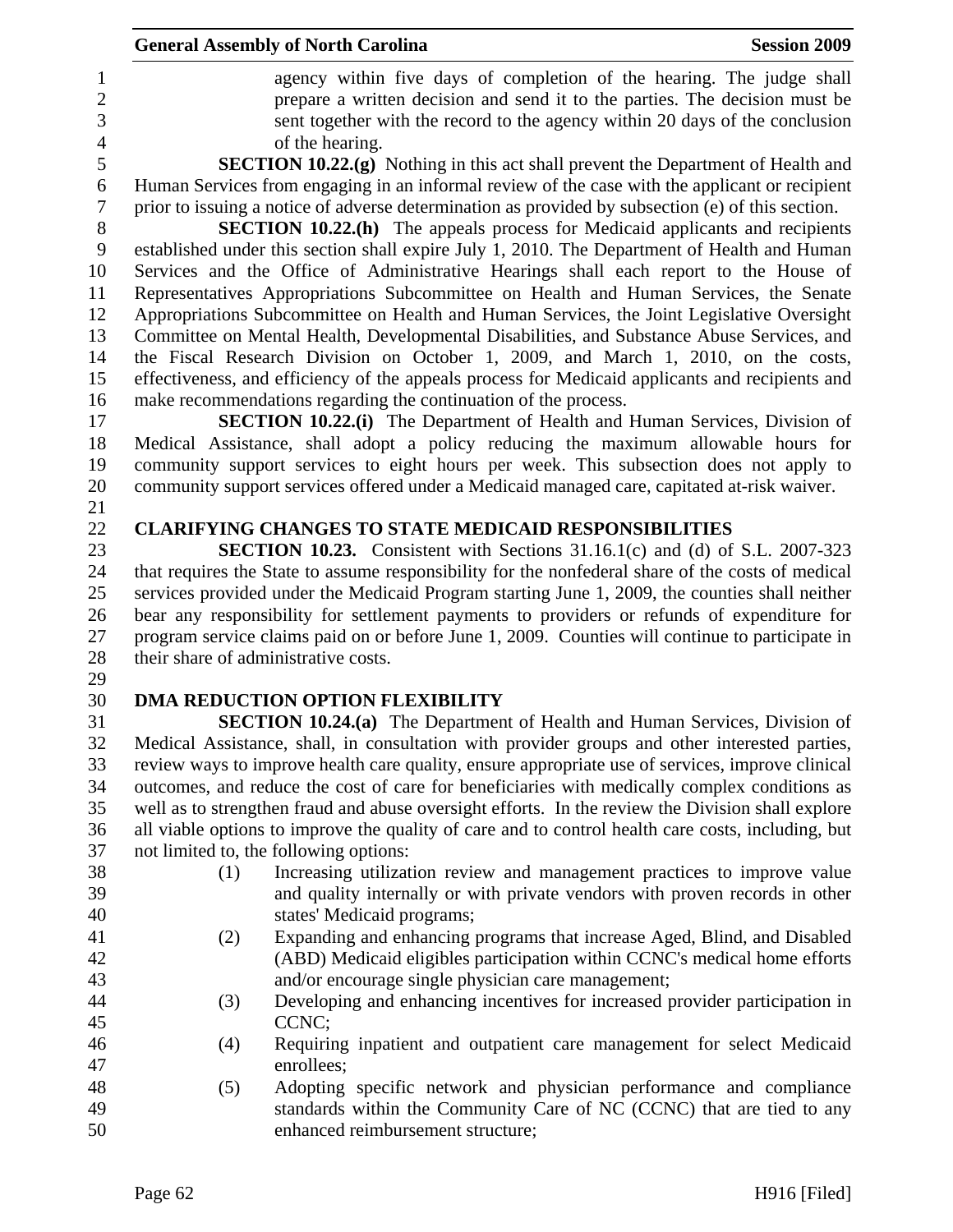|                                                |          |            | <b>General Assembly of North Carolina</b>                                                                                                                                                                                   | <b>Session 2009</b> |
|------------------------------------------------|----------|------------|-----------------------------------------------------------------------------------------------------------------------------------------------------------------------------------------------------------------------------|---------------------|
| $\mathbf{1}$<br>$\mathbf{2}$<br>$\mathfrak{Z}$ |          | (6)<br>(7) | Initiative to address State nursing home payment methods and to offer<br>incentives in payment methods to achieve certain quality and cost goals;<br>Initiative to control drug cost and utilization as well as to maximize |                     |
| $\overline{4}$<br>5                            |          | (8)        | collection of supplemental rebates;<br>Increasing third-party recovery and/or cost avoidance efforts, including                                                                                                             |                     |
| $\sqrt{6}$                                     |          |            | enhancing Medicaid fraud and abuse oversight initiatives;                                                                                                                                                                   |                     |
| $\tau$<br>$8\,$                                |          | (9)        | Reducing or eliminating the occurrence of hospital "never events" –<br>nonreimbursement for serious and costly errors in the provision of health                                                                            |                     |
| 9                                              |          |            | care services that should never happen.                                                                                                                                                                                     |                     |
| 10                                             |          |            | <b>SECTION 10.24.(b)</b> In order to consider all proposals prior to preparing                                                                                                                                              |                     |
| 11<br>12                                       |          |            | adjustments to the fiscal year 2010-2011 budget, the Division shall report its recommendations<br>on methods to better manage and save Medicaid costs to the Governor's Office by January 15                                |                     |
| 13                                             |          |            | of 2010. All proposals shall include the steps necessary for implementation, including time                                                                                                                                 |                     |
| 14                                             |          |            | frames, and the amount of projected savings over a five-year period.                                                                                                                                                        |                     |
| 15                                             |          |            |                                                                                                                                                                                                                             |                     |
| 16                                             |          |            | <b>CO-PAYMENTS FOR TICKET TO WORK</b>                                                                                                                                                                                       |                     |
| 17                                             |          |            | SECTION 10.25. G.S. 108A-54.1 reads as rewritten:                                                                                                                                                                           |                     |
| 18                                             |          |            | "§ 108A-54.1. Medicaid buy-in for workers with disabilities.                                                                                                                                                                |                     |
| 19                                             | (a)      |            | Title. – This act may be cited as the Health Coverage for Workers with Disabilities                                                                                                                                         |                     |
| 20                                             |          |            | Act. The Department shall implement a Medicaid buy-in eligibility category as permitted under                                                                                                                               |                     |
| 21                                             |          |            | P.L. 106-170, Ticket to Work and Work Incentives Improvement Act of 1999. The Department                                                                                                                                    |                     |
| 22                                             |          |            | shall establish rules, policies, and procedures to implement this act in accordance with this                                                                                                                               |                     |
| 23                                             | section. |            |                                                                                                                                                                                                                             |                     |
| 24                                             | (b)      |            | Definitions. – As used in this section, unless the context clearly requires otherwise:                                                                                                                                      |                     |
| 25                                             |          | (1)        | "FPG" means the federal poverty guidelines.                                                                                                                                                                                 |                     |
| 26                                             |          | (2)        | "HCWD" means Health Coverage for Workers With Disabilities.                                                                                                                                                                 |                     |
| 27                                             |          | (3)        | "SSI" means Supplemental Security Income.                                                                                                                                                                                   |                     |
| 28                                             |          | (4)        | "Ticket to Work" means the Ticket to Work and Work Incentives                                                                                                                                                               |                     |
| 29                                             |          |            | Improvement Act of 1999.                                                                                                                                                                                                    |                     |
| 30                                             | (c)      |            | Eligibility. - An individual is eligible for HCWD if:                                                                                                                                                                       |                     |
| 31                                             |          | (1)        | The individual is at least 16 years of age and is less than 65 years of age;                                                                                                                                                |                     |
| 32                                             |          | (2)        | The individual meets Social Security Disability criteria, or the individual has                                                                                                                                             |                     |
| 33                                             |          |            | been enrolled in HCWD and then becomes medically improved as defined in                                                                                                                                                     |                     |
| 34                                             |          |            | Ticket to Work and as further specified by the Department. An individual                                                                                                                                                    |                     |
| 35                                             |          |            | shall be determined to be eligible under this section without regard to the                                                                                                                                                 |                     |
| 36<br>37                                       |          |            | individual's ability to engage in, or actual engagement in, substantial gainful                                                                                                                                             |                     |
| 38                                             |          |            | activity as defined in section 223 of the Social Security Act (42 U.S.C. §<br>$423(d)(4)$ ). In conducting annual redetermination of eligibility, the                                                                       |                     |
| 39                                             |          |            | Department may not determine that an individual participating in HCWD is                                                                                                                                                    |                     |
| 40                                             |          |            | no longer disabled based solely on the individual's participation in                                                                                                                                                        |                     |
| 41                                             |          |            | employment or earned income;                                                                                                                                                                                                |                     |
| 42                                             |          | (3)        | The individual's unearned income does not exceed one hundred fifty percent                                                                                                                                                  |                     |
| 43                                             |          |            | (150%) of FPG, and countable resources for the individual do not exceed the                                                                                                                                                 |                     |
| 44                                             |          |            | resource limit for the minimum community spouse resource standard under                                                                                                                                                     |                     |
| 45                                             |          |            | 42 U.S.C. § 1396r, and as further determined by the Department. In                                                                                                                                                          |                     |
| 46                                             |          |            | determining an individual's countable income and resources, the Department                                                                                                                                                  |                     |
| 47                                             |          |            | may not consider income or resources that are disregarded under the State                                                                                                                                                   |                     |
| 48                                             |          |            | Plan's<br>financial<br>Medical<br>Assistance<br>methodology,                                                                                                                                                                | including<br>the    |
| 49                                             |          |            | sixty-five-dollar (\$65.00) disregard, impairment-related work expenses,                                                                                                                                                    |                     |
| 50                                             |          |            | student earned-income exclusions, and other SSI program work incentive                                                                                                                                                      |                     |
| 51                                             |          |            | income disregards; and                                                                                                                                                                                                      |                     |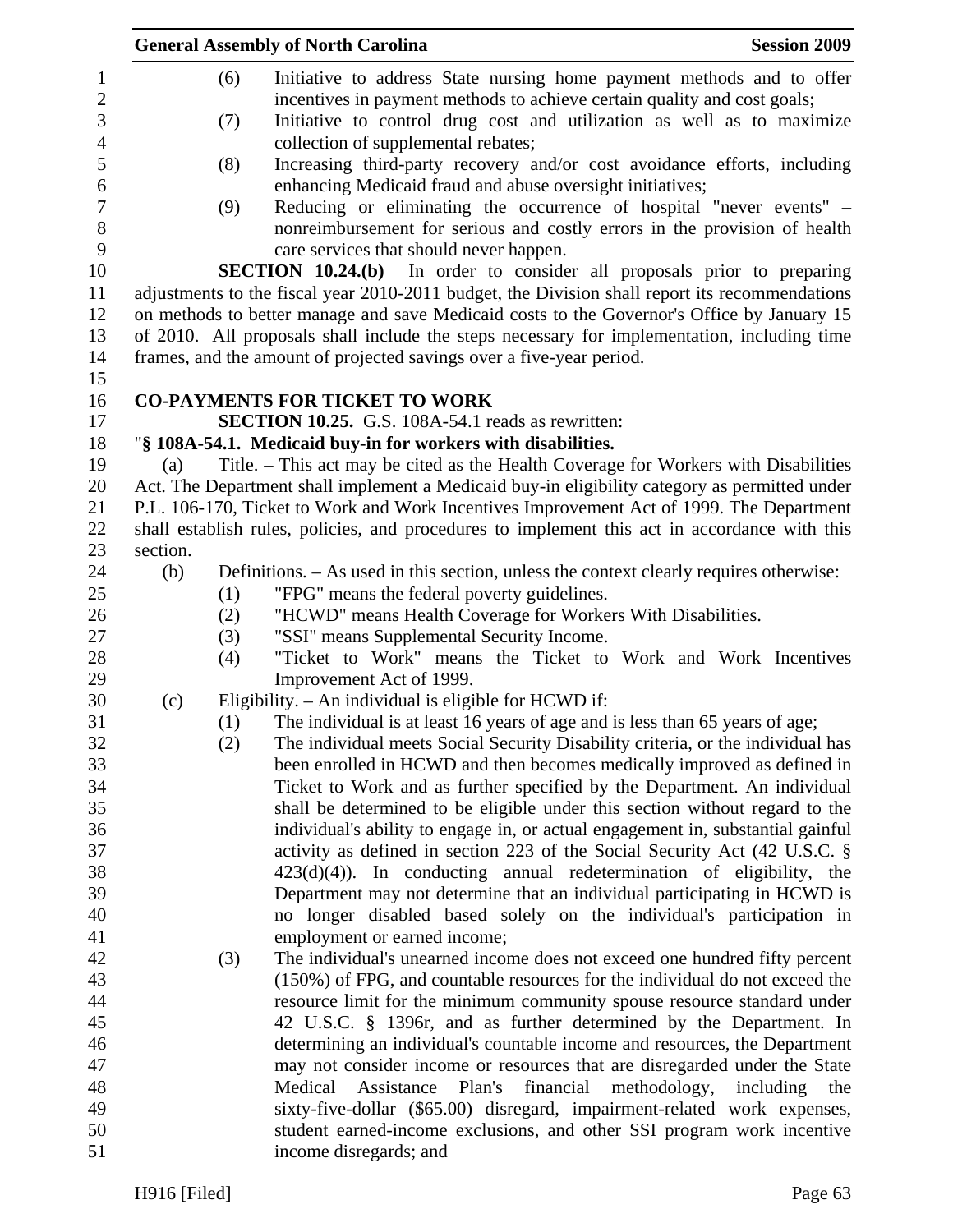|                          | <b>General Assembly of North Carolina</b><br><b>Session 2009</b>                                                                                                                                                             |
|--------------------------|------------------------------------------------------------------------------------------------------------------------------------------------------------------------------------------------------------------------------|
| 1<br>$\overline{c}$<br>3 | (4)<br>The individual is engaged in a substantial and reasonable work effort<br>(employed) as provided in this subdivision and as further defined by the<br>Department and allowable under federal law. For purposes of this |
| $\overline{4}$           | subsection, "engaged in substantial and reasonable work effort" means all of                                                                                                                                                 |
| 5                        | the following:                                                                                                                                                                                                               |
| 6                        | Working in a competitive, inclusive work setting, or self-employed.                                                                                                                                                          |
| $\boldsymbol{7}$         | a.                                                                                                                                                                                                                           |
| $8\,$                    | Earning at least the applicable minimum wage.<br>b.<br>Having monthly earnings above the SSI basic sixty-five-dollar<br>c.                                                                                                   |
| 9<br>10                  | (\$65.00) earned-income disregard.<br>Being able to provide evidence of paying applicable Medicare, Social<br>d.                                                                                                             |
| 11                       | Security, and State and federal income taxes.                                                                                                                                                                                |
| 12                       | The Department may impose additional earnings requirements in                                                                                                                                                                |
| 13                       | defining "engaged in substantial and reasonable work effort" for individuals                                                                                                                                                 |
| 14                       | who are eligible for HCWD based on medical improvement.                                                                                                                                                                      |
| 15                       | Individuals who participate in HCWD but thereafter become                                                                                                                                                                    |
| 16                       | unemployed for involuntary reasons, including health reasons, shall have                                                                                                                                                     |
| 17                       | continued eligibility in HCWD for up to 12 months from the time of                                                                                                                                                           |
| 18                       | involuntary unemployment, so long as the individual (i) maintains a                                                                                                                                                          |
| 19                       | connection with the workforce, as determined by the Department, (ii) meets                                                                                                                                                   |
| 20                       | all other eligibility criteria for HCWD during the period, and (iii) pays                                                                                                                                                    |
| 21<br>22                 | applicable fees, premiums, and co-payments.<br>Fees, Premiums, and Co-Payments. – Individuals who participate in HCWD and<br>(d)                                                                                             |
| 23                       | have countable income greater than one hundred fifty percent (150%) of FPG shall pay an                                                                                                                                      |
| 24                       | annual enrollment fee of fifty dollars (\$50.00) to their county department of social services.                                                                                                                              |
| 25                       | Individuals who participate in HCWD and have countable income greater than or equal to two                                                                                                                                   |
| 26                       | hundred percent (200%) of FPG shall pay a monthly premium in addition to the annual fee. The                                                                                                                                 |
| 27                       | Department shall set a sliding scale for premiums, which is consistent with applicable federal                                                                                                                               |
| 28                       | law. An individual with countable income equal to or greater than four hundred fifty percent                                                                                                                                 |
| 29                       | $(450\%)$ of FPG shall pay not less than one hundred percent $(100\%)$ of the cost of the premium,                                                                                                                           |
| 30                       | as determined by the Department. The premium shall be based on the experience of all                                                                                                                                         |
| 31                       | individuals participating in the Medical Assistance Program. Individuals who participate in                                                                                                                                  |
| 32                       | HCWD are subject to co-payments equal to those required under the North Carolina Health                                                                                                                                      |
| 33                       | Choice Program. Medical Assistance Program."                                                                                                                                                                                 |
| 34<br>35                 | <b>ACCOUNTING FOR MEDICAID RECEIVABLES AS NONTAX REVENUE</b>                                                                                                                                                                 |
| 36                       | <b>SECTION 10.26.(a)</b> Receivables reserved at the end of the 2009-2010 and                                                                                                                                                |
| 37                       | 2010-2011 fiscal years shall, when received, be accounted for as nontax revenue for each of                                                                                                                                  |
| 38                       | those fiscal years.                                                                                                                                                                                                          |
| 39                       | <b>SECTION 10.26.(b)</b> For the 2009-2010 fiscal year, the Department of Health and                                                                                                                                         |
| 40                       | Human Services shall deposit from its revenues one hundred twenty-four million nine hundred                                                                                                                                  |
| 41                       | ninety four thousand nine hundred fifty four dollars (\$124,994,954) with the Department of                                                                                                                                  |
| 42                       | State Treasurer to be accounted for as nontax revenue. For the 2010-2011 fiscal year, the                                                                                                                                    |
| 43                       | Department of Health and Human Services shall deposit from its revenues one hundred million                                                                                                                                  |
| 44                       | dollars (\$100,000,000) with the Department of State Treasurer to be accounted for as nontax                                                                                                                                 |
| 45                       | revenue. Any revenue collected in each of the fiscal years in excess of one of the amounts                                                                                                                                   |
| 46                       | listed above shall be reserved by the State Treasurer in the Department's account for future                                                                                                                                 |
| 47                       | appropriations by the General Assembly. These deposits shall represent the return of General                                                                                                                                 |
| 48                       | Fund appropriations provided to the Department of Health and Human Services to provide                                                                                                                                       |
| 49                       | indigent care services at State-owned and operated mental hospitals. The treatment of any                                                                                                                                    |
| 50                       | revenue derived from federal programs shall be in accordance with the requirements specified                                                                                                                                 |
| 51                       | in the Code of Federal Regulations, Volume 2, Part 225.                                                                                                                                                                      |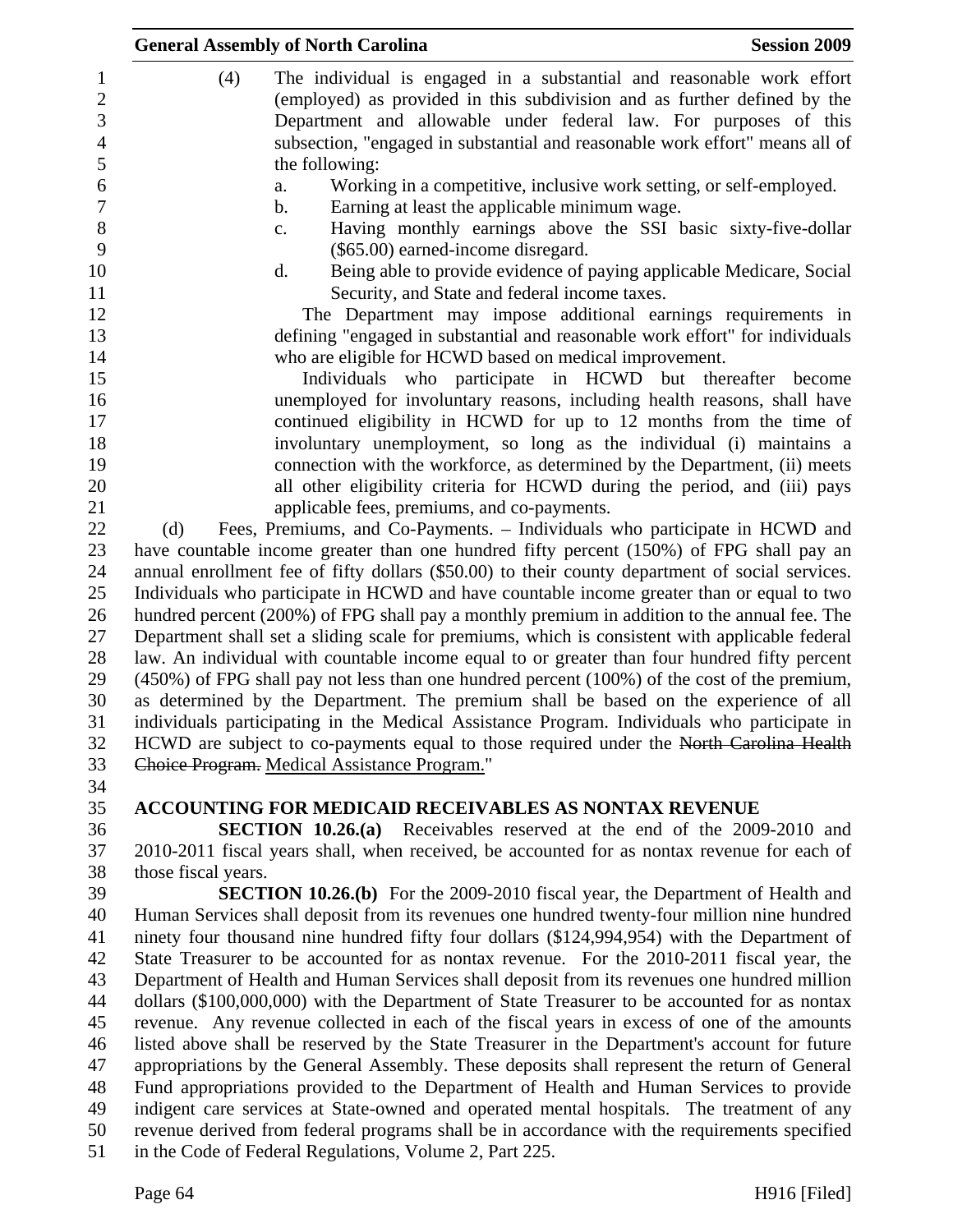| $\mathbf{1}$   |                                                                                                                                                                                                |
|----------------|------------------------------------------------------------------------------------------------------------------------------------------------------------------------------------------------|
| $\overline{c}$ | PREFERRED DRUG LIST PROGRAM                                                                                                                                                                    |
| 3              | <b>SECTION 10.27.(a)</b> In the event insufficient savings are realized from enhancing                                                                                                         |
| $\overline{4}$ | the utilization management of the Prescription Advantage List, increasing the utilization of                                                                                                   |
| 5              | generic drugs in place of brand-name drugs and increasing rebate collections on generic drugs,                                                                                                 |
| 6              | the Department of Health and Human Services shall establish and implement a preferred drug                                                                                                     |
| 7<br>$8\,$     | list program under the Division of Medical Assistance. The Department shall submit a medical<br>assistance State Plan amendment to the Centers for Medicare and Medicaid Services (CMS) of     |
| 9              | the United States Department of Health and Human Services to implement the program.                                                                                                            |
| 10             | <b>SECTION 10.27.(b)</b> The pharmaceutical and therapeutics committee of the                                                                                                                  |
| 11             | Physician's Advisory Group (PAG) shall provide ongoing review of the preferred drug list.                                                                                                      |
| 12             | Members of the committee shall submit conflict of interest disclosure statements to the                                                                                                        |
| 13             | Department and shall have an ongoing duty to disclose conflicts of interest not included in the                                                                                                |
| 14             | original disclosure.                                                                                                                                                                           |
| 15             | <b>SECTION 10.27.(c)</b> The Department, in consultation with the PAG, shall adopt                                                                                                             |
| 16             | and publish policies and procedures relating to the preferred drug list, including:                                                                                                            |
| 17             | Guidelines for the presentation and review of drugs for inclusion on the<br>(1)                                                                                                                |
| 18             | preferred drug list,                                                                                                                                                                           |
| 19             | (2)<br>The manner and frequency of audits of the preferred drug list for                                                                                                                       |
| 20             | appropriateness of patient care and cost effectiveness,                                                                                                                                        |
| 21             | An appeals process for the resolution of disputes, and<br>(3)                                                                                                                                  |
| 22             | Such other policies and procedures as the Department deems necessary and<br>(4)                                                                                                                |
| 23             | appropriate.                                                                                                                                                                                   |
| 24             | The Department and the pharmaceutical and therapeutics committee shall consider                                                                                                                |
| 25             | all therapeutic classes of prescription drugs for inclusion on the preferred drug list, except                                                                                                 |
| 26             | medications for treatment of human immunodeficiency virus or acquired immune deficiency                                                                                                        |
| 27<br>28       | syndrome, shall not be subject to consideration for inclusion on the preferred drug list.<br>The Department shall maintain an updated preferred drug list in electronic format                 |
| 29             | and shall make the list available to the public on the Department's Internet Web site.                                                                                                         |
| 30             | The Department shall: (i) enter into a multistate purchasing pool; (ii) negotiate                                                                                                              |
| 31             | directly with manufacturers or labelers; or (iii) contract with a pharmacy benefit manager for                                                                                                 |
| 32             | negotiated discounts or rebates for all prescription drugs under the medical assistance program                                                                                                |
| 33             | in order to achieve the lowest available price for such drugs under such program.                                                                                                              |
| 34             | The Department may negotiate supplemental rebates from manufacturers that are in                                                                                                               |
| 35             | addition to those required by Title XIX of the federal Social Security Act. The committee shall                                                                                                |
| 36             | consider a product for inclusion on the preferred drug list if the manufacturer provides a                                                                                                     |
| 37             | supplemental rebate. The Department may procure a sole source contract with an outside entity                                                                                                  |
| 38             | or contractor to conduct negotiations for supplemental rebates.                                                                                                                                |
| 39             | <b>SECTION 10.27.(d)</b> This section becomes effective if the Department cannot                                                                                                               |
| 40             | demonstrate by June 1, 2010, that twenty million seven hundred ninety-one thousand two                                                                                                         |
| 41             | hundred sixty-four dollars (\$20,791,264) in prescription drug savings have been realized by                                                                                                   |
| 42             | employing the methods outlined in subsection (a) of this section.                                                                                                                              |
| 43             |                                                                                                                                                                                                |
| 44             | MEDICAID MANAGEMENT INFORMATION SYSTEM (MMIS) FUNDS                                                                                                                                            |
| 45<br>46       | <b>SECTION 10.28.</b> The sum of eleven million seventy-one thousand five hundred                                                                                                              |
| 47             | two dollars (\$11,071,502) for fiscal year 2009-2010 and nine million eight hundred twenty<br>thousand six hundred eighty-nine dollars (\$9,820,689) for fiscal year 2010-2011 is appropriated |
| 48             | from prior year earned revenues received by the Department of Health and Human Services for                                                                                                    |
| 49             | the Medicaid Management Information System (MMIS) replacement project. These funds                                                                                                             |
| 50             | shall be deposited to the Department's information technology budget code and will be used to                                                                                                  |
| 51             | match federal funds for the procurement, design, development, and implementation of the new                                                                                                    |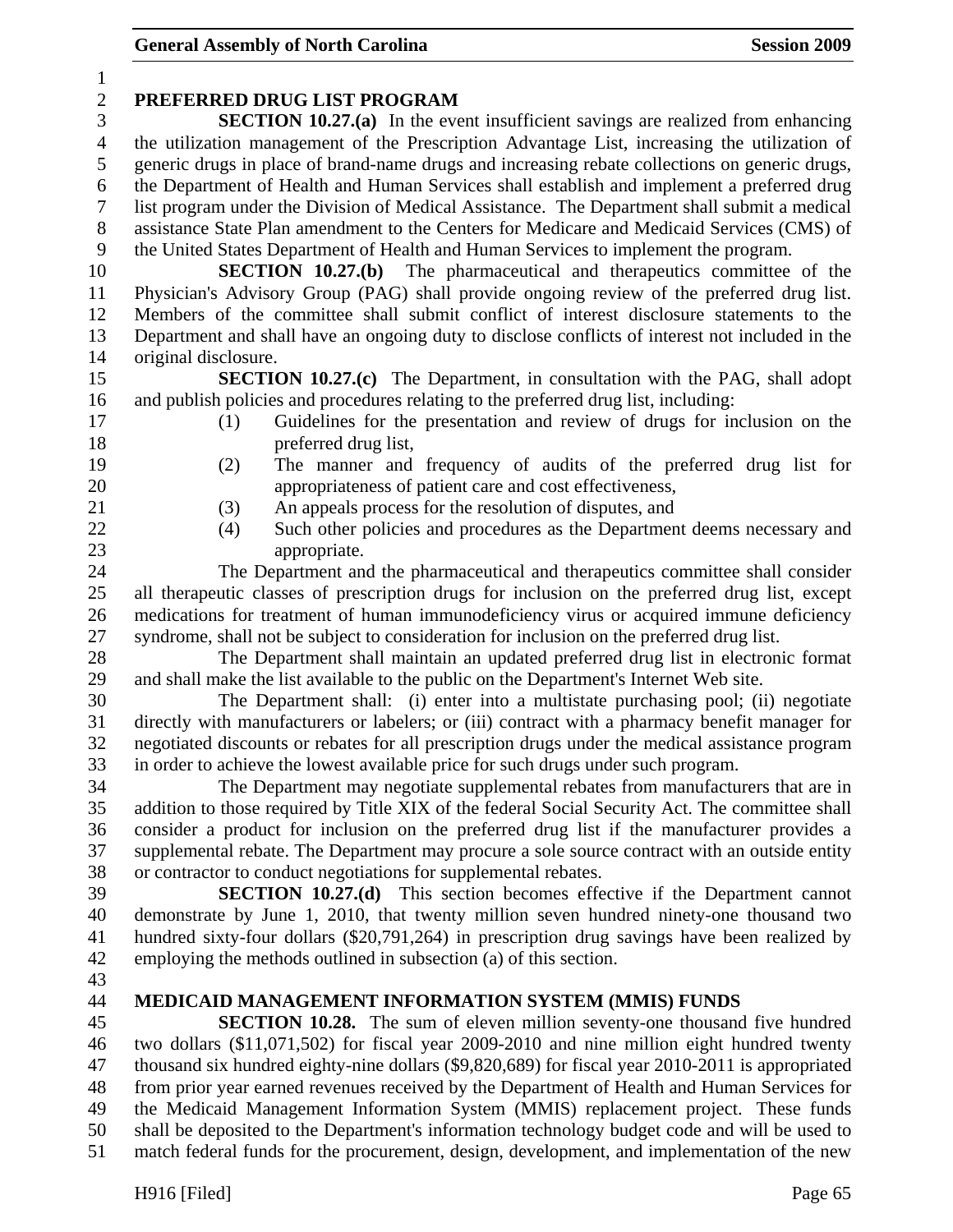|                |                                                                                                                                                              | <b>General Assembly of North Carolina</b><br><b>Session 2009</b>                                                                                   |  |  |
|----------------|--------------------------------------------------------------------------------------------------------------------------------------------------------------|----------------------------------------------------------------------------------------------------------------------------------------------------|--|--|
| $\mathbf{1}$   |                                                                                                                                                              | MMIS system and to fund the central management of the project. In the event that prior year                                                        |  |  |
| $\overline{2}$ | earned revenue is not received in these amounts, the Department is authorized with approval of                                                               |                                                                                                                                                    |  |  |
| 3              |                                                                                                                                                              | the Office of State Budget and Management to use other over-realized receipts to the level                                                         |  |  |
| $\overline{4}$ | appropriated in this section for MMIS expenditures.                                                                                                          |                                                                                                                                                    |  |  |
| $\mathfrak{S}$ |                                                                                                                                                              |                                                                                                                                                    |  |  |
| 6              |                                                                                                                                                              | <b>MEDICAID FALSE CLAIMS</b>                                                                                                                       |  |  |
| $\tau$         |                                                                                                                                                              | <b>SECTION 10.29.(a)</b> G.S. 108A-70.11(5) reads as rewritten:                                                                                    |  |  |
| $8\,$          | "(5)                                                                                                                                                         | "Medical Assistance Program" means the Medical Assistance Program                                                                                  |  |  |
| 9              |                                                                                                                                                              | established pursuant to G.S. 108A-54 and includes the North Carolina                                                                               |  |  |
| 10             |                                                                                                                                                              | Division of Medical Assistance and or its fiscal agent."                                                                                           |  |  |
| 11             |                                                                                                                                                              | <b>SECTION 10.29.(b)</b> G.S. 108A-70.12(a) reads as rewritten:                                                                                    |  |  |
| 12             |                                                                                                                                                              | "§ 108A-70.12. Liability for certain acts; damages; effect of repayment.                                                                           |  |  |
| 13             | (a)                                                                                                                                                          | Liability for Certain Acts. - It shall be unlawful for any provider of medical                                                                     |  |  |
| 14<br>15       |                                                                                                                                                              | assistance under the Medical Assistance Program to:to do any of the following:                                                                     |  |  |
| 16             | (1)                                                                                                                                                          | Knowingly present, or cause to be presented to the Medical Assistance<br>Program a false or fraudulent claim for payment or approval; or approval. |  |  |
| 17             | (2)                                                                                                                                                          | Knowingly make, use, or cause to be made or used a false record or                                                                                 |  |  |
| 18             |                                                                                                                                                              | statement to get a false or fraudulent claim paid or approved by the Medical                                                                       |  |  |
| 19             |                                                                                                                                                              | Assistance Program. Program.                                                                                                                       |  |  |
| 20             | $\left(3\right)$                                                                                                                                             | Conspire to defraud the Medical Assistance Program by obtaining a false or                                                                         |  |  |
| 21             |                                                                                                                                                              | fraudulent claim allowed or paid.                                                                                                                  |  |  |
| 22             | $\left(4\right)$                                                                                                                                             | Knowingly make, use, or cause to be made or used, a false record or                                                                                |  |  |
| 23             |                                                                                                                                                              | statement to conceal, avoid, or decrease an obligation to pay or transmit                                                                          |  |  |
| 24             |                                                                                                                                                              | money or property to the Medical Assistance Program. Each claim presented                                                                          |  |  |
| 25             |                                                                                                                                                              | or caused to be presented in violation of this section is a separate violation."                                                                   |  |  |
| 26             |                                                                                                                                                              | <b>SECTION 10.29.(c)</b> G.S. 108A-70.12(b)(1) reads as rewritten:                                                                                 |  |  |
| 27             | " $(b)$                                                                                                                                                      | Damages. -                                                                                                                                         |  |  |
| 28             | (1)                                                                                                                                                          | Except as provided in subdivision (2) of this subsection, a court shall assess                                                                     |  |  |
| 29             |                                                                                                                                                              | against any provider of medical assistance under the Medical Assistance                                                                            |  |  |
| 30             |                                                                                                                                                              | Program who violates this section a civil penalty of not less than five                                                                            |  |  |
| 31<br>32       |                                                                                                                                                              | thousand <u>five hundred</u> dollars $(*5,000)(\$5,500)$ and not more than ten                                                                     |  |  |
| 33             |                                                                                                                                                              | thousand dollars (\$10,000) eleven thousand dollars (\$11,000) plus three<br>times the amount of damages which the Medicaid Medical Assistance     |  |  |
| 34             |                                                                                                                                                              | Program sustained because of the act of the provider."                                                                                             |  |  |
| 35             |                                                                                                                                                              | <b>SECTION 10.29.(d)</b> Article 2 of Chapter 108A of the General Statutes is amended                                                              |  |  |
| 36             |                                                                                                                                                              | by adding the following new Part to read:                                                                                                          |  |  |
| 37             |                                                                                                                                                              | "Part 7A. Civil Action by Private Persons for Provider False Claims.                                                                               |  |  |
| 38             |                                                                                                                                                              | "§ 108A-70.17. Civil action filed by private persons.                                                                                              |  |  |
| 39             | (a)                                                                                                                                                          | A person may initiate a civil action for a violation of G.S. 108A-70.12 on behalf of                                                               |  |  |
| 40             |                                                                                                                                                              | the person and the State. The action shall be brought in the name of the State. The action may                                                     |  |  |
| 41             |                                                                                                                                                              | be dismissed prior to service of the complaint upon the defendant under subsection (c) of this                                                     |  |  |
| 42             |                                                                                                                                                              | section only if the court and the Attorney General have given written consent to the dismissal                                                     |  |  |
| 43             |                                                                                                                                                              | and their reasons for consenting.                                                                                                                  |  |  |
| 44             | (b)                                                                                                                                                          | A copy of the complaint and written disclosure of substantially all material evidence                                                              |  |  |
| 45             |                                                                                                                                                              | and information the person possesses shall be served on the State. The complaint shall be filed                                                    |  |  |
| 46             |                                                                                                                                                              | in camera, shall remain under seal for at least 120 days, and shall not be served on the                                                           |  |  |
| 47             |                                                                                                                                                              | defendant until the court so orders. The State may elect to intervene and proceed with the                                                         |  |  |
| 48             | action within 120 days after it receives both the complaint and the material evidence and                                                                    |                                                                                                                                                    |  |  |
| 49             | information. The State may, for good cause shown, move the court for a partial lifting of the<br>seal to facilitate the investigative process or settlement. |                                                                                                                                                    |  |  |
| 50             |                                                                                                                                                              |                                                                                                                                                    |  |  |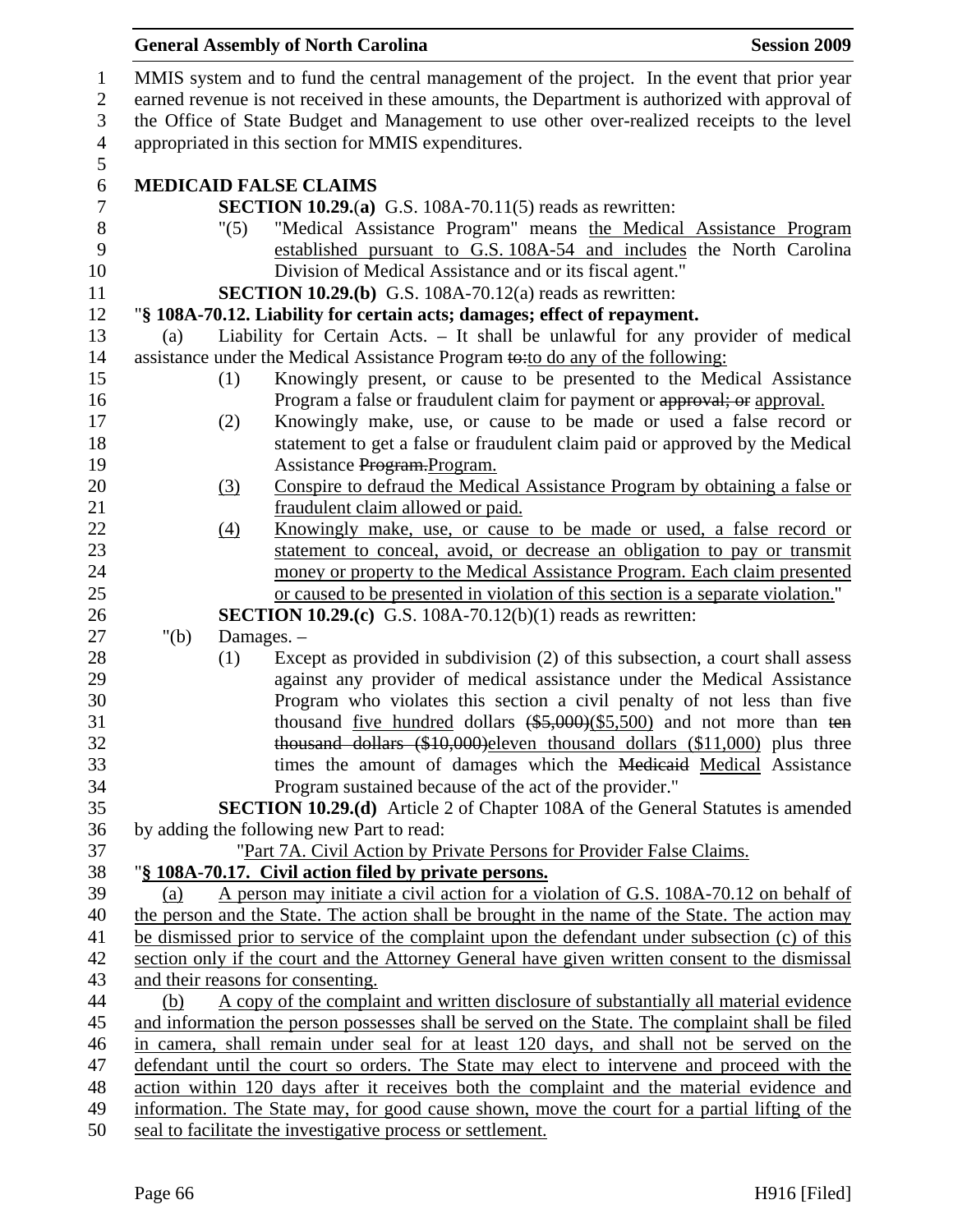|                  |                                | <b>General Assembly of North Carolina</b>                                                             | <b>Session 2009</b> |
|------------------|--------------------------------|-------------------------------------------------------------------------------------------------------|---------------------|
| $\mathbf{1}$     | (c)                            | The State may, for good cause shown, move the court for extensions of the time                        |                     |
| $\overline{2}$   |                                | during which the complaint remains under seal. Any of these motions may be supported by               |                     |
| 3                |                                | affidavits or other submission in camera. The time period to respond to any complaint filed           |                     |
| $\overline{4}$   |                                | under this section shall commence 21 days after the complaint is unsealed and served upon the         |                     |
| 5                | defendant.                     |                                                                                                       |                     |
| $\boldsymbol{6}$ | (d)                            | Before the expiration of the 120-day period or any extensions obtained under                          |                     |
| $\boldsymbol{7}$ |                                | subsection (c) of this section, the State shall either proceed with the action, in which case the     |                     |
| $8\,$            |                                | action shall be conducted by the State, or notify the court that it declines to take over the action, |                     |
| 9                |                                | in which case the person initiating the action shall have the right to prosecute the action.          |                     |
| 10               | (e)                            | When a person initiates an action under this section, no person other than the State                  |                     |
| 11               |                                | may intervene or bring a related action based on the facts underlying the pending action. If          |                     |
| 12               |                                | another action is filed based on the facts underlying the pending action while the complaint is       |                     |
| 13               |                                | sealed under subsections (b) and (c) of this section, the court may consolidate the actions or        |                     |
| 14               | dismiss the subsequent action. |                                                                                                       |                     |
| 15               |                                | "§ 108A-70.17A. Rights of private plaintiff and State.                                                |                     |
| 16               | (a)                            | If the State proceeds with the action, it shall have the primary responsibility for                   |                     |
| 17               |                                | prosecuting the action and shall not be bound by any act of the person initiating the action. The     |                     |
| 18               |                                | person bringing the action shall have the right to continue as a party to the action, subject to the  |                     |
| 19               | limitations of this section.   |                                                                                                       |                     |
| 20               | (b)                            | The State may dismiss the action notwithstanding the objections of the person                         |                     |
| 21               |                                | initiating the action if the person has been notified by the State of the filing of the motion, and   |                     |
| 22               |                                | the court has provided the person with an opportunity for a hearing on the motion.                    |                     |
| 23               | (c)                            | The State may settle the action with the defendant notwithstanding the objections of                  |                     |
| 24               |                                | the person initiating the action if the court determines, after a hearing, that the proposed          |                     |
| 25               |                                | settlement is fair, adequate, and reasonable under all the circumstances. Upon a showing of           |                     |
| 26               |                                | good cause, such hearing may be held in camera.                                                       |                     |
| 27               | (d)                            | If the State proceeds with the action, the court may, in its discretion, impose                       |                     |
| 28               |                                | limitations on the person's participation in the litigation as set forth in subsection (e) of this    |                     |
| 29               |                                | section. Such limitations must be imposed after any of the following:                                 |                     |
| 30               | (1)                            | A showing by the State that unrestricted participation during the course of                           |                     |
| 31               |                                | the litigation by the person initiating the action would interfere with or                            |                     |
| 32               |                                | unduly delay the State's prosecution of the case, or would be repetitious,                            |                     |
| 33               |                                | irrelevant, or for purposes of harassment.                                                            |                     |
| 34               | (2)                            | A showing by the defendant that unrestricted participation during the course                          |                     |
| 35               |                                | of the litigation by the person initiating the action would be for purposes of                        |                     |
| 36               |                                | harassment or would cause the defendant undue burden or unnecessary                                   |                     |
| 37               |                                | expense.                                                                                              |                     |
| 38               | <u>(e)</u>                     | Limitations on participation of the person initiating the action shall include all of the             |                     |
| 39               | <u>following:</u>              |                                                                                                       |                     |
| 40               | $\Omega$                       | Limiting the number of witnesses the person may call.                                                 |                     |
| 41               | (2)                            | Limiting the length of the testimony of such witnesses.                                               |                     |
| 42               | (3)                            | Limiting the person's cross-examination of witnesses.                                                 |                     |
| 43               | (4)                            | Other limits on the participation by the person initiating the action in the                          |                     |
| 44               |                                | litigation as the court deems appropriate.                                                            |                     |
| 45               | (f)                            | If the State elects not to proceed with the action, the person who initiated the action               |                     |
| 46               |                                | shall have the right to conduct the action. If the State so requests, it shall be served with copies  |                     |
| 47               |                                | of all pleadings filed in the action and shall be supplied with copies of all deposition transcripts  |                     |
| 48               |                                | at the State's expense. When a person initiating the action proceeds with the action, the court,      |                     |
| 49               |                                | without limiting the status and rights of the person initiating the action, may nevertheless          |                     |
| 50               |                                | permit the State to intervene at a later date upon a showing of good cause.                           |                     |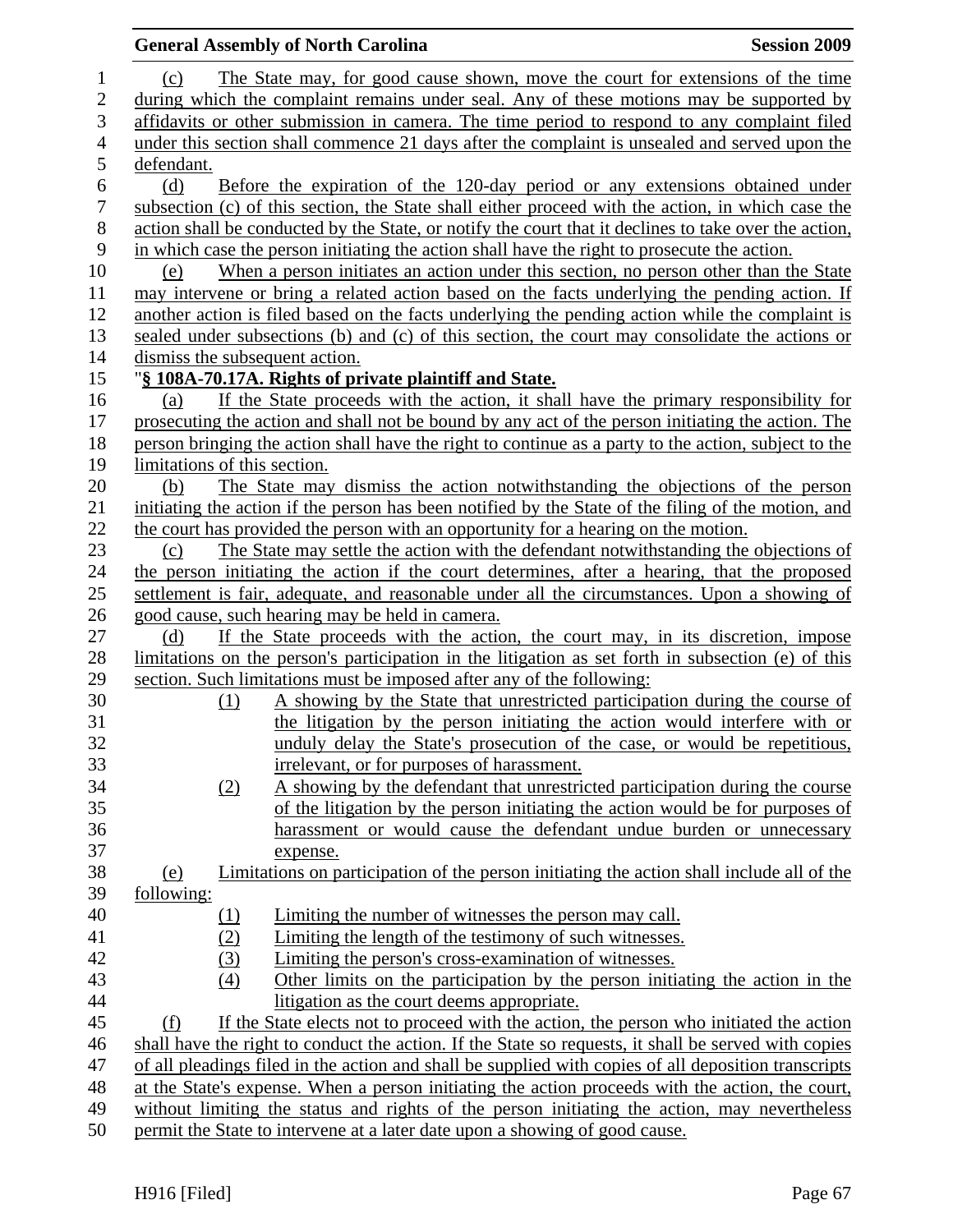#### **General Assembly of North Carolina Session 2009 Session 2009**

1 (g) Whether or not the State proceeds with the action, upon a showing by the State that 2 certain actions of discovery by the person initiating the action would interfere with the State's 3 investigation or prosecution of a criminal or civil matter arising out of the same facts, the court 4 may stay the discovery for a period of not more than 60 days. The showing by the State shall be 5 conducted in camera. The court may extend the 60-day period upon a further showing in 6 camera that the State has pursued the criminal or civil investigation or proceedings with 7 reasonable diligence and any proposed discovery in the civil action will interfere with the 8 ongoing criminal or civil investigation or prosecution of the criminal or civil matter. 9 (h) Notwithstanding G.S. 108A-70.17(b), the State may elect to pursue its claim 10 through any alternate remedy available to the State, including any administrative proceeding to 11 determine a civil money penalty. Any finding of fact or conclusion of law made in the alternate 12 proceeding that has become final shall be conclusive on all parties to an action under this Part. 13 For purposes of this subsection, a finding or conclusion is final if it has been finally determined 14 on appeal by a court of competent jurisdiction of the State, if the time for filing an appeal with 15 respect to the finding or conclusion has expired, or if the finding or conclusions are not subject 16 to judicial review. 17 "**§ 108A-70.17B. Award to qui tam plaintiff.** 18 (a) Except as otherwise provided in this section, if the State proceeds with an action 19 brought by a person under G.S. 108A-70.17, the person shall receive at least fifteen percent 20 (15%) but not more than twenty-five percent (25%) of the proceeds of the action or settlement 21 of the claim, if any, depending upon the extent to which the person substantially contributed to 22 the prosecution of the action. The plaintiff's share in the proceeds of the action or settlement is 23 administrative costs of the action. A share of the proceeds of an action or settlement of the 24 claim shall not be awarded to the person initiating the action in State court under this Part if the 25 person has received or may receive a share of the proceeds or settlement of an action or claim 26 on the same facts brought in federal court. Where the action is one that the court finds to be 27 based primarily on disclosures of specific information, other than information proved by the 28 person initiating the action, relating to allegations or transactions in a criminal, civil, or 29 administrative hearing, in a legislative, administrative, or State Auditor's report, hearing, audit, 30 or investigation, or from the news media, the court may reduce the award under this subsection 31 to such sums as it considers appropriate, but in no case more than ten percent (10%) of the 32 proceeds of the action, taking into account the significance of the information and the role of 33 the person initiating the action in advancing the case to litigation. 34 (b) If the State does not proceed with an action, the person initiating the action or 35 settling the claim shall receive an amount that the court decides is reasonable for collecting the 36 civil penalty and damages, if awarded. The amount shall be not less than twenty-five percent 37 (25%) and not more than thirty percent (30%) of the proceeds of the action or settlement and 38 shall be paid out of the proceeds. 39 (c) Notwithstanding subsections (a) and (b) of this section, if the person initiating the 40 action is a person who primarily planned and initiated the violation of G.S. 108A-70.12 upon 41 which the action was brought, that person shall be dismissed as a qui tam plaintiff and shall not 42 receive any share of the proceeds of the action. If the person initiating the action is convicted of 43 criminal conduct arising from the person's role in the violation of G.S. 108A-70.12, that person 44 shall be dismissed from the civil action and shall not receive any share of the proceeds of the 45 action. The dismissal shall not prejudice the right of the State to continue the action. 46 (d) If the State does not proceed with the action and the person initiating the action 47 conducts the action, the court may award to the defendant its reasonable attorneys' fees and 48 expenses if the defendant prevails in the action and if the court finds that the claim of the 49 person bringing the action was clearly frivolous, clearly vexatious, or brought primarily for 50 purposes of harassment. 51 "**§ 108A-70.17C. Certain actions barred.**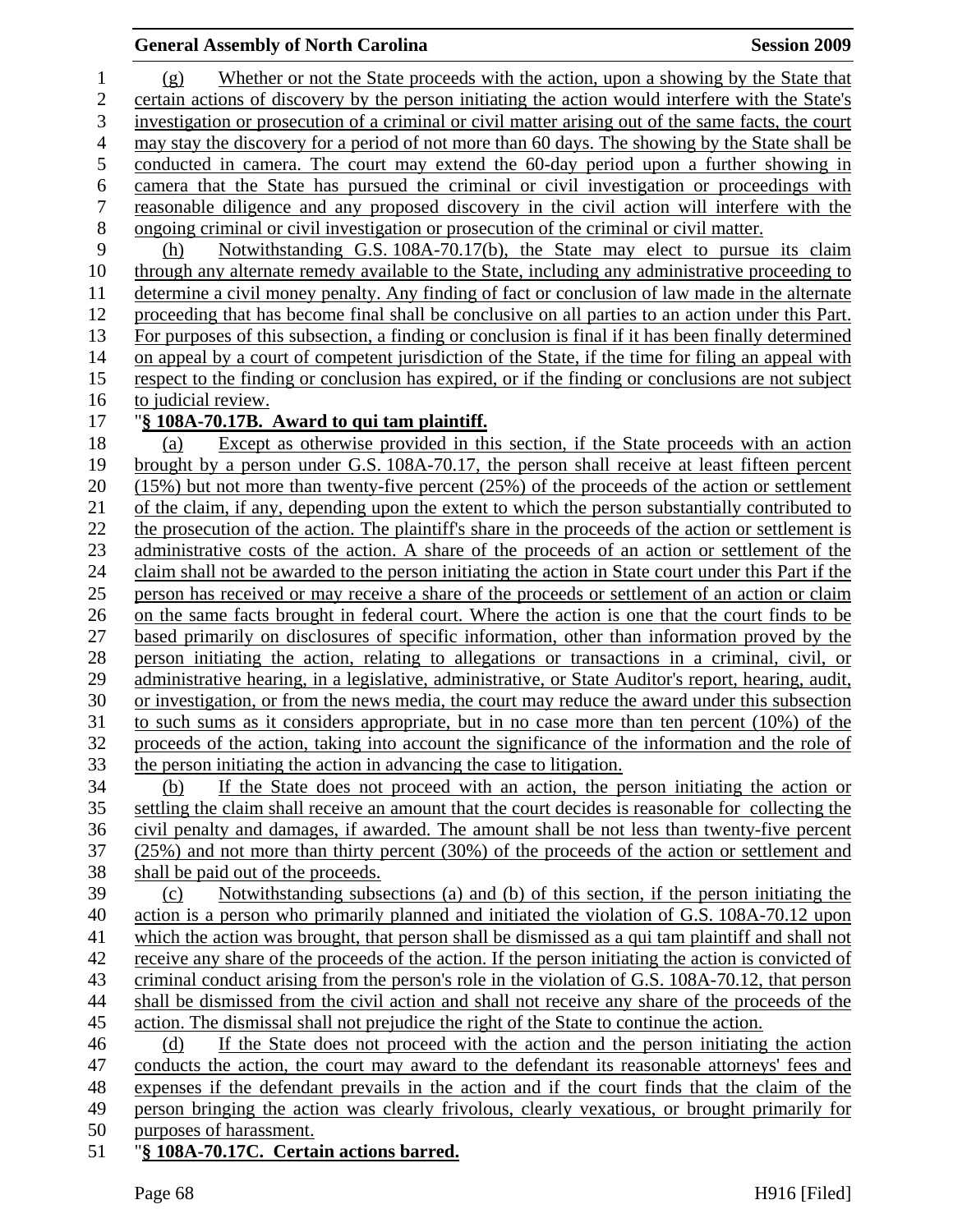## **General Assembly of North Carolina Session 2009 Session 2009** 1 (a) No court shall have jurisdiction over an action brought under this Part based on 2 information discovered by a present or former employee of the State or a political subdivision 3 of the State during the course of the present or former employee's employment unless that 4 employee first, in good faith, exhausted existing internal procedures for reporting and seeking 5 recovery of the falsely claimed sums through official channels, and unless the State or political 6 subdivision failed to act on the information provided within a reasonable period of time. 7 (b) In no event may a person bring an action under this Part that is based upon 8 allegations or transactions that are the subject of a criminal action, civil action, or an 9 administrative proceeding in which the State is already a party. 10 (c) No court shall have jurisdiction over an action under this Part based upon the public 11 disclosure of allegations or transactions in a criminal, civil, or administrative hearing, in a 12 legislative, administrative, or State Auditor's report, hearing, audit, or investigation, or from the 13 news media, unless the action is brought by the Attorney General, or the person initiating the 14 action is an original source of the information. For purposes of this section, "original source" 15 means an individual who has direct and independent knowledge of the information on which 16 the allegations are based and has voluntarily provided the information to the State before filing 17 an action under this Part that is based on the information. 18 (d) The State is not liable for expenses a person incurs in bringing an action under this 19 Part. 20 (e) G.S. 108A-70.14 and G.S. 108A-70.15 apply to this Part. 21 "**§ 108A-70.17D. Procedure; statute of limitations.** 22 (a) A civil action under this Part may not be brought after the later of either of the 23 following: 24 (1) More than six years after the date on which the violation is committed. 25 (2) More than three years after the date when facts material to the right of the 26 action are known or reasonably should have been known by the official of 27 the State charged with responsibility to act in the circumstances. 28 (b) If the civil action is brought under subdivision (a)(2) of this section, it may not be 29 brought more than 10 years after the date on which the violation is committed." 30 **SECTION 10.29.(e)** G.S. 108A-70.15 reads as rewritten: 31 "**§ 108A-70.15. Employee remedies.**  32 (a) In the absence of fraud or malice, no person who furnishes information to officials 33 of the State responsible for investigating false claims violations shall be liable for damages in a 34 civil action for any oral or written statement made or any other action that is necessary to 35 supply information required pursuant to this Part. Part or Part 7A of this Article. 36 (b) Any employee of a provider who is discharged, demoted, suspended, threatened, 37 harassed, or in any other manner discriminated against in the terms and conditions of 38 employment by the employee's employer because of lawful acts done by the employee on 39 behalf of the employee or others in furtherance of an action under G.S. 108A-70.12, 40 G.S. 108A-70.12, or Part 7A of this Article, including investigation for, initiation of, testimony 41 for, or assistance in an action filed or to be filed under G.S. 108A-70.12, G.S. 108A-70.12, or 42 Part 7A of this Article, shall be entitled to all relief necessary to make the employee whole. 43 Relief shall include reinstatement with the same seniority status as the employee would have 44 had but for the discrimination, two times the amount of back pay, interest on the back pay, and 45 compensation for any special damages sustained as a result of the discrimination, including 46 litigation costs and reasonable attorneys' fees. An employee may bring an action in the 47 appropriate court for the relief provided in this section."

48 **SECTION 10.29.(f)** Provided that the Medicaid False Claims State legislation is 49 adopted, and the State legislation meets federal Center for Medicare and Medicaid Services 50 criteria to receive ten percent (10%) bonuses subject to the False Claims Act, the Department of 51 Health and Humans Services, Division of Medical Assistance, shall transfer three hundred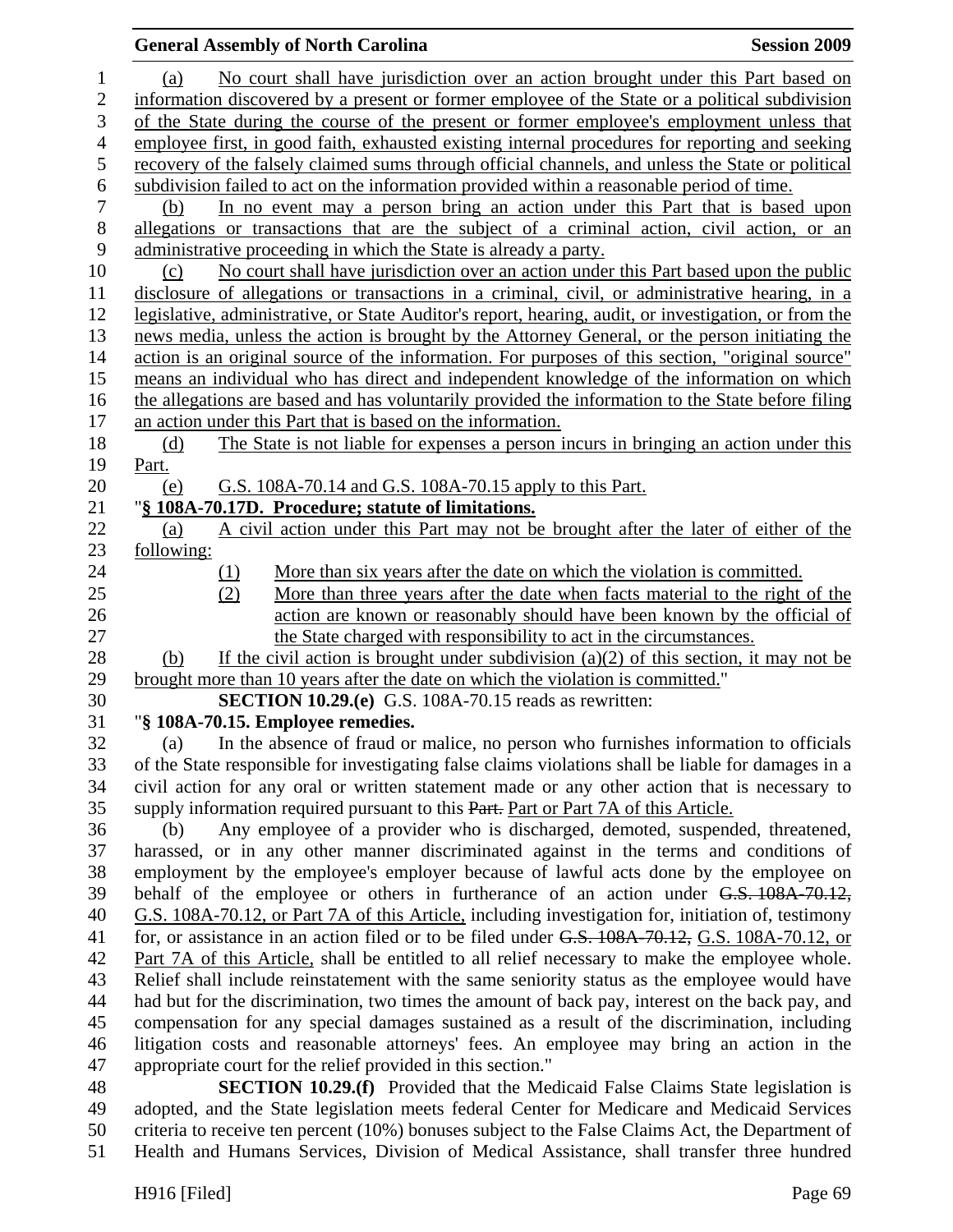### General Assembly of North Carolina **Session 2009**

1 fifty-two thousand one hundred thirty-six dollars (\$352,136) in fiscal year 2010-2011, and each 2 year thereafter, to fund five permanent staff positions at the Attorney General's Office 3 necessary to implement the Medicaid False Claims Act.

4

# 5 **FREEZE MEDICAID PROVIDER RATES**

6 **SECTION 10.30.** The Department of Health and Human Services shall freeze rates 7 for fiscal year 2009-2010 for most Medicaid providers at the level authorized in fiscal year 8 2008-2009. The rate freeze applies to all Medicaid private and public providers with the 9 following exceptions: federally qualified health clinics, rural health centers, state institutions, 10 outpatient hospital, pharmacy, and the noninflationary components of the case-mix 11 reimbursement system for nursing facilities. Medicaid rates predicated upon Medicare fee 12 schedules shall follow Medicare reductions but not Medicare increases unless federally 13 required. Inflationary increases for Medicaid providers paying provider fees (private ICF-MRs 14 and nursing facilities) can occur if the State share of the increases can be funded with provider 15 fees.

16

#### 17 **NON-MEDICAID REIMBURSEMENT CHANGES**

18 **SECTION 10.31.** Providers of medical services under the various State programs, 19 other than Medicaid, offering medical care to citizens of the State shall be reimbursed at rates 20 no more than those under the North Carolina Medical Assistance Program.

21 The Department of Health and Human Services may reimburse hospitals at the full 22 prospective per diem rates without regard to the Medical Assistance Program's annual limits on 23 hospital days. When the Medical Assistance Program's per diem rates for inpatient services and 24 its interim rates for outpatient services are used to reimburse providers in non-Medicaid 25 medical service programs, retroactive adjustments to claims already paid shall not be required.

26 Notwithstanding the provisions of this section, the Department of Health and 27 Human Services may negotiate with providers of medical services under the various 28 Department of Health and Human Services programs, other than Medicaid, for rates as close as 29 possible to Medicaid rates for the following purposes: contracts or agreements for medical 30 services and purchases of medical equipment and other medical supplies. These negotiated 31 rates are allowable only to meet the medical needs of its non-Medicaid eligible patients, 32 residents, and clients who require such services which cannot be provided when limited to the 33 Medicaid rate.

34 Maximum net family annual income eligibility standards for services in these 35 programs shall be as follows:

| 36 | <b>DSB</b> Medical Eye Care          | 125% FPL |
|----|--------------------------------------|----------|
| 37 | DSB Independent Living $< 55$        | 125% FPL |
| 38 | DSB Independent Living 55>           | 200% FPL |
| 39 | <b>DSB</b> Vocational Rehabilitation | 125% FPL |
| 40 | DVR Independent Living               | 125% FPL |
| 41 | <b>DVR Vocational Rehabilitation</b> | 125% FPL |

42 The Department of Health and Human Services shall contract at, or as close as 43 possible to, Medicaid rates for medical services provided to residents of State facilities of the 44 Department.

45

#### 46 **DATA COLLECTION AND CASE MANAGEMENT SYSTEMS**

47 **SECTION 10.32.** The sum of one million five hundred thousand dollars 48 (\$1,500,000) is appropriated from Budget Code 67425, Fund Code 6725, and Fund Code 6726, 49 to Budget Code 24410 for Information Technology Projects in the Department of Health and 50 Human Services, Division of Central Management and Support, for the Data Collection and 51 Case Management Systems initiative. This initiative will also be supported with federal funds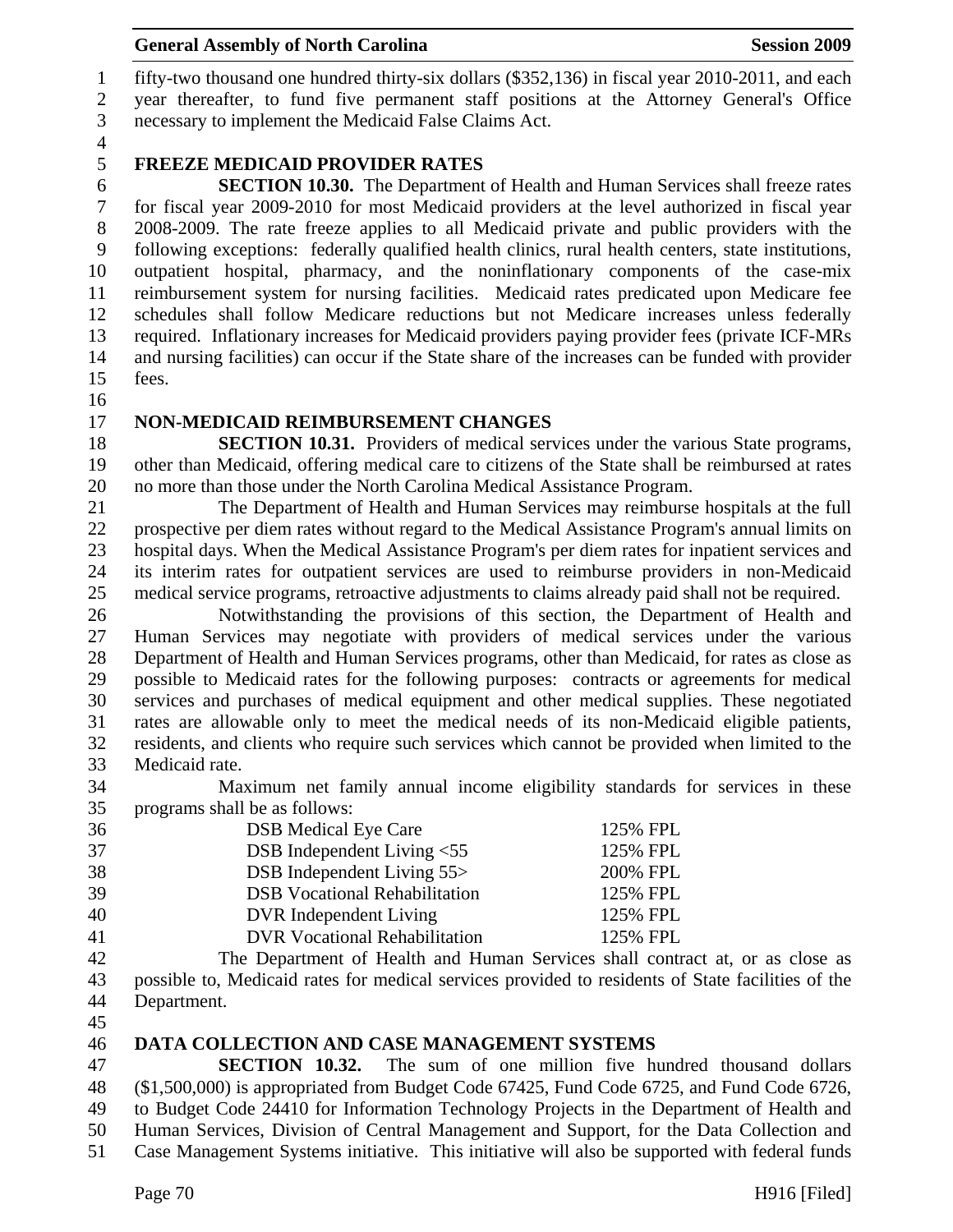#### **General Assembly of North Carolina**  Session 2009 **Session 2009**

1 from the Rehabilitation Act. These funds shall be used for the development and implementation 2 of a data collection and case management information systems to replace the current system in 3 use by the Division of Services for the Blind, the Division of Services for the Deaf and Hard of 4 Hearing, and for the Division of Vocational Rehabilitation Services. Whenever possible, the 5 Department shall use federal funds first and State funds from Budget Code 67425 only as 6 necessary. In accordance with G.S. 143C-1-2(b), funds appropriated for this project shall not 7 revert to the fund from which they came until the project is complete. 8

## 9 **VITAL RECORDS FEES**

10 **SECTION 10.33.** G.S. 130A-93.1 reads as rewritten:

#### 11 "**§ 130A-93.1. Fees for vital records copies or search; automation fund.**

- 12 (a) The State Registrar shall collect, process, and utilize fees for services as follows:
- 13 (1) A fee not to exceed fifteen twenty-four dollars (\$15.00) (\$24.00) shall be 14 charged for issuing any copy a first copy of a vital record or for conducting a 15 routine search of the files for the record when no copy is made. A fee of 16 fifteen dollars (\$15.00) shall be charged for each additional certificate copy 17 requested from the same search. When certificates are issued or searches 18 conducted for statewide issuance by local agencies using databases 19 maintained by the State Registrar, the local agency shall charge this these fee 20 **fees and shall <del>forward five dollars</del>** (\$5.00) of this fee retain ten dollars 21 (\$10.00) of these fees to cover local administrative costs and forward the 22 remaining fee to the State Registrar.
- 23 (2) A fee not to exceed fifteen (\$15.00) in-State and twenty dollars (\$20.00) 24 out-of-state shall be charged in addition to the fee charged under subdivision 25 (a) (1) of this subsection and to for all shipping and commercial charges 26 when expedited service is specifically requested.
- 
- 27 (2a) The fee for a copy of a computer or microform database shall not exceed the 28 cost to the agency of making and providing the copy.
- 
- 

29 (3) Except as provided in subsection (b) of this section, fees collected under this 30 subsection shall be used by the Department for public health purposes. 31 (b) The Vital Records Automation Account is established as a nonreverting account

32 within the Department. Five dollars (\$5.00) of each fee collected pursuant to subdivision (a)(1) 33 shall be credited to this Account. The Department shall use the revenue in the Account to fully 34 automate and maintain the vital records system. When funds sufficient to fully automate and 35 maintain the system have accumulated in the Account, fees shall no longer be credited to the 36 Account but shall be used as specified in subdivision (a)(3) of this section."

37

# 38 **CHANGES TO COMMUNITY-FOCUSED ELIMINATING HEALTH DISPARITIES**  39 **INITIATIVE**

40 **SECTION 10.34.(a)** Funds appropriated in this act from the General Fund to the 41 Department of Health and Human Services for the Community-Focused Eliminating Health 42 Disparities Initiative (CFEHDI) shall be used to provide grants-in-aid to local public health 43 departments, American Indian tribes, and faith-based and community-based organizations to 44 close the gap in the health status of African-Americans, Hispanics/Latinos, and American 45 Indians as compared to the health status of white persons. These grants shall focus on the use of 46 preventive measures to support healthy lifestyles. The areas of focus on health status shall be 47 infant mortality, HIV-AIDS and sexually transmitted infections, cancer, diabetes, and 48 homicides and motor vehicle deaths.

49 **SECTION 10.34.(b)** Funds appropriated in this act to the Department of Health 50 and Human Services, Division of Public Health, for the Health Disparities Initiative shall be 51 awarded as a grant-in-aid to honor the memory of the following recently deceased members of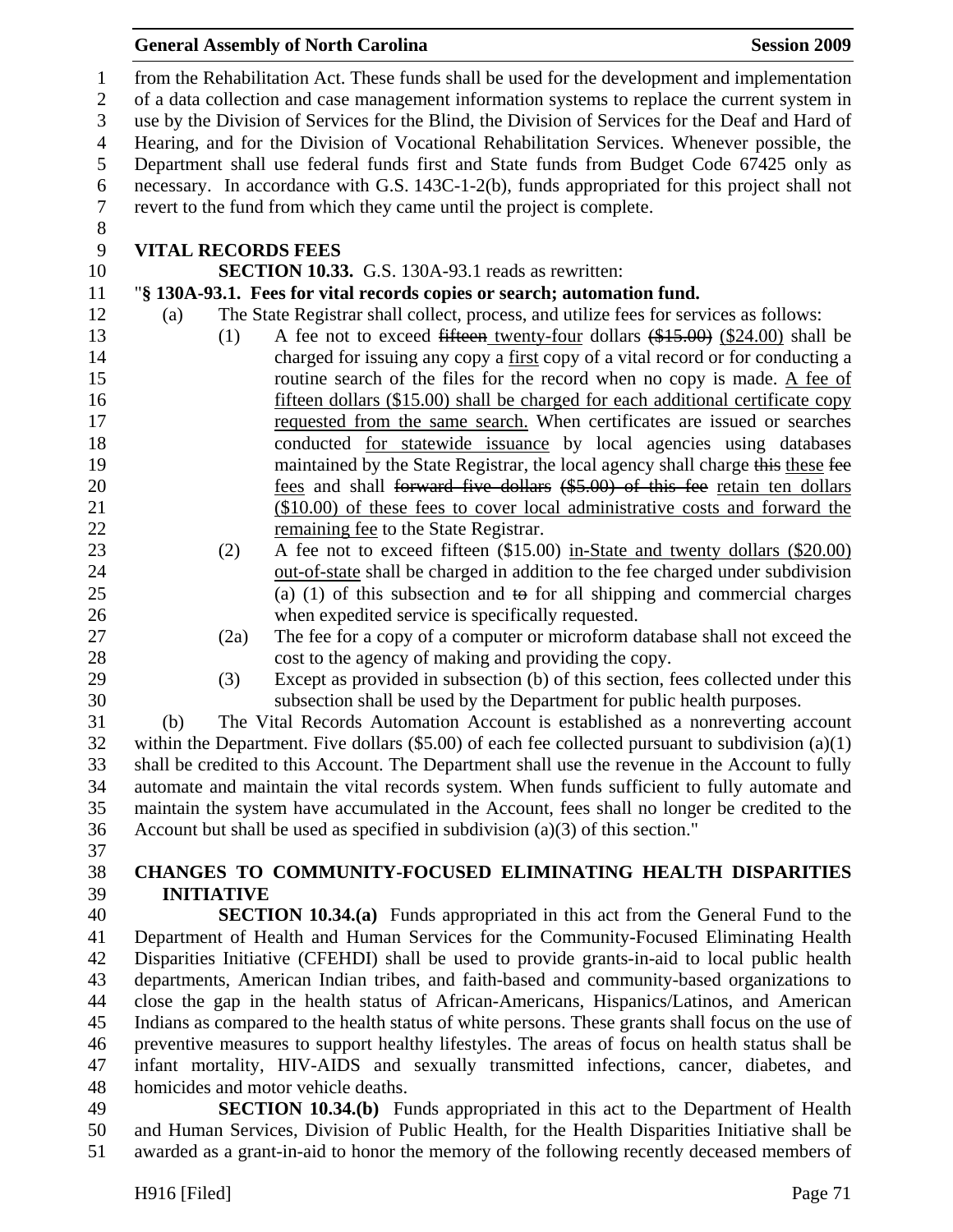1 the General Assembly: Bernard Allen, John Hall, Robert Holloman, Howard Hunter, Jeanne

2 Lucas, and William Martin. These funds shall be used for concerted efforts to address large 3 gaps in health status among North Carolinians who are African-American, as well as disparities

4 among other minority populations in North Carolina.

5 **SECTION 10.34.(c)** The Department of Health and Human Services shall report 6 on the following with respect to funds appropriated to the CFEHDI for the 2009-2010 and 7 2010-2011 fiscal years. The report shall address for each fiscal year:

- 8 (1) Which community programs and local health departments received CFEHDI 9 grants.
- 10 (2) What amount of funding did each program or local health department 11 receive.
- 12 (3) Which of the minority populations were served by the programs or local 13 health departments.
- 
- 
- 14 (4) Which counties were served by the programs or local health departments.
- 15 (5) What activities were planned and implemented by the programs or local 16 health departments to fulfill the community focus of the CFEHDI program.

17 The Department shall solicit from the grantees their observations and 18 recommendations on ways the CFEHDI program can best accomplish its goals. The report shall 19 also include specific activities undertaken pursuant to subsection (a) of this section to address 20 large gaps in health status among North Carolinians who are African-American and other 21 minority populations in this State. The Department shall submit the report not later than 22 January 15, 2010, to the House of Representatives Appropriations Subcommittee on Health and 23 Human Services, the Senate Appropriations Committee on Health and Human Services, and the 24 Fiscal Research Division.

25

# 26 **FUNDS FOR SCHOOL NURSES**

27 **SECTION 10.35.(a)** All funds appropriated for the school nurse initiative shall be 28 used to supplement and not supplant other State, local, or federal funds appropriated or 29 allocated for this purpose. Communities shall maintain their current level of effort and funding 30 for school nurses. These funds shall not be used for funding nurses for State agencies. All 31 funds shall be used for direct services.

32 **SECTION 10.35.(b)** All school nurses funded with State funds shall participate, as 33 needed, in child and family teams. 34

# 35 **AIDS DRUG ASSISTANCE PROGRAM**

36 **SECTION 10.36.** For the 2009-2010 and 2010-2011 fiscal years, the Department 37 may, within existing ADAP Program resources, adjust the financial eligibility criterion of the 38 ADAP up to an amount not exceeding three hundred percent (300%) of the federal poverty 39 level in order to serve as many eligible North Carolinians living with HIV disease as possible 40 within existing resources plus any new federal resources. If a waiting list develops as a result of 41 the eligibility criterion being raised, the Department shall give first priority to those individuals 42 on the waiting list with income at or below one hundred twenty-five percent (125%) of the 43 federal poverty level, and second priority to those individuals with income above one hundred 44 twenty-five percent (125%) and at or below two hundred fifty percent (250%) of federal 45 poverty guidelines.

46

# 47 **PHYSICIAN SERVICES**

48 **SECTION 10.37.** With the approval of the Office of State Budget and 49 Management, the Department of Health and Human Services may use funds appropriated in 50 this act for across-the-board salary increases and performance pay to offset similar increases in 51 the costs of contracting with private and independent universities for the provision of physician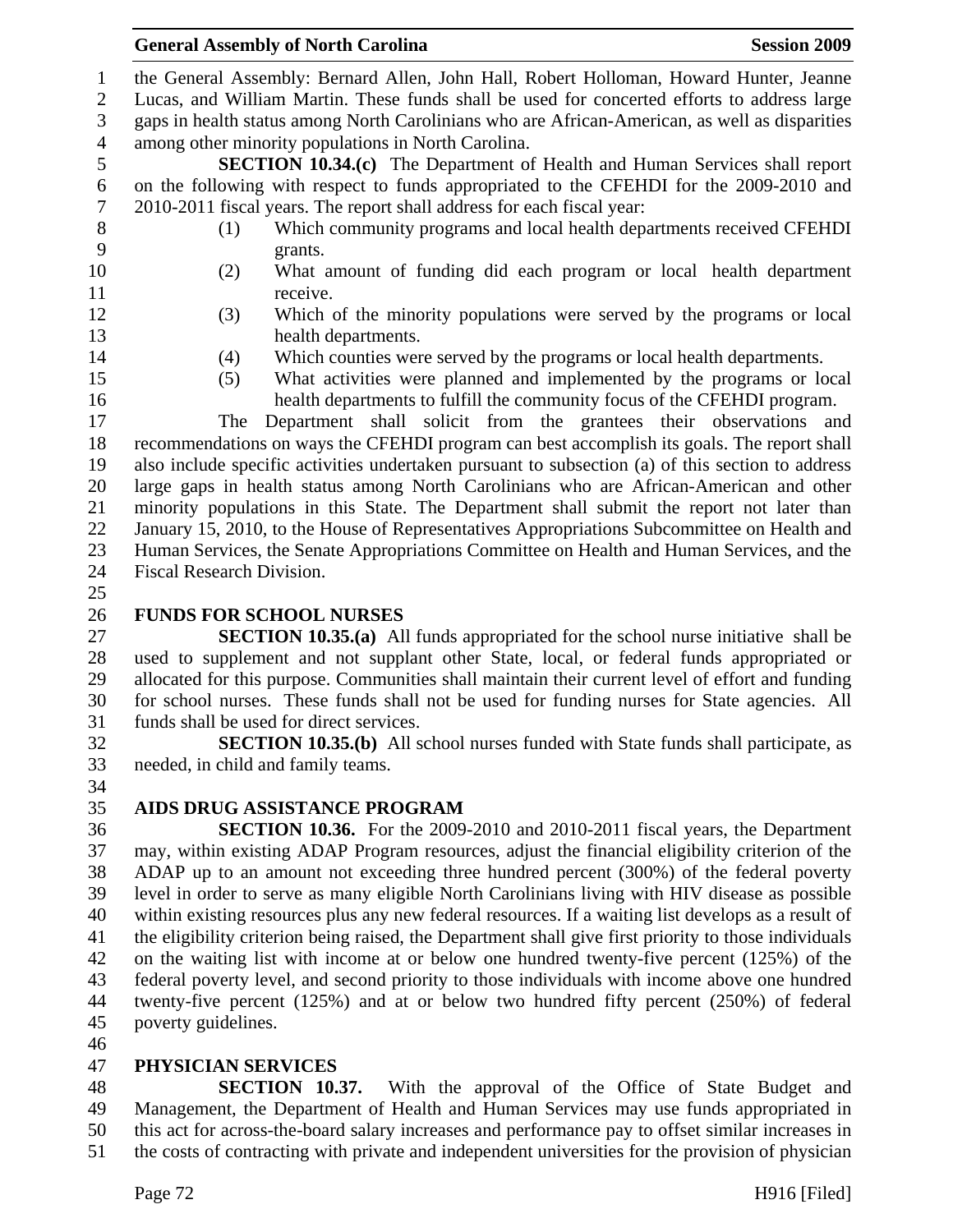1 services to clients in facilities operated by the Division of Mental Health, Developmental 2 Disabilities, and Substance Abuse Services. This offsetting shall be done in the same manner 3 as is currently done with the constituent institutions of The University of North Carolina.

4

# 5 **LIABILITY INSURANCE**

6 **SECTION 10.38.(a)** The Secretary of the Department of Health and Human 7 Services and the Secretary of the Department of Correction may provide medical liability 8 coverage not to exceed one million dollars (\$1,000,000) per incident on behalf of employees of 9 the Departments licensed to practice medicine or dentistry, on behalf of all licensed physicians 10 who are faculty members of The University of North Carolina who work on contract for the 11 Division of Mental Health, Developmental Disabilities, and Substance Abuse Services for 12 incidents that occur in Division programs, and on behalf of physicians in all residency training 13 programs from The University of North Carolina who are in training at institutions operated by 14 the Department of Health and Human Services. This coverage may include commercial 15 insurance or self-insurance and shall cover these individuals for their acts or omissions only 16 while they are engaged in providing medical and dental services pursuant to their State 17 employment or training.

18 **SECTION 10.38.(b)** The coverage provided under this section shall not cover any 19 individual for any act or omission that the individual knows or reasonably should know 20 constitutes a violation of the applicable criminal laws of any state or the United States or that 21 arises out of any sexual, fraudulent, criminal, or malicious act or out of any act amounting to 22 willful or wanton negligence.

23 **SECTION 10.38.(c)** The coverage provided pursuant to this section shall not 24 require any additional appropriations and shall not apply to any individual providing 25 contractual service to the Department of Health and Human Services, with the exception that 26 coverage may include physicians in all residency training programs from The University of 27 North Carolina who are in training at institutions operated by the Department of Health and 28 Human Services and licensed physicians who are faculty members of The University of 29 North Carolina who work for the Division of Mental Health, Developmental Disabilities, and 30 Substance Abuse Services.

31

#### 32 **FUNDS FOR JIM "CATFISH" HUNTER CHAPTER OF THE ALS ASSOCIATION**

33 **SECTION 10.39.** Funds appropriated in this act for the Jim "Catfish" Hunter 34 Chapter of the ALS Association shall be expended only for services provided within North 35 Carolina.

36

# 37 **NORTH CAROLINA FAMILIES ACCESSING SERVICES THROUGH**  38 **TECHNOLOGY (NC FAST) FUNDS**

39 **SECTION 10.41.** The sum of eighteen million three hundred twenty-seven 40 thousand four hundred seventy-eight dollars (\$18,327,478) is appropriated from Budget Code 41 24441, Fund Code 2006, to the Department of Health and Human Services, Division of Central 42 Management Services, for the 2009-2010 fiscal year. These funds shall be used for the 43 development and implementation of North Carolina Families Accessing Services Through 44 Technology (NC FAST). Funds will be placed in the Department's information technology 45 budget code and will match federal funds for project implementation.

46

#### 47 **CHILD SUPPORT PROGRAM/ENHANCED STANDARDS**

48 **SECTION 10.42.** The Department of Health and Human Services shall implement 49 and maintain performance standards for each of the State and county child support enforcement 50 offices across the State. These performance standards shall include the following:

51 (1) Cost per collections.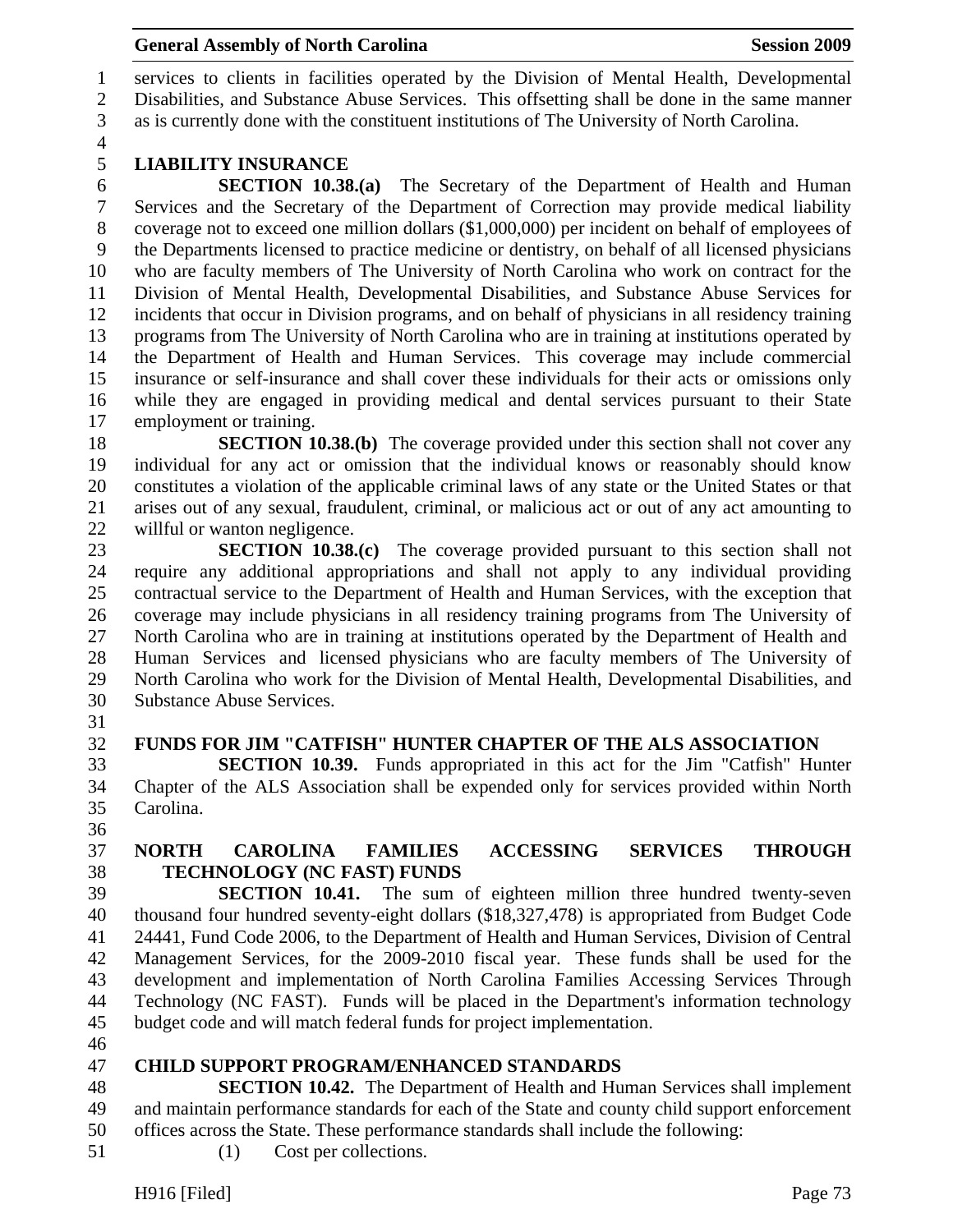|                  | <b>General Assembly of North Carolina</b>                                                         | <b>Session 2009</b> |
|------------------|---------------------------------------------------------------------------------------------------|---------------------|
| $\mathbf{1}$     | (2)<br>Consumer satisfaction.                                                                     |                     |
| $\overline{2}$   | (3)<br>Paternity establishments.                                                                  |                     |
| 3                | Administrative costs.<br>(4)                                                                      |                     |
| $\overline{4}$   | (5)<br>Orders established.                                                                        |                     |
| 5                | Collections on arrearages.<br>(6)                                                                 |                     |
| 6                | Location of absent parents.<br>(7)                                                                |                     |
| $\boldsymbol{7}$ | Other related performance measures.<br>(8)                                                        |                     |
| $\, 8$           | The Department of Health and Human Services shall monitor the performance of                      |                     |
| $\boldsymbol{9}$ | each office and shall implement a system of reporting that allows each local office to review its |                     |
| 10               | performance as well as the performance of other local offices. The Department of Health and       |                     |
| 11               | Human Services shall publish an annual performance report that shall include the statewide and    |                     |
| 12               | local office performance of each child support office.                                            |                     |
| 13               |                                                                                                   |                     |
| 14               | <b>CHANGES TO FOSTER CARE AND ADOPTION ASSISTANCE PAYMENTS</b>                                    |                     |
| 15               | <b>SECTION 10.43.(a)</b> The maximum rates for State participation in the foster care             |                     |
| 16               | assistance program are established on a graduated scale as follows:                               |                     |
| 17               | \$475.00 per child per month for children aged birth through 5;<br>(1)                            |                     |
| 18               | \$581.00 per child per month for children aged 6 through 12; and<br>(2)                           |                     |
| 19               | \$634.00 per child per month for children aged 13 through 18.<br>(3)                              |                     |
| 20               | <b>SECTION 10.43.(b)</b> The maximum rates for the State adoption assistance program              |                     |
| 21               | are established consistent with the foster care rates as follows:                                 |                     |
| 22               | \$475.00 per child per month for children aged birth through 5;<br>(1)                            |                     |
| 23               | \$581.00 per child per month for children aged 6 through 12; and<br>(2)                           |                     |
| 24               | \$634.00 per child per month for children aged 13 through 18.<br>(3)                              |                     |
| 25               | SECTION 10.43.(c) In addition to providing board payments to foster and                           |                     |
| 26               | adoptive families of HIV-infected children, as prescribed in Section 23.28 of Chapter 324 of      |                     |
| 27               | the 1995 Session Laws, any additional funds remaining that were appropriated for this purpose     |                     |
| 28               | shall be used to provide medical training in avoiding HIV transmission in the home.               |                     |
| 29               | SECTION 10.43.(d) The maximum rates for the State participation in HIV foster                     |                     |
| 30               | care and adoption assistance are established on a graduated scale as follows:                     |                     |
| 31               | \$800.00 per child per month with indeterminate HIV status;<br>(1)                                |                     |
| 32               | \$1,000 per child per month confirmed HIV-infected, asymptomatic;<br>(2)                          |                     |
| 33               | (3)<br>\$1,200 per child per month confirmed HIV-infected, symptomatic; and                       |                     |
| 34               | \$1,600 per child per month terminally ill with complex care needs.<br>(4)                        |                     |
| 35               | <b>SECTION 10.43.(e)</b><br>The State and a county participating in foster care and               |                     |
| 36               | adoption assistance shall each contribute fifty percent (50%) of the nonfederal share of the cost |                     |
| 37               | of care for a child placed by a county department of social services or child placing agency in a |                     |
| 38               | family foster home or residential child care facility. A county shall be held harmless from       |                     |
| 39               | contributing fifty percent (50%) of the nonfederal share of the cost for a child placed in a      |                     |
| 40               | family foster home or residential child setting under an agreement with that provider as of       |                     |
| 41               | October 31, 2008, until the child leaves foster care or experiences a placement change.           |                     |
| 42               | <b>SECTION 10.43.(f)</b> The Department of Health and Human Services may establish                |                     |
| 43               | foster care and adoption assistance rates based on the United States Department of Agriculture    |                     |
| 44               | (USDA) 'Expenditures on Children by Families' index subject to State appropriations for each      |                     |
| 45               | fiscal year.                                                                                      |                     |
| 46               |                                                                                                   |                     |
| 47               | <b>CHILD CARING INSTITUTIONS</b>                                                                  |                     |
| 48               | <b>SECTION 10.44.</b> Until the Social Services Commission adopts rules setting                   |                     |
| 49               | standardized rates for child caring institutions as authorized under G.S. 143B-153(8), the        |                     |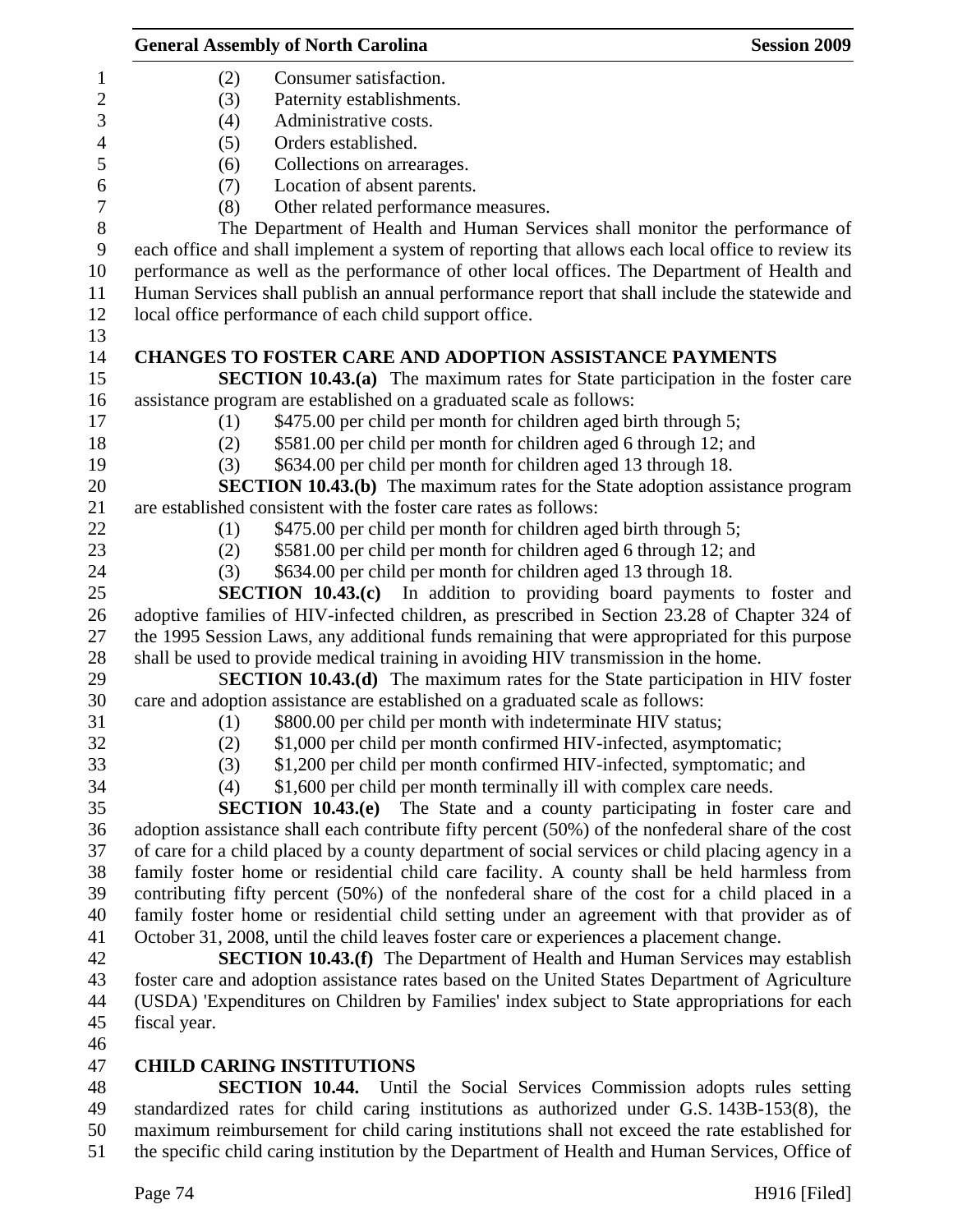1 the Controller. In determining the maximum reimbursement, the State shall include county and 2 IV-E reimbursements.

3

28

# 4 **SPECIAL CHILDREN ADOPTION FUND**

5 **SECTION 10.45.(a)** Of the funds appropriated to the Department of Health and 6 Human Services in this act, the sum of one hundred thousand dollars (\$100,000) shall be used 7 to support the Special Children Adoption Fund for the 2009-2010 and 2010-2011 fiscal years. 8 The Division of Social Services, in consultation with the North Carolina Association of County 9 Directors of Social Services and representatives of licensed private adoption agencies, shall 10 develop guidelines for the awarding of funds to licensed public and private adoption agencies 11 upon the adoption of children described in G.S. 108A-50 and in foster care. Payments received 12 from the Special Children Adoption Fund by participating agencies shall be used exclusively to 13 enhance the adoption services. No local match shall be required as a condition for receipt of 14 these funds. In accordance with State rules for allowable costs, the Special Children Adoption 15 Fund may be used for post-adoption services for families whose income exceeds two hundred 16 percent (200%) of the federal poverty level.

17 **SECTION 10.45.(b)** Of the total funds appropriated for the Special Children 18 Adoption Fund each year, twenty percent (20%) of the total funds available shall be reserved 19 for payment to participating private adoption agencies. If the funds reserved in this subsection 20 for payments to private agencies have not been spent on or before March 31 of each State fiscal 21 year, the Division of Social Services may reallocate those funds, in accordance with this 22 section, to other participating adoption agencies.

23 **SECTION 10.45.(c)** The Division of Social Services shall monitor the total 24 expenditures in the Special Children Adoption Fund and redistribute unspent funds to ensure 25 that the funds are used according to the guidelines established in subsection (a) of this section. 26 The Division shall implement strategies to ensure that funds that have historically reverted for 27 this program are used for the intended purpose.

#### 29 **CHILD WELFARE POSTSECONDARY SUPPORT PROGRAM/USE OF ESCHEAT**  30 **FUND**

31 **SECTION 10.46.(a)** Of the funds appropriated from the Escheat Fund income to 32 the Department of Health and Human Services the sum of three million one hundred sixty-eight 33 thousand two hundred fifty dollars (\$3,168,250) for the 2009-2010 fiscal year and the sum of 34 three million one hundred sixty-eight thousand two hundred fifty dollars (\$3,168,250) for the 35 2010-2011 fiscal year shall be used to support a child welfare postsecondary program in 36 accordance with this section. There is appropriated from the General Fund to the Department 37 of Health and Human Services the sum of one million six hundred sixty-eight thousand two 38 hundred fifty dollars (\$1,668,250) for the 2010-2011 fiscal year. These funds shall be used to 39 support a child welfare postsecondary support program for the educational needs of foster 40 youth aging out of the foster care system and special needs children adopted from foster care 41 after age 12 by providing assistance with the "cost of attendance" as that term is defined in 20 42 U.S.C. § 1087ll. The Department shall collaborate with the State Education Assistance 43 Authority to develop policies and procedures for the distribution of these funds.

44 If the interest income generated from the Escheat Fund is less than the amounts 45 referenced in this subsection, the difference may be taken from the Escheat Fund principal to 46 reach the appropriations referenced in this subsection; however, under no circumstances shall 47 the Escheat Fund principal be reduced below the sum of four hundred million dollars 48 (\$400,000,000).

49 Funds appropriated by this subsection shall be allocated by the State Education 50 Assistance Authority.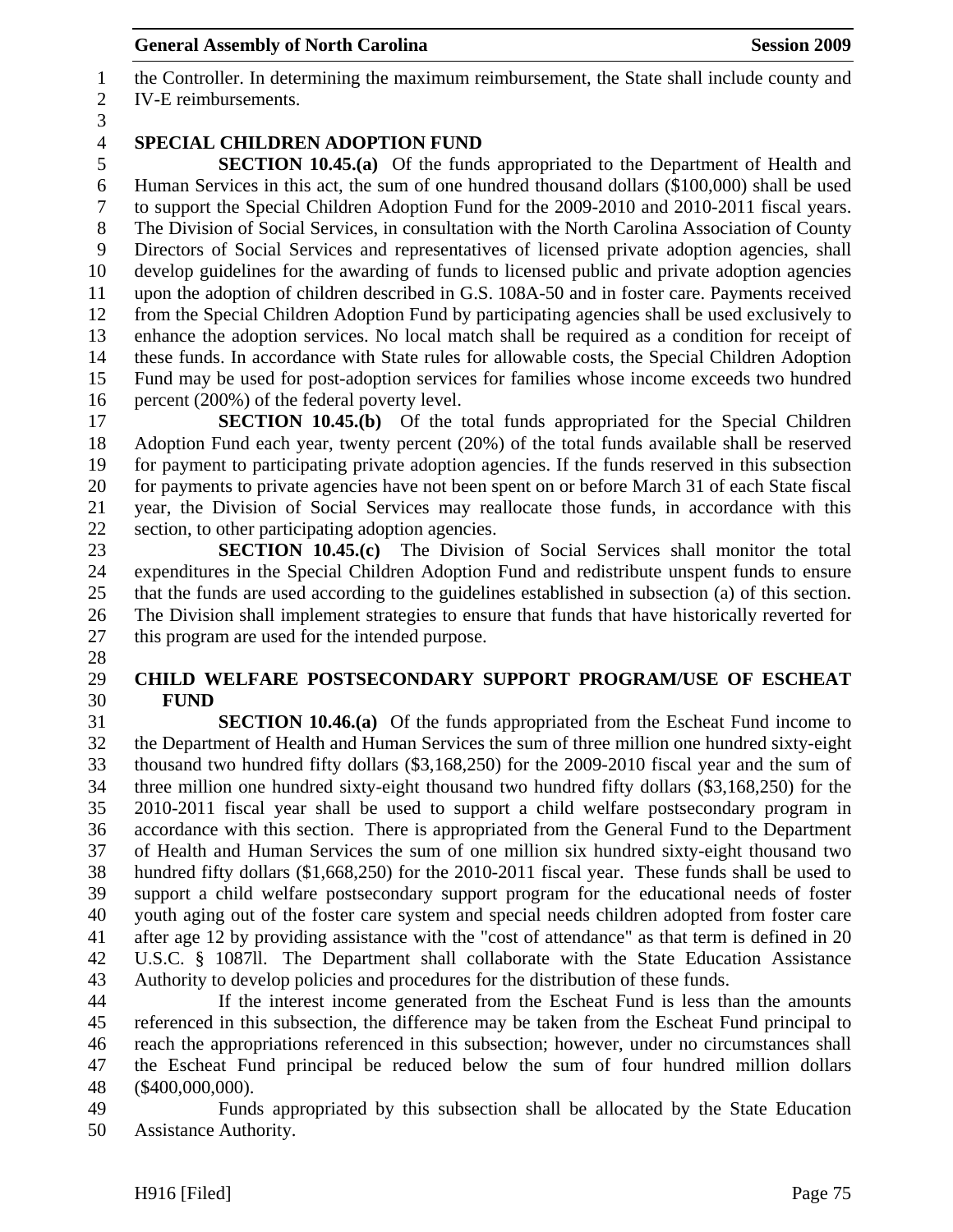1 The purpose for which funds are appropriated under this subsection is in addition to 2 other purposes for which Escheat Fund income is distributed under G.S. 116B-7 and shall not 3 be construed to otherwise affect the distribution of funds under G.S. 116B-7.

4 **SECTION 10.46.(b)** Of the funds appropriated from the General Fund to the 5 Department of Health and Human Services the sum of fifty thousand dollars (\$50,000) for the 6 2009-2010 fiscal year and the sum of fifty thousand dollars (\$50,000) for the 2010-2011 fiscal 7 year shall be allocated to the North Carolina State Education Assistance Authority (SEAA). 8 The SEAA shall use these funds only to perform administrative functions necessary to manage

9 and distribute scholarship funds under the child welfare postsecondary support program.

10 **SECTION 10.46.(c)** Of the funds appropriated from the General Fund to the 11 Department of Health and Human Services the sum of five hundred thousand dollars 12 (\$500,000) for the 2009-2010 fiscal year and the sum of five hundred thousand dollars 13 (\$500,000) for the 2010-2011 fiscal year shall be used to contract with an entity to develop and 14 administer the child welfare postsecondary support program described under subsection (a) of 15 this section, which development and administration shall include the performance of case 16 management services.

17 **SECTION 10.46.(d)** Funds appropriated to the Department of Health and Human 18 Services for the child welfare postsecondary support program shall be used only for students 19 attending public institutions of higher education in this State.

#### 21 **INTENSIVE FAMILY PRESERVATION SERVICES FUNDING AND**  22 **PERFORMANCE ENHANCEMENTS**

23 **SECTION 10.47.(a)** Notwithstanding the provisions of G.S. 143B-150.6, the 24 Intensive Family Preservation Services (IFPS) Program shall provide intensive services to 25 children and families in cases of abuse, neglect, and dependency where a child is at imminent 26 risk of removal from the home and to children and families in cases of abuse where a child is 27 not at imminent risk of removal. The Program shall be developed and implemented statewide 28 on a regional basis. The IFPS shall ensure the application of standardized assessment criteria 29 for determining imminent risk and clear criteria for determining out-of-home placement.

30 **SECTION 10.47.(b)** The Department of Health and Human Services shall require 31 that any program or entity that receives State, federal, or other funding for the purpose of 32 Intensive Family Preservation Services shall provide information and data that allows for:

- 33 (1) An established follow-up system with a minimum of six months of 34 follow-up services.
- 35 (2) Detailed information on the specific interventions applied including 36 utilization indicators and performance measurement.
- 37 (3) Cost-benefit data.
- 38 (4) Data on long-term benefits associated with Intensive Family Preservation 39 Services. This data shall be obtained by tracking families through the 40 intervention process.
- 41 (5) The number of families remaining intact and the associated interventions 42 while in IFPS and 12 months thereafter.
- 43 (6) The number and percentage by race of children who received Intensive 44 Family Preservation Services compared to the ratio of their distribution in 45 the general population involved with Child Protective Services.

46 **SECTION 10.47.(c)** The Department shall establish performance-based funding 47 protocol and shall only provide funding to those programs and entities providing the required 48 information specified in subsection (b) of this section. The amount of funding shall be based on 49 the individual performance of each program.

20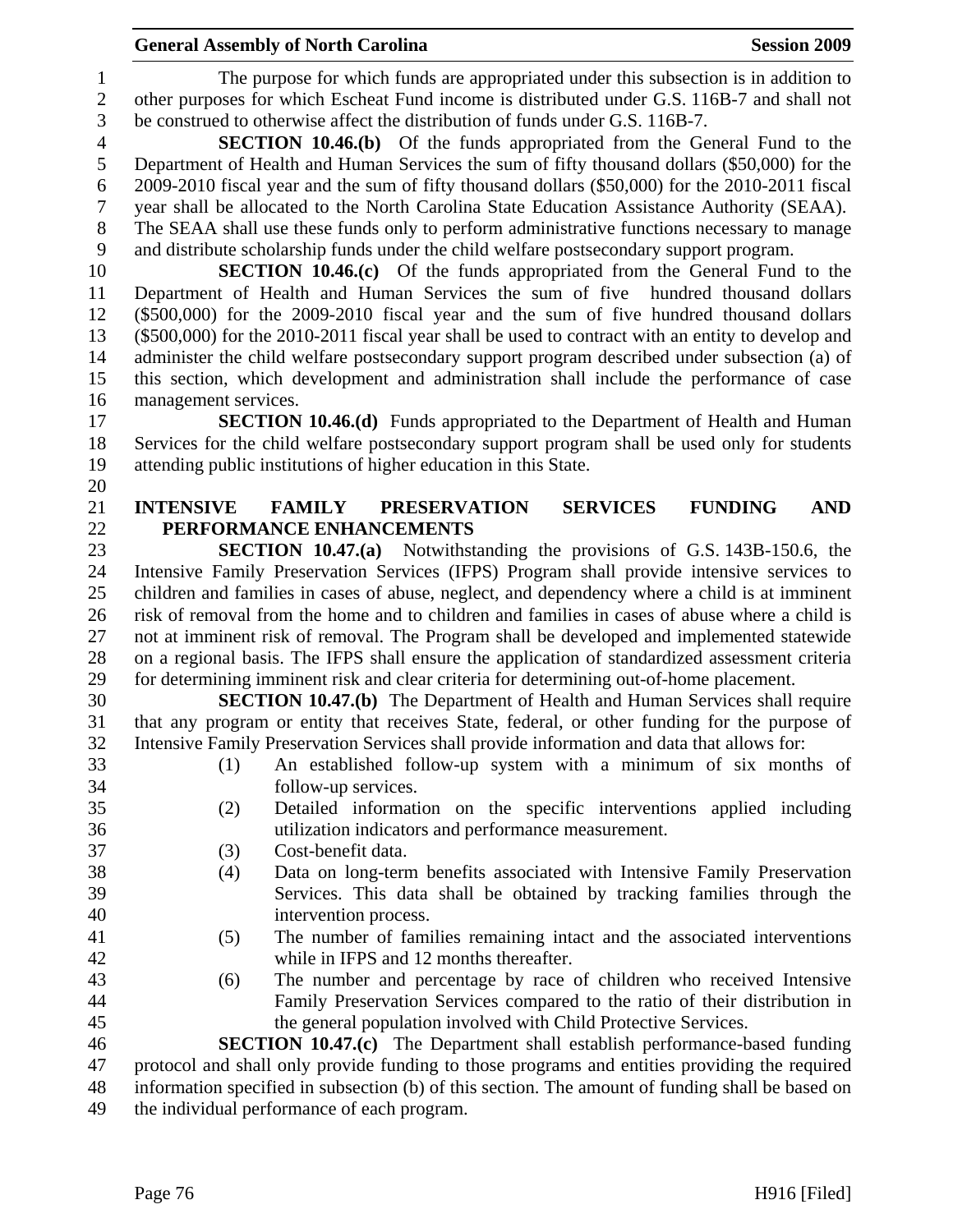1 **SECTION 10.47.(d)** The Department shall publish an annual report on the 2 Intensive Family Preservation Services Program, including the information and data under 3 subdivisions  $(b)(2)$  through  $(b)(6)$  of this section.

4

# 5 **TANF BENEFIT IMPLEMENTATION**

6 **SECTION 10.48.(a)** The General Assembly approves the plan titled "North 7 Carolina Temporary Assistance for Needy Families State Plan fiscal year 2009-2011," prepared 8 by the Department of Health and Human Services and presented to the General Assembly. The 9 North Carolina Temporary Assistance for Needy Families State Plan covers the period October 10 1, 2009, through September 30, 2011. The Department shall submit the State Plan, as revised in 11 accordance with subsection (b) of this section, to the United States Department of Health and 12 Human Services, as amended by this act or any other act of the 2009 General Assembly.

13 **SECTION 10.48.(b)** The counties approved as Electing Counties in North 14 Carolina's Temporary Assistance for Needy Families State Plan fiscal year 2009-2011 as 15 approved by this section are: Beaufort, Caldwell, Catawba, Iredell, Lenoir, Lincoln, Macon, 16 and Wilson.

17 **SECTION 10.48.(c)** Counties that submitted the letter of intent to remain as an 18 Electing County or to be redesignated as an Electing County and the accompanying county plan 19 for fiscal years 2009 through 2011, pursuant to G.S. 108A-27(e), shall operate under the 20 Electing County budget requirements effective July 1, 2009. For programmatic purposes, all 21 counties referred to in this subsection shall remain under their current county designation 22 through September 30, 2009.

23

#### 24 **LIMITATION ON STATE ABORTION FUND**

25 **SECTION 10.49.** The limitations on funding of the performance of abortion 26 established in Section 23.27 of Chapter 324 of the 1995 Session Laws, as amended by Section 27 23.8A of Chapter 507 of the 1995 Session Laws, apply to the 2009-2010 and 2010-2011 fiscal 28 years.

#### 30 **COLLABORATION AMONG DEPARTMENTS OF ADMINISTRATION, HEALTH**  31 **AND HUMAN SERVICES, JUVENILE JUSTICE AND DELINQUENCY**  32 **PREVENTION, AND PUBLIC INSTRUCTION ON SCHOOL-BASED CHILD AND**  33 **FAMILY TEAM INITIATIVE**

 $35 -$ 

29

34 **SECTION 10.50.(a)** School-Based Child and Family Team Initiative Established.

- 36 (1) Purpose and duties. There is established the School-Based Child and 37 Family Team Initiative. The purpose of the Initiative is to identify and 38 coordinate appropriate community services and supports for children at risk 39 of school failure or out-of-home placement in order to address the physical, 40 social, legal, emotional, and developmental factors that affect academic 41 performance. The Department of Health and Human Services, the 42 Department of Public Instruction, the State Board of Education, the 43 Department of Juvenile Justice and Delinquency Prevention, the 44 Administrative Office of the Courts, and other State agencies that provide 45 services for children shall share responsibility and accountability to improve 46 outcomes for these children and their families. The Initiative shall be based 47 on the following principles:
- 48 a. The development of a strong infrastructure of interagency 49 collaboration;
- 50 b. One child, one team, one plan;
- 51 c. Individualized strengths-based care;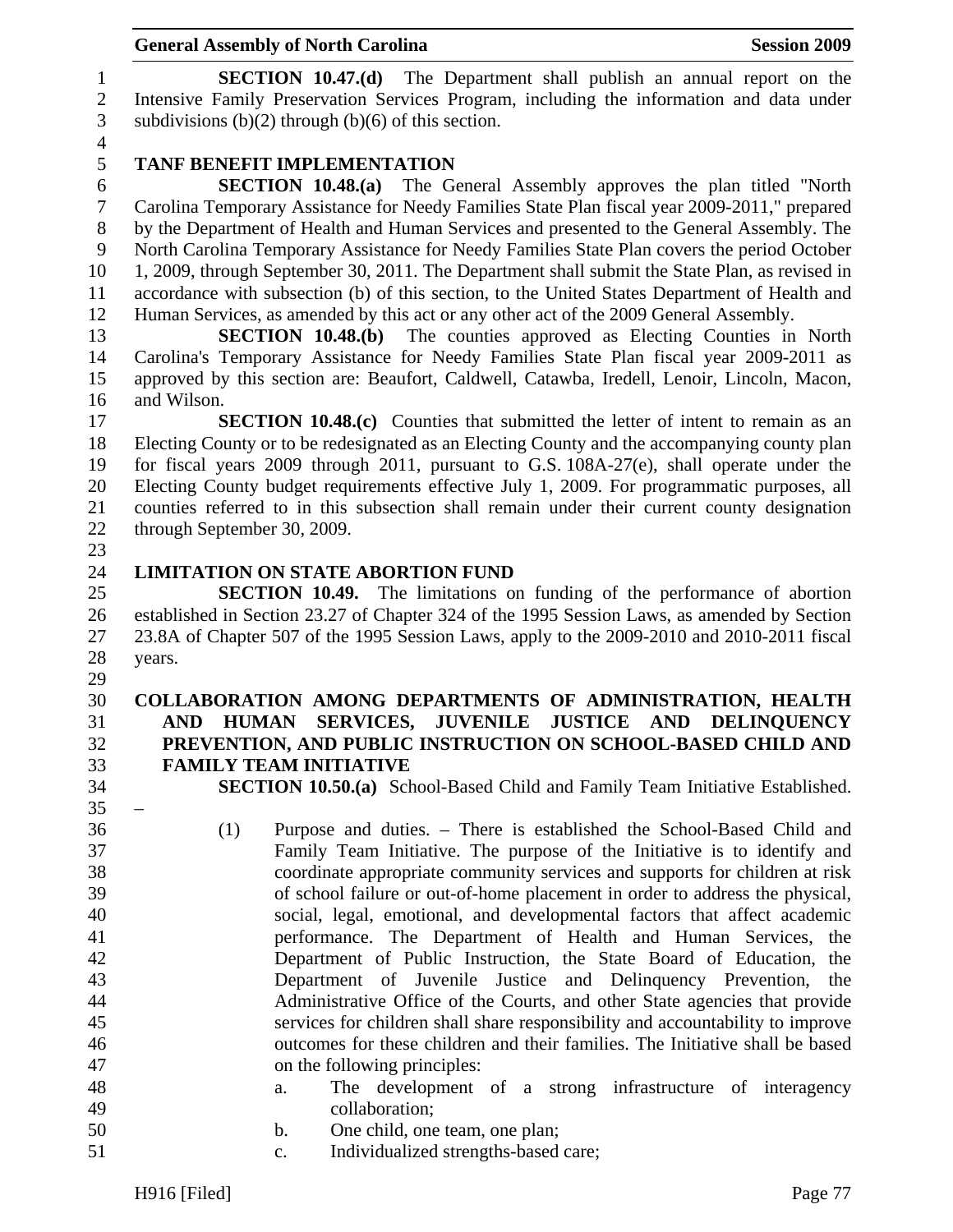|     |               | <b>General Assembly of North Carolina</b>                                       | <b>Session 2009</b>   |
|-----|---------------|---------------------------------------------------------------------------------|-----------------------|
|     | d.            | Accountability;                                                                 |                       |
|     | e.            | Cultural competence;                                                            |                       |
|     | f.            | Children at risk of school failure or out-of-home placement may                 |                       |
|     |               | enter the system through any participating agency;                              |                       |
|     | g.            | Services shall be specified, delivered, and monitored through a                 |                       |
|     |               | unified Child and Family Plan that is outcome-oriented and                      |                       |
|     |               | evaluation-based;                                                               |                       |
|     | h.            | Services shall be the most efficient in terms of cost and effectiveness         |                       |
|     |               | and shall be delivered in the most natural settings possible;                   |                       |
|     | i.            | Out-of-home placements for children shall be a last resort and shall            |                       |
|     |               | include concrete plans to bring the children back to a stable,                  |                       |
|     |               | permanent home, their schools, and their community; and                         |                       |
|     | j.            | Families and consumers shall be involved in decision making                     |                       |
|     |               | throughout service planning, delivery, and monitoring.                          |                       |
| (2) |               | Program goals and services. - In order to ensure that children receiving        |                       |
|     |               | services are appropriately served, the affected State and local agencies shall: |                       |
|     | a.            | Increase capacity in the school setting to address the academic,                |                       |
|     |               | health, mental health, social, and legal needs of children.                     |                       |
|     | $\mathbf b$ . | Ensure that children receiving services are screened initially to               |                       |
|     |               | identify needs and assessed periodically to determine progress and              |                       |
|     |               | sustained improvement in educational, health, safety, behavioral, and           |                       |
|     |               | social outcomes.                                                                |                       |
|     | c.            | Develop uniform screening mechanisms and a set of outcomes that                 |                       |
|     |               | are shared across affected agencies to measure children's progress in           |                       |
|     |               | home, school, and community settings.                                           |                       |
|     | d.            | Promote practices that are known to be effective based upon research            |                       |
|     |               | or national best practice standards.                                            |                       |
|     | e.            | Review services provided across affected State agencies to ensure               |                       |
|     |               | that children's needs are met.                                                  |                       |
|     | f.            | shifting and<br>facilitate<br>Eliminate<br>cost                                 | cost-sharing<br>among |
|     |               | governmental agencies with respect to service development, service              |                       |
|     |               | delivery, and monitoring for participating children and their families.         |                       |
|     | g.            | Participate in a local memorandum of agreement signed annually by               |                       |
|     |               | the participating superintendent of the local LEA, directors of the             |                       |
|     |               | county departments of social services and health, director of the local         |                       |
|     |               | management entity, the chief district court judge, and the chief                |                       |
|     |               | district court counselor.                                                       |                       |
| (3) |               | Local level responsibilities. - In coordination with the North Carolina Child   |                       |
|     |               | and Family Leadership Council (Council), the local board of education shall     |                       |
|     |               | establish the School-Based Child and Family Team Initiative (Initiative) at     |                       |
|     |               | designated schools and shall appoint the Child and Family Team Leaders          |                       |
|     |               | who shall be a school nurse and a school social worker. Each local              |                       |
|     |               | management entity that has any selected schools in its catchment area shall     |                       |
|     |               | appoint a Care Coordinator, and any department of social services that has a    |                       |
|     |               | selected school in its catchment area shall appoint a Child and Family Teams    |                       |
|     |               | Facilitator. The Care Coordinators and Child and Family Team Facilitators       |                       |
|     |               | shall have as their sole responsibility working with the selected schools in    |                       |
|     |               | their catchment areas and shall provide training to school-based personnel,     |                       |
|     |               | as required. The Child and Family Team Leaders shall identify and screen        |                       |
|     |               | children who are potentially at risk of academic failure or out-of-home         |                       |
|     |               | placement due to physical, social, legal, emotional, or developmental factors.  |                       |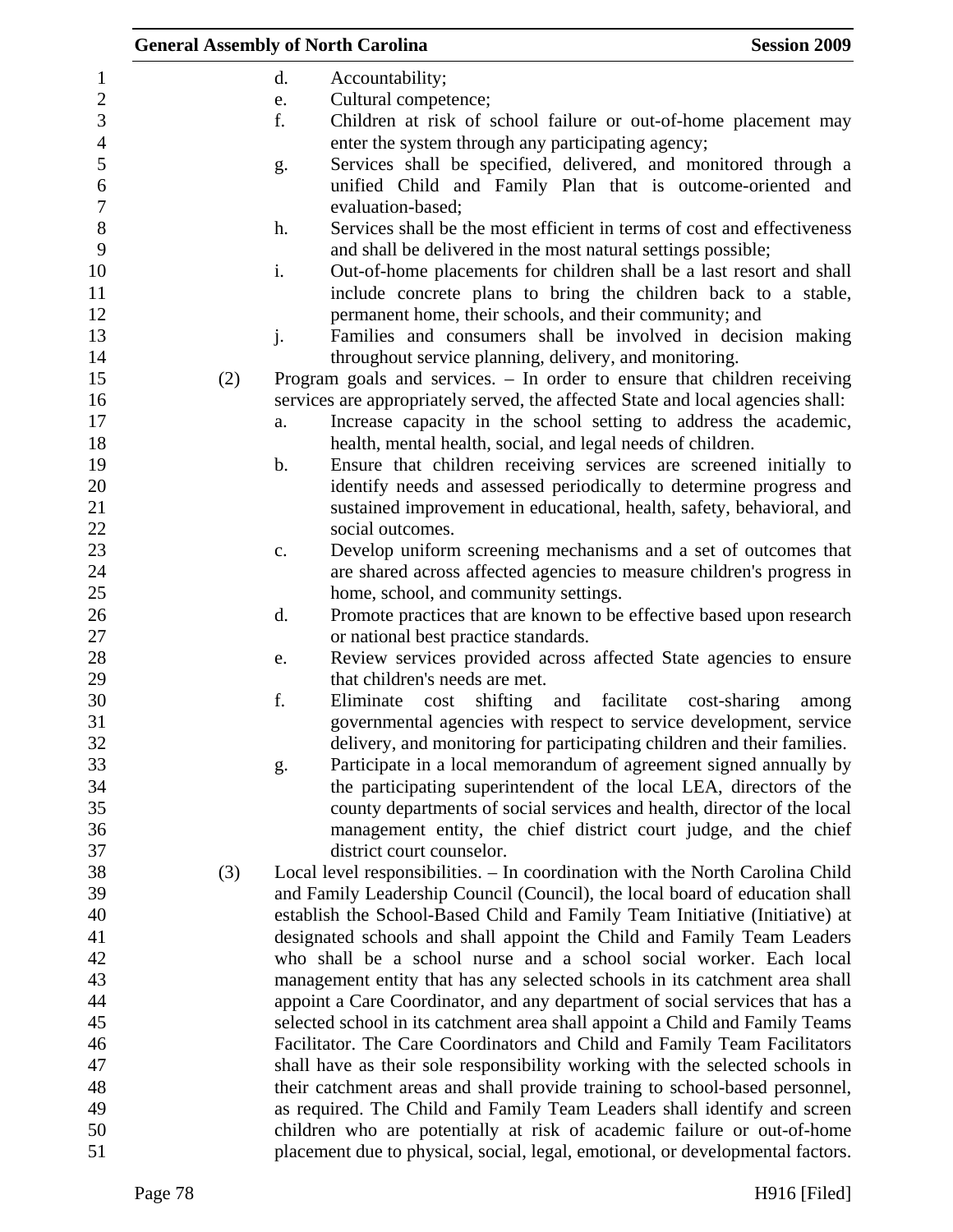|     | <b>General Assembly of North Carolina</b>                                                                                                                                                                                                                                                                                                             | <b>Session 2009</b> |
|-----|-------------------------------------------------------------------------------------------------------------------------------------------------------------------------------------------------------------------------------------------------------------------------------------------------------------------------------------------------------|---------------------|
|     | Based on the screening results, responsibility for developing, convening, and<br>implementing the Child and Family Team Initiative is as follows:<br>School personnel shall take the lead role for those children and their<br>a.                                                                                                                     |                     |
|     | families whose primary unmet needs are related to academic<br>achievement.                                                                                                                                                                                                                                                                            |                     |
|     | The local management entity shall take the lead role for those<br>b.<br>children and their families whose primary unmet needs are related to<br>mental health, substance abuse, or developmental disabilities and<br>who meet the criteria for the target population established by the<br>Division of Mental Health, Developmental Disabilities, and |                     |
|     | <b>Substance Abuse Services.</b><br>The local department of public health shall take the lead role for<br>c.<br>those children and their families whose primary unmet needs are<br>health-related.                                                                                                                                                    |                     |
|     | d.<br>Local departments of social services shall take the lead for those<br>children and their families whose primary unmet needs are related to<br>child welfare, abuse, or neglect.                                                                                                                                                                 |                     |
|     | The chief district court counselor shall take the lead for those<br>e.<br>children and their families whose primary unmet needs are related to<br>juvenile justice issues.                                                                                                                                                                            |                     |
|     | A representative from each named or otherwise identified publicly<br>supported children's agency shall participate as a member of the Team as                                                                                                                                                                                                         |                     |
|     | needed. Team members shall coordinate, monitor, and assure the successful<br>implementation of a unified Child and Family Plan.                                                                                                                                                                                                                       |                     |
| (4) | Reporting requirements. - School-Based Child and Family Team Leaders<br>shall provide data to the Council for inclusion in their report to the North                                                                                                                                                                                                  |                     |
|     | Carolina General Assembly. The report shall include the following:<br>The number of and other demographic information on children<br>a.<br>screened and assigned to a team and a description of the services<br>needed by and provided to these children;                                                                                             |                     |
|     | The number of and information about children assigned to a team<br>b.<br>who are placed in programs or facilities outside the child's home or<br>outside the child's county and the average length of stay in residential                                                                                                                             |                     |
|     | treatment;<br>The amount and source of funds expended to implement the<br>c.                                                                                                                                                                                                                                                                          |                     |
|     | Initiative;<br>Information on how families and consumers are involved in decision<br>d.                                                                                                                                                                                                                                                               |                     |
|     | making throughout service planning, delivery, and monitoring;<br>Other information as required by the Council to evaluate success in<br>e.<br>local programs and ensure appropriate outcomes; and                                                                                                                                                     |                     |
| (5) | f.<br>Recommendations on needed improvements.<br>Local advisory committee. – In each county with a participating school, the                                                                                                                                                                                                                          |                     |
|     | superintendent of the local LEA shall either identify an existing cross agency<br>collaborative or council, or shall form a new group, to serve as a local<br>advisory committee to work with the Initiative. Newly formed committees                                                                                                                 |                     |
|     | shall be chaired by the superintendent and one other member of the<br>committee to be elected by the committee. The local advisory committee                                                                                                                                                                                                          |                     |
|     | shall include the directors of the county departments of social services and<br>health, the directors of the local management entity, the chief district court                                                                                                                                                                                        |                     |
|     | judge, the chief district court counselor, the director of a school-based or<br>school-linked health center if a center is located within the catchment area of                                                                                                                                                                                       |                     |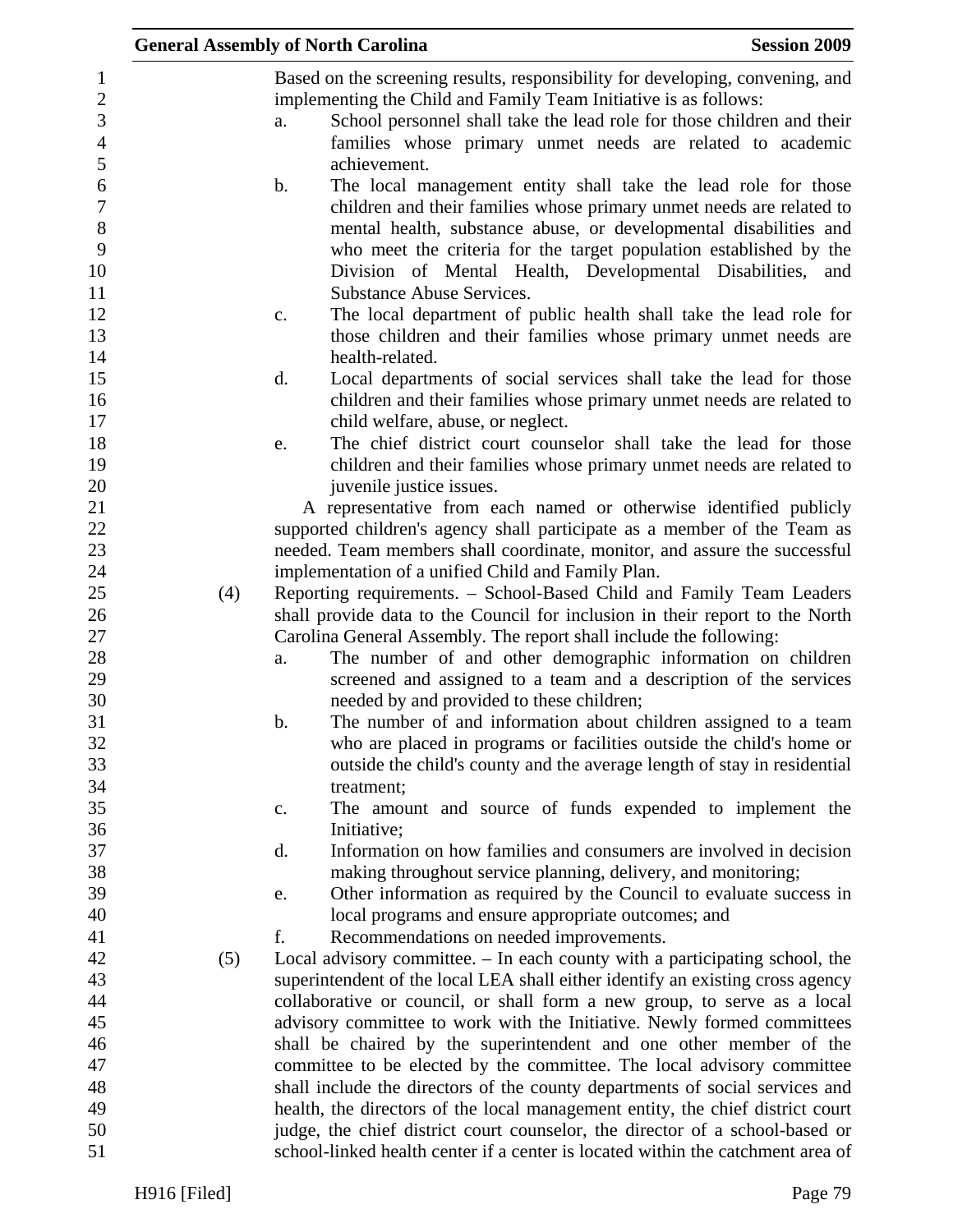|     |          | <b>General Assembly of North Carolina</b>                                                                                                                                                                                                                                                              | <b>Session 2009</b> |
|-----|----------|--------------------------------------------------------------------------------------------------------------------------------------------------------------------------------------------------------------------------------------------------------------------------------------------------------|---------------------|
|     |          | the School-Based Child and Family Team Initiative, and representatives of<br>other agencies providing services to children, as designated by the<br>committee. The members of the committee shall meet as needed to monitor<br>and support the successful implementation of the School-Based Child and |                     |
|     |          | Family Team Initiative.<br>The Local Child and Family Team Advisory Committee may designate                                                                                                                                                                                                            |                     |
|     |          | existing cross agency collaboratives or councils as working groups or to                                                                                                                                                                                                                               |                     |
|     |          | provide assistance in accomplishing established goals.<br><b>SECTION 10.50.(b)</b> North Carolina Child and Family Leadership Council. -                                                                                                                                                               |                     |
| (1) |          | Leadership Council established; location. - There is established the North<br>Carolina Child and Family Leadership Council (Council). The Council shall<br>be located within the Department of Administration for organizational and                                                                   |                     |
|     |          | budgetary purposes.                                                                                                                                                                                                                                                                                    |                     |
| (2) |          | Purpose. – The purpose of the Council is to review and advise the Governor<br>in the development of the School-Based Child and Family Team Initiative                                                                                                                                                  |                     |
|     |          | and to ensure the active participation and collaboration in the Initiative by all                                                                                                                                                                                                                      |                     |
|     |          | State agencies and their local counterparts providing services to children in                                                                                                                                                                                                                          |                     |
|     |          | participating counties in order to increase the academic success and reduce                                                                                                                                                                                                                            |                     |
|     | failure. | out-of-home and out-of-county placements of children at risk of academic                                                                                                                                                                                                                               |                     |
|     |          |                                                                                                                                                                                                                                                                                                        |                     |
| (3) |          | Membership. – The Superintendent of Public Instruction and the Secretary<br>of Health and Human Services shall serve as cochairs of the Council.                                                                                                                                                       |                     |
|     |          | Council membership shall include the Secretary of the Department of                                                                                                                                                                                                                                    |                     |
|     |          | Juvenile Justice and Delinquency Prevention, the Chairman of the State                                                                                                                                                                                                                                 |                     |
|     |          | Board of Education, the Director of the Administrative Office of the Courts,                                                                                                                                                                                                                           |                     |
|     |          | and other members as appointed by the Governor.                                                                                                                                                                                                                                                        |                     |
| (4) |          | The Council shall:                                                                                                                                                                                                                                                                                     |                     |
|     | a.       | Sign an annual memorandum of agreement (MOA) among the named                                                                                                                                                                                                                                           |                     |
|     |          | State agencies to define the purposes of the program and to ensure                                                                                                                                                                                                                                     |                     |
|     |          | that program goals are accomplished.                                                                                                                                                                                                                                                                   |                     |
|     | b.       | Resolve State policy issues, as identified at the local level, which                                                                                                                                                                                                                                   |                     |
|     |          | interfere with effective implementation of the School-Based Child                                                                                                                                                                                                                                      |                     |
|     |          | and Family Team Initiative.                                                                                                                                                                                                                                                                            |                     |
|     | c.       | Direct the integration of resources, as needed, to meet goals and                                                                                                                                                                                                                                      |                     |
|     |          | ensure that the Initiative promotes the most effective and efficient                                                                                                                                                                                                                                   |                     |
|     |          | use of resources and eliminates duplication of effort.                                                                                                                                                                                                                                                 |                     |
|     | d.       | Establish criteria for defining success in local programs and ensure                                                                                                                                                                                                                                   |                     |
|     |          | appropriate outcomes.                                                                                                                                                                                                                                                                                  |                     |
|     | e.       | Develop an evaluation process, based on expected outcomes, to                                                                                                                                                                                                                                          |                     |
|     |          | ensure the goals and objectives of this Initiative are achieved.                                                                                                                                                                                                                                       |                     |
|     | f.       | Review progress made on integrating policies and resources across                                                                                                                                                                                                                                      |                     |
|     |          | State agencies, reaching expected outcomes, and accomplishing other                                                                                                                                                                                                                                    |                     |
|     |          | goals.                                                                                                                                                                                                                                                                                                 |                     |
|     | g.       | Report semiannually, on January 1 and July 1, on progress made and<br>goals achieved to the Office of the Governor, the Joint                                                                                                                                                                          |                     |
|     |          | Appropriations Committees and Subcommittees on Education,                                                                                                                                                                                                                                              |                     |
|     |          | Justice and Public Safety, and Health and Human Services, and the                                                                                                                                                                                                                                      |                     |
|     |          | Fiscal Research Division of the Legislative Services Office.                                                                                                                                                                                                                                           |                     |
|     |          | The Council may designate existing cross agency collaboratives or councils                                                                                                                                                                                                                             |                     |
|     |          | as working groups or to provide assistance in accomplishing established                                                                                                                                                                                                                                |                     |
|     | goals.   |                                                                                                                                                                                                                                                                                                        |                     |
|     |          |                                                                                                                                                                                                                                                                                                        |                     |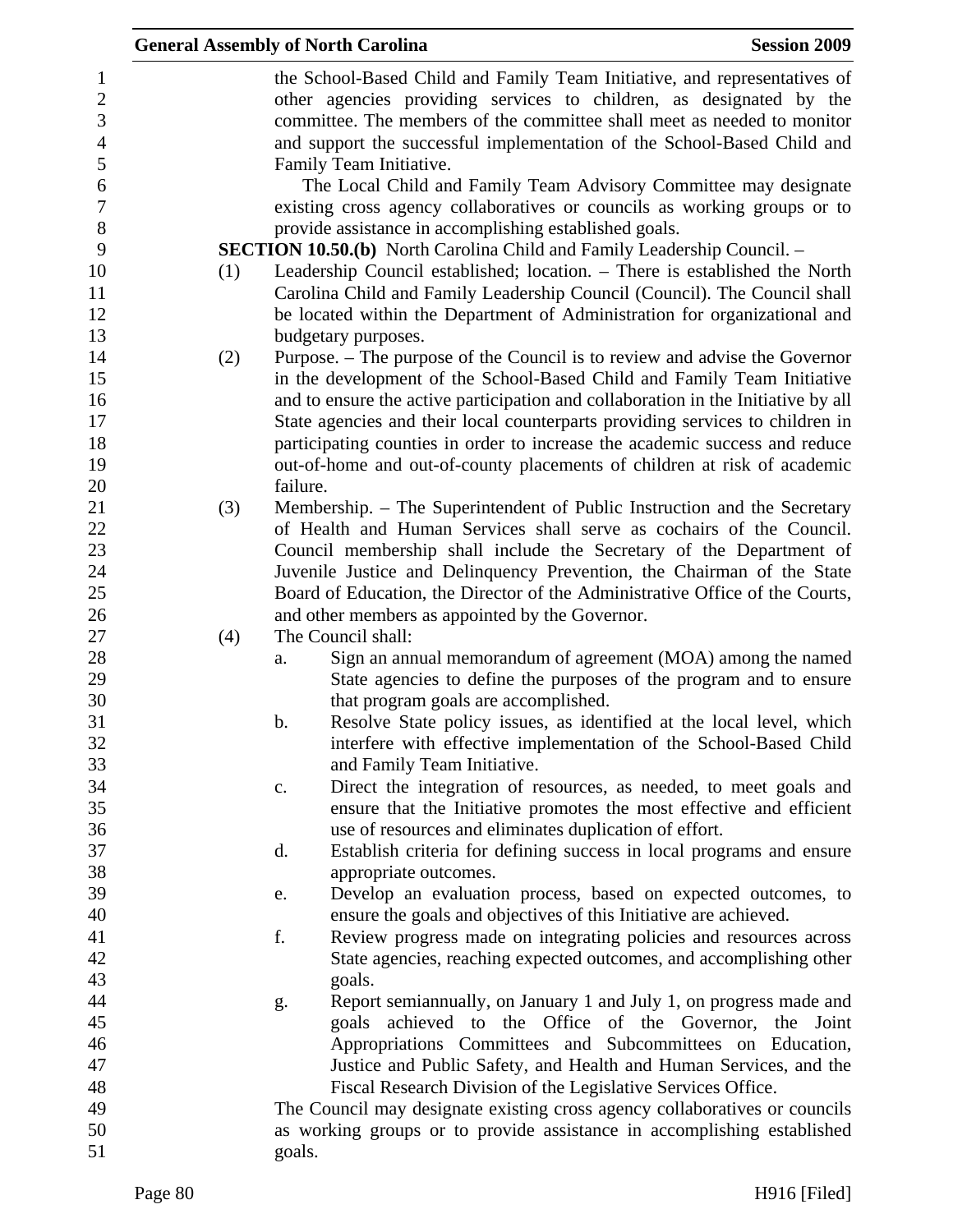#### General Assembly of North Carolina **Session 2009**

1 **SECTION 10.50.(c)** Department of Health and Human Services. – The Secretary 2 of the Department of Health and Human Services shall ensure that all agencies within the 3 Department collaborate in the development and implementation of the School-Based Child and 4 Family Team Initiative and provide all required support to ensure that the Initiative is 5 successful. 6 **SECTION 10.50.(d)** Department of Juvenile Justice and Delinquency Prevention. 7 – The Secretary of the Department of Juvenile Justice and Delinquency Prevention shall ensure 8 that all agencies within the Department collaborate in the development and implementation of 9 the School-Based Child and Family Team Initiative and provide all required support to ensure 10 that the Initiative is successful. 11 **SECTION 10.50.(e)** Administrative Office of the Courts. – The Director of the 12 Administrative Office of the Courts shall ensure that the Office collaborates in the development 13 and implementation of the School-Based Child and Family Team Initiative and shall provide all 14 required support to ensure that the Initiative is successful. 15 **SECTION 10.50.(f)** Department of Public Instruction. – The Superintendent of 16 Public Instruction shall ensure that the Department collaborates in the development and 17 implementation of the School-Based Child and Family Team Initiative and shall provide all 18 required support to ensure that the Initiative is successful. 19 20 **STATE-COUNTY SPECIAL ASSISTANCE**  21 **SECTION 10.51.(a)** The eligibility of Special Assistance recipients residing in 22 adult care homes on August 1, 1995, shall not be affected by an income reduction in the Special 23 Assistance eligibility criteria resulting from adoption of the Rate Setting Methodology Report 24 and Related Services, providing these recipients are otherwise eligible. The maximum monthly 25 rate for these residents in adult care home facilities shall be one thousand two hundred 26 thirty-one dollars (\$1,231) per month per resident. 27 **SECTION 10.51.(b)** Effective January 1, 2009, the maximum monthly rate for 28 residents in adult care home facilities shall be one thousand two hundred seven dollars (\$1,207) 29 per month per resident unless adjusted by the Department in accordance with subsection (d) of 30 this section. 31 **SECTION 10.51.(c)** The maximum monthly rate for residents in 32 Alzheimer/Dementia special care units shall be one thousand five hundred fifteen dollars 33 (\$1,515) per month per resident unless adjusted by the Department in accordance with 34 subsection (d) of this section. 35 **SECTION 10.51.(d)** Notwithstanding any other provision of this section, the 36 Department of Health and Human Services shall review activities and costs related to the 37 provision of care in adult care homes and shall determine what costs may be considered to 38 properly maximize allowable reimbursement available through Medicaid personal care services 39 for adult care homes (ACH-PCS) under federal law. As determined, and with any necessary 40 approval from the Centers for Medicare and Medicaid Services (CMS), and the approval of the 41 Office of State Budget and Management, the Department may transfer necessary funds from 42 the State-County Special Assistance program within the Division of Social Services to the 43 Division of Medical Assistance and may use those funds as State match to draw down federal 44 matching funds to pay for such activities and costs under Medicaid's personal care services for 45 adult care homes (ACH-PCS), thus maximizing available federal funds. The established rate for 46 State-County Special Assistance set forth in subsections (b) and (c) of this section shall be 47 adjusted by the Department to reflect any transfer of funds from the Division of Social Services 48 to the Division of Medical Assistance and related transfer costs and responsibilities from 49 State-County Special Assistance to the Medicaid personal care services for adult care homes 50 (ACH-PCS). Subject to approval by the Centers for Medicare and Medicaid Services (CMS) 51 and prior to implementing this section, the Department may disregard a limited amount of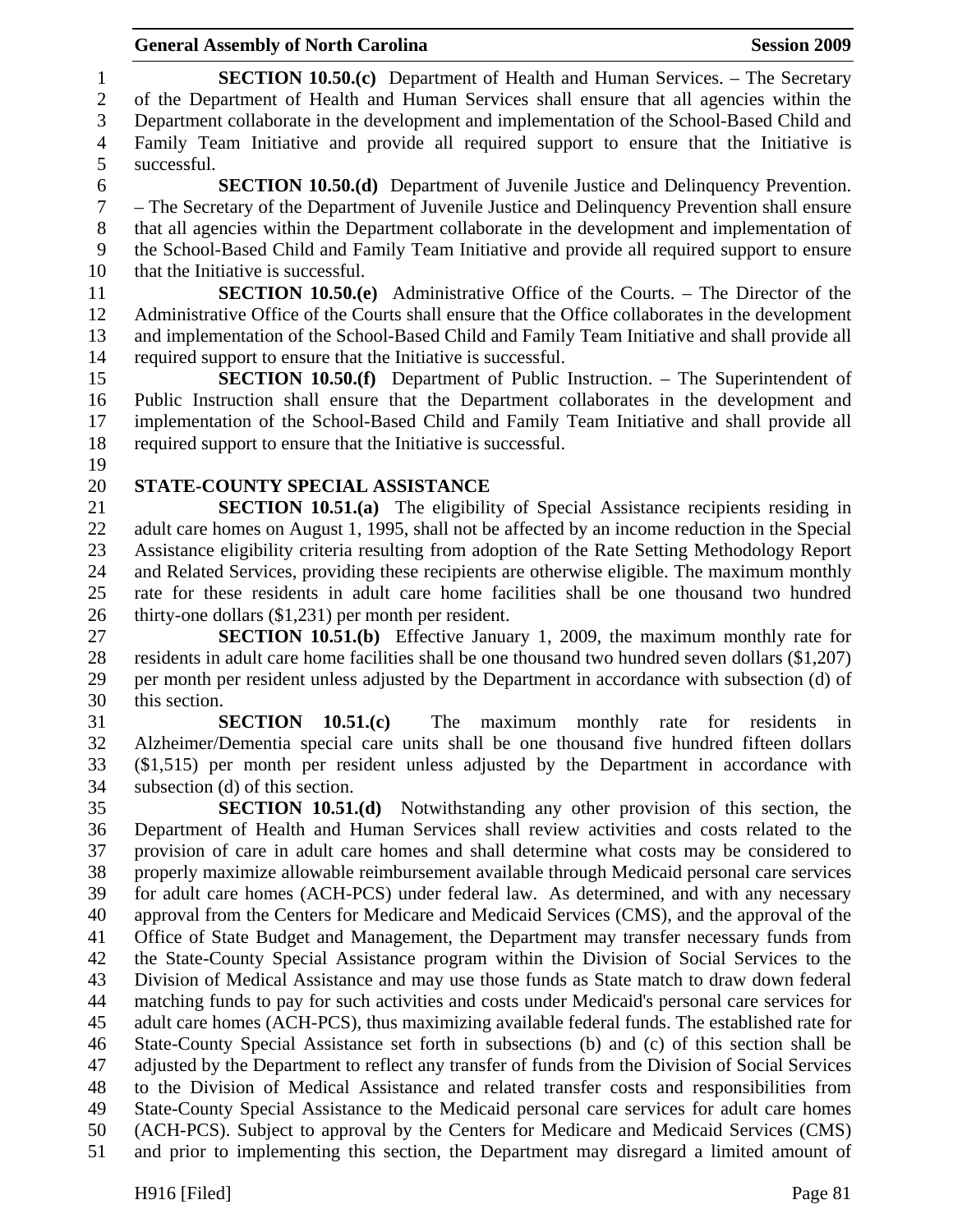1 income for individuals whose countable income exceeds the adjusted State-County Special 2 Assistance rate. The amount of the disregard shall not exceed the difference between the 3 Special Assistance rate prior to the adjustment and the Special Assistance rate after the 4 adjustment and shall be used to pay a portion of the cost of the ACH-PCS and reduce the 5 Medicaid payment for the individual's personal care services provided in an adult care home. In 6 no event shall the reimbursement for services through the ACH-PCS exceed the average cost of 7 the services as determined by the Department from review of cost reports as required and 8 submitted by adult care homes. The Department shall report any transfers of funds and 9 modifications of rates to the House of Representatives Appropriations Subcommittee on Health 10 and Human Services, the Senate Appropriations Committee on Health and Human Services, 11 and the Fiscal Research Division.

12 **SECTION 10.51.(e)** The Department of Health and Human Services shall 13 recommend rates for State-County Special Assistance and for Adult Care Home Personal Care 14 Services. The Department may recommend rates based on appropriate cost methodology and 15 cost reports submitted by adult care homes that receive State-County Special Assistance funds 16 and shall ensure that cost reporting is done for State-County Special Assistance and Adult Care 17 Home Personal Care Services to the same standards as apply to other residential service 18 providers.

19

#### 20 **SPECIAL ASSISTANCE IN-HOME**

21 **SECTION 10.52.** The Department of Health and Human Services may use funds 22 from the existing State-County Special Assistance for Adults budget to provide Special 23 Assistance payments to eligible individuals in in-home living arrangements. These payments 24 may be made for up to 1,500 individuals during the 2009-2010 fiscal year and the 2010-2011 25 fiscal year. The standard monthly payment to individuals enrolled in the Special Assistance 26 in-home program shall be seventy-five percent (75%) of the monthly payment the individual 27 would receive if the individual resided in an adult care home and qualified for Special 28 Assistance, except if a lesser payment amount is appropriate for the individual as determined 29 by the local case manager. For State fiscal year 2009-2010, qualified individuals shall not 30 receive payments at rates less than they would have been eligible to receive in State fiscal year 31 2008-2009. The Department shall implement Special Assistance in-home eligibility policies 32 and procedures to assure that in-home program participants are those individuals who need and, 33 but for the in-home program, would seek placement in an adult care home facility. The 34 Department's policies and procedures shall include the use of a functional assessment. The 35 Department shall make this in-home option available to all counties on a voluntary basis. To 36 the maximum extent possible, the Department shall consider geographic balance in the 37 dispersion of payments to individuals across the State.

38

# 39 **STUDY THE AVAILABILITY OF COMMUNITY MH/DD/SA SERVICES FOR**  40 **MILITARY FAMILIES**

41 **SECTION 10.53.** Funds appropriated in this act to the Department of Health and 42 Human Service for North Carolina Institute of Medicine (NCIOM) shall be used to study the 43 availability of Medicaid and State-funded mental health, developmental disability, and 44 substance abuse services to active duty, reserve, and veteran members of the military and 45 National Guard. The study should discuss the current availability of services, the extent of use, 46 and any gaps in services. The NCIOM shall submit a report of its findings and any 47 recommended legislation to the Governor's Office, the Joint Legislative Commission on 48 Governmental Operations, and the Joint Legislative Oversight Committee on Mental Health, 49 Developmental Disabilities, and Substance Abuse Services by February 15, 2010.

50

#### 51 **STUDY COMMISSION ON THE STATEWIDE TRAUMA SYSTEM**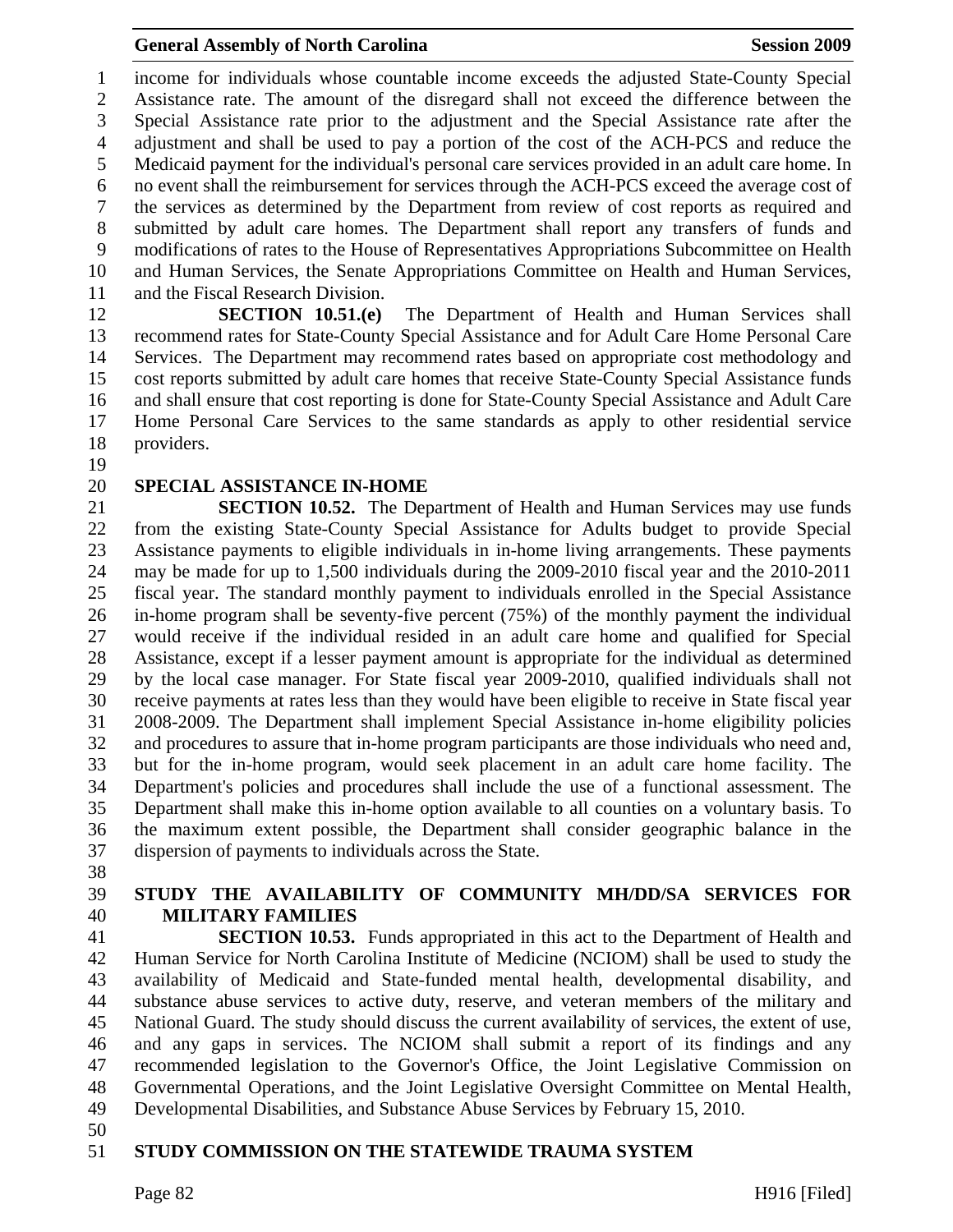|     |     | <b>General Assembly of North Carolina</b>                                                         | <b>Session 2009</b> |
|-----|-----|---------------------------------------------------------------------------------------------------|---------------------|
|     |     | <b>SECTION 10.54.(a)</b> The General Assembly of North Carolina shall create the                  |                     |
|     |     | Legislative Study Commission on the Statewide Trauma System. The Commission shall                 |                     |
|     |     | consist of 12 voting members appointed as follows:                                                |                     |
|     | (1) | Six members appointed by the Speaker of the House of Representatives, to                          |                     |
|     |     | include:                                                                                          |                     |
|     |     | Four members of the House of Representatives.<br>a.                                               |                     |
|     |     | One person who is a member of the North Carolina Emergency<br>b.                                  |                     |
|     |     | Medical Services Advisory Council.                                                                |                     |
|     |     | One member of the general public.<br>$C_{\bullet}$                                                |                     |
|     | (2) | Six members appointed by the President Pro Tempore of the Senate, to                              |                     |
|     |     | include:                                                                                          |                     |
|     |     | Four members of the Senate.<br>a.                                                                 |                     |
|     |     | One hospital Chief Executive Officer.<br>b.                                                       |                     |
|     |     | One member of the general public.<br>c.                                                           |                     |
|     |     | The Chief, NC Office of Emergency Medical Services, or that officer's designee,                   |                     |
|     |     | shall serve as an ex officio nonvoting member of the Commission.                                  |                     |
|     |     | <b>SECTION 10.54.(b)</b> The Commission shall:                                                    |                     |
|     | (1) | Assess the current General Statutes to determine if changes are needed.                           |                     |
|     | (2) | Assess the financial viability of the Statewide Inclusive Trauma System.                          |                     |
|     | (3) | Determine what level of financial participation the State should appropriate                      |                     |
|     |     | annually.                                                                                         |                     |
|     | (4) | Make a report to the General Assembly by the convening of the 2010                                |                     |
|     |     | Regular Session.                                                                                  |                     |
|     |     | <b>SECTION 10.54.(c)</b> The Speaker of the House of Representatives and the                      |                     |
|     |     | President Pro Tempore of the Senate shall each appoint a cochair for the Commission. The          |                     |
|     |     | Commission may meet in the Legislative Building or the Legislative Office Building upon the       |                     |
|     |     | approval of the Legislative Services Commission. Members of the Commission shall receive          |                     |
|     |     | per diem, subsistence, and travel allowances at the rate established in G.S. 120-3.1. The         |                     |
|     |     | appointing authority shall fill vacancies. The Commission, while in the discharge of its official |                     |
|     |     | duties, may exercise all the powers provided under the provisions of G.S. 120-19 through          |                     |
|     |     | G.S. 120-19.4, including the power to request all officers, agents, agencies, and departments of  |                     |
|     |     | the State to provide any information, data, or documents within their possession, ascertainable   |                     |
|     |     | from their records, or otherwise available to them and the power to subpoena witnesses.           |                     |
|     |     | <b>SECTION 10.54.(d)</b> The Commission shall terminate upon filing its final report.             |                     |
|     |     |                                                                                                   |                     |
|     |     | <b>DHSR LICENSE FEE INCREASES</b>                                                                 |                     |
|     |     | <b>SECTION 10.55.(a)</b> G.S. 131D-2(b) reads as rewritten:                                       |                     |
|     |     | "§ 131D-2. Licensing of adult care homes for the aged and disabled.                               |                     |
| (b) |     | Licensure; inspections. -                                                                         |                     |
|     | (1) | The Department of Health and Human Services shall inspect and license,                            |                     |
|     |     | under rules adopted by the Medical Care Commission, all adult care homes                          |                     |
|     |     | for persons who are aged or mentally or physically disabled except those                          |                     |
|     |     | exempt in subsection (c) of this section. Licenses issued under the authority                     |                     |
|     |     | of this section shall be valid for one year from the date of issuance unless                      |                     |
|     |     | revoked earlier by the Secretary for failure to comply with any part of this                      |                     |
|     |     | section or any rules adopted hereunder. Licenses shall be renewed annually                        |                     |
|     |     | upon filing and the Department's approval of the renewal application. The                         |                     |
|     |     | Department shall charge each adult care home with six or fewer beds a                             |                     |
|     |     | nonrefundable annual license fee in the amount of three hundred fifteen                           |                     |
|     |     | dollars (\$315.00) two hundred fifty dollars (\$250.00). The Department shall                     |                     |
|     |     | charge each adult care home with more than six beds a nonrefundable annual                        |                     |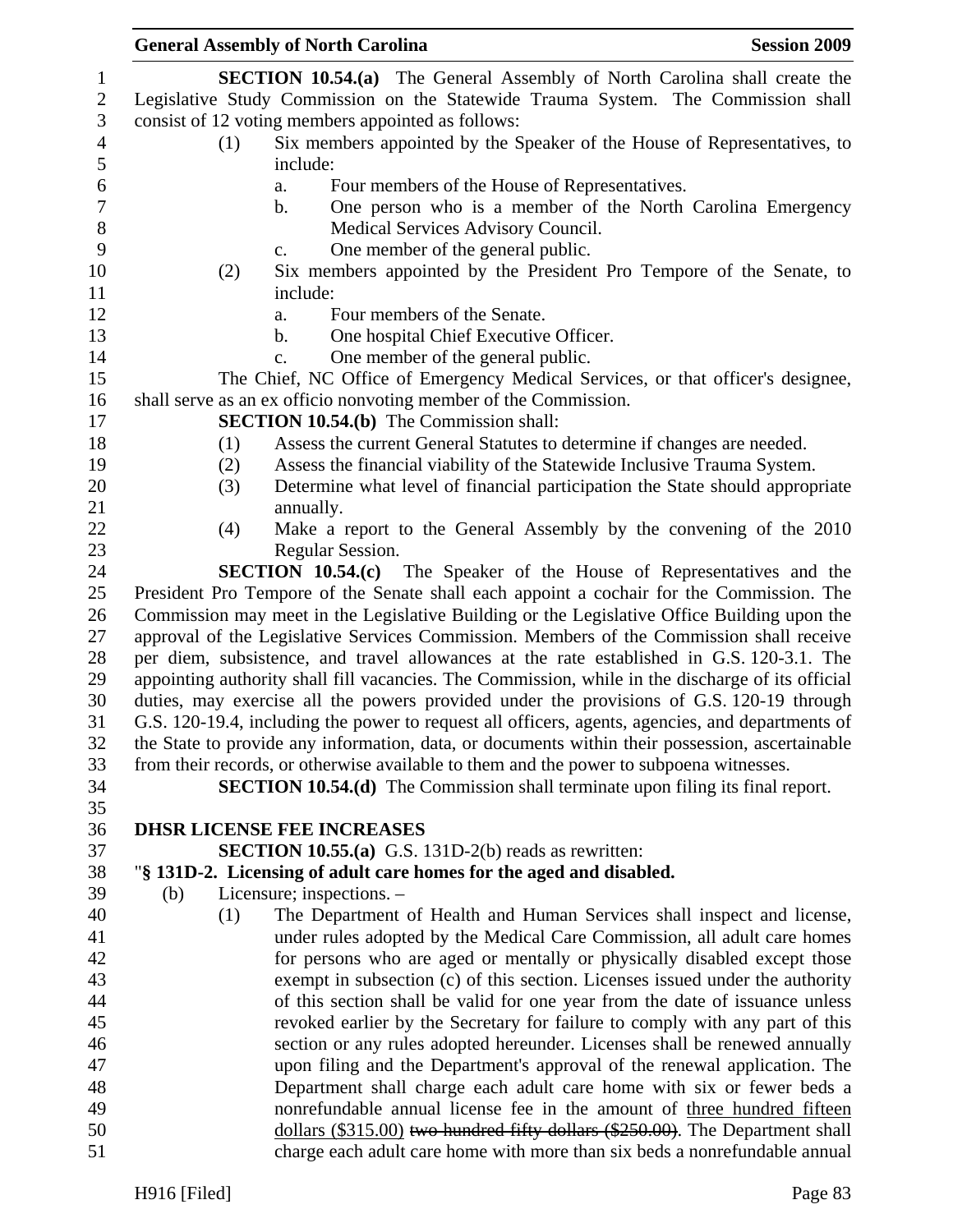|                | <b>General Assembly of North Carolina</b><br><b>Session 2009</b>                                 |
|----------------|--------------------------------------------------------------------------------------------------|
| 1              | license fee in the amount of <u>three hundred sixty dollars (\$360.00</u> ) three                |
| $\overline{2}$ | hundred fifty dollars (\$350.00) plus a nonrefundable annual per-bed fee of                      |
| 3              | seventeen dollars and fifty cents (\$17.50) twelve dollars and fifty cents                       |
| $\overline{4}$ | $$12.50$ ).                                                                                      |
| 5              | <b>SECTION 10.55.(b)</b> G.S. 131E-147 reads as rewritten:                                       |
| 6              | "§ 131E-147. Licensure requirement.                                                              |
| $\tau$         | No person shall operate an ambulatory surgical facility without a license obtained<br>(a)        |
| $8\,$          | from the Department.                                                                             |
| 9              | Applications shall be available from the Department, and each application filed with<br>(b)      |
| 10             | the Department shall contain all necessary and reasonable information that the Department may    |
| 11             | by rule require. A license shall be granted to the applicant upon a determination by the         |
| 12             | Department that the applicant has complied with the provisions of this Part and the rules        |
| 13             | promulgated by the Commission under this Part. The Department shall charge the applicant a       |
| 14             | nonrefundable annual base license fee in the amount of eight hundred fifty dollars (\$850.00)    |
| 15             | seven hundred dollars (\$700.00) plus a nonrefundable annual per-operating room fee in the       |
| 16             | amount of <u>seventy-five dollars</u> (\$75.00) fifty dollars (\$50.00)."                        |
| 17             | <b>SECTION 10.55.(c)</b> G.S. 131E-167 reads as rewritten::                                      |
| 18             | "§ 131E-167. Certificate requirement.                                                            |
| 19             | Applications for certification shall be available from the Department, and each<br>(a)           |
| 20             | application filed with the Department shall contain all necessary and reasonable information     |
| 21             | that the Department may by rule require. A certificate shall be granted to the applicant for a   |
| 22             | period not to exceed one year upon a determination by the Department that the applicant has      |
| 23             | substantially complied with the provisions of this Article and the rules promulgated by the      |
| 24             | Department under this Article. The Department shall charge the applicant a nonrefundable         |
| 25             | annual certification fee in the amount of three hundred eighty-five dollars $(\$385.00)$ two     |
| 26             | hundred fifty dollars (\$250.00)."                                                               |
| 27             | <b>SECTION 10.55.(d)</b> G.S. 131E-138 reads as rewritten:                                       |
| 28             | "§ 131E-138. Licensure requirements.                                                             |
| 29             | (Effective July 1, 2009) An application for a license shall be available from the<br>(c)         |
| 30             | Department, and each application filed with the Department shall contain all information         |
| 31             | requested by the Department. A license shall be granted to the applicant upon a determination    |
| 32             | by the Department that the applicant has complied with the provisions of this Part and the rules |
| 33             | promulgated by the Commission under this Part. The Department shall charge the applicant a       |
| 34             | nonrefundable annual license fee in the amount of five hundred ten dollars (\$510.00) four       |
| 35             | hundred dollars (\$400.00)."                                                                     |
| 36             | <b>SECTION 10.55.(e)</b> G.S. 131E-77 reads as rewritten:                                        |
| 37             | "§ 131E-77. Licensure requirement.                                                               |
| 38             | No person or governmental unit shall establish or operate a hospital in this state<br>(a)        |
| 39             | without a license. An infirmary is not required to obtain a license under this Part.             |
| 40             | The Commission shall prescribe by rule that any licensee or prospective applicant<br>(b)         |
| 41             | seeking to make specified types of alteration or addition to its facilities or to construct new  |
| 42             | facilities shall submit plans and specifications before commencement to the Department for       |
| 43             | preliminary inspection and approval or recommendations with respect to compliance with the       |
| 44             | applicable rules under this Part.                                                                |
| 45             | An applicant for licensing under this Part shall provide information related to<br>(c)           |
| 46             | hospital operations as requested by the Department. The required information shall be            |
| 47             | submitted by the applicant on forms provided by the Department and established by rule.          |
| 48             | The Department shall renew each license in accordance with the rules of the<br>(d)               |
| 49             | Commission. The Department shall charge the applicant a nonrefundable annual base license        |
| 50             | fee plus a nonrefundable annual per-bed fee as follows:                                          |
| 51             |                                                                                                  |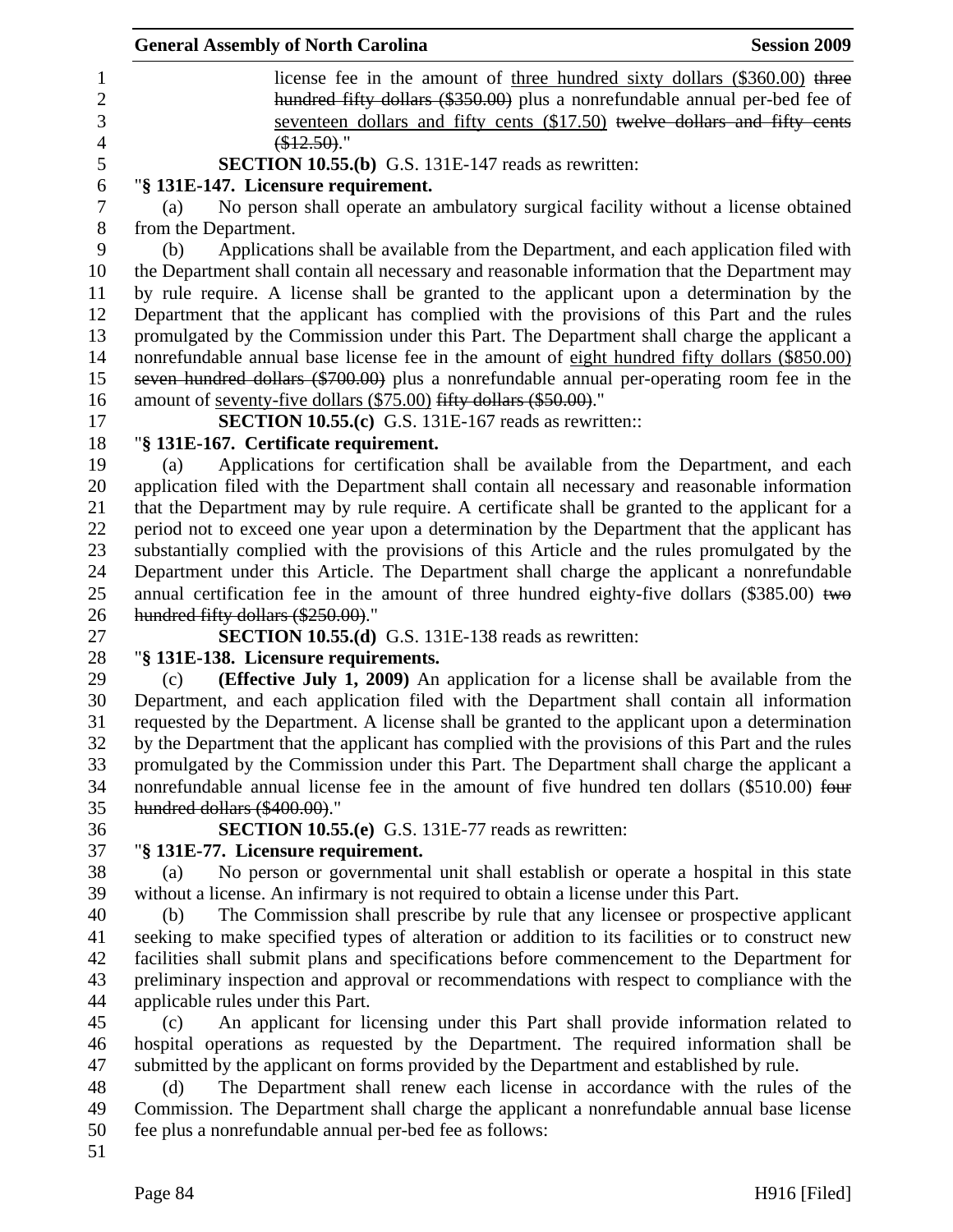|                | <b>General Assembly of North Carolina</b> |                       |                 | <b>Session 2009</b> |  |  |
|----------------|-------------------------------------------|-----------------------|-----------------|---------------------|--|--|
| $\mathbf{1}$   | <b>Facility Type</b>                      | <b>Number of Beds</b> | <b>Base Fee</b> | <b>Per-Bed Fee</b>  |  |  |
| 2              | <b>General Acute Hospitals:</b>           | $1-49$ beds           | \$250.00        | $$12.50$ \$17.50    |  |  |
| 3              |                                           | $50-99$ beds          | \$350.00        | $$12.50$ \$17.50    |  |  |
| $\overline{4}$ |                                           | $100-199$ beds        | \$450.00        | $$12.50$ \$17.50    |  |  |
| 5              |                                           | 200-399 beds          | \$550.00        | $$12.50$ \$17.50    |  |  |
| 6              |                                           | 400-699 beds          | \$750.00        | \$12.50 \$17.50     |  |  |
| 7              |                                           | $700+$ beds           | \$950.00        | $$12.50$ \$17.50    |  |  |
| 8              | Other Hospitals:                          |                       | \$500.00        | \$12.50 \$17.50     |  |  |
| 9              |                                           |                       |                 |                     |  |  |

10 (e) The Department shall issue the license to the operator of the hospital who shall not 11 transfer or assign it except with the written approval of the Department. The license shall 12 designate the number and types of inpatient beds, the number of operating rooms, and the 13 number of gastrointestinal endoscopy rooms.

14 (f) The operator shall post the license on the licensed premises in an area accessible to 15 the public."

#### 16 **SECTION 10.55.(f)** G.S. 122C-23 reads as rewritten:

#### 17 "**§ 122C-23. Licensure.**

18 (h) The Department shall charge facilities licensed under this Chapter a nonrefundable 19 annual base license fee plus a nonrefundable annual per-bed fee as follows:

21 **Type of Facility Number of Beds Base Fee Per-Bed Fee** 22 23 Facilities (non-ICF/MR): 0 beds \$175.00 \$215.00 \$0 24 1 to 6 beds \$250.00 \$0 25 More than 6 beds \$350.00 \$475.00 \$12.50 \$17.50 26 ICF/MR Only: 1 to 6 beds \$650.00 \$845.00 \$0 27 More than 6 beds \$650.00 \$800.00 \$12.50 \$17.50"

28 **SECTION 10.55.(g)** G.S. 131E-102 reads as rewritten:

# 29 "**§ 131E-102. Licensure requirements.**

30 (a) No person shall operate a nursing home without a license obtained from the 31 Department. Any person may operate a nursing home or a combination home, as defined in this 32 Part, in the same building or in two or more buildings adjoining or next to each other on the 33 same site. Both a nursing home and a combination home must be licensed by the Department 34 under this Part.

35 (b) Applications shall be available from the Department, and each application filed with 36 the Department shall contain all necessary and reasonable information that the Department may 37 by rule require. A license shall be granted to the applicant upon a determination by the 38 Department that the applicant has complied with the provisions of this Part and the rules 39 promulgated under this Part. The Department shall charge the applicant a nonrefundable annual 40 license fee in the amount of four hundred twenty dollars (\$420.00) four hundred fifty dollars 41 (\$450.00) plus a nonrefundable annual per-bed fee of seventeen dollars and fifty cents (\$17.50) 42 twelve dollars and fifty cents (\$12.50)."

43

20

# 44 **NC NOVA**

45 **SECTION 10.56.** The Department of Health and Human Services, Division of 46 Health Services Regulation, may use up to eighty-eight thousand dollars (\$88,000) for SFY 47 2010 and ninety-three thousand seven hundred dollars (\$93,700) for SFY 2011 of existing 48 resources to continue the NC New Organizational Vision Award certification program. The 49 Division shall use federal civil monetary penalty receipts as a source of support for this 50 initiative, when appropriate.

51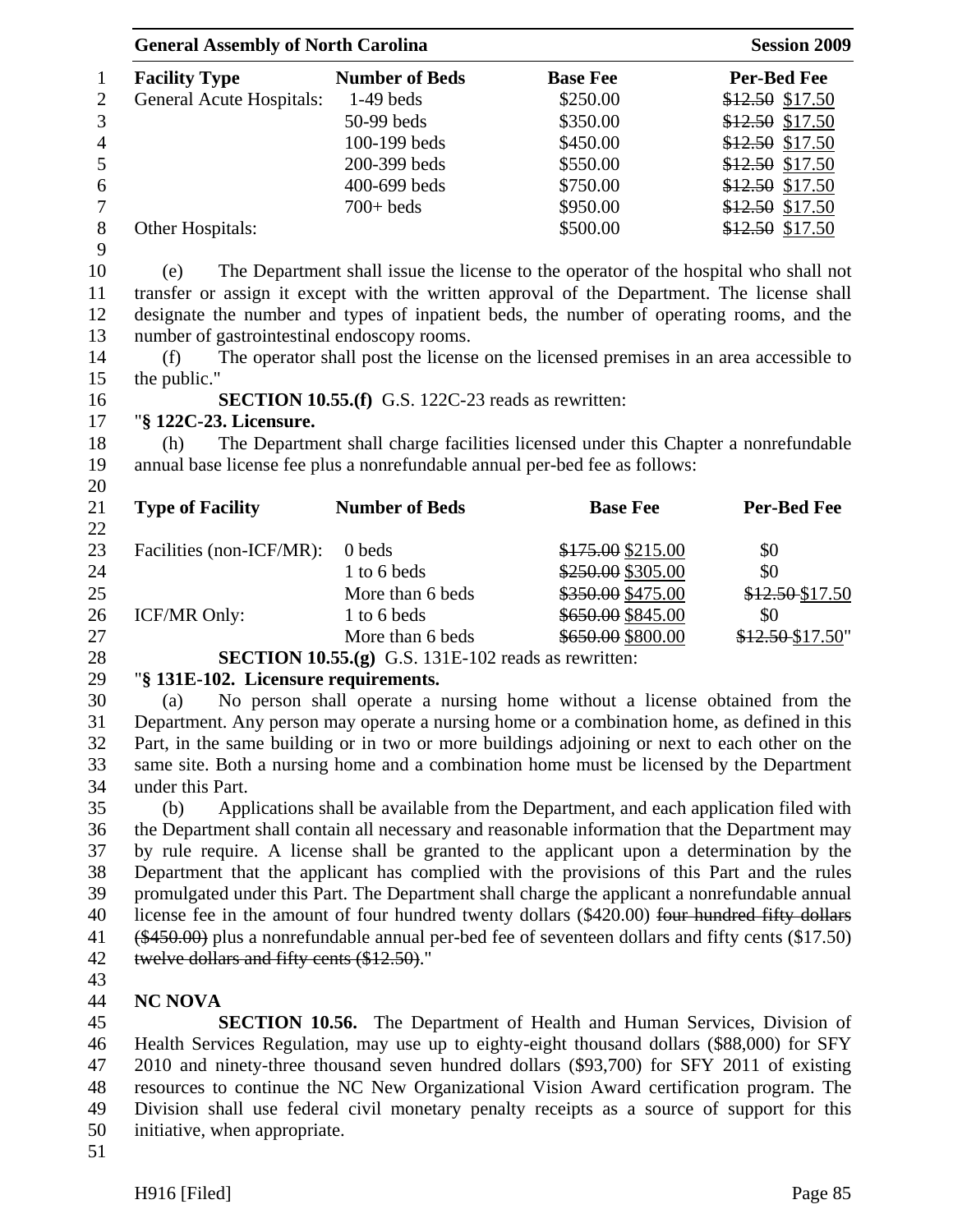General Assembly of North Carolina **Session 2009** 1 **DMH PURCHASING**  2 **SECTION 10.57.** G.S. 146-56 reads as rewritten: 3 "**§ 143-56. Certain purchases excepted from provisions of Article.**  4 Unless as may otherwise be ordered by the Secretary of Administration, the purchase of 5 supplies, materials and equipment through the Secretary of Administration shall be mandatory 6 in the following cases: 7 (1) Published books, manuscripts, maps, pamphlets and periodicals. 8 (2) Perishable articles such as fresh vegetables, fresh fish, fresh meat, eggs, and 9 others as may be classified by the Secretary of Administration. 10 Purchase through the Secretary of Administration shall not be mandatory for information 11 technology purchased in accordance with Article 3D of Chapter 147 of the General Statutes, for 12 a purchase of supplies, materials or equipment for the General Assembly if the total 13 expenditures is less than the expenditure benchmark established under the provisions of 14 G.S. 143-53.1, for group purchases made by hospitals, developmental centers, neuro-medical 15 treatment centers, and alcohol and drug abuse treatment centers through a competitive bidding 16 purchasing program, as defined in G.S. 143-129, by the University of North Carolina Health 17 Care System pursuant to G.S. 116-37(h), by the University of North Carolina Hospitals at 18 Chapel Hill pursuant to G.S. 116-37(a) (4), by the University of North Carolina at Chapel Hill 19 on behalf of the clinical patient care programs of the School of Medicine of the University of 20 North Carolina at Chapel Hill pursuant to G.S. 116-37(a) (4), or by East Carolina University on 21 behalf of the Medical Faculty Practice Plan pursuant to G.S. 116-40.6(c). 22 All purchases of the above articles made directly by the departments, institutions and 23 agencies of the State government shall, whenever possible, be based on competitive bids. 24 Whenever an order is placed or contract awarded for such articles by any of the departments, 25 institutions and agencies of the State government, a copy of such order or contract shall be 26 forwarded to the Secretary of Administration and a record of the competitive bids upon which 27 it was based shall be retained for inspection and review." 28 29 **FILLING SERVICE GAPS**  30 **SECTION 10.58.** Funds appropriated in this act for mental health services and 31 supported employment shall be allocated to local management entities such that each local 32 management entity receives a percentage of the total allocation that is equal to that local 33 management entity's percentage of the State's total population that is below the federal poverty 34 level. Funds appropriated to the Department of Health and Human Services for the 2009-2010

35 and 2010-2011 fiscal years for mental health services, substance abuse services, and crisis 36 services and allocated based on the poverty level shall continue to be allocated by the 37 Department to local management entities such that each local management entity receives a 38 percentage of the total allocation that is equal to that local management entity's percentage of 39 the State's total population that is below the federal poverty level.

40

#### 41 **INCREASE AVAILABILITY OF SUBSTANCE ABUSE TREATMENT**

42 **SECTION 10.59.(a)** Consistent with G.S. 122C-2, the General Assembly strongly 43 encourages LMEs to use a portion of the funds appropriated for substance abuse treatment 44 services to support prevention and education activities.

45 **SECTION 10.59.(b)** An LME may use up to one percent (1%) of funds allocated 46 to it for substance abuse treatment services to provide nominal incentives for consumers who 47 achieve specified treatment benchmarks, in accordance with the federal substance abuse and 48 mental health services administration best practice model entitled Contingency Management.

49 **SECTION 10.59.(c)** In providing treatment and services for adult offenders and 50 increasing the number of TASC case managers, local management entities shall consult with 51 TASC to improve offender access to substance abuse treatment and match evidence-based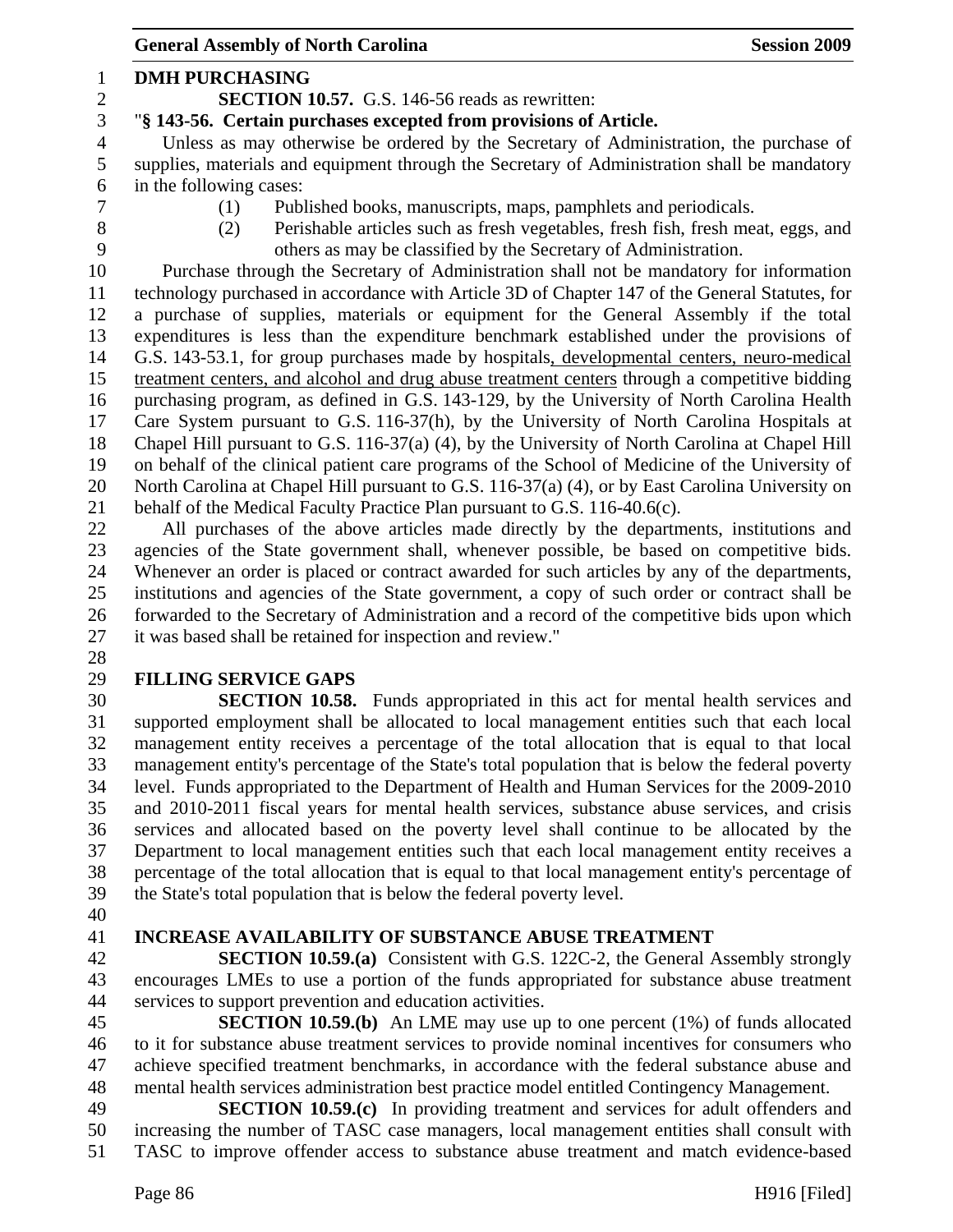1 interventions to individual needs at each stage of substance abuse treatment. Special emphasis 2 should be placed on intermediate punishment offenders, community punishment offenders at

3 risk for revocation, and DOC releasees who have completed substance abuse treatment while in 4 custody.

5 In addition to the funds appropriated in this act to the Department of Health and 6 Human Services, Division of Mental Health, Developmental Disabilities, and Substance Abuse 7 Services, to provide substance abuse services for adult offenders and to increase the number of 8 TASC case managers, the Department shall allocate up to three hundred thousand dollars 9 (\$300,000) to Treatment Accountability for Safer Communities (TASC). These funds shall be 10 allocated to TASC before funds are allocated to local management entities for mental health 11 services, substance abuse services, and crisis services.

12 **SECTION 10.59.(d)** In providing Drug Treatment Court services, local 13 management entities shall consult with the local drug treatment court team and shall select a 14 treatment provider that meets all provider qualification requirements and the drug treatment 15 court's needs. A single treatment provider may be chosen for non-Medicaid-eligible participants 16 only. A single provider may be chosen who can work with all of the non-Medicaid-eligible 17 drug treatment court participants in a single group. During the 52-week Drug Treatment Court 18 program, participants shall receive an array of treatment and aftercare services that meets the 19 participant's level of need, including step-down services that support continued recovery.

20 **SECTION 10.59.(e)** Not later than October 1, 2009, the Department of Health and 21 Human Services shall complete the development of a Uniform Screening Tool (UST) to 22 determine the mental health of any individual admitted to any long-term care facility. The 23 Department shall report on the status of UST development on or before, January 1, 2010, to the 24 Joint Legislative Oversight Committee on Mental Health, Developmental Disabilities, and 25 Substance Abuse Services.

26 **SECTION 10.59.(f)** Notwithstanding G.S. 143C-9-2(b) requiring allocation of 27 funds to area programs, the Department of Health and Human Services may use up to one 28 million five hundred thousand dollars (\$1,500,000) in each of the 2009-2010 and 2010-2011 29 fiscal years from the Trust Fund for Mental Health, Developmental Disabilities, and Substance 30 Abuse Services and Bridge Funding Needs for the purposes authorized under 31 G.S. 143C-9-2(b)(1), (3), and (4).

32

# 33 **MENTAL HEALTH CHANGES**

34 **SECTION 10.60.(a)** For the purpose of mitigating cash-flow problems that many 35 non-single-stream local management entities (LMEs) experience at the beginning of each fiscal 36 year, the Department of Health and Human Services, Division of Mental Health, 37 Developmental Disabilities, and Substance Abuse Services, shall adjust the timing and method 38 by which allocations of service dollars are distributed to each non-single-stream LME. To this 39 end, the allocations shall be adjusted such that at the beginning of the fiscal year the 40 Department shall distribute not less than one-twelfth of the LME's continuation allocation and 41 subtract the amount of the adjusted distribution from the LME's total reimbursements for the 42 fiscal year.

43 **SECTION 10.60.(b)** Of the funds appropriated for substance abuse services to the 44 Department of Health and Human Services, Division of Mental Health, Developmental 45 Disabilities, and Substance Abuse Services, for the 2009-2010 and 2010-2011 fiscal years, the 46 sum of at least eight million dollars (\$8,000,000) shall be allocated for regionally purchased 47 locally hosted substance abuse services. These funds shall be used to support LMEs in 48 establishing additional regionally purchased and locally hosted substance abuse programs. 49 Funds appropriated shall be for the purpose of developing and enhancing the American Society

50 of Addiction Medicine (ASAM) continuum of care at the community level. The Department of

51 Health and Human Services shall work with LMEs in establishing these programs. LMEs shall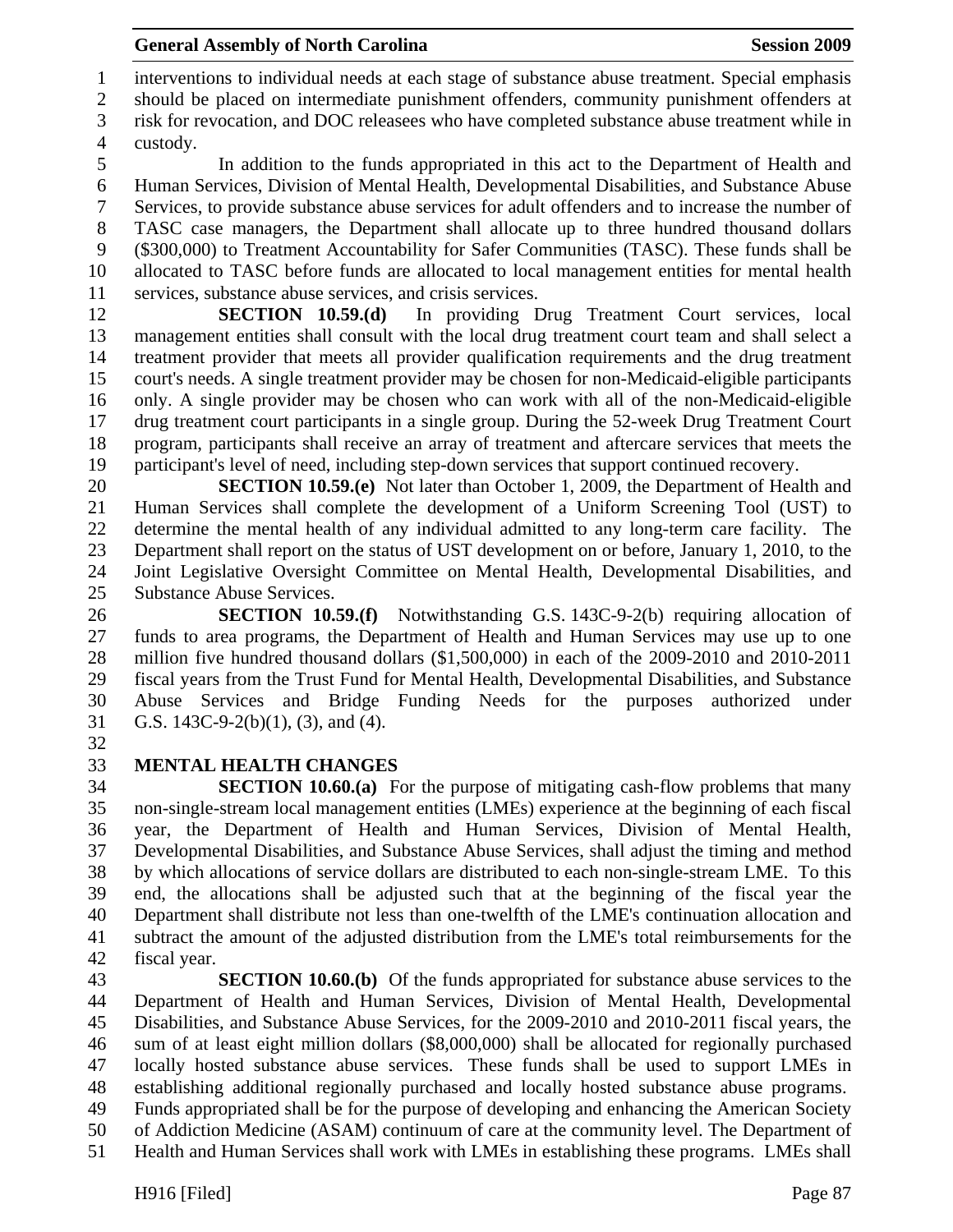1 report to the Department of Health and Human Services on the LMEs' use of the funds. 2 Reporting dates and frequency shall be as determined by the Department.

3 **SECTION 10.60.(c)** The Department shall encourage the conversion of the 4 remaining non-single-stream LMEs to single-stream funding as soon as possible. The 5 Department shall develop prompt-pay guidelines as part of single-stream funding requirements. 6 The Department shall also develop standards for the removal of single-stream designation for 7 those LMEs that do not continue to comply with the applicable requirements for single-stream 8 funding, except that the Department's requirements shall allow for LMEs in the first year of 9 single-stream funding to have a six-month grace period to comply with the requirements from 10 the time the LME begins single-stream funding. For its report on performance measures, the 11 Department shall include a matrix by LME and performance measure of those LMEs that are 12 not meeting the performance measure.

13 **SECTION 10.60.(d)** The Department shall perform a services gap analysis of the 14 Mental Health, Developmental Disabilities, and Substance Abuse Services System. The 15 Department of Health and Human Services shall involve LMEs in performing the gap analysis. 16 The Department shall not contract with an independent entity to perform the gap analysis. The 17 Department shall report the results of its analysis to the House of Representatives 18 Appropriations Subcommittee on Health and Human Services, the Senate Appropriations 19 Committee on Health and Human Services, the Fiscal Research Division, and the Joint 20 Legislative Oversight Committee on Mental Health, Developmental Disabilities, and Substance 21 Abuse Services not later than January 1, 2010.

22 **SECTION 10.60.(e)** Onetime funds appropriated in this act for the Department of 23 Health and Human Services shall be used to support the temporary operation of the Central 24 Regional Hospital Wake Unit on the Dorothea Dix campus. The Department shall evaluate the 25 need to continue the temporary operation of the Wake Unit for one additional year and provide 26 a recommendation to the Governor no later than February 15, 2010. Notwithstanding any other 27 provision of law to the contrary, the Office of State Budget and Management shall establish the 28 positions for the Central Regional Hospital Wake Unit on the Dorothea Dix campus as 29 time-limited positions.

30 **SECTION 10.60.(f)** Of the funds appropriated in this act to the Department of 31 Health and Human Services, Division of Mental Health, Developmental Disabilities, and 32 Substance Abuse Services, for mobile crisis teams, the sum of five million seven hundred 33 fifty-five thousand dollars (\$5,755,000) shall be distributed to LMEs to support 30 mobile 34 crisis teams. The new mobile crisis units shall be distributed across the State according to need 35 as determined by the Department.

36 **SECTION 10.60.(g)** Of the funds appropriated in this act to the Department of 37 Health and Human Services, Division of Mental Health, Developmental Disabilities, and 38 Substance Abuse Services, the sum of eight million one hundred twenty-one thousand six 39 hundred forty-four dollars (\$8,121,644) shall be allocated for the purchase of local inpatient 40 psychiatric beds or bed days. These beds or bed days shall be distributed across the State 41 according to need as determined by the Department. The Department shall enter into contracts 42 with the LMEs and community hospitals for the management of these beds or bed days. Local 43 inpatient psychiatric beds or bed days shall be managed and controlled by the LME, including 44 the determination of which local or State hospital the individual should be admitted to pursuant 45 to an involuntary commitment order. Funds shall not be allocated to LMEs but shall be held in 46 a statewide reserve at the Division of Mental Health, Developmental Disabilities, and 47 Substance Abuse Services to pay for services authorized by the LMEs and billed by the 48 hospitals through the LMEs. LMEs shall remit claims for payment to the Division within 15 49 working days of receipt of a clean claim from the hospital and shall pay the hospital within 10 50 working days of receipt of payment from the Division. If the Department determines (i) that an 51 LME is not effectively managing the beds or bed days for which it has responsibility, as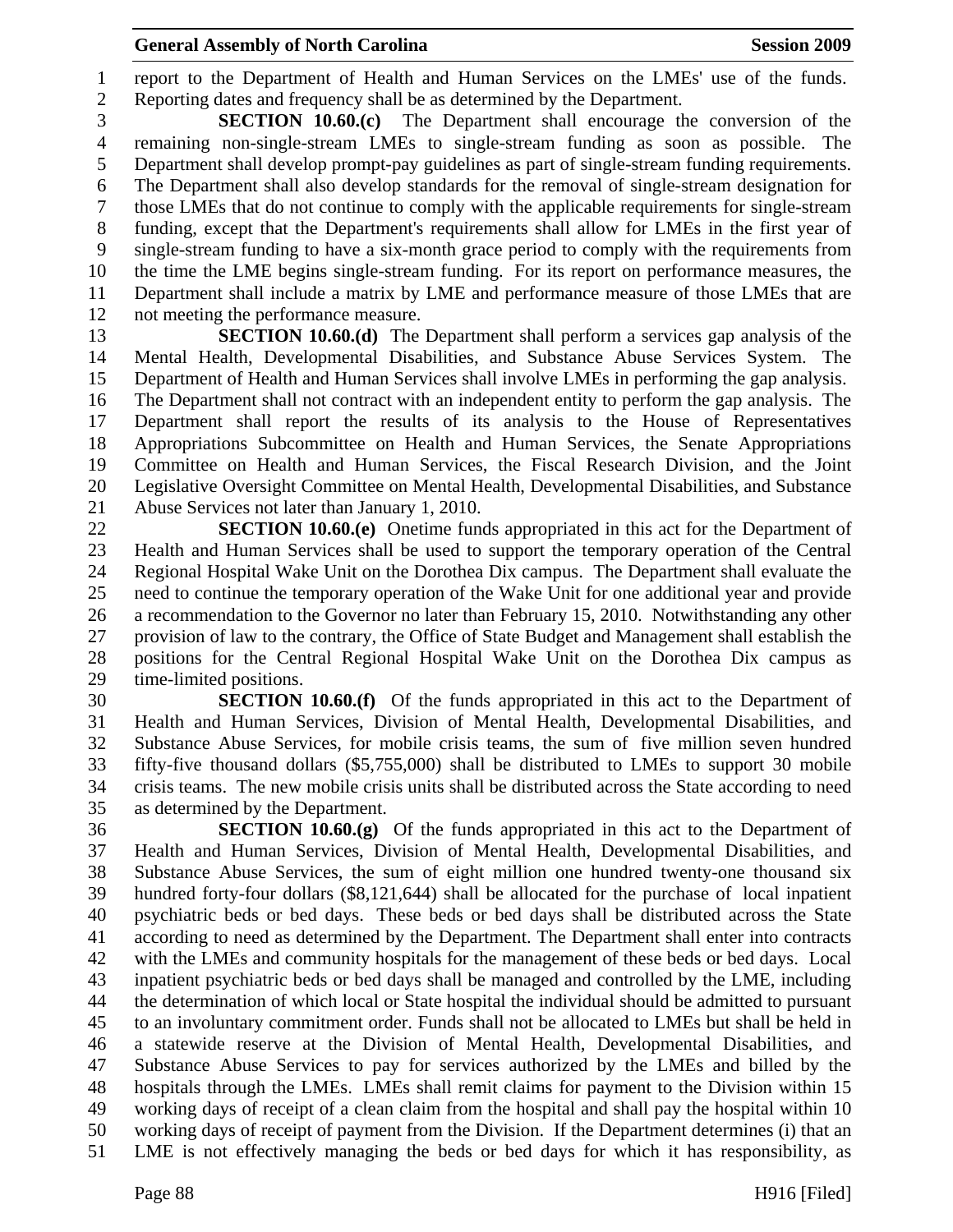1 evidenced by beds or bed days in the local hospital not being utilized while demand for services 2 at the State psychiatric hospitals has not reduced, or (ii) the LME has failed to comply with the 3 prompt payment provisions of this subsection, the Department may contract with another LME 4 to manage the beds or bed days, or, notwithstanding any other provision of law to the contrary, 5 may pay the hospital directly. The Department shall develop reporting requirements for LMEs 6 regarding the utilization of the beds or bed days. Funds appropriated in this section for the 7 purchase of local inpatient psychiatric beds or bed days shall be used to purchase additional 8 beds or bed days not currently funded by or through LMEs and shall not be used to supplant 9 other funds available or otherwise appropriated for the purchase of psychiatric inpatient 10 services under contract with community hospitals, including beds or bed days being purchased 11 through Hospital Pilot funds appropriated in S.L. 2007-323.

12 **SECTION 10.60.(h)** Of the funds appropriated in this act to the Department of 13 Health and Human Services, Division of Mental Health, Developmental Disabilities, and 14 Substance Abuse Services, the sum of one million eight hundred seventy-six thousand two 15 hundred forty-three dollars (\$1,876,243) shall be allocated for the START crisis model for 16 developmental disability services. These funds shall be distributed to LMEs to support six 17 crisis teams. The new crisis teams shall be distributed across the State according to need as 18 determined by the Department.

19 **SECTION 10.60.(i)** Funds appropriated in this act in the amount of one million 20 eighty thousand nine hundred ninety-two dollars (\$1,080,992) for start-up and ongoing support 21 of respite beds for individuals with developmental disabilities shall be distributed across the 22 State by the Department according to need.

23 **SECTION 10.60.(j)** Of the funds appropriated in this act to the Department of 24 Health and Human Services, Division of Mental Health, Developmental Disabilities, and 25 Substance Abuse Services, the sum of six million one hundred thirteen thousand nine hundred 26 forty-seven dollars (\$6,113,947) shall be allocated for walk-in crisis and immediate psychiatric 27 aftercare and shall be distributed to the LMEs to support 30 psychiatrists and related support 28 staff. Of these funds, the sum of one million six hundred fifty thousand dollars (\$1,650,000) 29 shall be used for telepsychiatry equipment to be owned by the LMEs and shall be distributed 30 across the State according to need as determined by the Department.

31 **SECTION 10.60.(k)** The independent and supportive living apartments for persons 32 with disabilities constructed from funds appropriated in this act for that purpose shall be 33 affordable to persons with incomes at the Supplemental Security Income (SSI) level.

34 **SECTION 10.60.(l)** The Department of Health and Human Services, Division of 35 Mental Health, Developmental Disabilities, and Substance Abuse Services, shall implement the 36 tiered CAP-MR/DD waiver program in accordance with Section 10.49(dd) of S.L. 2007-323. 37 The Department shall implement the program with four tiers: (i) up to seventeen thousand five 38 hundred dollars (\$17,500); (ii) between seventeen thousand five hundred one dollars (\$17,501) 39 and forty-five thousand dollars (\$45,000); (iii) between forty-five thousand one dollars 40 (\$45,001) and seventy-five thousand dollars (\$75,000); and (iv) between seventy-five thousand 41 one dollars (\$75,001) and one hundred thousand dollars (\$100,000). The Department shall 42 review on a case-by-case basis tier funding in excess of one hundred thousand dollars 43 (\$100,000) and may authorize the excess amount based on standards adopted by the 44 Department.

45 **SECTION 10.60.(m)** Of the funds appropriated in this act to the Department of 46 Health and Human Services, Division of Medical Assistance, for the 2009-2010 fiscal year for 47 CAP-MR/DD slots, a portion of these funds shall be allocated for slots managed under the 48 North Carolina CAP-MR/DD 1915(c) Medicaid waiver and shall be used for tier one slots as 49 described under Section 10.15(n) of S.L. 2008-107. In addition, a portion of these funds shall 50 be allocated to fund CAP-MR/DD slots statewide to fund a combination of slots managed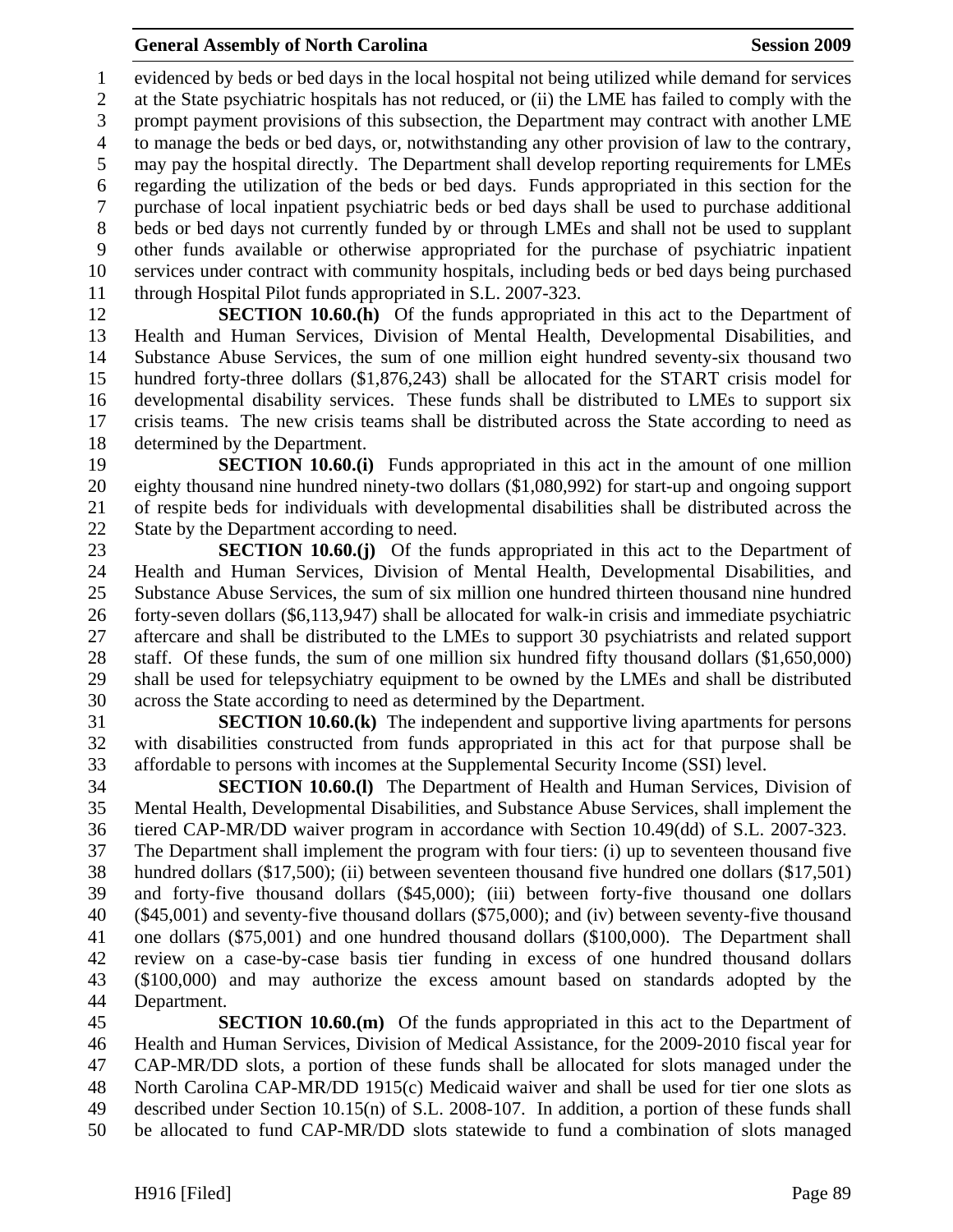1 under the North Carolina CAP-MR/DD 1915(c) Medicaid waiver and slots managed under the 2 North Carolina Piedmont Behavioral Health Care 1915(b) and (c) Medicaid waiver.

3 **SECTION 10.60.(n)** The Department of Health and Human Services shall 4 implement a plan to catch up Piedmont Behavioral Health (PBH) CAP-MR/DD slots to the 5 State average such that one percent (1%) of the funds for turnover CAP-MR/DD slots shall be 6 transferred each year to PBH until PBH CAP-MR/DD slots reach the State per capita average 7 of slots.

8 **SECTION 10.60.(o)** The Department of Health and Human Services shall ensure 9 that veterans and their families comprise one of the target populations for mental health, 10 developmental disabilities, and substance abuse services in order that this population is eligible 11 for existing funding.

12 **SECTION 10.60.(p)** The Department of Health and Human Services shall develop 13 a plan to return the service authorization, utilization review, and utilization management 14 functions to LMEs for all clients. Not later than July 1, 2009, utilization review, utilization 15 management, and service authorization for publicly funded mental health, developmental 16 disabilities, and substance abuse services shall be returned to LMEs representing in total at 17 least thirty percent (30%) of the State's population. An LME must be accredited for national 18 accreditation under behavioral health care standards by a national accrediting entity approved 19 by the Secretary and must demonstrate readiness to meet all requirements of the existing 20 vendor contract with the Department for such services in order to provide service authorization, 21 utilization review, and utilization management to Medicaid recipients in the LME catchment 22 area. The Department shall comply with the requirements of S.L. 2007-323, Section 10.49(ee). 23 The Department shall not contract with an outside vendor for service authorization, utilization 24 review, or utilization management functions, or otherwise obligate the State for these functions 25 beyond September 30, 2010. The Department shall require LMEs to include in their service 26 authorization, utilization management, and utilization review, a review of assessments, as well 27 as person-centered plans and random or triggered audits of services and assessments. The 28 Department may also develop and implement a plan to return plan authorization for 29 CAP-MR/DD slots to LMEs.

30

# 31 **IMPROVE THE QUALITY OF CARE PROVIDED BY DIRECT CARE STAFF**

32 **SECTION 10.61.** To enhance the quality of care provided to clients of the 33 Division's State facilities by improving the recruitment and retention of direct care staff, the 34 Department shall partner with the Office of State Personnel to study the turnover rate and 35 salaries of health care technicians. The collaboration should result in the development of a 36 career plan that links compensation to the demonstration of skills and competencies in those 37 position classifications.

38

# 39 **TRANSITION OF UTILIZATION MANAGEMENT OF COMMUNITY-BASED**  40 **SERVICES TO THE LOCAL MANAGEMENT ENTITIES**

41 **SECTION 10.62.** Consistent with the findings of the Mercer evaluation of Local 42 Management Entities (LMEs), the Department of Health and Human Services shall collaborate 43 with LMEs to enhance their administrative capabilities to assume utilization management 44 responsibilities for the provision of community-based mental health, developmental disabilities, 45 and substance abuse services. The Department may, with approval of the Office of State 46 Budget and Management, use funds available to implement this section.

47

#### 48 **SENIOR CENTER OUTREACH**

49 **SECTION 10.63.(a)** Funds appropriated to the Department of Health and Human 50 Services, Division of Aging and Adult Services, for the 2009-2011 fiscal biennium, shall be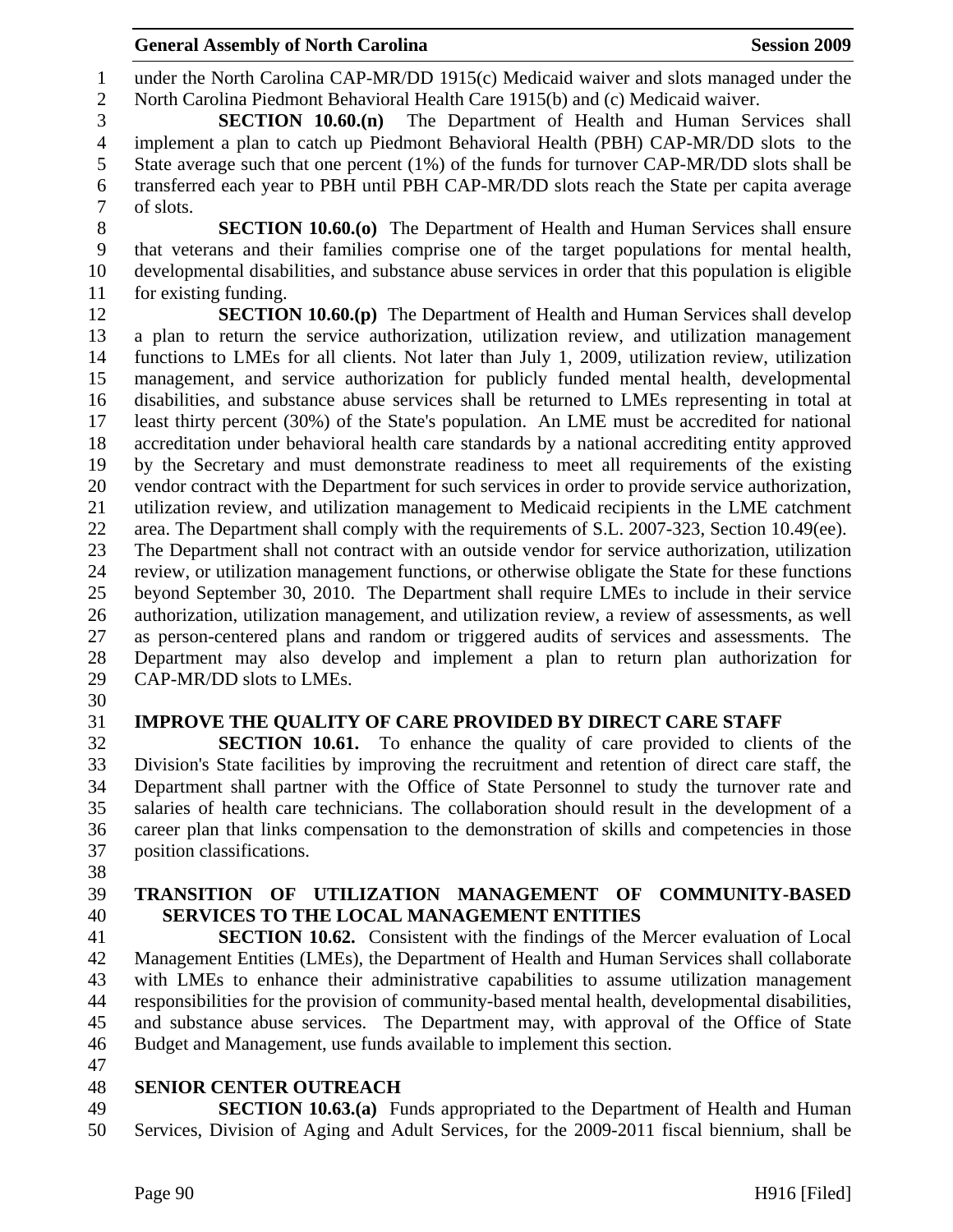|                | <b>General Assembly of North Carolina</b>                                                   | <b>Session 2009</b> |
|----------------|---------------------------------------------------------------------------------------------|---------------------|
| follows:       | used by the Division of Aging and Adult Services to enhance senior center programs as       |                     |
|                | To expand the outreach capacity of senior centers to reach unserved or<br>(1)               |                     |
|                | underserved areas; or                                                                       |                     |
|                | To provide start-up funds for new senior centers.<br>(2)                                    |                     |
|                | All of these funds shall be allocated by October 1 of each fiscal year.                     |                     |
|                | <b>SECTION 10.63.(b)</b> Prior to funds being allocated pursuant to this section for        |                     |
|                | start-up funds for a new senior center, the county commissioners of the county in which the |                     |
|                | new center will be located shall:                                                           |                     |
|                | Formally endorse the need for such a center;<br>(1)                                         |                     |
|                | Formally agree on the sponsoring agency for the center; and<br>(2)                          |                     |
|                | Make a formal commitment to use local funds to support the ongoing<br>(3)                   |                     |
|                | operation of the center.                                                                    |                     |
|                | <b>SECTION 10.63.(c)</b> State funding shall not exceed seventy-five percent (75%) of       |                     |
|                | reimbursable costs.                                                                         |                     |
|                |                                                                                             |                     |
|                | <b>DHHS BLOCK GRANTS</b>                                                                    |                     |
|                | <b>SECTION 10.64.(a)</b> Appropriations from federal block grant funds are made for         |                     |
|                | the fiscal year ending June 30, 2010, according to the following schedule:                  |                     |
|                |                                                                                             |                     |
|                | TEMPORARY ASSISTANCE TO NEEDY FAMILIES BLOCK GRANT                                          |                     |
|                | <b>Local Program Expenditures</b>                                                           |                     |
|                | Division of Social Services                                                                 |                     |
| $\mathbf{1}$   | Work First Family Assistance (Cash Assistance)                                              | \$87,518,579        |
| $\overline{2}$ | <b>Work First County Block Grants</b>                                                       | 94,453,315          |
| 3              | Child Protective Services - Child Welfare Workers for Local DSSs                            | 14,452,391          |
| 4              | Work First – Connect, Inc. (Work Central)                                                   | 38,548              |
| 5              | Child Welfare Collaborative Transition                                                      | 1,019,193           |
|                | Division of Child Development                                                               |                     |
| 6              | <b>Subsidized Child Care Program</b>                                                        | 61,087,077          |
|                | Division of Public Health                                                                   |                     |
| 7              | <b>Teen Pregnancy Prevention Initiatives</b>                                                | 450,000             |
|                | <b>DHHS</b> Administration                                                                  |                     |
| 8              | Division of Social Services                                                                 | 1,093,176           |
| 9              | Office of the Secretary<br>Office of the Secretary/DIRM - TANF Automation Projects<br>10    | 75,392<br>720,000   |
| 11             | Office of the Secretary/DIRM – NCFAST Implementation                                        | 1,200,000           |
|                | <b>Transfers to Other Block Grants</b>                                                      |                     |
|                | Division of Child Development                                                               |                     |
| 12             | Transfer to Child Care and Development Fund                                                 | 84,330,900          |
|                | <b>Division of Social Services</b>                                                          |                     |
|                | Transfer to Social Services Block Grant (SSBG) for<br>13                                    |                     |
|                | Child Protective Services for Child Welfare Training for Counties                           | 2,729,802           |
|                | Transfer to SSBG for Teen Pregnancy Prevention Initiatives<br>14                            | 2,500,000           |
|                | Transfer to SSBG for County Departments of Social Services<br>15                            |                     |
|                | for Children's Services                                                                     | 4,500,000           |
|                | Transfer to SSBG for Foster Care Services<br>16                                             | 390,000             |
|                | TEMPORARY ASSISTANCE TO NEEDY FAMILIES                                                      |                     |
|                | <b>BLOCK GRANT TOTAL</b>                                                                    | \$357,396,373       |
|                |                                                                                             |                     |
|                |                                                                                             |                     |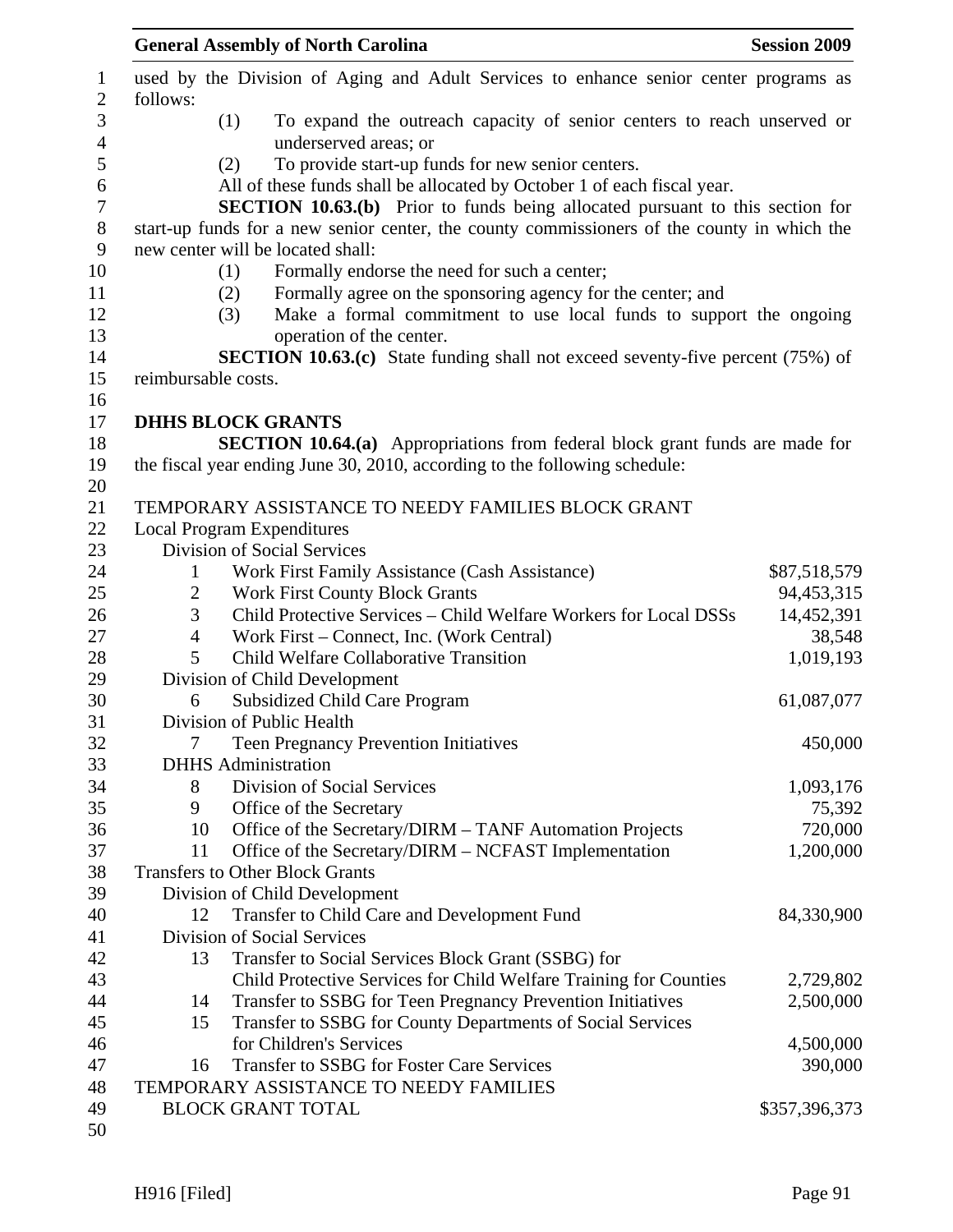| 1                |                | TEMPORARY ASSISTANCE TO NEEDY FAMILIES CONTINGENCY FUNDS BLOCK                      |              |
|------------------|----------------|-------------------------------------------------------------------------------------|--------------|
| $\mathbf{2}$     | <b>GRANT</b>   |                                                                                     |              |
| $\mathfrak{Z}$   |                | <b>Local Program Expenditures</b>                                                   |              |
| $\overline{4}$   |                | Division of Social Services                                                         |              |
| 5                | $\mathbf{1}$   | Work First Family Assistance (Cash Assistance)                                      | \$1,857,193  |
| 6                | $\overline{c}$ | Work First - Boys and Girls Clubs                                                   | 1,200,000    |
| $\boldsymbol{7}$ | 3              | Work First - After-School Services for At-Risk Children                             | 1,229,785    |
| $8\,$            | 4              | Work First - After-School Programs for At-Risk Youth in Middle Schools              | 300,000      |
| 9                | 5              | Work First – Connect, Inc. (Work Central)                                           | 330,000      |
| 10               | 6              | Work First – Citizens Schools Program                                               | 360,000      |
| 11               | 7              | <b>County Demonstration Grants</b>                                                  | 3,239,789    |
| 12               | 8              | Adoption Services - Special Children's Adoption Fund                                | 3,000,000    |
| 13               | 9              | <b>Conversion Pay for Performance Work First Benefits</b>                           | 1,959,020    |
| 14               | 10             | Family Violence Prevention                                                          | 1,200,000    |
| 15               | 11             | <b>Functional Assessment</b>                                                        | 600,000      |
| 16               | 12             | Electing County State Funding Swap Out                                              | 2,378,213    |
| 17               | 13             | <b>State Subsidized Child Care Funding Swap</b>                                     | 12,452,484   |
| 18               |                | TEMPORARY ASSISTANCE TO NEEDY FAMILIES                                              |              |
| 19               |                | CONTINGENCY FUNDS BLOCK GRANT TOTAL                                                 | \$30,106,484 |
| 20               |                |                                                                                     |              |
| 21               |                | SOCIAL SERVICES BLOCK GRANT                                                         |              |
| 22               |                | <b>Local Program Expenditures</b>                                                   |              |
| 23               |                | Divisions of Social Services (DSS) and Aging & Adult Services (DAAS)                |              |
| 24               | $\mathbf{1}$   |                                                                                     |              |
|                  |                | <b>County Departments of Social Services</b>                                        |              |
| 25               |                | (Transfer from TANF $-$ \$4,500,000)                                                | \$28,868,189 |
| 26               | $\overline{2}$ | <b>State In-Home Services Fund</b>                                                  | 2,101,113    |
| 27               | 3              | <b>State Adult Day Care Fund</b>                                                    | 2,155,301    |
| 28               | $\overline{4}$ | Child Protective Services/CPS Investigative Services -                              |              |
| 29               |                | <b>Child Medical Evaluation Program</b>                                             | 238,321      |
| 30               | 5              | Foster Care Services (Transfer from TANF \$390,000)                                 | 2,372,619    |
| 31               | 6              | Maternity Homes (Transfer from TANF)                                                | 838,000      |
| 32               | 7              | Special Children Adoption Incentive Fund                                            | 500,000      |
| 33               | 8              | CPS - Child Welfare Training for Counties (Transfer from TANF)                      | 2,729,802    |
| 34               |                | Division of Aging and Adult Services                                                |              |
| 35               | 9              | Home and Community Care Block Grant (HCCBG)                                         | 1,834,077    |
| 36               |                | Division of Mental Health, Developmental Disabilities, and Substance Abuse Services |              |
| 37               | 10             | <b>Mental Health Services Program</b>                                               | 422,003      |
| 38               | 11             | Developmental Disabilities Services Program                                         | 5,000,000    |
| 39               | 12             | Mental Health Services-Adult/Mental Health Services-                                |              |
| 40               |                | Child/Developmental Disabilities Program/Substance                                  |              |
| 41               |                | Abuse Services-Adult                                                                | 3,234,601    |
| 42               |                | Division of Child Development                                                       |              |
| 43               | 13             | <b>Subsidized Child Care Program</b>                                                | 3,150,000    |
| 44               |                | Division of Vocational Rehabilitation                                               |              |
| 45               | 14             | Vocational Rehabilitation Services - Easter Seal Society/                           |              |
| 46               |                | <b>UCP Community Health Program</b>                                                 | 188,263      |
| 47               |                | Division of Public Health                                                           |              |
| 48               | 15             | Teen Pregnancy Prevention Initiatives (Transfer from TANF)                          | 2,500,000    |
| 49               | 16             | Services to Medically Fragile Children (Transfer from TANF)                         | 290,000      |
| 50               |                | <b>DHHS Program Expenditures</b>                                                    |              |
| 51               |                | Division of Aging and Adult Services                                                |              |
|                  |                |                                                                                     |              |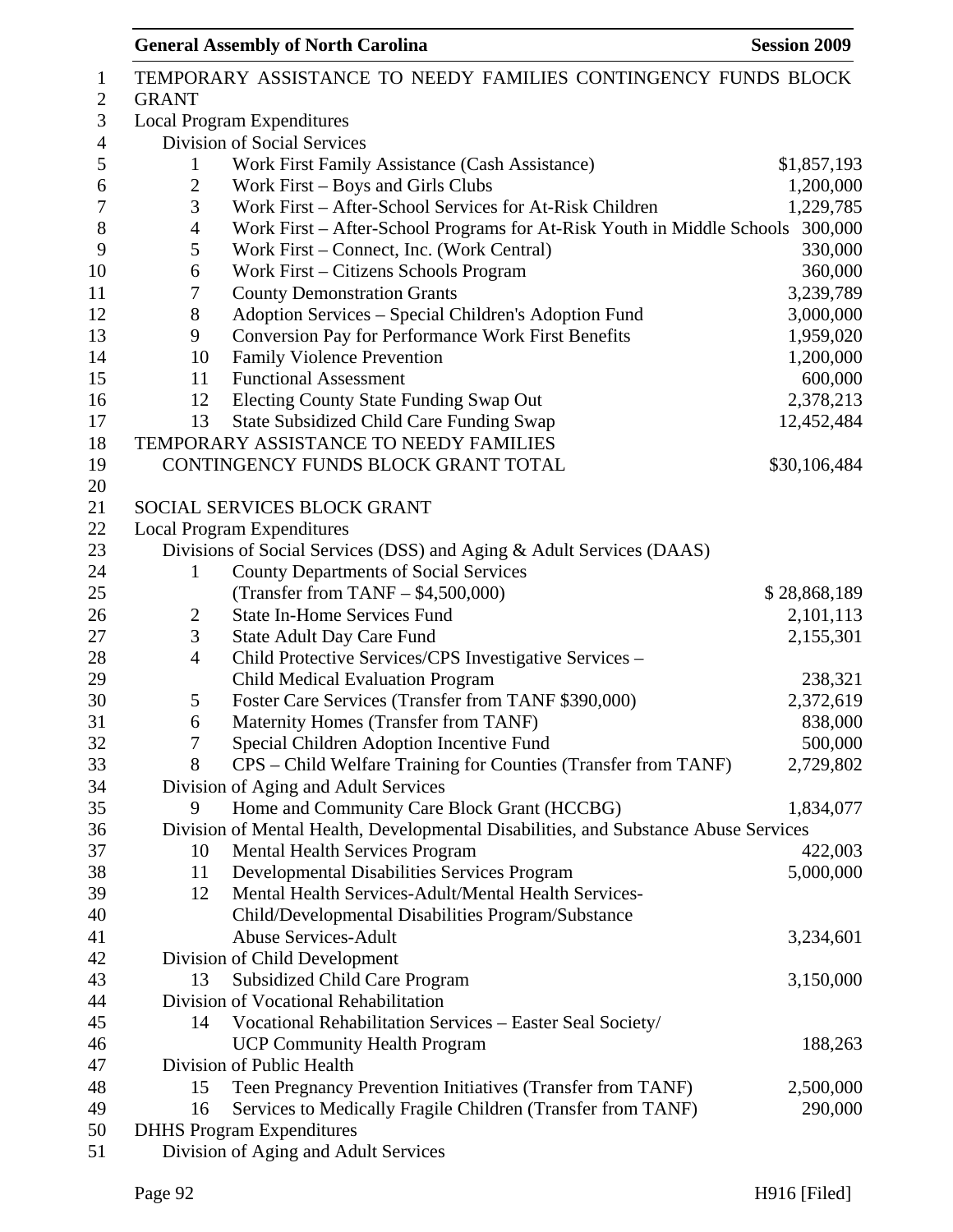|                             | <b>General Assembly of North Carolina</b>                        | <b>Session 2009</b> |
|-----------------------------|------------------------------------------------------------------|---------------------|
| 17                          | <b>UNC-CARES Training Contract</b>                               | 247,920             |
|                             | Division of Services for the Blind                               |                     |
| 18                          | <b>Independent Living Program</b>                                | 3,714,211           |
|                             | Division of Health Service Regulation                            |                     |
| 19                          | <b>Adult Care Licensure Program</b>                              | 411,897             |
| 20                          | Mental Health Licensure and Certification Program                | 205,668             |
|                             | <b>DHHS</b> Administration                                       |                     |
| 21                          | Division of Aging and Adult Services                             | 688,436             |
| 22                          | <b>Division of Social Services</b>                               | 892,624             |
| 23                          | Office of the Secretary/Controller's Office                      | 138,058             |
| 24                          | Office of the Secretary/DIRM                                     | 87,483              |
| 25                          | Division of Child Development                                    | 15,000              |
| 26                          | Division of Mental Health, Developmental Disabilities, and       |                     |
|                             | <b>Substance Abuse Services</b>                                  | 29,665              |
| 27                          | Division of Health Service Regulation                            | 235,625             |
| 28                          | Office of the Secretary/NC Inter-Agency Council for              |                     |
|                             | <b>Coordinating Homeless Programs</b>                            | 250,000             |
| 29                          | Office of the Secretary                                          | 48,053              |
|                             | Transfers to Other State Agencies                                |                     |
|                             | Department of Administration                                     |                     |
| 30                          | NC Commission of Indian Affairs In-Home Services for the Elderly | 203,198             |
|                             | <b>Transfers to Other Block Grants</b>                           |                     |
|                             | Division of Public Health                                        |                     |
| 31                          | Transfer to Preventive Health Services BG for HIV/STD            |                     |
|                             | Prevention and Community Planning                                | 145,819             |
|                             | SOCIAL SERVICES BLOCK GRANT TOTAL                                | \$63,735,946        |
|                             |                                                                  |                     |
|                             | LOW INCOME HOME ENERGY ASSISTANCE BLOCK GRANT                    |                     |
|                             | <b>Local Program Expenditures</b>                                |                     |
|                             | Division of Social Services                                      |                     |
| 1                           | Low Income Energy Assistance Program (LIEAP)                     | \$22,612,198        |
| 2                           | Crisis Intervention Program (CIP)                                | 16,927,343          |
|                             | Office of the Secretary - Office of Economic Opportunity         |                     |
| 3                           | <b>Weatherization Program</b>                                    | 7,258,685           |
| 4                           | Heating Air Repair & Replacement Program (HARRP)                 | 3,385,583           |
| <b>Local Administration</b> |                                                                  |                     |
|                             | Division of Social Services                                      |                     |
| 5                           | <b>County DSS Administration</b>                                 | 3,608,361           |
|                             | Office of the Secretary – Office of Economic Opportunity         |                     |
| 6                           | Local Residential Energy Efficiency Service Providers -          |                     |
|                             | Weatherization                                                   | 420,035             |
| 7                           | Local Residential Energy Efficiency Service Providers - HARRP    | 195,910             |
|                             | <b>DHHS</b> Administration                                       |                     |
| 8                           | Division of Social Services                                      | 275,000             |
| 9                           | Division of Mental Health/DD/SAS                                 | 11,577              |
| 10                          | Office of the Secretary/DIRM                                     | 384,494             |
| 11                          | Office of the Secretary/Controller's Office                      | 17,566              |
| 12                          | Office of the Secretary/Office of Economic Opportunity –         |                     |
|                             | Weatherization                                                   | 420,035             |
| 13                          | Office of the Secretary/Office of Economic Opportunity – HARRP   | 195,910             |
|                             | Transfers to Other State Agencies                                |                     |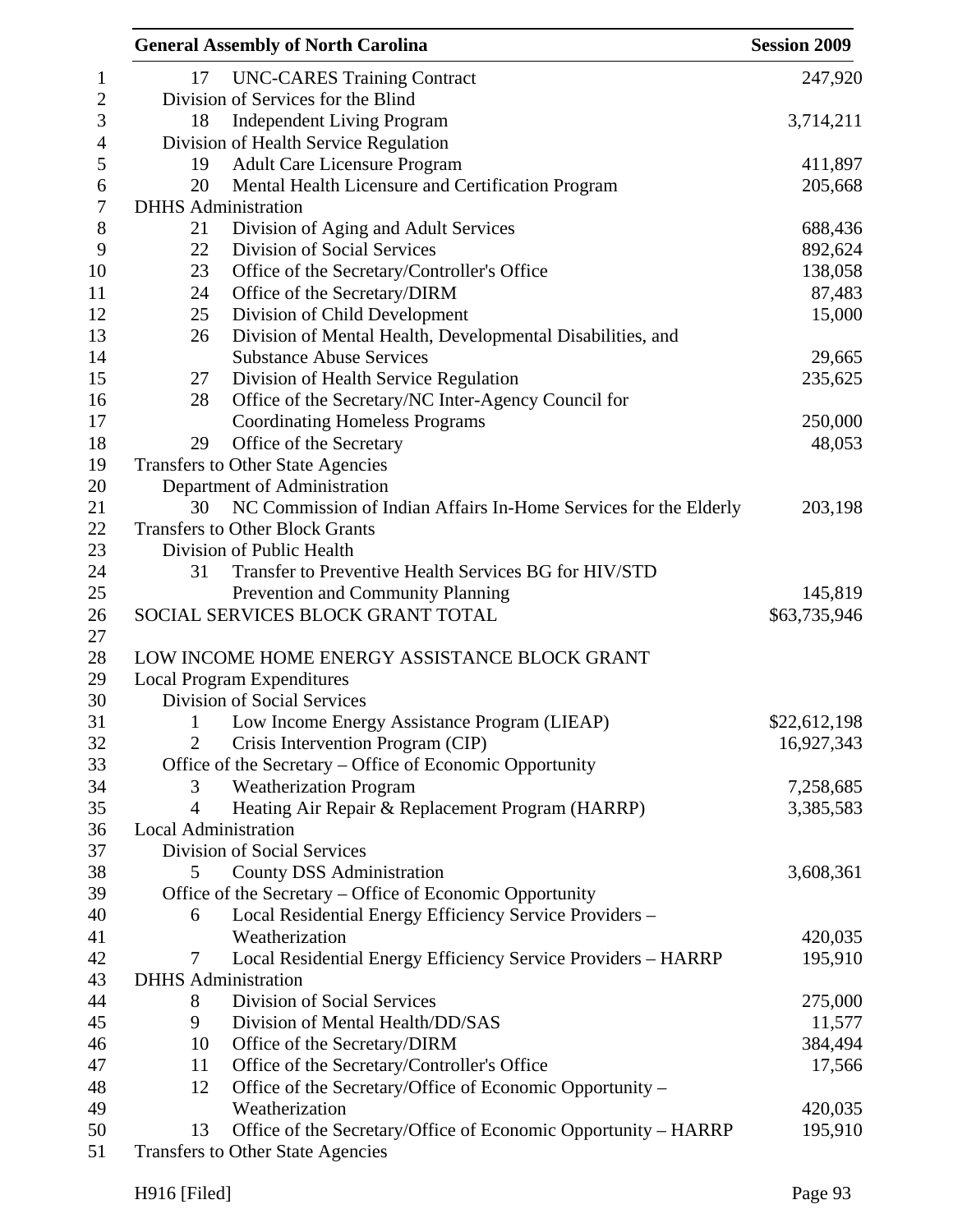| <b>General Assembly of North Carolina</b>                                           | <b>Session 2009</b> |
|-------------------------------------------------------------------------------------|---------------------|
| Department of Administration - N.C. Commission of Indian Affairs<br>14              | 95,469              |
| LOW INCOME HOME ENERGY ASSISTANCE BLOCK                                             |                     |
| <b>GRANT TOTAL</b>                                                                  | \$55,808,166        |
| CHILD CARE AND DEVELOPMENT BLOCK GRANT                                              |                     |
| <b>Local Program Expenditures</b>                                                   |                     |
| Division of Child Development                                                       |                     |
| Subsidized Child Care Services (CCDF)<br>$\mathbf{1}$                               | \$144,097,307       |
| <b>Contract Subsidized Child Care Services Support</b><br>$\overline{2}$            | 507,617             |
| 3<br>Subsidized Child Care Services (Transfer from TANF)                            | 84,330,900          |
| Quality and Availability Initiatives<br>$\overline{4}$                              | 24,560,876          |
| Division of Social Services                                                         |                     |
| 5<br>Local Subsidized Child Care Services Support                                   | 16,594,417          |
| <b>DHHS</b> Administration                                                          |                     |
| Division of Child Development                                                       |                     |
| <b>DCD</b> Administrative Expenses<br>6                                             | 6,539,277           |
| Division of Central Administration                                                  |                     |
| <b>DHHS Central Administration - DIRM Technical Services</b><br>7                   | 763,356             |
| CHILD CARE AND DEVELOPMENT BLOCK GRANT TOTAL                                        | \$277,393,750       |
|                                                                                     |                     |
| ADDITIONAL CHILD CARE AND DEVELOPMENT BLOCK GRANT RECEIVED                          |                     |
| THROUGH THE AMERICAN REINVESTMENT AND RECOVERY ACT (ARRA)                           |                     |
| <b>Local Program Expenditures</b>                                                   |                     |
| Division of Child Development                                                       |                     |
| Subsidized Child Care Services (CCDF)<br>1                                          | \$53,993,329        |
| <b>Contract Subsidized Child Care Services Support</b><br>2                         | 29,030              |
| <b>DHHS</b> Program Expenditures                                                    |                     |
| Division of Child Development                                                       |                     |
| <b>Quality and Availability Initiatives</b><br>3                                    | 11,519,144          |
| <b>Local Administration</b>                                                         |                     |
| Division of Social Services                                                         |                     |
| <b>Subsidy Services Support</b><br>4                                                | 2,001,631           |
| ADDITIONAL CHILD CARE AND DEVELOPMENT BLOCK GRANT                                   |                     |
|                                                                                     |                     |
| RECEIVED THROUGH ARRA TOTAL                                                         | \$67,543,143        |
| MENTAL HEALTH BLOCK GRANT                                                           |                     |
| <b>Local Program Expenditures</b>                                                   |                     |
| Division of Mental Health/DD/SAS                                                    |                     |
| Mental Health Services - Adult<br>1                                                 | \$5,877,762         |
| Mental Health Services - Child<br>$\overline{2}$                                    | 3,921,991           |
| 3<br><b>Comprehensive Treatment Service Program</b>                                 | 1,500,000           |
| Mental Health Services - UNC School of Medicine,<br>$\overline{4}$                  |                     |
| Department of Psychiatry                                                            | 300,000             |
| <b>DHHS</b> Administration                                                          |                     |
| Division of Mental Health/DD/SAS                                                    |                     |
| Division of Mental Health<br>6                                                      | 100,000             |
| MENTAL HEALTH BLOCK GRANT                                                           | \$11,699,753        |
|                                                                                     |                     |
| SUBSTANCE ABUSE PREVENTION AND TREATMENT BLOCK GRANT                                |                     |
| <b>Local Program Expenditures</b>                                                   |                     |
| Division of Mental Health, Developmental Disabilities, and Substance Abuse Services |                     |
|                                                                                     |                     |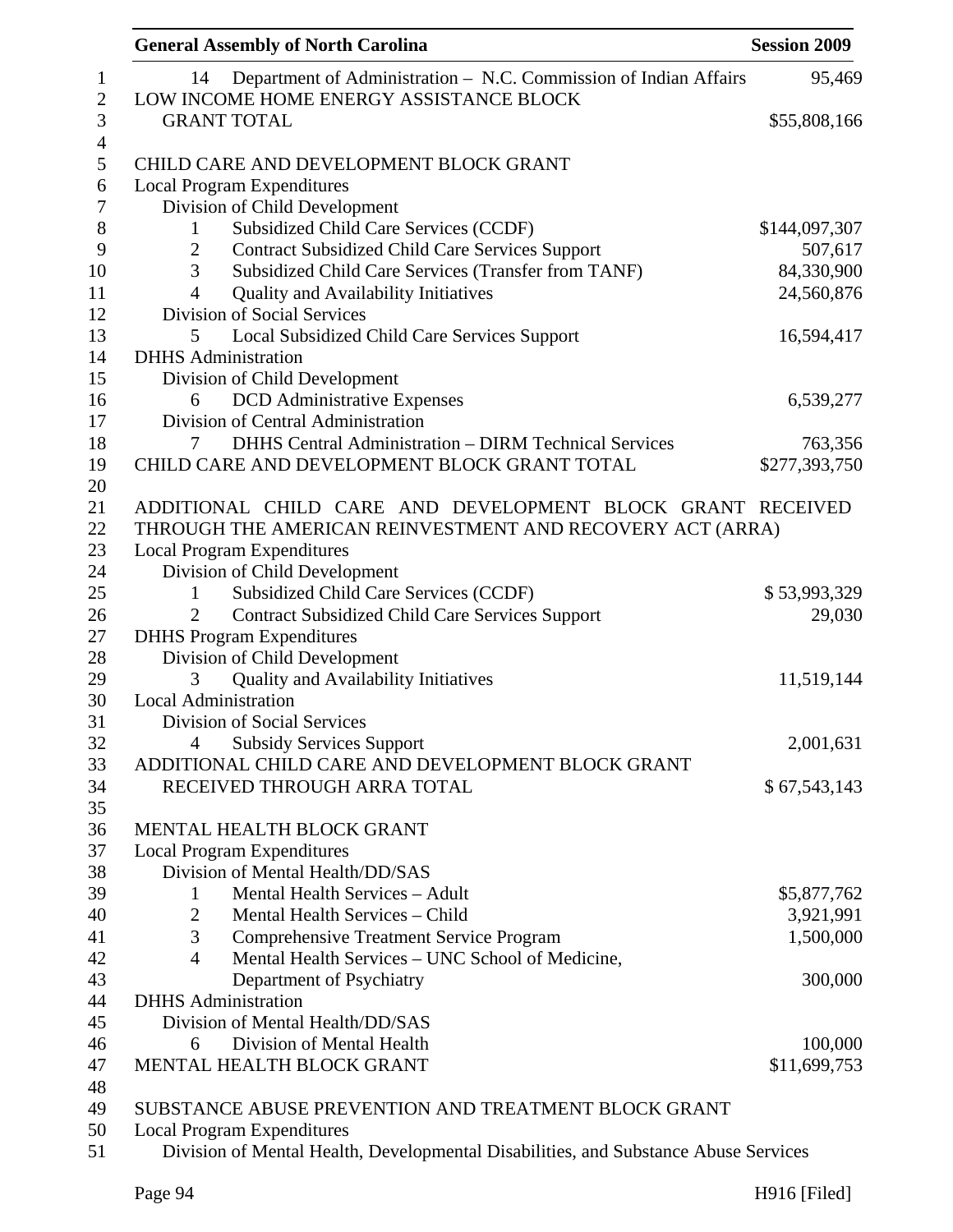|                | <b>General Assembly of North Carolina</b>                                           | <b>Session 2009</b> |
|----------------|-------------------------------------------------------------------------------------|---------------------|
| $\mathbf{1}$   | <b>Substance Abuse Services - Adult</b>                                             | \$22,008,080        |
| $\mathbf{2}$   | <b>Substance Abuse Treatment Alternatives for Women</b>                             | 8,069,524           |
| 3              | Substance Abuse – HIV and IV Drug                                                   | 5,116,378           |
| $\overline{4}$ | Substance Abuse Prevention - Child                                                  | 7,186,857           |
| 5              | Substance Abuse Services - Child                                                    | 4,940,500           |
|                | Division of Public Health                                                           |                     |
| 6              | <b>Risk Reduction Projects</b>                                                      | 633,980             |
| 7              | Aid to Counties                                                                     | 209,576             |
| 8              | Maternal Health                                                                     | 37,779              |
|                | <b>DHHS</b> Administration                                                          |                     |
|                | Division of Mental Health, Developmental Disabilities, and Substance Abuse Services |                     |
| 9              | Division of Mental Health                                                           | 500,000             |
|                | SUBSTANCE ABUSE PREVENTION AND TREATMENT                                            |                     |
|                | <b>BLOCK GRANT TOTAL</b>                                                            | \$48,702,674        |
|                |                                                                                     |                     |
|                | MATERNAL AND CHILD HEALTH BLOCK GRANT                                               |                     |
|                | <b>Local Program Expenditures</b>                                                   |                     |
|                | Division of Public Health                                                           |                     |
|                | <b>Children's Health Services</b>                                                   |                     |
| 1              |                                                                                     | \$7,534,865         |
| $\overline{2}$ | Women's Health                                                                      | 7,701,691           |
| 3              | Oral Health                                                                         | 38,041              |
|                | <b>DHHS Program Expenditures</b>                                                    |                     |
|                | Division of Public Health                                                           |                     |
| $\overline{4}$ | <b>Children's Health Services</b>                                                   | 1,359,636           |
| 5              | Women's Health                                                                      | 135,452             |
| 6              | <b>State Center for Health Statistics</b>                                           | 179,483             |
| 7              | Quality Improvement in Public Health                                                | 14,646              |
| 8              | <b>Health Promotion</b>                                                             | 88,746              |
| 9              | Office of Minority Health                                                           | 55,250              |
| 10             | <b>Immunization Program</b>                                                         | 382,648             |
|                | <b>DHHS</b> Administration                                                          |                     |
|                | Division of Public Health                                                           |                     |
| 11             | Division of Public Health Administration                                            | 631,966             |
|                | MATERNAL AND CHILD HEALTH BLOCK GRANT TOTAL                                         | \$18,122,424        |
|                |                                                                                     |                     |
|                | PREVENTIVE HEALTH AND HEALTH SERVICES BLOCK GRANT                                   |                     |
|                | <b>Local Program Expenditures</b>                                                   |                     |
|                | Division of Public Health                                                           |                     |
| 1              | NC Statewide Health Promotion                                                       | \$1,730,653         |
| 2              | Services to Rape Victims                                                            | 197,112             |
| 3              | HIV/STD Prevention and Community Planning (Transfer from SSBG)                      | 145,819             |
|                | <b>DHHS Program Expenditures</b>                                                    |                     |
|                | Division of Public Health                                                           |                     |
| 4              | NC Statewide Health Promotion                                                       | 1,699,044           |
| 5              | Oral Health                                                                         | 70,000              |
| 6              | <b>State Laboratory of Public Health</b>                                            | 16,600              |
|                | PREVENTIVE HEALTH AND HEALTH SERVICES BLOCK GRANT TOTAL \$3,859,228                 |                     |
|                |                                                                                     |                     |
|                | COMMUNITY SERVICES BLOCK GRANT                                                      |                     |
|                | <b>Local Program Expenditures</b>                                                   |                     |
|                | Office of Economic Opportunity                                                      |                     |
|                |                                                                                     |                     |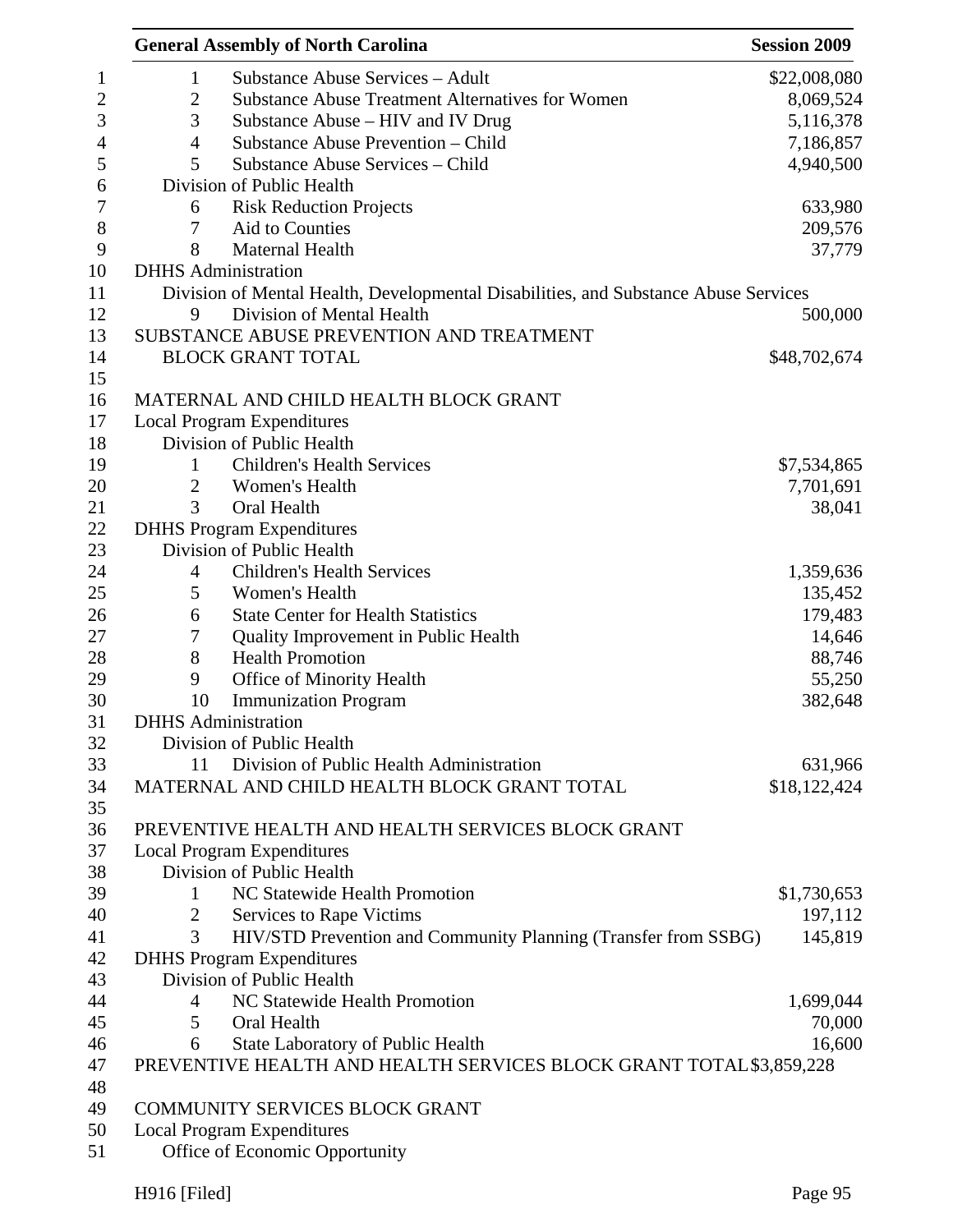| <b>General Assembly of North Carolina</b>                                                                                                                                              | <b>Session 2009</b> |
|----------------------------------------------------------------------------------------------------------------------------------------------------------------------------------------|---------------------|
| <b>Community Action Agencies</b><br>1                                                                                                                                                  | \$16,673,336        |
| <b>Limited Purpose Agencies</b><br>2                                                                                                                                                   | 926,297             |
| <b>DHHS</b> Administration                                                                                                                                                             |                     |
| Office of Economic Opportunity<br>3                                                                                                                                                    | 926,296             |
| COMMUNITY SERVICES BLOCK GRANT TOTAL                                                                                                                                                   | \$18,525,929        |
| COMMUNITY SERVICES RECOVERY FUNDS BLOCK GRANT                                                                                                                                          |                     |
| <b>Local Program Expenditures</b>                                                                                                                                                      |                     |
| Office of Economic Opportunity                                                                                                                                                         |                     |
| <b>Community Action Agencies</b><br>1                                                                                                                                                  | \$20,558,584        |
| <b>Limited Purpose Agencies</b><br>2                                                                                                                                                   | 1,093,541           |
| <b>DHHS</b> Administration                                                                                                                                                             |                     |
| Office of Economic Opportunity<br>3                                                                                                                                                    | 218,709             |
| COMMUNITY SERVICES RECOVERY FUNDS BLOCK GRANT TOTAL                                                                                                                                    | \$21,870,834        |
|                                                                                                                                                                                        |                     |
| <b>SECTION 10.64.(b)</b> Changes in Federal Fund Availability. – If the Congress of                                                                                                    |                     |
| the United States increases the federal fund availability for any of the Block Grants                                                                                                  |                     |
| administered by the Department of Health and Human Services from the amounts appropriated                                                                                              |                     |
| in this section, the Department shall allocate the increase proportionally across the program and                                                                                      |                     |
| activity appropriations identified for that Block Grant in this section. In allocating an increase                                                                                     |                     |
| in federal fund availability, the Department shall not propose funding for new programs or                                                                                             |                     |
| activities not appropriated in this section.                                                                                                                                           |                     |
| If the Congress of the United States decreases the federal fund availability for any of                                                                                                |                     |
| the Block Grants administered by the Department of Health and Human Services from the                                                                                                  |                     |
| amounts appropriated in this section, the Department shall reduce State administration by at                                                                                           |                     |
| least the percentage of the reduction in federal funds. After determining the State                                                                                                    |                     |
| administration, the remaining reductions shall be allocated proportionately across the program                                                                                         |                     |
| and activity appropriations identified for that Block Grant in this section.                                                                                                           |                     |
| Prior to allocating the change in federal fund availability, the proposed allocation                                                                                                   |                     |
| must be approved by the Office of State Budget and Management. If the Department adjusts the                                                                                           |                     |
| allocation of any Block Grant due to changes in federal fund availability, then a report shall be<br>made to the Joint Legislative Commission on Governmental Operations, the House of |                     |
| Representatives Appropriations Subcommittee on Health and Human Services, the Senate                                                                                                   |                     |
| Appropriations Committee on Health and Human Services, and the Fiscal Research Division.                                                                                               |                     |
| <b>SECTION 10.64.(c)</b> Appropriations from federal block grant funds are made for                                                                                                    |                     |
| the fiscal year ending June 30, 2011, according to the schedule enacted for State fiscal year                                                                                          |                     |
| 2009-2010 or until a new schedule is enacted by the North Carolina General Assembly.                                                                                                   |                     |
| <b>SECTION 10.64.(d)</b> All changes to the budgeted allocations to the Block Grants                                                                                                   |                     |
| administered by the Department of Health and Human Services that are not specifically                                                                                                  |                     |
| addressed in this section shall be approved by the Office of State Budget and Management, and                                                                                          |                     |
| a report shall be submitted to the Joint Legislative Commission on Governmental Operations                                                                                             |                     |
| for review prior to implementing the changes. All changes to the budgeted allocations to the                                                                                           |                     |
| Block Grant shall be reported immediately to the House of Representatives Appropriations                                                                                               |                     |
| Subcommittee on Health and Human Services, the Senate Appropriations Committee on Health                                                                                               |                     |
| and Human Services, and the Fiscal Research Division. This subsection does not apply to                                                                                                |                     |
| Block Grant changes caused by legislative salary increases and benefit adjustments.                                                                                                    |                     |
|                                                                                                                                                                                        |                     |
| <b>CHILD CARE AND DEVELOPMENT FUND BLOCK GRANT</b>                                                                                                                                     |                     |
| <b>SECTION 10.64.(e)</b> Payment for subsidized child care services provided with                                                                                                      |                     |
| federal TANF funds shall comply with all regulations and policies issued by the Division of                                                                                            |                     |
| Child Development for the subsidized child care program.                                                                                                                               |                     |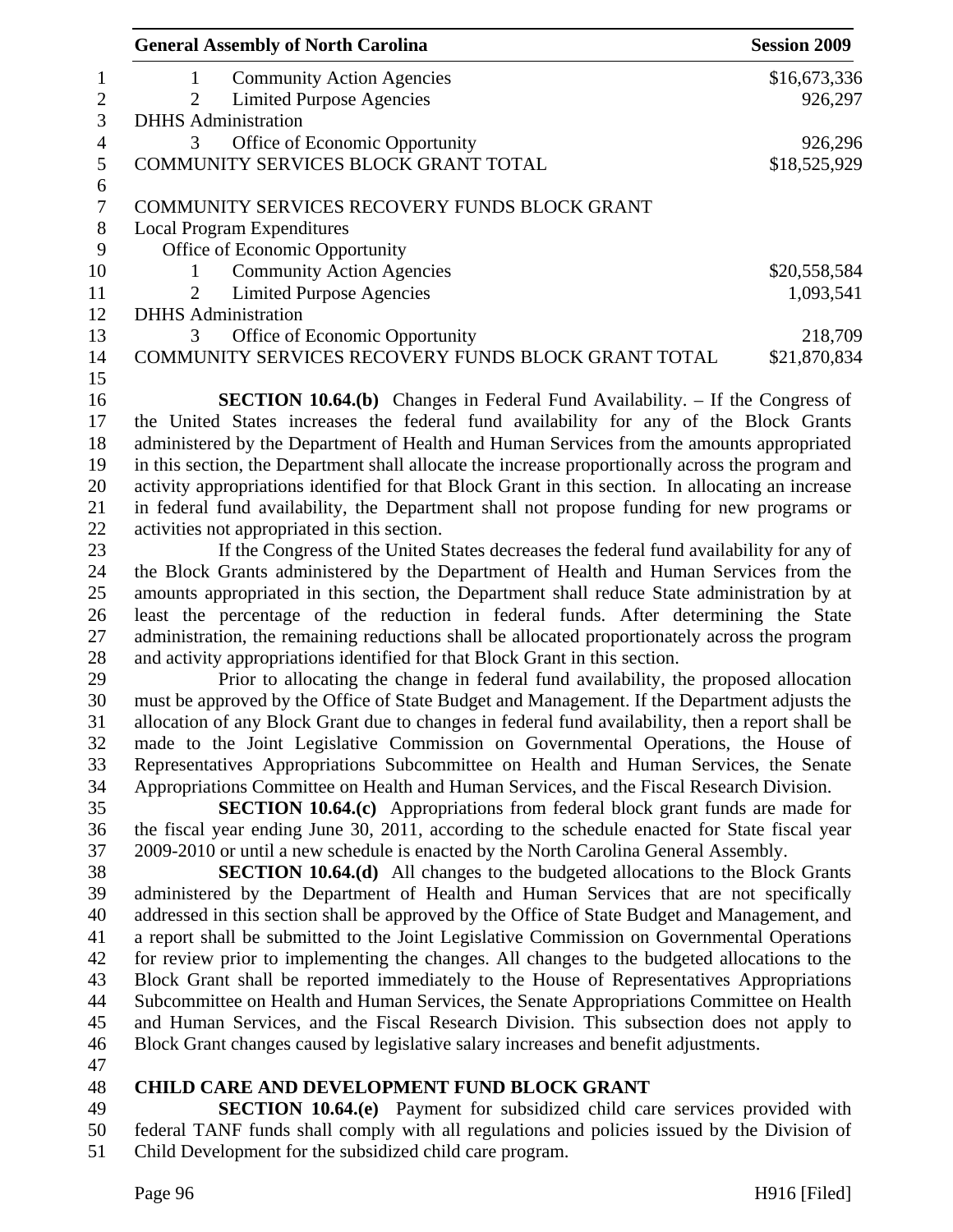|                                              | <b>General Assembly of North Carolina</b><br><b>Session 2009</b>                                                                                                                                                                                                      |
|----------------------------------------------|-----------------------------------------------------------------------------------------------------------------------------------------------------------------------------------------------------------------------------------------------------------------------|
| $\mathbf{1}$<br>$\sqrt{2}$<br>$\mathfrak{Z}$ | SECTION $10.64(f)$<br>If funds appropriated through the Child Care and<br>Development Fund Block Grant for any program cannot be obligated or spent in that program<br>within the obligation or liquidation periods allowed by the federal grants, the Department may |
| $\overline{4}$                               | move funds to child care subsidies, unless otherwise prohibited by federal requirements of the                                                                                                                                                                        |
| 5                                            | grant, in order to use the federal funds fully.                                                                                                                                                                                                                       |
| 6                                            |                                                                                                                                                                                                                                                                       |
| $\boldsymbol{7}$                             | <b>ADDITIONAL CHILD CARE AND DEVELOPMENT BLOCK GRANT</b>                                                                                                                                                                                                              |
| $8\,$                                        | <b>SECTION 10.64.(g)</b> Funds from the Child Care and Development Block Grant                                                                                                                                                                                        |
| 9                                            | made available through the American Reinvestment and Recovery Act shall be used to increase                                                                                                                                                                           |
| 10                                           | access to child care subsidy to the maximum extent possible and shall not be used to supplant                                                                                                                                                                         |
| 11                                           | other appropriations, regardless of the funding source, for child care subsidy. To help address                                                                                                                                                                       |
| 12                                           | the economic downturn and increasing unemployment in North Carolina, the Department of                                                                                                                                                                                |
| 13                                           | Health and Human Services, Division of Child Development shall temporarily adopt policies                                                                                                                                                                             |
| 14                                           | that facilitate and expedite the prudent expenditure of these funds as follows:                                                                                                                                                                                       |
| 15                                           | Permit the local purchasing agencies to issue time-limited vouchers to assist<br>(1)                                                                                                                                                                                  |
| 16                                           | counties in managing onetime, nonrecurring subsidy funding,                                                                                                                                                                                                           |
| 17                                           | Extend the current 30/60 day job search policy to six months when a<br>(2)                                                                                                                                                                                            |
| 18                                           | recipient experiences a loss of employment,                                                                                                                                                                                                                           |
| 19                                           | (3)<br>Provide an upfront job search period of six months for former recipients that                                                                                                                                                                                  |
| 20                                           | have lost employment since October 1, 2008,                                                                                                                                                                                                                           |
| 21                                           | Provide a job search period of six months for recipients that complete school<br>(4)                                                                                                                                                                                  |
| 22                                           | and are entering the job market,                                                                                                                                                                                                                                      |
| 23                                           | Notwithstanding any other provision of law, extend the 24-month education<br>(5)                                                                                                                                                                                      |
| 24                                           | time limit and additional 12 months for a child care recipient that has lost a                                                                                                                                                                                        |
| 25                                           | job since October 1, 2008, or otherwise need additional training to enhance                                                                                                                                                                                           |
| 26                                           | their marketable skills for job placement due to the economic downturn and                                                                                                                                                                                            |
| 27                                           | that have depleted their 24-month allowable education time.                                                                                                                                                                                                           |
| 28                                           | (6)<br>Lower the number of hours a parent must be working in order to be eligible                                                                                                                                                                                     |
| 29                                           | for subsidy to assist parents who are continuing to work but at reduced                                                                                                                                                                                               |
| 30                                           | hours.                                                                                                                                                                                                                                                                |
| 31                                           | These principles shall apply to persons receiving subsidy prior to September 30,                                                                                                                                                                                      |
| 32                                           | 2011, when the Child Care and Development Block grant funds received through the American                                                                                                                                                                             |
| 33                                           | Reinvestment and Recovery Act are required to be spent or returned to the federal government.                                                                                                                                                                         |
| 34                                           | If American Reinvestment and Recovery Act funds<br>SECTION 10.64(h)                                                                                                                                                                                                   |
| 35                                           | appropriated through the Child Care and Development Fund Block Grant for any program                                                                                                                                                                                  |
| 36                                           | cannot be obligated or spent in that program within the obligation or liquidation periods                                                                                                                                                                             |
| 37                                           | allowed by the federal grants, the Department may move funds to child care subsidies, unless                                                                                                                                                                          |
| 38                                           | otherwise prohibited by federal requirements of the grant, in order to use the federal funds                                                                                                                                                                          |
| 39                                           | fully.                                                                                                                                                                                                                                                                |
| 40                                           |                                                                                                                                                                                                                                                                       |
| 41                                           | <b>SOCIAL SERVICES BLOCK GRANT</b>                                                                                                                                                                                                                                    |
| 42                                           | <b>SECTION 10.64.(i)</b> Social Services Block Grant funds appropriated to the North                                                                                                                                                                                  |
| 43                                           | Carolina Inter-Agency Council for Coordinating Homeless Programs are exempt from the                                                                                                                                                                                  |
| 44                                           | provisions of 10A NCAC 71R 0201(3). The Special Children's Adoption Incentive Fund will                                                                                                                                                                               |
| 45                                           | require fifty percent (50%) local match.                                                                                                                                                                                                                              |
| 46                                           |                                                                                                                                                                                                                                                                       |
| 47                                           | <b>TEMPORARY ASSISTANCE TO NEEDY FAMILIES BLOCK GRANT</b>                                                                                                                                                                                                             |
| 48                                           | <b>SECTION 10.64.(i)</b> The Department of Health and Human Services shall continue                                                                                                                                                                                   |

48 **SECTION 10.64.(j)** The Department of Health and Human Services shall continue 49 to support on a recurring basis payments to maternity home providers. The budget is 50 established at one million two hundred fifty-eight thousand dollars (\$1,258,000) per year, 51 funded from eight hundred thirty-eight thousand dollars (\$838,000) in TANF Block Grant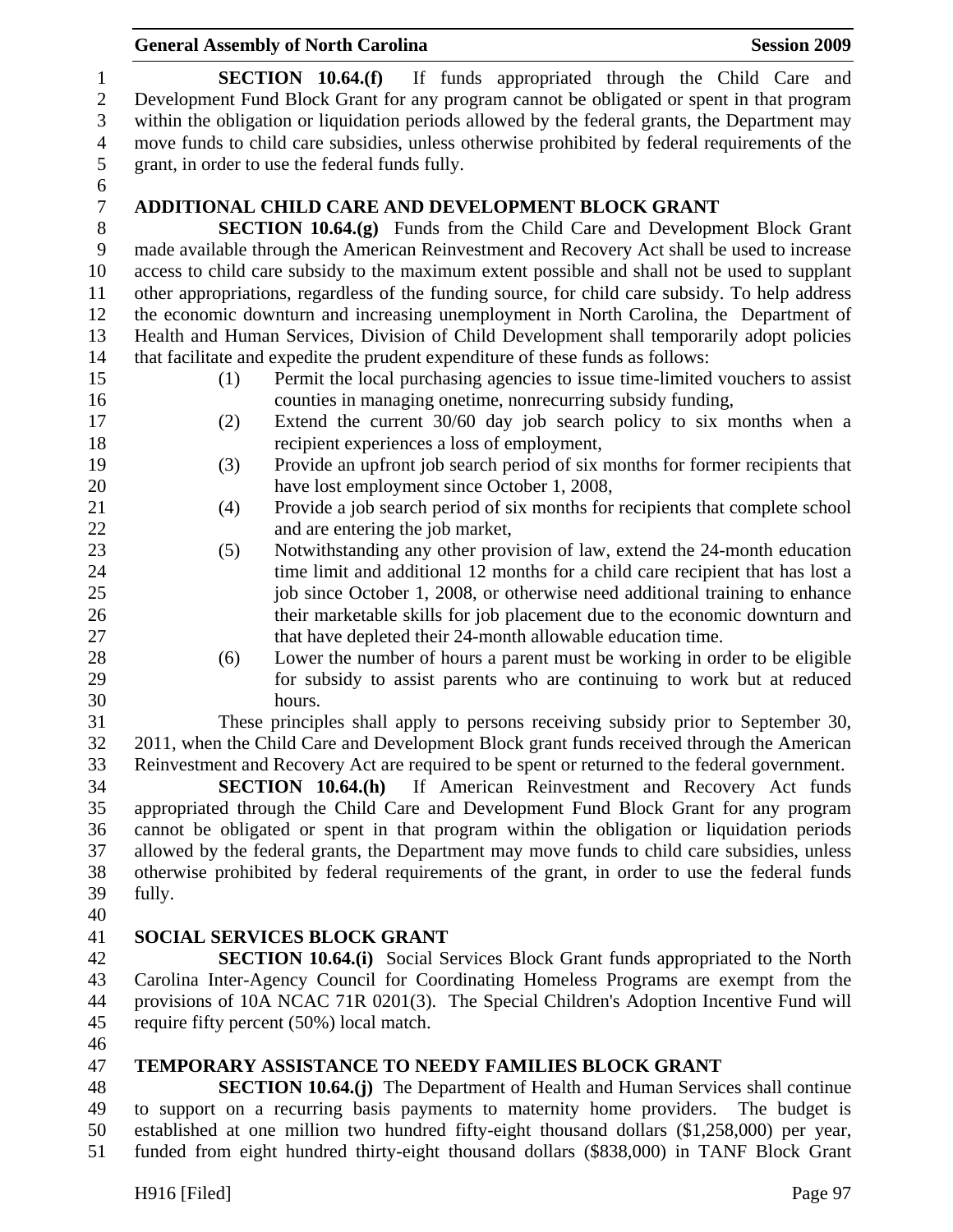1 funds along with federal funds and one hundred five thousand dollars (\$105,000) in state 2 appropriations available to the Department.

#### 4 **PART XI. DEPARTMENT OF AGRICULTURE AND CONSUMER SERVICES**

#### 6 **REMOVE CAP ON ANIMAL DISEASE DIAGNOSTIC TEST FEES**

7 **Section 11.1.** Section 42.1(e) of Session Law 2005-276 is repealed.

# 9 **PESTICIDE REGISTRATION FEE**

10 **SECTION 11.2.** G.S. 143-442(b) reads as rewritten:

11 "(b) The applicant shall pay an annual registration fee of one hundred dollars (\$100.00) 12 one hundred fifty dollars (\$150.00) plus an additional annual assessment for each brand or 13 grade of pesticide registered. The annual assessment shall be fifty dollars (\$50.00) if the 14 applicant's gross sales of the pesticide in this State for the preceding 12 months for the period 15 ending September 30th were more than five thousand dollars (\$5,000.00) and twenty-five 16 dollars (\$25.00) if gross sales were less than five thousand dollars (\$5,000.00). An additional 17 two hundred dollars (\$200.00) delinquent registration penalty shall be assessed against the 18 registrant for each brand or grade of pesticide which is marketed in North Carolina prior to 19 registration as required by this Article. In the case of multi-year registration, the annual fee and 20 additional assessment for each year shall be paid at the time of the initial registration. The 21 Board shall give a pro rata refund of the registration fee and additional assessment to the 22 registrant in the event that registration is canceled by the Board or by the United States 23 Environmental Protection Agency."

24

3

5

8

# 25 **PETROLEUM DEVICE TECHNICIAN FEE**

26 **SECTION 11.3**. The Department of Agriculture and Consumer Services shall 27 charge an annual fee of twenty dollars (\$20.00) for the registration of petroleum device 28 technicians.

29

#### 30 **PLANT CONSERVATION PROGRAM**

31 **SECTION 11.4.** From funds that are deposited with the State Treasurer pursuant to 32 G.S. 146-30 to the credit of the Department of Agriculture and Consumer Services in a capital 33 improvement account, the sum of thirty thousand dollars (\$30,000) for the 2009-2010 fiscal 34 year shall be transferred to the Department of Agriculture and Consumer Services to be used, 35 notwithstanding G.S. 146-30, by the Department for its plant conservation program under 36 Article 19B of Chapter 106 of the General Statutes for costs incidental to the acquisition of 37 land, such as land appraisals, land surveys, title searches, environmental studies, and for the 38 management of plant conservation program preserves owned by the Department.

- 39
- 

# 40 **PART XII. DEPARTMENT OF ENVIRONMENT AND NATURAL RESOURCES**

41

# 42 **TRANSFER OF CENTER FOR GEOGRAPHIC INFORMATION AND ANALSYIS TO**  43 **OFFICE OF INFORMATION TECHNOLOGY SERVICES**

44 **SECTION 12.1.** The Center for Geographic Information and Analysis is 45 transferred from the Department of Environment and Natural Resources to the Office of 46 Information Technology Services. The transfer shall have all of the elements of a Type I 47 transfer, as defined in G.S. 143A-6(a).

48

#### 49 **MARINE FISHERIES FUNDS FOR THE FISHERY RESOURCES GRANT**  50 **PROGRAM**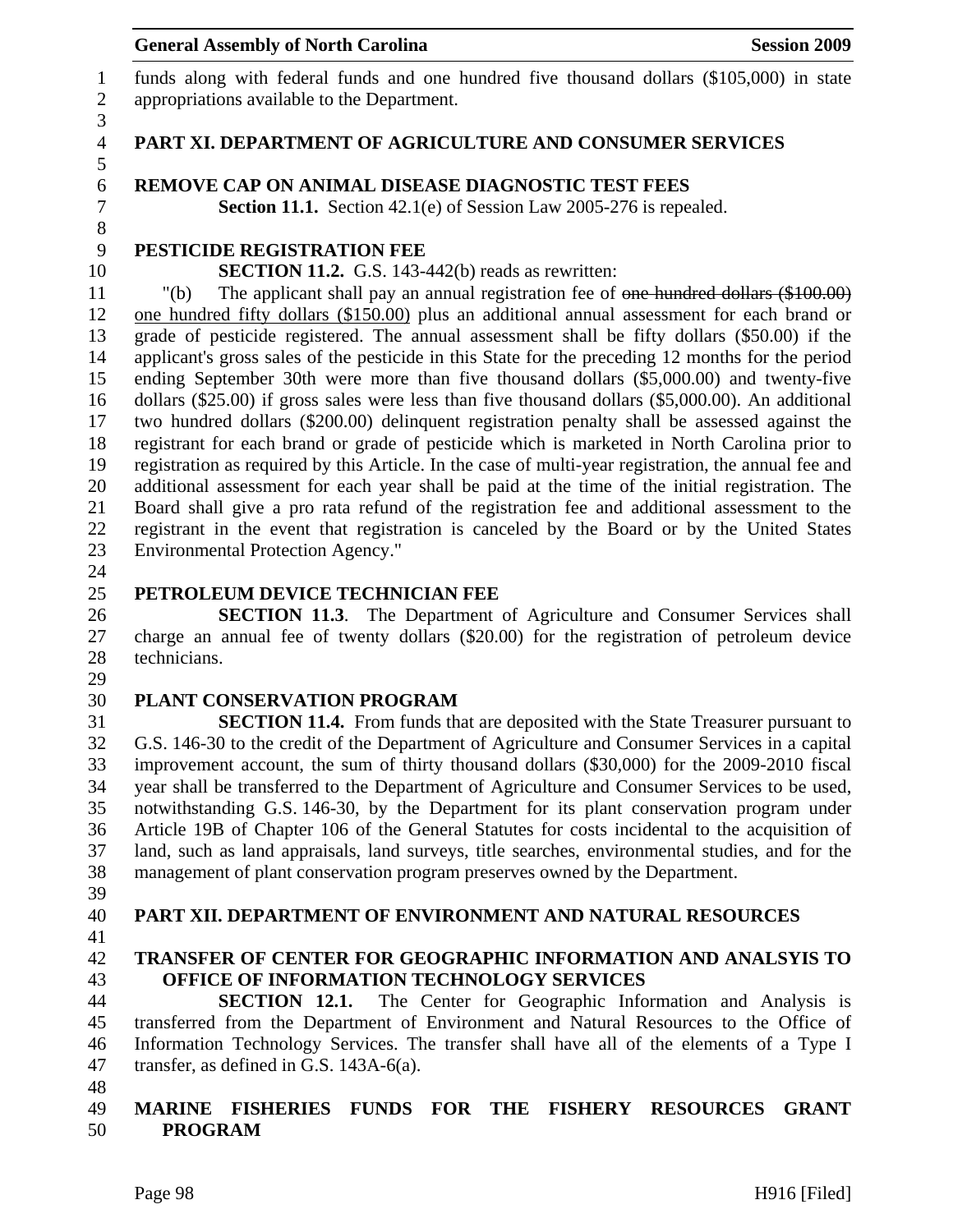1 **SECTION 12.2.** Of the funds appropriated in this act to the Department of 2 Environment and Natural Resources for the Division of Marine Fisheries for the Fishery 3 Resource Grant Program established under G.S. 113-200, the sum of seven hundred thirty-eight 4 thousand seven hundred seventy-one dollars (\$738,771) for each year of the 2009-2011 fiscal 5 biennium shall be used as follows: (1) six hundred thirty-eight thousand four hundred fifty-nine 6 dollars (\$638,459) shall be used for the Fishery Resource Grant Program in accordance with 7 G.S. 113-200; (2) one hundred thousand three hundred twelve dollars (\$100,312) shall be used 8 for river herring research in the Department, notwithstanding G.S. 113-200.

9

# 10 **NEUSE RIVER RAPID RESPONSE TEAM**

11 **SECTION 12.3.** The Neuse River Rapid Response Team within the Department of 12 Environment and Natural Resources is eliminated. In place of this program, the Department 13 shall identify existing resources to develop a statewide rapid response team that will investigate 14 fish kills, spills, algal blooms, and other water quality emergencies throughout North Carolina's 15 watersheds.

- 16
- 

#### 17 **ELIMINATE OFFICE OF ENVIRONMENTAL EDUCATION**

18 **SECTION 12.4.(a)** Part 4B of Article 7 of Chapter 143B of the General Statutes is 19 repealed.

20 **SECTION 12.4.(b)** The Office of Environmental Education within the Department 21 of Environment and Natural Resources is eliminated, and the responsibilities of the Office are 22 transferred to other programs. The Office's Program Development Coordinator position and 23 the associated functions for strategic planning and assessment of needs for environmental 24 education shall be transferred to the Museum of Natural Sciences in the Department. The 25 functions of promoting public use of environmental education centers and developing 26 partnerships to increase participation shall be transferred to the Division of Public Affairs 27 within the Department to ensure that information to educate about environmental issues is 28 available to the widest possible audience, including education professionals, the general public, 29 and students of all ages.

30 **SECTION 12.4.(c)** To ensure that environmental education is incorporated into the 31 educational programs of the State, the Department of Environment and Natural Resources, as 32 part of the Office elimination, shall transfer information about resources of the Department to 33 the following agencies where environmental education functions shall now reside: the 34 Department of Public Instruction's K-12 Curriculum Units, which develop the standard courses 35 of study related to science; the Academic and Student Services Division of the NC Community 36 College System for incorporation into curricula in Agriculture and Natural Resources and other 37 related courses of study; and the University of North Carolina General Administration's 38 Division of Academic Affairs Academic Planning area, which maintains the inventory of 39 programs of the various campuses of the University system and oversees creation of new 40 programs of study. Library resources shall be transferred to the State Library in the 41 Department of Cultural Resources. The Department of Environment and Natural Resources 42 shall provide links on its Web site to direct the public where to find these resources via 43 Web-based, interlibrary loan, or other sources.

44 **SECTION 12.4.(d)** By March 1, 2010, the Department of Environment and 45 Natural Resources, Department of Public Instruction, NC Community College System, 46 University of North Carolina, and Department of Cultural Resources shall report to the Office 47 of State Budget and Management on the steps taken to incorporate each of the functions 48 designated for transfer.

49

# 50 **APPROPRIATION FOR CLEAN WATER MANAGEMENT TRUST FUND**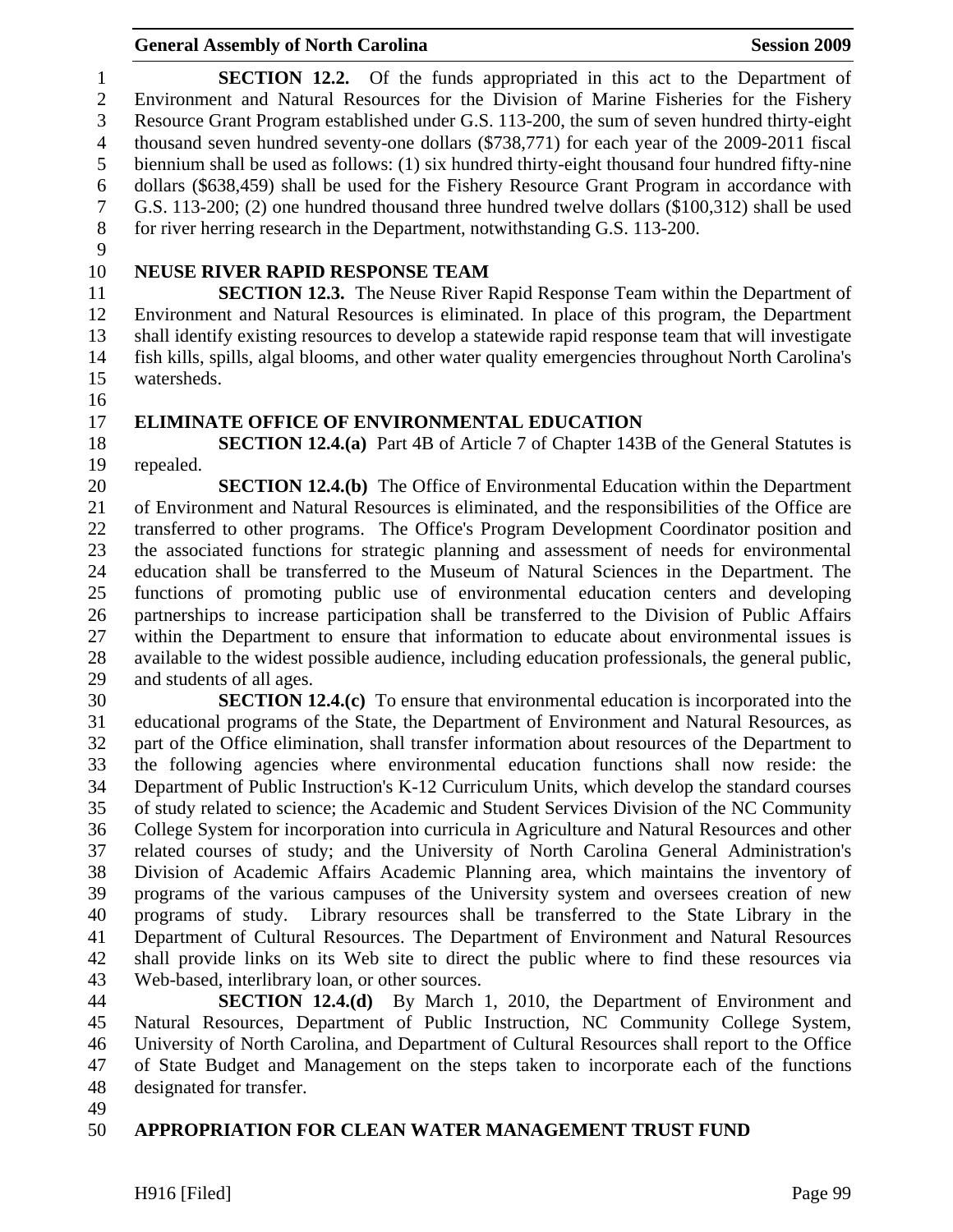| 10 | EMPLOYMENT SECURITY COMMISSION FUNDS                                                              |
|----|---------------------------------------------------------------------------------------------------|
| 11 | <b>SECTION 13.1.(a)</b> Funds from the Employment Security Commission Reserve                     |
| 12 | Fund shall be available to the Employment Security Commission of North Carolina to use as         |
| 13 | collateral to secure federal funds and to pay the administrative costs associated with the        |
| 14 | collection of the Employment Security Commission Reserve Fund surcharge. The total                |
| 15 | administrative costs paid with funds from the Reserve in the 2009-2010 fiscal year shall not      |
| 16 | exceed two million five hundred thousand dollars (\$2,500,000).                                   |
| 17 | SECTION 13.1(b)<br>There is appropriated from the Employment Security                             |
| 18 | Commission Reserve Fund to the Employment Security Commission of North Carolina the sum           |
| 19 | of twenty million dollars (\$20,000,000) for the 2009-2010 fiscal year to be used for the         |
| 20 | following purposes:                                                                               |
| 21 | \$19,700,000 for the operation and support of local ESC offices.<br>(1)                           |
| 22 | \$200,000 for the State Occupational Information Coordinating Committee to<br>(2)                 |
| 23 | develop and operate an interagency system to track former participants in                         |
| 24 | State education and training programs.                                                            |
| 25 | \$100,000 to maintain compliance with Chapter 96 of the General Statutes,<br>(3)                  |
| 26 | which directs the Commission to employ the Common Follow-Up                                       |
| 27 | Management Information System to evaluate the effectiveness of the State's                        |
| 28 | job training, education, and placement programs.                                                  |
| 29 | SECTION 13.1(c)<br>There is appropriated from the Employment Security                             |
| 30 | Commission Reserve Fund to the Employment Security Commission of North Carolina an                |
| 31 | amount not to exceed one million dollars (\$1,000,000) for the 2009-2010 fiscal year to fund      |
| 32 | State initiatives not currently funded through federal grants.                                    |
| 33 |                                                                                                   |
| 34 | <b>CHANGE SAFETY EDUCATION SECTION TO RECEIPT SUPPORT</b>                                         |
| 35 | <b>SECTION 13.2.</b> The Safety Education Section of the Industrial Commission shall              |
| 36 | become fee supported effective July 1, 2010. The Industrial Commission is authorized to           |
| 37 | establish a fee schedule for all services provided by the Safety Education Section to support the |
| 38 | operations of this program.                                                                       |
| 39 |                                                                                                   |
| 40 | <b>INDUSTRIAL COMMISSION FEES/COMPUTER SYSTEM REPLACEMENT</b>                                     |
| 41 | <b>SECTION 13.3.(a)</b> The North Carolina Industrial Commission may continue to                  |
| 42 | retain the additional revenue generated as a result of the increase in the fee charged to parties |
| 43 | for the filing of compromised settlements from the previous amount of two hundred dollars         |
| 44 | $(\$200.00)$ to the new fee not to exceed three hundred twenty-five dollars $(\$325.00)$ . These  |
| 45 | funds shall be used for the purpose of replacing existing computer hardware and software used     |
| 46 | for the operations of the Commission. These funds may also be used to prepare any assessment      |
| 47 | of hardware and software needs prior to purchase and to develop and administer the needed         |
| 48 | database(s) and new Electronic Case Management System, including the establishment of two         |
| 49 |                                                                                                   |
| 50 | time-limited positions for application development and support and mainframe migration. The       |
|    | Commission may not retain any fees under this section unless they are in excess of the former     |
|    | Page 100<br>H916 [Filed]                                                                          |
|    |                                                                                                   |

#### General Assembly of North Carolina **Session 2009**

1 **SECTION 12.5.** Notwithstanding G.S. 113A-253.1(a) for the 2009-2011 fiscal<br>2 biennium only, the appropriation to the Clean Water Management Trust Fund for the biennium only, the appropriation to the Clean Water Management Trust Fund for the 3 2009-2010 fiscal year is seventy-five million dollars (\$75,000,000), and the appropriation for the 2010-2011 fiscal year is seventy-five million dollars (\$75,000,000) as provided by this act. the 2010-2011 fiscal year is seventy-five million dollars (\$75,000,000) as provided by this act. 5 The funds appropriated by this act to the Clean Water Management Trust Fund shall be used as 6 provided by G.S. 113A-253.

 $\begin{array}{c} 7 \\ 8 \end{array}$ 

# 8 **PART XIII. DEPARTMENT OF COMMERCE**

# $\frac{9}{10}$ 10 **EMPLOYMENT SECURITY COMMISSION FUNDS**

- -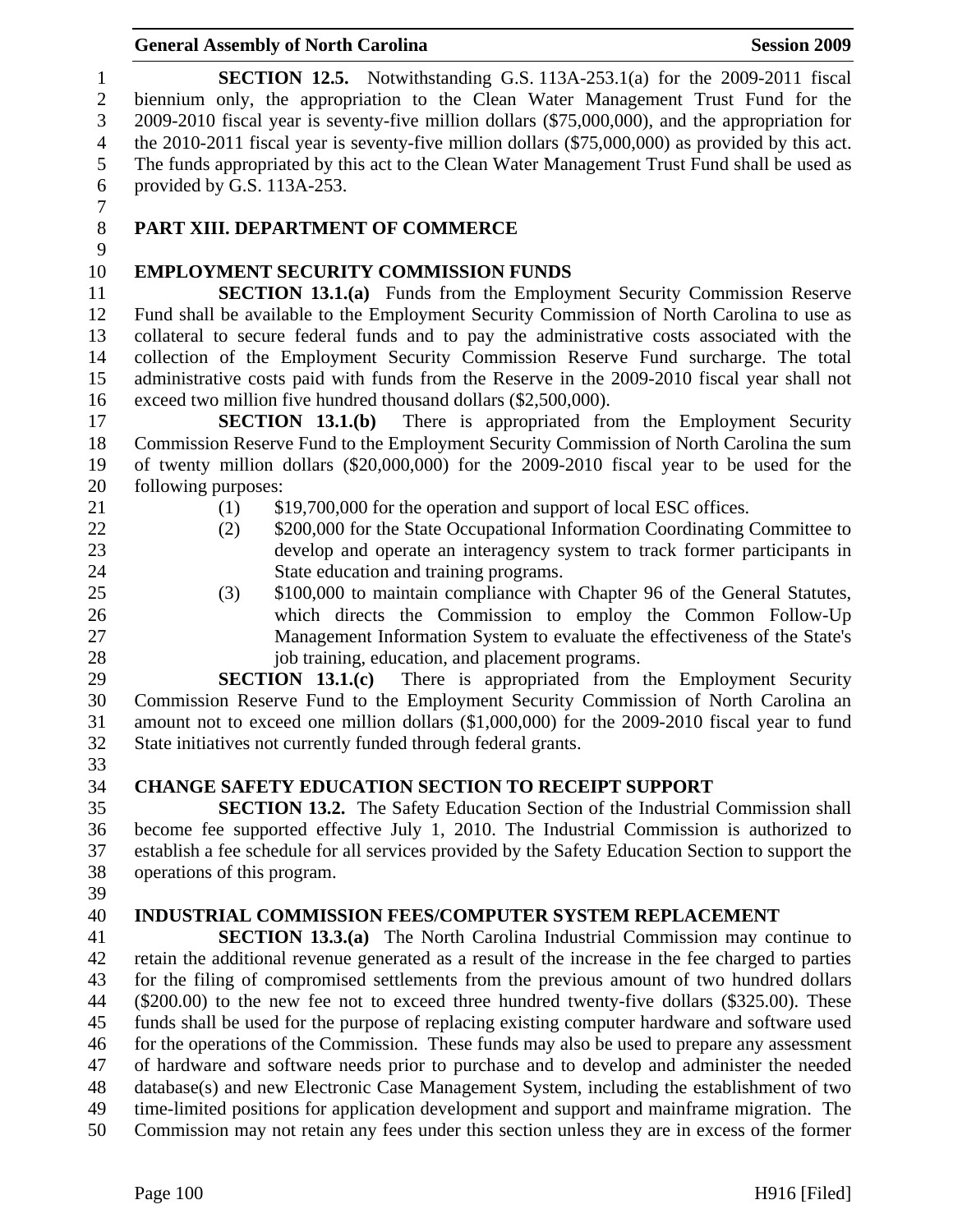1 two hundred dollar (\$200.00) fee charged by the Commission for filing a compromised 2 settlement. 3 **SECTION 13.3.(b)** Nothing in this section shall be deemed to limit or restrict the 4 Commission's authority to increase fees for purposes other than those indicated in subsection 5 (a) of this section. 6 **SECTION 13.3.(c)** Unexpended and unencumbered fees retained by the Industrial 7 Commission under subsection (a) of this section shall not revert to the General Fund on June 30 8 of each fiscal year, but shall remain available to the Commission for the purposes stated in 9 subsection (a) of this section. 10 **SECTION 13.3.(d)** The Commission may retain additional fees as authorized by 11 subsection (a) of this section for the 2009-2011 biennium. 12 13 **NC GREEN BUSINESS FUND**  14 **SECTION 13.4.** Of the funds appropriated to the NC Green Business Fund for 15 prior fiscal years that are unencumbered and unexpended as of June 30, 2009, or that become 16 unencumbered and unexpended thereafter, the Department of Commerce may use up to fifty 17 thousand dollars (\$50,000) in the 2009-2010 fiscal year, if necessary, to cover the Department's 18 expenses in administering the NC Green Business Fund. 19 20 **ONE NORTH CAROLINA FUND**  21 **SECTION 13.5.** Of the funds appropriated to the One North Carolina Fund for 22 prior fiscal years that are unencumbered and unexpended as of June 30, 2009, or that become 23 unencumbered and unexpended thereafter, the Department of Commerce may use up to three 24 hundred thousand dollars (\$300,000) to cover its expenses in administering the One North 25 Carolina Fund and other economic development incentive grant programs during the 26 2009-2010 fiscal year. 27 28 **EXTEND JOB DEVELOPMENT INVESTMENT GRANT PROGRAM**  29 **SECTION 13.6.** G.S. 143B-437.62 reads as rewritten: 30 "The authority of the Committee to enter into new agreements expires January 1, 2010 31 2012." 32 33 **PART XIV. JUDICIAL DEPARTMENT**  34 35 **JUDICIAL DEPARTMENT GRANT FUNDS**  36 **SECTION 14.1.** Notwithstanding G.S. 143C-6-9, the Judicial Department may use 37 up to the sum of one million five hundred thousand dollars (\$1,500,000) during the 2009-2010 38 fiscal year from funds available to the Department to provide the State match needed in order to 39 receive grant funds. Prior to using these funds for this purpose, the Department shall report to 40 the Chairs of the House of Representative and the Senate Appropriations Subcommittees on 41 Justice and Public Safety and to the Joint Legislative Commission of Governmental Operations 42 on the grants to be matched using these funds. 43 44 **GUIDELINES FOR MAXIMIZING EFFICIENCY OF PROCEEDINGS**  45 **SECTION 14.2.** By December 1, 2009, the Administrative Office of the Courts 46 shall develop guidelines to be applied to maximize efficient use of the time of probation 47 officers and court personnel participating in probation revocation proceedings. The 48 Administrative Office of the Courts may also adopt guidelines for maximizing the efficient use 49 of the time of law enforcement personnel participating in the Criminal District Courts. 50

# 51 **ELIMINATE SENTENCING SERVICES PROGRAM**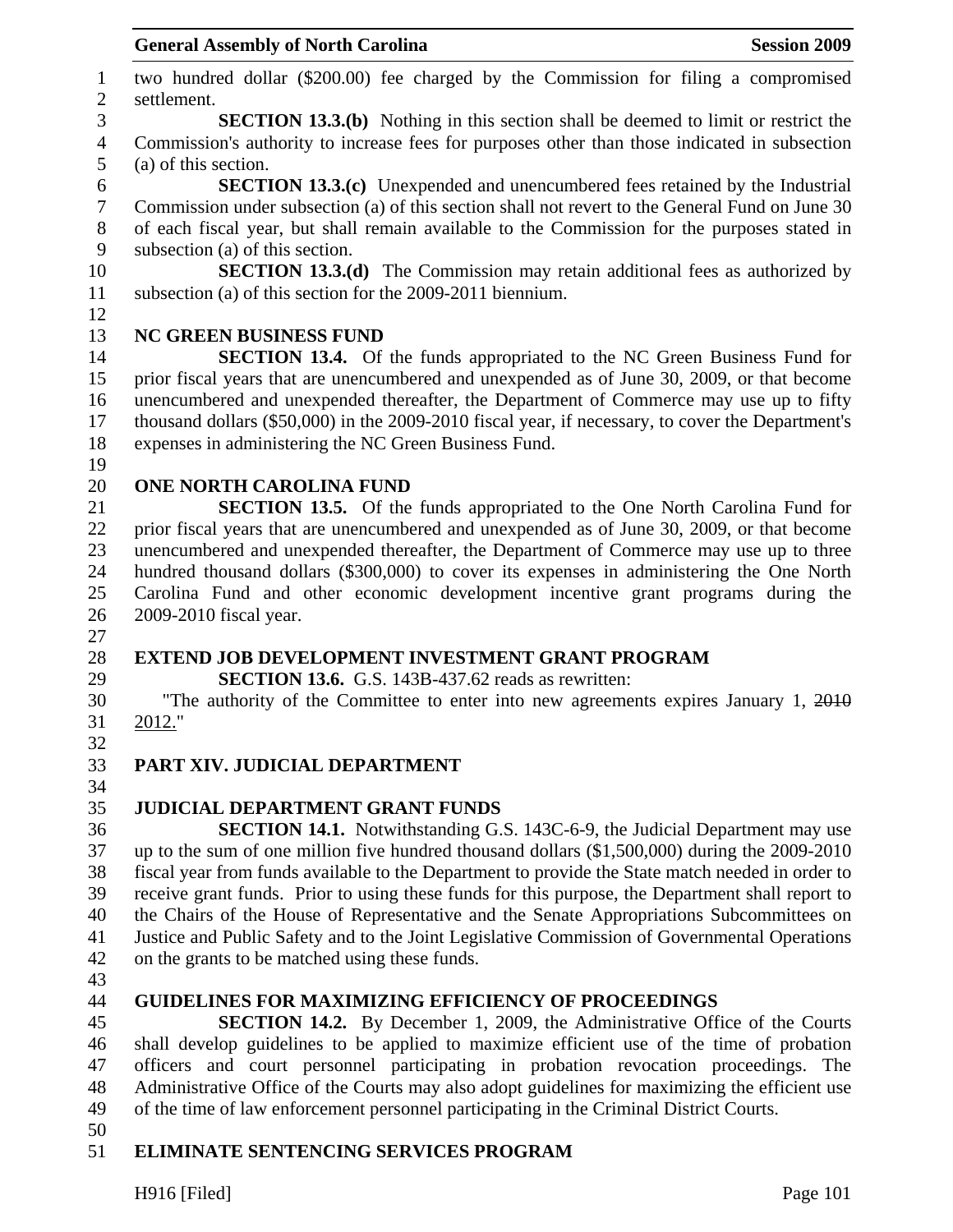|                            | <b>General Assembly of North Carolina</b>                                                                                                                                                                                                                                                                                                                                                                                                                                                                                                                                                                                                                                                                                                                                                                          | <b>Session 2009</b> |
|----------------------------|--------------------------------------------------------------------------------------------------------------------------------------------------------------------------------------------------------------------------------------------------------------------------------------------------------------------------------------------------------------------------------------------------------------------------------------------------------------------------------------------------------------------------------------------------------------------------------------------------------------------------------------------------------------------------------------------------------------------------------------------------------------------------------------------------------------------|---------------------|
|                            | <b>SECTION 14.3.</b> Article 61 of Chapter 7A of the General Statutes is repealed.                                                                                                                                                                                                                                                                                                                                                                                                                                                                                                                                                                                                                                                                                                                                 |                     |
| <b>INCREASE COURT FEES</b> |                                                                                                                                                                                                                                                                                                                                                                                                                                                                                                                                                                                                                                                                                                                                                                                                                    |                     |
|                            | <b>SECTION 14.4.</b> The Administrative Office of the Courts is authorized to increase                                                                                                                                                                                                                                                                                                                                                                                                                                                                                                                                                                                                                                                                                                                             |                     |
|                            | various court fees by a total of ten dollars (\$10.00).                                                                                                                                                                                                                                                                                                                                                                                                                                                                                                                                                                                                                                                                                                                                                            |                     |
|                            | PART XV. DEPARTMENT OF JUSTICE                                                                                                                                                                                                                                                                                                                                                                                                                                                                                                                                                                                                                                                                                                                                                                                     |                     |
|                            | <b>INCREASE CRIME LAB ANALYSIS FEE</b>                                                                                                                                                                                                                                                                                                                                                                                                                                                                                                                                                                                                                                                                                                                                                                             |                     |
|                            | SECTION 15.1. G.S. 7A-304(7) reads as rewritten:                                                                                                                                                                                                                                                                                                                                                                                                                                                                                                                                                                                                                                                                                                                                                                   |                     |
| " $(7)$                    | For the services of the State Bureau of Investigation laboratory facilities, the<br>district or superior court judge shall, upon conviction, order payment of the<br>sum of three hundred dollars (\$300) six hundred dollars (\$600.00) to be<br>remitted to the Department of Justice for support of the State Bureau of<br>Investigation. This cost shall be assessed only in cases in which, as part of<br>the investigation leading to the defendant's conviction, the laboratories have<br>performed DNA analysis of the crime, tests of bodily fluids of the defendant<br>for the presence of alcohol or controlled substances, or analysis of any<br>controlled substance possessed by the defendant or the defendant's agent.<br>The court may waive or reduce the amount of the payment required by this |                     |
|                            | subdivision upon a finding of just cause to grant such a waiver or reduction."                                                                                                                                                                                                                                                                                                                                                                                                                                                                                                                                                                                                                                                                                                                                     |                     |
|                            |                                                                                                                                                                                                                                                                                                                                                                                                                                                                                                                                                                                                                                                                                                                                                                                                                    |                     |
|                            | PART XVI. DEPARTMENT OF JUVENILE JUSTICE AND DELINQUENCY                                                                                                                                                                                                                                                                                                                                                                                                                                                                                                                                                                                                                                                                                                                                                           |                     |
|                            | <b>PREVENTION</b>                                                                                                                                                                                                                                                                                                                                                                                                                                                                                                                                                                                                                                                                                                                                                                                                  |                     |
|                            | ESTABLISHMENT OF A GANG PREVENTION AND INTERVENTION PILOT                                                                                                                                                                                                                                                                                                                                                                                                                                                                                                                                                                                                                                                                                                                                                          |                     |
| <b>PROGRAM</b>             |                                                                                                                                                                                                                                                                                                                                                                                                                                                                                                                                                                                                                                                                                                                                                                                                                    |                     |
|                            | <b>SECTION 16.1.</b> The Department of Juvenile Justice and Delinquency Prevention                                                                                                                                                                                                                                                                                                                                                                                                                                                                                                                                                                                                                                                                                                                                 |                     |
|                            | shall establish a two-year Gang Prevention and Intervention Pilot Program, as part of the                                                                                                                                                                                                                                                                                                                                                                                                                                                                                                                                                                                                                                                                                                                          |                     |
|                            | Governor's Comprehensive Gang Initiative, that will focus on youth at risk for gang                                                                                                                                                                                                                                                                                                                                                                                                                                                                                                                                                                                                                                                                                                                                |                     |
|                            | involvement and those who are already associated with gangs and gang activity.                                                                                                                                                                                                                                                                                                                                                                                                                                                                                                                                                                                                                                                                                                                                     | The                 |
|                            | Department of Juvenile Justice and Delinquency Prevention shall:                                                                                                                                                                                                                                                                                                                                                                                                                                                                                                                                                                                                                                                                                                                                                   |                     |
| (1)                        | Ensure that measurable performance indicators and systems are put in place                                                                                                                                                                                                                                                                                                                                                                                                                                                                                                                                                                                                                                                                                                                                         |                     |
|                            | to evaluate the effectiveness of the pilot program, and                                                                                                                                                                                                                                                                                                                                                                                                                                                                                                                                                                                                                                                                                                                                                            |                     |
| (2)                        | Conduct both process and outcome-focused evaluations of the pilot program                                                                                                                                                                                                                                                                                                                                                                                                                                                                                                                                                                                                                                                                                                                                          |                     |
|                            | to determine community and institutional impacts of the pilot program                                                                                                                                                                                                                                                                                                                                                                                                                                                                                                                                                                                                                                                                                                                                              |                     |
|                            | pertaining to gang behavior, desistance, and/or activities. These evaluations                                                                                                                                                                                                                                                                                                                                                                                                                                                                                                                                                                                                                                                                                                                                      |                     |
|                            | may consider the degree of successful implementation of the program and                                                                                                                                                                                                                                                                                                                                                                                                                                                                                                                                                                                                                                                                                                                                            |                     |
|                            | measurable changes in gang related and/or gang affiliated behaviors noted in                                                                                                                                                                                                                                                                                                                                                                                                                                                                                                                                                                                                                                                                                                                                       |                     |
|                            | institutional, court system, and communities and related programs.                                                                                                                                                                                                                                                                                                                                                                                                                                                                                                                                                                                                                                                                                                                                                 |                     |
|                            |                                                                                                                                                                                                                                                                                                                                                                                                                                                                                                                                                                                                                                                                                                                                                                                                                    |                     |
|                            | <b>ELIMINATE SUPPORT OUR STUDENTS PROGRAM</b>                                                                                                                                                                                                                                                                                                                                                                                                                                                                                                                                                                                                                                                                                                                                                                      |                     |
|                            | <b>SECTION 16.2.</b> Part 5A of Article 3 of Chapter 143B of the General Assembly is                                                                                                                                                                                                                                                                                                                                                                                                                                                                                                                                                                                                                                                                                                                               |                     |
| repealed.                  |                                                                                                                                                                                                                                                                                                                                                                                                                                                                                                                                                                                                                                                                                                                                                                                                                    |                     |
|                            |                                                                                                                                                                                                                                                                                                                                                                                                                                                                                                                                                                                                                                                                                                                                                                                                                    |                     |
|                            | PART XVII. DEPARTMENT OF CORRECTION                                                                                                                                                                                                                                                                                                                                                                                                                                                                                                                                                                                                                                                                                                                                                                                |                     |
|                            |                                                                                                                                                                                                                                                                                                                                                                                                                                                                                                                                                                                                                                                                                                                                                                                                                    |                     |
|                            | <b>INMATE ROAD SQUADS AND LITTER CREWS</b>                                                                                                                                                                                                                                                                                                                                                                                                                                                                                                                                                                                                                                                                                                                                                                         |                     |
|                            | SECTION 17.1. Of the funds appropriated to the Department of Transportation in                                                                                                                                                                                                                                                                                                                                                                                                                                                                                                                                                                                                                                                                                                                                     |                     |
|                            | this act, the sum of eleven million three hundred thousand dollars (\$11,300,000) per year shall<br>be transferred by the Department to the Department of Correction during the 2009-2010 and                                                                                                                                                                                                                                                                                                                                                                                                                                                                                                                                                                                                                      |                     |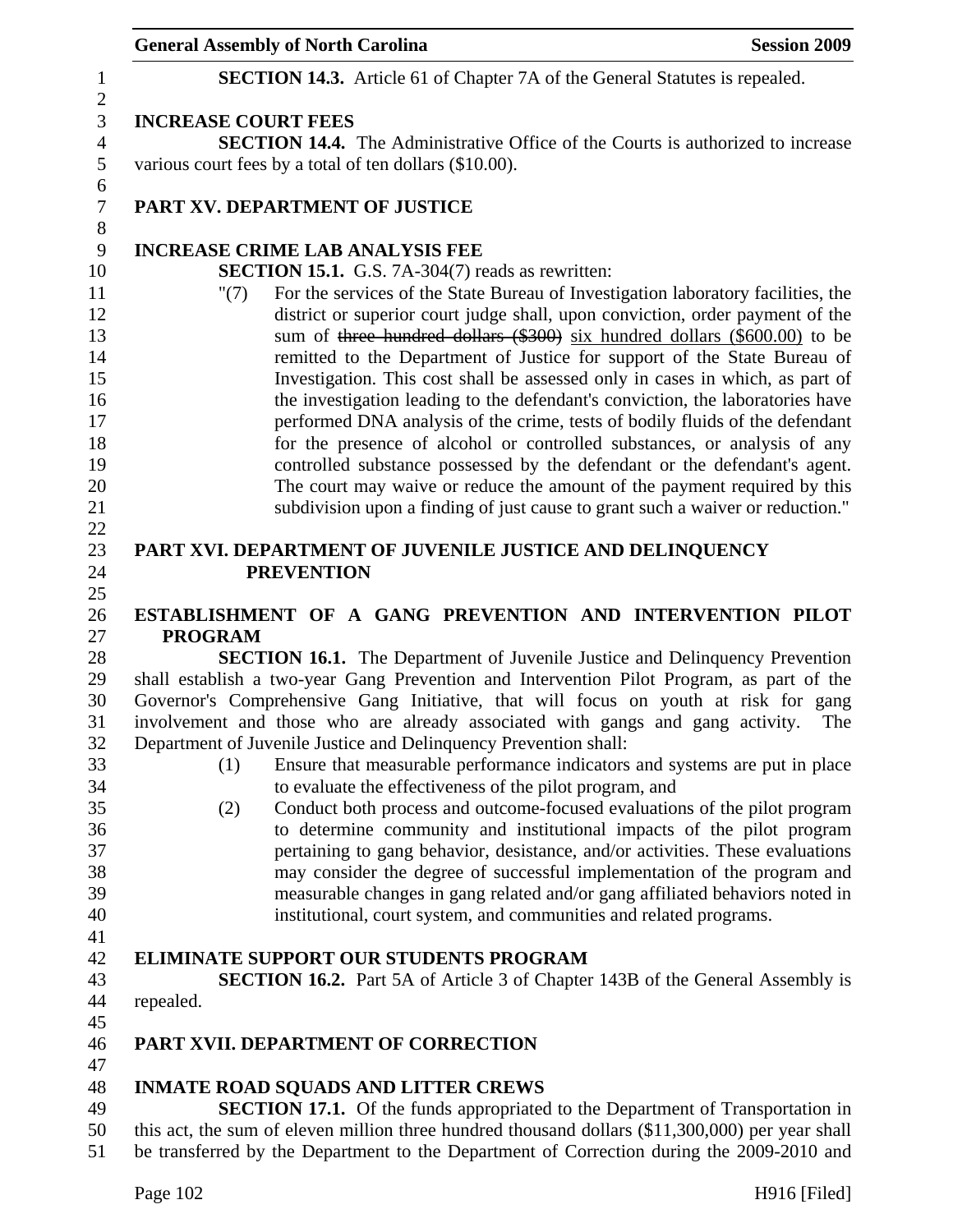1 2010-2011 fiscal years for the cost of operating medium custody inmate road squads, as 2 authorized by G.S. 148-26.5, and minimum custody inmate litter crews. This transfer shall be 3 made quarterly in the amount of two million eight hundred twenty-five thousand dollars 4 (\$2,825,000). The Department of Transportation may use funds appropriated in this act to pay 5 an additional amount exceeding the eleven million three hundred thousand dollars 6 (\$11,300,000), but those payments shall be subject to negotiations among the Department of 7 Transportation, the Department of Correction, and the Office of State Budget and Management 8 prior to payment by the Department of Transportation.

- 9
- 
- 

#### 10 **REIMBURSE COUNTIES FOR HOUSING AND EXTRAORDINARY MEDICAL**  11 **COSTS FOR INMATES, PAROLEES, AND POST-RELEASE SUPERVISEES**  12 **AWAITING TRANSFER TO STATE PRISON SYSTEM**

13 **SECTION 17.2.** Notwithstanding G.S. 143C-6-9, the Department of Correction 14 may use funds available to the Department for the 2009-2011 fiscal biennium to pay the sum of 15 forty dollars (\$40.00) per day as reimbursement to counties for the cost of housing convicted 16 inmates, parolees, and post-release supervisees awaiting transfer to the State prison system, as 17 provided in G.S. 148-29.

- 18
- 

# 19 **USE OF CLOSED PRISON FACILITIES**

20 **SECTION 17.3.** In conjunction with the closing of prison facilities, including 21 small expensive prison units recommended for consolidation by the Government Performance 22 Audit Committee, the Department of Correction shall consult with the county or municipality 23 in which the unit is located, with the elected State and local officials, and with State agencies 24 about the possibility of converting that unit to other use. The Department may also consult with 25 any private for-profit or nonprofit firm about the possibility of converting the unit to other use. 26 In developing a proposal for future use of each unit, the Department shall give priority to 27 converting the unit to other criminal justice use. Consistent with existing law and the future 28 needs of the Department of Correction, the State may provide for the transfer or the lease of 29 any of these units to counties, municipalities, State agencies, or private firms wishing to 30 convert them to other use. The Department of Correction may also consider converting some of 31 the units recommended for closing from one security custody level to another, where that 32 conversion would be cost-effective. A prison unit under lease to a county pursuant to the 33 provisions of this section for use as a jail is exempt for the period of the lease from any of the 34 minimum standards adopted by the Secretary of Health and Human Services pursuant to 35 G.S. 153A-221 for the housing of adult prisoners that would subject the unit to greater 36 standards than those required of a unit of the State prison system.

37 Prior to any transfer or lease of these units, the Department of Correction shall 38 report on the terms of the proposed transfer or lease to the Joint Legislative Commission on 39 Governmental Operations and the Joint Legislative Corrections, Crime Control, and Juvenile 40 Justice Oversight Committee. The Department of Correction shall also provide annual 41 summary reports to the Joint Legislative Commission on Governmental Operations and the 42 Joint Legislative Corrections, Crime Control, and Juvenile Justice Oversight Committee on the 43 conversion of these units to other use and on all leases or transfers entered into pursuant to this 44 section.

45

#### 46 **FEDERAL GRANT MATCHING FUNDS**

47 **SECTION 17.4.** Notwithstanding the provisions of G.S. 143C-6-9, the Department 48 of Correction may use up to the sum of one million dollars (\$1,000,000) during the 2009-2010 49 fiscal year from funds available to the Department to provide the State match needed in order to 50 receive federal grant funds. Prior to using funds for this purpose, the Department shall report to 51 the Chairs of the House of Representatives and Senate Appropriations Subcommittees on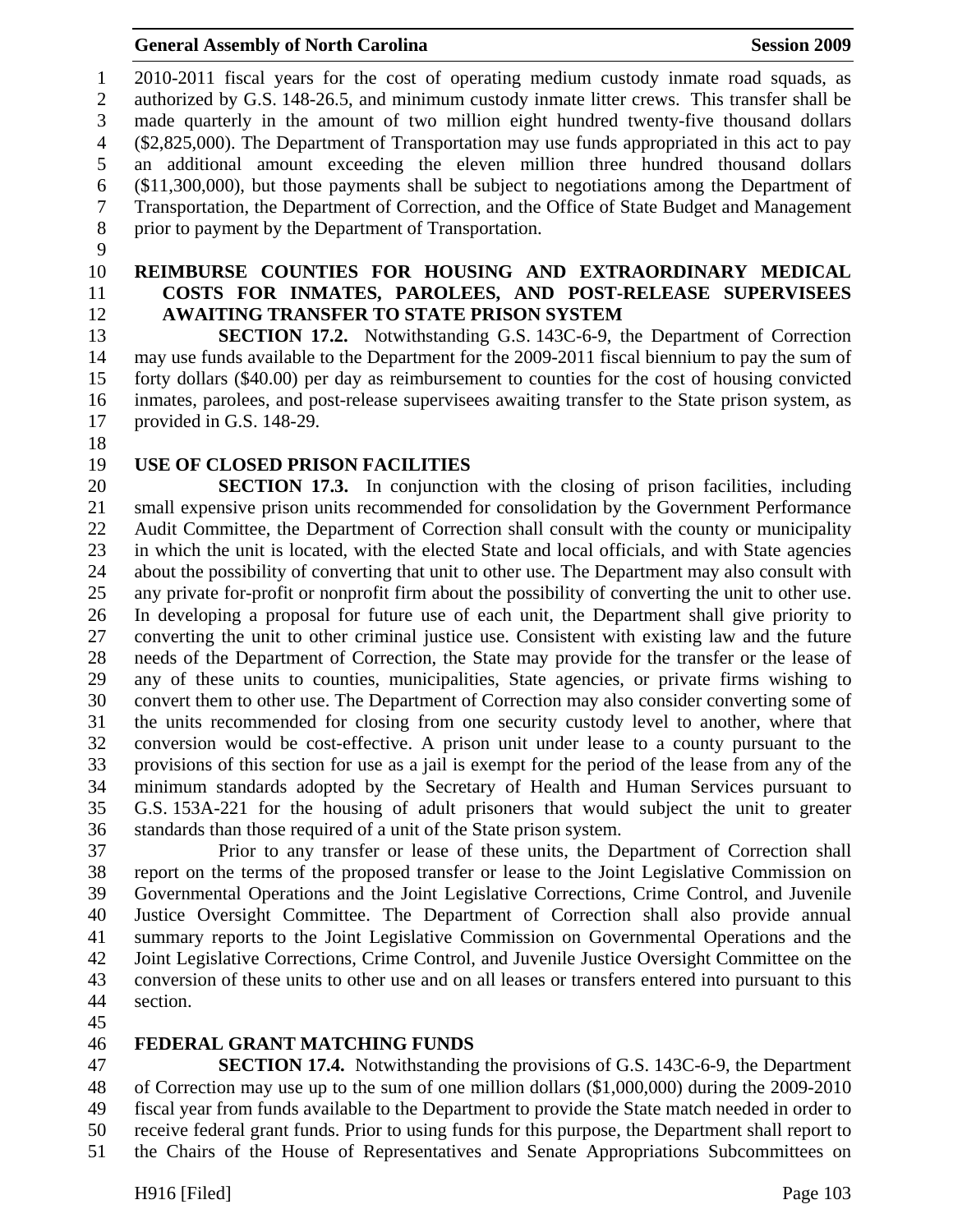| 7              | returned to the State-County Criminal Justice Partnership Account at the end of the grant         |
|----------------|---------------------------------------------------------------------------------------------------|
| $8\phantom{1}$ | period, the Department of Correction may reallocate unspent or unclaimed funds distributed to     |
| 9              | counties participating in the State-County Criminal Justice Partnership Program in an effort to   |
| 10             | maintain the level of services realized in previous fiscal years.                                 |
| 11             |                                                                                                   |
| 12             | <b>ENERGY COMMITTED TO OFFENDERS/CONTRACT AND REPORT</b>                                          |
| 13             | <b>SECTION 17.6.</b> The Department of Correction may continue to contract with                   |
| 14             | Energy Committed To Offenders, Inc., for the purchase of prison beds for minimum security         |
| 15             | female inmates during the 2009-2011 fiscal biennium. Energy Committed To Offenders, Inc.,         |
| 16             | shall report by February 1 of each year to the Joint Legislative Commission on Governmental       |
| 17             | Operations on the annual cost per inmate and the average daily inmate population compared to      |
| 18             | bed capacity using the same methodology as that used by the Department of Correction.             |
| 19             |                                                                                                   |
| 20             | PART XVIII. OFFICE OF STATE BUDGET AND MANAGEMENT                                                 |
| 21             |                                                                                                   |
| 22             | MILITARY MORALE, RECREATION, AND WELFARE FUNDS                                                    |
| 23             | <b>SECTION 18.1.(a).</b> There is appropriated from the General Fund to a Reserve for             |
| 24             | the Military Morale, Recreation, and Welfare Fund in the Office of State Budget and               |
| 25             | Management the sum of one million dollars (\$1,000,000) in the 2009-2010 fiscal year.             |
| 26             | <b>SECTION 18.1.(b)</b> The Office of State Budget and Management shall distribute                |
| 27             | for the purposes described in this section the amount appropriated by subsection (a) of this      |
| 28             | section. That amount shall be distributed to each military installation on a per capita basis.    |
| 29             | <b>SECTION 18.1.(c)</b> Funds distributed to a military installation exchange under this          |
| 30             | section must be deposited in the Military Morale, Recreation, and Welfare Fund for that           |
| 31             | installation and used only for community services and other expenditures to improve quality of    |
| 32             | life programs for military members and their families in North Carolina.                          |
| 33             |                                                                                                   |
| 34             | LICENSING BOARD REPORTING REQUIREMENT                                                             |
| 35             | <b>SECTION 18.2.</b> G.S. 93B-2(b) reads as rewritten:                                            |
| 36             | Each occupational licensing board shall file with the Secretary of State, the Attorney<br>" $(b)$ |
| 37             | General, the Office of State Budget and Management, and the Joint Legislative Administrative      |
| 38             | Procedure Oversight Committee a financial report that includes the source and amount of all       |
| 39             | funds credited to the occupational licensing board and the purpose and amount of all funds        |
| 40             | disbursed by the occupational licensing board during the previous 12-month period."               |
| 41             |                                                                                                   |
| 42             | <b>GOVERNMENT BUDGET AND EFFICIENCY REFORM</b>                                                    |
| 43             | <b>SECTION 18.3.</b> The Office of State Budget and Management (OSBM) may use                     |
| 44             | available funds to identify and implement efficiencies and government reorganization in           |
| 45             | compliance with G.S. 143B-12, 143B-10, and 143B-28. The efficiencies should include, but          |
| 46             | are not limited to, the identification of program functions which could operate more efficiently  |
| 47             | if consolidated; identification of programs which no longer meet critical needs of the State      |
| 48             | which can be eliminated; recommendation of ways to reconfigure selected State agencies to         |
| 49             | achieve greater efficiency and improve accountability; calculation of costs and benefits of       |
| 50             | privatizing selected operations; calculation of costs and benefits of bringing certain contracted |
| 51             | services into government; and enhancement of systems to support such decision making on a         |
|                | Page 104<br>$H916$ [Filed]                                                                        |
|                |                                                                                                   |
|                |                                                                                                   |

# General Assembly of North Carolina **Session 2009**

1 Justice and Public Safety and the Joint Legislative Commission on Governmental Operations on the grants to be matched using these funds.

# $\frac{3}{4}$ 4 **CRIMINAL JUSTICE PARTNERSHIP**<br>5 **SECTION 17.5.** Notwithstand

5 **SECTION 17.5.** Notwithstanding the provisions of G.S. 143B-273.15 specifying that grants to participating counties are for the full fiscal year and that unobligated funds are that grants to participating counties are for the full fiscal year and that unobligated funds are 7 returned to the State-County Criminal Justice Partnership Account at the end of the grant 8 period, the Department of Correction may reallocate unspent or unclaimed funds distributed to 9 counties participating in the State-County Criminal Justice Partnership Program in an effort to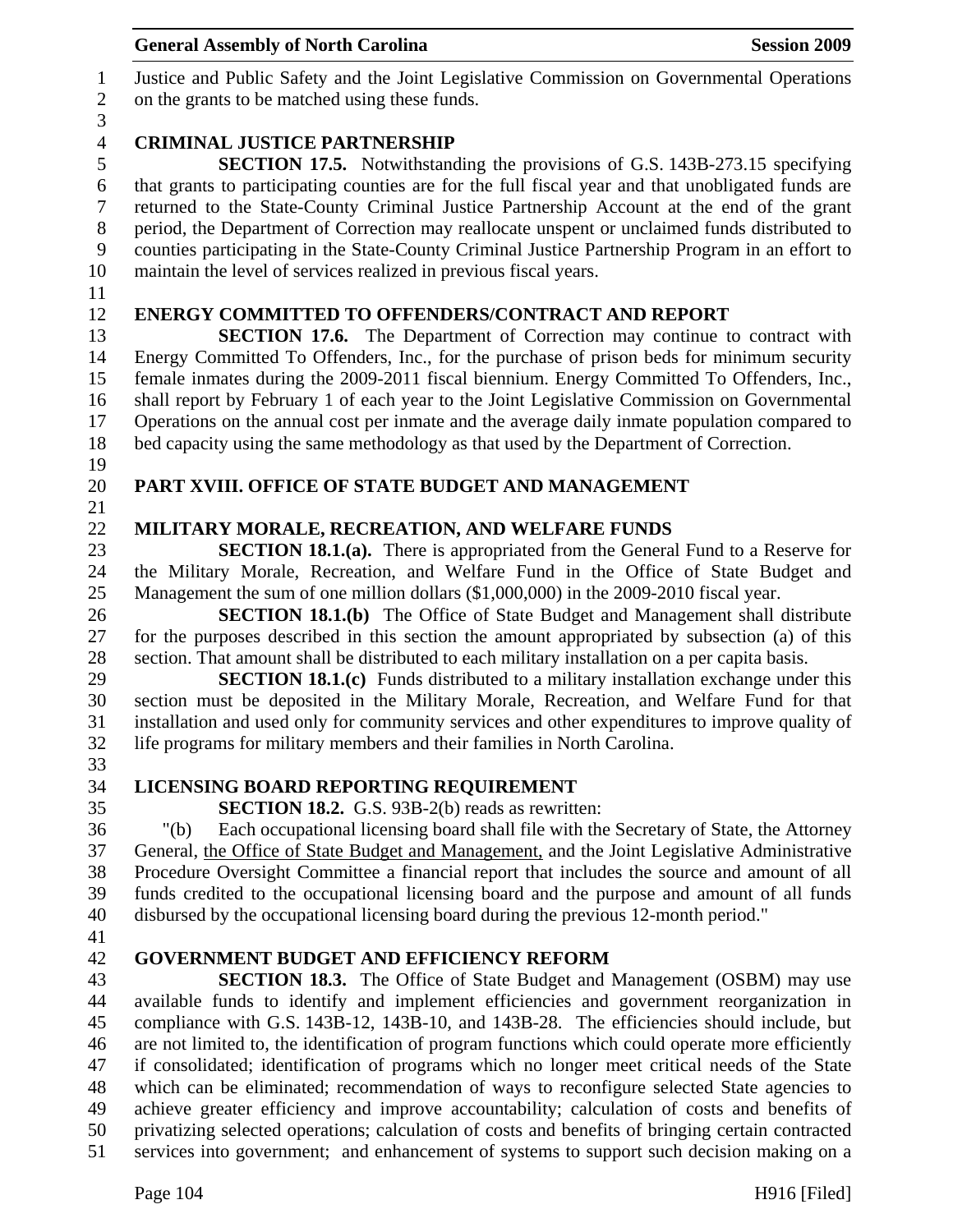#### General Assembly of North Carolina **Session 2009**

1 continuous basis in the future. Where appropriate, such studies shall be conducted in 2 consultation with other regulatory or oversight agencies, such as the Office of State Personnel, 3 the Office of State Controller, the Division of Purchase & Contract, the Fiscal Research 4 Division, or the Office of the Chief Information Officer. OSBM may contract with outside 5 resources where necessary and appropriate. 6 7 **STAFFING ANALYSIS OF STATE AGENCY BUSINESS FUNCTIONS**  8 **SECTION 18.4.(a)** Section 6.7(a) and (c) of S.L. 2007-323 are repealed. 9 **SECTION 18.4.(b)** Section 6.7 of S.L. 2007-323 is amended by adding a new 10 subsection to read: 11 "**SECTION 6.7.(f)** The Office of State Budget and Management shall conduct annual 12 follow-up analyses of the core business functions of State government agencies, and shall 13 report on its findings to the Chairs of the House of Representatives Appropriations Committee, 14 to the Chairs of the Senate Committee on Appropriations/Base Budget, to the Joint Legislative 15 Oversight Committee on Information Technology, and to the Fiscal Research Division, using 16 the same format as prior years, to provide comparative information regarding staffing 17 requirements for central business functions of State government. This report shall be due March 18 1, 2010 and March 1, 2011." 19 20 **PART XIX. DEPARTMENT OF STATE TREASURER**  21 22 **ESCHEAT FUND TRANSFERS TO STATE EDUCATION ASSISTANCE**  23 **AUTHORITY**  24 **SECTION 19.1.** Notwithstanding G.S. 116B-7, the income earned in 2008-2009 25 and derived from the investment or deposit of the Escheat Fund shall be distributed in two 26 semiannual payments to the State Education Assistance Authority. These payments shall be 27 made on or before July 15, 2009, and on or before November 15, 2009. 28 29 **PART XX. DEPARTMENT OF REVENUE**  30 31 **20% COLLECTION ASSISTANCE FEE**  32 **SECTION 20.1.** G.S. 105-243.1(e) reads as rewritten: 33 "(e) Use. – The fee is a receipt of the Department and must be applied to the costs of 34 collecting overdue tax debts. The proceeds of the fee must be credited to a special account 35 within the Department and may be expended only as provided in this subsection. The proceeds 36 of the fee may not be used for any purpose that is not directly and primarily related to 37 collecting overdue tax debts. The Department may apply the proceeds of the fee for the 38 purposes listed in this subsection. The remaining proceeds of the fee may be spent only 39 pursuant to appropriation by the General Assembly. The fee proceeds do not revert but remain 40 in the special account until spent for the costs of collecting overdue tax debts. The Department 41 and the Office of State Budget and Management must account for all expenditures using 42 accounting procedures that clearly distinguish costs allocable to collecting overdue tax debts 43 from costs allocable to other purposes and must demonstrate that none of the fee proceeds are 44 used for any purpose other than collecting overdue tax debts. 45 The Department may apply the fee proceeds for the following purposes: 46 (1) To pay contractors for collecting overdue tax debts under subsection (b) of 47 this section. 48 (2) To pay the fee the United States Department of the Treasury charges for 49 setoff to recover tax owed to North Carolina.

50 (3) To pay for taxpayer locater services, not to exceed one hundred fifty 51 thousand dollars (\$150,000) a year.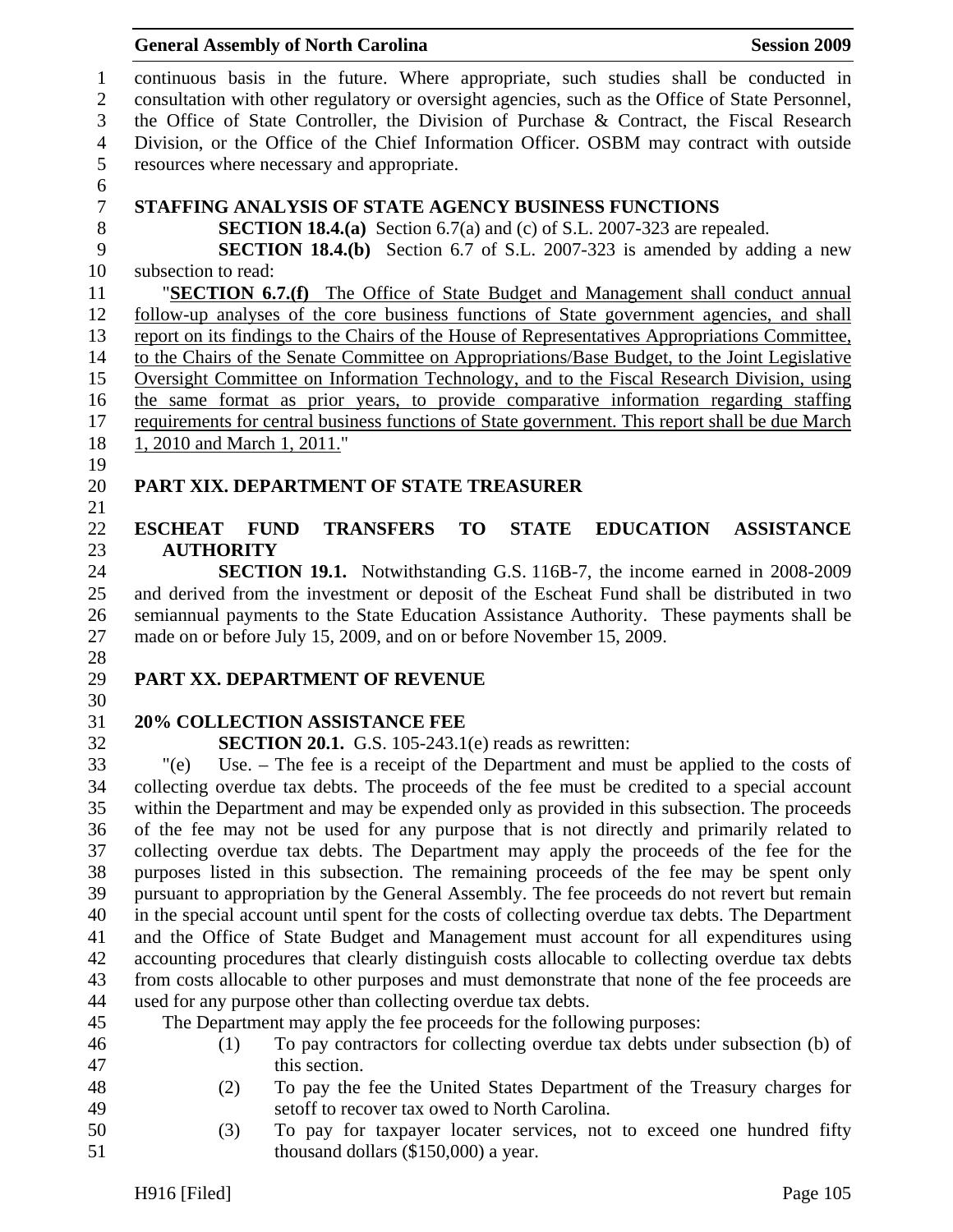|          |                  | <b>General Assembly of North Carolina</b>                                                                                                                                      | <b>Session 2009</b> |
|----------|------------------|--------------------------------------------------------------------------------------------------------------------------------------------------------------------------------|---------------------|
|          | (4)              | To pay for postage or other delivery charges for correspondence directly and<br>primarily relating to collecting overdue tax debts, not to exceed three                        |                     |
|          |                  | hundred fifty-three thousand dollars (\$353,000) a year.                                                                                                                       |                     |
|          | (5)              | To pay for operating expenses for Project Collection Tax and the Taxpayer<br>Assistance Call Center.                                                                           |                     |
|          | (6)              | To pay for expenses of the Examination and Collection Division directly and<br>primarily relating to collecting overdue tax debts.                                             |                     |
|          | (7)              | To pay for the replacement of the integrated tax administration system<br>(ITAS) and related e-Business initiatives, not to exceed forty million dollars<br>$($40,000,000).$ " |                     |
|          |                  | PART XXI. NORTH CAROLINA TURNPIKE AUTHORITY                                                                                                                                    |                     |
|          |                  | <b>NORTH CAROLINA TURNPIKE AUTHORITY</b>                                                                                                                                       |                     |
|          |                  | <b>SECTION 21.1.</b> G.S. 136-89.182 reads as rewritten:                                                                                                                       |                     |
| 16       | " $(b)$          | Administrative Placement. - The Authority shall be located within the Department                                                                                               |                     |
|          |                  | of Transportation for administrative purposes but shall exercise all of its powers independently                                                                               |                     |
|          |                  | of the Department of Transportation except as otherwise specified in this Article. and shall be                                                                                |                     |
|          |                  | subject to and under the direct supervision of the Secretary of Transportation. This shall be                                                                                  |                     |
|          |                  | treated as a Type I transfer under G.S. 143A-6.                                                                                                                                |                     |
|          |                  |                                                                                                                                                                                |                     |
|          | (d)              | Board of Transportation Members. -No more than two members -Members of the                                                                                                     |                     |
|          |                  | North Carolina Board of Transportation may serve as members of the Authority Board."                                                                                           |                     |
|          |                  |                                                                                                                                                                                |                     |
|          |                  | PART XXII. DEPARTMENT OF TRANSPORTATION                                                                                                                                        |                     |
| 25<br>26 |                  | <b>SECTION 22.1.</b> G.S. 20-7 (i1) is amended as follows:                                                                                                                     |                     |
|          | "(i1)            | Restoration Fee. – Any person whose drivers license has been revoked pursuant to                                                                                               |                     |
|          |                  | the provisions of this Chapter, other than G.S. 20-17(2), Chapter shall pay a restoration fee of                                                                               |                     |
|          |                  | fifty dollars (\$50.00). A person whose drivers license has been revoked under G.S. 20-17(2)                                                                                   |                     |
|          |                  | shall pay a restoration fee of seventy-five dollars (\$75.00) until the end of the fiscal year in                                                                              |                     |
|          |                  | which the cumulative total amount of fees deposited under this subsection in the General Fund                                                                                  |                     |
|          |                  | exceeds ten million dollars (\$10,000,000), and shall pay a restoration fee of fifty dollars                                                                                   |                     |
|          |                  | (\$50.00) thereafter. The fee shall be paid to the Division prior to the issuance to such person of                                                                            |                     |
|          |                  | a new drivers license or the restoration of the drivers license. The restoration fee shall be paid                                                                             |                     |
|          |                  | to the Division in addition to any and all fees which may be provided by law. This restoration                                                                                 |                     |
|          |                  | fee shall not be required from any licensee whose license was revoked or voluntarily                                                                                           |                     |
|          |                  | surrendered for medical or health reasons whether or not a medical evaluation was conducted                                                                                    |                     |
|          |                  | pursuant to this Chapter. The fifty-dollar (\$50.00) fee, and the first fifty dollars (\$50.00) of the                                                                         |                     |
|          |                  | seventy-five-dollar (\$75.00) fee, fee shall be deposited in the Highway Fund. The remaining                                                                                   |                     |
|          |                  | twenty-five dollars (\$25.00) of the seventy-five-dollar (\$75.00) fee shall be deposited in the                                                                               |                     |
|          |                  | General Fund of the State. The Office of State Budget and Management shall certify to the                                                                                      |                     |
|          |                  | Department of Transportation and the General Assembly when the cumulative total amount of                                                                                      |                     |
|          |                  | fees deposited in the General Fund under this subsection exceeds ten million dollars                                                                                           |                     |
|          |                  | (\$10,000,000), and shall annually report to the General Assembly the amount of fees deposited                                                                                 |                     |
|          |                  | in the General Fund under this subsection.                                                                                                                                     |                     |
|          |                  | It is the intent of the General Assembly to annually appropriate the funds deposited in the                                                                                    |                     |
|          |                  | General Fund under this subsection to the Board of Governors of The University of North                                                                                        |                     |
|          |                  | Carolina to be used for the Center for Alcohol Studies Endowment at The University of North                                                                                    |                     |
|          |                  | Carolina at Chapel Hill, but not to exceed this cumulative total of ten million dollars                                                                                        |                     |
|          | $(*10,000,000).$ |                                                                                                                                                                                |                     |
|          |                  |                                                                                                                                                                                |                     |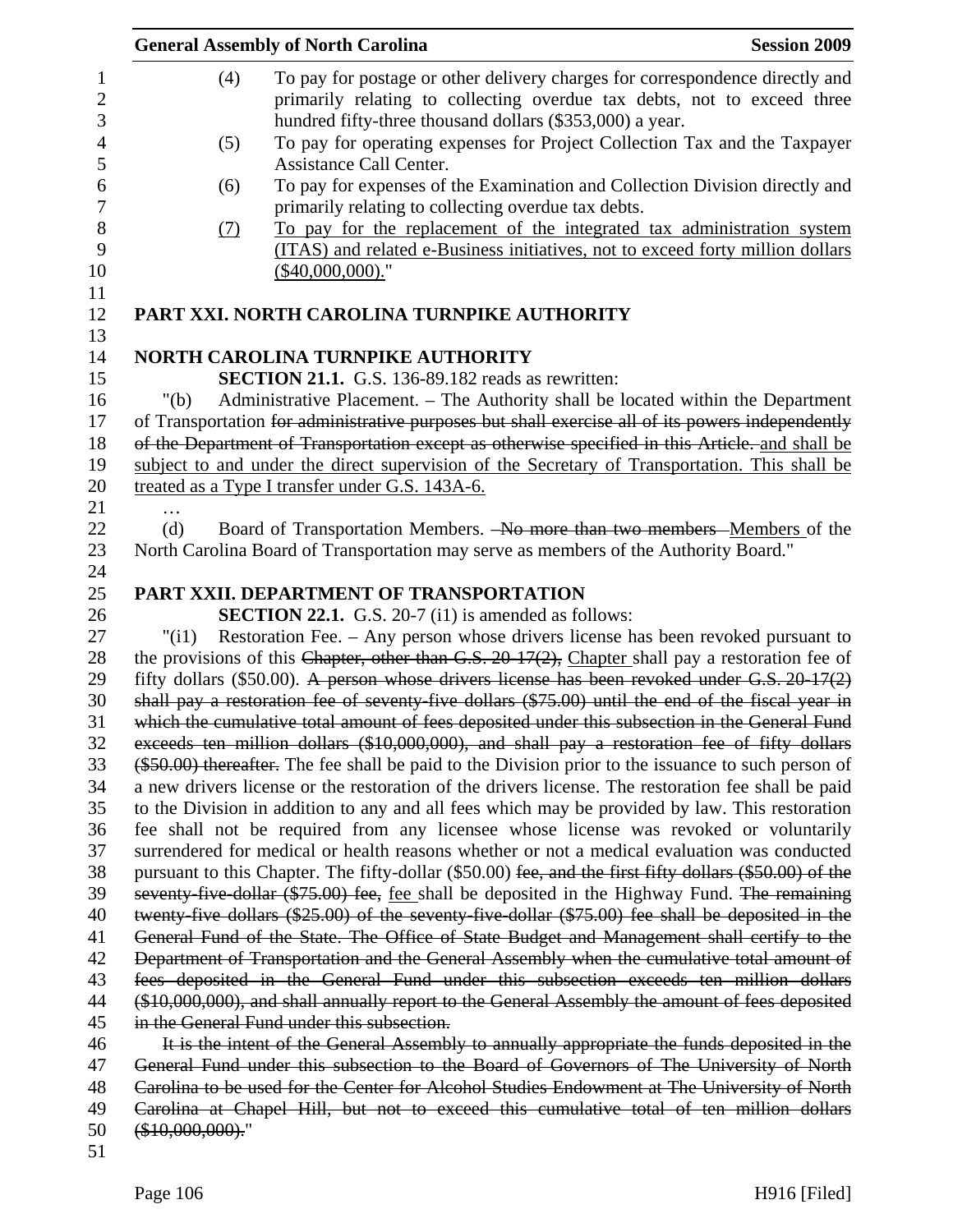|                                |             | <b>General Assembly of North Carolina</b>           |                                                       |                |              |                                                                |                                                                                                   |              | <b>Session 2009</b>               |
|--------------------------------|-------------|-----------------------------------------------------|-------------------------------------------------------|----------------|--------------|----------------------------------------------------------------|---------------------------------------------------------------------------------------------------|--------------|-----------------------------------|
| $\mathbf{1}$<br>$\overline{2}$ | <b>CASH</b> | <b>FLOW</b><br><b>APPROPRIATIONS</b>                |                                                       | <b>HIGHWAY</b> | <b>FUNDS</b> | <b>AND</b>                                                     | <b>HIGHWAY</b>                                                                                    | <b>TRUST</b> | <b>FUND</b>                       |
| $\mathfrak{Z}$                 |             | SECTION 22.2.                                       |                                                       |                |              |                                                                | The General Assembly authorizes and certifies anticipated                                         |              |                                   |
| $\overline{4}$                 |             | revenues of the Highway Fund as follows:            |                                                       |                |              |                                                                |                                                                                                   |              |                                   |
| 5                              |             |                                                     |                                                       |                |              |                                                                |                                                                                                   |              |                                   |
| 6                              |             |                                                     | For Fiscal Year 2011-2012                             |                |              |                                                                | \$1,736.5 million                                                                                 |              |                                   |
| $\boldsymbol{7}$               |             |                                                     | For Fiscal Year 2012-2013                             |                |              |                                                                | \$1,835.2 million                                                                                 |              |                                   |
| $8\,$                          |             |                                                     | For Fiscal Year 2013-2014                             |                |              |                                                                | \$1,945.3 million                                                                                 |              |                                   |
| 9                              |             |                                                     | For Fiscal Year 2014-2015                             |                |              |                                                                | \$2,008.7 million                                                                                 |              |                                   |
| 10                             |             |                                                     |                                                       |                |              |                                                                |                                                                                                   |              |                                   |
| 11                             |             | SECTION 22.3.                                       |                                                       |                |              |                                                                | The General Assembly authorizes and certifies anticipated                                         |              |                                   |
| 12                             |             | revenues of the Highway Trust Fund as follows:      |                                                       |                |              |                                                                |                                                                                                   |              |                                   |
| 13                             |             |                                                     |                                                       |                |              |                                                                |                                                                                                   |              |                                   |
| 14                             |             |                                                     | For Fiscal Year 2011-2012                             |                |              |                                                                | $$950.4$ million                                                                                  |              |                                   |
| 15                             |             |                                                     | For Fiscal Year 2012-2013                             |                |              |                                                                | \$1,006.9 million                                                                                 |              |                                   |
| 16                             |             |                                                     | For Fiscal Year 2013-2014                             |                |              |                                                                | \$1,066.4 million                                                                                 |              |                                   |
| 17                             |             |                                                     | For Fiscal Year 2014-2015                             |                |              |                                                                | $$1,108.3$ million                                                                                |              |                                   |
| 18                             |             |                                                     |                                                       |                |              |                                                                |                                                                                                   |              |                                   |
| 19                             |             | PART XXIII. SALARIES AND BENEFITS                   |                                                       |                |              |                                                                |                                                                                                   |              |                                   |
| 20                             |             |                                                     |                                                       |                |              |                                                                |                                                                                                   |              |                                   |
| 21                             |             |                                                     |                                                       |                |              | BONUS LEAVE IN LIEU OF LONGEVITY PAYMENTS                      |                                                                                                   |              |                                   |
| 22                             |             |                                                     |                                                       |                |              |                                                                | <b>SECTION 23.1.</b> For the 2009-2011 fiscal biennium, State employees eligible for              |              |                                   |
| 23<br>24                       |             |                                                     |                                                       |                |              |                                                                | longevity pay each year shall receive bonus leave in place of longevity pay. Bonus leave shall    |              |                                   |
| 25                             |             | longevity rate for each of the longevity schedules: |                                                       |                |              |                                                                | be awarded on the following schedule, which represents the working hours' equivalent of the       |              |                                   |
| 26                             |             |                                                     |                                                       |                |              |                                                                |                                                                                                   |              |                                   |
| 27                             |             |                                                     |                                                       |                |              |                                                                | For those with more than 10 years of service, but less than 15:                                   | 32 hours     |                                   |
| 28                             |             |                                                     |                                                       |                |              | For those with 15 years or more, but less than 20:             |                                                                                                   | 48 hours     |                                   |
| 29                             |             |                                                     |                                                       |                |              | For those with 20 years or more, but less than 25:             |                                                                                                   | 68 hours     |                                   |
| 30                             |             | For those with 25 years or more:                    |                                                       |                |              |                                                                |                                                                                                   | 94 hours     |                                   |
| 31                             |             |                                                     |                                                       |                |              |                                                                |                                                                                                   |              |                                   |
| 32                             |             |                                                     |                                                       |                |              |                                                                | For those teachers and State employees with 26 years or more, basis for the                       |              |                                   |
| 33                             |             |                                                     |                                                       |                |              |                                                                | calculation for retirement pay shall be based upon their salary plus the amount of longevity that |              |                                   |
| 34                             |             |                                                     |                                                       |                |              |                                                                | would have been a part of their salary computation during the 2009-2011 fiscal biennium. The      |              |                                   |
| 35                             |             |                                                     |                                                       |                |              |                                                                | additional leave shall be accounted for either separately or together with the leave provided by  |              |                                   |
| 36                             |             |                                                     |                                                       |                |              |                                                                | Section 28.3A of S.L. 2002-126, Section 30.12B(a) of S.L. 2003-284, and Section 29.14A of         |              |                                   |
| 37                             |             |                                                     |                                                       |                |              |                                                                | S.L. 2005-276 and shall remain available until used, notwithstanding any other limitation on      |              |                                   |
| 38                             |             |                                                     |                                                       |                |              |                                                                | the total number of days of annual leave that may be carried forward.                             |              |                                   |
| 39                             |             |                                                     |                                                       |                |              |                                                                | This section includes employees eligible for legislative and judicial longevity.                  |              |                                   |
| 40                             |             |                                                     |                                                       |                |              |                                                                |                                                                                                   |              |                                   |
| 41                             |             | <b>GOVERNOR AND COUNCIL OF STATE</b>                |                                                       |                |              |                                                                |                                                                                                   |              |                                   |
| 42                             |             |                                                     |                                                       |                |              |                                                                | <b>SECTION 23.2.(a)</b> Effective July 1, 2009, G.S. 147-11(a) is rewritten to read:              |              |                                   |
| 43                             | " $(a)$     |                                                     |                                                       |                |              |                                                                | The salary of the Governor shall remain one hundred thirty-nine thousand five                     |              |                                   |
| 44                             |             |                                                     |                                                       |                |              | hundred ninety dollars (\$139,590) annually, payable monthly." |                                                                                                   |              |                                   |
| 45                             |             |                                                     |                                                       |                |              |                                                                | <b>SECTION 23.2.(b)</b> Effective July 1, 2009, the annual salaries for the members of            |              |                                   |
| 46                             |             |                                                     |                                                       |                |              |                                                                | the Council of State, payable monthly, for the 2009-2010 and 2010-2011 fiscal years shall         |              |                                   |
| 47                             | remain:     |                                                     |                                                       |                |              |                                                                |                                                                                                   |              |                                   |
| 48<br>49                       |             |                                                     |                                                       |                |              |                                                                |                                                                                                   |              |                                   |
| 50                             |             |                                                     | <b>Council of State</b><br><b>Lieutenant Governor</b> |                |              |                                                                |                                                                                                   |              | <b>Annual Salary</b><br>\$123,198 |
| 51                             |             |                                                     | <b>Attorney General</b>                               |                |              |                                                                |                                                                                                   |              | 123,198                           |
|                                |             |                                                     |                                                       |                |              |                                                                |                                                                                                   |              |                                   |

H916 [Filed] Page 107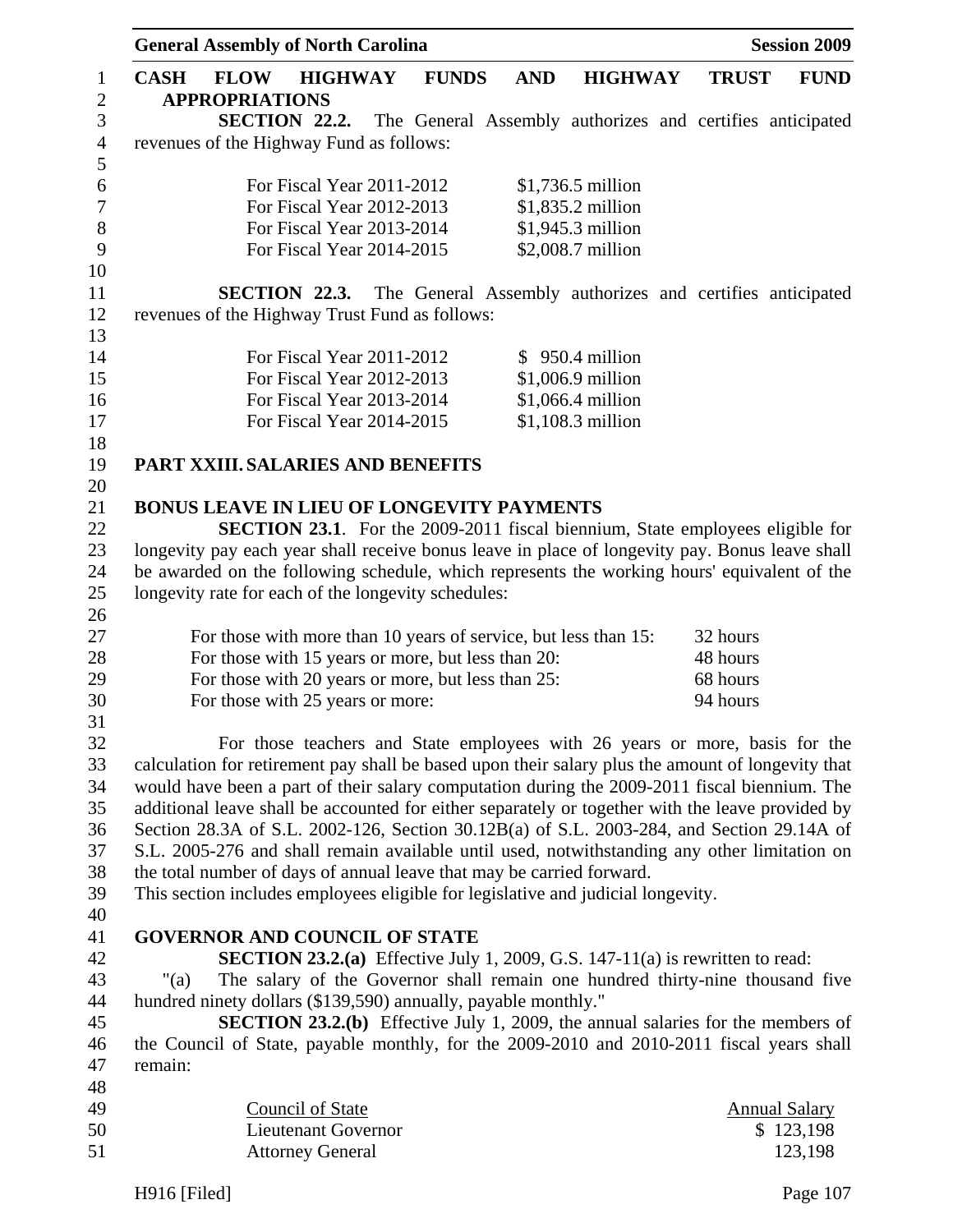| <b>General Assembly of North Carolina</b>                                                                                                                           | <b>Session 2009</b>  |
|---------------------------------------------------------------------------------------------------------------------------------------------------------------------|----------------------|
| Secretary of State                                                                                                                                                  | 123,198              |
| <b>State Treasurer</b>                                                                                                                                              | 123,198              |
| <b>State Auditor</b>                                                                                                                                                | 123,198              |
| Superintendent of Public Instruction                                                                                                                                | 123,198              |
| <b>Agriculture Commissioner</b>                                                                                                                                     | 123,198              |
| <b>Insurance Commissioner</b>                                                                                                                                       | 123,198              |
| <b>Labor Commissioner</b>                                                                                                                                           | 123,198              |
| NONELECTED DEPARTMENT HEAD/SALARIES                                                                                                                                 |                      |
| <b>SECTION 23.3.</b> In accordance with G.S. 143B-9, the maximum annual salaries,                                                                                   |                      |
| payable monthly, for the nonelected heads of the principal State departments for the 2009-2010                                                                      |                      |
| and 2010-2011 fiscal years shall remain:                                                                                                                            |                      |
| <b>Nonelected Department Heads</b>                                                                                                                                  | <b>Annual Salary</b> |
| Secretary of Administration                                                                                                                                         | \$120,363            |
| Secretary of Correction                                                                                                                                             | 120,363              |
| Secretary of Crime Control and Public Safety                                                                                                                        | 120,363              |
| <b>Secretary of Cultural Resources</b>                                                                                                                              | 120,363              |
| Secretary of Commerce                                                                                                                                               | 120,363              |
| Secretary of Environment, Health, and Natural Resources                                                                                                             | 120,363              |
| Secretary of Human Resources                                                                                                                                        | 120,363              |
| Secretary of Revenue                                                                                                                                                | 120,363              |
| Secretary of Transportation                                                                                                                                         | 120,363              |
| <b>CERTAIN EXECUTIVE BRANCH OFFICIALS/SALARIES</b>                                                                                                                  |                      |
| <b>SECTION 23.4.</b> The annual salaries, payable monthly, for the 2009-2010 and                                                                                    |                      |
| 2010-2011 fiscal years for the following executive branch officials shall remain:                                                                                   |                      |
|                                                                                                                                                                     |                      |
| <b>Executive Branch Officials</b>                                                                                                                                   | <b>Annual Salary</b> |
| Chairman, Alcoholic Beverage Control Commission                                                                                                                     | \$109,553            |
| <b>State Controller</b>                                                                                                                                             | 153,319              |
| <b>Commissioner of Motor Vehicles</b>                                                                                                                               | 109,553              |
| <b>Commissioner of Banks</b>                                                                                                                                        | 123,198              |
| <b>State Personnel Director</b>                                                                                                                                     | 120,363              |
| Chairman, Parole Commission                                                                                                                                         | 100,035              |
| Members of the Parole Commission                                                                                                                                    | 46,178               |
| Chairman, Utilities Commission                                                                                                                                      | 137,203              |
| Members of the Utilities Commission                                                                                                                                 | 123,198              |
| Executive Director, Agency for Public Telecommunications                                                                                                            | 92,356               |
| Director, Museum of Art                                                                                                                                             | 112,256              |
| Executive Director, North Carolina Agricultural Finance Authority                                                                                                   | 106,635              |
| <b>State Chief Information Officer</b>                                                                                                                              | 153,227              |
| <b>JUDICIAL BRANCH OFFICIALS/SALARIES</b>                                                                                                                           |                      |
|                                                                                                                                                                     |                      |
| <b>SECTION 23.5.(a)</b> The annual salaries, payable monthly, for specified judicial<br>branch officials for the 2009-2010 and 2010-2011 fiscal years shall remain: |                      |
|                                                                                                                                                                     |                      |
| <b>Judicial Branch Officials</b>                                                                                                                                    | <b>Annual Salary</b> |
| Chief Justice, Supreme Court                                                                                                                                        | \$140,932            |
| Associate Justice, Supreme Court                                                                                                                                    | 137,249              |
| Chief Judge, Court of Appeals                                                                                                                                       | 135,061              |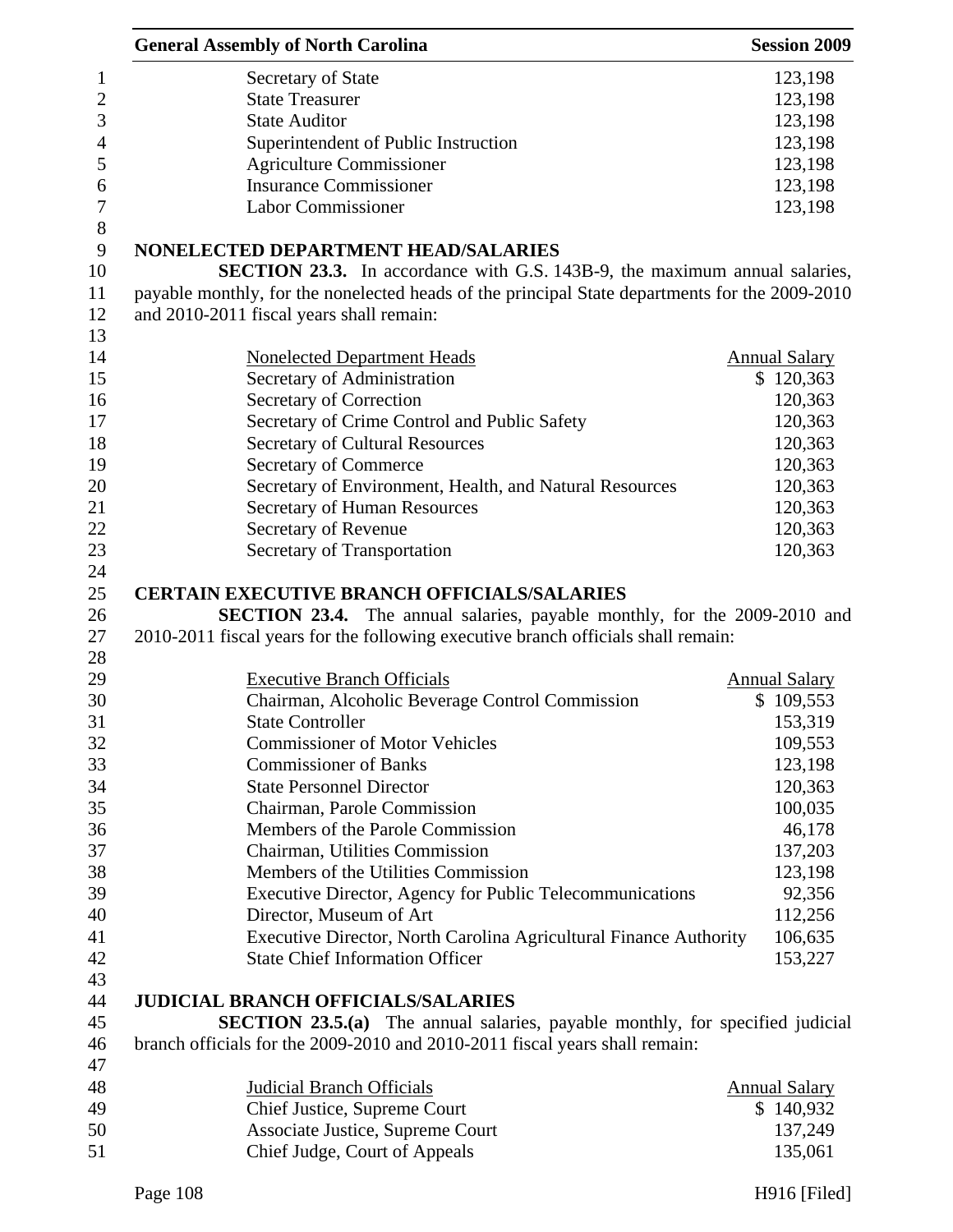| <b>General Assembly of North Carolina</b>                                                             | <b>Session 2009</b> |
|-------------------------------------------------------------------------------------------------------|---------------------|
| Judge, Court of Appeals                                                                               | 131,531             |
| Judge, Senior Regular Resident Superior Court                                                         | 127,957             |
| Judge, Superior Court                                                                                 | 124,382             |
| Chief Judge, District Court                                                                           | 112,946             |
| Judge, District Court                                                                                 | 109,372             |
| <b>District Attorney</b>                                                                              | 119,305             |
| Administrative Officer of the Courts                                                                  | 126,738             |
| Assistant Administrative Officer of the Courts                                                        | 115,763             |
| <b>Public Defender</b>                                                                                | 119,305             |
| Director of Indigent Defense Services                                                                 | 123,022             |
| <b>SECTION 23.5.(b)</b> The district attorney or public defender of a judicial district,              |                     |
| with the approval of the Administrative Officer of the Courts or the Commission on Indigent           |                     |
| Defense Services, respectively, shall set the salaries of assistant district attorneys or assistant   |                     |
| public defenders, respectively, in that district such that the average salaries of assistant district |                     |
| attorneys or assistant public defenders in that district do not exceed sixty-nine thousand            |                     |
| forty-seven dollars (\$69,047), and the minimum salary of any assistant district attorney or          |                     |
| assistant public defender is at least thirty-six thousand eight-two dollars (\$36,082) effective      |                     |
| July 1, 2009.                                                                                         |                     |
| <b>SECTION 23.5.(b1)</b> The district attorney or public defender of a judicial district,             |                     |
| with the approval of the Administrative Officer of the Courts or the Commission on Indigent           |                     |
| Defense Services, respectively, shall set the salaries of assistant district attorneys or assistant   |                     |
| public defenders, respectively, in that district such that the average salaries of assistant district |                     |
| attorneys or assistant public defenders in that district do not exceed seventy thousand nine          |                     |
| hundred forty-six dollars (\$70,946), and the minimum salary of any assistant district attorney or    |                     |
| assistant public defender is at least thirty-seven thousand one hundred eighty-two dollars            |                     |
| (\$37,182), effective July 1, 2009.                                                                   |                     |
| <b>SECTION 23.5.(c)</b> Effective July 1, 2009, the annual salaries of permanent,                     |                     |
| full-time employees of the Judicial Department whose salaries are not itemized in this act shall      |                     |
| be increased by zero percent $(0\%)$ .                                                                |                     |
| <b>SECTION 23.5.(d)</b> Effective July 1, 2009, the annual salaries of permanent,                     |                     |
| part-time employees of the Judicial Department whose salaries are not itemized in this act shall      |                     |
| be increased by zero percent $(0\%)$ .                                                                |                     |
| SECTION 23.5.(e) Effective July 1, 2009, G.S. 7A-498.6(a) is rewritten to read:                       |                     |
| The Director of Indigent Defense Services shall be appointed by the Commission<br>" $(a)$             |                     |
| for a term of four years. The salary of the Director shall be set by the General Assembly in the      |                     |
| Current Operations Act after consultation with the Commission. The Director may be removed            |                     |
| during this term in the discretion of the Commission by a vote of two-thirds of all of the            |                     |
| Commission members. The Director shall be an attorney licensed and eligible to practice in the        |                     |
| courts of this State at the time of appointment and at all times during service as the Director."     |                     |
| <b>SECTION 23.5.(f)</b> Effective July 1, 2009, G.S. 7A-498.6 is amended by adding a                  |                     |
| new subsection to read:                                                                               |                     |
| In lieu of merit and other increment raises paid to regular State employees, the<br>"(c)              |                     |
| Director of Indigent Defense Services shall receive as longevity pay an amount equal to four          |                     |
| and eight-tenths percent (4.8%) of the annual salary set forth in the Current Operations              |                     |
| Appropriations Act payable monthly after five years of service, nine and six-tenths (9.6%) after      |                     |
| 10 years of service, fourteen and four-tenths percent (14.4%) after 15 years of service, nineteen     |                     |
| and two-tenths percent (19.2%) after 20 years of service, and twenty-four percent (24%) after         |                     |
| 25 years of service. "Service" means service as Director of Indigent Defense Services, a public       |                     |
| defender, appellate defender, assistant public or appellate defender, district attorney, assistant    |                     |
| district attorney, justice, or judge of the General Court of Justice, or clerk of superior court."    |                     |
|                                                                                                       |                     |
| H916 [Filed]                                                                                          | Page 109            |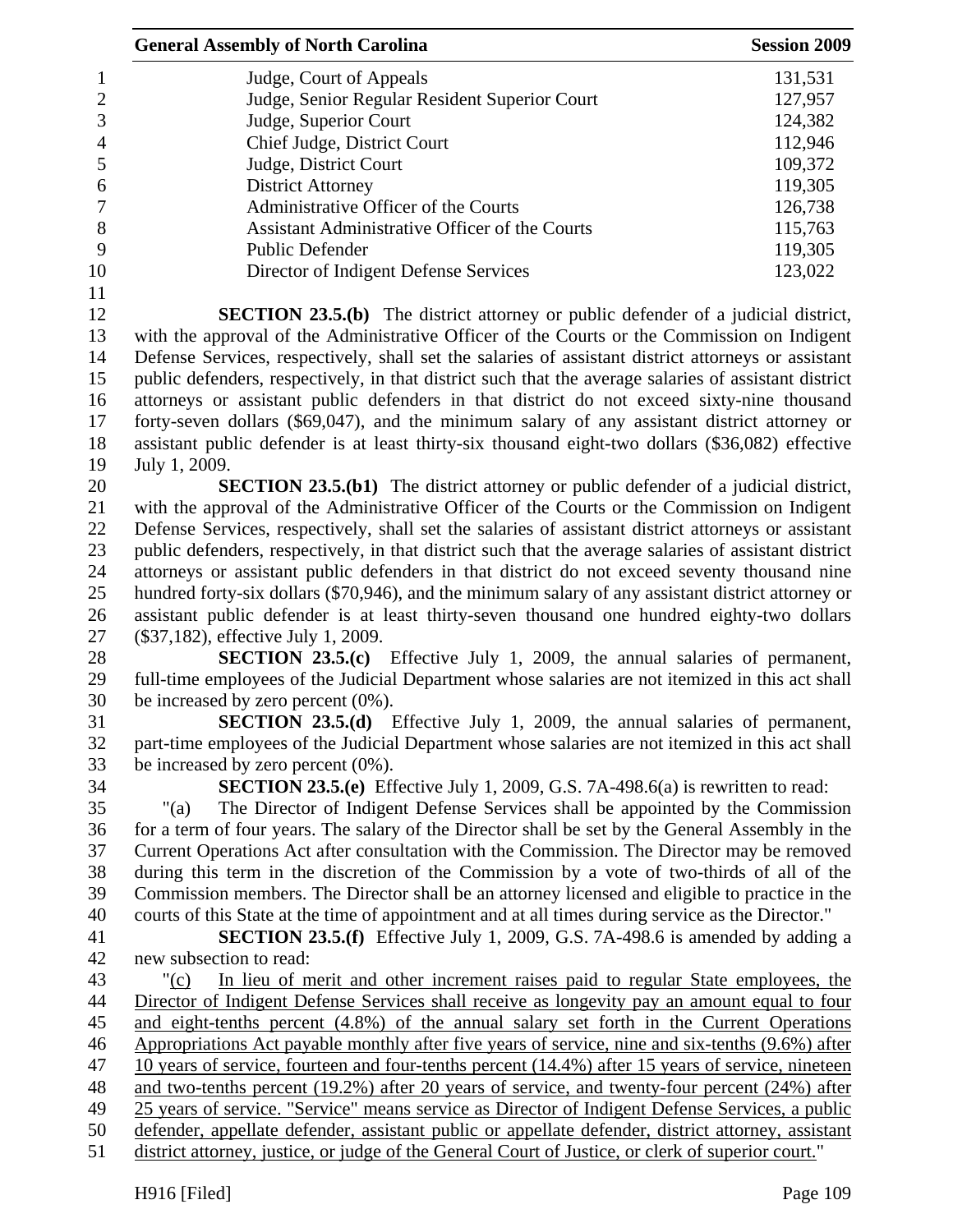### 1 2 **SUSPEND STEP INCREASES FOR MEMBERS OF THE STATE HIGHWAY**  3 **PATROL**  4 **SECTION 23.7.** Notwithstanding G.S. 20-187.3 for the 2009-2010 fiscal year 5 only, the annual step increases for the salaries of members of the State Highway Patrol shall be 6 suspended. 7 8 **SUSPEND STEP INCREASES FOR ASSISTANT CLERKS AND DEPUTY CLERKS**  9 **SECTION 23.8.** Notwithstanding G.S. 7A-102(c) for the 2009-2010 fiscal year 10 only, the step increases for the salaries of Assistant Clerks and Deputy Clerks shall be 11 suspended. 12 13 **SUSPEND STEP INCREASES FOR MAGISTRATES**  14 **SECTION 23.9.** Notwithstanding G.S. 7A-171.1(a) and G.S. 7A-171.1(a1) for the 15 2009-2010 fiscal year only, the step increases for the salaries of Magistrates shall be suspended. 16 17 **LEGISLATIVE EMPLOYEES**  18 **SECTION 23.14.** The Legislative Services Officer shall increase the salaries of 19 nonelected employees of the General Assembly in effect for fiscal year 2009-2010 by zero 20 percent (0%). Nothing in this act limits any of the provisions of G.S. 120-32. 21 22 **COMMUNITY COLLEGES PERSONNEL/SALARIES**  23 **SECTION 23.15.** The Director of the Budget shall transfer from the Reserve for 24 Compensation Increases, created in this act for fiscal years 2009-2010 and 2010-2011, funds to 25 the North Carolina Community Colleges System Office necessary to provide an annual salary 26 increase of zero percent (0%), commencing July 1, 2009, for all permanent full-time 27 community college institutional personnel supported by State funds. 28 29 **UNIVERSITY OF NORTH CAROLINA SYSTEM/EPA SALARIES**  30 **SECTION 23.16.(a)** The Director of the Budget shall transfer to the Board of 31 Governors of The University of North Carolina sufficient funds from the Reserve for 32 Compensation Increases, created in this act for fiscal years 2009-2010 and 2010-2011, to 33 provide an annual salary increase of zero percent (0%), commencing July 1, 2009, for all 34 employees of The University of North Carolina, as well as employees other than teachers of the 35 North Carolina School of Science and Mathematics, supported by State funds and whose 36 salaries are exempt from the State Personnel Act (EPA). 37 **SECTION 23.16.(b)** The Director of the Budget shall transfer to the Board of 38 Governors of The University of North Carolina sufficient funds from the Reserve for 39 Compensation Increases, created in this act for fiscal years 2009-2010 and 2010-2011, to 40 provide an average annual salary increase of zero percent (0%), commencing July 1, 2009, for 41 all teaching employees of the North Carolina School of Science and Mathematics, supported by 42 State funds and whose salaries are exempt from the State Personnel Act (EPA). 43 44 **MOST STATE EMPLOYEES**  45 **SECTION 23.17.(a)** The salaries in effect June 30, 2009, of all permanent 46 full-time State employees whose salaries are set in accordance with the State Personnel Act, 47 and who are paid from the General Fund or the Highway Fund shall be increased, on or after 48 July 1, 2009, unless otherwise provided by this act, by zero percent (0%). 49 **SECTION 23.17.(b)** Except as otherwise provided in this act, the fiscal year 50 2009-2010 salaries for permanent full-time State officials and persons in exempt positions that

51 are recommended by the Governor or the Governor and the Advisory Budget Commission and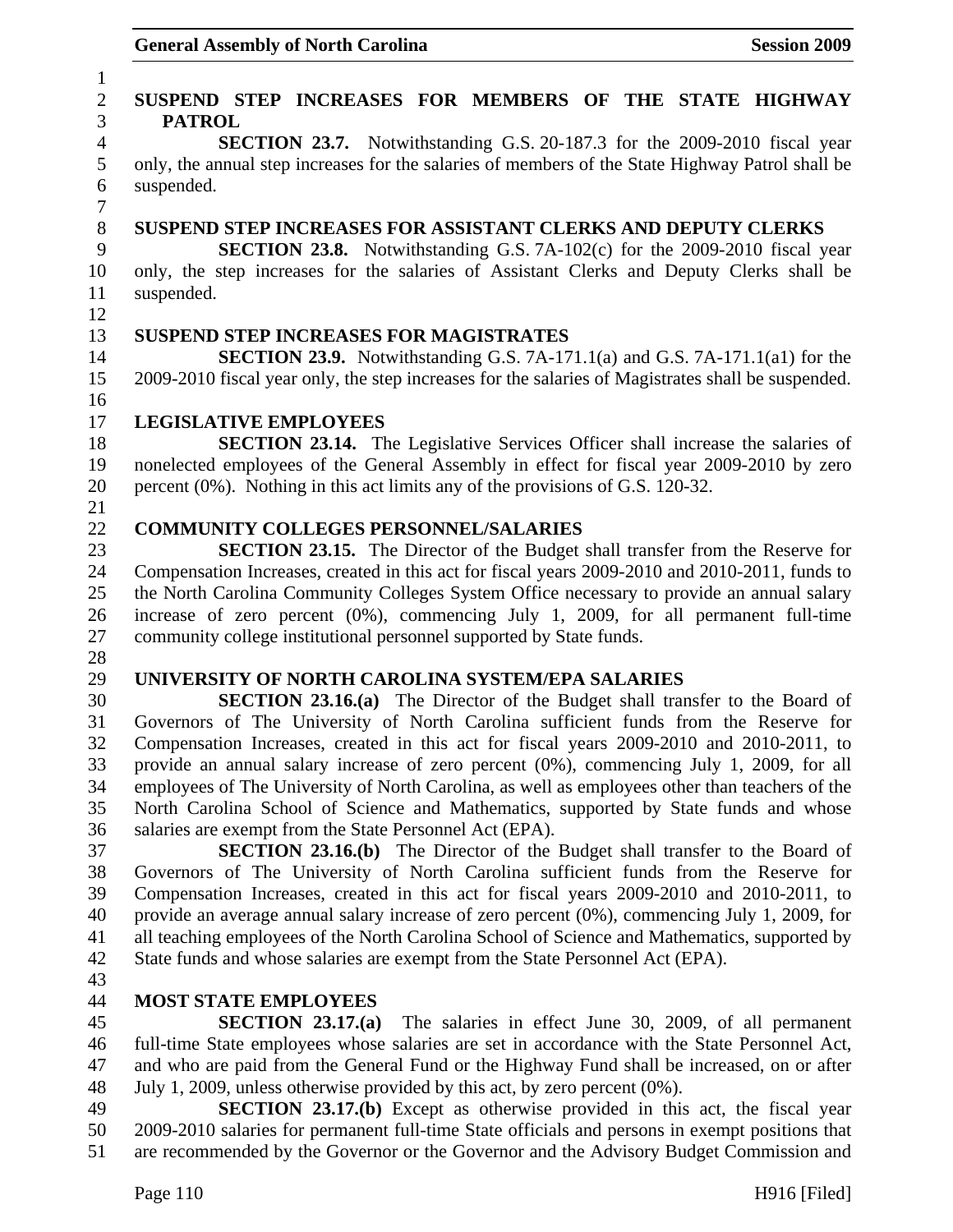1 set by the General Assembly shall be increased by zero percent (0%), commencing July 1, 2 2009. 3 4 **ALL STATE-SUPPORTED PERSONNEL**  5 **SECTION 23.18.(a)** Salaries and related benefits for positions that are funded 6 partially from the General Fund or Highway Fund and partially from sources other than the 7 General Fund or Highway Fund shall be increased from the General Fund or Highway Fund 8 appropriation only to the extent of the proportionate part of the salaries paid from the General 9 Fund or Highway Fund. 10 **SECTION 23.18.(b)** The granting of the salary increases under this act does not 11 affect the status of eligibility for salary increments for which employees may be eligible unless 12 otherwise required by this act. 13 **SECTION 23.18.(c)** The salary increases provided in this act are to be effective 14 July 1, 2009, and do not apply to persons separated from State service due to resignation, 15 dismissal, reduction in force, death, or retirement, or whose last workday is prior to July 1, 16 2009. 17 Payroll checks issued to employees after July 1, 2009, which represent payment of 18 services provided prior to July 1, 2009, shall not be eligible for salary increases provided for in 19 this act. This subsection shall apply to all employees, subject to or exempt from the State 20 Personnel Act, paid from State funds, including public schools, community colleges, and The 21 University of North Carolina. 22 **SECTION 23.18.(d)** The Director of the Budget shall transfer from the Reserve for 23 Compensation Increases in this act for fiscal year 2009-2010 all funds necessary for the salary 24 increases provided by this act, including funds for the employer's retirement and social security 25 contributions. 26 **SECTION 23.18.(e)** Nothing in this act authorizes the transfer of funds between 27 the General Fund and the Highway Fund for salary increases. 28 29 **TEACHER SALARY SCHEDULES**  30 **SECTION 23.19.(a)** Effective for the 2009-2010 school year, the Director of the 31 Budget shall transfer from the Reserve for Compensation Increases funds necessary to 32 implement the teacher salary schedules set out in subsection (b) of this section and for 33 longevity in accordance with subsection (d) of this section, including funds for the employer's 34 retirement and social security contributions for all teachers whose salaries are supported from 35 the State's General Fund. 36 These funds shall be allocated to individuals according to rules adopted by the State 37 Board of Education. 38 **SECTION 23.19.(b)** The following monthly salary schedules shall apply for the 39 2009-2010 fiscal year to certified personnel of the public schools who are classified as teachers. 40 The schedule contains 32 steps with each step corresponding to one year of teaching 41 experience. 42 43 2009-2010 Monthly Salary Schedule 44 "A" Teachers 45 Years of Experience "A" Teachers NBPTS Certification 46 0 \$3,043 N/A 47 1 \$3,085 N/A 48 2 \$3,129 N/A 49  $\qquad$  3  $\qquad$  \$3,264 \$3,656 50 4 \$3,404 \$3,812 5 \$3,538 \$3,963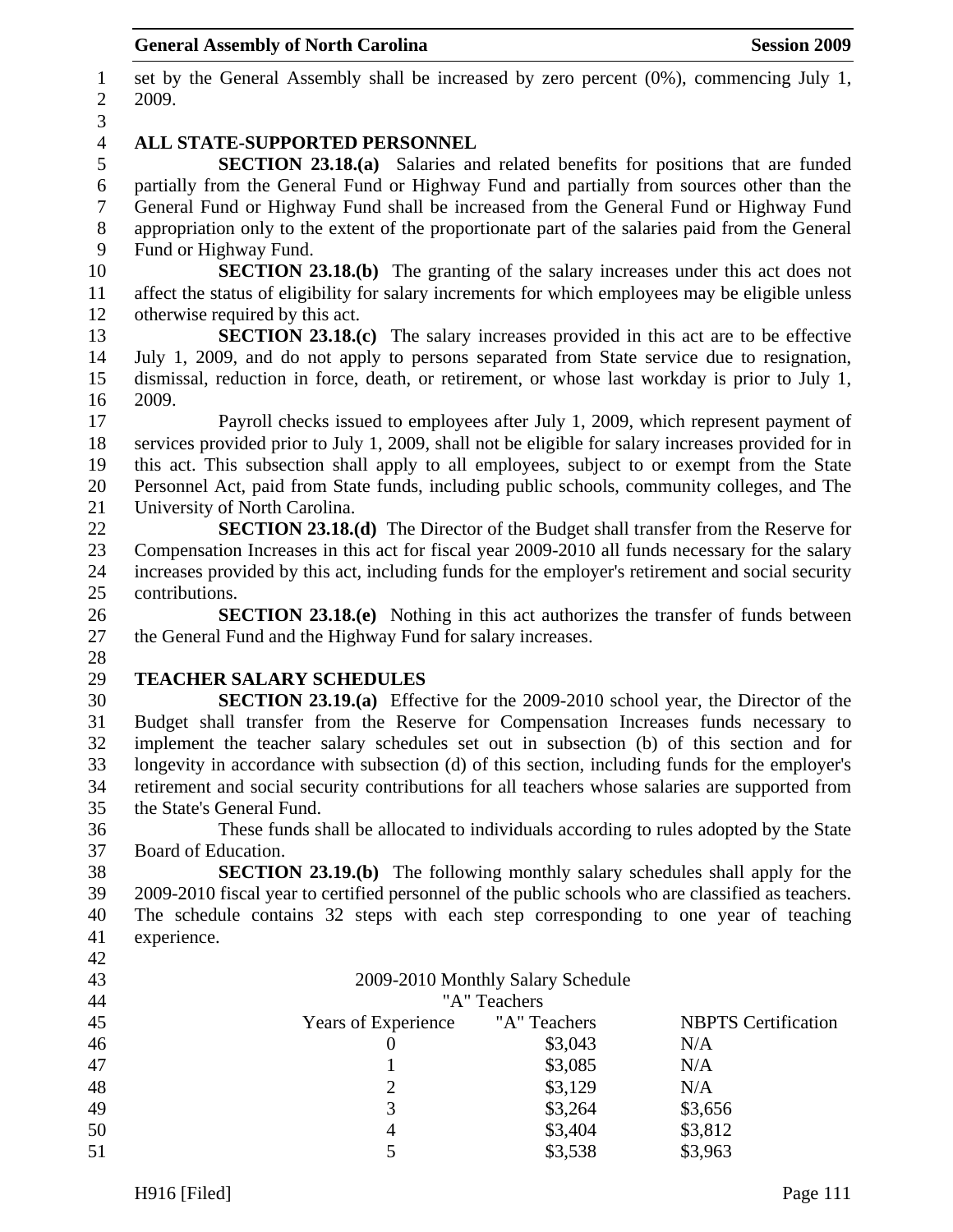|                | <b>General Assembly of North Carolina</b> |                                   | <b>Session 2009</b>        |
|----------------|-------------------------------------------|-----------------------------------|----------------------------|
| 1              | 6                                         | \$3,667                           | \$4,107                    |
| $\overline{c}$ | $\overline{7}$                            | \$3,771                           | \$4,224                    |
| 3              | 8                                         | \$3,819                           | \$4,277                    |
| 4              | 9                                         | \$3,868                           | \$4,332                    |
| 5              | 10                                        | \$3,918                           | \$4,388                    |
| 6              | 11                                        | \$3,967                           | \$4,443                    |
| 7              | 12                                        | \$4,018                           | \$4,500                    |
| 8              | 13                                        | \$4,069                           | \$4,557                    |
| 9              | 14                                        | \$4,122                           | \$4,617                    |
| 10             | 15                                        | \$4,176                           | \$4,677                    |
| 11             | 16                                        | \$4,231                           | \$4,739                    |
| 12             | 17                                        | \$4,286                           | \$4,800                    |
| 13             | 18                                        | \$4,345                           | \$4,866                    |
| 14             | 19                                        | \$4,403                           | \$4,931                    |
| 15             | 20                                        | \$4,461                           | \$4,996                    |
| 16             | 21                                        | \$4,523                           | \$5,066                    |
| 17             | 22                                        | \$4,584                           | \$5,134                    |
| 18             | 23                                        | \$4,650                           | \$5,208                    |
| 19             | 24                                        | \$4,714                           | \$5,280                    |
| 20             | 25                                        | \$4,779                           | \$5,352                    |
| 21             | 26                                        | \$4,845                           | \$5,426                    |
| 22             | 27                                        | \$4,913                           | \$5,503                    |
| 23             | 28                                        | \$4,984                           | \$5,582                    |
| 24             | 29                                        | \$5,055                           | \$5,662                    |
| 25             | 30                                        | \$5,153                           | \$5,771                    |
| 26             | $31+$                                     | \$5,255                           | \$5,886                    |
| 27             |                                           |                                   |                            |
| 28             |                                           | 2009-2010 Monthly Salary Schedule |                            |
| 29             |                                           | "M" Teachers                      |                            |
| 30             | Years of Experience                       | "M" Teachers                      | <b>NBPTS</b> Certification |
| 31             | $\overline{0}$                            | \$3,347                           | N/A                        |
| 32             | $\mathbf{1}$                              | \$3,394                           | N/A                        |
| 33             | $\overline{c}$                            | \$3,442                           | N/A                        |
| 34             | 3                                         | \$3,590                           | \$4,021                    |
| 35             | $\overline{\mathcal{L}}$                  | \$3,744                           | \$4,193                    |
| 36             | 5                                         | \$3,892                           | \$4,359                    |
| 37             | 6                                         | \$4,034                           | \$4,518                    |
| 38             | 7                                         | \$4,148                           | \$4,646                    |
| 39             | 8                                         | \$4,201                           | \$4,705                    |
| 40             | 9                                         | \$4,255                           | \$4,766                    |
| 41             | 10                                        | \$4,310                           | \$4,827                    |
| 42             | 11                                        | \$4,364                           | \$4,888                    |
| 43             | 12                                        | \$4,420                           | \$4,950                    |
| 44             | 13                                        | \$4,476                           | \$5,013                    |
| 45             | 14                                        | \$4,534                           | \$5,078                    |
| 46             | 15                                        | \$4,594                           | \$5,145                    |
| 47             | 16                                        | \$4,654                           | \$5,212                    |
| 48             | 17                                        | \$4,715                           | \$5,281                    |
| 49             | 18                                        | \$4,780                           | \$5,354                    |
| 50             | 19                                        | \$4,843                           | \$5,424                    |
| 51             | 20                                        | \$4,907                           | \$5,496                    |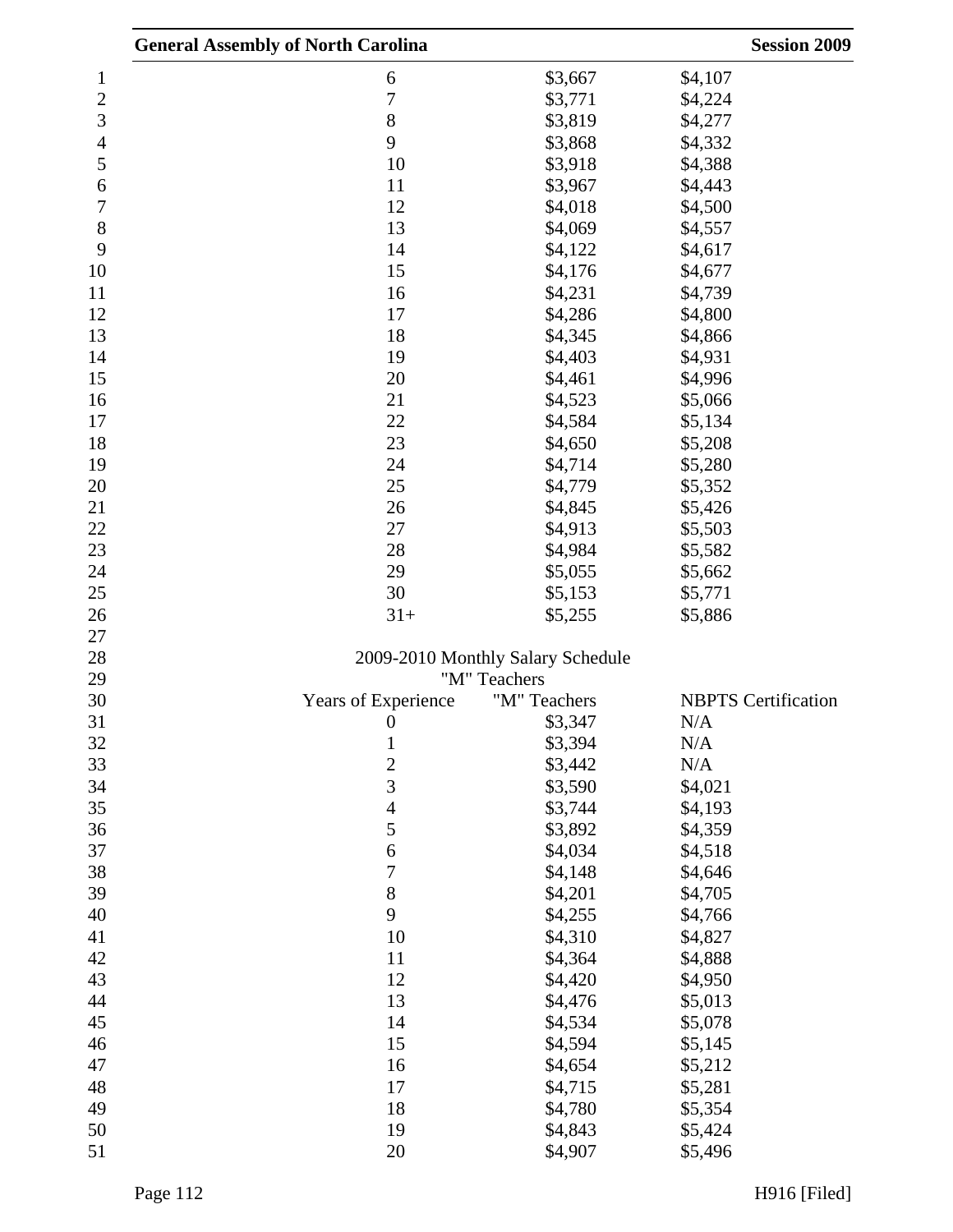| <b>General Assembly of North Carolina</b> |       | <b>Session 2009</b> |         |  |
|-------------------------------------------|-------|---------------------|---------|--|
|                                           | 21    | \$4,975             | \$5,572 |  |
| 2                                         | 22    | \$5,042             | \$5,647 |  |
| 3                                         | 23    | \$5,115             | \$5,729 |  |
| 4                                         | 24    | \$5,185             | \$5,807 |  |
| 5                                         | 25    | \$5,257             | \$5,888 |  |
| 6                                         | 26    | \$5,330             | \$5,970 |  |
|                                           | 27    | \$5,404             | \$6,052 |  |
| 8                                         | 28    | \$5,482             | \$6,140 |  |
| 9                                         | 29    | \$5,561             | \$6,228 |  |
| 10                                        | 30    | \$5,668             | \$6,348 |  |
| 11                                        | $31+$ | \$5,781             | \$6,475 |  |
| 12                                        |       |                     |         |  |

13 **SECTION 23.19.(c)** Annual longevity payments for teachers shall be at the rate of 14 one and one-half percent (1.5%) of base salary for 10 to 14 years of State service, two and 15 twenty-five hundredths percent (2.25%) of base salary for 15 to 19 years of State service, three 16 and twenty-five hundredths percent (3.25%) of base salary for 20 to 24 years of State service, 17 and four and one-half percent (4.5%) of base salary for 25 or more years of State service. The 18 longevity payment shall be paid in a lump sum once a year.

19 **SECTION 23.19.(d)** Certified public schoolteachers with certification based on 20 academic preparation at the six-year degree level shall receive a salary supplement of one 21 hundred twenty-six dollars (\$126.00) per month in addition to the compensation provided for 22 certified personnel of the public schools who are classified as "M" teachers. Certified public 23 schoolteachers with certification based on academic preparation at the doctoral degree level 24 shall receive a salary supplement of two hundred fifty-three dollars (\$253.00) per month in 25 addition to the compensation provided for certified personnel of the public schools who are 26 classified as "M" teachers.

27 **SECTION 23.19.(e)** The first step of the salary schedule for school psychologists 28 shall be equivalent to Step 5, corresponding to five years of experience, on the salary schedule 29 established in this section for certified personnel of the public schools who are classified as 30 "M" teachers. Certified psychologists shall be placed on the salary schedule at an appropriate 31 step based on their years of experience. Certified psychologists shall receive longevity 32 payments based on years of State service in the same manner as teachers.

33 Certified psychologists with certification based on academic preparation at the 34 six-year degree level shall receive a salary supplement of one hundred twenty-six dollars 35 (\$126.00) per month in addition to the compensation provided for certified psychologists. 36 Certified psychologists with certification based on academic preparation at the doctoral degree 37 level shall receive a salary supplement of two hundred fifty-three dollars (\$253.00) per month 38 in addition to the compensation provided for certified psychologists.

39 **SECTION 23.19.(f)** Speech pathologists who are certified as speech pathologists at 40 the master's degree level and audiologists who are certified as audiologists at the master's 41 degree level and who are employed in the public schools as speech and language specialists and 42 audiologists shall be paid on the school psychologist salary schedule.

43 Speech pathologists and audiologists with certification based on academic 44 preparation at the six-year degree level shall receive a salary supplement of one hundred 45 twenty-six dollars (\$126.00) per month in addition to the compensation provided for speech 46 pathologists and audiologists. Speech pathologists and audiologists with certification based on 47 academic preparation at the doctoral degree level shall receive a salary supplement of two 48 hundred fifty-three dollars (\$253.00) per month in addition to the compensation provided for 49 speech pathologists and audiologists.

50 **SECTION 23.19.(g)** Certified school nurses who are employed in the public 51 schools as nurses shall be paid on the "M" salary schedule.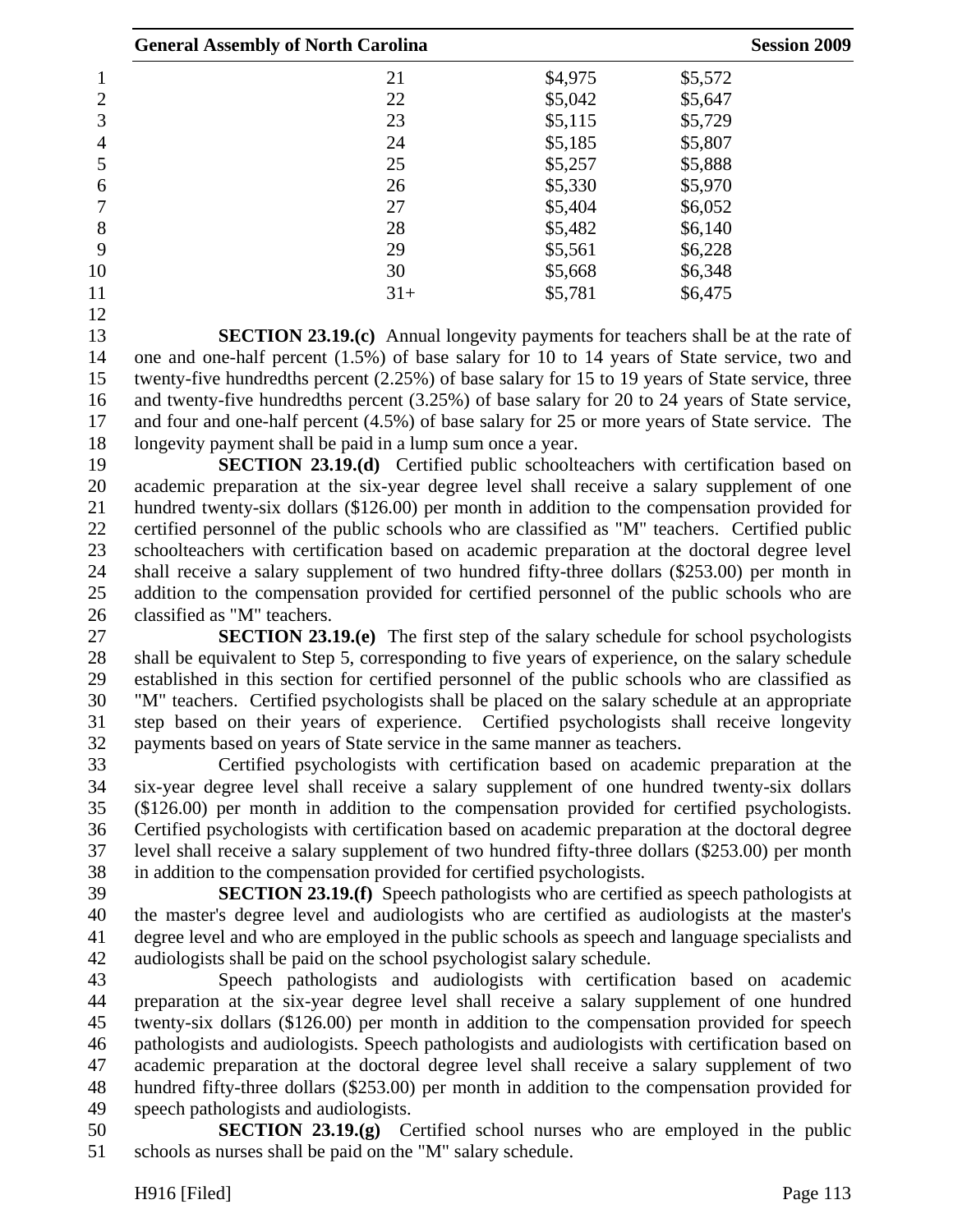|                  | <b>General Assembly of North Carolina</b>                                               |           |                                                          |                                                                |           | <b>Session 2009</b>                                                                         |
|------------------|-----------------------------------------------------------------------------------------|-----------|----------------------------------------------------------|----------------------------------------------------------------|-----------|---------------------------------------------------------------------------------------------|
| $\mathbf{1}$     | <b>SECTION 23.19.(h)</b> As used in this section, the term "teacher" shall also include |           |                                                          |                                                                |           |                                                                                             |
| $\boldsymbol{2}$ | instructional support personnel.                                                        |           |                                                          |                                                                |           |                                                                                             |
| 3                |                                                                                         |           |                                                          |                                                                |           |                                                                                             |
| $\overline{4}$   |                                                                                         |           |                                                          | <b>SCHOOL BASED ADMINISTRATOR SALARY SCHEDULE</b>              |           |                                                                                             |
| 5                |                                                                                         |           |                                                          |                                                                |           | <b>SECTION 23.20.(a)</b> Effective for the 2009-2010 school year, the Director of the       |
| 6                |                                                                                         |           |                                                          |                                                                |           | Budget shall transfer from the Reserve for Compensation Increases funds necessary to        |
| 7                |                                                                                         |           |                                                          |                                                                |           | implement the salary schedules for school-based administrators as provided in this section. |
| $8\,$            |                                                                                         |           | These funds shall be used for State-paid employees only. |                                                                |           |                                                                                             |
| 9                |                                                                                         |           |                                                          |                                                                |           | <b>SECTION 23.20.(b)</b> The base salary schedule for school-based administrators           |
| 10               |                                                                                         |           |                                                          |                                                                |           | shall apply only to principals and assistant principals. The base salary schedule for the   |
| 11               |                                                                                         |           |                                                          | 2009-2010 fiscal year, commencing July 1, 2009, is as follows: |           |                                                                                             |
| 12               |                                                                                         |           |                                                          |                                                                |           |                                                                                             |
| 13               |                                                                                         |           |                                                          | 2009-2010 Principal and Assistant Principal Salary Schedules   |           |                                                                                             |
| 14               |                                                                                         |           |                                                          | Classification                                                 |           |                                                                                             |
| 15               | Years of Exp                                                                            | Assistant | Prin I                                                   | Prin II                                                        | Prin III  | Prin IV                                                                                     |
| 16               |                                                                                         | Principal | $(0-10)$                                                 | $(11-21)$                                                      | $(22-32)$ | $(33-43)$                                                                                   |
| 17               | $0 - 4$                                                                                 | \$3,781   |                                                          |                                                                |           |                                                                                             |
| 18               | 5                                                                                       | \$3,931   |                                                          |                                                                |           |                                                                                             |
| 19               | 6                                                                                       | \$4,074   |                                                          |                                                                |           |                                                                                             |
| 20               | 7                                                                                       | \$4,189   |                                                          |                                                                |           |                                                                                             |
| 21               | 8                                                                                       | \$4,243   | \$4,243                                                  |                                                                |           |                                                                                             |
| 22               | 9                                                                                       | \$4,298   | \$4,298                                                  |                                                                |           |                                                                                             |
| 23               | 10                                                                                      | \$4,353   | \$4,353                                                  | \$4,408                                                        |           |                                                                                             |
| 24               | 11                                                                                      | \$4,408   | \$4,408                                                  | \$4,464                                                        |           |                                                                                             |
| 25               | 12                                                                                      | \$4,464   | \$4,464                                                  | \$4,521                                                        | \$4,579   |                                                                                             |
| 26               | 13                                                                                      | \$4,521   | \$4,521                                                  | \$4,579                                                        | \$4,640   | \$4,701                                                                                     |
| 27               | 14                                                                                      | \$4,579   | \$4,579                                                  | \$4,640                                                        | \$4,701   | \$4,762                                                                                     |
| 28               | 15                                                                                      | \$4,640   | \$4,640                                                  | \$4,701                                                        | \$4,762   | \$4,828                                                                                     |
| 29               | 16                                                                                      | \$4,701   | \$4,701                                                  | \$4,762                                                        | \$4,828   | \$4,891                                                                                     |
| 30               | 17                                                                                      | \$4,762   | \$4,762                                                  | \$4,828                                                        | \$4,891   | \$4,956                                                                                     |
| 31               | 18                                                                                      | \$4,828   | \$4,828                                                  | \$4,891                                                        | \$4,956   | \$5,025                                                                                     |
| 32               | 19                                                                                      | \$4,891   | \$4,891                                                  | \$4,956                                                        | \$5,025   | \$5,092                                                                                     |
| 33               | 20                                                                                      | \$4,956   | \$4,956                                                  | \$5,025                                                        | \$5,092   | \$5,166                                                                                     |
| 34               | 21                                                                                      | \$5,025   | \$5,025                                                  | \$5,092                                                        | \$5,166   | \$5,237                                                                                     |
| 35               | 22                                                                                      | \$5,092   | \$5,092                                                  | \$5,166                                                        | \$5,237   | \$5,310                                                                                     |
| 36               | 23                                                                                      | \$5,166   | \$5,166                                                  | \$5,237                                                        | \$5,310   | \$5,383                                                                                     |
| 37               | 24                                                                                      | \$5,237   | \$5,237                                                  | \$5,310                                                        | \$5,383   | \$5,458                                                                                     |
| 38               | 25                                                                                      | \$5,310   | \$5,310                                                  | \$5,383                                                        | \$5,458   | \$5,537                                                                                     |
| 39               | 26                                                                                      | \$5,383   | \$5,383                                                  | \$5,458                                                        | \$5,537   | \$5,617                                                                                     |
| 40               | 27                                                                                      | \$5,458   | \$5,458                                                  | \$5,537                                                        | \$5,617   | \$5,725                                                                                     |
| 41               | 28                                                                                      | \$5,537   | \$5,537                                                  | \$5,617                                                        | \$5,725   | \$5,839                                                                                     |
| 42               | 29                                                                                      | \$5,617   | \$5,617                                                  | \$5,725                                                        | \$5,839   | \$5,956                                                                                     |
| 43               | 30                                                                                      | \$5,725   | \$5,725                                                  | \$5,839                                                        | \$5,956   | \$6,075                                                                                     |
| 44               | 31                                                                                      | \$5,839   | \$5,839                                                  | \$5,956                                                        | \$6,075   | \$6,197                                                                                     |
| 45               | 32                                                                                      |           | \$5,956                                                  | \$6,075                                                        | \$6,197   | \$6,321                                                                                     |
| 46               | 33                                                                                      |           |                                                          | \$6,197                                                        | \$6,321   | \$6,447                                                                                     |
| 47               | 34                                                                                      |           |                                                          | \$6,321                                                        | \$6,447   | \$6,576                                                                                     |
| 48               | 35                                                                                      |           |                                                          |                                                                | \$6,576   | \$6,708                                                                                     |
| 49               | 36                                                                                      |           |                                                          |                                                                | \$6,708   | \$6,842                                                                                     |
| 50               | 37                                                                                      |           |                                                          |                                                                |           | \$6,979                                                                                     |
| 51               |                                                                                         |           |                                                          |                                                                |           |                                                                                             |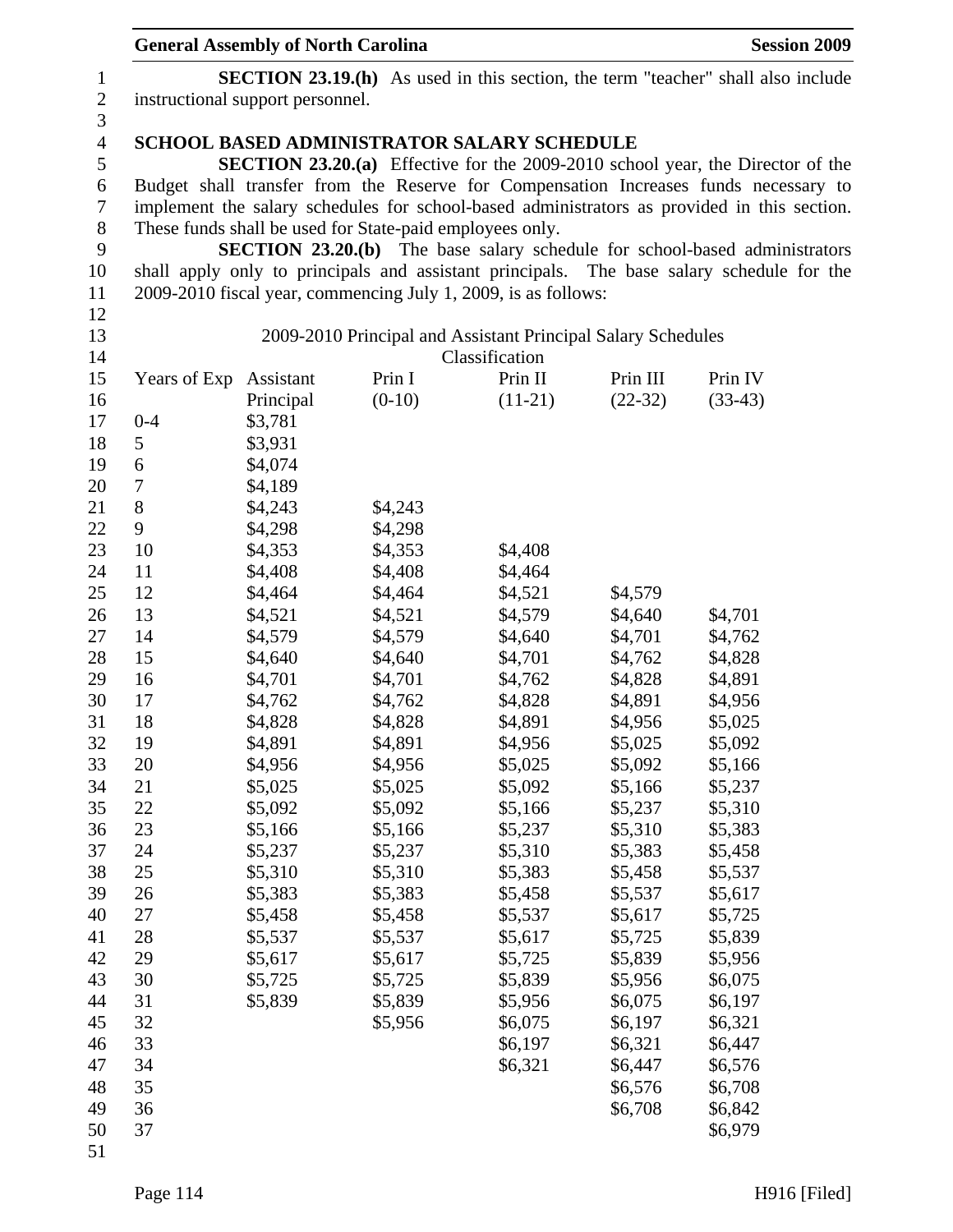|              | <b>General Assembly of North Carolina</b> |           |                | <b>Session 2009</b>                                                                              |
|--------------|-------------------------------------------|-----------|----------------|--------------------------------------------------------------------------------------------------|
|              |                                           |           |                | 2009-2010 Principal and Assistant Principal Salary Schedules                                     |
|              |                                           |           | Classification |                                                                                                  |
| Years of Exp | Prin V                                    | Prin VI   | Prin VII       | Prin VIII                                                                                        |
|              | $(44-54)$                                 | $(55-65)$ | $(66-100)$     | $(101+)$                                                                                         |
| $0 - 14$     | \$4,828                                   |           |                |                                                                                                  |
| 15           | \$4,891                                   |           |                |                                                                                                  |
| 16           | \$4,956                                   | \$5,025   |                |                                                                                                  |
| 17           | \$5,025                                   | \$5,092   | \$5,237        |                                                                                                  |
| 18           | \$5,092                                   | \$5,166   | \$5,310        | \$5,383                                                                                          |
| 19           | \$5,166                                   | \$5,237   | \$5,383        | \$5,458                                                                                          |
| 20           | \$5,237                                   | \$5,310   | \$5,458        | \$5,537                                                                                          |
| 21           | \$5,310                                   | \$5,383   | \$5,537        | \$5,617                                                                                          |
| 22           | \$5,383                                   | \$5,458   | \$5,617        | \$5,725                                                                                          |
| 23           | \$5,458                                   | \$5,537   | \$5,725        | \$5,839                                                                                          |
| 24           | \$5,537                                   | \$5,617   | \$5,839        | \$5,956                                                                                          |
| 25           | \$5,617                                   | \$5,725   | \$5,956        | \$6,075                                                                                          |
| 26           | \$5,725                                   | \$5,839   | \$6,075        | \$6,197                                                                                          |
| 27           | \$5,839                                   | \$5,956   | \$6,197        | \$6,321                                                                                          |
| 28           | \$5,956                                   | \$6,075   | \$6,321        | \$6,447                                                                                          |
| 29           | \$6,075                                   | \$6,197   | \$6,447        | \$6,576                                                                                          |
| 30           | \$6,197                                   | \$6,321   | \$6,576        | \$6,708                                                                                          |
| 31           | \$6,321                                   | \$6,447   | \$6,708        | \$6,842                                                                                          |
| 32           | \$6,447                                   | \$6,576   | \$6,842        | \$6,979                                                                                          |
| 33           | \$6,576                                   | \$6,708   | \$6,979        | \$7,119                                                                                          |
| 34           | \$6,708                                   | \$6,842   | \$7,119        | \$7,261                                                                                          |
| 35           | \$6,842                                   | \$6,979   | \$7,261        | \$7,406                                                                                          |
| 36           | \$6,979                                   | \$7,119   | \$7,406        | \$7,554                                                                                          |
| 37           | \$7,119                                   | \$7,261   | \$7,554        | \$7,705                                                                                          |
| 38           | \$7,261                                   | \$7,406   | \$7,705        | \$7,859                                                                                          |
| 39           |                                           | \$7,554   | \$7,859        | \$8,016                                                                                          |
| 40           |                                           | \$7,705   | \$8,016        | \$8,176                                                                                          |
| 41           |                                           |           | \$8,176        | \$8,340                                                                                          |
|              |                                           |           |                |                                                                                                  |
|              |                                           |           |                | <b>SECTION 23.20.(c)</b> The appropriate classification for placement of principals and          |
|              |                                           |           |                | assistant principals on the salary schedule, except for principals in alternative schools and in |
|              |                                           |           |                | cooperative innovative high schools, shall be determined in accordance with the following        |
| schedule:    |                                           |           |                |                                                                                                  |
|              |                                           |           |                |                                                                                                  |
|              |                                           |           |                | Number of Teachers                                                                               |
|              | Classification                            |           |                | Supervised                                                                                       |
|              | <b>Assistant Principal</b>                |           |                |                                                                                                  |
|              | Principal I                               |           |                | Fewer than 11 Teachers                                                                           |
|              | Principal II                              |           |                | 11-21 Teachers                                                                                   |
|              | Principal III                             |           |                | 22-32 Teachers                                                                                   |
|              | Principal IV                              |           |                | 33-43 Teachers                                                                                   |
|              | Principal V                               |           |                | 44-54 Teachers                                                                                   |
|              | Principal VI                              |           |                | 55-65 Teachers                                                                                   |
|              | Principal VII                             |           |                | 66-100 Teachers                                                                                  |
|              | Principal VIII                            |           |                | More than 100 Teachers                                                                           |
|              |                                           |           |                |                                                                                                  |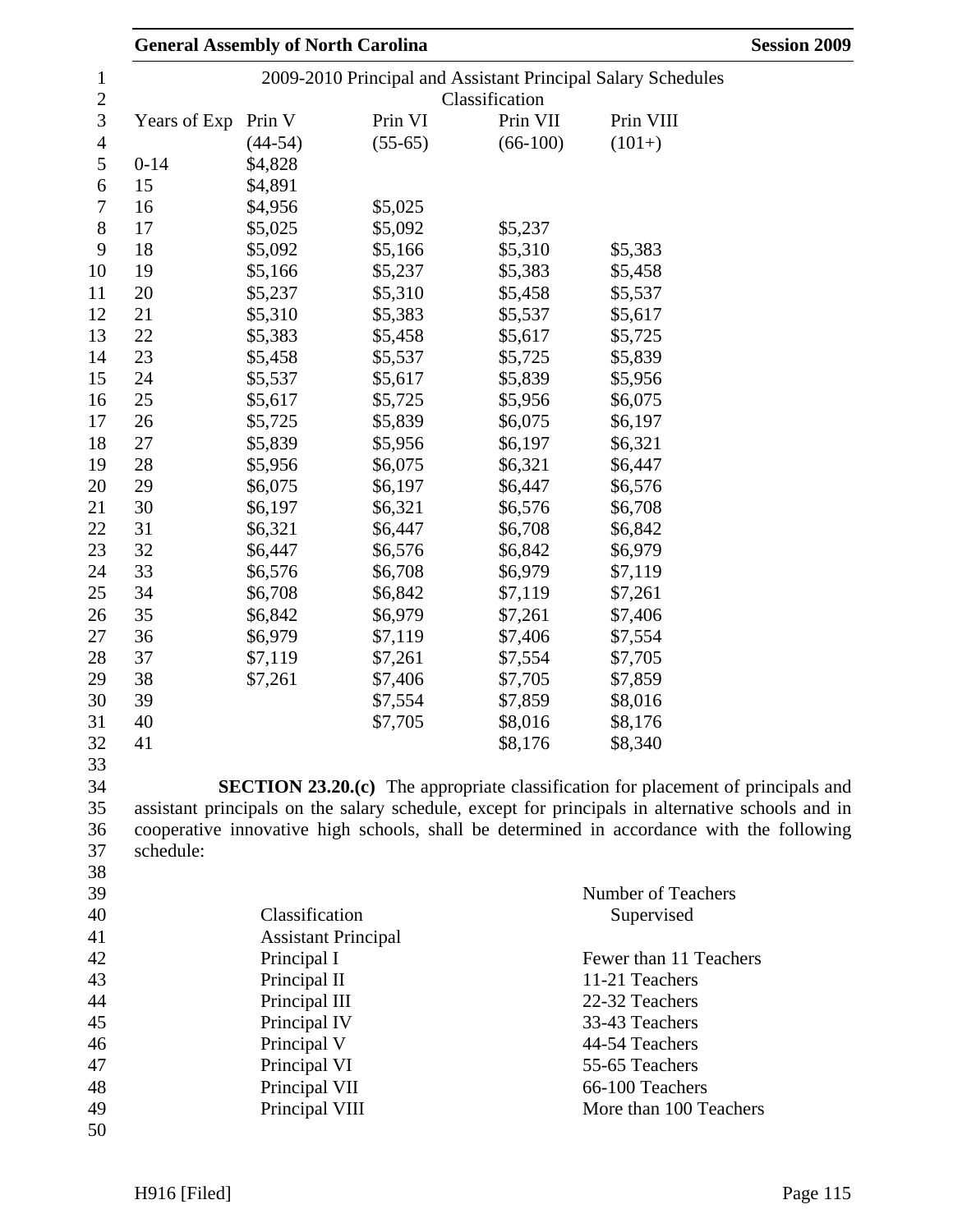1 The number of teachers supervised includes teachers and assistant principals paid 2 from State funds only; it does not include teachers or assistant principals paid from non-State 3 funds or the principal or teacher assistants.

4 The beginning classification for principals in alternative schools and in cooperative 5 innovative high school programs shall be the Principal III level. Principals in alternative 6 schools who supervise 33 or more teachers shall be classified according to the number of 7 teachers supervised.

8 **SECTION 23.20.(d)** A principal shall be placed on the step on the salary schedule 9 that reflects total number of years of experience as a certificated employee of the public schools 10 and an additional step for every three years of experience as a principal. A principal or assistant 11 principal shall also continue to receive any additional State-funded percentage increases earned 12 for the 1997-1998, 1998-1999, and 1999-2000 school years for improvement in student 13 performance or maintaining a safe and orderly school.

14 **SECTION 23.20.(e)** Principals and assistant principals with certification based on 15 academic preparation at the six-year degree level shall be paid a salary supplement of one 16 hundred twenty-six dollars (\$126.00) per month and at the doctoral degree level shall be paid a 17 salary supplement of two hundred fifty-three dollars (\$253.00) per month.

18 **SECTION 23.20.(f)** Longevity pay for principals and assistant principals shall be 19 as provided for State employees under the State Personnel Act.

20 **SECTION 23.20.(g)** If a principal is reassigned to a higher job classification 21 because the principal is transferred to a school within a local school administrative unit with a 22 larger number of State-allotted teachers, the principal shall be placed on the salary schedule as 23 if the principal had served the principal's entire career as a principal at the higher job 24 classification.

25 If a principal is reassigned to a lower job classification because the principal is 26 transferred to a school within a local school administrative unit with a smaller number of 27 State-allotted teachers, the principal shall be placed on the salary schedule as if the principal 28 had served the principal's entire career as a principal at the lower job classification.

29 This subsection applies to all transfers on or after the effective date of this section, 30 except transfers in school systems that have been created, or will be created, by merging two or 31 more school systems. Transfers in these merged systems are exempt from the provisions of this 32 subsection for one calendar year following the date of the merger.

33 **SECTION 23.20.(h)** Participants in an approved full-time master's in school 34 administration program shall receive up to a 10-month stipend at the beginning salary of an 35 assistant principal during the internship period of the master's program. For the 2006-2007 36 fiscal year and subsequent fiscal years, the stipend shall not exceed the difference between the 37 beginning salary of an assistant principal plus the cost of tuition, fees, and books and any 38 fellowship funds received by the intern as a full-time student, including awards of the Principal 39 Fellows Program. The Principal Fellows Program or the school of education where the intern 40 participates in a full-time master's in school administration program shall supply the 41 Department of Public Instruction with certification of eligible full-time interns.

42 **SECTION 23.20.(i)** During the 2009-2010 fiscal year, the placement on the salary 43 schedule of an administrator with a one-year provisional assistant principal's certificate shall be 44 at the entry-level salary for an assistant principal or the appropriate step on the teacher salary 45 schedule, whichever is higher.

46

### 47 **CENTRAL OFFICE SALARIES**

48 **SECTION 23.21.(a)** The monthly salary ranges that follow apply to assistant 49 superintendents, associate superintendents, directors/coordinators, supervisors, and finance 50 officers for the 2009-2010 fiscal year, beginning July 1, 2009.

51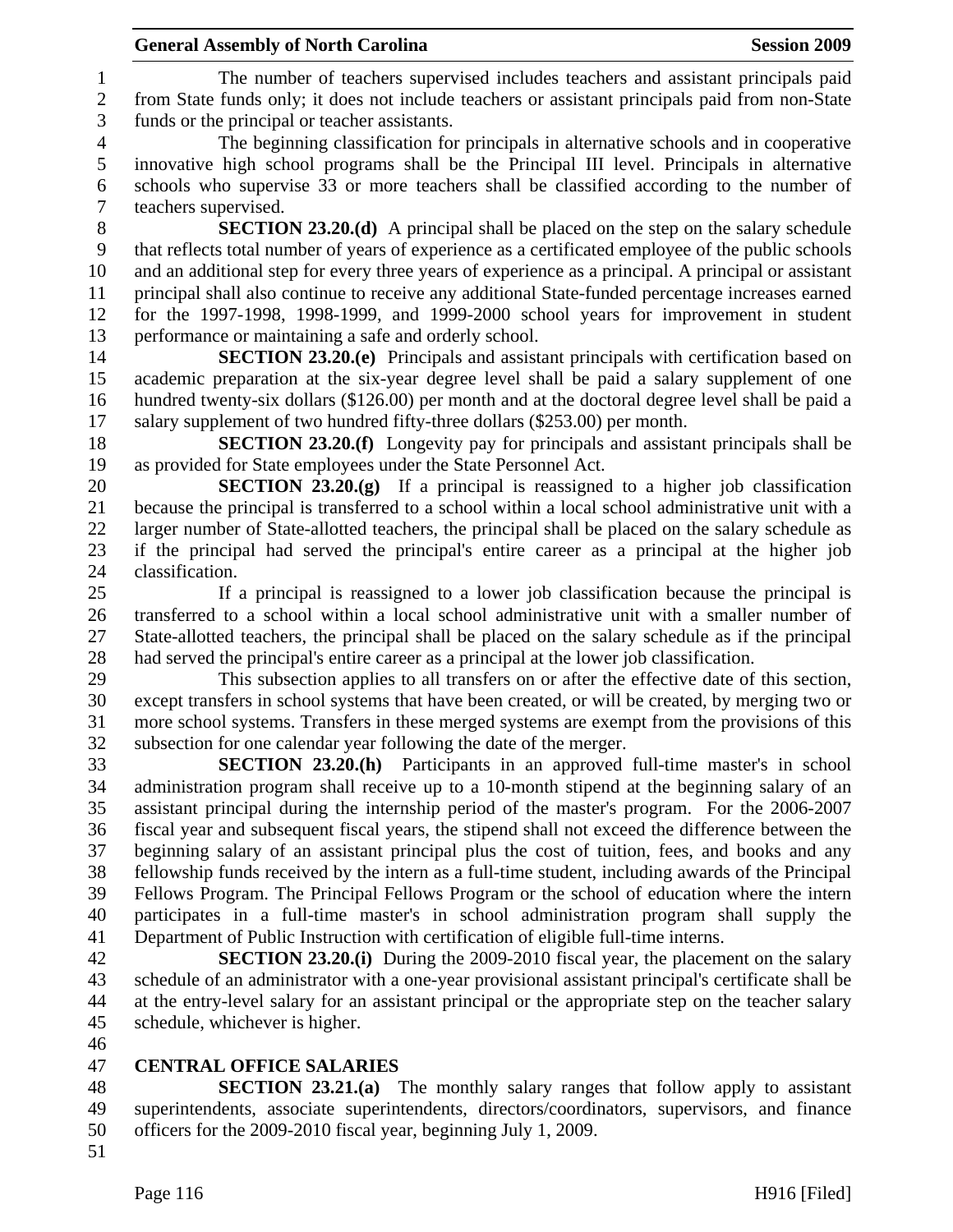|                  | <b>General Assembly of North Carolina</b>                                                          |         |                                             | <b>Session 2009</b> |
|------------------|----------------------------------------------------------------------------------------------------|---------|---------------------------------------------|---------------------|
| $\mathbf{1}$     | School Administrator I                                                                             | \$3,309 | \$6,207                                     |                     |
| $\overline{c}$   | School Administrator II                                                                            | \$3,508 | \$6,583                                     |                     |
| $\overline{3}$   | School Administrator III                                                                           | \$3,724 | \$6,984                                     |                     |
| $\overline{4}$   | School Administrator IV                                                                            | \$3,874 | \$7,262                                     |                     |
| 5                | School Administrator V                                                                             | \$4,030 | \$7,556                                     |                     |
| 6                | School Administrator VI                                                                            | \$4,275 | \$8,013                                     |                     |
| $\boldsymbol{7}$ | School Administrator VII                                                                           | \$4,447 | \$8,336                                     |                     |
| 8                |                                                                                                    |         |                                             |                     |
| 9                | The local board of education shall determine the appropriate category and                          |         |                                             |                     |
| 10               | placement for each assistant superintendent, associate superintendent, director/coordinator,       |         |                                             |                     |
| 11               | supervisor, or finance officer within the salary ranges and within funds appropriated by the       |         |                                             |                     |
| 12               | General Assembly for central office administrators and superintendents. The category in which      |         |                                             |                     |
| 13               | an employee is placed shall be included in the contract of any employee.                           |         |                                             |                     |
| 14               | <b>SECTION 23.21.(b)</b> The monthly salary ranges that follow apply to public school              |         |                                             |                     |
| 15               | superintendents for the 2009-2010 fiscal year, beginning July 1, 2009.                             |         |                                             |                     |
| 16               |                                                                                                    |         |                                             |                     |
| 17               | Superintendent I                                                                                   | \$4,720 | \$8,843                                     |                     |
| 18               | Superintendent II                                                                                  | \$5,011 | \$9,377                                     |                     |
| 19               | Superintendent III                                                                                 | \$5,316 | \$9,948                                     |                     |
| 20               |                                                                                                    | \$5,642 | \$10,552                                    |                     |
|                  | Superintendent IV                                                                                  |         |                                             |                     |
| 21<br>22         | Superintendent V                                                                                   | \$5,988 | \$11,196                                    |                     |
|                  |                                                                                                    |         |                                             |                     |
| 23               | The local board of education shall determine the appropriate category and                          |         |                                             |                     |
| 24               | placement for the superintendent based on the average daily membership of the local school         |         |                                             |                     |
| 25               | administrative unit and within funds appropriated by the General Assembly for central office       |         |                                             |                     |
| 26               | administrators and superintendents.                                                                |         |                                             |                     |
| 27               | <b>SECTION 23.21.(c)</b> Longevity pay for superintendents, assistant superintendents,             |         |                                             |                     |
| 28               | associate superintendents, directors/coordinators, supervisors, and finance officers shall be as   |         |                                             |                     |
| 29               | provided for State employees under the State Personnel Act.                                        |         |                                             |                     |
| 30               | SECTION 23.21(d)                                                                                   |         | Superintendents, assistant superintendents, | associate           |
| 31               | superintendents, directors/coordinators, supervisors, and finance officers with certification      |         |                                             |                     |
| 32               | based on academic preparation at the six-year degree level shall receive a salary supplement of    |         |                                             |                     |
| 33               | one hundred twenty-six dollars (\$126.00) per month in addition to the compensation provided       |         |                                             |                     |
| 34               | pursuant to this section. Superintendents, assistant superintendents, associate superintendents,   |         |                                             |                     |
| 35               | directors/coordinators, supervisors, and finance officers with certification based on academic     |         |                                             |                     |
| 36               | preparation at the doctoral degree level shall receive a salary supplement of two hundred          |         |                                             |                     |
| 37               | fifty-three dollars (\$253.00) per month in addition to the compensation provided for under this   |         |                                             |                     |
| 38               | section.                                                                                           |         |                                             |                     |
| 39               | <b>SECTION 23.21.(e)</b> The State Board of Education shall not permit local school                |         |                                             |                     |
| 40               | administrative units to transfer State funds from other funding categories for salaries for public |         |                                             |                     |
| 41               | school central office administrators.                                                              |         |                                             |                     |
| 42               |                                                                                                    |         |                                             |                     |
| 43               | BONUS FOR CERTIFIED PERSONNEL AT THE TOP OF THEIR SALARY                                           |         |                                             |                     |
| 44               | <b>SCHEDULES</b>                                                                                   |         |                                             |                     |
| 45               | <b>SECTION 23.22.</b> Effective July 1, 2009, any permanent personnel employed on                  |         |                                             |                     |
| 46               | July 1, 2009, and paid at the top of the principal and assistant principal salary schedule shall   |         |                                             |                     |
| 47               | receive a one-time bonus equivalent to two percent (2%).                                           |         |                                             |                     |
| 48               | Effective July 1, 2009, any permanent certified personnel employed on July 1, 2009,                |         |                                             |                     |
| 49               | and paid on the teacher salary schedule with $31+$ years of experience shall receive a onetime     |         |                                             |                     |
| 50               | bonus equivalent to one and eight-tenths percent (1.8%). Personnel defined under                   |         |                                             |                     |
| 51               | G.S. $115C-325(a)(5a)$ are not eligible to receive the bonus.                                      |         |                                             |                     |
|                  |                                                                                                    |         |                                             |                     |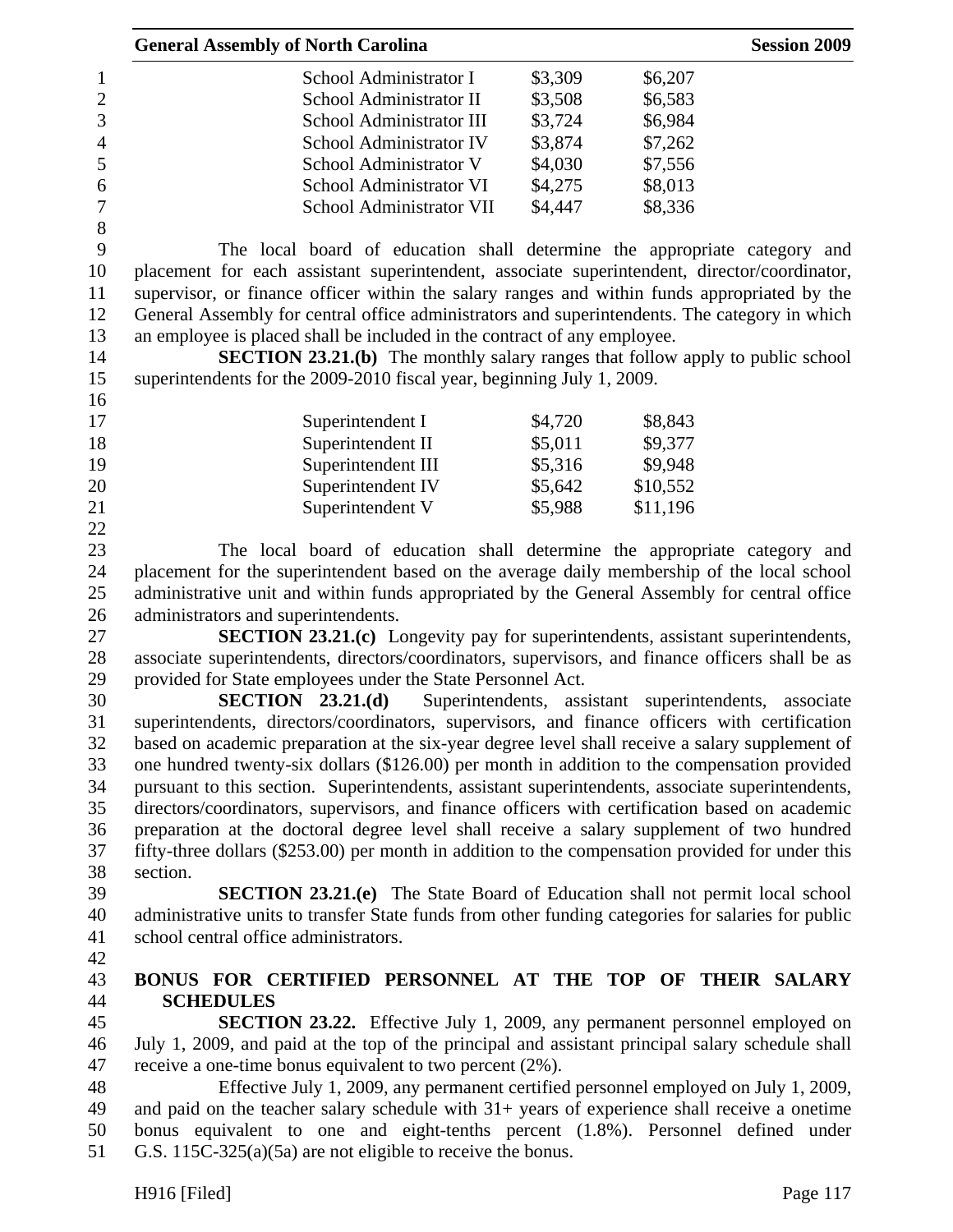# 2 **FREEZE LONGEVITY PAYMENTS/HOLD HARMLESS EMPLOYEES WHO**  3 **RETIRE**

4 **SECTION 23.23.** Teacher and State employee longevity payments shall be frozen 5 for fiscal years 2009-2010 and 2010-2011. Teachers' and State employees' final retirement 6 calculations shall be held harmless from this longevity reduction. For those employees with 26 7 years or more of service, basis for the calculation of retirement pay shall be based upon their 8 salary plus the amount of longevity that would have been a part of their salary computation 9 during the 2009-2011 fiscal biennium.

10

1

# 11 **SALARY-RELATED CONTRIBUTIONS/EMPLOYER**

12 **SECTION 23.24.(a)** Required employer salary-related contributions for employees 13 whose salaries are paid from department, office, institution, or agency receipts shall be paid 14 from the same source as the source of the employees' salary. If an employee's salary is paid in 15 part from the General Fund or Highway Fund and in part from department, office, institution, 16 or agency receipts, required employer salary-related contributions may be paid from the 17 General Fund or Highway Fund only to the extent of the proportionate part paid from the 18 General Fund or Highway Fund in support of the salary of the employee, and the remainder of 19 the employer's requirements shall be paid from the source that supplies the remainder of the 20 employee's salary. The requirements of this section as to source of payment are also applicable 21 to payments on behalf of the employee for hospital-medical benefits, longevity pay, 22 unemployment compensation, accumulated leave, workers' compensation, severance pay, 23 separation allowances, and applicable disability income benefits.

24 **SECTION 23.24.(b)** Effective July 1, 2009, the State's employer contribution rates 25 budgeted for retirement and related benefits as percentage of covered salaries for the 2009-2010 26 fiscal year are (i) eight and fifty-four hundredths percent (8.54%) – Teachers and State 27 Employees; (ii) thirteen and fifty-four hundredths percent (13.54%) – State Law Enforcement 28 Officers; (iii) eleven and eighty-six hundredths percent (11.86%) – University Employees' 29 Optional Retirement System; (iv) eleven and eighty-six hundredths percent (11.86%) – 30 Community College Optional Retirement Program; (v) seventeen and seventy-one hundredths 31 percent (17.71%) – Consolidated Judicial Retirement System; and (vi) four and fifty 32 hundredths percent (4.50%) – Legislative Retirement System. Each of the foregoing 33 contribution rates includes four and fifty hundredths percent (4.50%) for hospital and medical 34 benefits. The rate for Teachers and State Employees, State Law Enforcement Officers, 35 Community College Optional Retirement Program, and for the University Employees' Optional 36 Retirement Program includes fifty-two hundredths percent (0.52%) for the Disability Income 37 Plan. The rates for Teachers and State Employees and State Law Enforcement Officers include 38 sixteen-hundredths percent (0.16%) for the Death Benefits Plan. The rate for State Law 39 Enforcement Officers includes five percent (5%) for Supplemental Retirement Income.

40 **SECTION 23.24.(c)** Effective July 1, 2010, the State's employer contribution rates 41 budgeted for retirement and related benefits as percentage of covered salaries for the 2010-2011 42 fiscal year are (i) eight and fifty-four hundredths percent (8.54%) – Teachers and State 43 Employees; (ii) thirteen and fifty-four hundredths percent (13.54%) – State Law Enforcement 44 Officers; (iii) eleven and eighty-six hundredths percent (11.86%) – University Employees' 45 Optional Retirement System; (iv) eleven and eighty-six hundredths percent (11.86%) – 46 Community College Optional Retirement Program; (v) seventeen and seventy-one hundredths 47 percent (17.71%) – Consolidated Judicial Retirement System; and (vi) four and fifty 48 hundredths percent (4.50%) – Legislative Retirement System. Each of the foregoing 49 contribution rates includes four and fifty hundredths percent (4.50%) for hospital and medical 50 benefits. The rate for Teachers and State Employees, State Law Enforcement Officers, 51 Community College Optional Retirement Program, and for the University Employees' Optional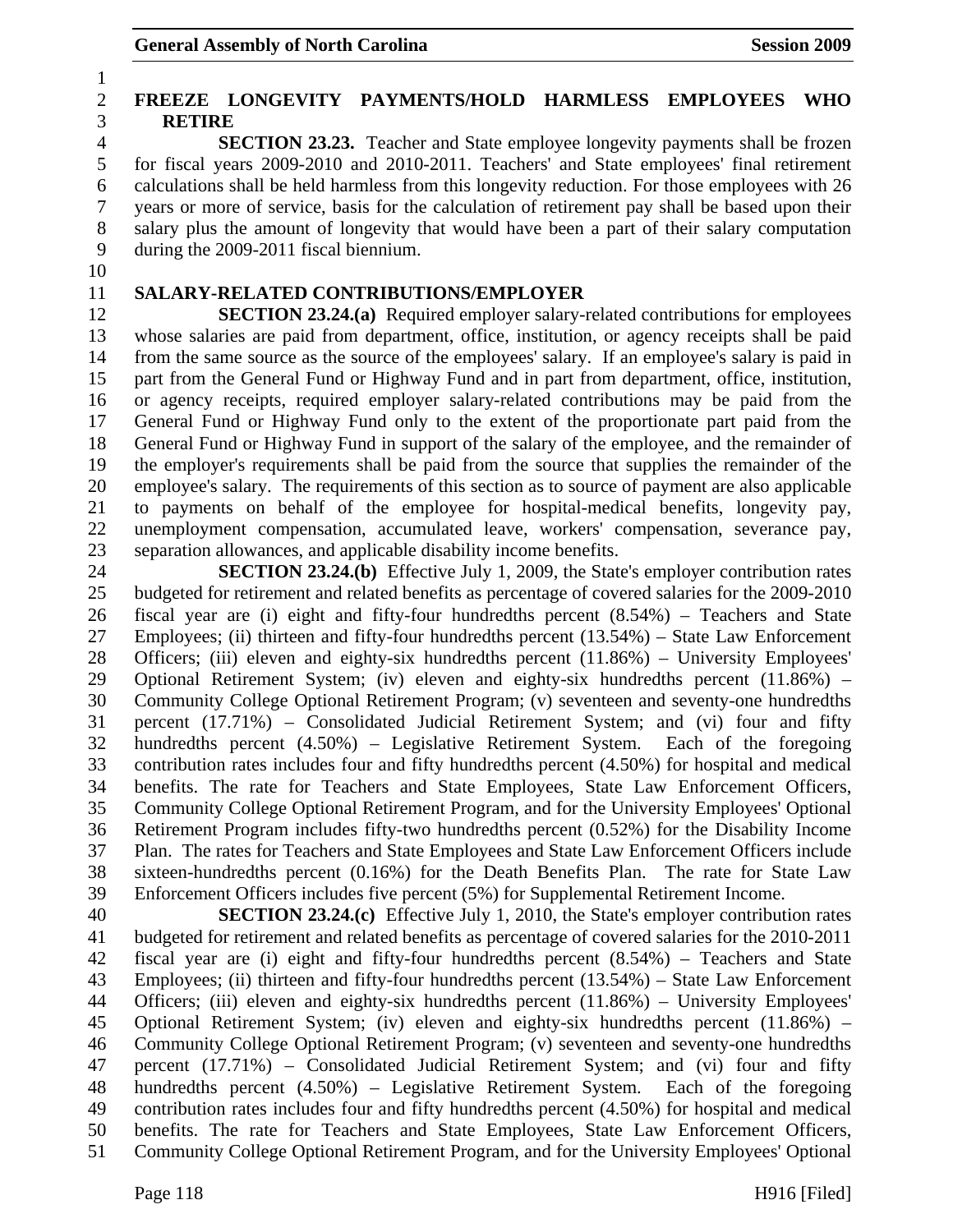General Assembly of North Carolina **Session 2009** 

1 Retirement Program includes fifty-two hundredths percent (0.52%) for the Disability Income 2 Plan. The rates for Teachers and State Employees and State Law Enforcement Officers include 3 sixteen-hundredths percent (0.16%) for the Death Benefits Plan. The rate for State Law 4 Enforcement Officers includes five percent (5%) for Supplemental Retirement Income.

5 **SECTION 23.24.(d)** General Fund appropriation for 2009-2011 fiscal biennium. 6 Notwithstanding G.S. 143C-5-2, there is appropriated from the General Fund to the Reserve for 7 State Health Plan in the Office of State Budget and Management the sum of one hundred 8 twenty-five million dollars (\$125,000,000) for the 2009-2010 fiscal year and the sum of two 9 hundred twenty-eight million dollars (\$228,000,000) for the 2010-2011 fiscal year. These funds 10 shall be used to cover health care and administrative costs to the Plan in the 2009-2011 fiscal 11 biennium.

12 **SECTION 23.24.(e)** Highway Fund appropriation for 2009-2011 fiscal biennium. 13 Notwithstanding G.S. 143C-5-2, there is appropriated from the Highway Fund to the Reserve 14 for State Health Plan in the Office of State Budget and Management the sum of five million 15 two hundred thousand dollars (\$5,200,000) for the 2009-2010 fiscal year and the sum of ten 16 million six hundred thousand dollars (\$10,600,000) for the 2010-2011 fiscal year. These funds 17 shall be used to cover health care and administrative costs to the Plan in the 2009-2011 fiscal 18 biennium.

19 **SECTION 23.24.(f)** All other agency funds required to fund the premium increase 20 enacted in this act, other than funds appropriated in subsections (d) and (e) of this section, are 21 appropriated for the 2009-2011 fiscal biennium.

22 **SECTION 23.24.(f)** Effective July 1, 2009, the maximum annual employer 23 contributions, payable monthly, by the State for each covered employee or retiree for the 24 2009-2010 fiscal year to the State Health Plan for Teachers and State Employees are: (i) 25 Medicare-eligible employees and retirees – three thousand three hundred ninety-nine dollars 26 (\$3,399); (ii) non-Medicare-eligible employees and retirees – four thousand four hundred 27 sixty-five dollars (\$4,465).

28 **SECTION 23.24.(g)** Effective July 1, 2010, the maximum annual employer 29 contributions, payable monthly, by the State for each covered employee or retiree for the 30 2010-2011 fiscal year to the State Health Plan for Teachers and State Employees are: (i) 31 Medicare-eligible employees and retirees – three thousand six hundred fifty-one dollars 32 (\$3,651) and (ii) non-Medicare-eligible employees and retirees – four thousand seven hundred 33 ninety-five dollars (\$4,795).

- 34
- 

# 35 **BUDGET HEALTH CARE PREMIUMS AT ACTUAL COSTS**

36 **SECTION 23.25.** Funds for employer-paid health care premiums shall be budgeted 37 at actual costs, since some State employees choose not to participate in the State Health Plan 38 for Teachers and State Employees. Budgeting employer health care premiums at actual costs 39 shall not affect any employee who is covered by the Plan.

40

# 41 **PART XXIV. REVENUE LAW CHANGES**

42

### 43 **SMALL BUSINESS TAX RELIEF**

44 **SECTION 24.1.(a)** G.S. 105-130.3 reads as rewritten:

### 45 "**§ 105-130.3. Corporations.**

46 (a) Tax. – A tax is imposed on the State net income of every C Corporation doing 47 business in this State. An S Corporation is not subject to the tax levied in this section. The tax 48 is a percentage of the taxpayer's State net income computed as follows:

49 Income Years Beginning Tax 50 In 1997 7.5% 51 In 1998 7.25%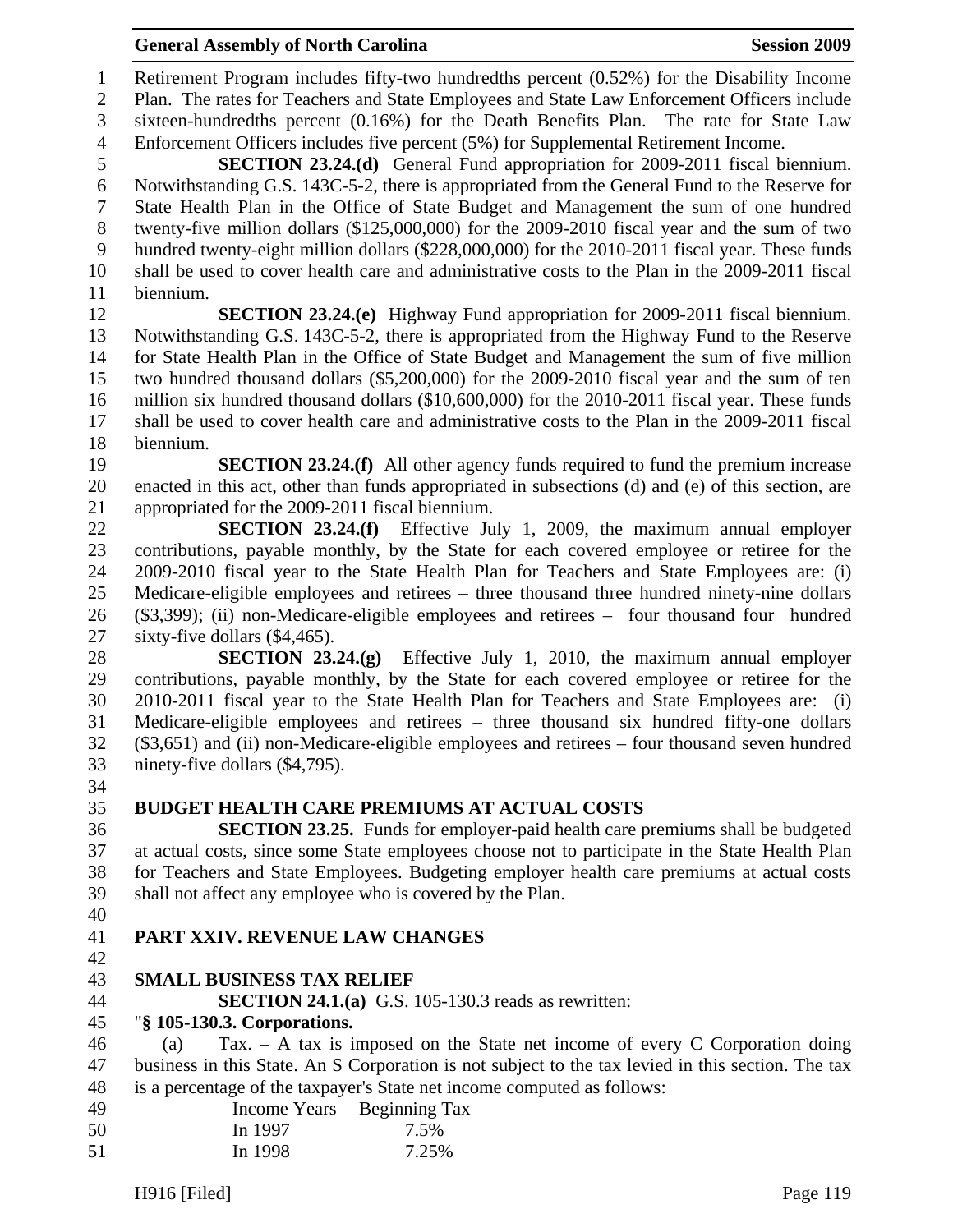|                            |         | <b>General Assembly of North Carolina</b>          |                                                            | <b>Session 2009</b>                                                                                                       |
|----------------------------|---------|----------------------------------------------------|------------------------------------------------------------|---------------------------------------------------------------------------------------------------------------------------|
| $\mathbf{1}$               | In 1999 |                                                    | 7%                                                         |                                                                                                                           |
| $\overline{2}$             |         | <b>After 1999</b>                                  | 6.9%.                                                      |                                                                                                                           |
| 3<br>(b)                   |         |                                                    |                                                            | Exemption. – Before computing the tax in subsection (a) of this section, a $C$                                            |
| $\overline{4}$             |         |                                                    |                                                            | Corporation may subtract from State net income the applicable exemption amount. If the                                    |
| $\mathfrak s$              |         |                                                    |                                                            | corporation is not required to apportion income to this State, the applicable exemption amount                            |
|                            |         |                                                    |                                                            | is the amount provided in the table below based on the corporation's State net income. If the                             |
|                            |         |                                                    |                                                            | corporation is required to apportion income to this State, the applicable exemption amount is                             |
|                            |         |                                                    |                                                            | the product of the corporation's apportionment fraction determined under G.S. 105-130.4(i)                                |
|                            |         |                                                    |                                                            | multiplied by the amount provided in the table below based on the corporation's State net                                 |
| income.                    |         |                                                    |                                                            |                                                                                                                           |
|                            |         | <b>State Net Income</b>                            |                                                            | <b>Exemption Amount</b>                                                                                                   |
|                            |         | \$100,000 or less                                  |                                                            | \$25,000                                                                                                                  |
|                            |         | Over \$100,000 through \$200,000                   |                                                            | \$12,500                                                                                                                  |
|                            |         | Over \$200,000                                     |                                                            | $-0-$ "                                                                                                                   |
|                            |         |                                                    |                                                            | <b>SECTION 24.1.(b)</b> This section is effective for taxable years beginning on or after                                 |
| January 1, 2010.           |         |                                                    |                                                            |                                                                                                                           |
|                            |         |                                                    |                                                            |                                                                                                                           |
|                            |         |                                                    | <b>CIGARETTE INCREASE (\$1.00 INCREASE)</b>                |                                                                                                                           |
|                            |         | "§ 105-113.5. Tax on cigarettes.                   | <b>SECTION 24.2.(a)</b> G.S. 105-113.5 reads as rewritten: |                                                                                                                           |
|                            |         |                                                    |                                                            | A tax is levied on the sale or possession for sale in this State, by a distributor, of all                                |
|                            |         |                                                    |                                                            | cigarettes at the rate of <del>one and three fourths cents <math>(1.75)</math></del> six and three-fourths cents $(6.75)$ |
| per individual cigarette." |         |                                                    |                                                            |                                                                                                                           |
|                            |         |                                                    |                                                            | <b>SECTION 24.2.(b)</b> This section becomes effective September 1, 2009.                                                 |
|                            |         |                                                    |                                                            |                                                                                                                           |
| <b>FOUNDER'S CREDIT</b>    |         |                                                    |                                                            |                                                                                                                           |
|                            |         |                                                    |                                                            | <b>SECTION 24.3.(a)</b> G.S. 105-130.5(b) is amended by adding a new subdivision to                                       |
| read:                      |         |                                                    |                                                            |                                                                                                                           |
| " $(b)$                    |         |                                                    |                                                            | The following deductions from federal taxable income shall be made in determining                                         |
| State net income:          |         |                                                    |                                                            |                                                                                                                           |
|                            |         |                                                    |                                                            |                                                                                                                           |
|                            | (23)    |                                                    |                                                            | The amount of any exclusion of gain for qualified businesses allowed under                                                |
|                            |         |                                                    |                                                            | Part 5 of this Article, to the extent included in federal taxable income, less                                            |
|                            |         |                                                    |                                                            | the amount of the credits recaptured pursuant to G.S. 105-163.021; provided                                               |
|                            |         |                                                    |                                                            | however, that a taxpayer is not required to claim this exclusion."                                                        |
|                            |         |                                                    |                                                            | <b>SECTION 24.3.(b)</b> G.S. 105-134.6(b) is amended by adding a new subdivision to                                       |
| read:                      |         |                                                    |                                                            |                                                                                                                           |
| " $(b)$                    |         |                                                    |                                                            | Deductions. - The following deductions from taxable income shall be made in                                               |
|                            |         |                                                    |                                                            | calculating North Carolina taxable income, to the extent each item is included in taxable                                 |
| income:                    |         |                                                    |                                                            |                                                                                                                           |
|                            |         |                                                    |                                                            |                                                                                                                           |
|                            | (19)    |                                                    |                                                            | The amount of the exclusion of gain for qualified businesses allowed under                                                |
|                            |         |                                                    |                                                            | Part 5 of this Article, less the amount of the credits recaptured pursuant to                                             |
|                            |         | this exclusion."                                   |                                                            | G.S. 105-163.021; provided however, that a taxpayer is not required to claim                                              |
|                            |         |                                                    |                                                            | <b>SECTION 24.3.(c)</b> Part 5 of Article 4 of Chapter 105 of the General Statutes is                                     |
|                            |         | amended by adding the following sections:          |                                                            |                                                                                                                           |
|                            |         | "§ 105-163.020. Exclusion of gain allowed.         |                                                            |                                                                                                                           |
| (a)                        |         |                                                    |                                                            | Election. $-$ A taxpayer may elect to exclude from the taxpayer's income taxable                                          |
|                            |         |                                                    |                                                            | under this Article any gain or other taxable income recognized for federal income tax purposes                            |
|                            |         | from the sale or exchange of qualified securities. |                                                            |                                                                                                                           |
| 51                         |         |                                                    |                                                            |                                                                                                                           |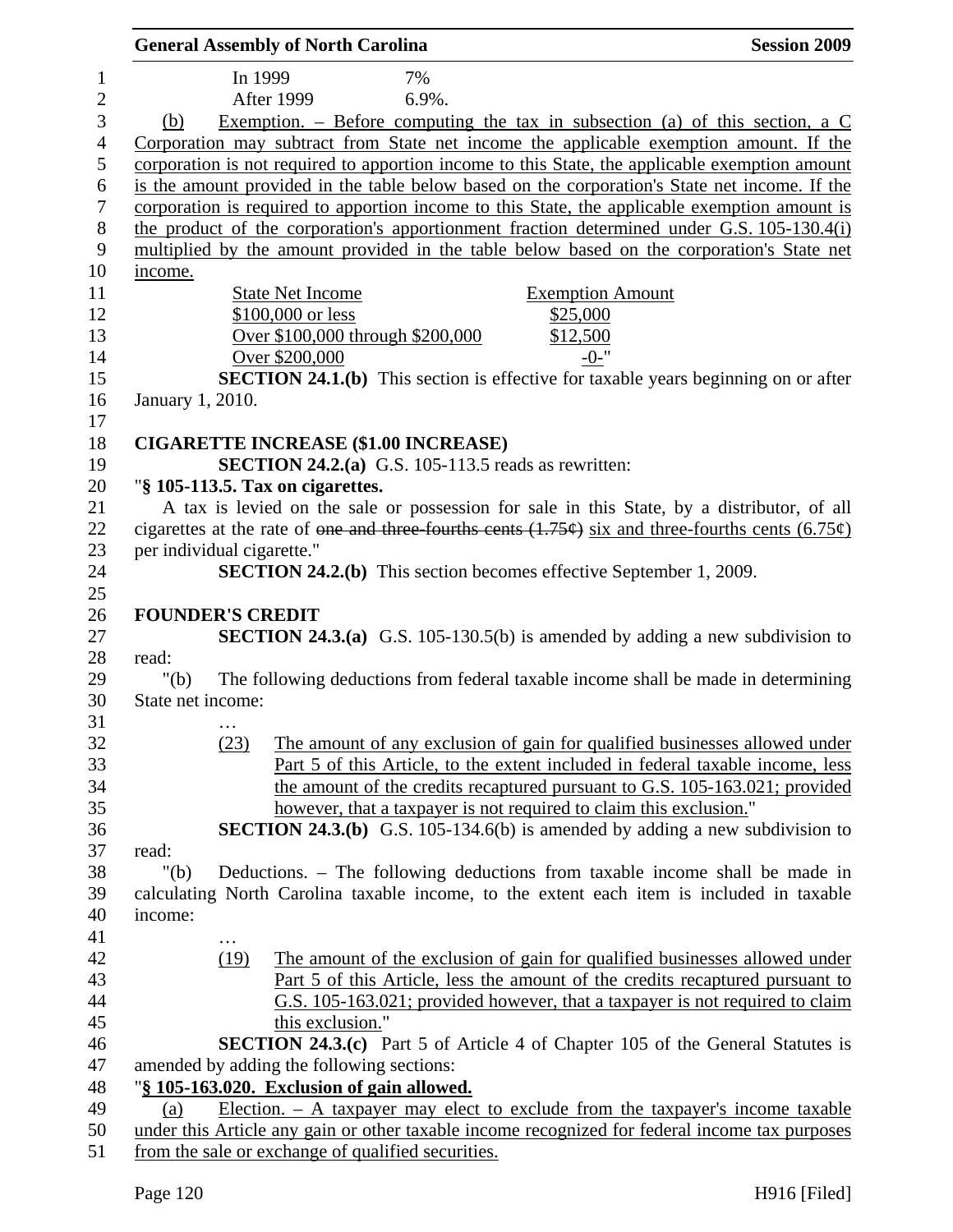|                  |            | <b>General Assembly of North Carolina</b>                                                                                                                                                      | <b>Session 2009</b> |
|------------------|------------|------------------------------------------------------------------------------------------------------------------------------------------------------------------------------------------------|---------------------|
| $\mathbf{1}$     | (b)        | <u>Pass-Through Entity. – Except as provided in subsection (c) of this section, a</u>                                                                                                          |                     |
| $\overline{c}$   |            | taxpayer that is an owner of a pass-through entity may exclude from the taxpayer's income                                                                                                      |                     |
| 3                |            | taxable under this Article an amount equal to the taxpayer's allocated share of the exclusion for                                                                                              |                     |
| $\overline{4}$   |            | which the pass-through entity is eligible under subsection (a) of this section.                                                                                                                |                     |
| 5                | (c)        | <u>Qualified Grantee Pass-Through Entity. – If a taxpayer is an owner of a</u>                                                                                                                 |                     |
| $\boldsymbol{6}$ |            | pass-through entity that was a qualified grantee business at the time of the taxpayer's                                                                                                        |                     |
| $\tau$           |            | investment in the pass-through entity, the taxpayer may exclude from the taxpayer's income                                                                                                     |                     |
| $8\,$            |            | taxable under this Article an amount equal to the gain or other taxable income recognized as a                                                                                                 |                     |
| 9                |            | result of the taxpayer's ownership in the pass-through entity, multiplied by a fraction, the                                                                                                   |                     |
| 10               |            | numerator of which is the total amount invested by the pass-through entity in qualified                                                                                                        |                     |
| 11               |            | businesses and the denominator of which is the total amount invested by the pass-through                                                                                                       |                     |
| 12               |            | entity. For purposes of this subsection, the amounts invested by a pass-through entity shall be                                                                                                |                     |
| 13               |            | the amounts invested immediately before the pass-through entity's sale or exchange producing                                                                                                   |                     |
| 14               |            | the gain or taxable income excluded under this subsection.                                                                                                                                     |                     |
| 15               |            | "§ 105-163.021. Recapture of credit.                                                                                                                                                           |                     |
| 16               |            | If a taxpayer claims an exclusion of gain from income pursuant to G.S. 105-163.020, the                                                                                                        |                     |
| 17               |            | income tax of the taxpayer for the tax year for which the exclusion is claimed shall be increased                                                                                              |                     |
| 18               |            | by the amount of all credits previously claimed by the taxpayer pursuant to G.S. 105-163.011                                                                                                   |                     |
| 19               |            | with respect to qualified securities that (i) have been sold or exchanged and (ii) the gain from                                                                                               |                     |
| 20               |            | which has been excluded pursuant to G.S. 105-163.020.                                                                                                                                          |                     |
| 21               |            | "§ 105-163.022. Qualified securities.                                                                                                                                                          |                     |
| 22               | (a)        | Qualified Security. – Except as otherwise provided in this section, any equity                                                                                                                 |                     |
| 23               |            | security or subordinated debt instrument issued by a qualified business is a qualified security if                                                                                             |                     |
| 24               |            | it satisfies all of the following conditions:                                                                                                                                                  |                     |
| 25               | $\Omega$   | It is originally issued by the business on or after January 1, 2010.                                                                                                                           |                     |
| 26               | (2)        | As of the date of issuance, the issuing business is a qualified business.                                                                                                                      |                     |
| 27               | (3)        | The security or instrument is acquired by the taxpayer at its original issue in                                                                                                                |                     |
| 28               |            | exchange for any tangible or intangible property or benefit to the business,                                                                                                                   |                     |
| 29               |            | including cash, promissory notes, services performed, contracts for services                                                                                                                   |                     |
| 30               |            | to be performed, or other equity securities of the business.                                                                                                                                   |                     |
| 31               | (4)        | It is held by the taxpayer for a continuous period of more than one year.                                                                                                                      |                     |
| 32               | (5)        | No broker's fee or commission or other similar remuneration is paid or given                                                                                                                   |                     |
| 33               |            | directly or indirectly for soliciting the purchase.                                                                                                                                            |                     |
| 34               | <u>(6)</u> | If the security or instrument was purchased by a pass-through entity, the                                                                                                                      |                     |
| 35               |            | entity met the requirements of G.S. 105-163.011(b1) at the time of purchase.                                                                                                                   |                     |
| 36<br>37         | (b)        | Registration. – Securities of a qualified business acquired before the effective date                                                                                                          |                     |
|                  |            | of its registration are not qualified securities. Revocation of the registration of a qualified                                                                                                |                     |
| 38<br>39         |            | business pursuant to G.S. 105-163.010A does not affect the exclusion of gain from qualified<br>securities acquired while the registration was in effect if all conditions for registration are |                     |
| 40               | satisfied. |                                                                                                                                                                                                |                     |
| 41               | (c)        | Effect of Redemptions and Other Distributions. – An equity security or subordinated                                                                                                            |                     |
|                  |            | debt instrument is not a qualified security to the extent the taxpayer purchased it with the                                                                                                   |                     |
| 42<br>43         |            | proceeds of a redemption, dividend, or distribution made by the business that issued the                                                                                                       |                     |
| 44               |            | security or instrument. For the purpose of this subsection, when a business makes a redemption,                                                                                                |                     |
| 45               |            | dividend, or distribution during the four-year period beginning two years before the issuance of                                                                                               |                     |
| 46               |            | securities or instruments to a taxpayer, the taxpayer is considered to have used the proceeds of                                                                                               |                     |
| 47               |            | the redemption, dividend, or distribution toward the purchase of the securities or instruments. A                                                                                              |                     |
| 48               |            | redemption, dividend, or distribution occurs when the business issuing the security or                                                                                                         |                     |
| 49               |            | instrument does either of the following:                                                                                                                                                       |                     |
|                  |            |                                                                                                                                                                                                |                     |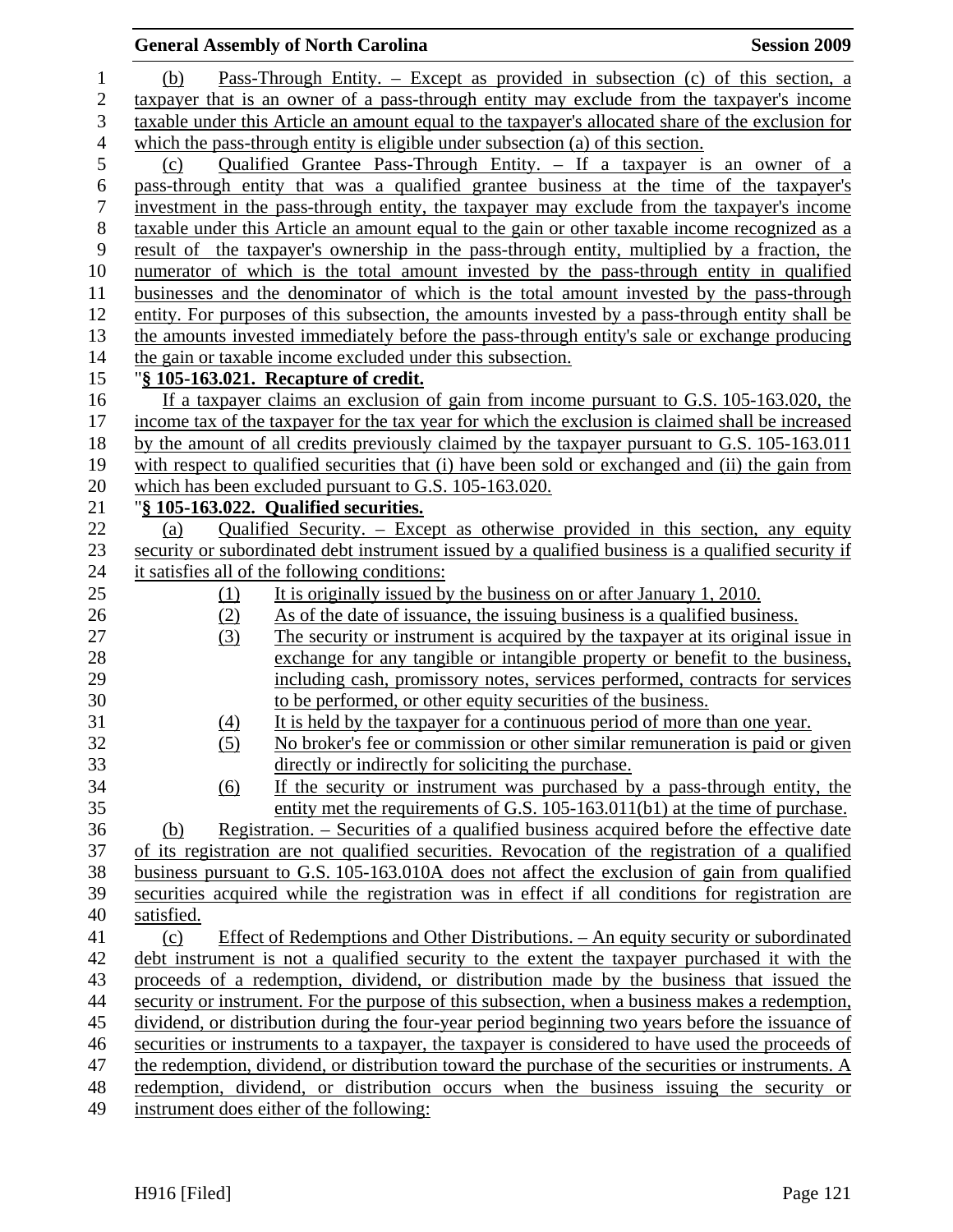|                         | <b>Session 2009</b><br><b>General Assembly of North Carolina</b>                                                                                                                                                                                                                                        |  |
|-------------------------|---------------------------------------------------------------------------------------------------------------------------------------------------------------------------------------------------------------------------------------------------------------------------------------------------------|--|
| $\Omega$                | Purchases, directly or indirectly, any of its outstanding equity securities or<br>subordinated debt, other than qualified securities, from the taxpayer or a                                                                                                                                            |  |
|                         | related person.                                                                                                                                                                                                                                                                                         |  |
| (2)                     | Declares a dividend or makes a distribution with respect to any of its                                                                                                                                                                                                                                  |  |
|                         | outstanding equity securities or subordinated debt, other than qualified                                                                                                                                                                                                                                |  |
|                         | securities, to the taxpayer or a related person. This subdivision does not                                                                                                                                                                                                                              |  |
|                         | apply, however, to a distribution in connection with one of the following:                                                                                                                                                                                                                              |  |
|                         | The reimbursement to the taxpayer of the reasonable costs of<br>a.                                                                                                                                                                                                                                      |  |
|                         | forming, syndicating, managing, and operating the business.                                                                                                                                                                                                                                             |  |
|                         | An increase in the taxpayer's taxes, penalties, or interest to the extent<br><u>b.</u>                                                                                                                                                                                                                  |  |
|                         | the increase is caused by the allocation to the taxpayer of income of                                                                                                                                                                                                                                   |  |
|                         | the business.                                                                                                                                                                                                                                                                                           |  |
|                         | The repayment of principal on subordinated debt is a purchase of the debt except to the                                                                                                                                                                                                                 |  |
|                         | extent the repayment is repayment of principal due on the subordinated debt at its maturity                                                                                                                                                                                                             |  |
|                         | pursuant to the terms of the subordinated debt instrument. If a transaction is treated under                                                                                                                                                                                                            |  |
|                         | section $304(a)$ of the Code as a distribution in redemption of the equity securities of a business,                                                                                                                                                                                                    |  |
|                         | that business has, for the purpose of this subsection, purchased an amount of its equity                                                                                                                                                                                                                |  |
|                         | securities equal to the amount treated as such a distribution under section 304(a) of the Code.                                                                                                                                                                                                         |  |
| (d)                     | Exception for Certain Transactions. – The following transactions are not treated as a                                                                                                                                                                                                                   |  |
|                         | redemption or distribution for the purposes of subsection (c) of this section:                                                                                                                                                                                                                          |  |
| (1)                     | Any deemed liquidation of a business pursuant to section $708(b)(1)(A)$ of                                                                                                                                                                                                                              |  |
|                         | the Code by reason of the business becoming a disregarded entity for federal                                                                                                                                                                                                                            |  |
|                         | tax purposes, to the extent there is not actual distribution of money or other                                                                                                                                                                                                                          |  |
|                         | property to the taxpayer of a related person.                                                                                                                                                                                                                                                           |  |
| (2)                     | Any deemed distribution or redemption by reason of a technical termination                                                                                                                                                                                                                              |  |
|                         | of a business pursuant to section $708(b)(1)(B)$ of the Code to the extent there                                                                                                                                                                                                                        |  |
|                         | is no actual distribution of money or other property to the taxpayer or a                                                                                                                                                                                                                               |  |
|                         | related person.                                                                                                                                                                                                                                                                                         |  |
| (e)                     | Conversion of Other Securities. - Any equity security or subordinated debt                                                                                                                                                                                                                              |  |
|                         | instrument issued by a business and acquired by the taxpayer solely through the conversion of<br>another equity security or subordinated debt instrument that was issued by the business and was<br>a qualified security in the hands of the taxpayer is considered, for the purpose of this section, a |  |
|                         | qualified security in the hands of the taxpayer and acquired by the taxpayer on the date the                                                                                                                                                                                                            |  |
|                         | taxpayer acquired the converted qualified security.                                                                                                                                                                                                                                                     |  |
| (f)                     | <u>Transfers. – In the case of a transfer by gift, by death, or from a pass-through entity</u>                                                                                                                                                                                                          |  |
|                         | to one of its owners, the transferee is considered, for the purpose of this section, to have                                                                                                                                                                                                            |  |
|                         | acquired the qualified security in the same manner as the transferor and to have held it during                                                                                                                                                                                                         |  |
|                         | any continuous period immediately preceding the transfer during which it was held or treated as                                                                                                                                                                                                         |  |
| held by the transferor. |                                                                                                                                                                                                                                                                                                         |  |
|                         | In the case of a transaction described in section 351 or 721 of the Code or a reorganization                                                                                                                                                                                                            |  |
|                         | described in section 368 of the Code, if qualified securities are exchanged for other securities,                                                                                                                                                                                                       |  |
|                         | the other securities are considered, for the purpose of this section, qualified securities acquired                                                                                                                                                                                                     |  |
|                         | on the date the exchanged qualified securities were acquired. In the case of a transaction                                                                                                                                                                                                              |  |
|                         | described in section 351 or 721 of the Code, the newly acquired securities are considered                                                                                                                                                                                                               |  |
|                         | qualified securities, however, only if, immediately after the transaction, the business issuing the                                                                                                                                                                                                     |  |
|                         | securities owns, directly or indirectly, securities representing control, within the meaning of                                                                                                                                                                                                         |  |
|                         | section 368(c) of the Code, of the business whose securities were exchanged.                                                                                                                                                                                                                            |  |
|                         | "§ 105-163.023. Limitations.                                                                                                                                                                                                                                                                            |  |
| (a)                     | Contributions and Exchanges of Property. - In the case of a transaction described in                                                                                                                                                                                                                    |  |
|                         |                                                                                                                                                                                                                                                                                                         |  |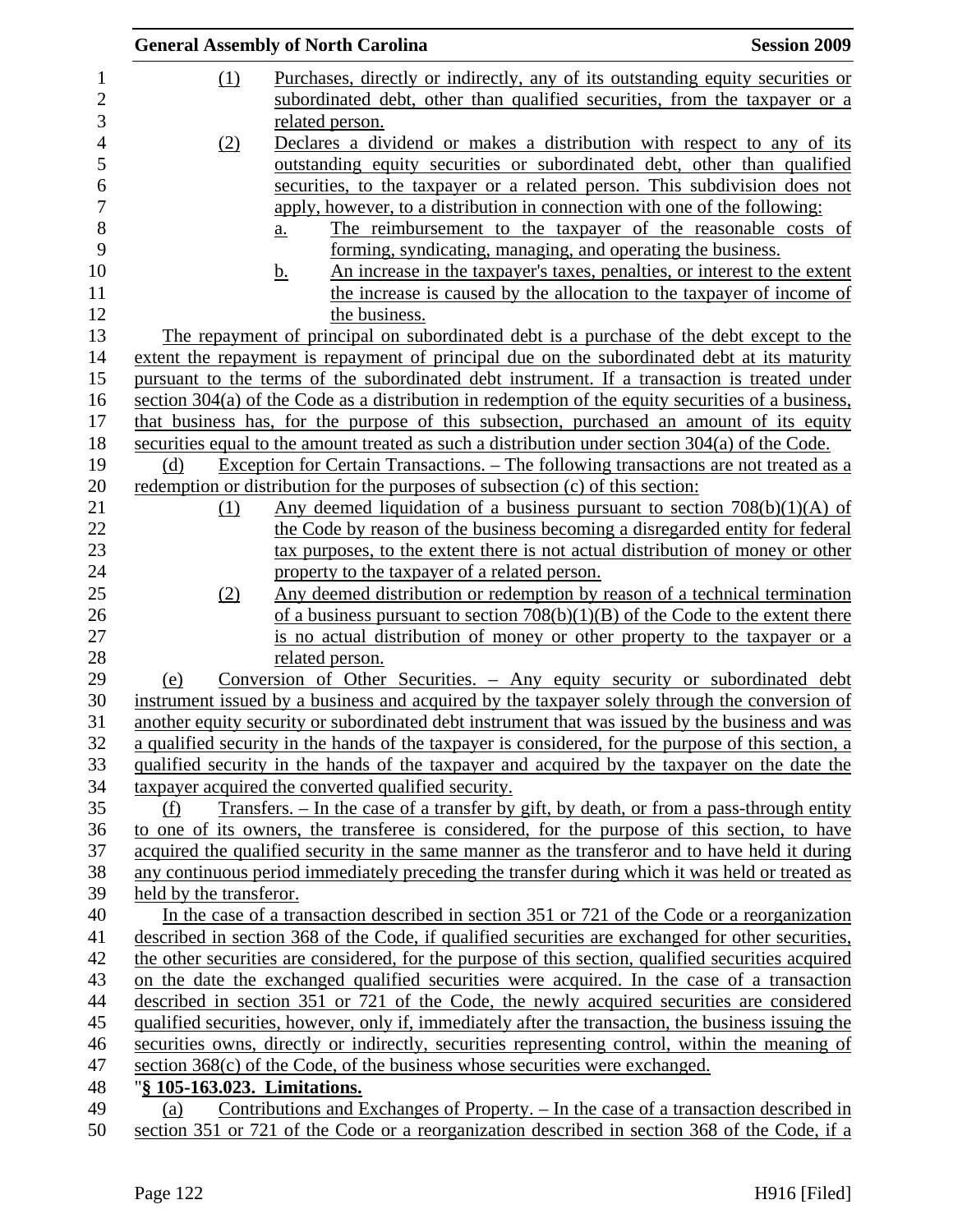|                     | <b>General Assembly of North Carolina</b>                                                                                                                                                                                               | <b>Session 2009</b> |
|---------------------|-----------------------------------------------------------------------------------------------------------------------------------------------------------------------------------------------------------------------------------------|---------------------|
|                     | taxpayer contributes property to or exchanges property with a qualified business, the following                                                                                                                                         |                     |
| <u>rules</u> apply: |                                                                                                                                                                                                                                         |                     |
| <u>(1)</u>          | Qualified securities exchanged for property. – Except as otherwise provided<br>in subdivision (3) of this subsection, a taxpayer who transfers property to a<br>business in exchange for qualified securities in the business must, for |                     |
|                     | purposes of determining North Carolina taxable income, recognize gain<br>equal to the amount by which the fair market value of the property exceeded                                                                                    |                     |
|                     | the taxpayer's basis in the property on the date the property was exchanged                                                                                                                                                             |                     |
|                     | for the qualified securities. This gain must be recognized for the years for<br>which the taxpayer claims an exclusion of gain under this Part with respect                                                                             |                     |
|                     | to the disposition of qualified securities received in exchange for the                                                                                                                                                                 |                     |
| (2)                 | property.<br>Contributions to capital. – Except as otherwise provided in subdivision (3) of                                                                                                                                             |                     |
|                     | this subsection, if the adjusted basis of a qualified security is adjusted due to                                                                                                                                                       |                     |
|                     | a contribution to capital after the date the qualified security was issued                                                                                                                                                              |                     |
|                     | originally, for purposes of determining North Carolina taxable income, the                                                                                                                                                              |                     |
|                     | taxpayer must recognize gain equal to the amount by which the fair market<br>value of the contributed property exceeded the taxpayer's basis in the                                                                                     |                     |
|                     | property on the date the property was contributed. This gain must be                                                                                                                                                                    |                     |
|                     | recognized for the years for which the taxpayer claims an exclusion of gain                                                                                                                                                             |                     |
| (3)                 | under this Part with respect to the disposition of the qualified securities.<br>Disposition of contributed property. $-$ If a qualified business disposes of                                                                            |                     |
|                     | property contributed to it, the disposition occurs before the taxpayer who                                                                                                                                                              |                     |
|                     | contributed the property claims an exclusion of gain pursuant to this Part                                                                                                                                                              |                     |
|                     | with respect to qualified securities affected by the contribution, and the                                                                                                                                                              |                     |
|                     | taxpayer recognizes gain from the disposition, then for purposes of<br>subdivisions (1) and (2) of this subsection, the taxpayer's basis in the                                                                                         |                     |
|                     | contributed property is increased by any gain the taxpayer recognized from                                                                                                                                                              |                     |
|                     | the disposition.                                                                                                                                                                                                                        |                     |
| (b)                 | Transactions That Substantially Reduce the Risk of Loss. – If a taxpayer has entered                                                                                                                                                    |                     |
|                     | into any transaction that substantially reduces the risk of loss from holding the qualified<br>securities, there is no exclusion of gain under this Part from the sale or exchange of the                                               |                     |
|                     | qualified securities unless the taxpayer entered into the transaction on or after January 1, 2010,                                                                                                                                      |                     |
|                     | and elects to recognize gain as if the qualified securities were sold at fair market value on the                                                                                                                                       |                     |
|                     | date the taxpayer first entered into that transaction. The following are examples of a transaction                                                                                                                                      |                     |
| (1)                 | that substantially reduces the risk of loss from holding the qualified securities:<br>The taxpayer or a related person has made a short sale of substantially                                                                           |                     |
|                     | identical property.                                                                                                                                                                                                                     |                     |
| (2)                 | The taxpayer or a related person has acquired an option to sell substantially                                                                                                                                                           |                     |
|                     | identical property at a fixed price."                                                                                                                                                                                                   |                     |
|                     | <b>SECTION 24.3.(d)</b> This section is effective when it becomes law.                                                                                                                                                                  |                     |
|                     | <b>EARNED INCOME TAX CREDIT</b>                                                                                                                                                                                                         |                     |
|                     | <b>SECTION 24.4.(a)</b> G.S. 105-151.31(a) reads as rewritten:                                                                                                                                                                          |                     |
| "(a)                | Credit. – An individual who claims for the taxable year an earned income tax credit                                                                                                                                                     |                     |
|                     | under section 32 of the Code is allowed a credit against the tax imposed by this Part equal to<br>five percent $(5\%)$ six and one-half percent $(6.5\%)$ of the amount of credit the individual                                        |                     |
|                     | qualified for under section 32 of the Code. A nonresident or part-year resident who claims the                                                                                                                                          |                     |
|                     | credit allowed by this section must reduce the amount of the credit by multiplying it by the<br>fraction calculated under G.S. 105-134.5(b) or (c), as appropriate."                                                                    |                     |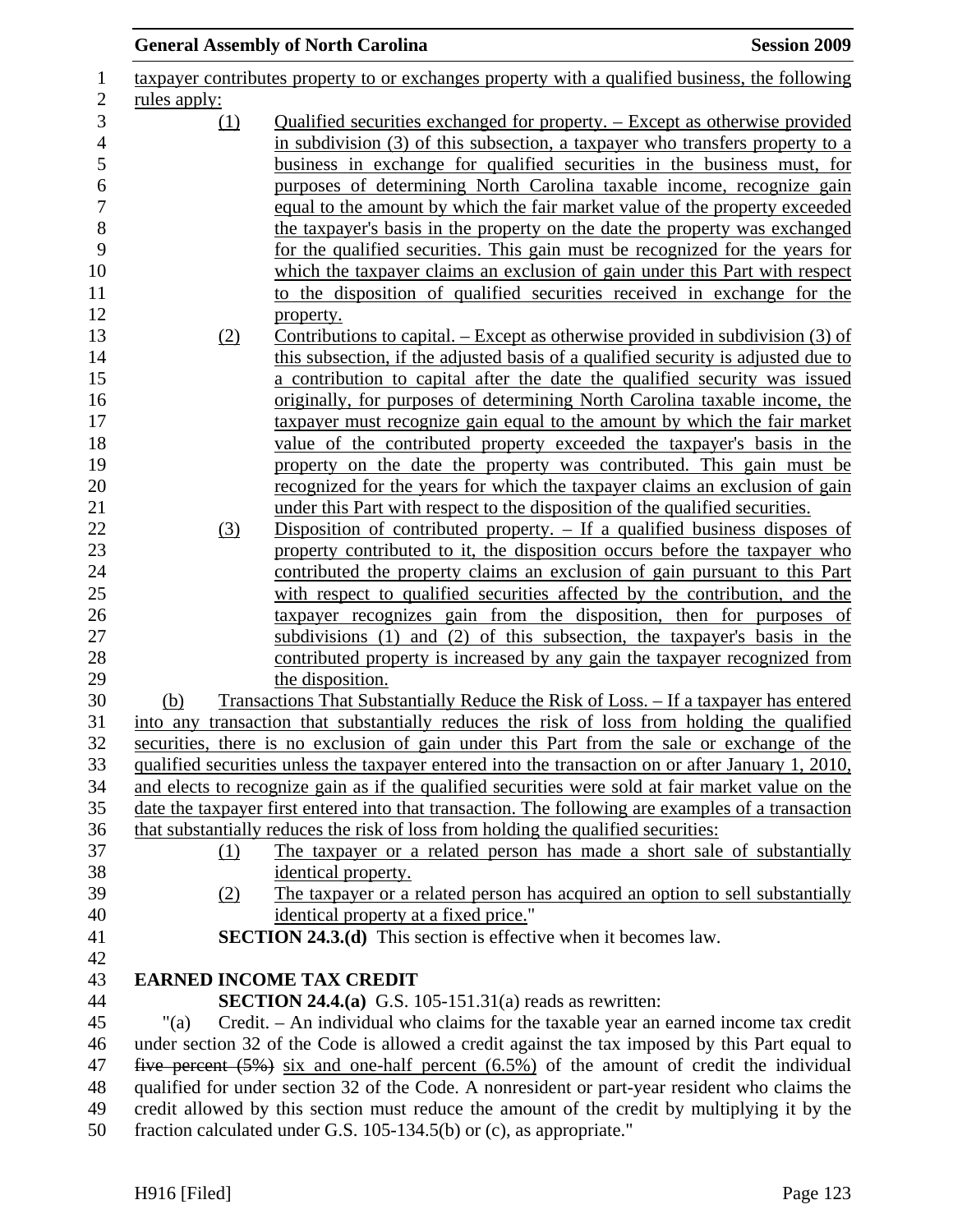|                  | <b>General Assembly of North Carolina</b>                                                                                                                                                         | <b>Session 2009</b> |
|------------------|---------------------------------------------------------------------------------------------------------------------------------------------------------------------------------------------------|---------------------|
| $\mathbf{1}$     | <b>SECTION 24.4.(b)</b> This section is effective for taxable years beginning on or after                                                                                                         |                     |
| $\overline{c}$   | January 1, 2010.                                                                                                                                                                                  |                     |
| 3                |                                                                                                                                                                                                   |                     |
| $\overline{4}$   | <b>OTHER TOBACCO PRODUCTS (18% INCREASE)</b>                                                                                                                                                      |                     |
| 5                | SECTION 24.5. G.S. 105-113.35 reads as rewritten:                                                                                                                                                 |                     |
| $\boldsymbol{6}$ | "§ 105-113.35. Tax on tobacco products other than cigarettes; use of proceeds.                                                                                                                    |                     |
| $\boldsymbol{7}$ | Tax. - An excise tax is levied on tobacco products other than cigarettes at the rate of<br>(a)                                                                                                    |                     |
| $8\,$            | ten percent $(10\%)$ twenty-eight percent $(28\%)$ of the cost price of the products. This tax does                                                                                               |                     |
| 9                | not apply to the following:                                                                                                                                                                       |                     |
| 10               | (1)<br>A tobacco product sold outside the State.                                                                                                                                                  |                     |
| 11               | A tobacco product sold to the federal government.<br>(2)                                                                                                                                          |                     |
| 12               | A sample tobacco product distributed without charge.<br>(3)                                                                                                                                       |                     |
| 13               | Primary Liability. – The wholesale dealer or retail dealer who first acquires or<br>(b)                                                                                                           |                     |
| 14               | otherwise handles tobacco products subject to the tax imposed by this section is liable for the                                                                                                   |                     |
| 15               | tax imposed by this section. A wholesale dealer or retail dealer who brings into this State a                                                                                                     |                     |
| 16<br>17         | tobacco product made outside the State is the first person to handle the tobacco product in this<br>State. A wholesale dealer or retail dealer who is the original consignee of a tobacco product |                     |
| 18               | that is made outside the State and is shipped into the State is the first person to handle the                                                                                                    |                     |
| 19               | tobacco product in this State.                                                                                                                                                                    |                     |
| 20               | Secondary Liability. - A retail dealer who acquires non-tax-paid tobacco products<br>(c)                                                                                                          |                     |
| 21               | subject to the tax imposed by this section from a wholesale dealer is liable for any tax due on                                                                                                   |                     |
| 22               | the tobacco products. A retail dealer who is liable for tax under this subsection may not deduct                                                                                                  |                     |
| 23               | a discount from the amount of tax due when reporting the tax.                                                                                                                                     |                     |
| 24               | Manufacturer's Option. - A manufacturer who is not a retail dealer and who ships<br>(d)                                                                                                           |                     |
| 25               | tobacco products other than cigarettes to either a wholesale dealer or retail dealer licensed                                                                                                     |                     |
| 26               | under this Part may apply to the Secretary to be relieved of paying the tax imposed by this                                                                                                       |                     |
| 27               | section on the tobacco products. Once granted permission, a manufacturer may choose not to                                                                                                        |                     |
| 28               | pay the tax until otherwise notified by the Secretary. To be relieved of payment of the tax                                                                                                       |                     |
| 29               | imposed by this section, a manufacturer must comply with the requirements set by the                                                                                                              |                     |
| 30               | Secretary.                                                                                                                                                                                        |                     |
| 31               | Permission granted under this subsection to a manufacturer to be relieved of paying the tax                                                                                                       |                     |
| 32               | imposed by this section applies to an integrated wholesale dealer with whom the manufacturer                                                                                                      |                     |
| 33               | is an affiliate. A manufacturer must notify the Secretary of any integrated wholesale dealer with                                                                                                 |                     |
| 34               | whom it is an affiliate when the manufacturer applies to the Secretary for permission to be                                                                                                       |                     |
| 35               | relieved of paying the tax and when an integrated wholesale dealer becomes an affiliate of the                                                                                                    |                     |
| 36<br>37         | manufacturer after the Secretary has given the manufacturer permission to be relieved of<br>paying the tax.                                                                                       |                     |
| 38               | If a person is both a manufacturer of cigarettes and a wholesale dealer of tobacco products                                                                                                       |                     |
| 39               | other than cigarettes and the person is granted permission under G.S. 105-113.10 to be relieved                                                                                                   |                     |
| 40               | of paying the cigarette excise tax, the permission applies to the tax imposed by this section on                                                                                                  |                     |
| 41               | tobacco products other than cigarettes. A cigarette manufacturer who becomes a wholesale                                                                                                          |                     |
| 42               | dealer after receiving permission to be relieved of the cigarette excise tax must notify the                                                                                                      |                     |
| 43               | Secretary of the permission received under G.S. 105-113.10 when applying for a license as a                                                                                                       |                     |
| 44               | wholesale dealer.                                                                                                                                                                                 |                     |
| 45               | Use. – Of the funds collected pursuant to this section, the Secretary shall deposit an<br>(e)                                                                                                     |                     |
| 46               | amount equal to three percent $(3%)$ twenty-one percent $(21%)$ of the cost price of the products                                                                                                 |                     |
| 47               | to the General Fund, and the Secretary shall remit the remainder of the funds to the University                                                                                                   |                     |
| 48               | Cancer Research Fund established pursuant to G.S. 116-29.1."                                                                                                                                      |                     |
| 49               |                                                                                                                                                                                                   |                     |
| 50               | <b>WATERSENSE SALES TAX HOLIDAY</b>                                                                                                                                                               |                     |
| 51               | <b>SECTION 24.6.</b> G.S. 105-164.13D reads as rewritten:                                                                                                                                         |                     |
|                  |                                                                                                                                                                                                   |                     |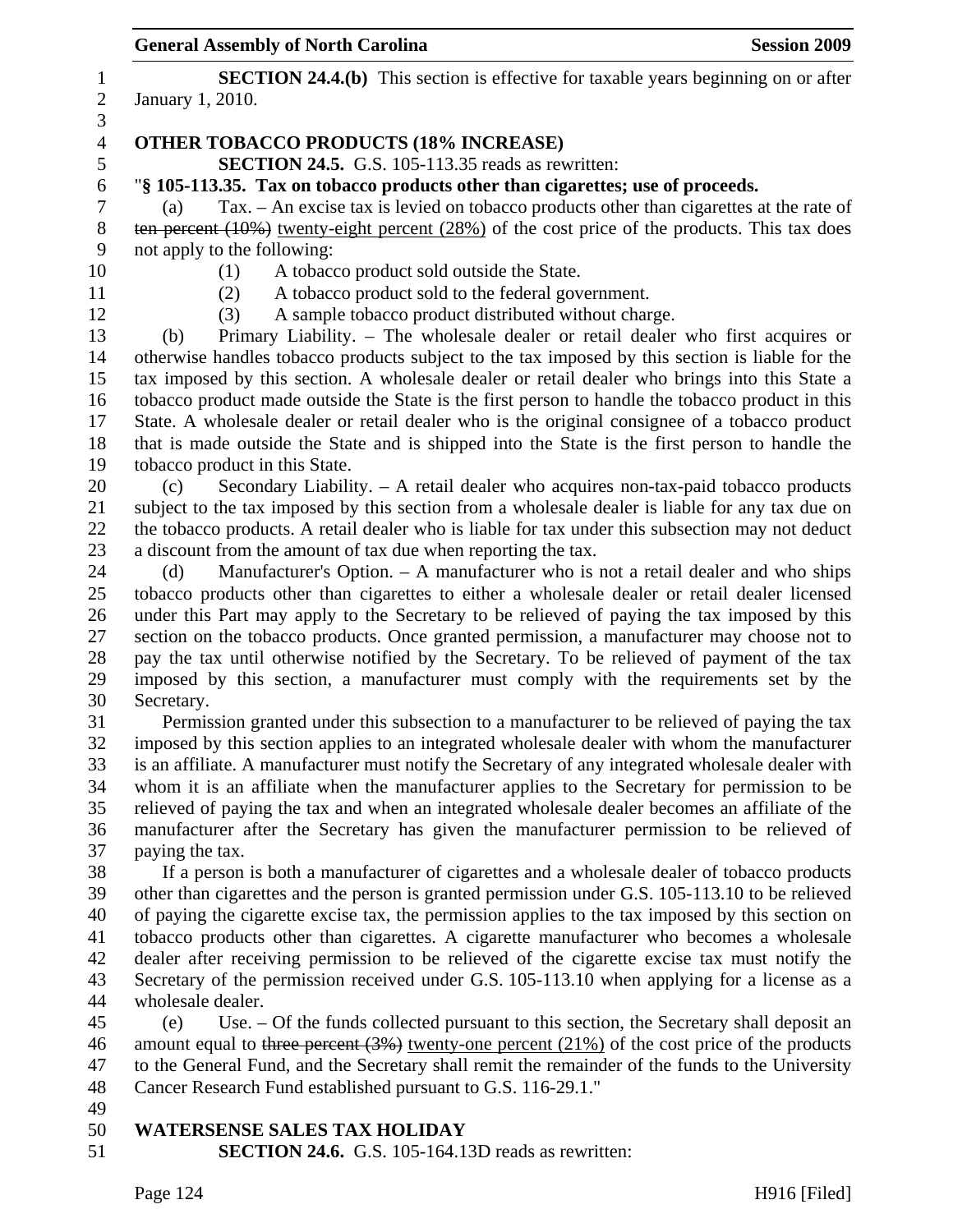|     |                   | <b>General Assembly of North Carolina</b><br><b>Session 2009</b>                                                                                                                           |
|-----|-------------------|--------------------------------------------------------------------------------------------------------------------------------------------------------------------------------------------|
|     |                   | "\\$ 105-164.13D. Sales and use tax holiday for Energy Star and WaterSense qualified                                                                                                       |
|     |                   |                                                                                                                                                                                            |
|     |                   | The taxes imposed by this Article do not apply to the Energy Star and WaterSense                                                                                                           |
|     |                   | qualified products listed in this section if sold between 12:01 A.M. on the first Friday of                                                                                                |
|     |                   | November and 11:59 P.M. the following Sunday. The qualified products are:                                                                                                                  |
|     |                   | Clothes washers.                                                                                                                                                                           |
|     |                   | Freezers and refrigerators.                                                                                                                                                                |
|     |                   | Central air conditioners and room air conditioners.                                                                                                                                        |
|     |                   | Air-source heat pumps and geothermal heat pumps.                                                                                                                                           |
|     |                   | Ceiling fans.<br>Dehumidifiers.                                                                                                                                                            |
|     |                   | Programmable thermostats.                                                                                                                                                                  |
|     |                   | WaterSense labeled toilets.                                                                                                                                                                |
|     |                   | WaterSense labeled faucets.                                                                                                                                                                |
|     |                   | The exemption allowed by this section does not apply to the following:                                                                                                                     |
|     |                   | The sale of a product for use in a trade or business.                                                                                                                                      |
|     |                   | The rental of a product."                                                                                                                                                                  |
|     |                   |                                                                                                                                                                                            |
|     |                   | PROFESSIONAL BUSINESS FEES                                                                                                                                                                 |
|     |                   | <b>SECTION 24.7.</b> G.S. 105-41 reads as rewritten:                                                                                                                                       |
|     |                   | "§ 105-41. Attorneys-at-law and other professionals.                                                                                                                                       |
|     |                   | Every individual in this State who practices a profession or engages in a business                                                                                                         |
|     |                   | and is included in the list below must obtain from the Secretary a statewide license for the                                                                                               |
|     |                   | privilege of practicing the profession or engaging in the business. A license required by this                                                                                             |
|     |                   | section is not transferable to another person. The tax for each license is fifty dollars (\$50.00)                                                                                         |
|     |                   |                                                                                                                                                                                            |
|     | (1)               | An attorney-at-law.                                                                                                                                                                        |
|     | (2)               | A physician, a veterinarian, a surgeon, an osteopath, a chiropractor, a                                                                                                                    |
|     |                   | chiropodist, a dentist, an ophthalmologist, an optician, an optometrist, or                                                                                                                |
|     |                   | another person who practices a professional art of healing.                                                                                                                                |
|     |                   | A professional engineer, as defined in G.S. 89C-3.                                                                                                                                         |
|     |                   | A registered land surveyor, as defined in G.S. 89C-3.                                                                                                                                      |
|     |                   | An architect.                                                                                                                                                                              |
|     |                   | A landscape architect.                                                                                                                                                                     |
|     |                   | A photographer, a canvasser for any photographer, or an agent of a                                                                                                                         |
|     |                   | photographer in transmitting photographs to be copied, enlarged, or colored.                                                                                                               |
|     |                   | A real estate broker or a real estate salesman, as defined in G.S. 93A-2. A                                                                                                                |
|     |                   | real estate broker or a real estate salesman who is also a real estate appraiser                                                                                                           |
|     |                   | is required to obtain only one license under this section to cover both                                                                                                                    |
|     |                   | activities.                                                                                                                                                                                |
|     |                   | A real estate appraiser, as defined in G.S. 93E-1-4. A real estate appraiser                                                                                                               |
|     |                   | who is also a real estate broker or a real estate salesman is required to obtain<br>only one license under this section to cover both activities.                                          |
|     |                   | A person who solicits or negotiates loans on real estate as agent for another                                                                                                              |
|     |                   | for a commission, brokerage, or other compensation.                                                                                                                                        |
|     |                   | A mortician or embalmer licensed under G.S. 90-210.25.                                                                                                                                     |
|     | (12)              | A home inspector licensed under Article 9F of Chapter 143 of the General                                                                                                                   |
|     |                   |                                                                                                                                                                                            |
|     |                   |                                                                                                                                                                                            |
| (b) |                   | Statutes.<br>The following persons are exempt from the tax:                                                                                                                                |
|     | (a)<br>(b)<br>(a) | products.<br>(1)<br>(2)<br>(3)<br>(4)<br>(5)<br>(6)<br>(7)<br>(8)<br>(9)<br>(1)<br>(2)<br>two hundred dollars (\$200.00).<br>(3)<br>(4)<br>(5)<br>(6)<br>(7)<br>(8)<br>(9)<br>(10)<br>(11) |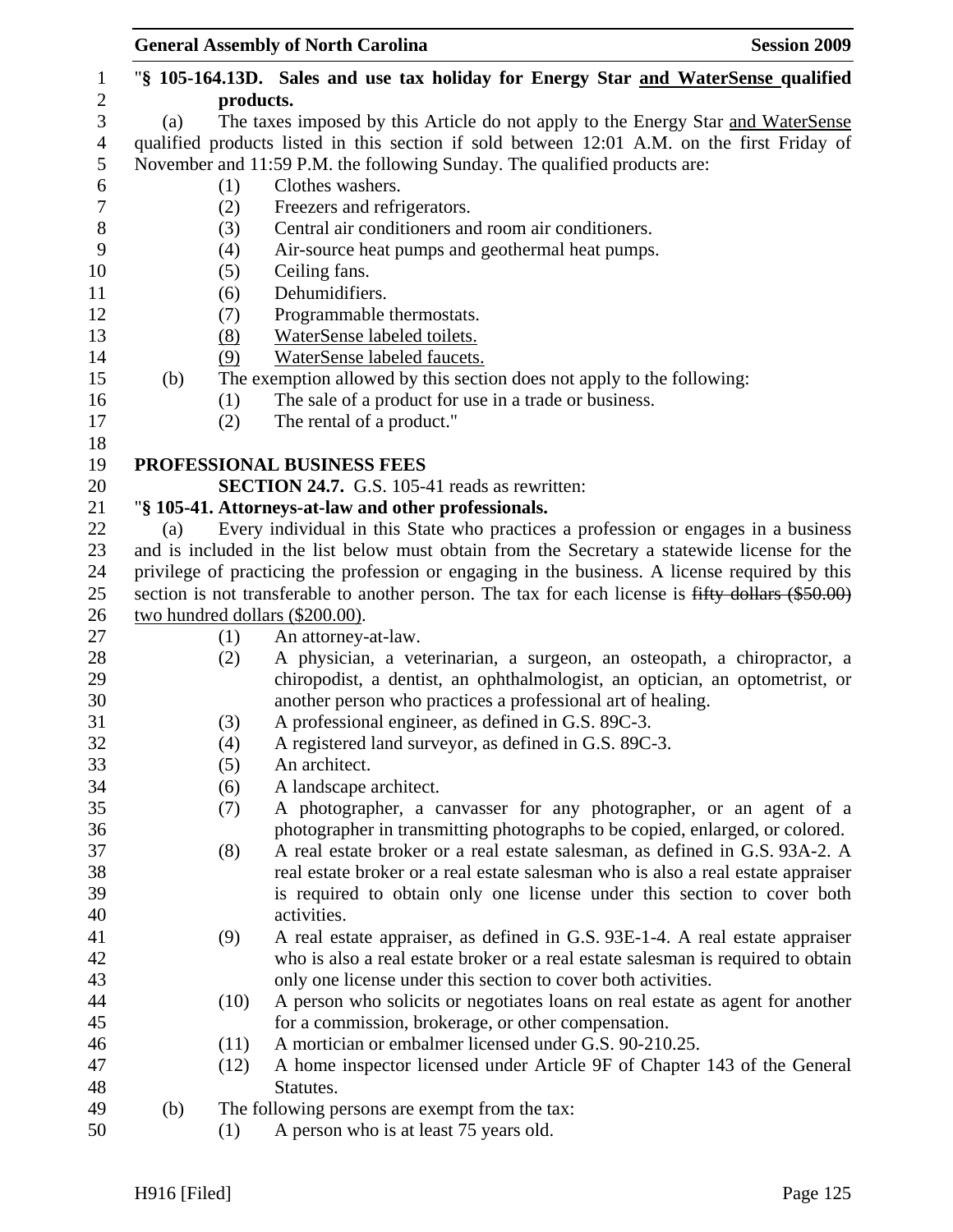|                      | <b>General Assembly of North Carolina</b>                                                                                                                                                                                                                                                                          | <b>Session 2009</b> |
|----------------------|--------------------------------------------------------------------------------------------------------------------------------------------------------------------------------------------------------------------------------------------------------------------------------------------------------------------|---------------------|
| (2)                  | A person practicing the professional art of healing for a fee or reward, if the<br>person is an adherent of an established church or religious organization and<br>confines the healing practice to prayer or spiritual means.                                                                                     |                     |
| (3)                  | A blind person engaging in a trade or profession as a sole proprietor. A<br>"blind person" means any person who is totally blind or whose central visual<br>acuity does not exceed 20/200 in the better eye with correcting lenses, or                                                                             |                     |
|                      | where the widest diameter of visual field subtends an angle no greater than                                                                                                                                                                                                                                        |                     |
|                      | 20 degrees. This exemption shall not extend to any sole proprietor who<br>permits more than one person other than the proprietor to work regularly in<br>connection with the trade or profession for remuneration or recompense of<br>any kind, unless the other person in excess of one so remunerated is a blind |                     |
| (c)                  | person.<br>Every person engaged in the public practice of accounting as a principal, or as a                                                                                                                                                                                                                       |                     |
|                      | manager of the business of public accountant, shall pay for such license fifty dollars (\$50.00)                                                                                                                                                                                                                   |                     |
|                      | two hundred dollars (\$200.00), and in addition shall pay a license of twelve dollars and fifty                                                                                                                                                                                                                    |                     |
|                      | cents (\$12.50) for each person employed who is engaged in the capacity of supervising or                                                                                                                                                                                                                          |                     |
|                      | handling the work of auditing, devising or installing systems of accounts."                                                                                                                                                                                                                                        |                     |
|                      |                                                                                                                                                                                                                                                                                                                    |                     |
|                      | <b>CAREGIVER TAX CREDIT</b>                                                                                                                                                                                                                                                                                        |                     |
| new section to read: | <b>SECTION 24.8.(a)</b> Chapter 105 of the General Statutes is amended by adding a                                                                                                                                                                                                                                 |                     |
|                      | "§ 105-151.33. Caregiver tax credit.                                                                                                                                                                                                                                                                               |                     |
| (a)                  | $Credit. - A taxpayer shall be allowed a credit against the tax imposed by this Part$                                                                                                                                                                                                                              |                     |
|                      | for qualified caregiving expenses in an amount not to exceed ten percent (10%) of the total                                                                                                                                                                                                                        |                     |
|                      | amount expended for qualified caregiving expenses. In no event shall the amount of the tax                                                                                                                                                                                                                         |                     |
|                      | credit exceed one hundred fifty dollars (\$150.00) or the taxpayer's income tax liability,                                                                                                                                                                                                                         |                     |
|                      | whichever is less. No taxpayer shall be entitled to such credit with respect to the same                                                                                                                                                                                                                           |                     |
|                      | qualified caregiving expenses claimed by another taxpayer.                                                                                                                                                                                                                                                         |                     |
| (b)                  | As used in this Code section, the term:                                                                                                                                                                                                                                                                            |                     |
| (1)                  | Qualified caregiving expenses' means payments by the taxpayer for home                                                                                                                                                                                                                                             |                     |
|                      | health agency services, personal care services, personal care attendant                                                                                                                                                                                                                                            |                     |
|                      | services, homemaker services, adult day care, respite care, or health care                                                                                                                                                                                                                                         |                     |
|                      | equipment and supplies which equipment and supplies have been determined                                                                                                                                                                                                                                           |                     |
|                      | to be medically necessary by a physician which services, care, or equipment                                                                                                                                                                                                                                        |                     |
|                      | and supplies are:<br>Provided to the qualifying family member; and                                                                                                                                                                                                                                                 |                     |
|                      | <u>a.</u><br>Purchased or obtained from an organization or individual not related<br>b.                                                                                                                                                                                                                            |                     |
|                      | to the taxpayer or the qualifying family member.                                                                                                                                                                                                                                                                   |                     |
| (2)                  | 'Qualifying family member' means the taxpayer or an individual who is                                                                                                                                                                                                                                              |                     |
|                      | related to the taxpayer by blood, marriage, or adoption and who:                                                                                                                                                                                                                                                   |                     |
|                      | Is at least 62 years of age; or<br><u>a.</u>                                                                                                                                                                                                                                                                       |                     |
|                      | <u>b.</u><br>Has been determined to be disabled by the Social Security                                                                                                                                                                                                                                             |                     |
|                      | Administration.                                                                                                                                                                                                                                                                                                    |                     |
| (c)                  | A taxpayer shall only be authorized to claim and receive the credit under this Code                                                                                                                                                                                                                                |                     |
|                      | section if the taxpayer's North Carolina taxable net income does not exceed forty thousand                                                                                                                                                                                                                         |                     |
|                      | dollars (\$40,000.00) in the taxable year for which the credit under this Code section is claimed.                                                                                                                                                                                                                 |                     |
| (d)                  | In no event shall the amount of the tax credit exceed the taxpayer's income tax                                                                                                                                                                                                                                    |                     |
|                      | liability. Any unused tax credit shall not be allowed to be carried forward to apply to the                                                                                                                                                                                                                        |                     |
|                      | taxpayer's succeeding years' tax liability. No such tax credit shall be allowed the taxpayer                                                                                                                                                                                                                       |                     |
|                      | against prior years' tax liability.                                                                                                                                                                                                                                                                                |                     |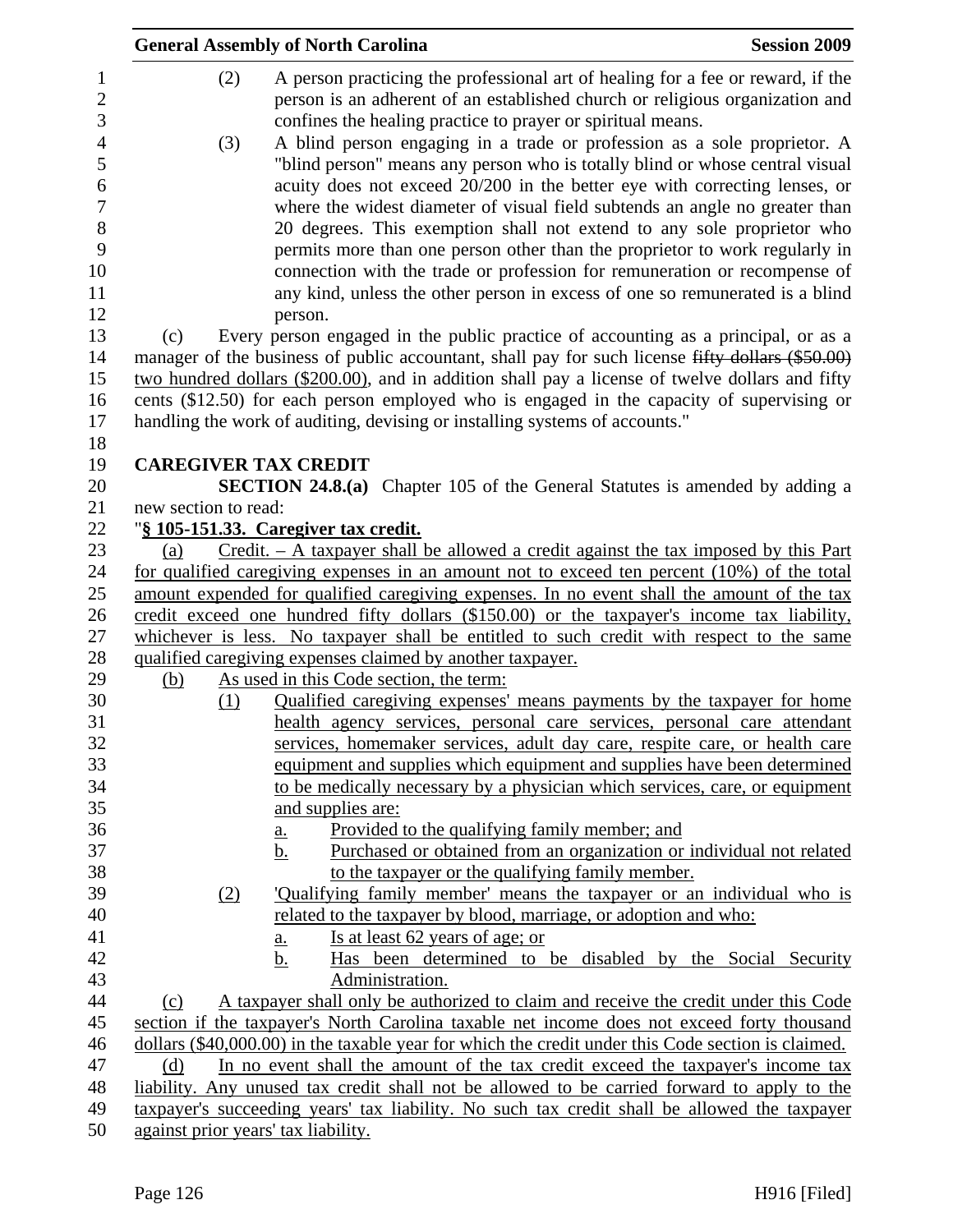| No credit shall be allowed under this Code section with respect to any qualifying<br>1<br>(e)<br>$\mathbf{2}$<br>caregiving expenses either deducted or subtracted by the taxpayer in arriving at North Carolina<br>$\mathfrak{Z}$<br>taxable net income or with respect to any qualified caregiving expenses for which amounts<br>$\overline{4}$<br>were excluded from North Carolina taxable net income."<br>$\mathfrak s$<br><b>SECTION 24.8.(b)</b> This section becomes effective January 1, 2010, and applies to<br>$\boldsymbol{6}$<br>all taxable years beginning on or after that date.<br>$\tau$<br>$8\,$<br>PART XXV. CAPITAL APPROPRIATIONS<br>9<br>10<br><b>GENERAL FUND CAPITAL APPROPRIATIONS/INTRODUCTION</b><br><b>SECTION 25.1.</b> The appropriations made by the 2009 General Assembly for<br>11<br>12<br>capital improvements are for constructing, repairing, or renovating State buildings, utilities, and<br>other capital facilities, for acquiring sites for them where necessary, and acquiring buildings<br>13<br>14<br>and land for State government purposes.<br>15<br>16<br><b>CAPITAL APPROPRIATIONS/GENERAL FUND</b><br><b>SECTION 25.2.</b> There is appropriated from the General Fund for the 2009-2010<br>17<br>18<br>fiscal year the following amount for capital improvements:<br>19<br>20<br><b>Capital Improvements - General Fund</b><br>2009-2010 | <b>Session 2009</b> |
|----------------------------------------------------------------------------------------------------------------------------------------------------------------------------------------------------------------------------------------------------------------------------------------------------------------------------------------------------------------------------------------------------------------------------------------------------------------------------------------------------------------------------------------------------------------------------------------------------------------------------------------------------------------------------------------------------------------------------------------------------------------------------------------------------------------------------------------------------------------------------------------------------------------------------------------------------------------------------------------------------------------------------------------------------------------------------------------------------------------------------------------------------------------------------------------------------------------------------------------------------------------------------------------------------------------------------------------------------------------------------------------------|---------------------|
|                                                                                                                                                                                                                                                                                                                                                                                                                                                                                                                                                                                                                                                                                                                                                                                                                                                                                                                                                                                                                                                                                                                                                                                                                                                                                                                                                                                              |                     |
|                                                                                                                                                                                                                                                                                                                                                                                                                                                                                                                                                                                                                                                                                                                                                                                                                                                                                                                                                                                                                                                                                                                                                                                                                                                                                                                                                                                              |                     |
|                                                                                                                                                                                                                                                                                                                                                                                                                                                                                                                                                                                                                                                                                                                                                                                                                                                                                                                                                                                                                                                                                                                                                                                                                                                                                                                                                                                              |                     |
|                                                                                                                                                                                                                                                                                                                                                                                                                                                                                                                                                                                                                                                                                                                                                                                                                                                                                                                                                                                                                                                                                                                                                                                                                                                                                                                                                                                              |                     |
|                                                                                                                                                                                                                                                                                                                                                                                                                                                                                                                                                                                                                                                                                                                                                                                                                                                                                                                                                                                                                                                                                                                                                                                                                                                                                                                                                                                              |                     |
|                                                                                                                                                                                                                                                                                                                                                                                                                                                                                                                                                                                                                                                                                                                                                                                                                                                                                                                                                                                                                                                                                                                                                                                                                                                                                                                                                                                              |                     |
|                                                                                                                                                                                                                                                                                                                                                                                                                                                                                                                                                                                                                                                                                                                                                                                                                                                                                                                                                                                                                                                                                                                                                                                                                                                                                                                                                                                              |                     |
|                                                                                                                                                                                                                                                                                                                                                                                                                                                                                                                                                                                                                                                                                                                                                                                                                                                                                                                                                                                                                                                                                                                                                                                                                                                                                                                                                                                              |                     |
|                                                                                                                                                                                                                                                                                                                                                                                                                                                                                                                                                                                                                                                                                                                                                                                                                                                                                                                                                                                                                                                                                                                                                                                                                                                                                                                                                                                              |                     |
| 21                                                                                                                                                                                                                                                                                                                                                                                                                                                                                                                                                                                                                                                                                                                                                                                                                                                                                                                                                                                                                                                                                                                                                                                                                                                                                                                                                                                           |                     |
| 22<br>Department of Environment and Natural Resources                                                                                                                                                                                                                                                                                                                                                                                                                                                                                                                                                                                                                                                                                                                                                                                                                                                                                                                                                                                                                                                                                                                                                                                                                                                                                                                                        |                     |
| 23<br>Water Resources Development Projects<br>17,600,000                                                                                                                                                                                                                                                                                                                                                                                                                                                                                                                                                                                                                                                                                                                                                                                                                                                                                                                                                                                                                                                                                                                                                                                                                                                                                                                                     |                     |
| University of North Carolina at Chapel Hill<br>24<br>25                                                                                                                                                                                                                                                                                                                                                                                                                                                                                                                                                                                                                                                                                                                                                                                                                                                                                                                                                                                                                                                                                                                                                                                                                                                                                                                                      |                     |
| <b>Biomedical Research Imaging Center</b><br>10,000,000                                                                                                                                                                                                                                                                                                                                                                                                                                                                                                                                                                                                                                                                                                                                                                                                                                                                                                                                                                                                                                                                                                                                                                                                                                                                                                                                      |                     |
| TOTAL CAPITAL IMPROVEMENTS - GENERAL FUND<br>\$27,600,000<br>26<br>27                                                                                                                                                                                                                                                                                                                                                                                                                                                                                                                                                                                                                                                                                                                                                                                                                                                                                                                                                                                                                                                                                                                                                                                                                                                                                                                        |                     |
| <b>WATER RESOURCES DEVELOPMENT PROJECT FUNDS</b><br>28                                                                                                                                                                                                                                                                                                                                                                                                                                                                                                                                                                                                                                                                                                                                                                                                                                                                                                                                                                                                                                                                                                                                                                                                                                                                                                                                       |                     |
| SECTION 25.3.(a) The Department of Environment and Natural Resources shall<br>29                                                                                                                                                                                                                                                                                                                                                                                                                                                                                                                                                                                                                                                                                                                                                                                                                                                                                                                                                                                                                                                                                                                                                                                                                                                                                                             |                     |
| allocate the funds appropriated in this act for water resources development projects to the<br>30                                                                                                                                                                                                                                                                                                                                                                                                                                                                                                                                                                                                                                                                                                                                                                                                                                                                                                                                                                                                                                                                                                                                                                                                                                                                                            |                     |
| following projects whose costs are as indicated:<br>31                                                                                                                                                                                                                                                                                                                                                                                                                                                                                                                                                                                                                                                                                                                                                                                                                                                                                                                                                                                                                                                                                                                                                                                                                                                                                                                                       |                     |
| <b>Name of Project</b><br>32                                                                                                                                                                                                                                                                                                                                                                                                                                                                                                                                                                                                                                                                                                                                                                                                                                                                                                                                                                                                                                                                                                                                                                                                                                                                                                                                                                 | 2009-2010           |
| 33<br>(1)<br><b>AIWW</b> Dredging                                                                                                                                                                                                                                                                                                                                                                                                                                                                                                                                                                                                                                                                                                                                                                                                                                                                                                                                                                                                                                                                                                                                                                                                                                                                                                                                                            |                     |
| 34<br><b>Aquatic Obstruction Removal - Statewide</b><br>(2)                                                                                                                                                                                                                                                                                                                                                                                                                                                                                                                                                                                                                                                                                                                                                                                                                                                                                                                                                                                                                                                                                                                                                                                                                                                                                                                                  | 300,000             |
| 35<br><b>Aquatic Plant Control</b><br>(3)                                                                                                                                                                                                                                                                                                                                                                                                                                                                                                                                                                                                                                                                                                                                                                                                                                                                                                                                                                                                                                                                                                                                                                                                                                                                                                                                                    | 300,000             |
| 36<br>(4)<br>B. Everett Jordan Lake Water Supply Storage                                                                                                                                                                                                                                                                                                                                                                                                                                                                                                                                                                                                                                                                                                                                                                                                                                                                                                                                                                                                                                                                                                                                                                                                                                                                                                                                     | 200,000             |
| 37<br>(5)<br><b>Bald Head Island Beach Renourishment</b>                                                                                                                                                                                                                                                                                                                                                                                                                                                                                                                                                                                                                                                                                                                                                                                                                                                                                                                                                                                                                                                                                                                                                                                                                                                                                                                                     | 5,000,000           |
| 38<br><b>Beaufort Harbor Maintenance</b><br>(6)                                                                                                                                                                                                                                                                                                                                                                                                                                                                                                                                                                                                                                                                                                                                                                                                                                                                                                                                                                                                                                                                                                                                                                                                                                                                                                                                              | 50,000              |
| 39<br>(7)<br><b>Belhaven Harbor Feasibility</b><br>40<br><b>Bogue Banks Beach Protection</b>                                                                                                                                                                                                                                                                                                                                                                                                                                                                                                                                                                                                                                                                                                                                                                                                                                                                                                                                                                                                                                                                                                                                                                                                                                                                                                 |                     |
| (8)<br>41<br>Carolina Beach Renourishment<br>(9)                                                                                                                                                                                                                                                                                                                                                                                                                                                                                                                                                                                                                                                                                                                                                                                                                                                                                                                                                                                                                                                                                                                                                                                                                                                                                                                                             | 738,000             |
| 42<br>Carolina Beach South (Kure Beach) Renourishment<br>(10)                                                                                                                                                                                                                                                                                                                                                                                                                                                                                                                                                                                                                                                                                                                                                                                                                                                                                                                                                                                                                                                                                                                                                                                                                                                                                                                                | 842,000             |
| 43<br>(11)<br>Concord Stream Restoration (Cabarrus County)                                                                                                                                                                                                                                                                                                                                                                                                                                                                                                                                                                                                                                                                                                                                                                                                                                                                                                                                                                                                                                                                                                                                                                                                                                                                                                                                   | 350,000             |
| <b>Currituck Sound Environmental Restoration</b><br>44<br>(12)                                                                                                                                                                                                                                                                                                                                                                                                                                                                                                                                                                                                                                                                                                                                                                                                                                                                                                                                                                                                                                                                                                                                                                                                                                                                                                                               | 100,000             |
| 45<br>(13)<br>Dredging Contingency Fund                                                                                                                                                                                                                                                                                                                                                                                                                                                                                                                                                                                                                                                                                                                                                                                                                                                                                                                                                                                                                                                                                                                                                                                                                                                                                                                                                      |                     |
| <b>Emerald Isle Boat Launch</b><br>46<br>(14)                                                                                                                                                                                                                                                                                                                                                                                                                                                                                                                                                                                                                                                                                                                                                                                                                                                                                                                                                                                                                                                                                                                                                                                                                                                                                                                                                | 1,000,000           |
| 47<br>John H. Kerr Dam and Reservoir<br>(15)                                                                                                                                                                                                                                                                                                                                                                                                                                                                                                                                                                                                                                                                                                                                                                                                                                                                                                                                                                                                                                                                                                                                                                                                                                                                                                                                                 |                     |
| 48<br>Little Fork Creek (Rendezvous State Park)<br>(16)                                                                                                                                                                                                                                                                                                                                                                                                                                                                                                                                                                                                                                                                                                                                                                                                                                                                                                                                                                                                                                                                                                                                                                                                                                                                                                                                      | 400,000             |
| 49<br>(17)<br>Manteo (Shallowbag) Bay Maintenance Dredging                                                                                                                                                                                                                                                                                                                                                                                                                                                                                                                                                                                                                                                                                                                                                                                                                                                                                                                                                                                                                                                                                                                                                                                                                                                                                                                                   |                     |
| 50<br>Morehead City Harbor Maintenance<br>(18)                                                                                                                                                                                                                                                                                                                                                                                                                                                                                                                                                                                                                                                                                                                                                                                                                                                                                                                                                                                                                                                                                                                                                                                                                                                                                                                                               |                     |
| Mountain to the Sea Trail - Water Based Recreation<br>51<br>(19)                                                                                                                                                                                                                                                                                                                                                                                                                                                                                                                                                                                                                                                                                                                                                                                                                                                                                                                                                                                                                                                                                                                                                                                                                                                                                                                             | 250,000             |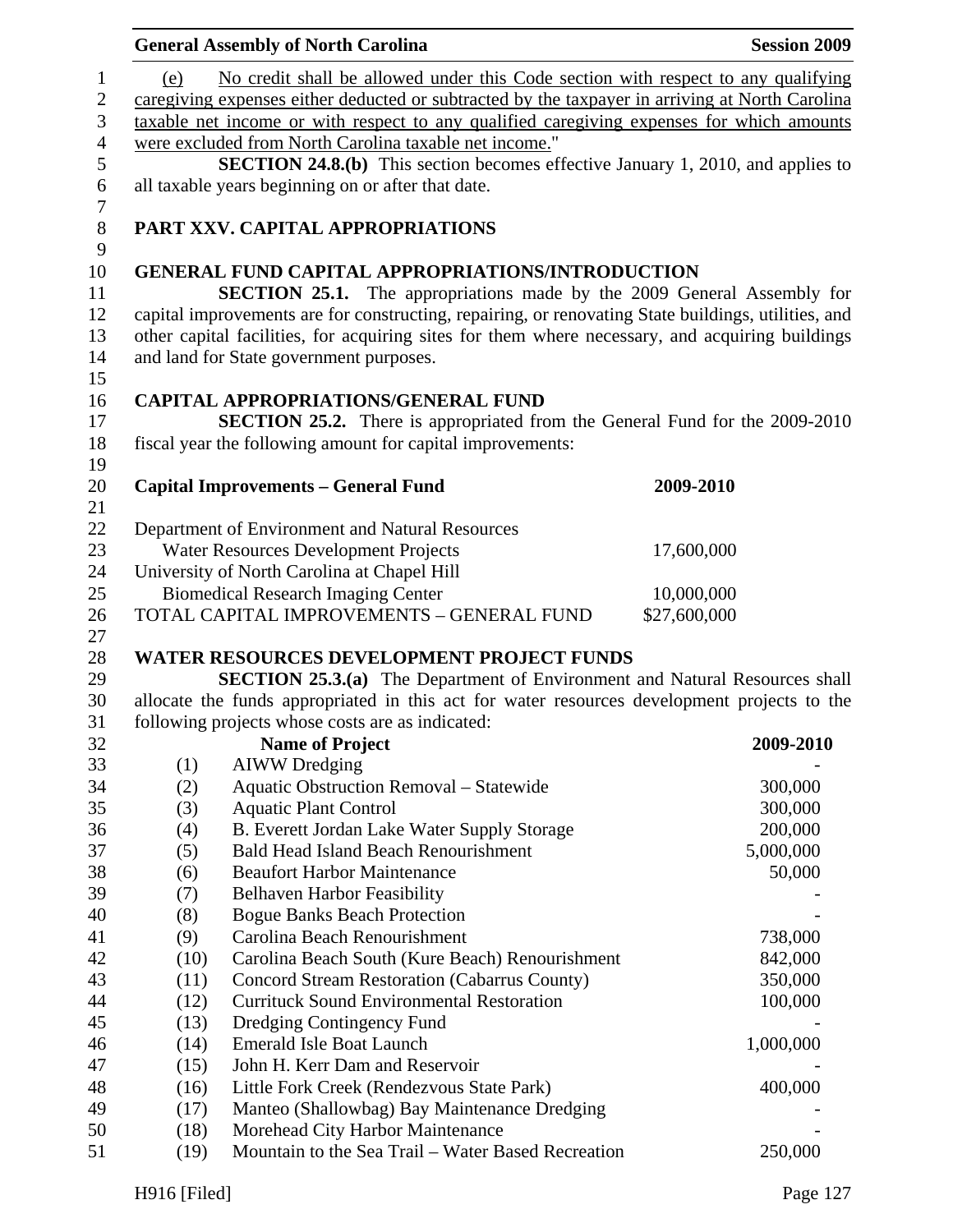|                          | <b>General Assembly of North Carolina</b>                                                         |                                                                                                 | <b>Session 2009</b> |
|--------------------------|---------------------------------------------------------------------------------------------------|-------------------------------------------------------------------------------------------------|---------------------|
| $\mathbf{1}$             | (20)                                                                                              | N.C. International Terminal Feasibility Study                                                   |                     |
| $\overline{c}$           | (21)                                                                                              | <b>Nags Head Beach Renourishment</b>                                                            | 2,000,000           |
| 3                        | (22)                                                                                              | <b>Neuse River Basin Restoration</b>                                                            |                     |
| $\overline{\mathcal{A}}$ | (23)                                                                                              | Ocean Isle Beach Renourishment                                                                  | 1,211,000           |
| 5                        | (24)                                                                                              | Planning Assistance to Communities                                                              | 75,000              |
| 6                        | (25)                                                                                              | Princeville Flood Control                                                                       | 100,000             |
| $\overline{7}$           | (26)                                                                                              | <b>State/Local WRD Grants</b>                                                                   | 1,000,000           |
| $8\,$                    | (27)                                                                                              | Surf City – North Topsail Beach Protection (Pender County)                                      |                     |
| 9                        | (28)                                                                                              | West Onslow Beach (Topsail Beach, Pender County)                                                | 75,000              |
| 10                       | (29)                                                                                              | Wilmington Harbor Deepening                                                                     | 1,300,000           |
| 11                       | (30)                                                                                              | Wilmington Harbor Maintenance                                                                   |                     |
| 12                       | (31)                                                                                              | <b>Wilson Bay Restoration (Onslow County)</b>                                                   | 250,000             |
| 13                       | (32)                                                                                              | Wrightsville Beach Renourishment                                                                | 2,059,000           |
| 14                       | <b>TOTALS</b>                                                                                     |                                                                                                 | \$17,600,000        |
| 15                       |                                                                                                   |                                                                                                 |                     |
| 16                       |                                                                                                   | <b>SECTION 25.3.(b)</b> Where the actual costs are different from the estimated costs           |                     |
| 17                       |                                                                                                   | under subsection (a) of this section, the Department may adjust the allocations among projects  |                     |
| 18                       |                                                                                                   | as needed. If any projects funded under subsection (a) of this section are delayed and the      |                     |
| 19                       |                                                                                                   | budgeted State funds cannot be used during the 2009-2010 fiscal year, or if the projects funded |                     |
| 20                       |                                                                                                   | under subsection (a) of this section are accomplished at a lower cost, the Department may use   |                     |
| 21                       |                                                                                                   | the resulting fund availability to fund any of the following:                                   |                     |
| 22                       |                                                                                                   | U.S. Army Corps of Engineers project feasibility studies.<br>(1)                                |                     |
| 23                       |                                                                                                   | U.S. Army Corps of Engineers projects whose schedules have advanced and<br>(2)                  |                     |
| 24                       |                                                                                                   | require State-matching funds in fiscal year 2009-2010.                                          |                     |
| 25                       |                                                                                                   | (3)<br>State-local water resources development projects.                                        |                     |
| 26                       |                                                                                                   | Funds not expended or encumbered for these purposes shall revert to the General Fund at the     |                     |
| 27                       |                                                                                                   | end of the 2010-2011 fiscal year.                                                               |                     |
| 28                       |                                                                                                   | <b>SECTION 25.3.(c)</b> The Department shall make semiannual reports on the use of              |                     |
| 29                       |                                                                                                   | these funds to the Joint Legislative Commission on Governmental Operations, the Fiscal          |                     |
| 30                       |                                                                                                   | Research Division, and the Office of State Budget and Management. Each report shall include     |                     |
| 31                       | all of the following:                                                                             |                                                                                                 |                     |
| 32                       |                                                                                                   | (1)<br>All projects listed in this section.                                                     |                     |
| 33                       |                                                                                                   | (2)<br>The estimated cost of each project.                                                      |                     |
| 34                       |                                                                                                   | (3)<br>The date that work on each project began or is expected to begin.                        |                     |
| 35                       |                                                                                                   | The date that work on each project was completed or is expected to be<br>(4)                    |                     |
| 36                       |                                                                                                   | completed.                                                                                      |                     |
| 37                       |                                                                                                   | The actual cost of each project.<br>(5)                                                         |                     |
| 38                       |                                                                                                   | The semiannual reports shall also show those projects advanced in schedule, those               |                     |
| 39                       |                                                                                                   | projects delayed in schedule, and an estimate of the amount of funds expected to revert to the  |                     |
| 40                       | General Fund.                                                                                     |                                                                                                 |                     |
| 41                       |                                                                                                   |                                                                                                 |                     |
| 42                       |                                                                                                   | PROCEDURES FOR DISBURSEMENT OF CAPITAL FUNDS                                                    |                     |
| 43                       |                                                                                                   | <b>SECTION 25.4.</b> The appropriations made by the 2009 General Assembly for                   |                     |
| 44                       |                                                                                                   | capital improvements shall be disbursed for the purposes provided by this act. Expenditure of   |                     |
| 45                       |                                                                                                   | funds shall not be made by any State department, institution, or agency until an allotment has  |                     |
| 46                       | been approved by the Governor as Director of the Budget. The allotment shall be approved          |                                                                                                 |                     |
| 47                       |                                                                                                   | only after full compliance with the State Budget Act, Chapter 143C of the General Statutes.     |                     |
| 48                       | Prior to the award of construction contracts for projects to be financed in whole or in part with |                                                                                                 |                     |
| 49                       |                                                                                                   | self-liquidating appropriations, the Director of the Budget shall approve the elements of the   |                     |
| 50                       |                                                                                                   | method of financing of those projects including the source of funds, interest rate, and         |                     |
| 51                       |                                                                                                   | liquidation period. Provided, however, that if the Director of the Budget approves the method   |                     |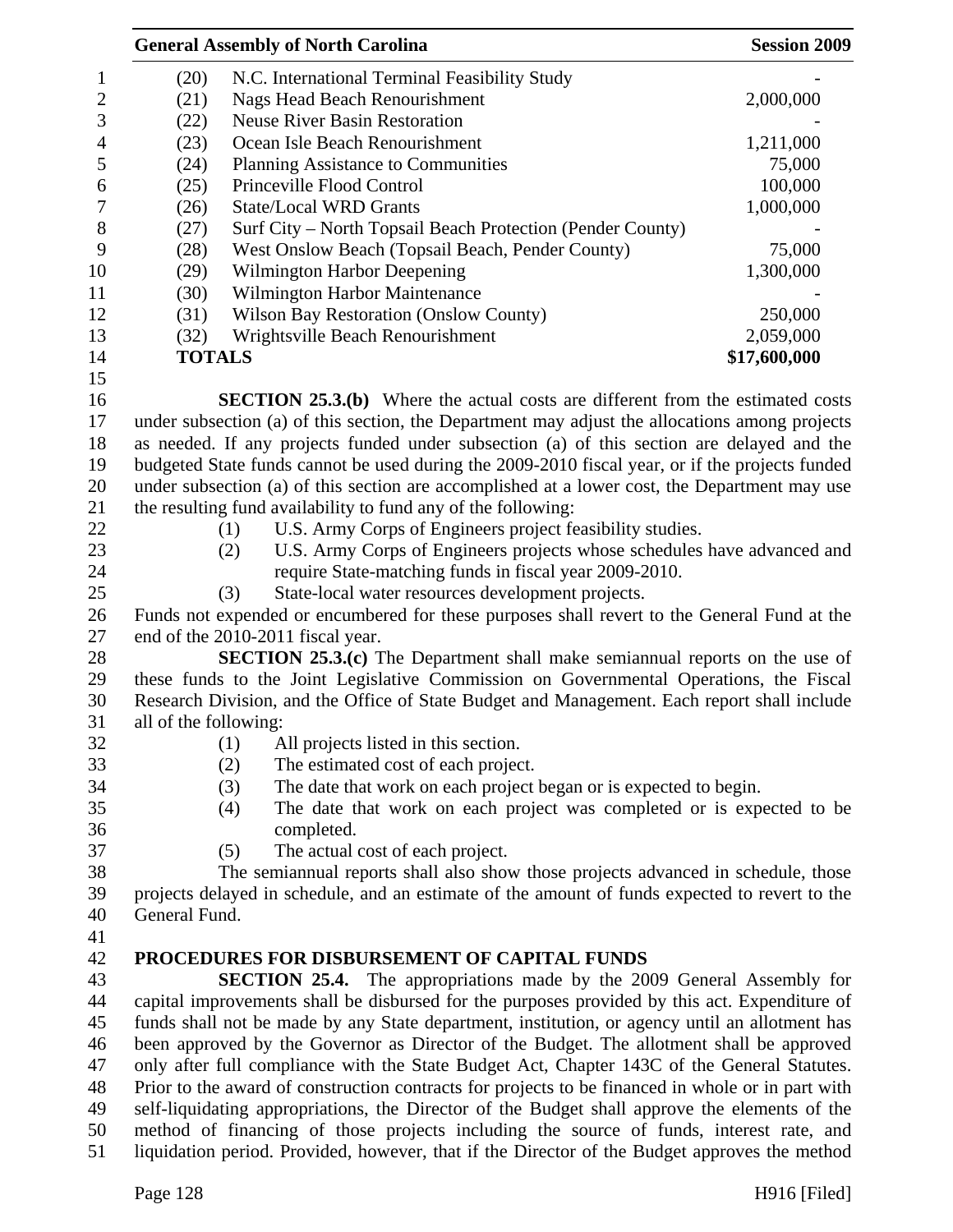**General Assembly of North Carolina**  Session 2009 **Session 2009** 

1 of financing a project, the Director shall report that action to the Joint Legislative Commission 2 on Governmental Operations at its next meeting.

3 Where direct capital improvement appropriations include the purpose of furnishing 4 fixed and movable equipment for any project, those funds for equipment shall not be subject to 5 transfer into construction accounts except as authorized by the Director of the Budget. The 6 expenditure of funds for fixed and movable equipment and furnishings shall be reviewed and 7 approved by the Director of the Budget prior to commitment of funds.

8 Capital improvement projects authorized by the 2009 General Assembly shall be 9 completed, including fixed and movable equipment and furnishings, within the limits of the 10 amounts of the direct or self liquidating appropriations provided, except as otherwise provided 11 in this act.

12

# 13 **BIOMEDICAL RESEARCH IMAGING CENTER**

14 **SECTION 25.5.(a)** The General Assembly finds that continuing the construction 15 of the Biomedical Research Imaging Center at the University of North Carolina at Chapel Hill 16 is a vital component of the State's efforts to improve the health and wellness of its citizens. The 17 General Assembly also finds that the construction of the Center will generate significant 18 economic benefits to the State and its people, including more than 7,800 jobs and more than 19 five hundred million dollars (\$500,000,000) in total economic impact.

20 **SECTION 25.5.(b)** In addition to ten million dollars (\$10,000,000) appropriated 21 herein for FY 2009-2010, it is the intention of the General Assembly to authorize a total of two 22 hundred twenty-nine million five hundred thousand dollars (\$229,500,000) of debt financing in 23 subsequent years to complete the Biomedical Research Imaging Center. Debt repayment will 24 be shared, with the General Fund providing seventy percent (70%) of debt service, the 25 University of North Carolina at Chapel Hill providing fifteen percent (15%), and UNC 26 Hospitals providing fifteen percent (15%) of debt service. In order to meet the cash flow 27 requirements for construction of the project, it is anticipated that the following debt issuance 28 schedule will be required:

- 29
- 30 Fiscal Year Amount 31 2010-2011 \$85,000,000 32 2011-2012 \$55,000,000

33 2012-2013 \$85,000,000

34 2013-2014 \$4,500,000

35

36 **SECTION 25.5.(c)** In order to maximize savings in the construction market, the 37 General Assembly authorizes UNC-Chapel Hill and UNC Health Care to use interim financing 38 to keep this project on schedule, in an amount not to exceed twenty-five million dollars 39 (\$25,000,000), from funds available to the University of North Carolina at Chapel Hill from 40 gifts, grants, receipts, self-liquidating indebtedness, Medicare reimbursements for education 41 costs, or other funds, or any combination of these funds, but not including funds received for 42 tuition or appropriated from the General Fund of the State. This financing will be subject to the 43 approval of the President and the Board of Governors of the University of North Carolina. All 44 interim debt will be reimbursed to the UNC-Chapel Hill and UNC Health Care from the 45 proceeds of permanent indebtedness issued by the State pursuant to the schedule of issuance 46 authorized in this provision and will be accomplished within 60 days of issuance.

47

# 48 **BIOMEDICAL RESEARCH IMAGING CENTER INCOME FROM PATENTS**

49 **SECTION 25.6.** In light of the significant financial support that the State provides 50 to the Biomedical Research Imaging Center (BRIC), it is fitting for the State to share in any 51 financial opportunities made possible by the State's support. To this end, the State shall receive